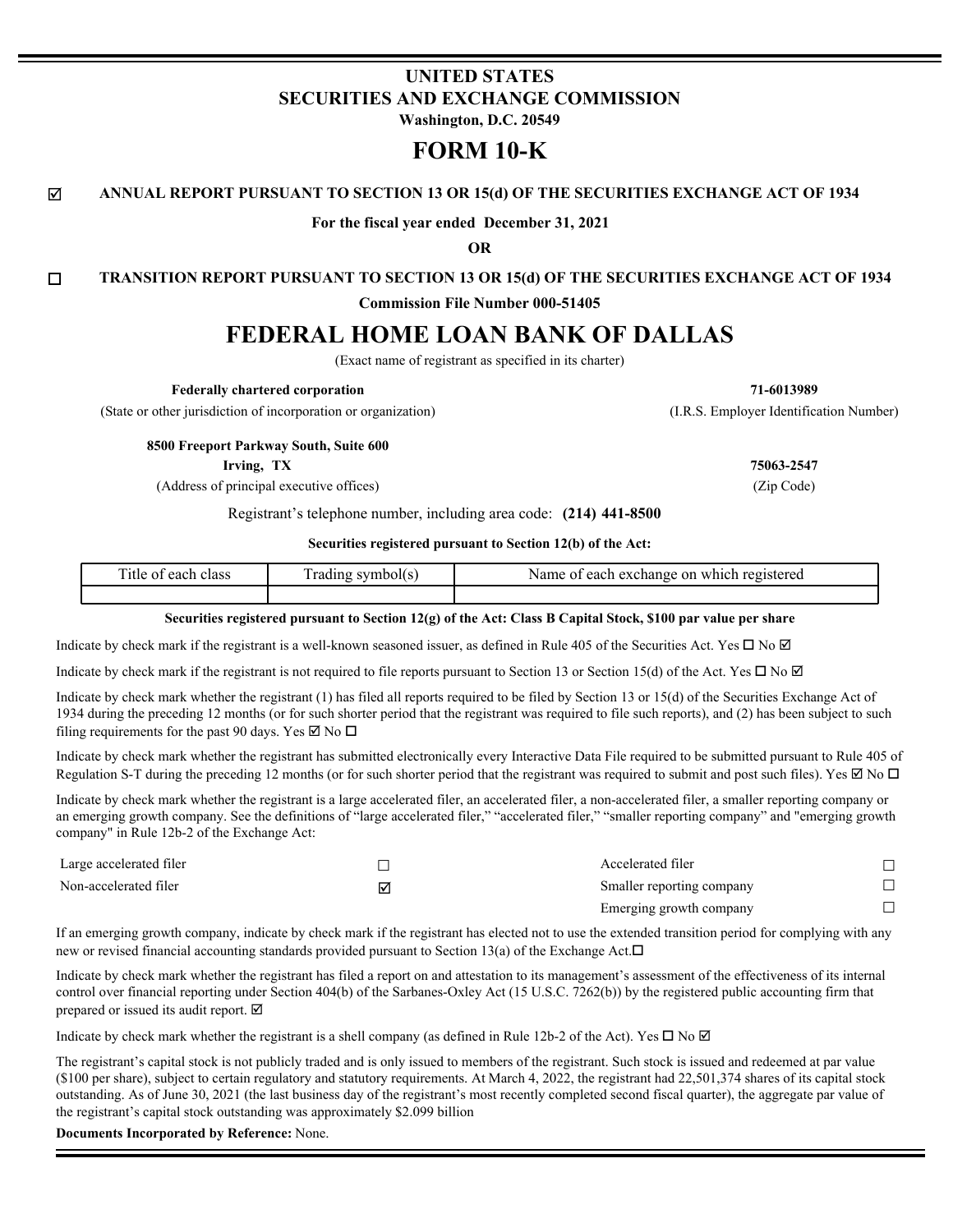#### **FEDERAL HOME LOAN BANK OF DALLAS TABLE OF CONTENTS**

|                                                                                                                      | Page            |
|----------------------------------------------------------------------------------------------------------------------|-----------------|
| <b>PART I</b>                                                                                                        |                 |
| <b>Item 1. Business</b>                                                                                              | $\mathbf{I}$    |
| <b>Item 1A. Risk Factors</b>                                                                                         | 22              |
| <b>Item 1B. Unresolved Staff Comments</b>                                                                            | 31              |
| <b>Item 2. Properties</b>                                                                                            | 31              |
| <b>Item 3. Legal Proceedings</b>                                                                                     | 31              |
| <b>Item 4. Mine Safety Disclosures</b>                                                                               | 31              |
| <b>PART II</b>                                                                                                       |                 |
| Item 5. Market for Registrant's Common Equity, Related Stockholder Matters and Issuer Purchases of Equity Securities | 32              |
| <b>Item 6. Reserved</b>                                                                                              | 34              |
| <b>Item 7. Management's Discussion and Analysis of Financial Condition and Results of Operations</b>                 | 34              |
| <b>Forward-Looking Information</b>                                                                                   | 34              |
| <b>Overview</b>                                                                                                      | 34              |
| <b>Financial Market Conditions</b>                                                                                   | 35              |
| 2021 in Summary                                                                                                      | 37              |
| <b>Selected Financial Data</b>                                                                                       | 38              |
| <b>Financial Condition</b>                                                                                           | 39              |
| <b>Results of Operations</b>                                                                                         | 61              |
| <b>Liquidity and Capital Resources</b>                                                                               | 68              |
| <b>Risk-Based Capital Rules and Other Capital Requirements</b>                                                       | 70              |
| <b>Critical Accounting Policies and Estimates</b>                                                                    |                 |
|                                                                                                                      | $\overline{11}$ |
| <b>Recently Issued Accounting Guidance</b>                                                                           | $\overline{74}$ |
| <b>Item 7A. Quantitative and Qualitative Disclosures About Market Risk</b>                                           | $\frac{75}{2}$  |
| <b>Item 8. Financial Statements and Supplementary Data</b>                                                           | 79              |
| <b>Item 9. Changes in and Disagreements with Accountants on Accounting and Financial Disclosure</b>                  | $\overline{29}$ |
| <b>Item 9A. Controls and Procedures</b>                                                                              | 79              |
| <b>Item 9B. Other Information</b>                                                                                    | 79              |
| <b>PART III</b>                                                                                                      |                 |
| <b>Item 10. Directors, Executive Officers and Corporate Governance</b>                                               | <u>79</u>       |
| <b>Item 11. Executive Compensation</b>                                                                               | 91              |
| <b>Compensation Discussion and Analysis</b>                                                                          | 91              |
| <b>Compensation Committee Report</b>                                                                                 | <b>103</b>      |
| <b>Summary Compensation Table</b>                                                                                    | 104             |
| <b>Grants of Plan-Based Awards</b>                                                                                   | <b>105</b>      |
| <b>Pension Benefits</b>                                                                                              | 107             |
| <b>Nonqualified Deferred Compensation</b>                                                                            | <b>110</b>      |
| <b>Potential Payments upon Termination or Change in Control</b>                                                      | <u>114</u>      |
| <b>Pay Ratio</b>                                                                                                     | <u>119</u>      |
| <b>Director Compensation</b>                                                                                         | <u>119</u>      |
| <b>Compensation Committee Interlocks and Insider Participation</b>                                                   | <u>121</u>      |
| Item 12. Security Ownership of Certain Beneficial Owners and Management and Related Stockholder Matters              | <u>121</u>      |
| <b>Item 13. Certain Relationships and Related Transactions, and Director Independence</b>                            | 123             |
| <b>Item 14. Principal Accounting Fees and Services</b>                                                               | 126             |
| <b>PART IV</b>                                                                                                       |                 |
| <b>Item 15. Exhibits, Financial Statement Schedules</b>                                                              | <u>127</u>      |
| <b>Item 16. Form 10-K Summary</b>                                                                                    | <b>129</b>      |
| <b>Signatures</b>                                                                                                    | $S-1$           |
| <b>Index to Financial Statements</b>                                                                                 | $F-1$           |
| EX-4.1                                                                                                               |                 |
| $EX-4.2$                                                                                                             |                 |
| EX-10.23                                                                                                             |                 |
| EX-14.1                                                                                                              |                 |
| EX-31.1                                                                                                              |                 |
| EX-31.2                                                                                                              |                 |
| EX-32.1                                                                                                              |                 |
| EX-99.1                                                                                                              |                 |
| EX-99.2                                                                                                              |                 |
| EX-101                                                                                                               |                 |

EX-104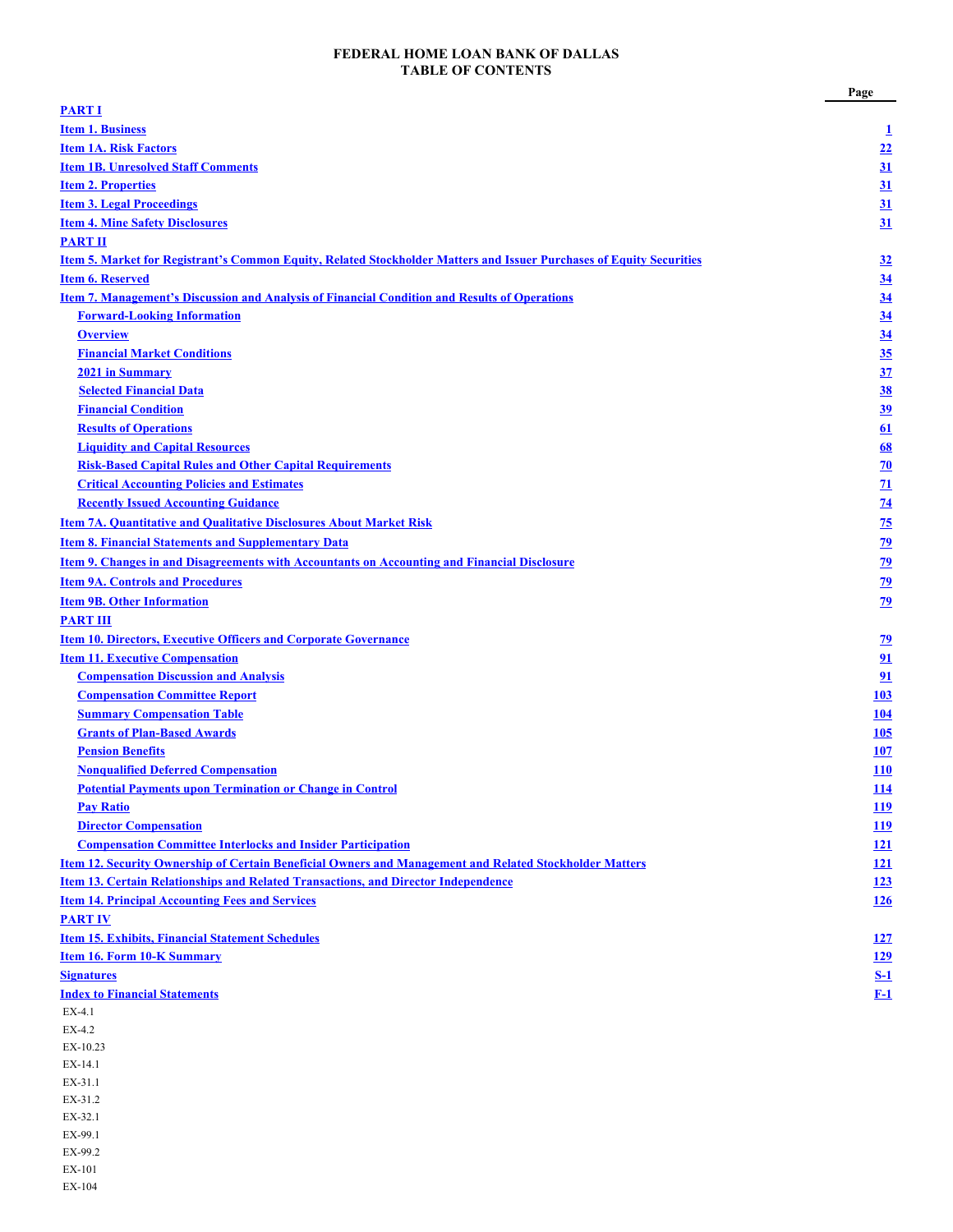#### <span id="page-2-0"></span>**ITEM 1. BUSINESS**

#### **Background**

The Federal Home Loan Bank of Dallas (the "Bank") is one of 11 Federal Home Loan Banks (each individually a "FHLBank" and collectively the "FHLBanks," and, together with the Office of Finance, a joint office of the FHLBanks, the "FHLBank System," or the "System"). The FHLBanks were created by the Federal Home Loan Bank Act of 1932, as amended (the "FHLB Act"). Each of the 11 FHLBanks is a member-owned cooperative that operates as a separate federally chartered corporation with its own management, employees and board of directors. Each FHLBank helps finance housing, community lending, and community development needs in the specified states in its respective district. Federally insured commercial banks, savings banks, savings and loan associations, and federally or privately insured credit unions, as well as insurance companies and Community Development Financial Institutions that are certified under the Community Development Banking and Financial Institutions Act of 1994, are all eligible for membership in the FHLBank of the district in which the institution's principal place of business is located. Housing associates, including state and local housing authorities, that meet certain statutory and regulatory criteria may also borrow from the FHLBanks.

The public purpose of the Bank is to promote housing, jobs and general prosperity through products and services that assist its members in providing affordable credit in their communities. The Bank's primary business is to serve as a financial intermediary between the capital markets and its members. In its most basic form, this intermediation process involves raising funds by issuing debt in the capital markets and lending the proceeds to member institutions (in the form of loans known as advances) at rates that are slightly higher than the cost of the debt. The interest spread between the cost of the Bank's liabilities and the yield on its assets, combined with the earnings on its invested capital, are the Bank's primary sources of earnings. The Bank endeavors to manage its assets and liabilities in such a way that its net interest spread (excluding fair value hedge ineffectiveness) is consistent across a wide range of interest rate environments. The intermediation of its members' credit needs with the investment requirements of the Bank's creditors is made possible by the extensive use of interest rate exchange agreements. These agreements, commonly referred to as derivatives or derivative instruments, are discussed below in the section entitled "Use of Interest Rate Exchange Agreements."

The Bank's principal source of funds is debt issued in the capital markets. All 11 FHLBanks issue debt in the form of consolidated obligations through the Office of Finance as their agent, and each FHLBank uses these funds to make loans to its members, invest in debt securities, or for other business purposes. Generally, consolidated obligations are traded in the overthe-counter market. All 11 FHLBanks are jointly and severally liable for the repayment of all consolidated obligations. Although consolidated obligations are not obligations of or guaranteed by the U.S. government, FHLBanks are considered to be government-sponsored enterprises ("GSEs") and thus have historically been able to borrow at the more favorable rates generally available to GSEs. Consolidated obligations are currently rated Aaa/P-1 by Moody's Investors Service ("Moody's") and AA+/A-1+ by S&P Global Ratings ("S&P"). In the application of S&P's Government Related Entities criteria, the ratings of the FHLBanks are constrained by the long-term sovereign credit rating of the United States. These ratings indicate that each of these nationally recognized statistical rating organizations ("NRSROs") has concluded that the FHLBanks have a very strong capacity to meet their financial commitments on consolidated obligations. The ratings also reflect the FHLBank System's status as a GSE. Historically, the FHLBanks' GSE status and very high credit ratings on consolidated obligations have provided the FHLBanks with excellent capital markets access. Deposits, other borrowings and the proceeds from the issuance of capital stock to members are also sources of funds for the Bank.

In addition to the ratings on the FHLBanks' consolidated obligations, each FHLBank is rated individually by both S&P and Moody's. These individual FHLBank ratings apply to the individual obligations of the respective FHLBanks, such as interest rate derivatives, deposits, and letters of credit. As of December 31, 2021, Moody's had assigned a deposit rating of Aaa/P-1 to each of the FHLBanks and S&P had rated each of the FHLBanks AA+/A-1+.

Current and prospective shareholders and debtholders should understand that these credit ratings are not a recommendation to buy, hold or sell securities and they may be revised or withdrawn at any time by the NRSRO. The ratings from each of the NRSROs should be evaluated independently.

All members of the Bank are required to purchase capital stock in the Bank as a condition of membership and in proportion to their asset size and business activity with the Bank. The Bank's capital stock is not publicly traded and all stock is owned by members of the Bank, by non-member institutions that acquire stock by virtue of acquiring member institutions, by a federal or state agency or insurer acting as a receiver of a closed institution, or by former members of the Bank that retain capital stock to support advances or other obligations that remain outstanding or until any applicable stock redemption or withdrawal notice period expires.

The Federal Housing Finance Agency ("Finance Agency"), an independent agency in the executive branch of the U.S. government, is responsible for supervising and regulating the FHLBanks and the Office of Finance. The Finance Agency's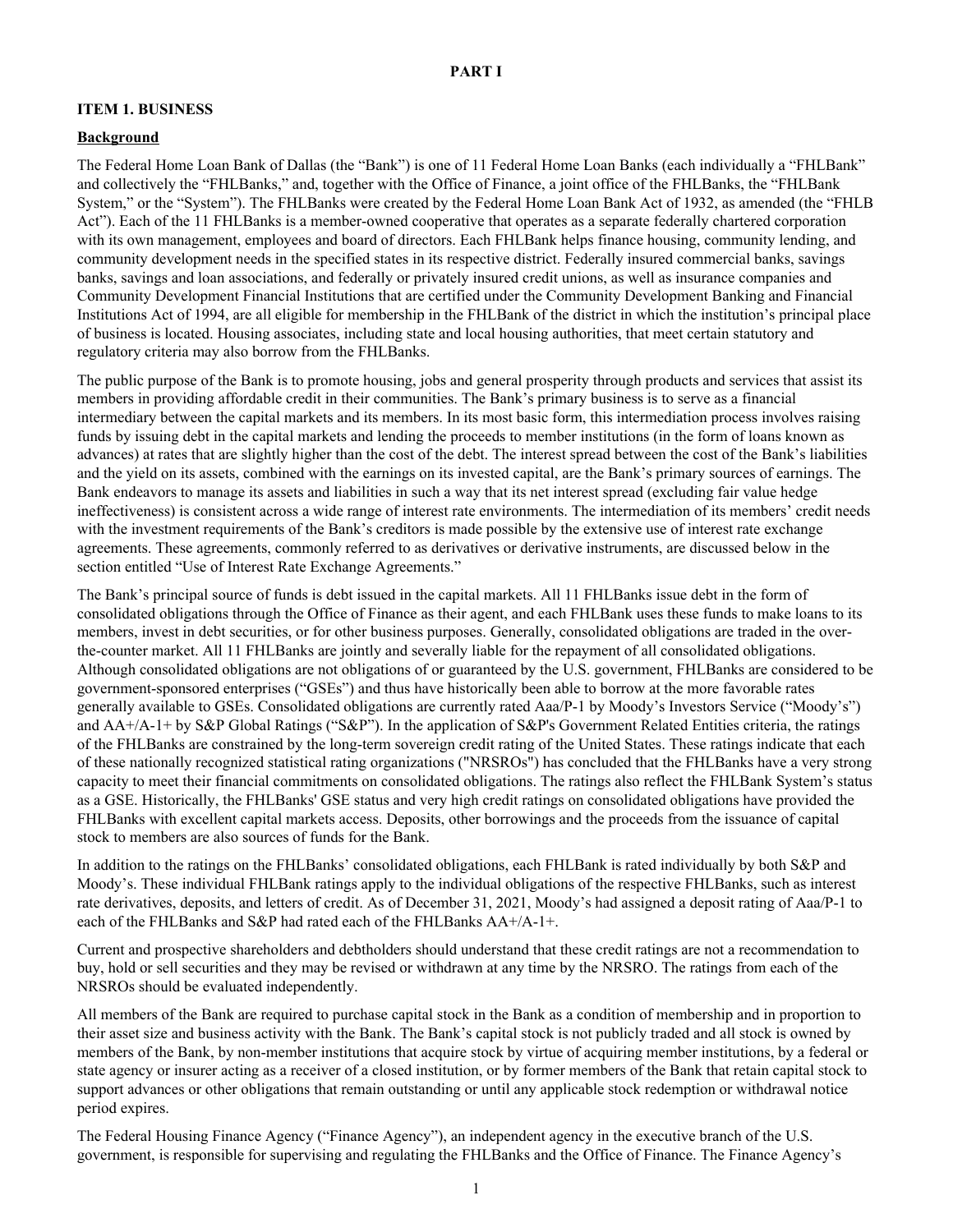stated mission is to ensure that the housing GSEs, including the FHLBanks, operate in a safe and sound manner so that they serve as a reliable source of liquidity and funding for housing finance and community investment. Consistent with this mission, the Finance Agency establishes policies and regulations covering the operations of the FHLBanks.

The Bank's debt and equity securities are exempt from registration under the Securities Act of 1933 and are "exempted securities" under the Securities Exchange Act of 1934 (the "Exchange Act"). As required by the Housing and Economic Recovery Act of 2008 (the "HER Act"), each FHLBank has voluntarily registered a class of its equity securities with the Securities and Exchange Commission ("SEC") under Section 12(g) of the Exchange Act. As a registrant, the Bank is subject to the periodic reporting and disclosure regime as administered and interpreted by the SEC. The SEC maintains an Internet site (https://www.sec.gov) that contains reports and other information filed with the SEC. Reports and other information that the Bank files with the SEC are also available free of charge through the Bank's website at www.fhlb.com. To access these reports and other information through the Bank's website, click on "About Us," then "Investor Relations," and then "SEC" under the heading SEC Filings. The information on the Bank's website is not, and shall not be deemed to be, a part hereof or incorporated into this or any of the Bank's other filings with the SEC.

#### **Membership**

The Bank's members are financial institutions with their principal place of business in the Ninth Federal Home Loan Bank District, which consists of Arkansas, Louisiana, Mississippi, New Mexico and Texas (the "Ninth District"). The following table summarizes the Bank's membership, by type of institution, as of December 31, 2021, 2020 and 2019.

|                                                          |      | December 31, |                |  |  |
|----------------------------------------------------------|------|--------------|----------------|--|--|
|                                                          | 2021 | 2020         | 2019           |  |  |
| Commercial banks                                         | 552  | 557          | 565            |  |  |
| Credit unions                                            | 126  | 127          | 122            |  |  |
| Insurance companies                                      | 59   | 52           | 47             |  |  |
| Savings institutions                                     | 54   | 55           | 54             |  |  |
| <b>Community Development Financial Institutions</b>      | 7    |              | $7^{\circ}$    |  |  |
|                                                          |      |              |                |  |  |
| <b>Total members</b>                                     | 798  | 798          | 795            |  |  |
|                                                          |      |              |                |  |  |
| Housing associates                                       | 8    | 8            | 8              |  |  |
| Non-member borrowers                                     | 2    | 3            | $\overline{4}$ |  |  |
|                                                          |      |              |                |  |  |
| Total                                                    | 808  | 809          | 807            |  |  |
|                                                          |      |              |                |  |  |
| Community Financial Institutions ("CFIs") <sup>(1)</sup> | 521  | 537          | 551            |  |  |

#### **MEMBERSHIP SUMMARY**

<sup>(1)</sup> The figures presented above reflect the number of members that were CFIs as of December 31, 2021, 2020 and 2019 based upon the definitions of CFIs that applied as of those dates.

As of December 31, 2021, approximately 65 percent of the Bank's members were Community Financial Institutions ("CFIs"). CFIs are defined by the FHLB Act (as amended by the HER Act) to include all institutions insured by the Federal Deposit Insurance Corporation ("FDIC") with average total assets over the three-year period preceding measurement of less than \$1.0 billion, as adjusted annually for inflation. For 2021, CFIs were FDIC-insured institutions with average total assets as of December 31, 2020, 2019 and 2018 of less than \$1.239 billion. For 2020 and 2019, the asset cap was \$1.224 billion and \$1.199 billion, respectively. For 2022, the asset cap is \$1.323 billion.

As of December 31, 2021, 2020 and 2019, approximately 41.7 percent, 44.2 percent and 48.2 percent, respectively, of the Bank's members had outstanding advances from the Bank. These usage rates are calculated excluding housing associates and non-member borrowers. While eligible to borrow, housing associates are not members of the Bank and, as such, are not required to hold capital stock. Non-member borrowers consist of institutions that have acquired former members and assumed the advances and/or other extensions of credit of those former members and former members who have withdrawn from membership but that continue to have advances and/or other extensions of credit outstanding. Non-member borrowers are required to hold capital stock to support outstanding advances or other extensions of credit until the time when those advances have been repaid or the extensions of credit have expired, as applicable. During the period that their obligations remain outstanding, non-member borrowers may not request new extensions of credit, nor are they permitted to extend or renew the assumed extensions of credit.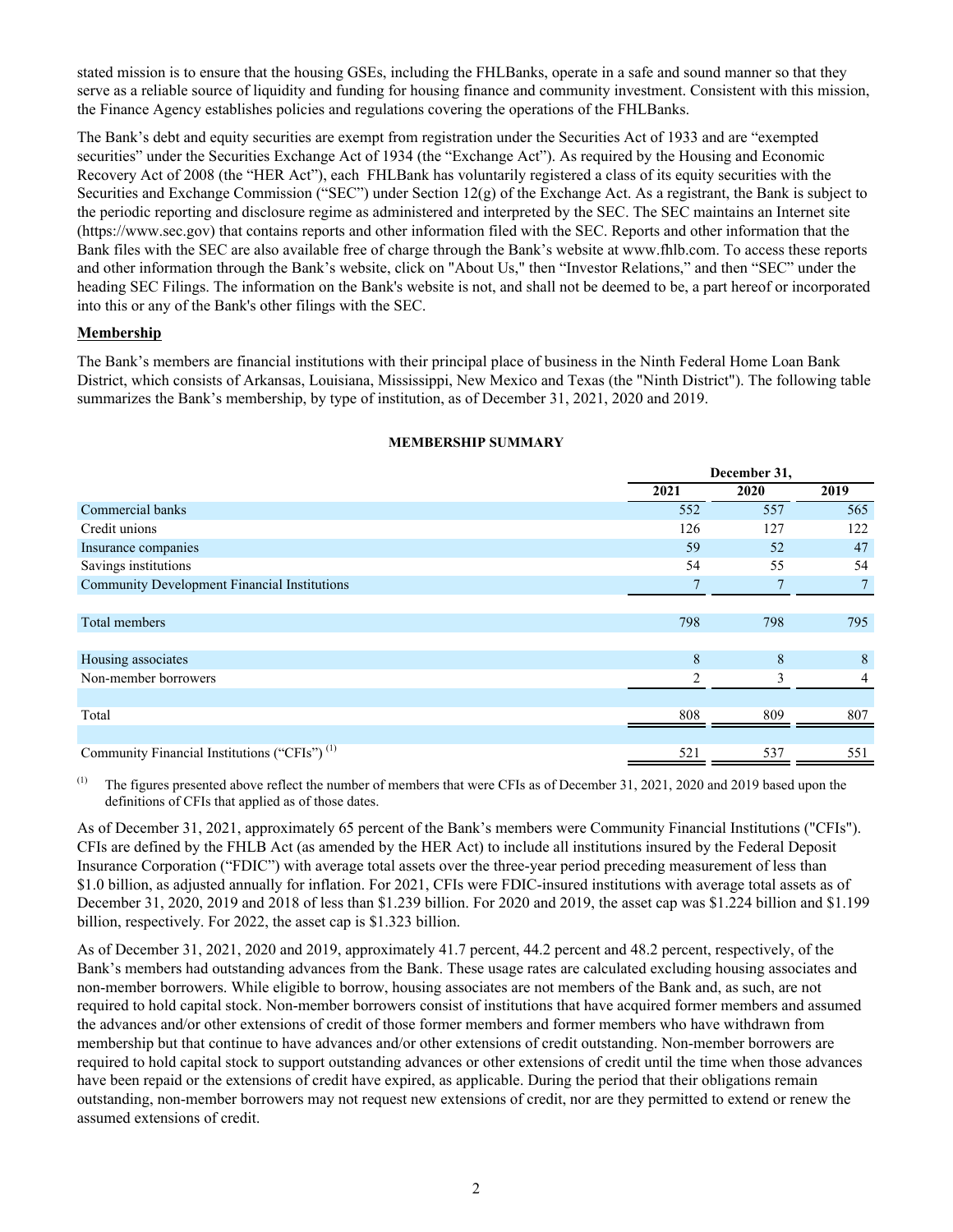The Bank's membership currently includes the majority of commercial banks and savings institutions in its district that are eligible to become members. Eligible non-members are primarily insurance companies, credit unions and smaller commercial banks that have thus far elected not to join the Bank. While the Bank anticipates that some number of these eligible nonmember institutions will apply for membership each year, the Bank also anticipates that some number of its existing members will be acquired or merge with other institutions and it does not currently anticipate a substantial increase in the number of member institutions.

As a cooperative, the Bank is managed with the primary objectives of enhancing the value of membership for member institutions and fulfilling its public purpose. The value of membership includes access to readily available credit and other services from the Bank, the value of the cost differential between Bank advances and other potential sources of funds, and the dividends paid on members' investments in the Bank's capital stock.

## **Business Segments**

The Bank manages its operations as one business segment. Management and the Bank's Board of Directors review enterprisewide financial information in order to make operating decisions and assess performance. All of the Bank's revenues are derived from U.S. operations.

# **Interest Income**

The Bank's interest income is derived from advances, investment activities and mortgage loans held for portfolio. Each of these revenue sources is more fully described below. During the years ended December 31, 2021, 2020 and 2019, interest income derived from each of these sources (expressed as a percentage of the Bank's total interest income) was as follows:

|                                      | <b>Year Ended December 31,</b> |                         |             |  |  |
|--------------------------------------|--------------------------------|-------------------------|-------------|--|--|
|                                      | 2021                           | 2020                    | 2019        |  |  |
| Advances (including prepayment fees) | $34.3\%$                       | 46.4%                   | 50.3 %      |  |  |
| Investments                          | 45.1                           | 40.6                    | 43.5        |  |  |
| Mortgage loans held for portfolio    | 20.6                           | 13.0                    | 6.2         |  |  |
| Total                                | 100.0 $\%$                     | 100.0 $\%$              | $100.0 \%$  |  |  |
| Total interest income (in thousands) | \$ 377,684                     | 791,313<br><sup>S</sup> | \$1,805,705 |  |  |

Substantially all of the Bank's interest income from advances is derived from financial institutions domiciled in the Bank's five-state district.

# **Products and Services**

Advances. The Bank's primary function is to provide its members with a reliable source of secured credit in the form of loans known as advances. The Bank offers advances to its members with a wide variety of terms designed to meet members' business and risk management needs. Standard offerings include the following types of advances:

*Fixed-rate, fixed-term advances.* The Bank offers fixed-rate, fixed-term advances with maturities ranging from overnight to 20 years, and with maturities as long as 30 years for Community Investment advances. Interest is generally paid monthly and principal repaid at maturity for fixed-rate, fixed-term advances.

*Fixed-rate, amortizing advances.* The Bank offers fixed-rate advances with a variety of final maturities and fixed amortization schedules. Standard advances offerings include fully amortizing advances with final maturities of 5, 7, 10, 15 or 20 years, and advances with amortization schedules based on those maturities but with shorter final maturities accompanied by balloon payments of the remaining outstanding principal balance. Borrowers may also request alternative amortization schedules and maturities. Amortizing Community Investment advances can have maturities as long as 40 years. Interest is generally paid monthly and principal is repaid in accordance with the specified amortization schedule. Although these advances have fixed amortization schedules, borrowers may elect to pay a higher interest rate and have an option to prepay the advance without a fee after a specified lockout period (typically five years). Otherwise, early repayments are subject to the Bank's standard prepayment fees.

*Variable-rate advances.* The Bank offers term variable-rate advances with maturities between one and ten years. Historically, standard offerings included variable-rate advances indexed to either one-month LIBOR or three-month LIBOR that were priced at a constant spread to the relevant index. In December 2018, the Bank stopped offering variable-rate advances indexed to LIBOR with maturities beyond December 31, 2021. In November 2020, the Bank stopped offering all variable-rate advances indexed to LIBOR. The Bank offers variable-rate advances indexed to discount notes that reset every 8, 13 or 26 weeks based on the results of the FHLBank System's discount note auctions that typically occur twice every week. In addition, the Bank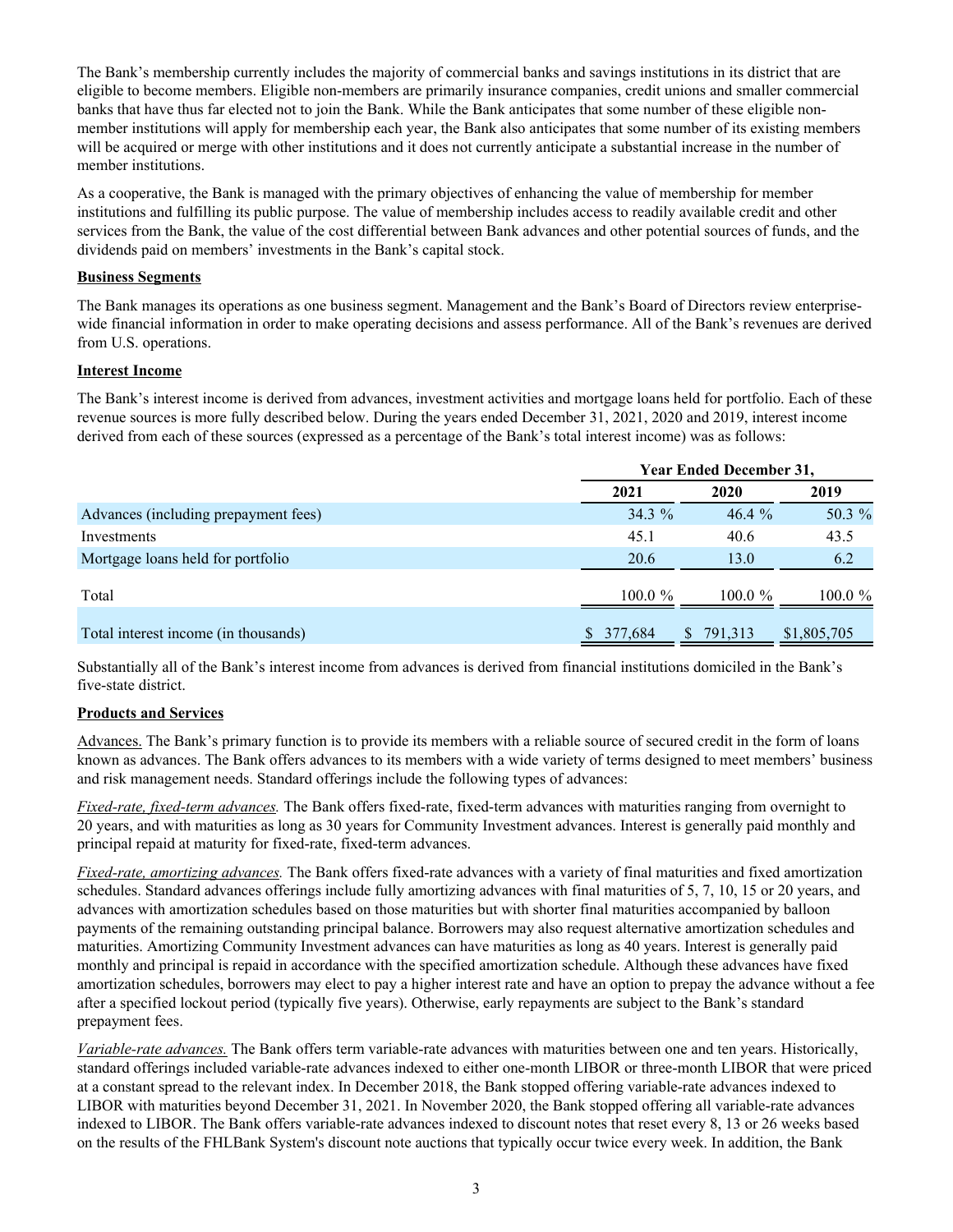offers short term variable-rate advances (maturities of 30 days or less) indexed to the daily federal funds rate or that adjust daily based on the prevailing discount note market. Further, beginning in December 2019, the Bank offers variable-rate advances indexed to the daily Secured Overnight Financing Rate ("SOFR") for terms ranging from 3 months to 18 months. Variable-rate advances may also include an embedded cap.

*Putable advances.* The Bank also makes advances that include a put feature that allows the Bank to terminate the advance at specified points in time. If the Bank exercises its option to terminate the putable advance, the Bank offers replacement funding to the member for a period selected by the member up to the remaining term to maturity of the putable advance, provided the Bank determines that the member is able to satisfy the normal credit and collateral requirements of the Bank for the replacement funding requested.

*Symmetrical prepayment advances.* The Bank also offers fixed-rate, fixed-term or amortizing advances that include a symmetrical prepayment feature which allows a member to prepay an advance at the lower of par value or fair value plus a make-whole amount, thus allowing the member to realize a portion of the decrease in fair value that would arise if interest rates have increased since the advance was originated.

*Expander advances.* The Bank also offers fixed-rate, fixed-term, non-amortizing advances that provide the member with a onetime option to increase the principal amount of the advance up to twice the amount of the original advance at the original interest rate for the remaining term of the advance.

Fixed-rate, fixed-term advances, including Community Investment Program and Economic Development Program advances, can be forward-starting, which allows a member to lock in a rate for an advance that will settle at a future date. Amortizing advances and certain advances containing the symmetrical prepayment feature are also available on a forward-starting basis.

Finance Agency regulations require the Bank to establish a formula for and to charge, if necessary, a prepayment fee on an advance that is repaid prior to maturity in an amount sufficient to make the Bank financially indifferent to the borrower's decision to repay the advance prior to its scheduled maturity date. Currently, these fees are generally calculated as the present value of the difference (if positive) between the interest rate on the prepaid advance and the rate derived from the FHLBank System consolidated obligations curve for the remaining term to maturity of the repaid advance.

Members are required by statute and regulation to use the proceeds of advances with an original term to maturity of greater than five years to purchase or fund new or existing residential housing finance assets which, for CFIs, are defined by statute and regulation to include small business, small farm and small agribusiness loans, loans for community development activities (subject to the Finance Agency's requirements as described below) and securities representing a whole interest in such loans. Community Investment Cash Advances (described below) are exempt from these requirements.

The Bank prices its credit products with the objective of providing benefits of membership that are greatest for those members that use the Bank's products most actively, while maintaining sufficient profitability to pay dividends at a rate that makes members financially indifferent to holding the Bank's capital stock and that will allow the Bank to increase its retained earnings over time. Generally, that set of objectives results in small mark-ups over the Bank's cost of funds for its advances. In keeping with its cooperative philosophy, the Bank provides the same pricing for advances to all similarly situated members regardless of asset or transaction size, charter type, or geographic location.

The Bank is required by the FHLB Act to obtain collateral that is sufficient, in the judgment of the Bank, to fully secure advances and other extensions of credit to members/borrowers. The Bank has not suffered any credit losses on advances since it was established in 1932. In accordance with the Bank's Capital Plan, members and former members must hold Class B-2 capital stock in proportion to their outstanding advances and, beginning in April 2021, their outstanding letters of credit. In addition, members must hold Class B-1 capital stock to meet their membership investment requirement. Pursuant to the FHLB Act, the Bank has a lien upon and holds the Bank's Class B-1 and Class B-2 capital stock owned by each of its shareholders as additional collateral for all of the respective shareholder's obligations to the Bank.

In order to comply with the requirement to fully secure advances and other extensions of credit, the Bank and each of its members/borrowers execute a written security agreement that establishes the Bank's security interest in a variety of the members'/borrowers' assets. The Bank, pursuant to the FHLB Act and Finance Agency regulations, originates, renews, or extends advances only if it has obtained and is maintaining a security interest in sufficient eligible collateral at the time such advance is made, renewed, or extended. Eligible collateral includes whole first mortgages on improved residential real property (not more than 90 days delinquent) or securities representing an undivided interest in such mortgages; securities issued, insured, or guaranteed by the U.S. government or any of its agencies, including mortgage-backed and other debt securities issued or guaranteed by the Federal National Mortgage Association ("Fannie Mae"), the Federal Home Loan Mortgage Corporation ("Freddie Mac"), or the Government National Mortgage Association; term deposits in the Bank; and other real estate-related collateral acceptable to the Bank, provided that such collateral has a readily ascertainable value and the Bank can perfect a security interest in such assets.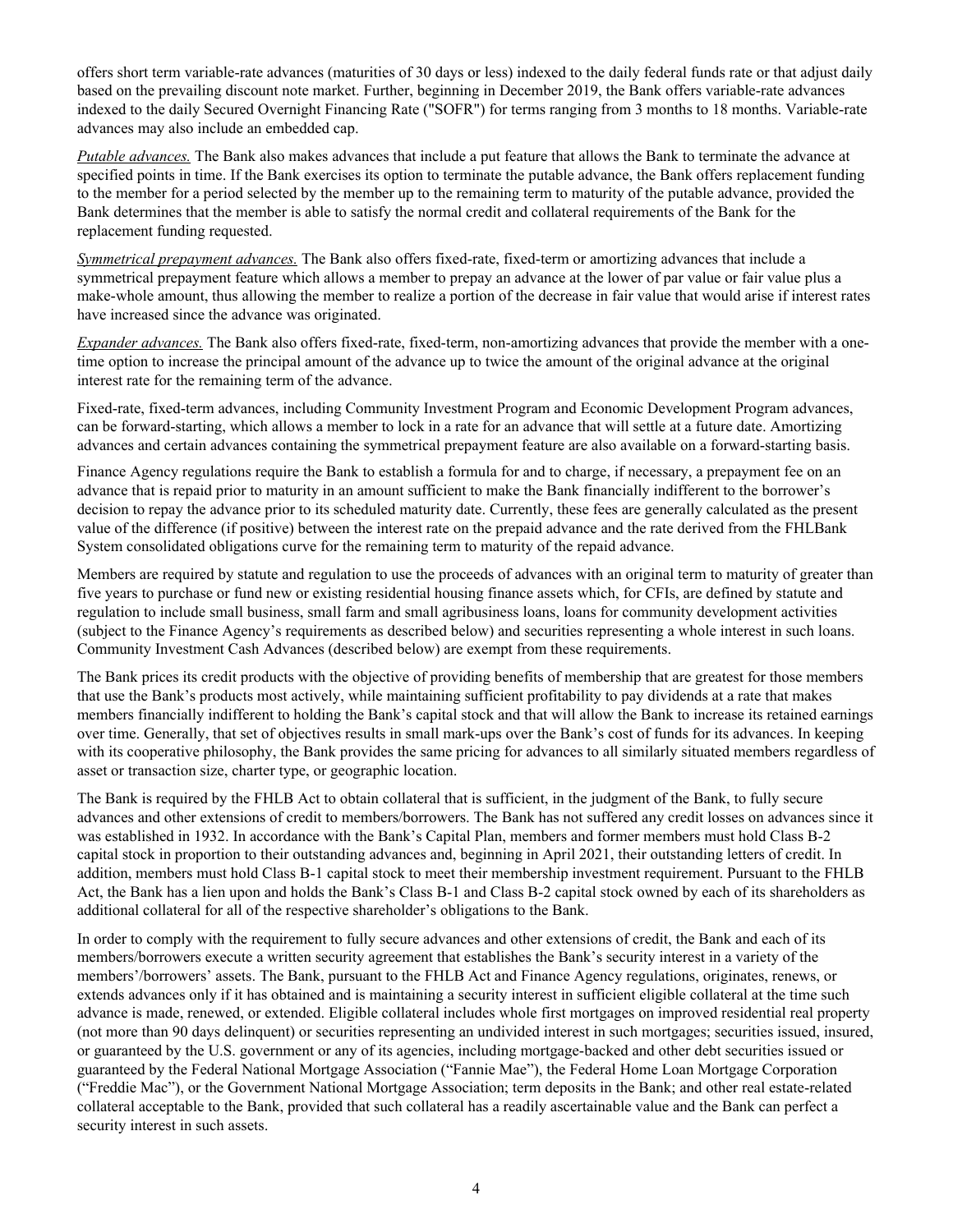In the case of CFIs, the Bank may also accept as eligible collateral secured small business, small farm, and small agribusiness loans, secured loans for community development activities, and securities representing a whole interest in such loans, provided the Bank can perfect a security interest in such collateral and the collateral (i) has a readily ascertainable value, (ii) can be reliably discounted to account for liquidation, and (iii) can be liquidated in due course.

The HER Act added secured loans for community development activities as a new type of eligible collateral for CFIs. To date, the Bank has not been requested to accept secured loans for community development activities as collateral.

Except as set forth in the next sentence, the FHLB Act affords any security interest granted to the Bank by any member/ borrower of the Bank, or any affiliate of any such member/borrower, priority over the claims and rights of any party, including any receiver, conservator, trustee, or similar party having rights of a lien creditor. The Bank's security interest is not entitled to priority over the claims and rights of a party that (i) would be entitled to priority under otherwise applicable law and (ii) is an actual bona fide purchaser for value or is a secured party who has a perfected security interest in such collateral in accordance with applicable law (e.g., a prior perfected security interest under the Uniform Commercial Code or other applicable law). For example, as discussed further below, the Bank usually perfects its security interest in collateral by filing a Uniform Commercial Code financing statement against the borrower. If another secured party, without knowledge of the Bank's lien, perfected its security interest in that same collateral by taking possession of the collateral, rather than or in addition to filing a Uniform Commercial Code financing statement against the borrower, then that secured party's security interest that was perfected by possession may be entitled to priority over the Bank's security interest that was perfected by filing a Uniform Commercial Code financing statement.

From time to time, the Bank agrees to subordinate its security interest in certain assets or categories of assets granted by a member/borrower of the Bank to the security interest of another creditor (typically, a Federal Reserve Bank or another FHLBank). If the Bank agrees to subordinate its security interest in certain assets or categories of assets granted by a member/ borrower of the Bank to the security interest of another creditor, the Bank will not extend credit against those assets or categories of assets.

As stated above, each member/borrower of the Bank executes a security agreement pursuant to which such member/borrower grants a security interest in favor of the Bank in certain assets of such member/borrower. The assets in which a member grants a security interest fall into one of two general structures. In the first structure, the member grants a security interest in all of its assets that are included in the eligible collateral categories, as described above, which the Bank refers to as a "blanket lien." A member may request that its blanket lien be modified, such that the member grants in favor of the Bank a security interest limited to certain of the eligible collateral categories (i.e., whole first residential mortgages, securities, term deposits in the Bank and other real estate-related collateral). In the second structure, the member grants a security interest in specifically identified assets rather than in the broad categories of eligible collateral covered by the blanket lien and the Bank identifies those members as being on "specific collateral only status."

The basis upon which the Bank will lend to a member that has granted the Bank a blanket lien depends on numerous factors, including, among others, that member's financial condition and general creditworthiness. Generally, and subject to certain limitations, a member that has granted the Bank a blanket lien may borrow up to a specified percentage of the value of eligible collateral categories, as determined from that member's financial reports filed with its federal regulator, without specifically identifying each item of collateral or delivering the collateral to the Bank. Under certain circumstances, including, among others, a deterioration of a member's financial condition or general creditworthiness, the amount a member may borrow is determined only on the basis of the collateral that such member delivers to the Bank or a third-party custodian approved by the Bank. Under these circumstances, the Bank places the member on "custody status." In addition, members on blanket lien status may choose to deliver some or all of the collateral to the Bank.

The members/borrowers that are granted specific collateral only status by the Bank are typically either insurance companies or members/borrowers with an investment grade credit rating from at least two NRSROs that have requested this type of structure. Insurance companies are permitted to borrow only against the eligible collateral that is delivered to the Bank, and insurance companies generally grant a security interest only in collateral they have delivered. Members/borrowers with an investment grade credit rating from at least two NRSROs may grant a security interest in, and would be permitted to borrow only against, delivered eligible securities and specifically identified, eligible first-lien mortgage loans. Such loans must be delivered to the Bank or a third-party custodian approved by the Bank, or the Bank and the member/borrower must otherwise take actions that ensure the priority of the Bank's security interest in the loans. Investment grade rated members/borrowers that choose this option are subject to fewer provisions that allow the Bank to demand additional collateral or exercise other remedies based on the Bank's discretion.

As of December 31, 2021, 665 of the Bank's borrowers/potential borrowers with a total of \$17.4 billion in outstanding advances were on blanket lien status, 23 borrowers/potential borrowers with \$3.1 billion in outstanding advances were on specific collateral only status and 120 borrowers/potential borrowers with \$3.9 billion in outstanding advances were on custody status.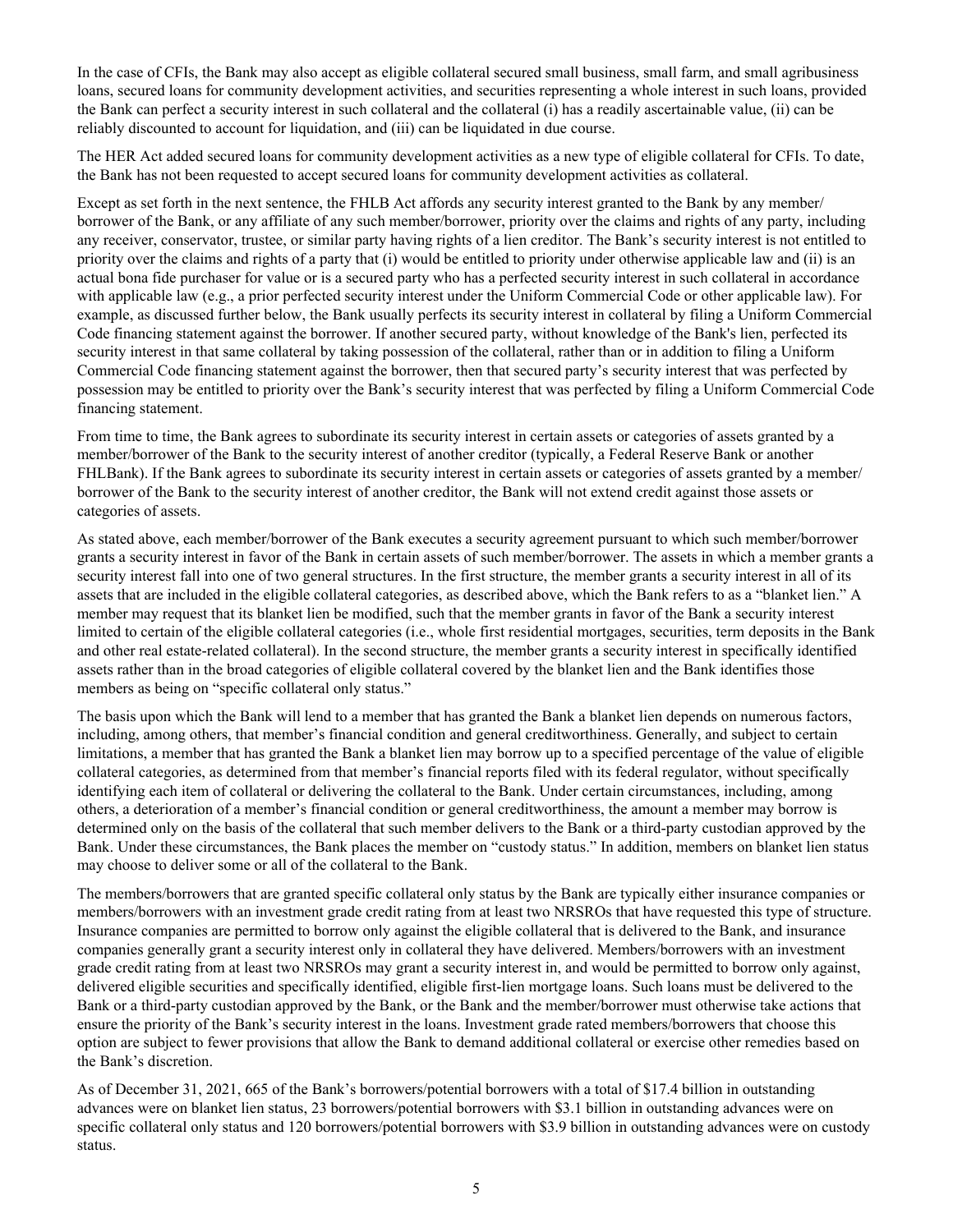The Bank perfects its security interest in members'/borrowers' collateral in a number of ways. The Bank usually perfects its security interest in collateral by filing a Uniform Commercial Code financing statement against the relevant assets of the member/borrower. In the case of certain borrowers, the Bank perfects its security interest by taking possession or control of the collateral, which may be in addition to the filing of a financing statement. In these cases, the Bank also generally takes assignments of most of the mortgages and deeds of trust that are designated as collateral. Instead of requiring delivery of the collateral to the Bank, the Bank may allow certain borrowers to deliver specific collateral to a third-party custodian approved by the Bank or otherwise take actions that ensure the priority of the Bank's security interest in such collateral.

On at least a quarterly basis, the Bank obtains updated information relating to collateral pledged to the Bank by depository institution members/borrowers, including those on blanket lien status. This information is either obtained directly from the member/borrower or obtained by the Bank from appropriate regulatory filings. In addition, on a monthly basis or as otherwise requested by the Bank, members/borrowers on custody status and members/borrowers on specific collateral only status must update information relating to collateral pledged to the Bank. Bank personnel regularly verify the existence and eligibility of collateral securing advances to members/borrowers on blanket lien status and members/borrowers on specific collateral only status with respect to any collateral not delivered to the Bank. Members/borrowers on blanket lien status are subject to collateral verifications if in the prior 12-month period ending on November 30 the member/borrower relied on blanket lien collateral to support any of its outstanding obligations. The frequency and the extent of these collateral verifications depend on the average amount by which a member's/borrower's outstanding obligations to the Bank during the 12-month period exceed the collateral value of its securities, loans and term deposits held by the Bank. Collateral verifications are not required for members/ borrowers that have had no, or only a *de minimis* amount of, outstanding obligations to the Bank secured by a blanket lien during the prior 12-month period ending on November 30, are on custody status, or are on blanket lien status but at all times have delivered to the Bank or an approved custodian eligible loans, securities and term deposits with a collateral value in excess of the advances and other extensions of credit to the member/borrower.

As of December 31, 2021, the Bank's outstanding advances (at par value) totaled \$24.4 billion. As of that date, advances outstanding to the Bank's five largest borrowers represented 41.4 percent of the Bank's total outstanding advances. Advances to the Bank's three largest borrowers (American General Life Insurance Company, Texas Capital Bank, National Association and Life Insurance Company of the Southwest) represented 12.9 percent, 9.0 percent and 8.4 percent, respectively, of the Bank's total outstanding advances as of December 31, 2021. For additional information regarding the composition and concentration of the Bank's advances, see Item 7. Management's Discussion and Analysis of Financial Condition and Results of Operations — Financial Condition — Advances.

Community Investment Offerings. The Bank offers a Community Investment Cash Advances ("CICA") program (which includes a Community Investment Program, an Economic Development Program and a Disaster Relief Program) as authorized by Finance Agency regulations. Advances made under the CICA program benefit low- to moderate-income households by providing funds for housing or economic development projects or projects that promote recovery efforts in communities that have been declared disaster areas by the Federal Emergency Management Agency ("FEMA"). CICA advances are made at rates below the rates the Bank charges on standard advances. CICA advances are provided separately from and do not count toward the Bank's statutory obligations under the Affordable Housing Program, through which the Bank provides grants to support projects that benefit low- and very low-income households as further described below. As of December 31, 2021, the par value of advances outstanding under the CICA program totaled approximately \$322.9 million, representing approximately 1.3 percent of the Bank's total advances outstanding as of that date.

The Bank offers a Small Business Boost ("SBB") Program, which is designed to provide recoverable assistance to small businesses in their first few years of operation. SBB funds awarded to small businesses are disbursed through member institutions. In each of the years 2021, 2020 and 2019, the Bank made available \$3 million for SBB loans. At December 31, 2021, \$8.3 million of SBB loans were outstanding.

The Bank also offers an Affordable Housing Program ("AHP") as required by the FHLB Act and in accordance with Finance Agency regulations. The Bank sets aside 10 percent of each year's earnings (as adjusted for interest expense on mandatorily redeemable capital stock) for its AHP, which provides grants for projects that facilitate development of rental and owneroccupied housing for low- and very low-income households. Each year, a portion of the amount set aside is typically allocated specifically for the Bank's Homebuyer Equity Leverage Partnership ("HELP") program, its Special Needs Assistance Program ("SNAP") and its Disaster Rebuilding Assistance ("DRA") program. HELP provides grant funds for down payment and closing cost assistance for eligible first-time homebuyers. SNAP provides grant funds to special needs homeowners for rehabilitation costs. The DRA program provides grant funds (for repair and construction costs that are not covered by insurance or federal or state emergency assistance) to low- and very low-income households in the Bank's member communities that have been declared disaster areas eligible for individual assistance by FEMA. For 2021, the Bank set aside from its 2020 AHP funds \$4.5 million, \$2.5 million and \$0.5 million for HELP, SNAP and the DRA program, respectively. The calculation of the amount to be set aside for the Bank's AHP is further discussed below in the section entitled "AHP Assessments." Each year, the Bank conducts a competitive application process to allocate the AHP funds set aside from the prior year's earnings. Applications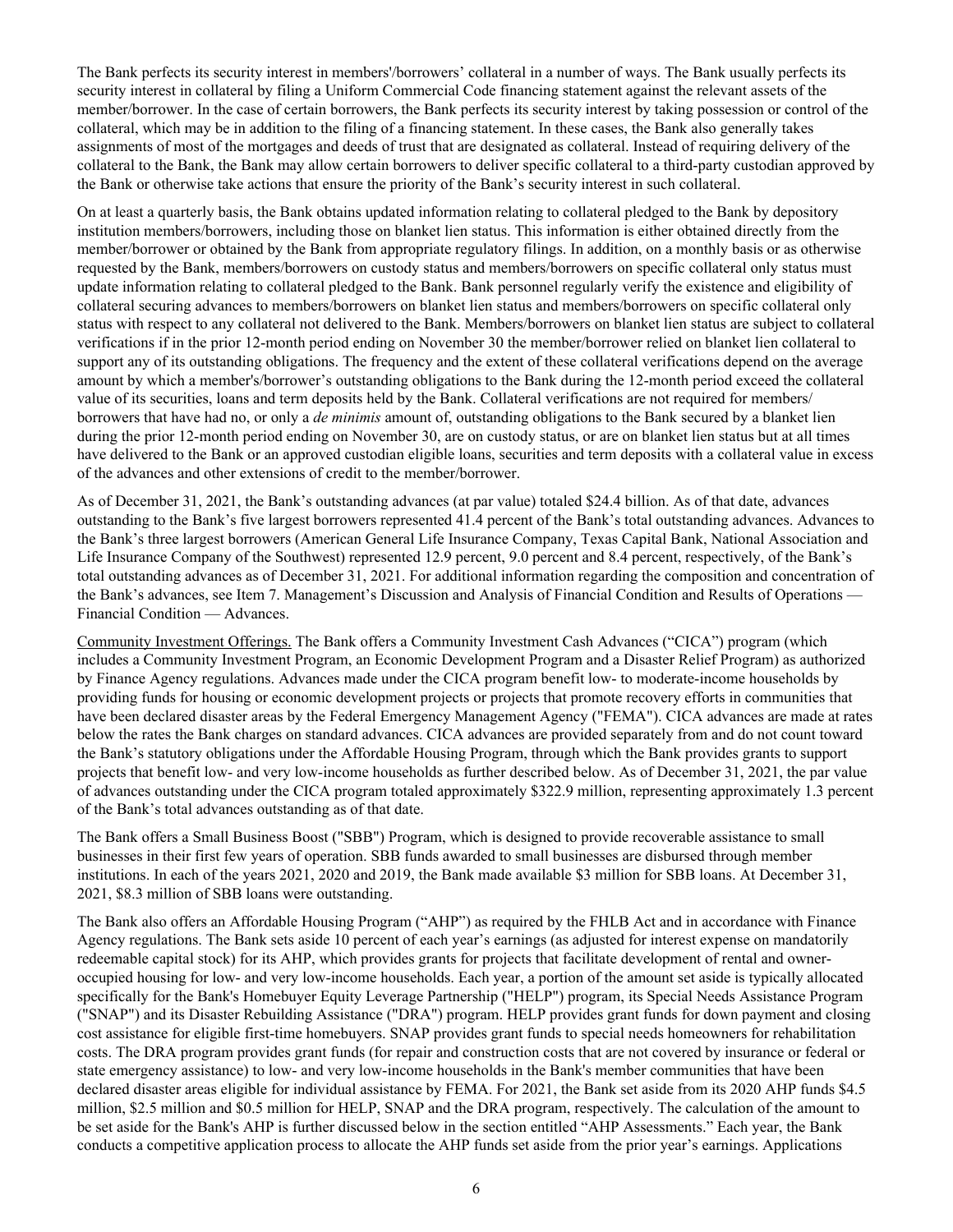submitted by Bank members and their community partners are scored in accordance with Finance Agency regulations and the Bank's AHP Implementation Plan. The highest scoring proposals are approved to receive funds, which are disbursed upon receipt of documentation that the projects are progressing as specified in the original applications or in approved modifications thereto.

In addition, the Bank offers a Housing Assistance for Veterans ("HAVEN") program that is designed to provide grants to households of veterans or active service members who were disabled as a result of an injury during their active military service since September 11, 2001. For 2021, the Bank made available \$0.3 million for the HAVEN program.

Further, the Bank offers a Partnership Grant Program ("PGP") which provides funding for the operational needs of communitybased organizations ("CBOs"). CBOs include non-profit organizations involved in affordable housing, local community development funds and small business technical assistance providers. For 2021, the Bank made available \$0.4 million for the PGP.

For 2022, the Bank has set aside from its 2021 AHP funds \$4.0 million, \$1.5 million and \$0.75 million for HELP, SNAP and the DRA program, respectively. Funds available in 2022 for SBB, HAVEN and PGP are \$3.0 million, \$0.3 million and \$0.4 million, respectively.

Standby Letters of Credit. The Bank's credit services also include standby letters of credit issued or confirmed on behalf of members to facilitate business transactions with third parties that support residential housing finance, community lending, or asset/liability management or to provide liquidity to members. Standby letters of credit are also issued on behalf of members to secure the deposits of public entities that are held by such members. All letters of credit must be fully collateralized as though they were funded advances. At December 31, 2021 and 2020, outstanding standby letters of credit totaled \$21.7 billion and \$22.4 billion, respectively, of which \$40 million and \$247 million, respectively, had been issued or confirmed under the Bank's CICA program as of those dates.

Correspondent Banking and Collateral Services. The Bank provides its members with a variety of correspondent banking and collateral services. These services include overnight and term deposit accounts, wire transfer services, securities safekeeping, and securities pledging services.

SecureConnect. The Bank provides secure online access to many of its products, services and reports through SecureConnect, a proprietary, secure online product delivery system. A substantial portion of the Bank's advances and wire transfers are initiated by members through SecureConnect. In addition, a large proportion of account statements and other reports are made available through SecureConnect. Further, members may participate in auctions for Bank advances and deposits through SecureConnect.

Interest Rate Swaps, Caps and Floors. The Bank currently offers interest rate swaps to its member institutions. The Bank has in the past and will likely again at some point in the future offer interest rate caps and floors to its member institutions. In these transactions, the Bank acts as an intermediary for its members by entering into an interest rate exchange agreement with a member and then entering into an offsetting interest rate exchange agreement with one of the Bank's approved derivative counterparties which, if required, will be a third-party central clearinghouse. In order to be eligible, a member must have executed a master swap agreement with the Bank. The Bank requires the member to post eligible collateral in an amount equal to the sum of the net market value of the member's derivative transactions with the Bank (if the value is positive to the Bank) plus a percentage of the notional amount of any interest rate swaps, with market values determined on at least a monthly basis. At December 31, 2021 and 2020, the total notional amount of interest rate exchange agreements with members totaled \$86 million and \$103 million, respectively.

Standby Bond Purchase Agreements. The Bank offers standby bond purchase services to state housing finance agencies within its district. In these transactions, in order to enhance the liquidity of bonds issued by a state housing finance agency, the Bank, for a fee, agrees to stand ready to purchase, in certain circumstances specified in the standby agreement, a state housing finance agency's bonds that the remarketing agent for the bonds is unable to sell. The specific terms for any bonds purchased by the Bank are specified in the standby bond purchase agreement entered into by the Bank and the state housing finance agency. The Bank reserves the right to sell any bonds it purchases at any time, subject to any conditions the Bank agrees to in the standby bond purchase agreement. In November 2017, June 2018, December 2019, January 2020 and January 2021, the Bank entered into standby bond purchase agreements with a state housing finance agency located within its district. At December 31, 2021, the Bank had outstanding standby bond purchase agreements with this state housing finance agency totaling \$914 million. To date, the Bank has never been required to purchase any bonds under these agreements. The Bank was not a party to any standby bond purchase agreements prior to 2017.

MPF Xtra. The Bank offers MPF Xtra® to its members. MPF Xtra is offered under the Mortgage Partnership Finance® ("MPF"® ) program administered by the FHLBank of Chicago, which is discussed on pages 9-10 of this report ("Mortgage Partnership Finance," "MPF," and "MPF Xtra" are registered trademarks of the FHLBank of Chicago). MPF Xtra provides members that participate in the MPF program (known as participating financial institutions or "PFIs") an opportunity to sell certain fixed-rate, conforming mortgage loans into the secondary market. Under this program, loans are sold to the FHLBank of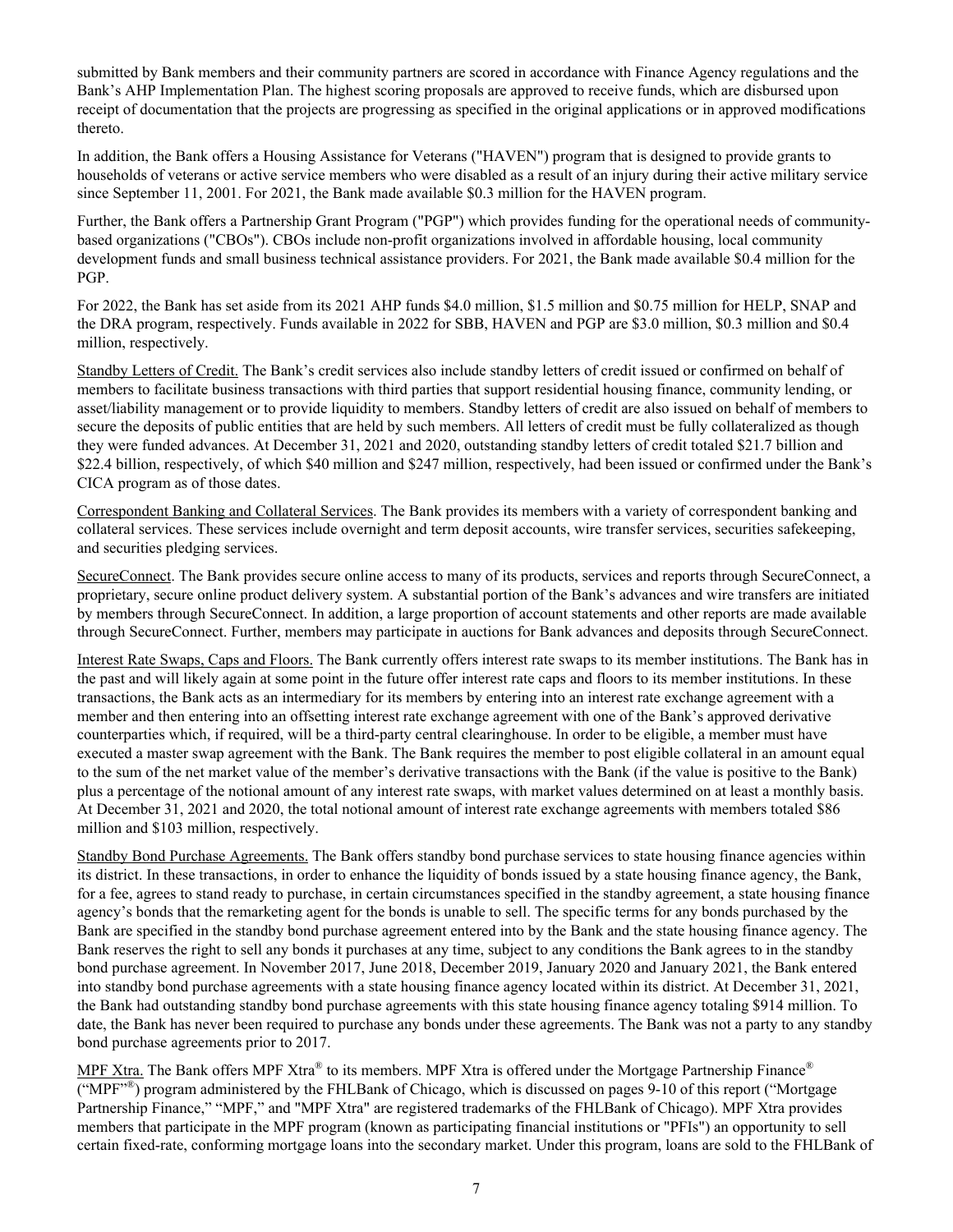Chicago and are concurrently sold to Fannie Mae as a third-party investor. These loans are not held by the Bank, nor are they recorded on the Bank's balance sheet. Unlike other products offered under the MPF program, PFIs are not required to provide credit enhancement and do not receive credit enhancement fees when using the MPF Xtra product. Under the MPF Xtra program, the Bank receives a fee for any loans sold by its PFIs. During 2021, 2020 and 2019, \$68.5 million, \$338.8 million and \$46.2 million, respectively, of loans were sold through the MPF Xtra program and the fees earned on the sale of these loans totaled \$47,000, \$237,000 and \$32,000, respectively.

# **Investment Activities**

The Bank maintains a portfolio of investments to enhance interest income and meet liquidity needs, including certain regulatory liquidity requirements, as discussed in Item 7. Management's Discussion and Analysis of Financial Condition and Results of Operations — Liquidity and Capital Resources. To ensure the availability of funds to meet members' credit needs, the Bank's operating needs, and its other general and regulatory liquidity requirements, the Bank maintains a portfolio of short-term investments typically consisting of overnight federal funds issued by highly rated domestic banks and U.S. branches of foreign financial institutions, overnight reverse repurchase agreements, overnight interest-bearing deposits with highly rated domestic banks and U.S. Treasury Bills and Notes. At December 31, 2021, the Bank's short-term investments were comprised of a \$10.7 billion overnight reverse repurchase agreement transacted with the Federal Reserve Bank of New York, \$4.8 billion of overnight federal funds sold, \$2.2 billion of U.S. Treasury Bills, \$0.9 billion of overnight interest-bearing deposits, \$0.5 billion of excess cash held at the Federal Reserve and \$0.1 billion of U.S. Treasury Notes.

To enhance net interest income, the Bank maintains a long-term investment portfolio, which currently includes mortgagebacked securities ("MBS") issued by U.S. government-sponsored enterprises (i.e., Fannie Mae and Freddie Mac); non-agency (i.e., private label) residential MBS; non-MBS debt instruments issued or guaranteed by the U.S. government or secured by U.S. government guaranteed obligations; non-MBS debt instruments issued by U.S. government-sponsored enterprises (i.e., Fannie Mae, Freddie Mac and the Farm Credit System); and state housing agency obligations. The interest rate and, in the case of MBS, prepayment risk inherent in the securities is managed through a variety of debt and interest rate derivative instruments. As of December 31, 2021, 2020 and 2019, the composition of the Bank's long-term investment portfolio was as follows (dollars in millions):

|                                  | December 31,      |        |            |                   |        |            |          |                   |            |  |
|----------------------------------|-------------------|--------|------------|-------------------|--------|------------|----------|-------------------|------------|--|
|                                  | 2021              |        |            | 2020              |        |            |          | 2019              |            |  |
|                                  | Amortized<br>Cost |        | Percentage | Amortized<br>Cost |        | Percentage |          | Amortized<br>Cost | Percentage |  |
| Government-sponsored enterprises |                   |        |            |                   |        |            |          |                   |            |  |
| <b>Commercial MBS</b>            | S                 | 10,123 | 64.3 %     | -S                | 11,182 | 63.4 %     | <b>S</b> | 10,628            | 59.2 %     |  |
| Debentures                       |                   | 4,471  | 28.4       |                   | 4,951  | 28.1       |          | 5,501             | 30.6       |  |
| <b>Residential MBS</b>           |                   | 484    | 3.1        |                   | 740    | 4.2        |          | 1,037             | 5.8        |  |
| Government-guaranteed securities |                   | 521    | 3.3        |                   | 545    | 3.1        |          | 556               | 3.1        |  |
| Non-agency residential MBS       |                   | 37     | 0.2        |                   | 50     | 0.3        |          | 63                | 0.4        |  |
| Other                            |                   | 113    | 0.7        |                   | 155    | 0.9        |          | 155               | 0.9        |  |
| Total                            |                   | 15,749 | 100.0 %    |                   | 17,623 | 100.0 %    |          | 17,940            | 100.0 %    |  |

The Bank is precluded from purchasing additional MBS if such purchase would cause the aggregate amortized historical cost of its MBS holdings to exceed an amount equal to 300 percent of its total regulatory capital at the time of purchase. For purposes of applying this limit, the Finance Agency defines "amortized historical cost" as the sum of the initial investment, less the amount of cash collected that reduces principal, less write-downs plus yield accreted to date. This definition excludes hedge basis adjustments, which, for investment securities, are included in the definition of amortized cost basis under accounting principles generally accepted in the United States of America ("U.S. GAAP"). Using this definition, the Bank's MBS holdings totaled \$10.2 billion as of December 31, 2021, which represented 272 percent of its total regulatory capital at that date. Absent other balance sheet constraints imposed by the Finance Agency, the Bank attempts to maintain its investments in MBS at or close to the regulatory dollar limit which, as of December 31, 2021, was \$11.3 billion.

Prior to January 1, 2020, the Bank was permitted to invest in the non-MBS debt obligations of any GSE provided such investments in any single GSE did not exceed the lesser of the Bank's total regulatory capital or that GSE's total capital (taking into account the financial support provided by the U.S. Department of the Treasury, if applicable) at the time new investments were made. The Bank's authority to invest in the non-MBS debt obligations of GSEs that are not operating with capital support or some other form of direct financial assistance from the U.S. government was reduced beginning January 1, 2020. The Bank's investments in the non-MBS debt obligations of Fannie Mae and Freddie Mac are each currently limited to an amount equal to 100 percent of the Bank's total regulatory capital while investments in the non-MBS debt obligations of the Farm Credit System are now limited to an amount equal to 15 percent of the Bank's total regulatory capital. Although the Bank's holdings of Farm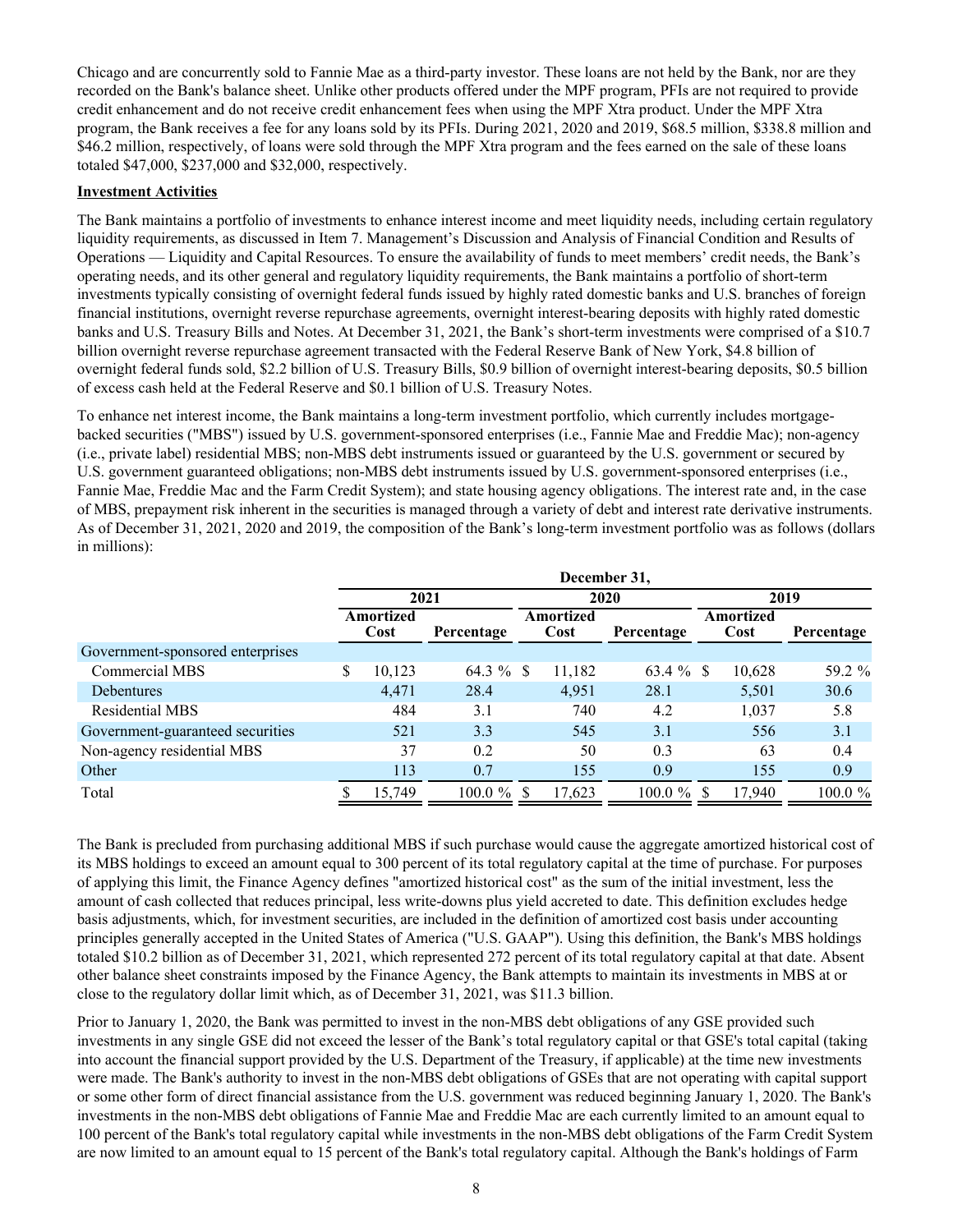Credit System debentures exceeded this new limit on January 1, 2020, the Bank was not required to sell or otherwise reduce any of these investments. Instead, the Bank is precluded from purchasing any additional Farm Credit System debentures until such time as its holdings are reduced to an amount that is less than 15 percent of the Bank's total regulatory capital.

For additional constraints relating to the Bank's long-term investment portfolio, see the section below entitled "Core Mission Achievement."

In accordance with Finance Agency policy and regulations, total capital for purposes of determining the Bank's MBS and non-MBS investment limitations excludes accumulated other comprehensive income (loss) and includes all amounts paid in for the Bank's capital stock regardless of accounting classification (see Item 7. Management's Discussion and Analysis of Financial Condition and Results of Operations). The Bank is not required to sell or otherwise reduce any investments that exceed these regulatory limits due to reductions in capital or increases in amortized historical cost that occur after the investments are made, but it is precluded from making additional investments that exceed these limits.

Finance Agency regulations include a variety of restrictions and limitations on the FHLBanks' investment activities, including limits on the types, amounts, and maturities of unsecured investments in private issuers. Finance Agency rules and regulations also prohibit the Bank from investing in certain types of securities, including:

- instruments, such as common stock, that represent an ownership interest in an entity, other than stock in small business investment companies, or certain investments targeted to low-income persons or communities;
- instruments issued by non-United States entities, other than those issued by United States branches and agency offices of foreign commercial banks;
- debt instruments that are not investment quality, other than certain investments targeted to low-income persons or communities and instruments that became non-investment quality after purchase by the Bank;
- whole mortgages or other whole loans, other than 1) those acquired by the Bank through a duly authorized Acquired Member Assets program such as the Mortgage Partnership Finance program discussed below; 2) certain investments targeted to low-income persons or communities; 3) certain marketable direct obligations of state, local, or tribal government units or agencies that are investment quality; 4) MBS or asset-backed securities backed by manufactured housing loans or home equity loans; and 5) certain foreign housing loans authorized under Section 12(b) of the FHLB Act;
- non-U.S. dollar denominated securities;
- interest-only or principal-only stripped MBS;
- residual-interest or interest-accrual classes of collateralized mortgage obligations and real estate mortgage investment conduits; and
- fixed-rate MBS or floating-rate MBS that, on trade date, are at rates equal to their contractual cap and that have average lives that vary by more than six years under an assumed instantaneous interest rate change of 300 basis points.

Beginning January 1, 2020, the Bank is also prohibited, pursuant to a Finance Agency directive, from purchasing LIBORindexed investments that mature after December 31, 2021. For further information, see the Legislative and Regulatory Developments section beginning on page 17 of this report.

#### **Acquired Member Assets ("AMA")**

Through the MPF program, the Bank currently invests in conventional residential mortgage loans originated by its PFIs. The Bank previously purchased conventional mortgage loans and government-guaranteed/insured mortgage loans (i.e., those insured or guaranteed by the Federal Housing Administration or the Department of Veterans Affairs) during the period from 1998 to mid-2003, and resumed acquiring conventional mortgage loans under this program in early 2016. All of the mortgage loans acquired during the period from 2016 to 2021 were originated by certain of the Bank's PFIs and the Bank acquired a 100 percent interest in such loans. For the loans that were acquired from its members during the period from 1998 to mid-2003, the Bank retained title to the mortgage loans, subject to any participation interest in such loans that was sold to the FHLBank of Chicago; the interest in the loans retained by the Bank ranged from 1 percent to 49 percent. Additionally, during the period from 1998 to 2000, the Bank also acquired from the FHLBank of Chicago a percentage interest (ranging up to 75 percent) in certain MPF loans originated by PFIs of other FHLBanks. Substantially all of the \$3.4 billion (unpaid principal balance) of mortgage loans on the Bank's balance sheet at December 31, 2021 were conventional loans acquired during the period from 2016 through 2021.

The Bank manages the liquidity, interest rate and prepayment risk of these loans, while the PFIs or their designees retain the servicing activities. The Bank and the PFIs share in the credit risk of the loans with the Bank assuming a limited first loss obligation defined as the First Loss Account ("FLA"), and the PFIs assuming credit losses in excess of the FLA, up to the amount of the required credit enhancement obligation ("CE Obligation") as specified in the master agreement ("Second Loss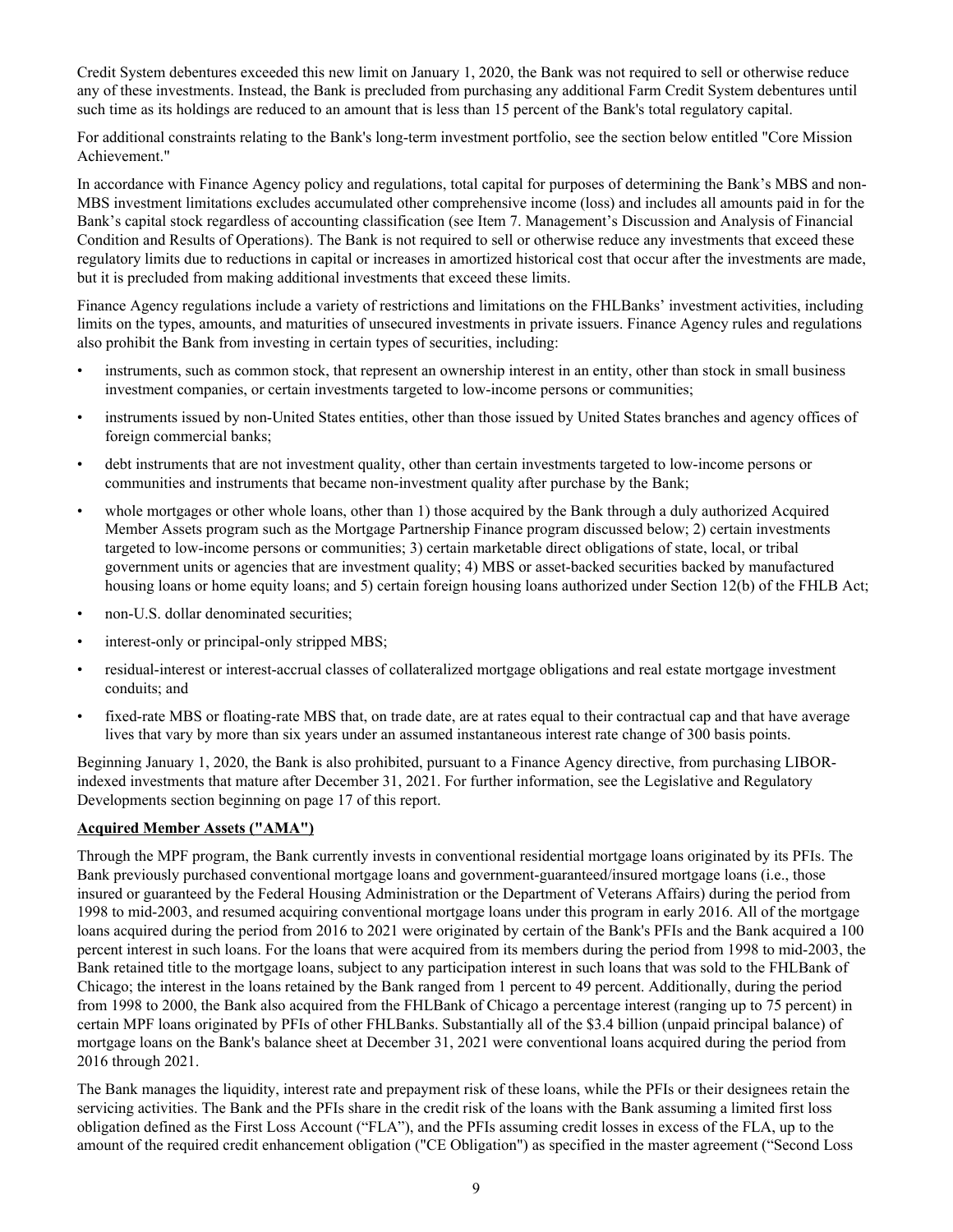Credit Enhancement"). Depending on the MPF product structure, the FLA is either a memo account calculated as the cumulative amount of a specified portion of the monthly interest payments on the MPF loans (e.g., 4 basis points, annualized, per month), or a specified percentage amount of MPF loans outstanding (e.g., 35 basis points of the principal amount of the loans). In the first case, the Bank's first loss obligation is limited to the accumulated amount of the FLA, while in the second case the Bank's first loss obligation is limited to the specified percentage of the loans outstanding, subject to recovery from future credit enhancement fees otherwise payable to the PFI as described below.

The CE Obligation is the amount of credit enhancement needed for a pool of loans delivered under a master commitment to be considered "AMA investment grade," which is defined in the Finance Agency's regulations as sufficient credit enhancement such that the Bank expects to be "paid principal and interest in all material respects, even under reasonably likely adverse changes to expected economic conditions." Prior to December 2016, credit enhancements were required to be established such that each master commitment would have an estimated rating equivalent to an investment grade rated MBS and to be set by the Bank using an NRSRO model. Prior to December 22, 2016, the Bank set the credit enhancement level at a double-A equivalent. For loans delivered on and after that date, the credit enhancement level has been set at a triple-B equivalent, which the Bank has determined is sufficient to meet the AMA investment grade standard. The Bank assumes all losses in excess of the Second Loss Credit Enhancement. As further described below, the PFIs are paid a fee by the Bank for assuming a portion of the credit risk of the loans.

The PFI's CE Obligation arises under its PFI Agreement while the amount and nature of the obligation are determined with respect to each master commitment. Under the Finance Agency's Acquired Member Asset regulation (12 C.F.R. part 1268) ("AMA Regulation"), the PFI must "bear the economic consequences" of certain credit losses with respect to a master commitment based upon the MPF product and other criteria. Under the MPF program, the PFI's credit enhancement protection may take the form of the CE Obligation, which represents the direct liability to pay credit losses incurred with respect to that master commitment, or may require the PFI to obtain and pay for a supplemental mortgage insurance ("SMI") policy insuring the Bank for a portion of the credit losses arising from the master commitment, and/or the PFI may contract for a contingent performance-based credit enhancement fee whereby such fees are reduced by losses up to a certain amount arising under the master commitment. The credit risk-sharing structures utilized by the Bank during the period from 2016 through 2021 did not include SMI. Under the AMA Regulation, any portion of the CE Obligation that is a PFI's direct liability must be collateralized by the PFI in the same way that advances are collateralized. The PFI Agreement provides that the PFI's obligations under the PFI Agreement are secured along with other obligations of the PFI under its regular advances agreement with the Bank and, further, that the Bank may request additional collateral to secure the PFI's obligations. PFIs are paid a credit enhancement fee ("CE fee") as an incentive to minimize credit losses, to share in the risk of loss on MPF loans and to pay for SMI (if applicable), rather than paying a guaranty fee to other secondary market purchasers. CE fees are paid monthly and are determined based on the remaining unpaid principal balance of the MPF loans. The required CE Obligation may vary depending on the MPF product alternatives selected. The Bank also pays performance-based CE fees that are based on the actual performance of the pool of MPF loans under each individual master commitment. To the extent that losses incurred by the Bank as part of its first loss obligation in the current month exceed accrued performance-based CE fees, the remaining losses may be recovered from future performance-based CE fees payable to the PFI.

PFIs must comply with the requirements of the PFI agreement, MPF guides, applicable law and the terms of mortgage documents. If a PFI fails to comply with any of these requirements, it may be required to repurchase the MPF loans that are impacted by such failure. The reasons that a PFI could be required to repurchase an MPF loan include, but are not limited to, the failure of the loan to meet underwriting standards, the PFI's failure to deliver a qualifying promissory note and certain other relevant documents to an approved custodian, a servicing breach, fraud or other misrepresentations by the PFI. In addition, a PFI may, under the terms of the MPF servicing guide, elect to repurchase any government-guaranteed/insured loan for an amount equal to the loan's then current scheduled principal balance and accrued interest thereon, provided no payment has been made by the borrower for three consecutive months. This policy allows PFIs to comply with loss mitigation requirements of the applicable government agency in order to preserve the insurance guaranty coverage.

As of December 31, 2021 and 2020, MPF loans held for portfolio (net of allowance for credit losses) were \$3.491 billion and \$3.423 billion, respectively, representing approximately 5.5 percent and 5.3 percent, respectively, of the Bank's total assets at each of those dates. Over time, the Bank expects to increase the balance of its mortgage loan portfolio to an amount that approximates 10 percent to 15 percent of its total assets. Currently, the Bank intends to continue to acquire a 100 percent interest in the mortgage loans that it purchases from its PFIs.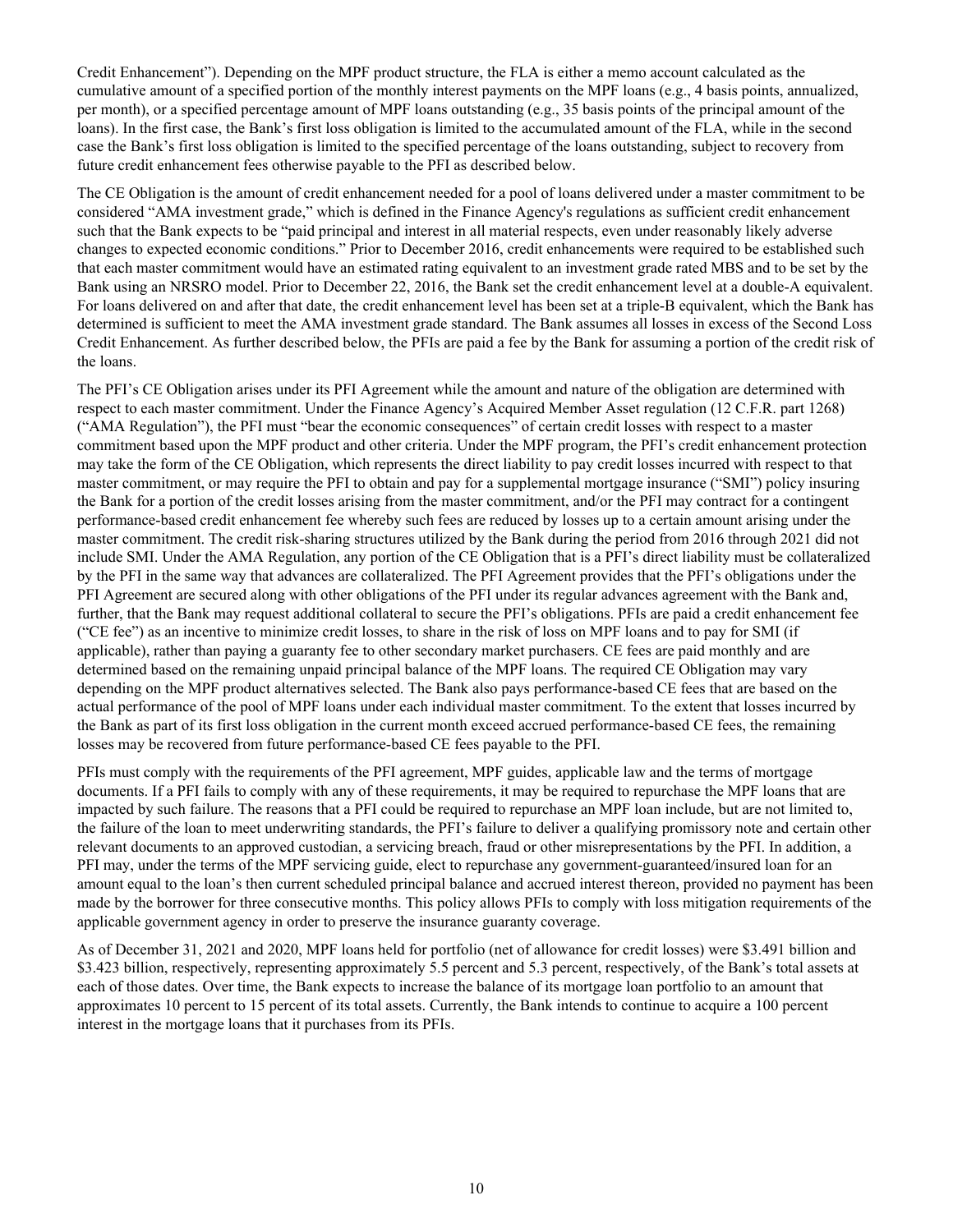# **Core Mission Achievement**

On July 14, 2015, the Finance Agency issued an Advisory Bulletin ("AB 2015-05") that provides guidance to the FHLBanks regarding core mission achievement. As stipulated in AB 2015-05, the Finance Agency assesses each FHLBank's core mission achievement by calculating the ratio of a FHLBank's primary mission assets (defined for this purpose as advances and mortgage loans held for portfolio) relative to its consolidated obligations (hereinafter referred to as the core mission asset or "CMA" ratio). On August 23, 2018, the Finance Agency issued an Advisory Bulletin that, among other things, allows each FHLBank (beginning January 1, 2019) to adjust its CMA ratio (as defined in AB 2015-05) by deducting from the ratio's denominator the FHLBank's holdings of U.S. Treasury securities with a remaining maturity no greater than 10 years that are classified as trading or available-for-sale. The CMA ratio is calculated for each calendar year using annual average par values.

AB 2015-05 also provides the Finance Agency's expectations for each FHLBank's strategic plan based on the FHLBank's CMA ratio, which are:

- when the CMA ratio is 70 percent or higher, the strategic plan should include an assessment of the FHLBank's prospects for maintaining that level of core mission achievement;
- when the CMA ratio is at least 55 percent but less than 70 percent, the strategic plan should explain the FHLBank's plans to increase its mission focus; and
- when the CMA ratio is below 55 percent, the strategic plan should include a robust explanation of the circumstances that caused the CMA ratio to be below that level, as well as a detailed description of the FHLBank's plans to increase the ratio. AB 2015-05 provides that if a FHLBank has a CMA ratio below 55 percent over the course of several consecutive reviews, then the FHLBank's board of directors should consider possible strategic alternatives as part of its strategic planning.

Currently, the Bank's core mission assets are comprised primarily of advances. For the years ended December 31, 2021, 2020 and 2019, the Bank's CMA ratio was 66.4 percent, 67.7 percent and 65.7 percent, respectively. As noted previously in the Acquired Member Assets section (and for reasons unrelated to AB 2015-05), the Bank began to purchase mortgage loans through the MPF Program in early 2016. Over time, mortgage loan purchases are expected to further increase the Bank's core mission assets, all other things being equal. For 2022, the Bank's goal is to achieve a CMA ratio of at least 70 percent (the "2022 CMA Goal").

Notwithstanding the negative impact that holding higher amounts of liquidity has on its CMA ratio, the Bank has at times maintained, and may continue from time to time to maintain higher balances of liquidity if short-term debt markets are volatile or if, in management's judgment, they are expected to become more volatile. Since late 2018, the Bank has used and it will likely continue to use to some extent U.S. Treasury securities to meet its liquidity requirements given the favorable treatment afforded such investments in the Bank's CMA ratio relative to other short-term investment alternatives.

The elevated levels of liquidity in the financial markets stemming from COVID-19 relief measures taken by the U.S. government dampened demand for the Bank's advances during the last nine months of 2020 and all of 2021. Further, during this same timeframe, the Bank's mortgage loans held for portfolio declined due to a combination of significant prepayment activity (due to historically low mortgage rates) and reduced purchase volumes (due to the Bank's less competitive mortgage pricing in the wake of the Federal Reserve's purchases of agency securities to support the flow of credit in the financial markets). The reductions in the Bank's advances and mortgage loans held for portfolio negatively impacted the Bank's CMA ratios in 2020 and 2021.

While difficult to achieve in the current economic environment, the Bank intends to continue to focus its efforts on growing its advances and mortgage loans held for portfolio to increase its CMA ratio. The level of liquidity in the financial markets and deposit levels at member institutions remain elevated which will complicate its efforts to grow advances in the near term. Recently, mortgage rates have begun to rise and if they continue to do so, mortgage prepayments would be expected to moderate. However, increasing mortgage rates, coupled with the recent rise in home prices, could lead to a reduction in mortgage loan originations by the Bank's PFIs which, in turn, could reduce the Bank's mortgage loan purchases. In 2021, the Bank's average advances were significantly higher than the balances at the end of the second, third and fourth quarters due largely to intra-month borrowings by certain credit union members. Among other things, the achievement of the Bank's 2022 CMA Goal will be dependent upon the continuation of these intra-month borrowings in similar amounts, which may or may not occur, and the Bank's ability to prudently manage the level and composition of its liquidity portfolio. Due to scheduled maturities, the Bank's holdings of non-MBS debt obligations (excluding U.S. Treasury obligations) are expected to decline by approximately \$1.2 billion over the course of 2022, which will incrementally increase its CMA ratio, all other things being equal. The Bank could also elect to reduce the size of its investment portfolio by selling assets, but this action would have the effect of reducing its future earnings. While the Bank does not currently plan to sell any long-term investments, it could elect to do so at some point in the future.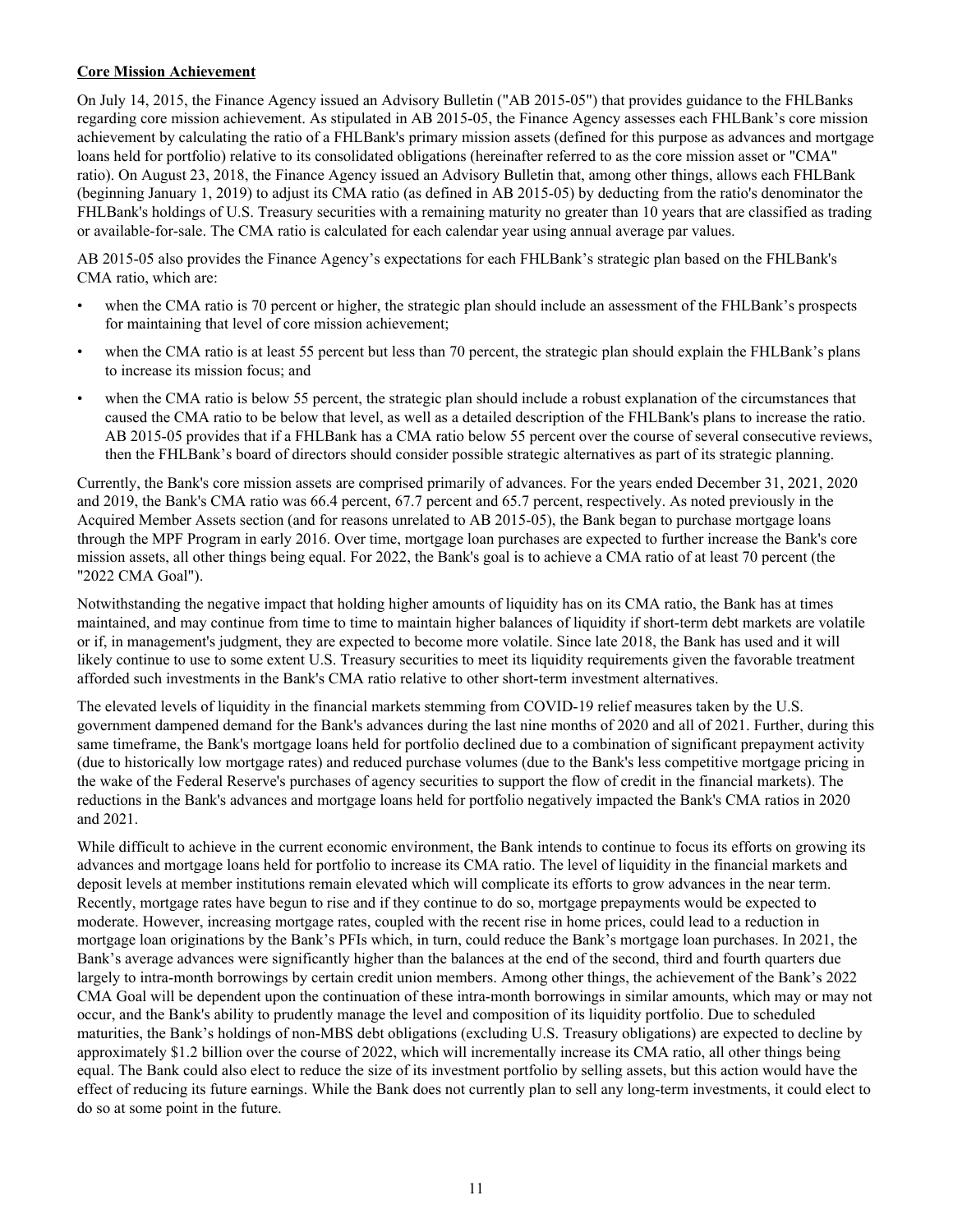Irrespective of its capacity from time to time to purchase long-term investments as discussed in the section above entitled "Investment Activities," the Bank does not intend to purchase any such investments (i.e., MBS or non-MBS debt instruments) unless it has achieved, and is reasonably confident that it can maintain, a CMA ratio of 70 percent.

# **Funding Sources**

General. The principal funding source for the Bank is consolidated obligations issued in the capital markets through the Office of Finance. Member deposits and the proceeds from the issuance of capital stock are also funding sources for the Bank. Consolidated obligations consist of consolidated obligation bonds and consolidated obligation discount notes. Discount notes are consolidated obligations with maturities of one year or less, and consolidated obligation bonds typically have maturities in excess of one year.

The Bank determines its participation in the issuance of consolidated obligations based upon, among other things, its own funding and operating requirements and the amounts, maturities, rates of interest and other terms available in the marketplace. In collaboration with the FHLBanks, the issuance terms for consolidated obligations are established by the Office of Finance, subject to policies established by its board of directors and the regulations of the Finance Agency. In addition, the Government Corporation Control Act provides that, before a government corporation issues and offers obligations to the public, the U.S. Secretary of the Treasury shall prescribe the form, denomination, maturity, interest rate, and conditions of the obligations, the way and time issued, and the selling price.

Consolidated obligation bonds generally satisfy long-term funding needs. Typically, the maturities of these securities range from 1 to 20 years, but their maturities are not subject to any statutory or regulatory limit. Consolidated obligation bonds can be fixed-rate or variable-rate and may be callable or non-callable.

Consolidated obligation bonds are issued and distributed through negotiated or competitively bid transactions with underwriters or bidding group members. The Bank receives 100 percent of the proceeds of bonds issued through direct negotiation with underwriters of System debt when it is the sole primary obligor on consolidated obligation bonds. When the Bank and one or more other FHLBanks jointly agree to the issuance of bonds directly negotiated with underwriters, the Bank receives the portion of the proceeds of the bonds agreed upon with the other FHLBanks; in those cases, the Bank is the primary obligor for a pro rata portion of the bonds based on the proceeds it receives. In these cases, the Bank records on its balance sheet only that portion of the bonds for which it is the primary obligor. The majority of the Bank's consolidated obligation bond issuance has been conducted through direct negotiation with underwriters of System debt, and a majority of that issuance has been without participation by the other FHLBanks.

The Bank may also request that specific amounts of specific bonds be offered by the Office of Finance for sale through competitive auction conducted with underwriters that are bidding group members. One or more other FHLBanks may also request that amounts of these same bonds be offered for sale for their benefit through the same auction. The Bank may receive from zero to 100 percent of the proceeds of the bonds issued through competitive auction depending on the amounts and costs for the bonds bid by underwriters, the maximum costs the Bank or other FHLBanks, if any, participating in the same issue are willing to pay for the bonds, and Office of Finance guidelines for allocation of bond proceeds among multiple participating FHLBanks.

Consolidated obligation discount notes are a significant funding source for money market instruments and for advances with short-term maturities or repricing frequencies of less than one year, or advances for which the interest rate is indexed to discount notes. Discount notes are sold at a discount and mature at par, and are offered daily through a consolidated obligation discount notes selling group and through other authorized securities dealers.

On a daily basis, the Bank may request that specific amounts of consolidated obligation discount notes with specific maturity dates be offered by the Office of Finance at a specific cost for sale to securities dealers in the discount note selling group. One or more other FHLBanks may also request that amounts of discount notes with the same maturities be offered for sale for their benefit on the same day. The Office of Finance commits to issue discount notes on behalf of the participating FHLBanks when securities dealers in the selling group submit orders for the specific discount notes offered for sale. The Bank may receive from zero to 100 percent of the proceeds of the discount notes issued through this sales process depending on the maximum costs the Bank or other FHLBanks, if any, participating in the same discount notes are willing to pay for the discount notes, the amounts of orders for the discount notes submitted by securities dealers, and Office of Finance guidelines for allocation of discount note proceeds among multiple participating FHLBanks. Under the Office of Finance guidelines, FHLBanks generally receive funding on a first-come-first-served basis subject to threshold limits within each category of discount notes. For overnight discount notes, sales are allocated to the FHLBanks in lots of \$250 million for identical commitments. For all other discount note maturities, sales are allocated in lots of \$50 million. Within each category of discount notes, the allocation process is repeated until all orders are filled or canceled.

Twice weekly, the Bank may also request that specific amounts of consolidated obligation discount notes with fixed maturity dates ranging from 4 to 26 weeks be offered by the Office of Finance through competitive auctions conducted through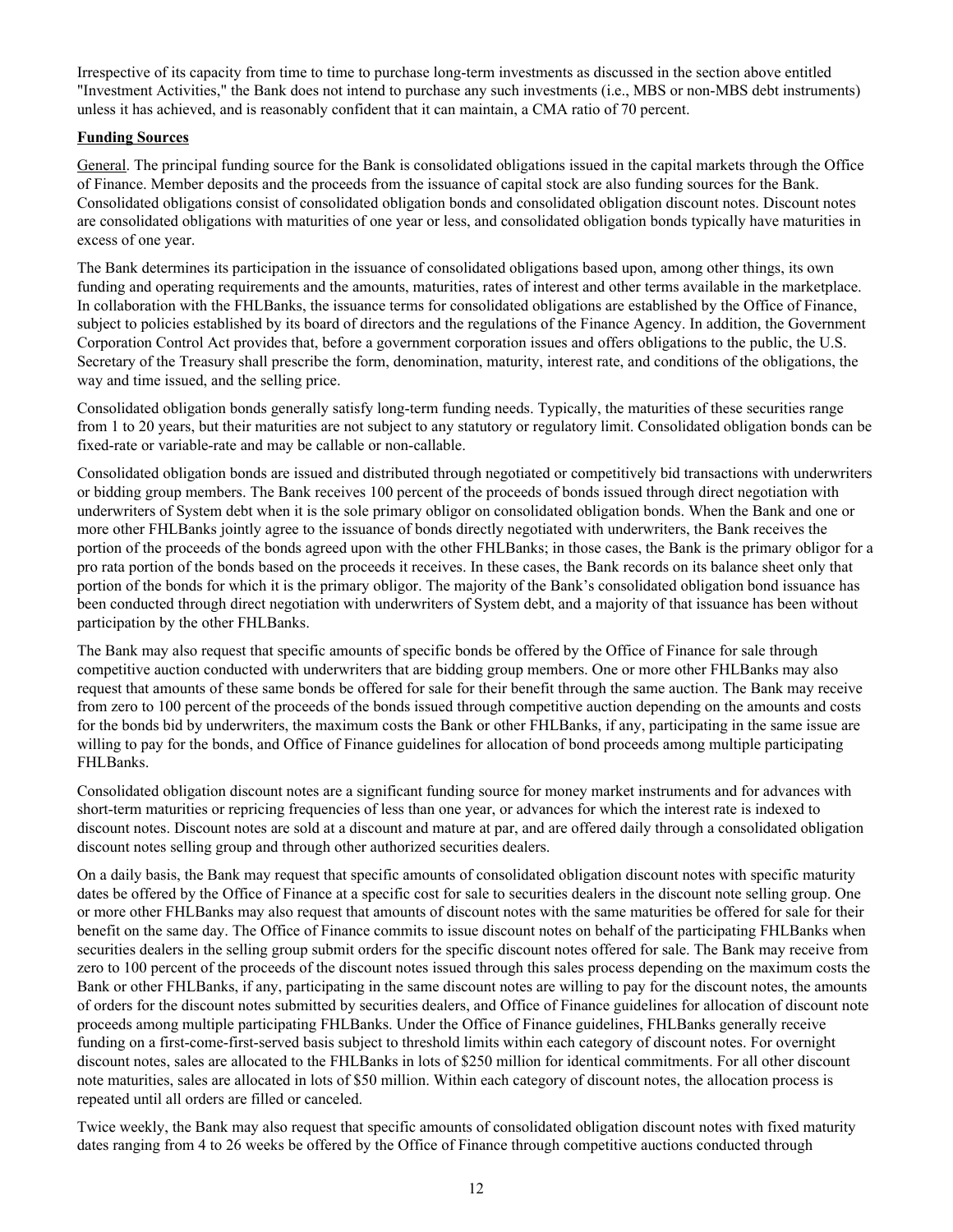securities dealers in the discount note selling group. One or more other FHLBanks may also request that amounts of those same discount notes be offered for sale for their benefit through the same auction. The discount notes offered for sale through competitive auction are not subject to a limit on the maximum costs the FHLBanks are willing to pay. The FHLBanks receive funding at a single price based on a Dutch auction format. If the bids submitted are less than the total of the FHLBanks' requests, the Bank receives funding based on the ratio of the Bank's regulatory capital (defined on page 39 of this report) relative to the regulatory capital of the other FHLBanks offering discount notes. The majority of the Bank's discount note issuance in maturities of 4 weeks or longer is conducted through the auction process. Regardless of the method of issuance, as with consolidated obligation bonds, the Bank is the primary obligor for the portion of discount notes issued for which it has received the proceeds.

On occasion, and as an alternative to issuing new debt, the Bank may assume the outstanding consolidated obligations for which other FHLBanks are the original primary obligors. This occurs in cases where the original primary obligor may have participated in a large consolidated obligation issue to an extent that exceeded its immediate funding needs in order to facilitate better market execution for the issue. The original primary obligor might then warehouse the funds until they were needed, or make the funds available to other FHLBanks. Transfers may also occur when the original primary obligor's funding needs change, and that FHLBank offers to transfer debt that is no longer needed to other FHLBanks. Transferred debt is typically fixed-rate, fixed-term, non-callable debt, and may be in the form of discount notes or bonds. In connection with these transactions, the Bank becomes the primary obligor for the transferred debt.

The Bank participates in such transfers of funding from other FHLBanks when the transfer represents favorable pricing relative to a new issue of consolidated obligations with similar features. The Bank did not assume any consolidated obligations from other FHLBanks during the years ended December 31, 2021, 2020 or 2019.

In addition, the Bank occasionally transfers debt that it no longer needs to other FHLBanks. The Bank did not transfer any consolidated obligations to other FHLBanks during the years ended December 31, 2021, 2020 or 2019.

Joint and Several Liability. Although the Bank is primarily liable only for its portion of consolidated obligations (i.e., those consolidated obligations issued on its behalf and those that have been assumed from other FHLBanks), it is also jointly and severally liable with the other FHLBanks for the payment of principal and interest on all of the consolidated obligations issued by the FHLBanks. The Finance Agency, in its discretion, may require any FHLBank to make principal or interest payments due on any consolidated obligation, regardless of whether there has been a default by a FHLBank having primary liability. To the extent that a FHLBank makes any payment on a consolidated obligation on behalf of another FHLBank, the paying FHLBank shall be entitled to reimbursement from the FHLBank with primary liability. The FHLBank with primary liability would have a corresponding liability to reimburse the FHLBank providing assistance to the extent of such payment and other associated costs (including interest to be determined by the Finance Agency). However, if the Finance Agency determines that the primarily liable FHLBank is unable to satisfy its obligations, then the Finance Agency may allocate the outstanding liability among the remaining FHLBanks on a pro rata basis in proportion to each FHLBank's participation in all consolidated obligations outstanding, or on any other basis that the Finance Agency may determine. No FHLBank has ever failed to make any payment on a consolidated obligation for which it was the primary obligor; as a result, the regulatory provisions for directing other FHLBanks to make payments on behalf of another FHLBank or allocating the liability among other FHLBanks have never been invoked. Consequently, the Bank has no means to determine how the Finance Agency might allocate the obligations of a FHLBank that is unable to pay consolidated obligations for which such FHLBank is primarily liable. If principal of or interest on any consolidated obligation issued by the FHLBank System is not paid in full when due, the Bank may not pay dividends to, or repurchase shares of stock from, any shareholder of the Bank.

The FHLBanks and the Office of Finance are parties to the Amended and Restated Federal Home Loan Banks P&I Funding and Contingency Plan Agreement which is designed to facilitate the timely funding of principal and interest payments on FHLBank System consolidated obligations in the event that a FHLBank is not able to meet its funding obligations in a timely manner. For additional information regarding this agreement, see Item 7. Management's Discussion and Analysis of Financial Condition and Results of Operations — Liquidity and Capital Resources.

According to the Office of Finance, the 11 FHLBanks had (at par value) approximately \$653 billion and \$747 billion in consolidated obligations outstanding at December 31, 2021 and 2020, respectively. The Bank was the primary obligor on \$55.8 billion and \$59.2 billion (at par value), respectively, of these consolidated obligations.

Certification and Reporting Obligations. Under Finance Agency regulations, before the end of each calendar quarter and before paying any dividends for that quarter, the President and Chief Executive Officer of the Bank must certify to the Finance Agency that, based upon known current facts and financial information, the Bank will remain in compliance with its depository and liquidity requirements and will remain capable of making full and timely payment of all current obligations (which includes the Bank's obligation to pay principal of and interest on consolidated obligations) coming due during the next quarter. The Bank is required to provide notice to the Finance Agency if it (i) is unable to provide the required certification, (ii) projects at any time that it will fail to comply with its liquidity requirements or will be unable to meet all of its current obligations due during the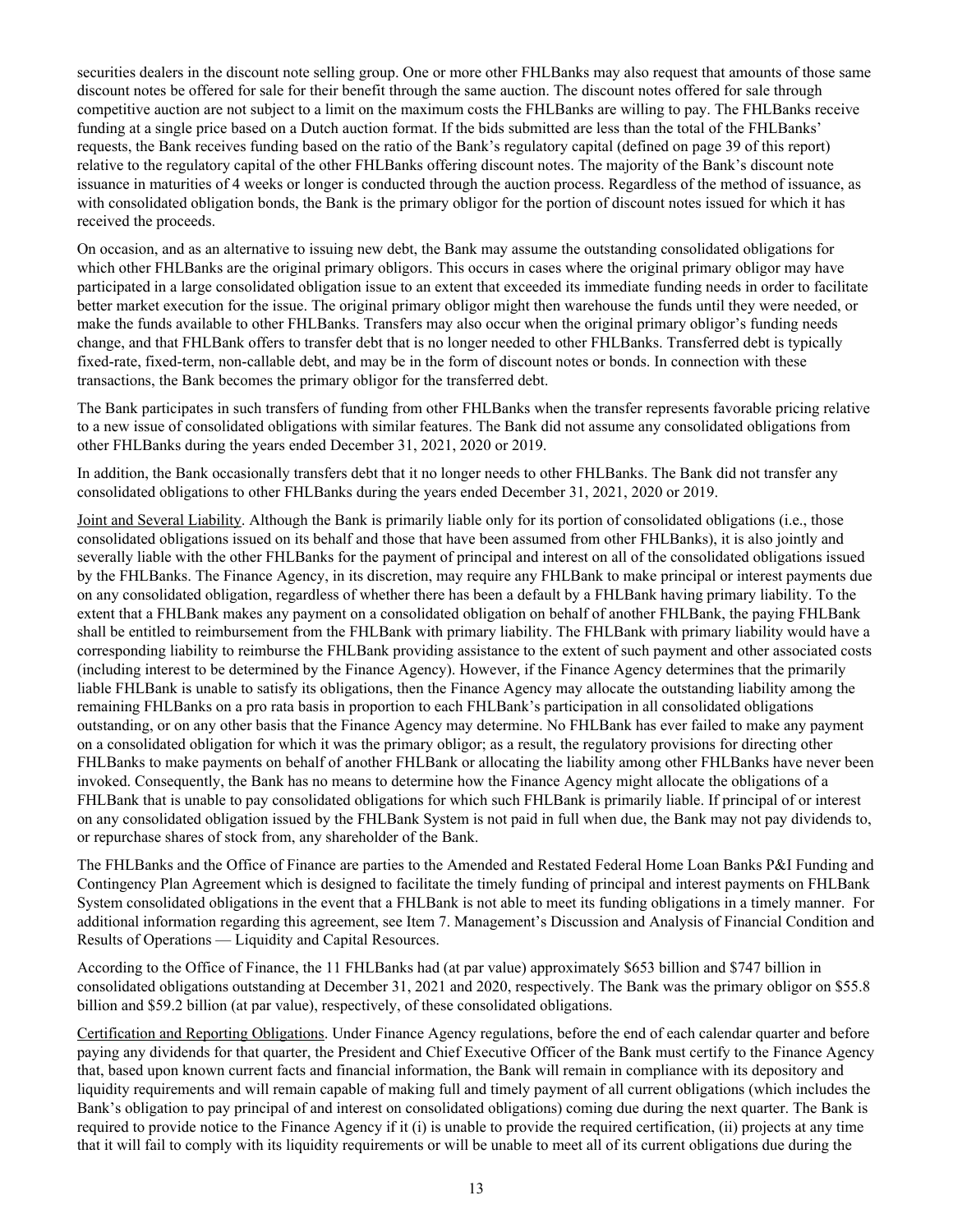quarter, (iii) actually fails to comply with its liquidity requirements or to meet all of its current obligations due during the quarter, or (iv) negotiates to enter into or enters into an agreement with one or more other FHLBanks to obtain financial assistance to meet its current obligations due during the quarter. The Bank has been in compliance with the applicable reporting requirements at all times since they became effective in 1999.

A FHLBank must file a consolidated obligation payment plan for the Finance Agency's approval if (i) the FHLBank becomes a non-complying FHLBank as a result of failing to provide the required certification, (ii) the FHLBank becomes a non-complying FHLBank as a result of being required to provide the notice described above to the Finance Agency, except in the case of a failure to make a payment on a consolidated obligation caused solely by an external event such as a power failure, or (iii) the Finance Agency determines that the FHLBank will cease to be in compliance with its liquidity requirements or will lack the capacity to meet all of its current obligations due during the quarter.

A non-complying FHLBank is permitted to continue to incur and pay normal operating expenses in the regular course of business, but may not incur or pay any extraordinary expenses, or declare or pay dividends, or redeem any capital stock, until such time as the Finance Agency has approved the FHLBank's consolidated obligation payment plan or inter-FHLBank assistance agreement, or ordered another remedy, and all of the non-complying FHLBank's direct obligations have been paid.

Negative Pledge Requirements. Each FHLBank must maintain specified assets free from any lien or pledge in an amount at least equal to its participation in outstanding consolidated obligations. Eligible assets for this purpose include (i) cash; (ii) obligations of, or fully guaranteed by, the U.S. government; (iii) secured advances; (iv) mortgages having any guaranty, insurance, or commitment from the U.S. government or any related agency; and (v) investments described in Section 16(a) of the FHLB Act, which, among other items, include securities that a fiduciary or trust fund may purchase under the laws of the state in which the FHLBank is located. At December 31, 2021 and 2020, the Bank had eligible assets free from pledge of \$62.9 billion and \$64.1 billion, respectively, compared to its participation in outstanding consolidated obligations of \$55.8 billion and \$59.2 billion, respectively. In addition, the Bank was in compliance with its negative pledge requirements at all times during the years ended December 31, 2021, 2020 and 2019.

Office of Finance. The Office of Finance ("OF") is a joint office of the 11 FHLBanks that executes the issuance of consolidated obligations, as agent, on behalf of the FHLBanks. The OF also services all outstanding consolidated obligation debt, serves as a source of information for the FHLBanks on capital market developments, manages the FHLBank System's relationship with rating agencies as it pertains to the consolidated obligations, and prepares and distributes the annual and quarterly combined financial reports for the FHLBanks.

The OF's board of directors is comprised of 16 directors: the 11 FHLBank presidents, who serve *ex officio*, and 5 independent directors, who each serve five-year terms that are staggered so that not more than one independent directorship is scheduled to become vacant in any one year. Independent directors are limited to two consecutive full terms. Independent directors must be United States citizens. As a group, the independent directors must have substantial experience in financial and accounting matters and they must not have any material relationship with any FHLBank or the OF.

One of the responsibilities of the board of directors of the OF is to establish policies regarding consolidated obligations to ensure that, among other things, such obligations are issued efficiently and at the lowest all-in funding costs for the FHLBanks over time consistent with prudent risk management practices and other market and regulatory factors.

The Finance Agency has regulatory oversight and enforcement authority over the OF and its directors and officers generally to the same extent as it has such authority over a FHLBank and its respective directors and officers. The FHLBanks are responsible for jointly funding the expenses of the OF, which are shared on a pro rata basis with two-thirds based on each FHLBank's total consolidated obligations outstanding (as of each month end) and one-third divided equally among all of the FHLBanks.

#### **Use of Interest Rate Exchange Agreements**

Finance Agency regulations authorize and establish general guidelines for the FHLBanks' use of derivative instruments, and the Bank's Enterprise Market Risk Management Policy establishes specific guidelines for their use. The Bank can use interest rate swaps, swaptions, cap and floor agreements, calls, puts, and futures and forward contracts as part of its interest rate risk management and funding strategies. Regulations prohibit derivative instruments that do not qualify as hedging instruments pursuant to U.S. GAAP unless a non-speculative use is documented.

In general, the Bank uses interest rate exchange agreements in three ways: (1) by designating the agreement as a fair value hedge of a specific financial instrument or firm commitment; (2) by designating the agreement as a cash flow hedge of a forecasted transaction; or (3) by designating the agreement as a hedge of some defined risk in the course of its balance sheet management. For example, the Bank uses interest rate exchange agreements in its overall interest rate risk management activities to adjust the interest rate sensitivity of consolidated obligations to approximate more closely the interest rate sensitivity of its assets, including advances and investments, and/or to adjust the interest rate sensitivity of advances and investments to approximate more closely the interest rate sensitivity of its liabilities. In addition to using interest rate exchange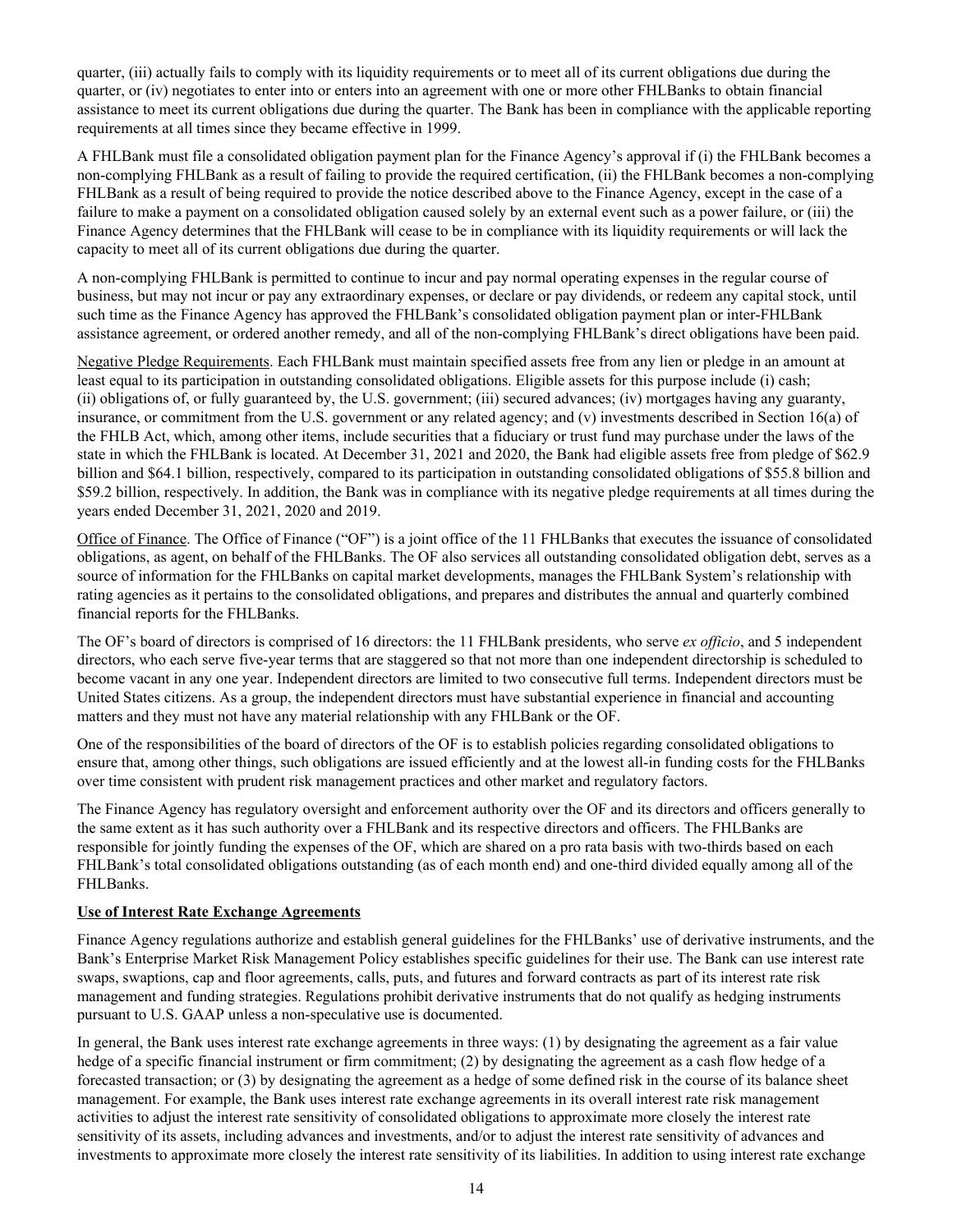agreements to manage mismatches between the coupon features of its assets and liabilities, the Bank uses interest rate exchange agreements to manage embedded options in assets and liabilities, to preserve the market value of existing assets and liabilities and to reduce funding costs.

The Bank frequently enters into interest rate exchange agreements concurrently with the issuance of consolidated obligation bonds and it simultaneously designates the agreement as a fair value hedge. This strategy of issuing bonds while simultaneously entering into interest rate exchange agreements enables the Bank to offer a wider range of attractively priced advances to its members. The attractiveness of such debt generally depends on yield relationships between the consolidated obligation bond and interest rate exchange markets. As conditions in these markets change, the Bank may alter the types or terms of the consolidated obligations that it issues.

To a lesser extent, the Bank uses interest rate exchange agreements to hedge the variability of cash flows associated with the forecasted issuances of consolidated obligation discount notes.

In addition, as discussed in the section above entitled "Products and Services," the Bank offers interest rate exchange agreements to its member institutions. In these transactions, the Bank acts as an intermediary for its members by entering into an interest rate exchange agreement with a member and then entering into an offsetting interest rate exchange agreement with one of the Bank's approved derivative counterparties.

For further discussion of interest rate exchange agreements, see Item 7. Management's Discussion and Analysis of Financial Condition and Results of Operations — Financial Condition — Derivatives and Hedging Activities and the audited financial statements accompanying this report.

# **Competition**

Demand for the Bank's advances is affected by, among other things, the cost of other available sources of funds for its members, including deposits. The Bank competes with other suppliers of wholesale funding, both secured and unsecured, including investment banking concerns, commercial banks and, in certain circumstances, other FHLBanks. Historically, sources of wholesale funds for its members have included unsecured long-term debt, unsecured short-term debt such as federal funds, repurchase agreements and deposits issued into the brokered certificate of deposit market. The availability of funds through these wholesale funding sources can vary from time to time as a result of a variety of factors including, among others, market conditions, members' creditworthiness and availability of collateral. The availability of these alternative private funding sources could significantly influence the demand for the Bank's advances. The Bank competes against other financing sources on the basis of cost, the relative ease by which the members can access the various sources of funds, collateral requirements, and the flexibility desired by the member when structuring the liability.

As a debt issuer, the Bank competes with Fannie Mae, Freddie Mac and other GSEs, as well as corporate, sovereign and supranational entities for funds raised in the national and global debt markets. Increases in the supply of competing debt products could, in the absence of increases in demand, result in higher debt costs for the FHLBanks. Although investor demand for FHLBank debt has historically been sufficient to meet the Bank's funding needs, there can be no assurance that this will always be the case.

# **Capital**

The Bank's capital consists of capital stock owned by its members (and, in some cases, non-member borrowers or former members as described below), plus retained earnings and accumulated other comprehensive income (loss). Consistent with the FHLB Act and the Finance Agency's regulations, the Bank's Capital Plan requires each member to own Class B stock (redeemable with five years' written notice subject to certain restrictions) in an amount equal to the sum of a membership investment requirement and an activity-based investment requirement. Specifically, the Bank's Capital Plan requires members to hold capital stock in proportion to their total asset size and borrowing activity with the Bank. Beginning April 19, 2021, members are also required to hold capital stock for letters of credit that are issued or renewed on and after that date.

The Bank's capital stock is not publicly traded and it may be issued, repurchased, redeemed and, with the prior approval of the Bank, transferred only at its par value. In addition, the Bank's capital stock may only be held by members of the Bank, by nonmember institutions that acquire stock by virtue of acquiring member institutions, by a federal or state agency or insurer acting as a receiver of a closed institution, or by former members of the Bank that retain capital stock to support advances or other obligations that remain outstanding or until any applicable stock redemption or withdrawal notice period expires.

The Bank has two sub-classes of Class B Stock. Class B-1 Stock is used to meet the membership investment requirement and Class B-2 Stock is used to meet the activity-based investment requirement. Subject to the limitations in the Capital Plan, the Bank converts shares of one sub-class of Class B Stock to the other sub-class of Class B Stock under the following circumstances: (i) shares of Class B-2 Stock held by a shareholder in excess of its activity-based investment requirement are converted into Class B-1 Stock, if necessary, to meet that shareholder's membership investment requirement and (ii) shares of Class B-1 Stock held by a shareholder in excess of the amount required to meet its membership investment requirement are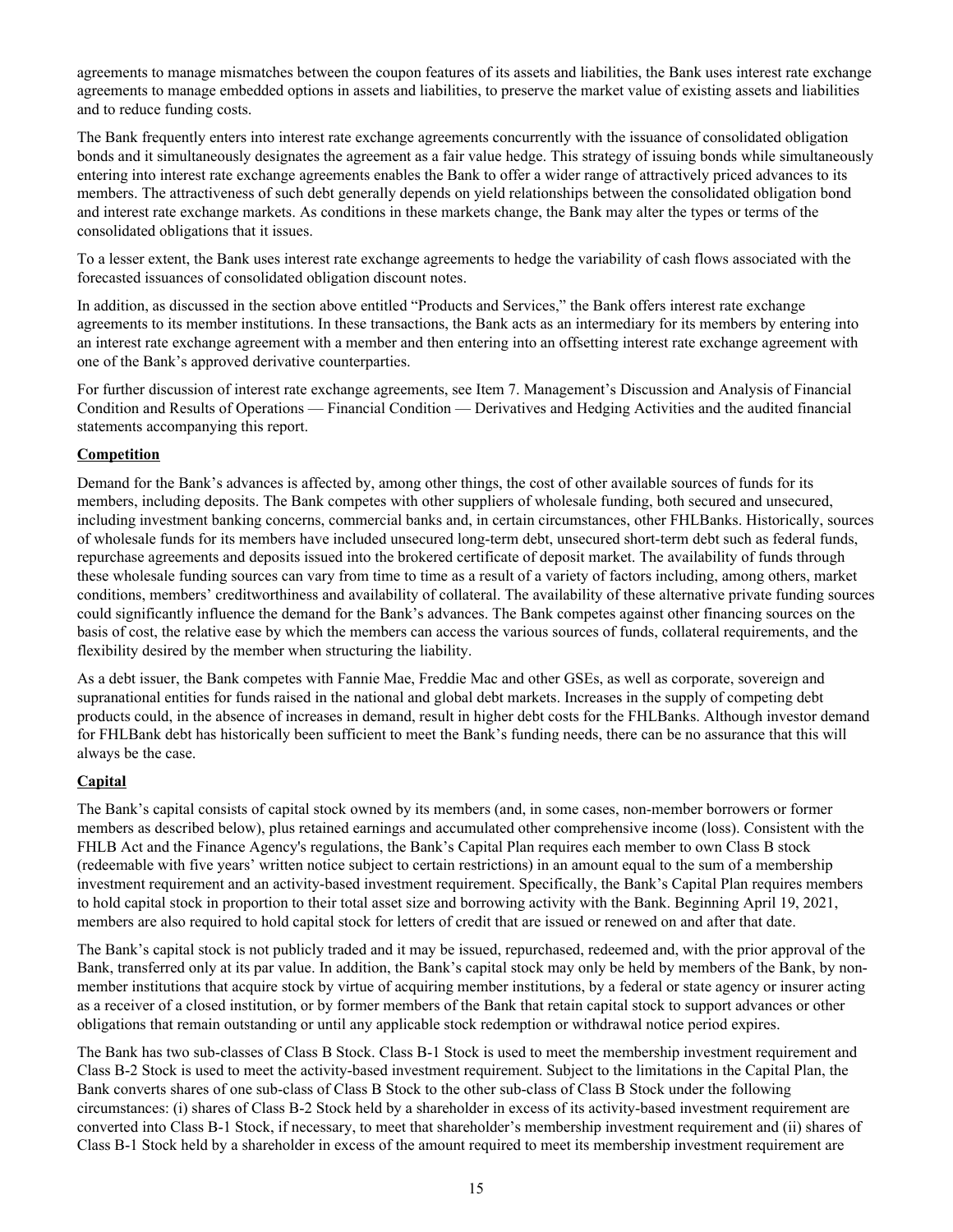converted into Class B-2 Stock as needed in order to satisfy that shareholder's activity-based investment requirement. All excess stock is held as Class B-1 Stock at all times.

For more information about the Bank's minimum capital requirements, see Item 7. Management's Discussion and Analysis of Financial Condition and Results of Operations — Risk-Based Capital Rules and Other Capital Requirements.

Retained Earnings. The Bank has a retained earnings policy that calls for the Bank to maintain retained earnings in an amount at least sufficient to protect the par value of the Bank's capital stock against potential economic losses that could arise from a variety of designated risk factors. The Bank updates its retained earnings target calculations quarterly under an analytic framework that takes into account the potential losses for each risk factor generally at the 99 percent confidence stress level, or a stress scenario that approximates the 99<sup>th</sup> percentile. The Board of Directors reviews the Bank's retained earnings policy annually and revises the methodology as appropriate. The Bank's current retained earnings policy target is described in Item 5. Market for Registrant's Common Equity, Related Stockholder Matters and Issuer Purchases of Equity Securities.

On February 28, 2011, the Bank entered into a Joint Capital Enhancement Agreement (the "JCE Agreement") with the other FHLBanks. Effective August 5, 2011, the FHLBanks amended the JCE Agreement (the "Amended JCE Agreement"), and the Finance Agency approved an amendment to the Bank's Capital Plan to incorporate its provisions on that same date. The Amended JCE Agreement provides that the Bank (and each of the other FHLBanks) will, on a quarterly basis, allocate at least 20 percent of its net income to a separate restricted retained earnings account ("RRE Account"). Pursuant to the provisions of the Amended JCE Agreement, the Bank is required to build its RRE Account to an amount equal to one percent of its total outstanding consolidated obligations, which for this purpose is based on the most recent quarter's average carrying value of all consolidated obligations, excluding hedging adjustments ("Total Consolidated Obligations").

The Amended JCE Agreement provides that any quarterly net losses incurred by the Bank may be netted against its net income, if any, for other quarters during the same calendar year to determine the minimum required year-to-date or annual allocation to its RRE Account. In the event the Bank incurs a net loss for a cumulative year-to-date or annual period, the Bank may decrease the amount of its RRE Account such that the cumulative year-to-date or annual addition to its RRE Account is zero and the Bank shall apply any remaining portion of the net loss first to reduce retained earnings that are not restricted retained earnings until such retained earnings are reduced to zero, and thereafter may apply any remaining portion of the net loss to reduce its RRE Account. For any subsequent calendar quarter in the same calendar year, the Bank may decrease the amount of its quarterly allocation to its RRE Account in that subsequent calendar quarter such that the cumulative year-to-date addition to the RRE Account is equal to 20 percent of the amount of such cumulative year-to-date net income. In the event the Bank sustains a net loss for a calendar year, any such net loss first shall be applied to reduce retained earnings that are not restricted retained earnings until such retained earnings are reduced to zero, and thereafter any remaining portion of the net loss for the calendar year may be applied to reduce the Bank's RRE Account. If during a period in which the Bank's RRE Account is less than one percent of its Total Consolidated Obligations, the Bank incurs a net loss for a cumulative year-to-date or annual period that results in a decrease to the balance of its RRE Account as of the beginning of that calendar year, the Bank's quarterly allocation requirement shall thereafter increase to 50 percent of quarterly net income until the cumulative difference between the allocations made at the 50 percent rate and the allocations that would have been made at the regular 20 percent rate is equal to the amount of the decrease to the balance of its RRE Account at the beginning of that calendar year.

The Amended JCE Agreement provides that if the Bank's RRE Account exceeds 1.5 percent of its Total Consolidated Obligations, the Bank may transfer amounts from its RRE Account to its unrestricted retained earnings account, but only to the extent that the balance of its RRE Account remains at least equal to 1.5 percent of the Bank's Total Consolidated Obligations immediately following such transfer.

The Amended JCE Agreement further provides that the Bank may not pay dividends out of its RRE Account, nor may it reallocate or transfer amounts out of its RRE Account except as described above. In addition, during periods in which the Bank's RRE Account is less than one percent of its Total Consolidated Obligations, the Bank may not pay dividends out of the amount of its quarterly net income that is required to be allocated to its RRE Account.

Dividends. Subject to the FHLB Act, Finance Agency regulations and other Finance Agency directives, the Bank pays dividends to holders of its capital stock quarterly or as otherwise determined by its Board of Directors. The Board of Directors may declare dividends at the same rate for all shares of Class B Stock, or at different rates for Class B-1 Stock and Class B-2 Stock, provided that in no event can the dividend rate on Class B-2 Stock be lower than the dividend rate on Class B-1 Stock. Dividends may be paid in the form of cash, additional shares of either, or both, sub-classes of Class B Stock, or a combination thereof as determined by the Bank's Board of Directors. The dividend rates on Class B-1 Stock and Class B-2 Stock are paid on all shares of Class B-1 Stock and Class B-2 Stock, respectively, regardless of their classification for accounting purposes. The Bank is permitted by statute and regulation to pay dividends only from previously retained earnings or current net earnings, and the payment of dividends is also subject to the terms of the Amended JCE Agreement.

Because the Bank's returns from net interest income generally track short-term interest rates, the Bank benchmarks the dividend rate that it pays on capital stock to a short-term index (currently, the index that is used for this purpose is one-month LIBOR).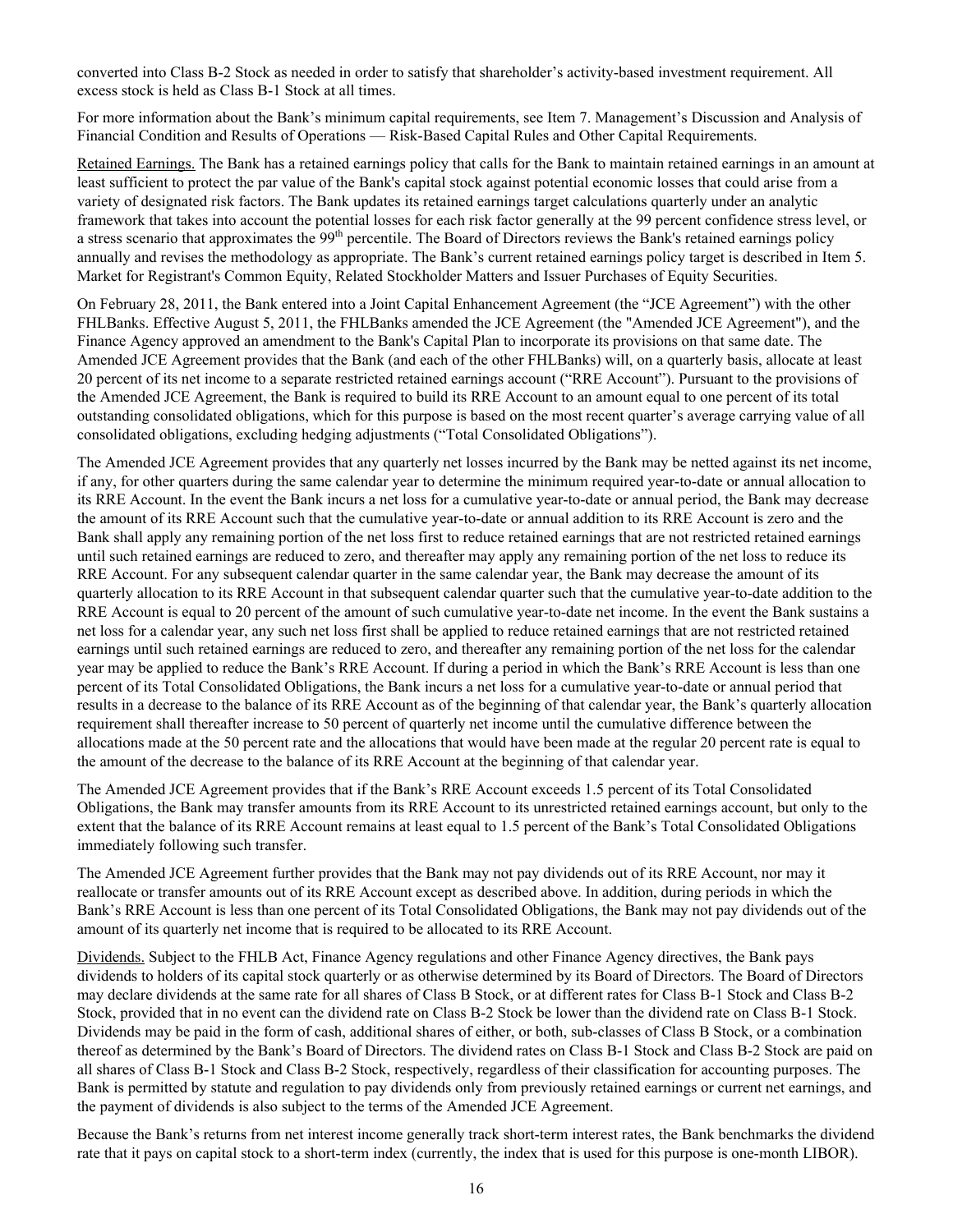While there can be no assurances about future dividends or future dividend rates, the current target for quarterly dividends on Class B-1 Stock is an annualized rate that approximates the average one-month LIBOR rate for the immediately preceding quarter. The current target range for quarterly dividends on Class B-2 Stock is an annualized rate that approximates the average one-month LIBOR rate for the immediately preceding quarter plus 0.5 – 1.0 percent.

The Bank generally pays dividends in the form of capital stock. When dividends are paid, capital stock is issued in full shares and any fractional shares are paid in cash. For a more detailed discussion of the Bank's dividend policy and the restrictions relating to its payment of dividends, see Item 5. Market for Registrant's Common Equity, Related Stockholder Matters and Issuer Purchases of Equity Securities.

# **Legislative and Regulatory Developments**

## *Amendment to the Preferred Stock Purchase Agreement Between the U.S. Treasury and Fannie Mae*

On January 14, 2021, the U.S. Treasury and Fannie Mae entered into a letter agreement amending the terms of their Preferred Stock Purchase Agreement ("PSPA"), which could impact PFIs that participate in the MPF Xtra program. Pursuant to the PSPA, the U.S. Treasury provides liquidity to Fannie Mae in exchange for senior preferred stock. Under the amendment, which was to take effect January 1, 2022, the Finance Agency (acting as conservator for Fannie Mae) and the U.S. Treasury agreed to limit the dollar volume of loans that Fannie Mae could purchase from a single seller through Fannie Mae's cash window to \$1.5 billion per year. MPF Xtra loans sold by the FHLBank of Chicago to Fannie Mae utilize this cash window process. Based on MPF Xtra volumes across the FHLBank System, the PSPA amendment would significantly curtail MPF Xtra cash window sales. On September 14, 2021, the Finance Agency and the U.S. Treasury temporarily suspended certain provisions of the PSPA, including limits on Fannie Mae's cash window limits, until at least September 14, 2022. While the amendment will negatively impact PFI's ability to sell loans through the program unless a solution is developed, reduced volumes (and the resulting reduction in fees) would not be expected to have a significant impact on the Bank's financial condition or results of operations.

# *LIBOR Transition – 2021 ISDA Interest Rate Derivatives Definitions*

On June 11, 2021, the International Swaps and Derivatives Association ("ISDA") published the 2021 ISDA Interest Rate Derivatives Definitions ("2021 ISDA Definitions"), which will update and consolidate the frequently supplemented 2006 ISDA Definitions as the standard definitions for cleared and uncleared interest rate derivatives. The 2021 ISDA Definitions incorporate prior supplements to the 2006 ISDA Definitions in addition to other changes which were made to conform to updates in market practice and regulation. Both the 2006 ISDA Definitions (as supplemented effective January 25, 2021) and the 2021 ISDA Definitions contain ISDA-recommended fallbacks for interest rate derivatives referencing an Interbank Offered Rate ("IBOR"), including U.S. Dollar LIBOR. While market participants may continue to use the current 2006 ISDA Definitions, ISDA will not incorporate any further supplements following implementation of the 2021 ISDA Definitions. The implementation of the 2021 ISDA Definitions is not expected to have a material impact on the Bank's financial condition or results of operations.

#### *Fair Housing and Fair Lending Enforcement*

On July 9, 2021, the Finance Agency published a Policy Statement on Fair Lending to communicate its general position on monitoring and information gathering, supervisory examinations, and administrative enforcement related to the Equal Credit Opportunity Act, the Fair Housing Act, and the Federal Housing Enterprises Financial Safety and Soundness Act. The Policy Statement became effective on the date of publication.

On August 12, 2021, the Finance Agency and the U.S. Department of Housing and Urban Development announced that they had entered into a Memorandum of Understanding regarding fair housing and fair lending enforcement. Under the Memorandum of Understanding, the two agencies will focus on enhancing their enforcement of the Fair Housing Act, and their oversight of Fannie Mae, Freddie Mac, and the FHLBanks.

The Bank is continuing to monitor these activities in order to assess their potential impact on the Bank.

# *FHLBank Membership*

On September 9, 2021, the Finance Agency published a Supervisory Letter on FHLBank Membership Issues that covers five areas: (1) requirements for de novo Community Development Financial Institutions; (2) automatic transfers of membership; (3) large non-member institutions merging with small member institutions; (4) membership applicant's compliance with the "financial condition" requirement; and (5) the definition of an insurance company. The Supervisory Letter is intended to provide uniform guidance to the FHLBanks regarding these specific membership issues. While the guidance provided by the Supervisory Letter is not expected to have a significant impact on the Bank's existing membership, it could limit opportunities for future membership growth.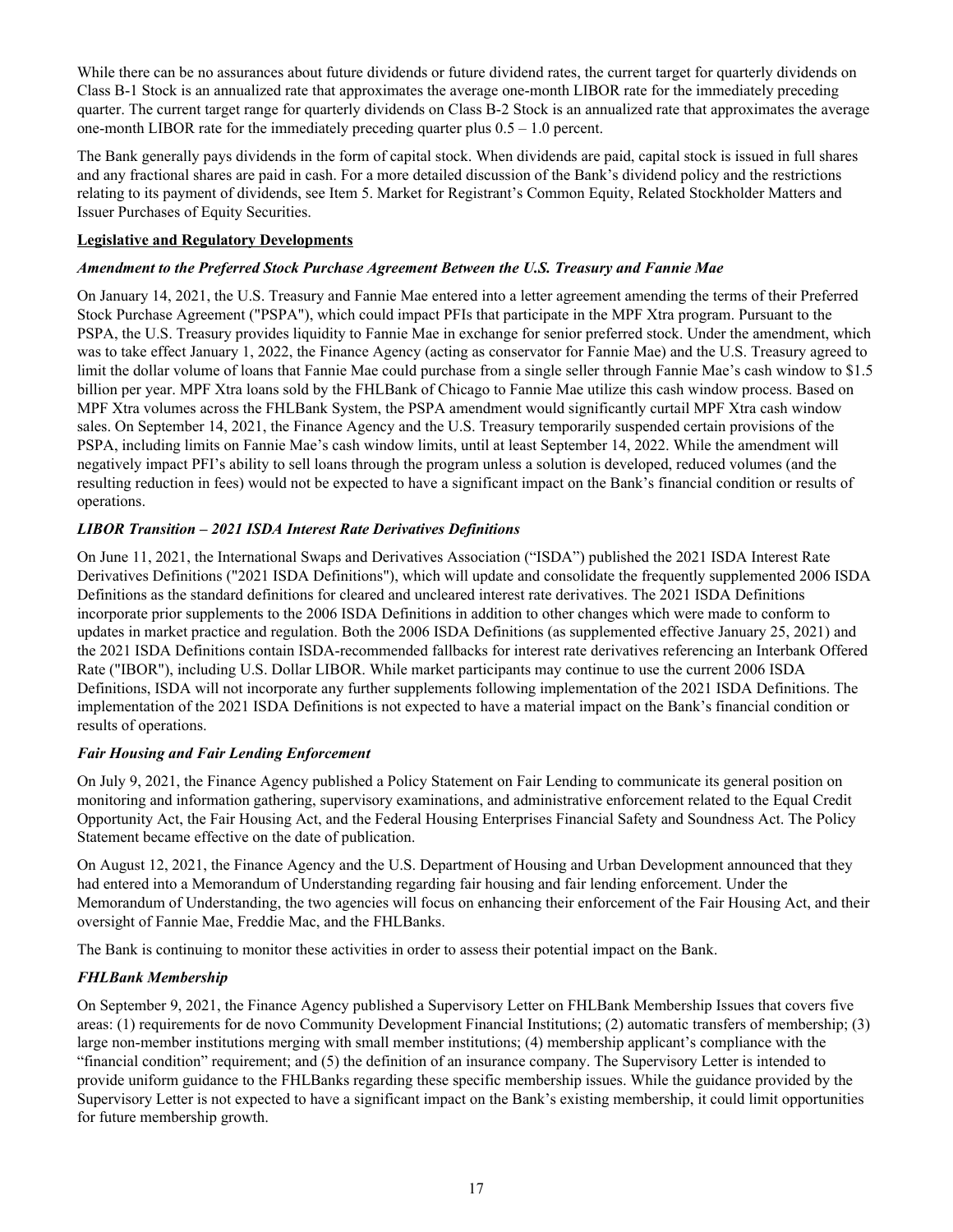# *Regulatory Interpretation on Eligibility of Mortgage Loan Participations as Collateral for FHLBank Advances*

On October 4, 2021, the Finance Agency published a Regulatory Interpretation on Eligibility of Mortgage Loan Participations as Collateral for Federal Home Loan Bank Advances. The Regulatory Interpretation, which became effective on December 13, 2021, addresses whether an FHLBank can accept as collateral to secure advances mortgage loan participations that cannot be readily liquidated in the form in which they are to be pledged. The Regulatory Interpretation concludes that mortgage loan participations must meet the requirements of 12 CFR 1266.7(a)(4), including the requirement that the collateral can be "liquidated in due course" in order to be eligible to secure FHLBank advances. It further concludes that participations for which there would be a known impediment to liquidation do not meet such requirement and therefore are not eligible collateral for advances. Finally, the Regulatory Interpretation rescinds prior regulatory guidance which provided that mortgage loan participations may be eligible as collateral under regulatory provisions other than 12 CFR 1266.7(a)(4). The Regulatory Interpretation is not expected to have a significant impact on members' pledged collateral.

## *Affordable Housing and Community Investment*

In mid-2021, legislation was introduced in the U.S. Senate and U.S. House of Representatives which, if enacted, would require the FHLBanks to set aside a higher percentage of their earnings for their affordable housing and community investment programs than is currently required under law. As part of the congressional budget reconciliation process, a legislative proposal is currently under consideration that would require the FHLBanks to set aside 15 percent of their earnings for their affordable housing and community investment programs (currently, the FHLBanks are required to set aside 10 percent of their earnings for this purpose). The Bank is unable to predict whether legislation will be enacted and, if so, the amount by which the contribution rate would increase and the period over which the higher contribution rate would apply.

#### *Amendment to FINRA Rule 4210: Margining of Covered Agency Transactions*

On February 25, 2022, the Financial Industry Regulatory Authority, Inc. ("FINRA") extended, to October 26, 2022, the implementation date of its amendments to FINRA Rule 4210 which establish margin requirements for forward-settling transactions in the to be announced ("TBA") market. When the margining requirements become effective, the Bank may be required to collateralize transactions that occur in the TBA market. In any event, the costs associated with those transactions are likely to increase.

# *COVID-19 Developments*

In response to the COVID-19 pandemic, President Biden and, before him, President Trump (through executive orders), governmental agencies (including the SEC, Office of the Comptroller of the Currency ("OCC"), Federal Reserve Board ("FRB"), FDIC, National Credit Union Administration, Commodity Futures Trading Commission ("CFTC") and the Finance Agency), as well as state governments and agencies, have taken, and may continue to take, actions to provide various forms of relief from, and guidance regarding, the financial, operational, credit, market and other effects arising from the pandemic, some of which may have a direct or indirect impact on the Bank and/or its members. To date, these actions have included, among many others, the enactment of the Coronavirus Aid, Relief, and Economic Security Act in March 2020 and the American Rescue Plan Act in March 2021. Many of these actions are temporary in nature. The Bank continues to monitor these actions and guidance as they evolve and to evaluate their potential impact on the Bank.

# *Finance Agency Final Rule on FHLBank Housing Goals Amendments*

On June 3, 2020, the Finance Agency issued a final rule which amends the FHLBank housing goals regulation. Enforcement of the final rule, which became effective on August 24, 2020, will phase in over three years beginning in 2021. The final rule replaced the four then-existing retrospective housing goals with a single prospective mortgage purchase housing goal target in which 20 percent of any mortgage loans that are purchased in a calendar year must be comprised of loans to low-income or very low-income families, or to families in low-income areas. The final rule also establishes a separate small member participation housing goal. Under this provision of the final rule, a target level of 50 percent of a FHLBank's members that are selling mortgage loans to the FHLBank in a calendar year must be small members. The final rule provides that a FHLBank may request Finance Agency approval of alternative target levels for either or both of the goals. The final rule also establishes that housing goals apply to each FHLBank that acquires any mortgage loans during a calendar year, eliminating the existing \$2.5 billion volume threshold that previously triggered the application of housing goals for each FHLBank. During the phase-in period, the Finance Agency will measure and monitor performance but will not impose a housing plan on FHLBanks that do not meet the housing goals. For any year after 2023, if the Finance Agency determines that a FHLBank has failed to meet any housing goal and the achievement of that housing goal was feasible, it may require the FHLBank to submit a housing plan for approval. Among other things, the housing plan would need to describe the specific actions that the FHLBank will take to achieve the housing goal for the next calendar year. It is possible that this rule could limit the Bank's future purchase volumes. In addition, the rule could negatively impact PFI's ability to sell loans to the Bank.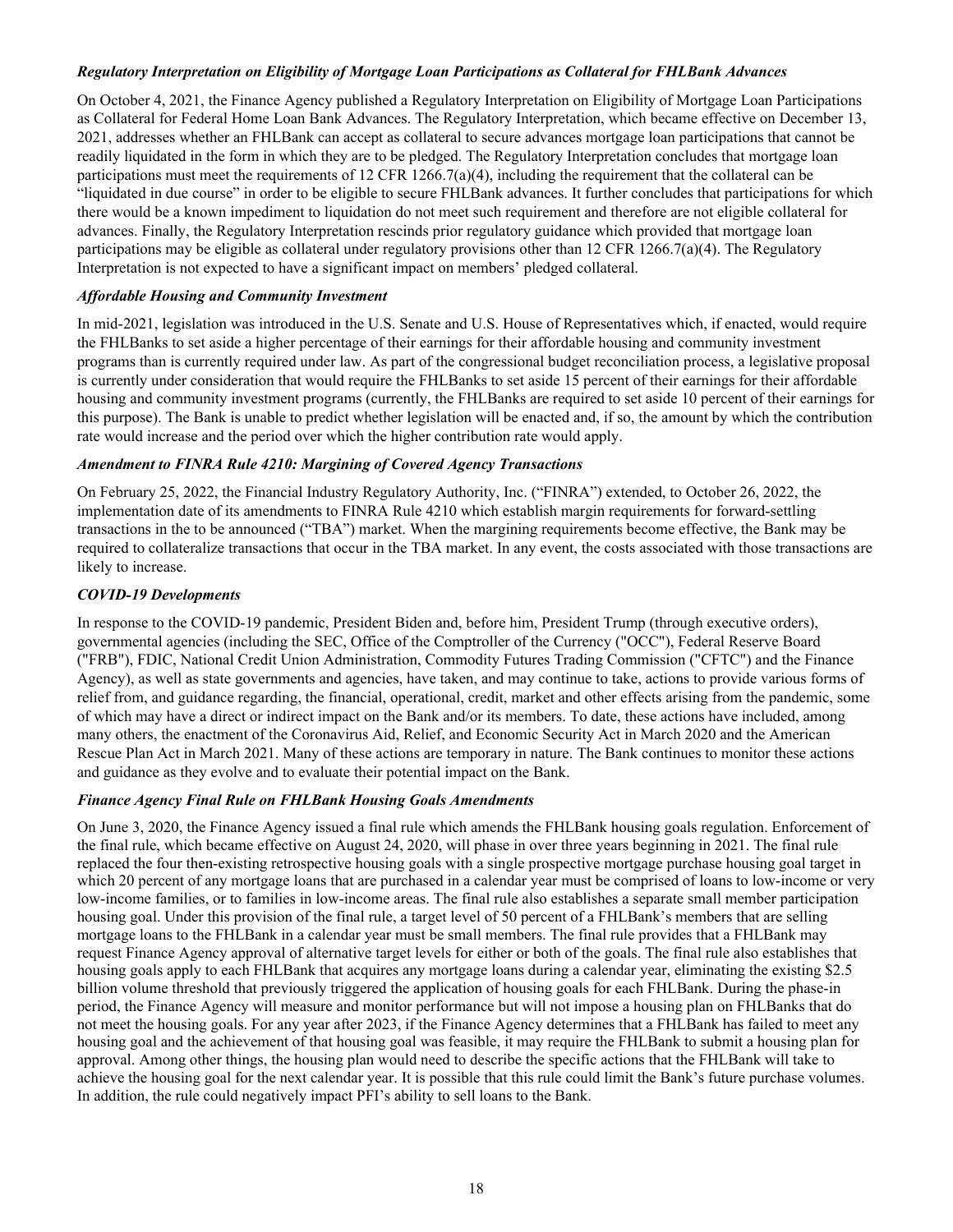# *Margin and Capital Requirements for Covered Swap Entities*

On July 1, 2020, the OCC, FRB, FDIC, Farm Credit Administration, and the Finance Agency (collectively, the "Prudential Banking Regulators") jointly published a final rule, which became effective on August 31, 2020, that amends regulations establishing minimum margin and capital requirements for non-cleared derivatives for covered swap entities under the jurisdiction of the Prudential Banking Regulators (the "Prudential Margin Rules"). In addition to other changes, the final rule: (1) allows non-cleared derivatives entered into by a covered swap entity prior to an applicable compliance date to retain their legacy status and not become subject to the Prudential Margin Rules in the event that such legacy derivatives are amended to replace an interbank offered rate (such as LIBOR) or another discontinued rate, or are otherwise modified due to other technical amendments such as reductions of notional amounts or portfolio compression exercises; (2) introduces a new Phase 6 compliance date for initial margin requirements for covered swap entities and their counterparties with an average daily aggregate notional amount ("ADANA") of non-cleared derivatives between \$8 billion and \$50 billion, and limits Phase 5 compliance to covered swap entities and their counterparties with an ADANA of non-cleared derivatives between \$50 billion and \$750 billion; and (3) clarifies that initial margin trading documentation does not need to be executed prior to a counterparty reaching the initial margin threshold.

On the same date, the Prudential Banking Regulators issued an interim final rule, effective September 1, 2020, extending the initial margin compliance date for Phase 5 counterparties to September 1, 2021 and extending the initial margin compliance date for Phase 6 counterparties to September 1, 2022. On November 9, 2020, the CFTC published a final rule to amend the minimum margin and capital requirements for non-cleared derivatives under the jurisdiction of the CFTC. The CFTC's final rule extends the initial margin compliance dates for Phase 5 and Phase 6 counterparties to September 1, 2021 and September 1, 2022, thereby aligning its rules with those of the Prudential Banking Regulators.

Further, on January 5, 2021, the CFTC published a final rule, effective February 4, 2021, that primarily amends the minimum margin and capital requirements for non-cleared derivatives under the jurisdiction of the CFTC (the "CFTC Margin Rules") by requiring covered entities to use a revised ADANA calculation beginning September 1, 2022. Among other things, the amendments require entities subject to the CFTC's jurisdiction to calculate the ADANA for non-cleared derivatives during March, April and May of the current year, based on an average of month-end dates, as opposed to the previous rule which required the calculation of ADANA during June, July and August of the prior year, based on daily calculations. Parties will continue to be expected to exchange initial margin based on the ADANA totals as of September 1 of the current year. These amendments align with the recommendations of the Basel Committee on Banking Supervision and the Board of the International Organization of Securities Commissions. Separately, on January 25, 2021, the CFTC published a final rule, effective February 24, 2021, that amends the CFTC Margin Rules to permit covered swap entities to, among other things, maintain separate minimum transfer amounts ("MTA") for initial margin and variation margin for each derivative counterparty, provided the combined MTA does not exceed \$500,000.

While the Bank is not a covered swap entity under the Prudential Margin Rules, it transacts its non-cleared derivatives with covered swap entities and it is likely that it will have an aggregate notional amount of non-cleared derivatives between \$8 billion and \$50 billion when the initial margin requirements become effective on September 1, 2022 (at December 31, 2021, the aggregate notional balance of the Bank's non-cleared derivatives was \$30.5 billion). If the Bank's aggregate notional balance of its non-cleared derivatives is between \$8 billion and \$50 billion on September 1, 2022, its obligation to post initial margin would occur when its unmargined exposure (excluding legacy derivatives) exceeds \$50 million on a counterparty-bycounterparty basis. Ultimately, these margining requirements are expected to increase the Bank's costs of engaging in noncleared derivatives. In addition, these margining requirements are likely to reduce the availability of non-cleared derivatives.

#### **Regulatory Oversight**

As discussed above, the Finance Agency supervises and regulates the FHLBanks and the OF. The Finance Agency has a statutory responsibility and corresponding authority to ensure that the FHLBanks operate in a safe and sound manner. Consistent with that duty, the Finance Agency has an additional responsibility to ensure the FHLBanks carry out their housing and community development finance mission. In order to carry out those responsibilities, the Finance Agency establishes regulations governing the entire range of operations of the FHLBanks, conducts ongoing off-site monitoring and supervisory reviews, performs annual on-site examinations and periodic interim on-site reviews, and requires the FHLBanks to submit monthly and quarterly information regarding their financial condition, results of operations and risk metrics.

The Comptroller General of the United States (the "Comptroller General") has authority under the FHLB Act to audit or examine the Finance Agency and the Bank and to decide the extent to which they fairly and effectively fulfill the purposes of the FHLB Act. Furthermore, the Government Corporation Control Act provides that the Comptroller General may review any audit of a FHLBank's financial statements conducted by an independent registered public accounting firm. If the Comptroller General conducts such a review, then he or she must report the results and provide his or her recommendations to Congress, the Office of Management and Budget, and the FHLBank in question. The Comptroller General may also conduct his or her own audit of the financial statements of any FHLBank.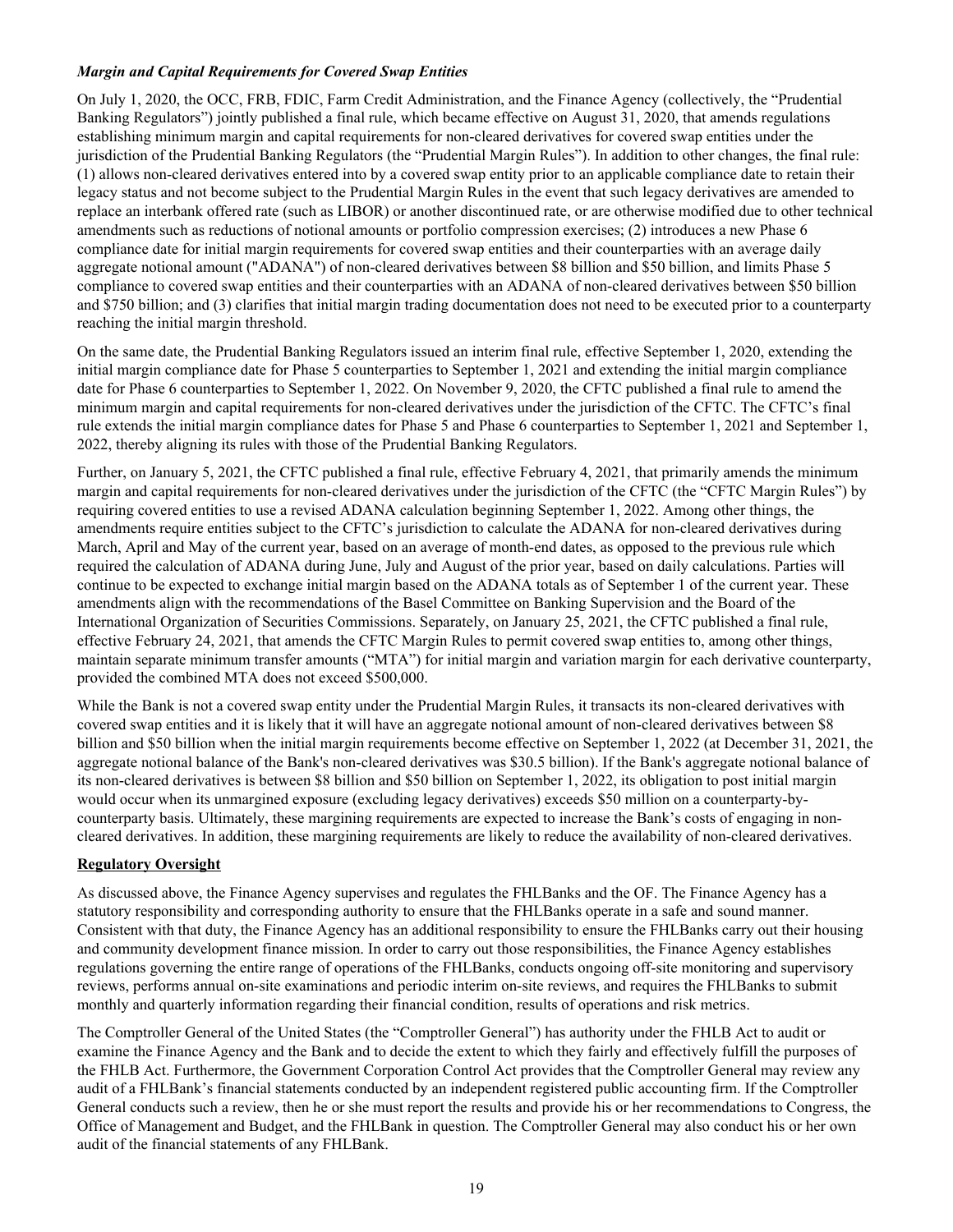As an SEC registrant, the Bank is subject to the periodic reporting and disclosure regime as administered and interpreted by the SEC. The Bank must also submit annual management reports to Congress, the President of the United States, the Office of Management and Budget, and the Comptroller General; these reports are required to include a statement of financial condition, a statement of operations, a statement of cash flows, a statement of internal accounting and administrative control systems, and the report of the independent registered public accounting firm on the financial statements. In addition, the Treasury receives the Finance Agency's annual report to Congress and other reports reflecting the operations of the FHLBanks.

# **Human Capital Resources**

The Bank's human capital is a significant contributor to the success of its strategic business objectives. In managing its human capital, the Bank focuses on its workforce profile and the various programs and philosophies described below.

Workforce Profile. The Bank's workforce is comprised almost entirely of corporate employees, all but one of whom is located in one office in Irving, Texas. As of December 31, 2021, the Bank had 196 full-time employees and 1 part-time employee, of which 59 percent were male and 41 percent were female. At that date, 54 percent of the Bank's workforce was minority and 46 percent was non-minority, unchanged from December 31, 2020. As of December 31, 2020, the Bank had 201 full-time employees and 2 part-time employees, of which 57 percent were male and 43 percent were female. In 2021, the Bank's turnover rate approximated 15 percent, which represented an increase in comparison to 2020, when its employee turnover rate approximated 9 percent. The Bank is leanly staffed and its workforce has historically included a number of longer-tenured employees. The Bank strives to develop talent from within the organization and to supplement those efforts with external hires. The Bank believes that developing talent internally contributes to institutional strength and continuity and promotes loyalty and commitment among its employees, which furthers the Bank's success. At the same time, adding new employees contributes to new ideas, continuous improvement, and the Bank's goal of having a diverse and inclusive workforce. As of December 31, 2021, the average tenure of the Bank's employees was 9 years. None of the Bank's employees are subject to a collective bargaining agreement.

Total Rewards. The Bank seeks to attract, develop and retain talented employees to achieve its strategic business initiatives, enhance business performance and increase shareholder value. The Bank effects these objectives through a combination of benefits and employee wellness and development programs and by recognizing and rewarding performance. Specifically, the Bank's programs include:

- Cash compensation that includes competitive salary and performance-based incentives
- Benefits health insurance (including medical, dental, vision and prescription drug benefits), Teladoc Health services, health and dependent care flexible spending accounts, healthcare savings accounts with employer contribution, life and accidental death and dismemberment insurance, supplemental life insurance, short- and long-term disability, 401(k) retirement savings plan with employer match, deferred compensation program for highly compensated employees and, for a group of eligible employees, defined benefit pension benefits
- Wellness program employee assistance program, exercise classes, onsite gym, smoothie and coffee bars
- Time away from work time off for vacation, illness, personal, holiday and volunteer opportunities
- Culture various employee resource/affinity groups, multiple cultural and inclusion initiatives, employee lounge with small meeting rooms, and outdoor meeting space with recreation activities
- Work/life balance time off with full pay for bereavement, jury duty and court appearances; limited tuition reimbursement assistance for employees and their dependents and dependent tutoring through the Princeton Review
- Development programs and training focused on leadership development, employee engagement, employee knowledge sharing, English as a Second Language, competency-based training and personal development programs, as well as a mentoring program, summer internship program, and fee reimbursement for external training programs.

The Bank's Performance Management Program includes the use of Objectives and Key Results ("OKRs") as well as annual performance reviews and quarterly discussions between managers and employees. The focus of the Performance Management Program is to encourage open dialogue between managers and employees to ensure that employees have the tools and training needed to do their best work.

The Bank is committed to the health, safety and wellness of its employees. In response to the COVID-19 pandemic, the Bank implemented significant operating environment changes, including safety protocols and procedures that it determined were in the best interests of the Bank's employees. To that end, nearly all of the Bank's employees worked remotely from mid-March 2020 to mid-March 2022. For the few employees that continued to work onsite during this period, additional safety measures were put in place. During the two years when employees were working remotely full time, the Bank conducted several employee surveys and numerous outreach activities to better understand employee needs and concerns. While working remotely, the Bank held weekly townhall meetings to share information and provide educational opportunities for employees,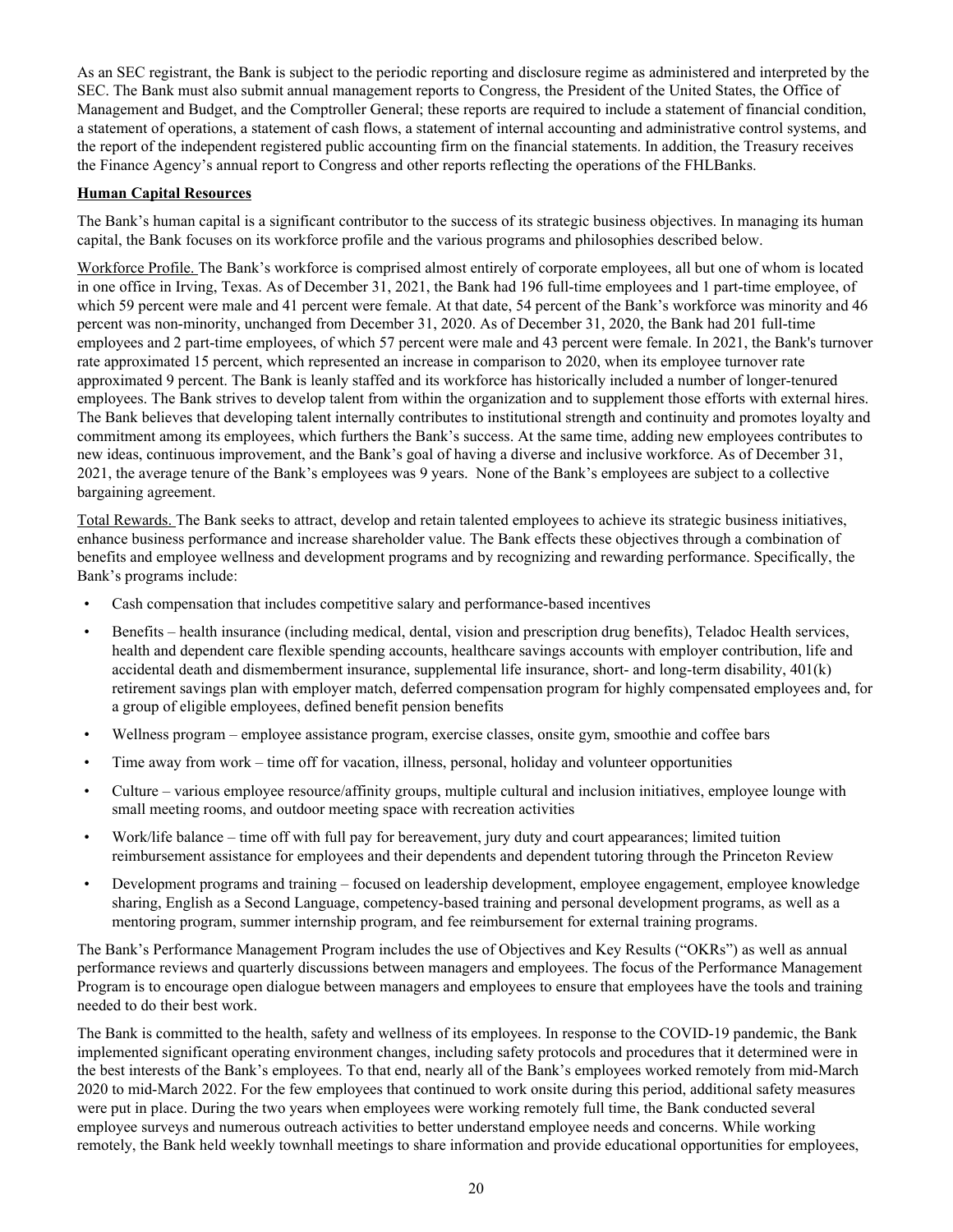among other things. With the spread of the virus seemingly receding across most of the United States, substantially all of the Bank's employees returned to the office on March 22, 2022 under a hybrid work model. Initially, employees will work in the office at least two days per week and remotely the remaining days. Days that are designated as "office days" will be the same for all employees. Over time, the number of days that employees work in the office is expected to increase, barring an uptick in COVID-19 cases.

Diversity, Equity and Inclusion Program. Diversity, equity and inclusion is a strategic business priority for the Bank. The Bank's diversity, equity and inclusion officer is a member of the executive management team who reports to the President and Chief Executive Officer and serves as a liaison to the Board of Directors. The Bank recognizes that diversity increases the capacity for innovation and creativity and that inclusion allows the Bank to: (i) leverage the unique perspectives of all employees and (ii) strengthen the Bank's retention efforts. The Bank operationalizes its commitment to diversity, equity and inclusion through the development and execution of a 3-year diversity, equity and inclusion strategic plan that includes quantifiable metrics that are used to measure its performance. These performance metrics are regularly reported to executive management and the Board of Directors. The Bank offers various opportunities for its employees to connect and grow personally and professionally through its employee resource/affinity groups and it annually holds one or more events which, through various means, focus attention on diversity, equity and inclusion topics. The Bank considers learning to be an important component of its diversity, equity and inclusion strategy and, as such, it regularly offers related educational opportunities to its employees. The Bank evaluates inclusive behaviors as part of its annual employee performance reviews and it also includes diversity, equity and inclusion as a key component of its annual incentive program to ensure organizational focus and accountability.

# **AHP Assessments**

Although the Bank is exempt from all federal, state, and local income taxes, the FHLB Act requires each FHLBank to establish and fund an AHP. Annually, the FHLBanks must collectively set aside for the AHP the greater of \$100 million or 10 percent of their current year's income before AHP expenses. Interest expense on capital stock that is classified as a liability (i.e., mandatorily redeemable capital stock) is added back to income for purposes of computing the Bank's AHP assessment.

#### **Business Strategy and Outlook**

The Bank maintains a Strategic Business Plan that provides the framework for its future business direction. The goals and strategies for the Bank's major business activities are encompassed in this plan, which is updated and approved by the Board of Directors at least annually and at any other time that revisions are deemed necessary.

As described in its Strategic Business Plan, the Bank operates under a cooperative business model that is intended to maximize the overall value of membership in the Bank. This business model envisions that the Bank will limit and carefully manage its risk profile while generating sufficient profitability to maintain an appropriate level of retained earnings, to pay dividends on members' capital stock at rates at least sufficient to make members financially indifferent to holding the Bank's capital stock, and to absorb periodic earnings volatility related to hedging and derivatives or other external shocks. Consistent with this business model, the Bank places the highest priority on being able to meet its members' liquidity and funding needs in all market environments.

The Bank intends to continue to operate under its cooperative business model for the foreseeable future. All other things being equal, the Bank's earnings are typically expected to rise and fall with the general level of market interest rates, particularly short-term money market rates, and the Bank's total capital and asset size. Other factors that could have an effect on the Bank's future earnings include the level, volatility of and relationships between short-term money market rates such as federal funds, SOFR and one-month and three-month LIBOR; the availability and cost of the Bank's short- and long-term debt relative to benchmark rates such as federal funds, SOFR, one- and three-month LIBOR, and long-term fixed mortgage rates; the availability of interest rate exchange agreements at competitive prices; whether the Bank's larger borrowers continue to be members of the Bank and the level at which they maintain their borrowing activity; the extent to which the Bank's members continue to sell mortgage loans to the Bank; and the impact of uncertain economic conditions and excess liquidity in the financial markets on the longer-term demand for the Bank's credit products.

Demand for advances increased markedly in March and the first half of April 2020 in response to the COVID-19 outbreak. During the latter part of April 2020, the Bank's advances began to decline and continued to do so at a relatively rapid rate throughout the remainder of 2020 and the first quarter of 2021. From March 31, 2020 to March 31, 2021, the Bank's advances declined by \$21.3 billion, from \$46.9 billion to \$25.6 billion, which represented a 45 percent decline over that period. During the last nine months of 2021, the Bank's advances declined by an additional \$1 billion, to \$24.6 billion. Since the second quarter of 2020, the level of liquidity in the financial markets and deposit levels at member institutions have been significantly elevated due in large part to various initiatives that were undertaken by the Federal Reserve in response to the pandemic, which in turn has dampened demand for the Bank's advances. It is possible that the Bank's advances could fall further if the level of liquidity in the financial markets and deposit levels at member institutions remain elevated. Meanwhile, the Bank's mortgage loan purchases declined significantly during the period from the second quarter of 2020 through the first quarter of 2021, as pricing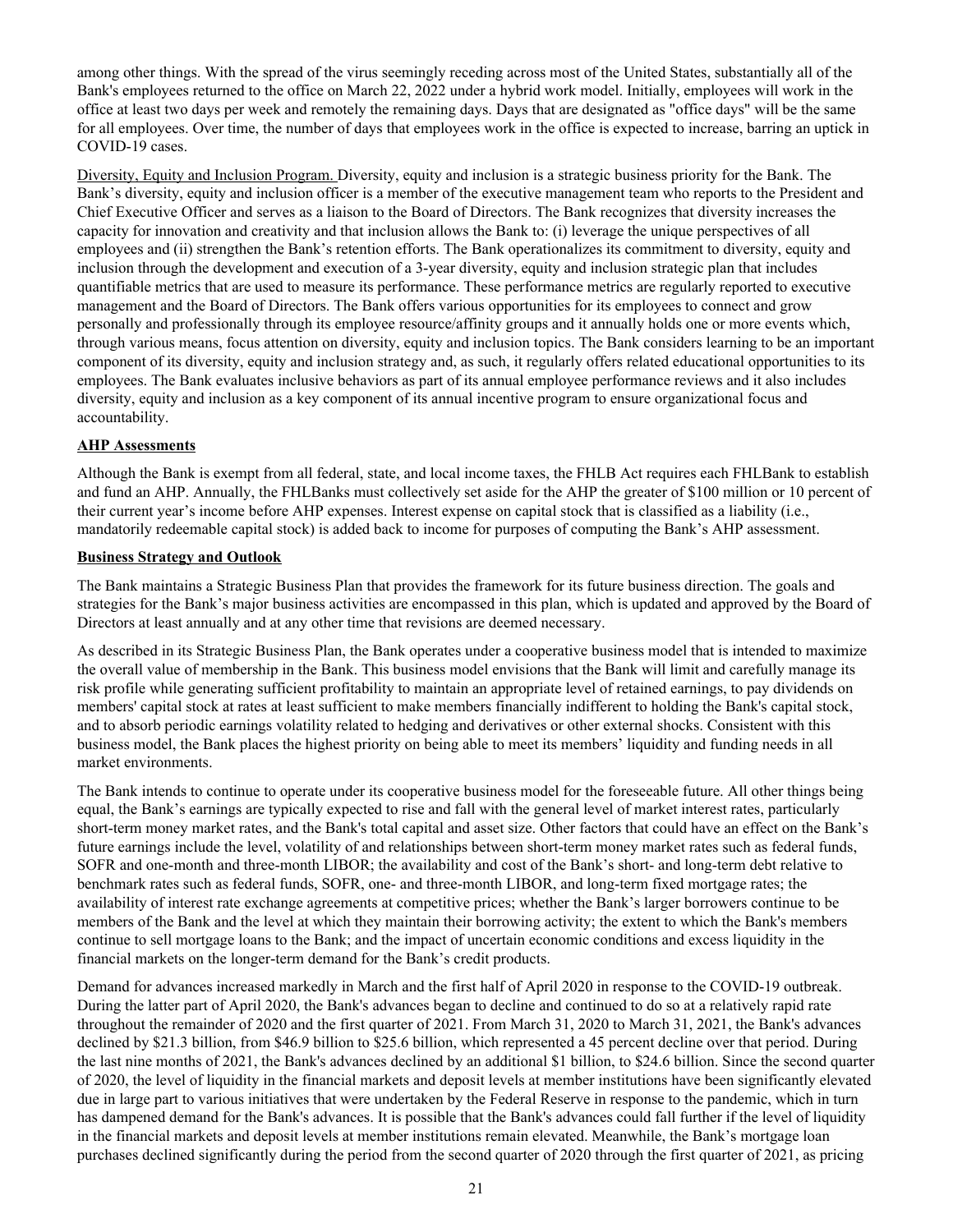<span id="page-23-0"></span>became less attractive in the wake of the Federal Reserve's response to the pandemic. While the Bank's mortgage loan purchases started to increase in the second quarter of 2021, mortgage loan purchases have not, and are not expected to, increase significantly until the Federal Reserve's current stimulus efforts are curtailed.

Notwithstanding the uncertain economic outlook, sustained long-term growth in both advances and mortgage loans held for portfolio continue to be strategic priorities for the Bank as these assets contribute to the value the Bank provides its members, as well as the Bank's earnings, core mission assets and, correspondingly, its CMA ratio.

While the Bank's primary focus will continue to be ensuring its ability to meet the liquidity and funding needs of its members, in order to become a more valuable resource to its members, the Bank will also continue to consider ways in which it can enhance its product and/or service offerings. The FHLB Act and Finance Agency regulations limit the products and services that the Bank can offer to its members and govern many of the terms of the products and services that the Bank offers. The Bank is also required by regulation to file New Business Activity notices with the Finance Agency for any new products or services that would constitute new business activities under the regulation and, therefore, it will have to assess any potential new products or services offerings in light of these statutory and regulatory restrictions.

#### **ITEM 1A. RISK FACTORS**

#### **General Economic Conditions**

## *The COVID-19 pandemic and related developments created substantial economic and financial disruptions and uncertainties, as well as operational challenges, which could increase our risk and adversely affect our business, financial condition, and results of operations.*

The novel coronavirus known as COVID-19 was declared a global pandemic in March 2020. COVID-19, and the government and public actions taken in response to the pandemic, caused significant economic and financial turmoil both in the U.S. and around the world, and created substantial uncertainty about the economic environment. In addition, the COVID-19 pandemic and related developments resulted in substantial disruptions in the financial markets, including dramatic increases in market volatility.

Despite significant improvements in the overall U.S. economy as progress has been made to thwart the virus, uncertainty remains on the pace of the recovery going forward, reflecting concerns about the resurgence of the virus, vaccine distribution and vaccination rates, inflation and supply chain disruptions. The ultimate impact of the pandemic, including the timing and shape of the economic recovery or any potential economic downturn, remains highly uncertain. A prolonged economic downturn, or periods of significant economic and financial disruptions and uncertainties resulting from the COVID-19 pandemic could adversely affect the livelihood of MPF borrowers or members' customers. Significant borrower defaults on loans made by our members could occur and these defaults could lead to member difficulties or member failures. If one or more member institutions fail, and if the value of the collateral pledged to secure advances and/or other extensions of credit from us has declined below the amount borrowed, we could incur a credit loss that would adversely affect our financial condition and results of operations. A decline in the local economies in which our members operate could reduce members' needs for funding, which could reduce demand for our advances. We could be adversely impacted by the reduction in business volume that would arise either from the failure of one or more of our members or from a decline in member funding needs. Our financial condition and results of operations could also be adversely impacted if one or more of the major financial institutions with whom we conduct business were to fail as a result of dislocations in the financial markets.

In addition, we implemented provisions for certain MPF borrowers that were experiencing an economic hardship as a result of the COVID-19 pandemic, including loan modifications and/or temporary moratoriums on foreclosures and evictions, as well as temporary alternative underwriting procedures for new MPF loans, which may ultimately result in increased credit risk. The protections we have in place for our MPF loans may not be sufficient to prevent us from incurring losses on loans to borrowers who are no longer able to make payments due to a decline in or loss of income as a result of the economic fallout from the pandemic.

In response to the pandemic, the Federal Reserve took a number of emergency actions to help facilitate liquidity and support stability in the fixed-income markets, resulting in substantial deposit growth for some of our members and reduced demand for our advances. While it is difficult to predict future demand, it is possible that our advances could remain at reduced levels or decline further if the level of liquidity in the financial markets and deposit levels at our member institutions remain elevated or if another economic downturn occurs. Additional U.S. government stimulus in response to the COVID-19 pandemic, if any, could further increase the already elevated level of liquidity which could, in turn, diminish even further the current subdued demand for our advances.

During a portion of 2020, our access to the market for consolidated obligations was adversely impacted as a result of reduced demand for our longer-term debt. The disruptions to interest rates, credit spreads, and the availability of funds in the fixed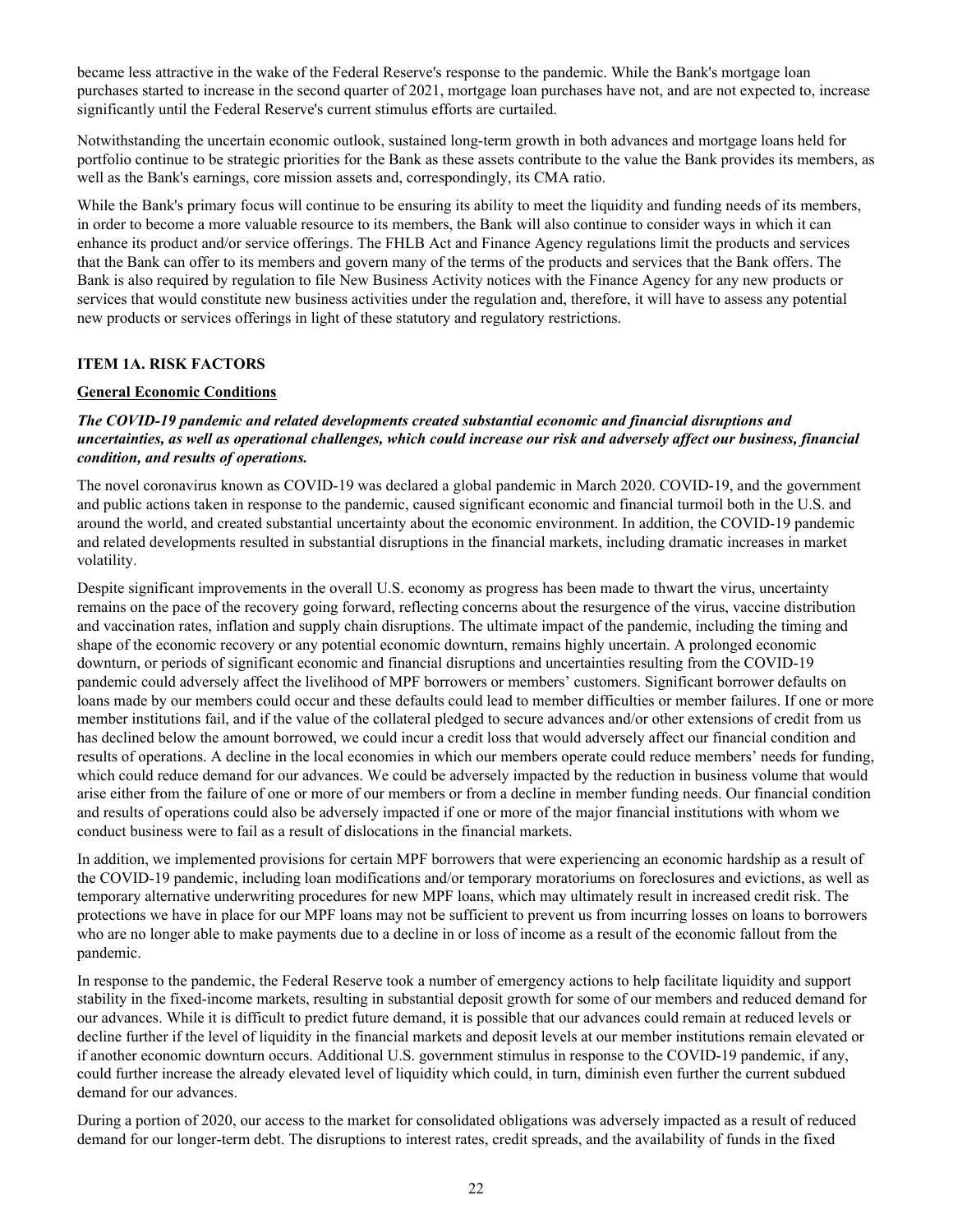income market in connection with the COVID-19 pandemic adversely affected, and may adversely affect in the future, our cost of funding, as well as the valuation of and the yields on our assets. Any negative changes in our cost of funding and the yields on our assets, combined with our need to maintain sufficient liquidity in order to meet member demand and regulatory requirements, could cause compression in our net interest income and net interest margin. In addition, if interest rates remain low, our business and profitability could be adversely affected.

Further, actions such as shelter-in-place, stay-at-home or similar orders, travel restrictions, and business shutdowns as a result of the COVID-19 pandemic led to substantial changes in normal business practices, such as the implementation of work-fromhome arrangements for our employees, as well as many of our members, counterparties and third-party service providers. Many of our members, counterparties and third-party service providers have recently returned, or have announced plans to return in the near-term, to their offices either full-time or pursuant to some type of hybrid arrangement. As more fully discussed in the Human Capital Resources section beginning on page 20, our employees returned to the office on March 22, 2022 under a hybrid work model. These actions, together with the direct and indirect impact of COVID-19 infections, resulted in, and may in the future result in, operational challenges, including increased risk of operational errors, lost business opportunities and/or higher costs, all of which could adversely impact our financial condition and results of operations.

The extent to which the COVID-19 pandemic continues to impact our business, financial condition and results of operations will depend on many factors that remain highly uncertain and difficult to predict, including, but not limited to: the duration, spread, and severity of the pandemic; fiscal stimulus and other measures taken in response to the pandemic; the actions taken to contain the pandemic, including the effectiveness of related vaccines and treatments; and how quickly and to what extent normal economic and operating conditions can resume.

# *Russia's invasion of Ukraine has created significant economic and financial disruptions and uncertainties, which could adversely affect our business, financial condition, and results of operations*

Russia's invasion of Ukraine, which began in late February 2022, has affected, and may continue to affect, the level and volatility of interest rates, which could negatively impact our profitability. In addition, this conflict could adversely affect our cost of funds and our access to the capital markets, particularly for longer-term debt if investors seek the relative safety of shorter-term investments (for additional discussion, see "Changes in overall credit market conditions and/or competition for funding may adversely affect our cost of funds and our access to the capital markets." on page 25). Further, government actions (including economic sanctions) that have been taken, and which could be expanded, in response to the conflict have resulted in an increase in commodity prices (which has contributed to higher inflation) and an increased likelihood for a slowdown in the U.S economic recovery from the COVID-19 pandemic or, worse, a recession. Prolonged higher inflation, trade disruptions, a slowdown in the economic recovery or a recession could limit our members' business which could, in turn, lead to a reduction in our business volumes and profitability.

# **Interest Rate Risk**

#### *Our profitability is vulnerable to interest rate fluctuations.*

We are subject to significant risks from changes in interest rates because most of our assets and liabilities are financial instruments. Our profitability depends significantly on our net interest income and is impacted by changes in the fair value of interest rate derivatives and any associated hedged items. Changes in interest rates can impact our net interest income as well as the values of our derivatives and certain other assets and liabilities. Changes in overall market interest rates, changes in the relationships between short-term and long-term market interest rates, changes in the relationship between different interest rate indices, or differences in the timing of rate resets for assets and liabilities or related interest rate derivatives with interest rates tied to those indices, can affect the interest rates received from our interest-earning assets differently than those paid on our interest-bearing liabilities. This difference could result in an increase in interest expense relative to interest income, which would result in a decrease in our net interest spread, or a net decrease in earnings related to the relationship between changes in the valuation of our derivatives and any associated hedged items.

#### *Our profitability may be adversely affected if we are not successful in managing our interest rate risk.*

Like most financial institutions, our results of operations are significantly affected by our ability to manage interest rate risk. We use a number of tools to monitor and manage interest rate risk, including income simulations and duration/market value sensitivity analyses. Given the unpredictability of the financial markets, capturing all potential outcomes in these analyses is extremely difficult. Key assumptions used in our market value sensitivity analyses include interest rate volatility, mortgage prepayment projections and the future direction of interest rates, among other factors. Key assumptions used in our income simulations include projections of advances volumes and pricing, MPF volumes and pricing, market conditions for our debt, prepayment speeds and cash flows on mortgage-related assets, the level of short-term interest rates, and other factors. These assumptions are inherently uncertain and, as a result, the measures cannot precisely estimate net interest income or the market value of our equity nor can they precisely predict the effect of higher or lower interest rates or changes in other market factors on net interest income or the market value of our equity. Actual results will most likely differ from simulated results due to the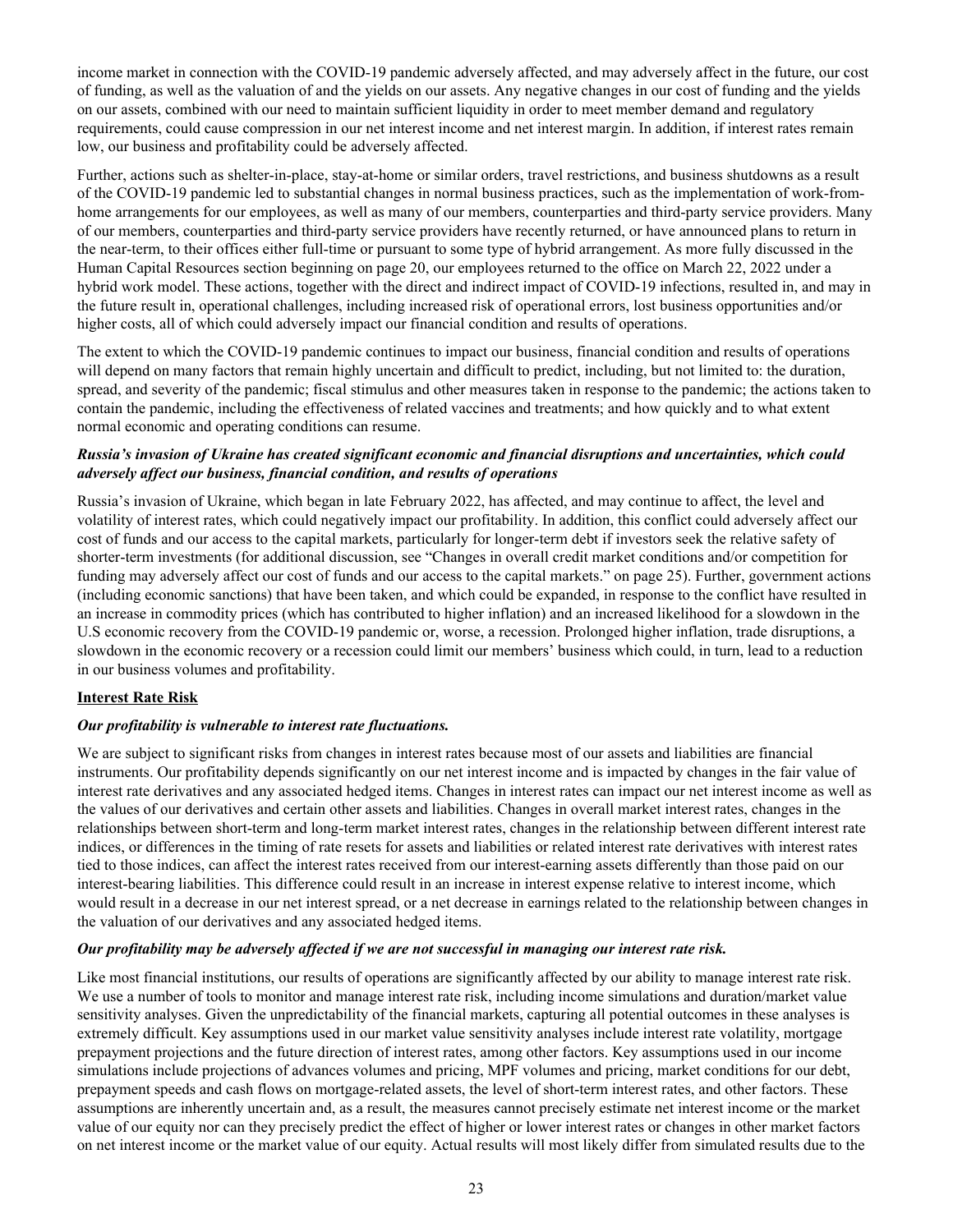timing, magnitude, and frequency of interest rate changes and changes in market conditions and management strategies, among other factors. Our ability to maintain a positive spread between the interest earned on our earning assets and the interest paid on our interest-bearing liabilities may be affected by the unpredictability of changes in interest rates.

# *Our business operations, financial condition and profitability could be adversely affected when LIBOR is discontinued.*

In July 2017, the United Kingdom's Financial Conduct Authority ("FCA") announced that it intended to stop persuading or compelling banks to voluntarily submit LIBOR rates after 2021, and that the FCA would support the LIBOR indices through 2021 to allow for an orderly transition to an alternative reference rate (or rates). On March 5, 2021, the FCA announced that panel bank submissions for most LIBOR settings would cease immediately after December 31, 2021, but that one-month and three-month U.S. dollar LIBOR, the settings that apply to our LIBOR-indexed financial instruments, will either cease to be provided by any administrator or no longer be representative immediately after June 30, 2023. Although the FCA does not expect one-month and three-month U.S. dollar LIBOR to become unrepresentative before June 30, 2023 and it intends to consult on requiring the administrator of LIBOR to continue publishing one-month and three-month U.S. dollar LIBOR on a non-representative, synthetic basis for a period after June 30, 2023, there is no assurance that these LIBOR rates will continue to be published or be representative through any particular date.

As noted throughout this report, many of our assets and liabilities are indexed to LIBOR. As of December 31, 2021, we had \$26.1 billion (par/notional value) of financial instruments that are indexed to LIBOR and which mature after June 30, 2023. The vast majority of these instruments were derivatives.

Financial services regulators and industry groups, including ISDA, have been evaluating and are continuing to evaluate the phase-out of LIBOR and the development of alternative interest rate indices or reference rates. In 2017, the Alternative Reference Rates Committee selected the Secured Overnight Financing Rate ("SOFR"), a broad measure of overnight Treasury financing transactions, as a replacement for U.S. dollar LIBOR. In 2018, the Federal Reserve Bank of New York began publishing SOFR rates and several market participants, including the FHLBank System, began issuing variable-rate debt securities indexed to SOFR. Since that time, market activity in SOFR-linked financial instruments has continued to increase. In 2020, our two derivative clearinghouse counterparties converted to SOFR discounting for purposes of valuing derivative positions and determining daily settlement amounts. In addition, ISDA published its Interbank Offered Rate Fallbacks Protocol, which contains standardized contractual language to help the users of derivatives automatically transition from LIBOR to SOFR. All of our bilateral derivative counterparties have adopted ISDA's LIBOR protocol and our clearinghouse counterparties have incorporated this language into their rulebooks. Each of our clearinghouse counterparties is expected to employ a process to convert its LIBOR-based derivatives to SOFR-linked derivatives at or shortly before the cessation date.

The market transition from LIBOR to SOFR is expected to be complicated, including the development of term SOFR rates and credit adjustments to accommodate differences between LIBOR and SOFR. During the transition period, LIBOR may exhibit increased volatility or become less representative, and the overnight Treasury repurchase market underlying SOFR may also experience disruptions from time to time, which may result in unexpected fluctuations in SOFR. The use of SOFR (and the transition to that rate) will likely create challenges for us with respect to our asset liability management activities including, but not limited to, managing the transition-related basis risk. While market activity in SOFR-linked financial instruments has continued to increase, there can be no assurance that SOFR-linked products will be available to meet our needs in a timely manner. Due to these uncertainties, we are unable to predict at this time the impact that our continuing transition from LIBOR to SOFR could have on our business, financial condition and results of operations.

# **Credit Risk**

#### *Exposure to credit risk from our customers could have a negative impact on our profitability and financial condition.*

We are subject to credit risk from advances and other extensions of credit to members, non-member borrowers and housing associates (collectively, our customers). Other extensions of credit include letters of credit issued or confirmed on behalf of customers, customers' credit enhancement obligations associated with MPF loans held in portfolio, and interest rate exchange agreements we enter into with our customers.

We require that all outstanding advances and other extensions of credit to our customers be fully collateralized. We evaluate the types of collateral pledged by our customers and assign a borrowing capacity to the collateral, generally based on either a percentage of its book value or estimated market value. The vast majority of the collateral is assigned a borrowing capacity based on its estimated market value. During economic downturns, the number of our member institutions exhibiting significant financial stress generally increases. If member institutions fail, and if the FDIC (or other receiver, conservator or acquiror) does not promptly repay all of the failed institution's obligations to us or assume the outstanding extensions of credit, we might be required to liquidate the collateral pledged by the failed institution in order to satisfy its obligations to us. A devaluation of or our inability to liquidate collateral in a timely manner in the event of a default by the obligor could cause us to incur a credit loss and adversely affect our financial condition or results of operations.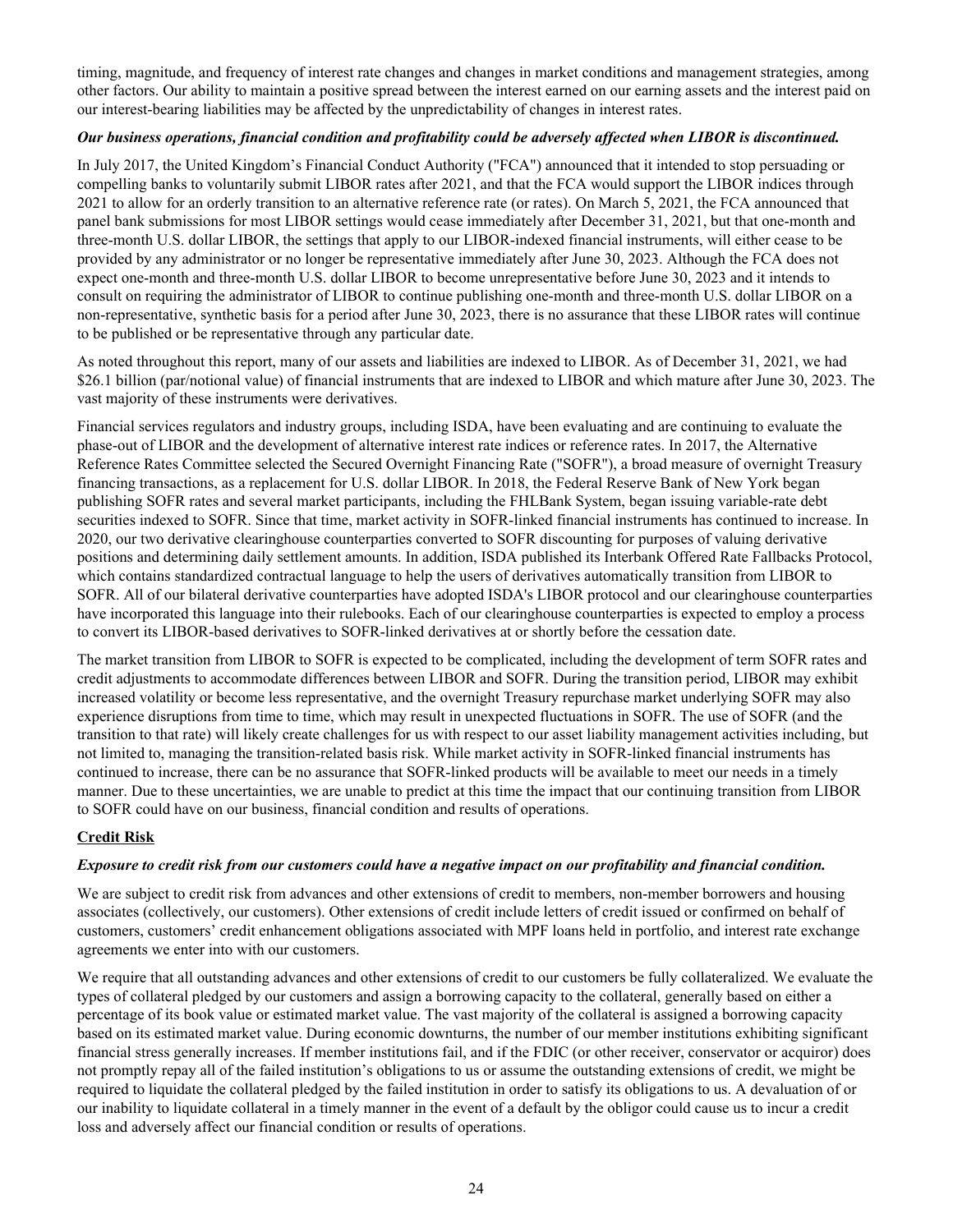# *Exposure to credit risk on our investments and MPF loans could have a negative impact on our profitability and financial condition.*

We are exposed to credit risk from our MPF loans held in portfolio and our secured and unsecured investment portfolio. A deterioration of economic conditions, declines in residential real estate values, changes in monetary policy or other events that could negatively impact the economy and the markets as a whole could lead to borrower defaults, which in turn could cause us to incur losses on our MPF loans and/or our investment portfolio. If delinquencies, default rates and loss severities on residential mortgage loans increase, and/or there is a decline in residential real estate values, we could experience losses on our MPF loans held in portfolio and/or our holdings of non-agency mortgage-backed securities. Further, we could experience losses on our agency mortgage-backed securities if, following a default, the guarantor elects to repurchase the security at its par value. In this instance, the Bank could incur a loss if the amortized cost basis of the investment exceeds its par value.

# *Defaults by or the insolvency of one or more of our derivative counterparties could adversely affect our profitability and financial condition.*

We regularly enter into derivative transactions with major financial institutions and third-party clearinghouses. Our financial condition and results of operations could be adversely affected if derivative counterparties to whom we have exposure fail.

Cleared trades are subject to initial and variation margin requirements established by the clearinghouse and its clearing members. Currently, all of our cleared derivatives are settled daily and these daily settlements are not subject to any maximum unsecured credit exposure thresholds. With cleared transactions, we are exposed to credit risk in the event that the clearinghouse or the clearing member fails to meet its obligations to us.

We have entered into master agreements with all of our non-member bilateral derivative counterparties that require the delivery (or return) of collateral consisting of cash or very liquid, highly rated securities if credit risk exposures rise above certain minimum amounts (generally ranging from \$50,000 to \$500,000). Upon a request made by the unsecured counterparty, the party that has the unsecured obligation to the counterparty bearing the risk of the unsecured credit exposure must deliver sufficient collateral to reduce the unsecured credit exposure to zero. In addition, excess collateral must be returned by a party in an oversecured position. Delivery or return of the collateral generally occurs within one business day and, until such delivery or return, we may be in an undersecured position, which could result in a loss in the event of a default by the counterparty, or we may be due excess collateral, which could result in a loss in the event that the counterparty is unable or unwilling to return the collateral.

Because derivative valuations are determined based on market conditions at particular points in time, they can change quickly. Even after the settlement of a derivative or the delivery or return of collateral, as the case may be, we may be in an undersecured position (or be entitled to the return of excess collateral) as the values upon which the settlement, delivery or return was based may have changed since the valuation was performed. In addition, we may incur additional losses if any noncash collateral held by us cannot be readily liquidated at prices that are sufficient to fully recover the value of the derivatives. Further, the initial margin and any excess variation margin that we post with third-party clearinghouses is over and above the amount that is needed to fully settle the value of our derivative positions and therefore exposes us to additional credit risk in the event that the clearinghouse or clearing member fails.

#### **Credit Market Conditions and Funding Risk**

# *Changes in overall credit market conditions and/or competition for funding may adversely affect our cost of funds and our access to the capital markets.*

The cost of our consolidated obligations depends in part on prevailing conditions in the capital markets at the time of issuance, which are generally beyond our control. For instance, a decline in overall investor demand for debt issued by the FHLBanks and similar issuers could adversely affect our ability to issue consolidated obligations on favorable terms or in amounts that are sufficient to meet our funding needs. Investor demand is influenced by many factors including changes or perceived changes in general economic conditions, changes in investors' risk tolerances or balance sheet capacity, or, in the case of overseas investors, changes in preferences for holding dollar-denominated assets. Credit market disruptions similar to those that occurred during the period from late 2007 through early 2009 and those that occurred during the first half of 2020 as a result of the COVID-19 crisis tend to dampen investor demand for longer-term debt, including longer-term FHLBank consolidated obligations, making it more difficult for us to match the maturities of our assets and liabilities. In addition, changes in the relationships between the cost of our consolidated obligations and interest rate swaps could increase our net cost of funds, which could negatively impact our results of operations. Further, higher long-term debt costs and/or lack of demand for our long-term debt at attractive prices (or at all) could cause us to fund some long-term assets with short-term debt, creating mismatches between the maturities of our assets and liabilities. Such mismatches expose us to refinancing risk, which is the risk that we may have difficulty rolling over our short-term obligations if market conditions change and/or investor demand for our debt is suddenly insufficient to satisfy our funding needs.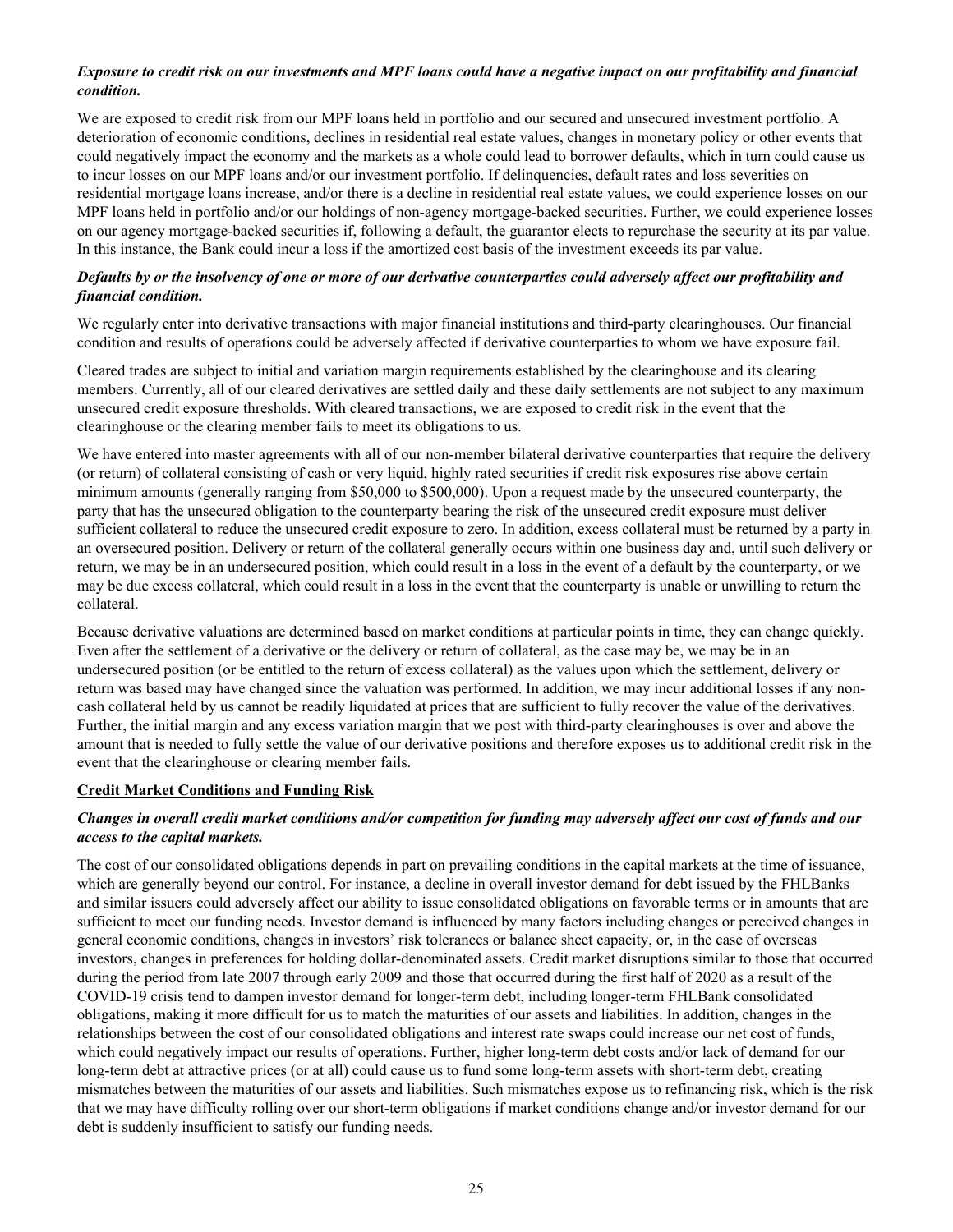We compete with Fannie Mae, Freddie Mac and other GSEs, as well as commercial banking, corporate, sovereign and supranational entities for funds raised through the issuance of unsecured debt in the global debt markets. Increases in the supply of competing debt products may, in the absence of increased investor demand, result in higher debt costs, which could negatively affect our financial condition and results of operations. Further, if investors limit their demand for our debt, our ability to fund our operations and to meet the credit and liquidity needs of our members by accessing the capital markets could eventually be compromised.

# *Our inability to issue consolidated obligations for a relatively short period of time could jeopardize our ability to continue operating.*

We typically issue consolidated obligations almost every day. We also maintain access to other sources of contingent liquidity. As more fully described in the Liquidity and Capital Resources section of this report, we currently manage our liquidity to ensure that, at a minimum, we maintain 20 calendar days or more of positive daily cash balances (or such higher or lower number of days as the Finance Agency may from time to time require us to maintain) assuming no access to the market for consolidated obligations or other unsecured funding sources and the renewal of all advances that are scheduled to mature during the measurement period. However, if we were unable to issue consolidated obligations for a relatively short period of time and our other sources of contingent liquidity were either not available or were not available in sufficient quantities, our ability to meet our obligations and otherwise conduct our operations would be compromised.

# *An interruption in our access to the capital markets would limit our ability to obtain funds.*

We conduct our business and fulfill our public purpose primarily by acting as an intermediary between our members and the capital markets. Certain events, such as a natural disaster, terrorist act or global pandemic, could limit or prevent us from accessing the capital markets in order to issue consolidated obligations for some period of time. An event that precludes us from accessing the capital markets may also limit our ability to enter into transactions to obtain funds from other sources. External forces are difficult to predict or prevent, but can have a significant impact on our ability to manage our financial needs and to meet the credit and liquidity needs of our members.

# *Changes in investors' perceptions of the creditworthiness of the FHLBanks may adversely affect our ability to issue consolidated obligations on favorable terms.*

We, and the other ten FHLBanks, currently have the highest credit rating from Moody's and are rated AA+/A-1+ by S&P. The consolidated obligations issued by the FHLBanks are rated Aaa/P-1 by Moody's and AA+/A-1+ by S&P. Each of these NRSROs has assigned a stable outlook to its long-term credit rating on the FHLBank System's consolidated obligations and to its long-term rating of each of the FHLBanks.

Pursuant to criteria used by S&P and Moody's, the FHLBank System's debt rating and the credit ratings of the individual FHLBanks are linked closely to the U.S. sovereign credit rating because of the FHLBanks' GSE status. The U.S. government's fiscal challenges could negatively impact the credit rating of the U.S. government, which could in turn result in a downgrade of the rating assigned to us and/or the consolidated obligations of the FHLBank System.

Because the FHLBanks have joint and several liability for all of the FHLBanks' consolidated obligations, negative developments at any FHLBank could also adversely affect S&P's and/or Moody's credit ratings on us and/or the FHLBanks' consolidated obligations or result in one or both of these NRSROs issuing a negative credit report on the FHLBank System.

Our primary source of liquidity is the issuance of consolidated obligations. Historically, the FHLBank System's status as a GSE and its favorable credit ratings have provided us with excellent access to the capital markets. Any downgrades of the FHLBank System's consolidated obligations by S&P and/or Moody's, negative guidance from the rating agencies, or negative announcements by one or more of the FHLBanks could result in higher funding costs and/or disruptions in our access to the capital markets. To the extent that we cannot access funding when needed on acceptable terms, our financial condition and results of operations could be adversely impacted.

#### **Derivatives and Hedging Activities**

# *Changes in our access to the interest rate derivatives market on acceptable terms may adversely affect our ability to maintain our current hedging strategies.*

We actively use derivative instruments to manage interest rate risk. The effectiveness of our interest rate risk management strategy depends to a significant extent upon our ability to enter into these instruments with acceptable counterparties in the necessary quantities and under satisfactory terms to hedge our corresponding assets and liabilities. We currently enjoy ready access in the over-the-counter ("OTC") derivatives market for uncleared interest rate derivatives through a diverse group of investment grade rated counterparties. Several factors could have an adverse impact on our access to the OTC derivatives market, including changes in our credit rating, changes in the current counterparties' credit ratings, reductions in our counterparties' allocation of resources to the interest rate derivatives business, and changes in the liquidity of that market created by a variety of regulatory or market factors. If mergers involving our financial institution counterparties were to occur,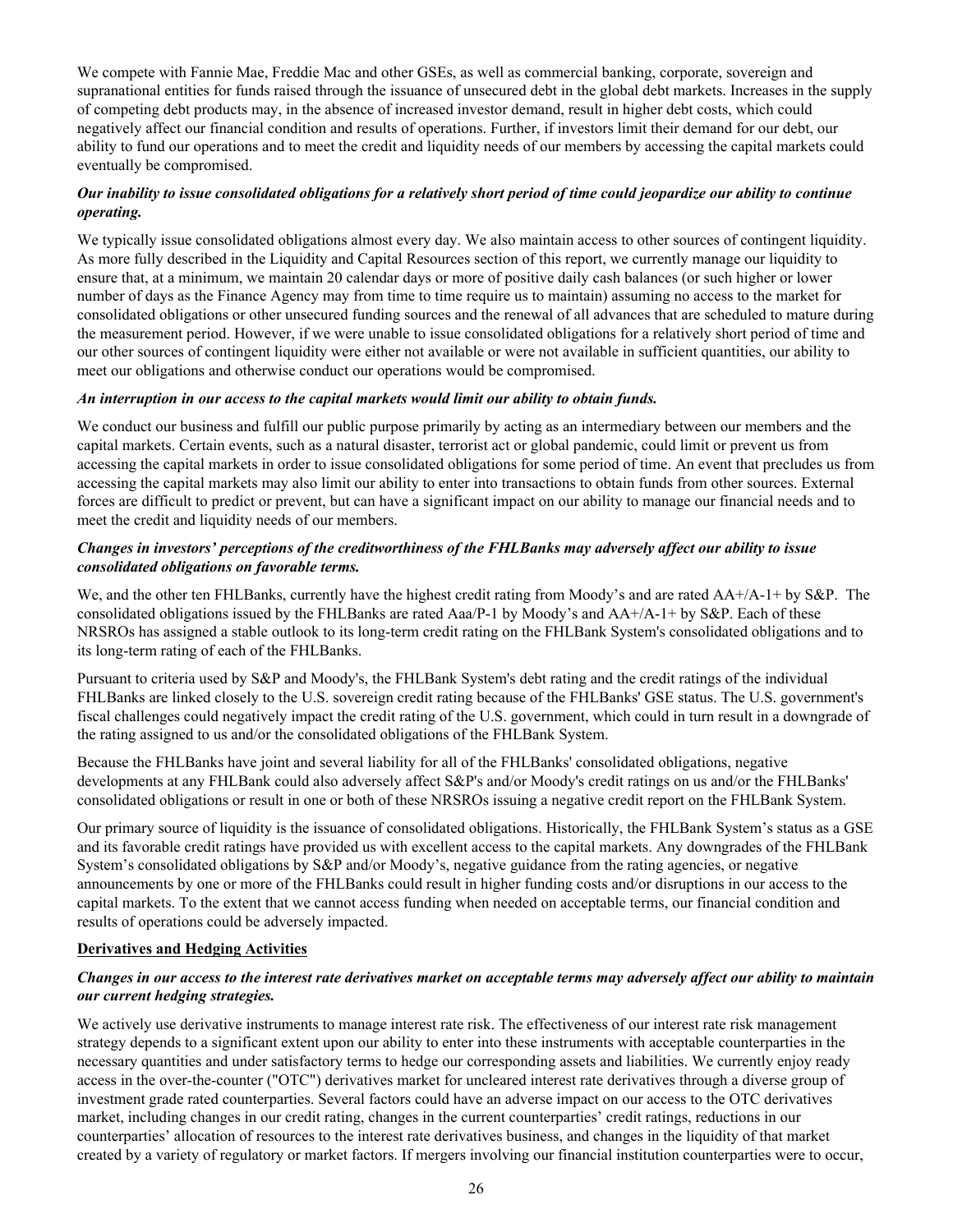it could increase our concentration risk with respect to counterparties in the industry. Further, defaults by, or even negative rumors or questions about, one or more financial services institutions, or the financial services industry in general, could lead to market-wide disruptions in which it may be difficult for us to find acceptable counterparties for such transactions. If changes in our access to the derivatives market result in our inability to manage our hedging activities efficiently and economically, we may be unable to find economical alternative means to manage our interest rate risk effectively, which could adversely affect our financial condition and results of operations.

Many of the derivative transactions that we enter into are required to be cleared through a third-party clearinghouse, which exposes us to credit risk to other parties that we do not have when transacting in the OTC market. In addition, many of the other derivatives that we continue to trade in the OTC market could eventually be subject to central clearing. For our derivative transactions that are not cleared, we will be subject to an initial margin requirement beginning in September 2022 if those transactions have an aggregate notional balance of \$8 billion or more and, on a counterparty-by-counterparty basis, our unmargined exposure exceeds \$50 million (for additional discussion, see the Legislative and Regulatory Developments section in Item 1. Business). This requirement is likely to increase our hedging costs, which would negatively impact our results of operations.

# **Business Volume**

## *Loss of members or borrowers could adversely affect our earnings, which could result in lower investment returns and/or higher borrowing rates for remaining members.*

One or more members or borrowers could withdraw their membership or decrease their business levels as a result of a merger with an institution that is not one of our members, or for other reasons, which could lead to a decrease in our total assets and capital.

As the financial services industry has consolidated, acquisitions involving some of our members have resulted in membership withdrawals or business level decreases. Additional acquisitions that lead to similar results are possible, including acquisitions in which the acquired institutions are merged into institutions located outside our district with which we cannot do business. We could also be adversely impacted by the reduction in business volume that would arise from the failure of one or more of our members.

The loss of one or more borrowers that represent a significant proportion of our business, or a significant reduction in the borrowing levels of one or more of these borrowers, could, depending on the magnitude of the impact, cause us to lower dividend rates, raise advances rates, attempt to reduce operating expenses (which could cause a reduction in service levels), or undertake some combination of these actions. The magnitude of the impact would depend, in part, on our size and profitability at the time such institution repays its advances to us.

#### *Members' funding needs may decline, which could reduce loan demand and adversely affect our earnings.*

Market factors or regulatory changes could reduce loan demand from our member institutions, which could adversely affect our earnings. Since 2005, our quarter-end advances balances (at par value) have ranged from a low of \$15.2 billion at March 31, 2014 to a high of \$67.9 billion at September 30, 2008. At December 31, 2021, our outstanding advances (at par value) were \$24.4 billion. High deposit levels and/or low demand for loans at member institutions could limit members' needs for funding. A decline in the demand for advances, if significant, could negatively affect our results of operations.

#### *We face competition for loan demand, which could adversely affect our earnings.*

Our primary business is making advances to our members. We compete with other suppliers of wholesale funding, both secured and unsecured, including investment banks, commercial banks and, in certain circumstances, other FHLBanks. Our members have access to alternative funding sources, which may provide more favorable terms than we do on our advances, including more flexible credit or collateral standards.

The availability to our members of alternative funding sources that are more attractive than the funding products offered by us may significantly decrease the demand for our advances. Any change made by us in the pricing of our advances in an effort to compete more effectively with these competitive funding sources may reduce the profitability on advances. A decrease in the demand for advances or a decrease in our profitability on advances would negatively affect our financial condition and results of operations.

Alternatively, if we were to increase the pricing of our advances due to an increase in our debt costs or for any other reason, demand for our advances could decline, which would negatively affect our financial condition and results of operations.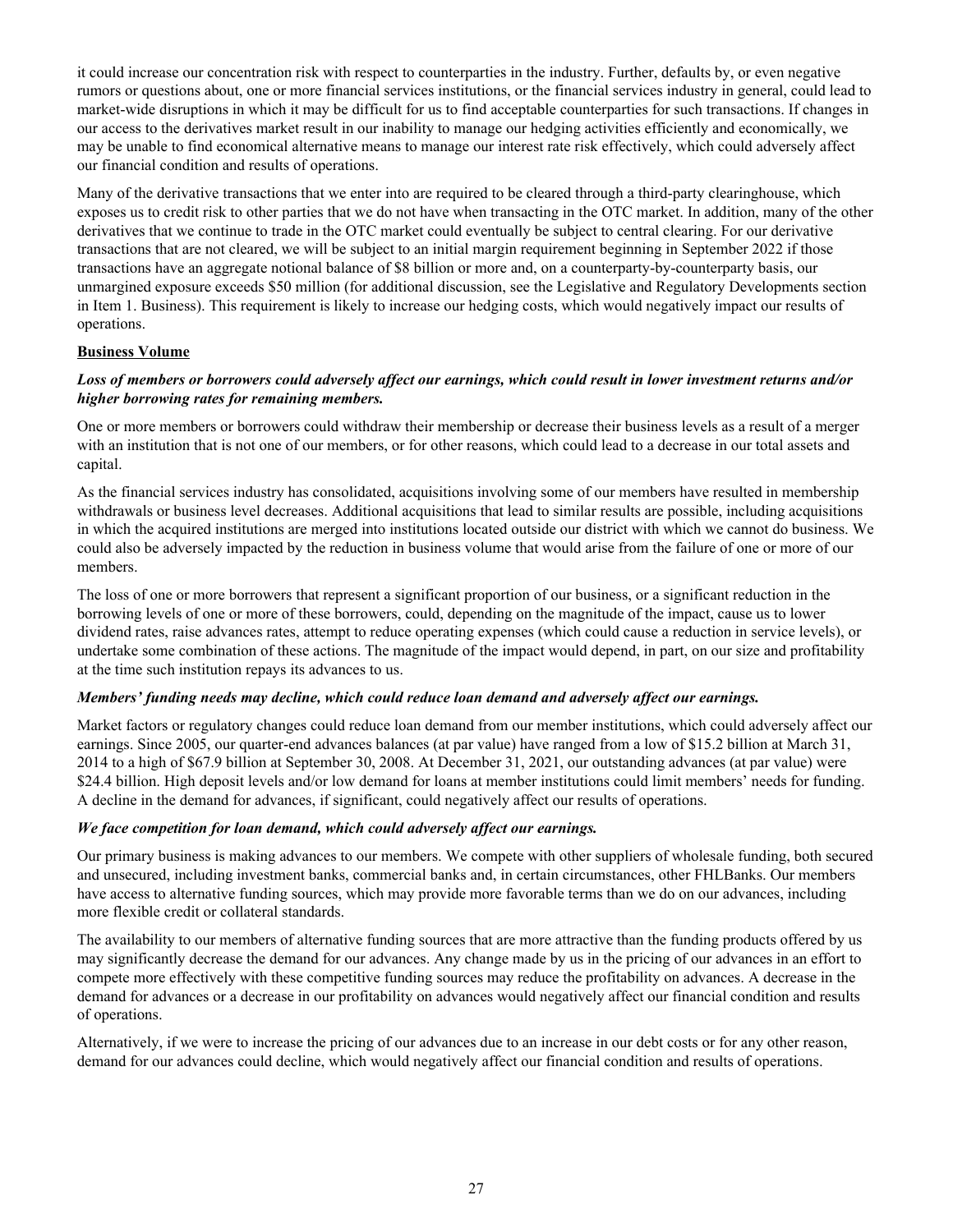# **Regulation**

#### *Changes in the regulatory environment could negatively impact our operations and financial results and condition.*

We could be materially adversely affected by the adoption of new laws, policies, regulations or directives or changes in existing laws, policies, regulations or directives, including, but not limited to, changes in the interpretations or applications by the Finance Agency or as the result of judicial reviews that modify the present regulatory environment. For instance, since 2013, several housing reform proposals have been introduced by members of the U.S. Congress. It is not possible to determine if or when legislation regarding housing reform will be enacted, nor are the ultimate provisions of any such legislation determinable at this time. To the extent that legislation is enacted, it is possible that the FHLBanks could be impacted. Further, in recent years, the Finance Agency has taken a number of actions through regulations and other directives that have restricted or otherwise constrained how we manage and operate our business and it is possible that additional restrictions and/or constraints could be imposed upon us in the future. Among other things, these restrictions and constraints have limited our product offerings and investment activities.

In addition, the regulatory environment affecting our members could change in a manner that could have a negative impact on their ability to own our stock or take advantage of our products and services.

For a discussion of recent legislative and regulatory developments, see Item 1. Business — Legislative and Regulatory Developments beginning on page 17 of this report.

## *Finance Agency authority to approve changes to our capital plan and to impose other restrictions and limitations on us and our capital management may adversely affect members.*

Under Finance Agency regulations and our capital plan, amendments to the capital plan must be approved by the Finance Agency. However, amendments to our capital plan are not subject to member consent or approval. While amendments to our capital plan must be consistent with the FHLB Act and Finance Agency regulations, it is possible that they could result in changes to the capital plan that could adversely affect the rights and obligations of members.

Moreover, the Finance Agency has significant supervisory authority over us and may impose various limitations and restrictions on us, our operations, and our capital management as it deems appropriate to ensure our safety and soundness, and the safety and soundness of the FHLBank System. Among other things, the Finance Agency may impose higher capital requirements on us that might include, but not be limited to, the imposition of a minimum retained earnings requirement, and may suspend or otherwise limit stock repurchases, redemptions and/or dividends.

#### *Limitations on our ability to pay dividends could result in lower investment returns for members.*

Under Finance Agency regulations and our capital plan, we may pay dividends on our stock only out of unrestricted retained earnings or a portion of our current net earnings. However, if we are not in compliance with our minimum capital requirements or if the payment of dividends would make us noncompliant, we are precluded from paying dividends. In addition, we may not declare or pay a dividend if the par value of our stock is impaired or is projected to become impaired after paying such dividend. Further, we may not declare or pay any dividends in the form of capital stock if our excess stock is greater than one percent of our total assets or if, after the issuance of such shares, our outstanding excess stock would be greater than one percent of our total assets. Payment of dividends would also be suspended if the principal and interest due on any consolidated obligations issued on behalf of any FHLBank through the Office of Finance have not been paid in full or if we become unable to comply with regulatory liquidity requirements or satisfy our current obligations. In addition to these explicit limitations, it is also possible that the Finance Agency could restrict our ability to pay a dividend even if we have sufficient retained earnings to make the payment and are otherwise in compliance with the requirements for the payment of dividends.

#### *Lack of a public market and restrictions on transferring our stock could result in an illiquid investment for the holder.*

Under the Gramm-Leach-Bliley Act of 1999 (the "GLB Act"), Finance Agency regulations, and our capital plan, our stock may be redeemed upon the expiration of a five-year redemption period following a redemption request. Only stock in excess of a member's minimum investment requirement, stock held by a member that has submitted a notice to withdraw from membership, or stock held by a member whose membership has been terminated may be redeemed at the end of the redemption period. Further, we may elect to repurchase excess stock of a member at any time at our sole discretion.

There is no guarantee, however, that we will be able to redeem stock held by a shareholder even at the end of the redemption period. If the redemption or repurchase of the stock would cause us to fail to meet our minimum capital requirements, then the redemption or repurchase is prohibited by Finance Agency regulations and our capital plan. Likewise, under such regulations and the terms of our capital plan, we could not honor a member's capital stock redemption notice if the redemption would cause the member to fail to maintain its minimum investment requirement. Moreover, because our stock may only be owned by our members (or, under certain circumstances, former members and certain successor institutions), and our capital plan requires our approval before a member may transfer any of its stock to another member, there can be no assurance that a member would be allowed to sell or transfer any excess stock to another member at any point in time.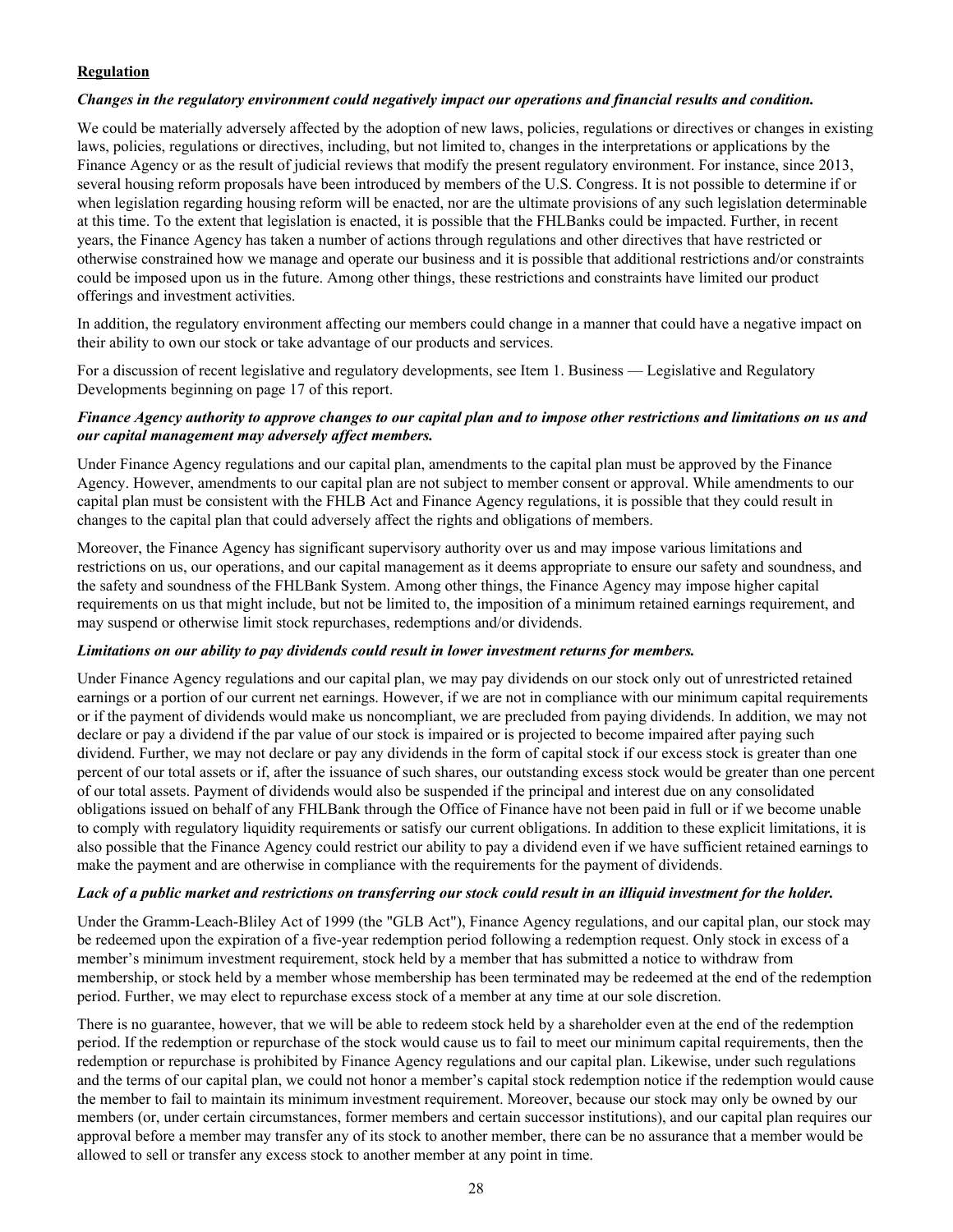We may also suspend the redemption of stock if we reasonably believe that the redemption would prevent us from maintaining adequate capital against a potential risk, or would otherwise prevent us from operating in a safe and sound manner. In addition, approval from the Finance Agency for redemptions or repurchases would be required if the Finance Agency or our Board of Directors were to determine that we have incurred, or are likely to incur, losses that result in, or are likely to result in, charges against our capital. Under such circumstances, there can be no assurance that the Finance Agency would grant such approval or, if it did, upon what terms it might do so. Redemption and repurchase of our stock would also be prohibited if the principal and interest due on any consolidated obligations issued on behalf of any FHLBank through the Office of Finance have not been paid in full or if we become unable to comply with regulatory liquidity requirements or satisfy our current obligations.

Accordingly, there are a variety of circumstances that would preclude us from redeeming or repurchasing our stock that is held by a member. Because there is no public market for our stock and transfers require our approval, there can be no assurance that a member's purchase of our stock would not effectively become an illiquid investment.

## *Failure by a member to comply with our minimum investment requirement could result in substantial penalties to that member and could cause us to fail to meet our capital requirements.*

Members must comply with our minimum investment requirement at all times. Our Board of Directors may increase the members' minimum investment requirement within certain ranges specified in our capital plan. The minimum investment requirement may also be increased beyond such ranges pursuant to an amendment to the capital plan, which would have to be adopted by our Board of Directors and approved by the Finance Agency. We would provide members with 30 days' notice prior to the effective date of any increase in their minimum investment requirement. Under the capital plan, members are required to purchase an additional amount of our stock as necessary to comply with any new requirements or, alternatively, they may reduce their business activity with us (subject to any prepayment fees applicable to the reduction in activity) on or prior to the effective date of the increase. To facilitate the purchase of additional stock to satisfy an increase in the minimum investment requirement, the capital plan authorizes us to issue stock in the name of the member and to correspondingly debit the member's demand deposit account maintained with us.

The GLB Act requires members to "comply promptly" with any increase in the minimum investment requirement to ensure that we continue to satisfy our minimum capital requirements. However, the Finance Agency's predecessor stated, when it published the final regulation implementing this provision of the GLB Act, that it did not believe this provision provides the FHLBanks with an unlimited call on the assets of their members. As a result, it is not clear whether we or our regulator would have the legal authority to compel a member to invest additional amounts in our capital stock.

Thus, while the GLB Act and our capital plan contemplate that members would be required to purchase whatever amounts of stock are necessary to ensure that we continue to satisfy our capital requirements, and while we may seek to enforce this aspect of the capital plan, our ability ultimately to compel a member, either through automatic deductions from a member's demand deposit account or otherwise, to purchase an additional amount of our stock is not free from doubt.

Nevertheless, even if a member could not be compelled to make additional stock purchases, the failure by a member to comply with the stock purchase requirements of our capital plan could subject it to substantial penalties, including the possible termination of its membership. In the event of termination for this reason, we may call any outstanding advances to the member prior to their maturity and the member would be subject to any fees applicable to the prepayment.

Furthermore, if our members fail to comply with the minimum investment requirement, we may not be able to satisfy our capital requirements, which could adversely affect our operations and financial condition.

#### *Our joint and several liability for all consolidated obligations may adversely impact our earnings, our ability to pay dividends, and our ability to redeem or repurchase capital stock*.

Under the FHLB Act and Finance Agency regulations, we are jointly and severally liable with the other FHLBanks for the consolidated obligations issued by the FHLBanks through the Office of Finance regardless of whether we receive all or any portion of the proceeds from any particular issuance of consolidated obligations.

If another FHLBank were to default on its obligation to pay principal of or interest on any consolidated obligations, the Finance Agency may allocate the outstanding liability among one or more of the remaining FHLBanks on a pro rata basis or on any other basis the Finance Agency may determine. In addition, the Finance Agency, in its discretion, may require any FHLBank to make principal or interest payments due on any consolidated obligations, whether or not the primary obligor FHLBank has defaulted on the payment of that obligation. Accordingly, we could incur significant liability beyond our primary obligation under consolidated obligations due to the failure of other FHLBanks to meet their payment obligations, which could negatively affect our financial condition and results of operations.

Further, the FHLBanks may not pay any dividends to members or redeem or repurchase any shares of stock unless the principal and interest due on all consolidated obligations has been paid in full. Accordingly, our ability to pay dividends or to redeem or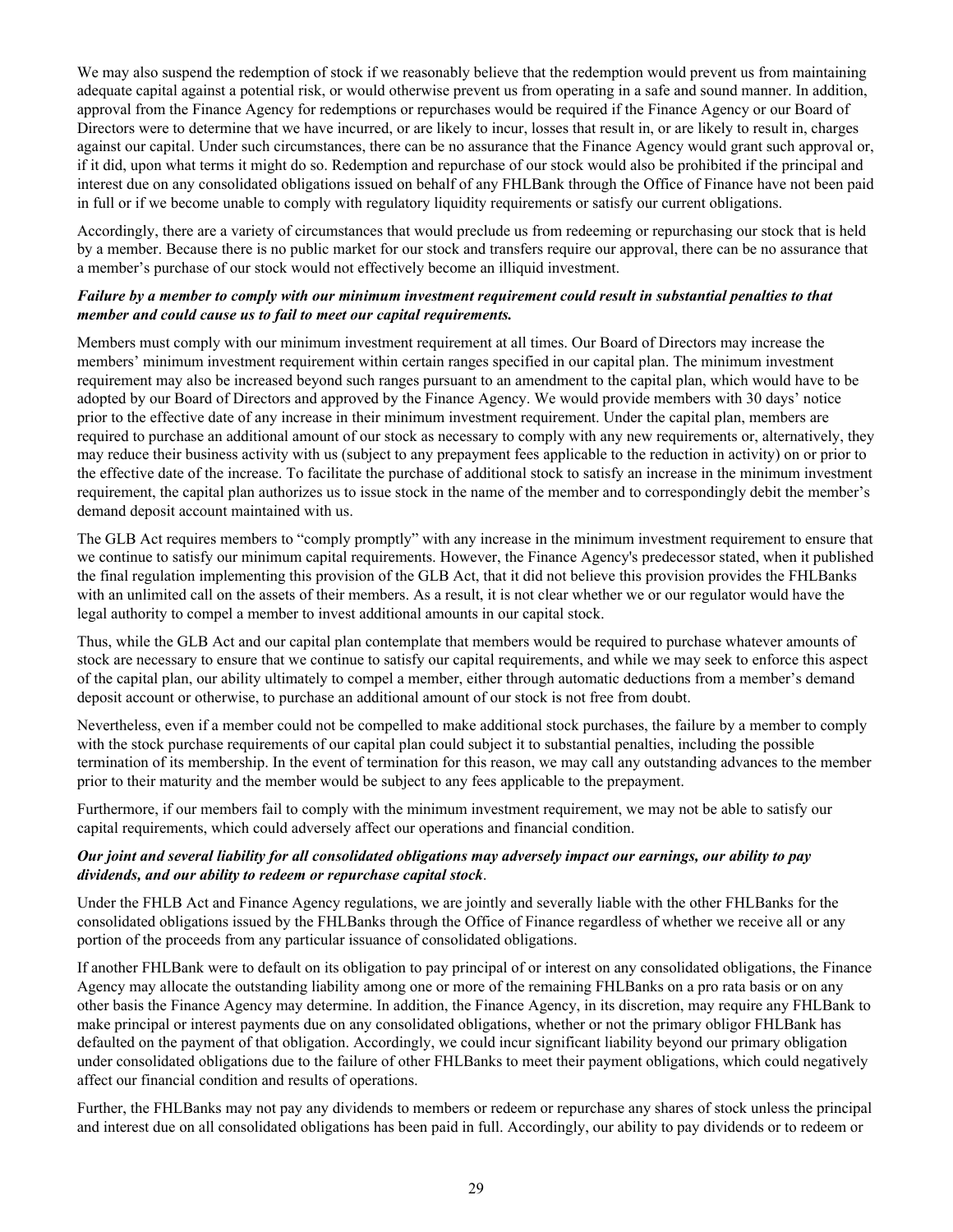repurchase stock could be affected not only by our own financial condition but also by the financial condition of one or more of the other FHLBanks.

## *An increase in our AHP contribution rate could adversely affect our ability to pay dividends to our shareholders.*

The FHLB Act requires each FHLBank to establish and fund an AHP. Annually, the FHLBanks are required to set aside, in the aggregate, the greater of \$100 million or 10 percent of their current year's income (before charges for AHP, as adjusted for interest expense on mandatorily redeemable capital stock) for their AHPs. If the FHLBanks' combined income does not result in an aggregate AHP contribution of at least \$100 million in a given year, we could be required to contribute more than 10 percent of our income to the AHP. As more fully discussed in the Legislative and Regulatory Developments section in Item 1. Business, the U.S. Congress is currently considering a proposal to increase the FHLBanks' AHP contribution rate to 15 percent. An increase in our AHP contribution would reduce our net income and could adversely affect our ability to pay dividends to our shareholders.

# *The terms of any liquidation, merger or consolidation involving us may have an adverse impact on members' investments in us.*

Under the GLB Act, holders of Class B Stock own our retained earnings, if any. With respect to liquidation, our capital plan provides that, after payment of creditors, all Class B Stock will be redeemed at par, or pro rata if liquidation proceeds are insufficient to redeem all of the stock in full. Any remaining assets will be distributed to the shareholders in proportion to their stock holdings relative to the total outstanding Class B Stock.

Our capital plan also stipulates that its provisions governing liquidation are subject to the Finance Agency's statutory authority to prescribe regulations or orders governing liquidations of a FHLBank, and that consolidations and mergers may be subject to any lawful order of the Finance Agency. We cannot predict how the Finance Agency might exercise its authority with respect to liquidations or reorganizations or whether any actions taken by the Finance Agency in this regard would be inconsistent with the provisions of our capital plan or the rights of holders of our Class B Stock. Consequently, there can be no assurance that any liquidation, merger or consolidation involving us will be consummated on terms that do not adversely affect our members' investment in us.

# **General Risk Factors**

# *A failure or interruption in our information systems or other technology may adversely affect our ability to conduct and manage our business effectively.*

We rely heavily upon information systems and other technology to conduct and manage our business and deliver a very large portion of our services to members on an automated basis. Our operations rely on the secure processing, storage and transmission of confidential and other information in computer systems and networks. Computer systems, software and networks can be vulnerable to failures and interruptions, including "cyberattacks" (e.g., breaches, unauthorized access, misuse, computer viruses or other malicious code and other events) that could jeopardize the confidentiality or integrity of information, or otherwise cause interruptions or malfunctions in operations. Over time, cyberattacks have become more frequent, sophisticated, and increasingly difficult to detect or prevent. During periods of geopolitical conflict, the threat of cyberattacks may increase. To the extent that we experience a failure or interruption in any of our information systems or other technology, we may be unable to conduct and manage our business effectively, including, without limitation, our hedging and advances activities. We can make no assurance that we will be able to prevent or timely and adequately address any such failure or interruption. Any failure or interruption could significantly harm our customer relations, reputation, risk management, and profitability, which could negatively affect our financial condition and results of operations.

#### *Failures of critical vendors or other third parties could disrupt our ability to conduct and manage our business*

We rely on vendors and other third parties to perform certain critical services for us. A failure or interruption of one or more of these services, including as a result of breaches, cyberattacks, system malfunctions or failures, or other technological issues, could negatively affect our business operations. If one or more of these key external parties were not able to perform their functions for a period of time or at an acceptable service level, our operations could be constrained, disrupted, or otherwise negatively affected. Further, our use of vendors and other third parties also exposes us to the risk of a loss of data, intellectual property, or other confidential information, or other harm.

#### *Our inability to attract and retain skilled labor could adversely affect our business and operations*

We rely on key personnel to manage our business and conduct our operations. Competition for skilled labor from within and outside the financial services industry, including the technology sector, has recently become more intense. For instance, we experienced higher turnover and increased competition in hiring skilled personnel in 2021, as the COVID-19 pandemic brought about significant disruptions and changes to the U.S. labor market. Similarly, we also experienced higher turnover and increased competition for independent contractors, whom we currently rely on for software development projects. Our failure to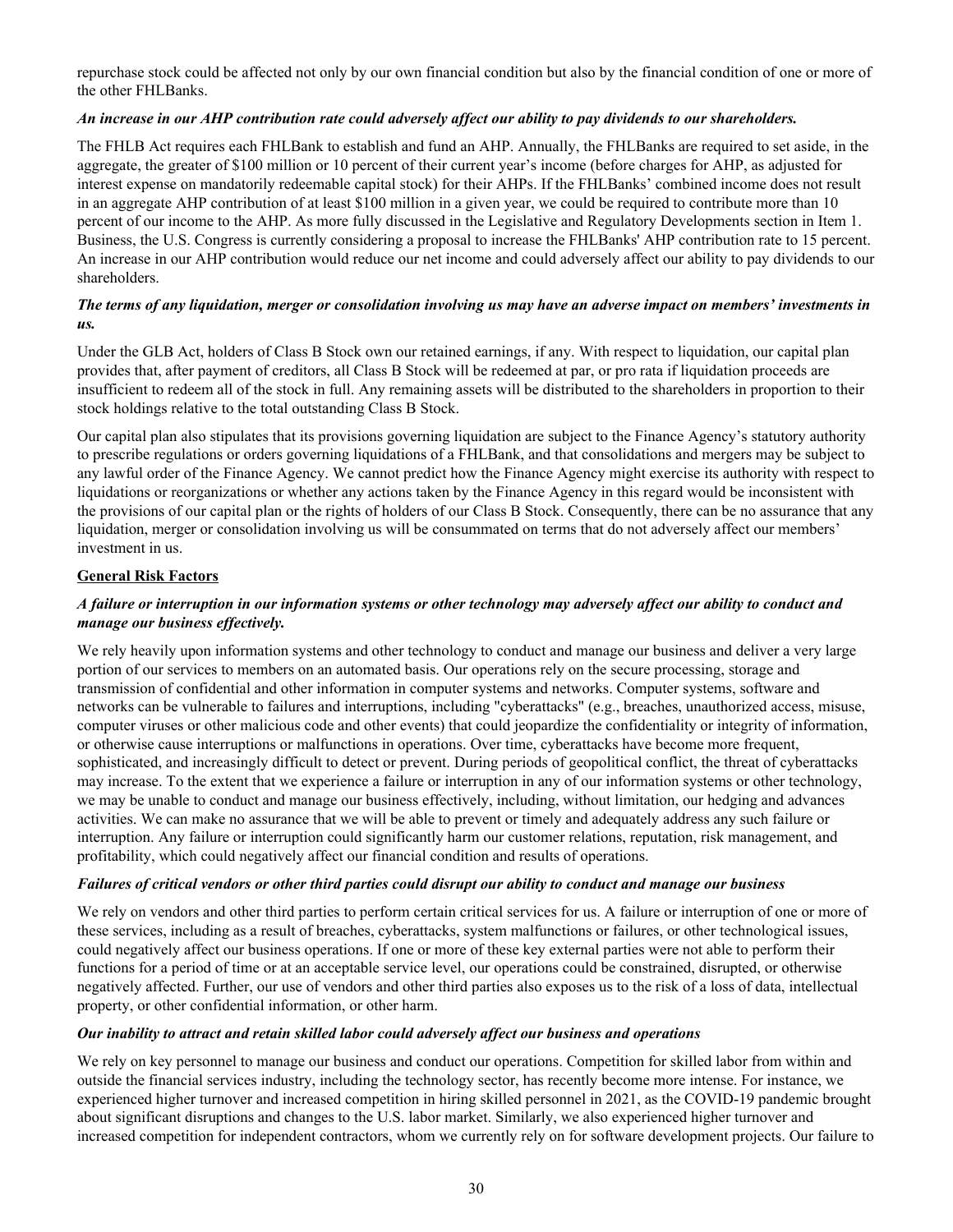<span id="page-32-0"></span>attract and retain skilled personnel and/or independent contractors, or our failure to maintain effective succession plans for key positions, could adversely affect our business and operations.

# *A natural or man-made disaster or a pandemic, especially one affecting our region, could adversely affect our profitability and/or financial condition.*

Portions of our district are subject to risks from hurricanes, tornadoes, floods and other natural disasters and the impact of climate change could increase the frequency of these events. Further, the entire district is subject to the risk of a pandemic. In addition to natural disasters, our business could also be negatively impacted by man-made disasters.

Natural or man-made disasters that occur within or outside our district may damage or dislocate our members' facilities, may damage or destroy collateral pledged to secure advances or other extensions of credit, may adversely affect the livelihood of MPF borrowers or members' customers or otherwise cause significant economic dislocation in the affected areas. If this were to occur, our business could be negatively impacted.

In the aftermath of a natural or man-made disaster or during or after a pandemic, significant borrower defaults on loans made by our members could occur and these defaults could cause members to fail. If one or more member institutions fail, and if the value of the collateral pledged to secure advances and/or other extensions of credit from us has declined below the amount borrowed, we could incur a credit loss that would adversely affect our financial condition and results of operations. A decline in the local economies in which our members operate could reduce members' needs for funding, which could reduce demand for our advances. We could be adversely impacted by the reduction in business volume that would arise either from the failure of one or more of our members or from a decline in member funding needs. In addition, it is possible that the protections we have in place for our MPF loans including, but not limited to, borrowers' equity, PMI, hazard insurance and, if applicable, flood insurance, along with MPF credit enhancements, may not be sufficient to prevent us from incurring losses on loans that are secured by properties located in areas that are affected by a natural or man-made disaster. Similarly, the protections we have in place for our MPF loans may not be sufficient to prevent us from incurring losses on loans to borrowers who are no longer able to make payments due to a decline in or loss of income as a result of the economic fallout from a disaster or pandemic.

# **ITEM 1B. UNRESOLVED STAFF COMMENTS**

Not applicable.

# **ITEM 2. PROPERTIES**

The Bank owns a 157,000 square foot office building located at 8500 Freeport Parkway South, Irving, Texas. The Bank occupies approximately 87,000 square feet of space in this building.

The Bank also maintains leased off-site business resumption, storage and co-location facilities comprising approximately 12,000, 5,000 and 500 square feet of space, respectively.

#### **ITEM 3. LEGAL PROCEEDINGS**

The Bank is not a party to any material pending legal proceedings.

#### **ITEM 4. MINE SAFETY DISCLOSURES**

Not applicable.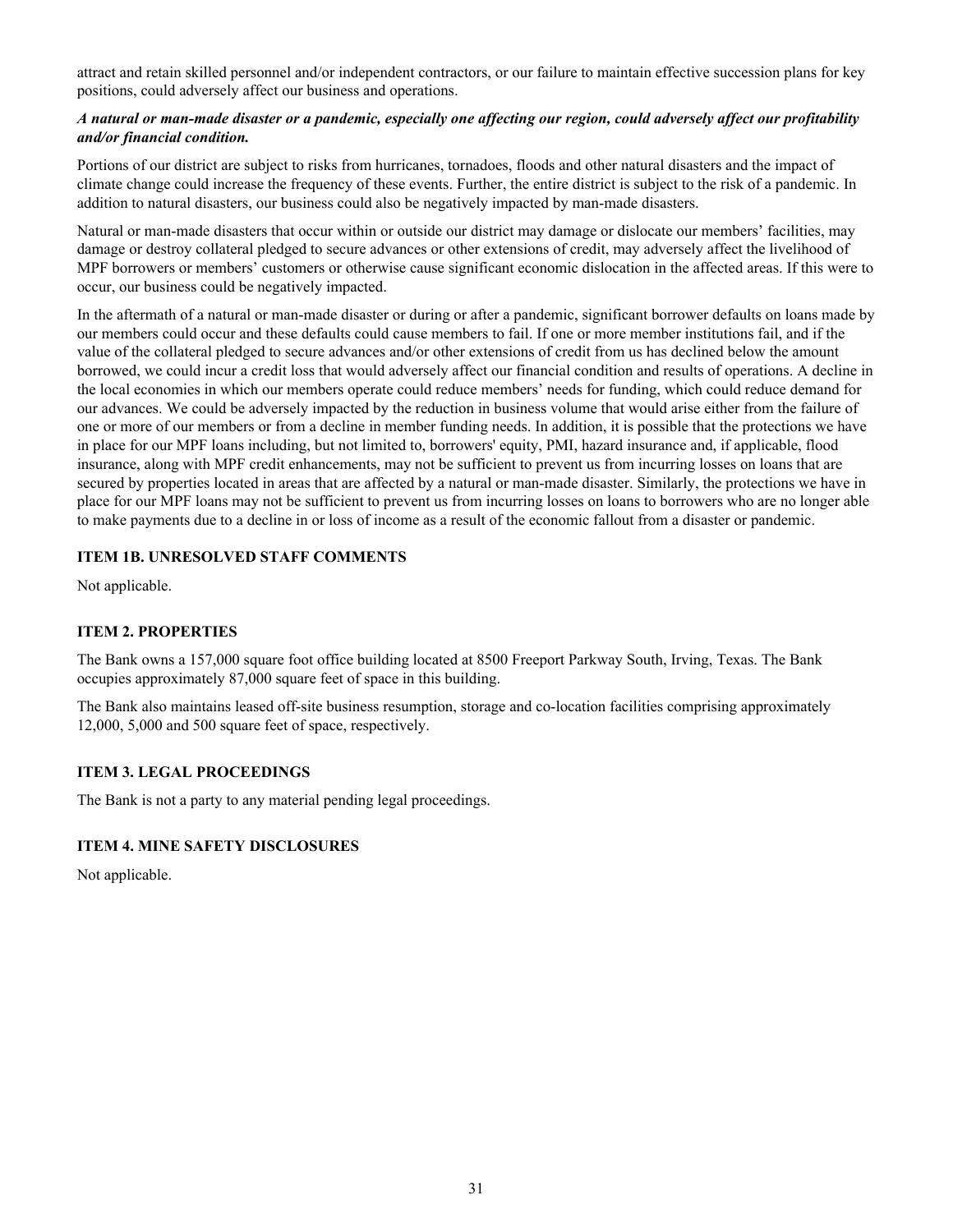#### **PART II**

#### <span id="page-33-0"></span>**ITEM 5. MARKET FOR REGISTRANT'S COMMON EQUITY, RELATED STOCKHOLDER MATTERS AND ISSUER PURCHASES OF EQUITY SECURITIES**

The Bank is a cooperative and all of its outstanding capital stock, which is known as Class B Stock, is owned by its members or, in some cases, by non-member institutions that acquire stock by virtue of acquiring member institutions, by a federal or state agency or insurer acting as a receiver of a closed institution, or by former members of the Bank that retain capital stock to support advances or other extensions of credit that remain outstanding or until any applicable stock redemption or withdrawal notice period expires. All members must hold stock in the Bank. All of the Bank's shareholders are financial institutions; no individual may own any of the Bank's capital stock. The Bank's capital stock is not publicly traded, nor is there an established market for the stock. The Bank's capital stock has a par value of \$100 per share and it may be purchased, redeemed, repurchased and transferred only at its par value. By regulation, the parties to a transaction involving the Bank's stock can include only the Bank and its member institutions (or non-member institutions or former members, as described above). While a member could transfer stock to another member of the Bank, such transfer could occur only upon approval of the Bank and then only at par value. Members may redeem excess stock, or withdraw from membership and redeem all outstanding capital stock, with five years' written notice to the Bank. The Bank does not issue options, warrants or rights relating to its capital stock, nor does it provide any type of equity compensation plan. As of March 4, 2022, the Bank had 795 shareholders and 22,501,374 shares of capital stock outstanding.

The Bank has two sub-classes of Class B stock. Class B-1 Stock is used to meet the membership investment requirement and Class B-2 Stock is used to meet the activity-based investment requirement. Daily, subject to the limitations in the Bank's Capital Plan, the Bank converts shares of one sub-class of Class B Stock to the other sub-class of Class B Stock under the following circumstances: (i) shares of Class B-2 Stock held by a shareholder in excess of its activity-based investment requirement are converted into Class B-1 Stock, if necessary, to meet that shareholder's membership investment requirement and (ii) shares of Class B-1 Stock held by a shareholder in excess of the amount required to meet its membership investment requirement are converted into Class B-2 Stock as needed in order to satisfy that shareholder's activity-based investment requirement. All excess stock is held as Class B-1 Stock at all times.

Subject to Finance Agency directives and the terms of the Amended JCE Agreement described below, the Bank is permitted by statute and regulation to pay dividends on members' capital stock in either cash or capital stock only from previously retained earnings or a portion of current net earnings. The Bank's Board of Directors may not declare or pay a dividend based on projected or anticipated earnings, nor may it declare or pay a dividend if the Bank is not in compliance with its minimum capital requirements or if the Bank would fail to meet its minimum capital requirements after paying such dividend (for a discussion of the Bank's minimum capital requirements, see Item 7. Management's Discussion and Analysis of Financial Condition and Results of Operations — Risk-Based Capital Rules and Other Capital Requirements). Further, the Bank may not declare or pay any dividends in the form of capital stock if excess stock held by its shareholders is greater than one percent of the Bank's total assets or if, after the issuance of such shares, excess stock held by its shareholders would be greater than one percent of the Bank's total assets. Shares of capital stock issued as dividend payments have the same rights, obligations, and restrictions as all other shares of capital stock, including rights, privileges, and restrictions related to the repurchase and redemption of capital stock. To the extent such shares represent excess stock, they may be repurchased or redeemed by the Bank in accordance with the provisions of the Bank's Capital Plan.

The Bank, and the other FHLBanks, are parties to the Amended JCE Agreement, which provides that the Bank (and each of the other FHLBanks) will, on a quarterly basis, allocate at least 20 percent of its net income to an RRE Account. Pursuant to the provisions of the Amended JCE Agreement, the Bank is required to build its RRE Account to an amount equal to one percent of its total outstanding consolidated obligations, which for this purpose is based on the most recent quarter's average carrying value of all outstanding consolidated obligations, excluding hedging adjustments. The Amended JCE Agreement provides that during periods in which the Bank's RRE Account is less than the amount prescribed in the preceding sentence, it may pay dividends only from unrestricted retained earnings or from the portion of its quarterly net income that exceeds the amount required to be allocated to its RRE Account. The allocations to, and restrictions associated with, its RRE Account have not had, nor are they currently expected to have, an effect on the Bank's dividend payment practices. For additional information regarding the Amended JCE Agreement, see Item 1. Business — Capital — Retained Earnings.

The Bank has had a long-standing practice of paying quarterly dividends in the form of capital stock. While there can be no assurances about future dividends or future dividend rates, the target for quarterly dividends on Class B-1 Stock is currently an annualized rate that approximates average one-month LIBOR for the preceding quarter. The target range for quarterly dividends on Class B-2 Stock is currently an annualized rate that approximates average one-month LIBOR for the preceding quarter plus 0.5 – 1.0 percent. When stock dividends are paid, capital stock is issued in full shares and any fractional shares are paid in cash. Dividends are typically paid during the last week of each calendar quarter and are based upon the Bank's operating results,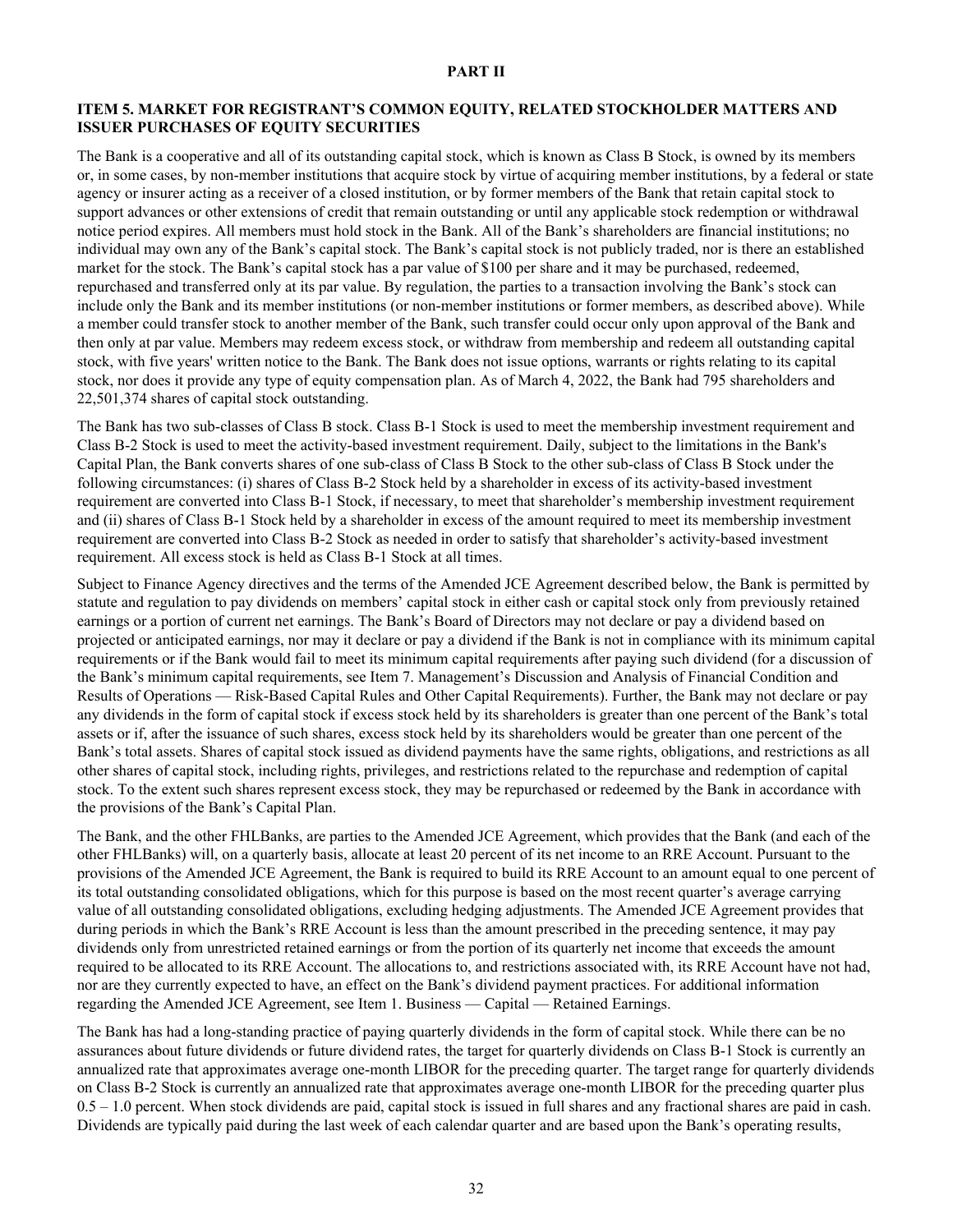shareholders' average capital stock holdings and the applicable rate for the preceding quarter. All capital stock dividends are paid in the form of Class B-1 shares.

By way of example, the Bank's fourth quarter 2021 dividends on Class B-1 Stock and Class B-2 Stock were paid at annualized rates of 0.09 percent (a rate equal to average one-month LIBOR for the third quarter of 2021) and 1.09 percent (a rate equal to average one-month LIBOR for the third quarter of 2021 plus 1.0 percent), respectively. The annualized dividend rates of 0.09 percent and 1.09 percent were applied to shareholders' average balances of Class B-1 Stock and Class B-2 Stock, respectively, which were held during the period from July 1, 2021 through September 30, 2021.

The following table sets forth certain information regarding the quarterly dividends that were declared and paid by the Bank during the years ended December 31, 2021 and 2020.

# **DIVIDENDS PAID**

*(dollars in thousands)*

|                                        | 2021 |              |                                   | 2020 |                                    |                                   |  |
|----------------------------------------|------|--------------|-----------------------------------|------|------------------------------------|-----------------------------------|--|
|                                        |      | Amount $(1)$ | Annualized<br>Rate <sup>(3)</sup> |      | Amount <sup><math>(2)</math></sup> | Annualized<br>Rate <sup>(3)</sup> |  |
| First Quarter                          | S    | 3,916        | $0.711 \%$ \$                     |      | 15,027                             | 2.381 %                           |  |
| Second Quarter                         |      | 3,322        | $0.659\%$                         |      | 12,416                             | 1.987 %                           |  |
| Third Quarter                          |      | 3,333        | $0.640 \%$                        |      | 6,879                              | $0.991\%$                         |  |
| Fourth Quarter                         |      | 3,634        | $0.653\%$                         |      | 4,267                              | 0.731%                            |  |
|                                        |      |              |                                   |      |                                    |                                   |  |
| Total Dividends Paid During the Period |      | 14,205       |                                   |      | 38,589                             |                                   |  |

(1) Amounts exclude (in thousands)  $$10, $8, $5$  and  $$2$  of dividends paid on mandatorily redeemable capital stock for the first, second, third and fourth quarters of 2021, respectively. For financial reporting purposes, these dividends were classified as interest expense.

 $\mathcal{L}_\text{max}$  , and the set of the set of the set of the set of the set of the set of the set of the set of the set of the set of the set of the set of the set of the set of the set of the set of the set of the set of the

(2) Amounts exclude (in thousands) \$39, \$30, \$10 and \$31 of dividends paid on mandatorily redeemable capital stock for the first, second, third and fourth quarters of 2020, respectively. For financial reporting purposes, these dividends were classified as interest expense.

<sup>(3)</sup> Reflects the annualized rate paid on all of the Bank's average capital stock outstanding regardless of its classification for financial reporting purposes as either capital stock or mandatorily redeemable capital stock. Rates represent the blended rates paid on Class B-1 and Class B-2 stock (computed as the total dividend paid divided by the aggregate average balance of both classes of stock).

The following table sets forth the annualized dividend rates that were paid on Class B-1 and Class B-2 Stock during the years ended December 31, 2021 and 2020.

|                |           | 2021        |           | 2020        |
|----------------|-----------|-------------|-----------|-------------|
|                | Class B-1 | $Class B-2$ | Class B-1 | $Class B-2$ |
| First Quarter  | 0.15%     | 1.15%       | 1.79%     | 2.79%       |
| Second Quarter | 0.12%     | 1.12%       | 1.40%     | 2.40%       |
| Third Quarter  | $0.10\%$  | $1.10\%$    | $0.35\%$  | 1.35%       |
| Fourth Quarter | $0.09\%$  | 1.09%       | 0.16%     | .16%        |

The Bank has a retained earnings policy that calls for the Bank to maintain retained earnings in an amount at least sufficient to protect the par value of the Bank's capital stock against potential economic losses that could arise from a variety of designated risk factors, including those related to potential permanent losses, potential earnings shortfalls or losses in periodic earnings, and potential reductions in the Bank's estimated market value of equity. With certain exceptions, the Bank's policy calls for the Bank to maintain its total retained earnings balance at or above its policy target when determining the amount of funds available to pay dividends. The Bank's current retained earnings policy target, which was last updated as of December 31, 2021, calls for the Bank to maintain a total retained earnings balance of at least \$540.7 million to protect against the risks identified in the policy. Notwithstanding the fact that the Bank's December 31, 2021 retained earnings balance of \$1.558 billion exceeds the policy target balance, the Bank currently expects to continue to build its retained earnings in keeping with its long-term strategic objectives and the provisions of the Amended JCE Agreement.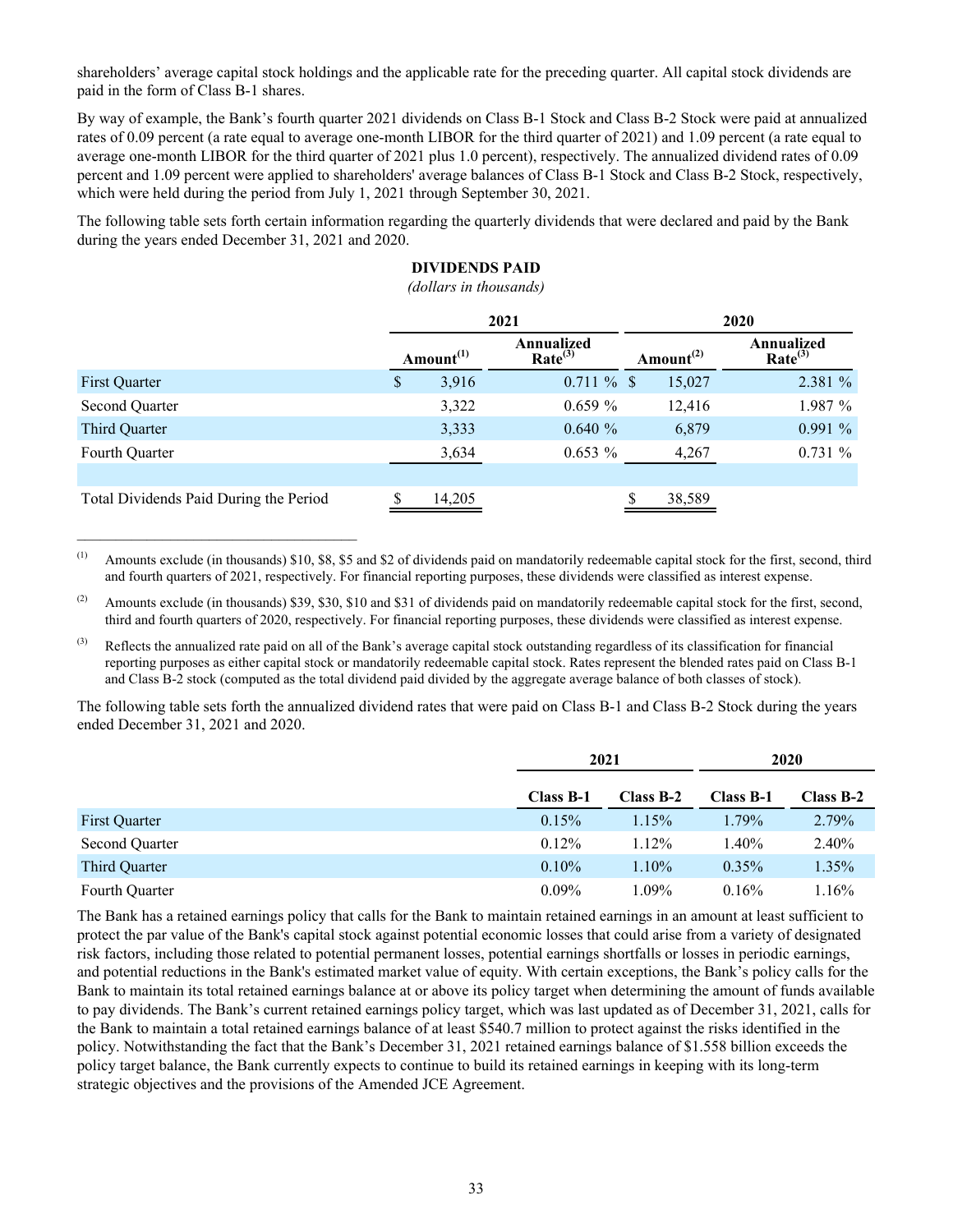<span id="page-35-0"></span>On March 21, 2022, the Bank's Board of Directors approved dividends on Class B-1 and Class B-2 Stock in the form of additional shares of Class B-1 Stock for the first quarter of 2022 at annualized rates of 0.09 percent (a rate equal to average onemonth LIBOR for the fourth quarter of 2021) and 1.09 percent (a rate equal to average one-month LIBOR for the fourth quarter of 2021 plus 1.0 percent), respectively. The first quarter 2022 dividends, to be applied to average Class B-1 Stock and Class B-2 Stock held during the period from October 1, 2021 through December 31, 2021, will be paid on March 29, 2022.

Pursuant to the terms of an SEC no-action letter dated September 13, 2005, the Bank is exempt from the requirements to report: (1) sales of its equity securities under Item 701 of Regulation S-K and (2) repurchases of its equity securities under Item 703 of Regulation S-K. In addition, the HER Act specifically exempts the Bank from periodic reporting requirements under the securities laws pertaining to the disclosure of unregistered sales of equity securities.

# **ITEM 6. RESERVED**

# **ITEM 7. MANAGEMENT'S DISCUSSION AND ANALYSIS OF FINANCIAL CONDITION AND RESULTS OF OPERATIONS**

The following discussion and analysis of financial condition and results of operations should be read in conjunction with the annual audited financial statements and notes thereto for the years ended December 31, 2021, 2020 and 2019 beginning on page F-1 of this Annual Report on Form 10-K.

# **Forward-Looking Information**

This annual report contains forward-looking statements that reflect current beliefs and expectations of the Bank about its future results, performance, liquidity, financial condition, prospects and opportunities. These statements are identified by the use of forward-looking terminology, such as "anticipates," "plans," "believes," "could," "estimates," "may," "should," "would," "will," "might," "expects," "intends" or their negatives or other similar terms. The Bank cautions that forward-looking statements involve risks or uncertainties that could cause the Bank's actual future results to differ materially from those expressed or implied in these forward-looking statements, or could affect the extent to which a particular objective, projection, estimate, or prediction is realized. As a result, undue reliance should not be placed on such statements.

These risks and uncertainties include, without limitation, evolving economic and market conditions, political events, and the impact of competitive business forces. The risks and uncertainties related to evolving economic and market conditions include, but are not limited to, changes in interest rates, changes in the Bank's access to the capital markets, changes in the cost of the Bank's debt, changes in the ratings on the Bank's debt, adverse consequences resulting from a significant regional, national or global economic downturn (including, but not limited to, reduced demand for the Bank's products and services), credit and prepayment risks, changes in the financial health of the Bank's members or non-member borrowers and the effects from the COVID-19 pandemic and/or the Russia-Ukraine conflict. Among other things, political events could possibly lead to changes in the Bank's regulatory environment or its status as a GSE, or to changes in the regulatory environment for the Bank's members or non-member borrowers. Risks and uncertainties related to competitive business forces include, but are not limited to, the potential loss of a significant amount of member borrowings through acquisitions or other means or changes in the relative competitiveness of the Bank's products and services for member institutions. For a more detailed discussion of the risk factors applicable to the Bank, see Item 1A. Risk Factors. The Bank undertakes no obligation to publicly update or revise any forwardlooking statements, whether as a result of new information, future events, changed circumstances, or any other reason.

#### **Overview**

The Bank serves eligible financial institutions in Arkansas, Louisiana, Mississippi, New Mexico and Texas (collectively, the Ninth District of the FHLBank System). The Bank's primary business is lending relatively low cost funds (known as advances) to its member institutions, which include commercial banks, savings institutions, insurance companies and credit unions. Community Development Financial Institutions that are certified under the Community Development Banking and Financial Institutions Act of 1994 are also eligible for membership in the Bank. While not members of the Bank, housing associates, including state and local housing authorities, that meet certain statutory criteria may also borrow from the Bank. The Bank also maintains a portfolio of investments, the vast majority of which are highly rated, for liquidity purposes and to provide additional earnings. Additionally, the Bank holds interests in a portfolio of predominately conventional mortgage loans that have been acquired through the MPF Program administered by the FHLBank of Chicago. Substantially all of the loans were acquired during the period from 2016 to 2021 and all of those loans are conventional loans. The remainder of the portfolio (less than 0.5 percent of the unpaid principal balance) is comprised of government-guaranteed/insured and conventional mortgage loans that were acquired during the period from 1998 to mid-2003. Shareholders' return on their investment includes dividends (which are typically paid quarterly in the form of capital stock) and the value derived from access to the Bank's products and services. Historically, the Bank has balanced the financial rewards to shareholders by seeking to pay a dividend that meets or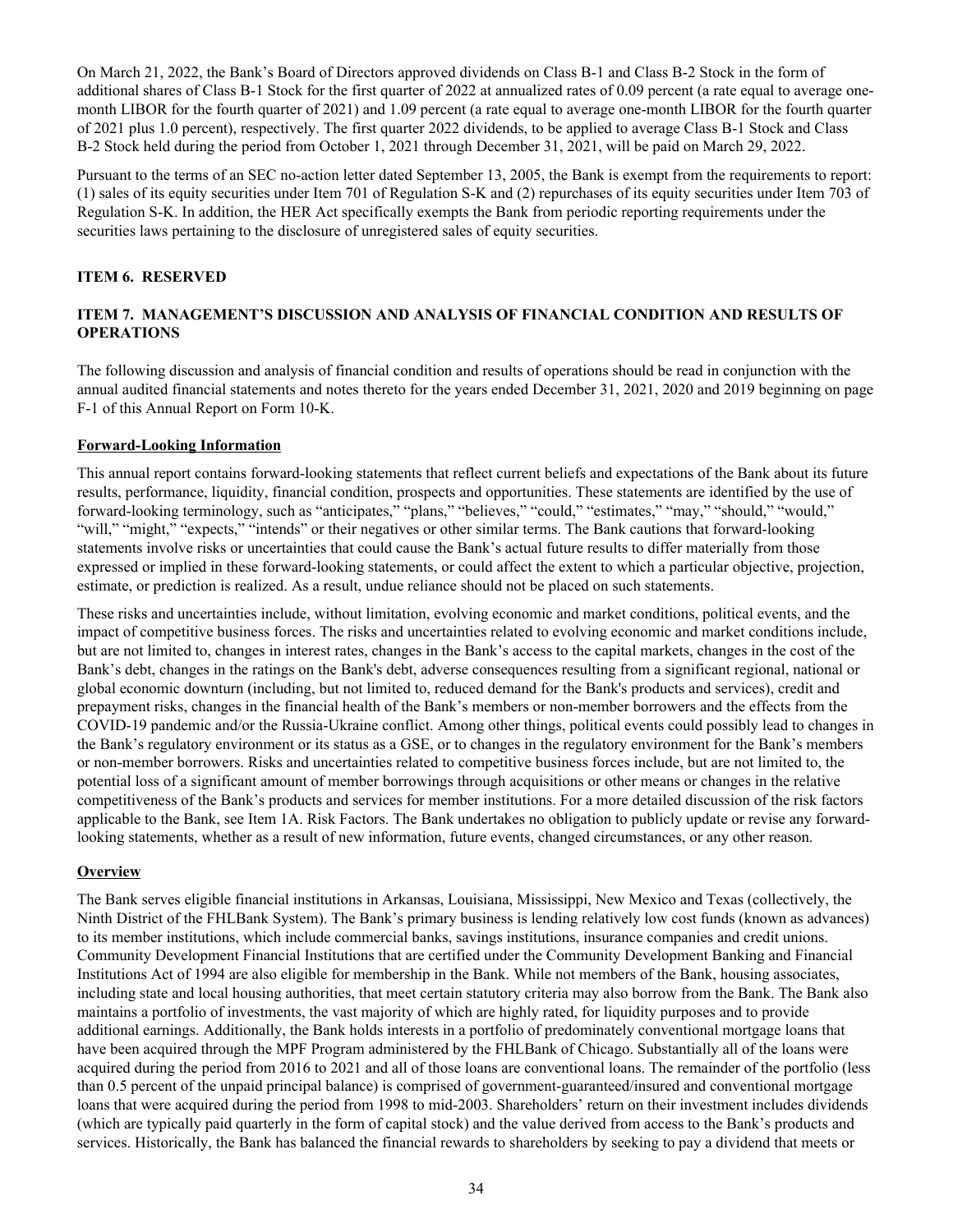exceeds the return on alternative short-term money market investments available to shareholders, while lending funds at the lowest rates expected to be compatible with that objective and its objective to build retained earnings over time.

The Bank's principal source of funds is debt issued in the capital markets. All 11 FHLBanks issue debt in the form of consolidated obligations through the Office of Finance as their agent and all 11 FHLBanks are jointly and severally liable for the repayment of all consolidated obligations.

The Bank conducts its business and fulfills its public purpose primarily by acting as a financial intermediary between its members and the capital markets. The intermediation of the timing, structure, and amount of its members' credit needs with the investment requirements of the Bank's creditors is made possible by the extensive use of interest rate exchange agreements, including interest rate swaps, swaptions and caps. For a discussion of the Bank's accounting policies for derivatives and hedging, see the sections below entitled "Financial Condition — Derivatives and Hedging Activities" and "Critical Accounting Policies and Estimates."

# **Financial Market Conditions**

Economic growth in the United States expanded moderately during 2019. During 2020, economic growth in the United States was negatively impacted by the novel coronavirus known as COVID-19, which was declared a global pandemic by the World Health Organization on March 11, 2020. To date, COVID-19 has caused significant economic and financial turmoil both in the U.S. and around the world. Many businesses in the Bank's district and across the U.S. were forced to shut down operations during portions of 2020 in an attempt to slow the spread of the virus. Toward the end of 2020 and throughout 2021, economic growth in the United States began to recover. While most of the previously closed businesses are now open, many are experiencing supply chain issues and worker shortages. Vaccine hesitancy and the emergence of variants complicated efforts to halt the spread of the virus. The extent to which the COVID-19 pandemic continues to affect the Bank's business will depend on many factors that remain uncertain and difficult to predict including, but not limited to, the duration, spread and severity of the pandemic; fiscal or monetary stimulus; the actions taken to contain the pandemic; and how quickly and to what extent normal economic and operating conditions can resume.

The gross domestic product increased at an annual rate of 2.3 percent during 2019. During the first and second quarters of 2020, the gross domestic product decreased at annual rates of 5.1 percent and 31.2 percent, respectively, due to the impact of the COVID-19 pandemic. The gross domestic product increased at annual rates of 33.8 percent, 4.5 percent and 5.7 percent during the third quarter of 2020, the fourth quarter of 2020 and the year ended December 31, 2021, respectively, reflecting continued efforts to resume activities that had been postponed or restricted due to COVID-19. For the year ended December 31, 2020, the gross domestic product decreased 3.4 percent. The nationwide unemployment rate as of December 31, 2019 was 3.6 percent. Unemployment claims increased dramatically during the second quarter of 2020 as employers laid off workers in response to the significant reduction in economic activity. By the end of April 2020, the unemployment rate surged to 14.7 percent before declining to 6.7 percent at the end of 2020 and 3.9 percent at the end of 2021. Both housing prices and home sales increased in most major metropolitan areas during 2020 and 2021, primarily due to low mortgage rates and low inventories of both new and pre-owned homes. In each of those years, many areas experienced significant home price appreciation. During 2019, housing prices increased in most major metropolitan areas, while home sales were slower in many markets.

Throughout 2019, in light of the implications of global developments for the economic outlook, as well as muted inflation pressures at that time, the Federal Open Market Committee ("FOMC") lowered its target for the federal funds rate in 0.25 percent increments from a range of 2.25 percent to 2.50 percent at the beginning of 2019 to a range between 1.50 percent and 1.75 percent at the end of 2019. In an unscheduled meeting held on March 3, 2020, the FOMC stated that the COVID-19 outbreak posed evolving risks to economic activity and, in support of achieving its maximum employment and price stability goals, it decided to lower the target range for the federal funds rate by 50 basis points, to a range between 1.00 percent and 1.25 percent, noting that it would closely monitor developments and their implications for the economic outlook and would act as appropriate to support the economy. On March 15, 2020, the FOMC again lowered the federal funds rate in another unscheduled meeting, this time to a target range between 0 percent and 0.25 percent, noting that the COVID-19 outbreak had harmed communities and disrupted economic activity in many countries, including the United States, and had significantly affected global financial conditions. The FOMC maintained the target for the federal funds rate at a range between 0 percent and 0.25 percent throughout the remainder of 2020 and 2021.

At its most recent scheduled meeting held on March 15/16, 2022, the FOMC increased the target for the federal funds rate from a range between 0 percent and 0.25 percent to a range between 0.25 percent and 0.50 percent and stated that it anticipates that ongoing increases in the target range will be appropriate. In taking this action, the FOMC noted that indicators of economic activity have continued to strengthen. Job gains have been strong in recent months, and the unemployment rate has declined substantially. Inflation remains elevated, reflecting supply and demand imbalances related to the pandemic, higher energy prices, and broader price pressures. Further, the invasion of Ukraine by Russia is causing tremendous human and economic hardship. The implications for the U.S. economy are highly uncertain, but in the near term the invasion and related events are likely to create additional upward pressure on inflation and weigh on economic activity.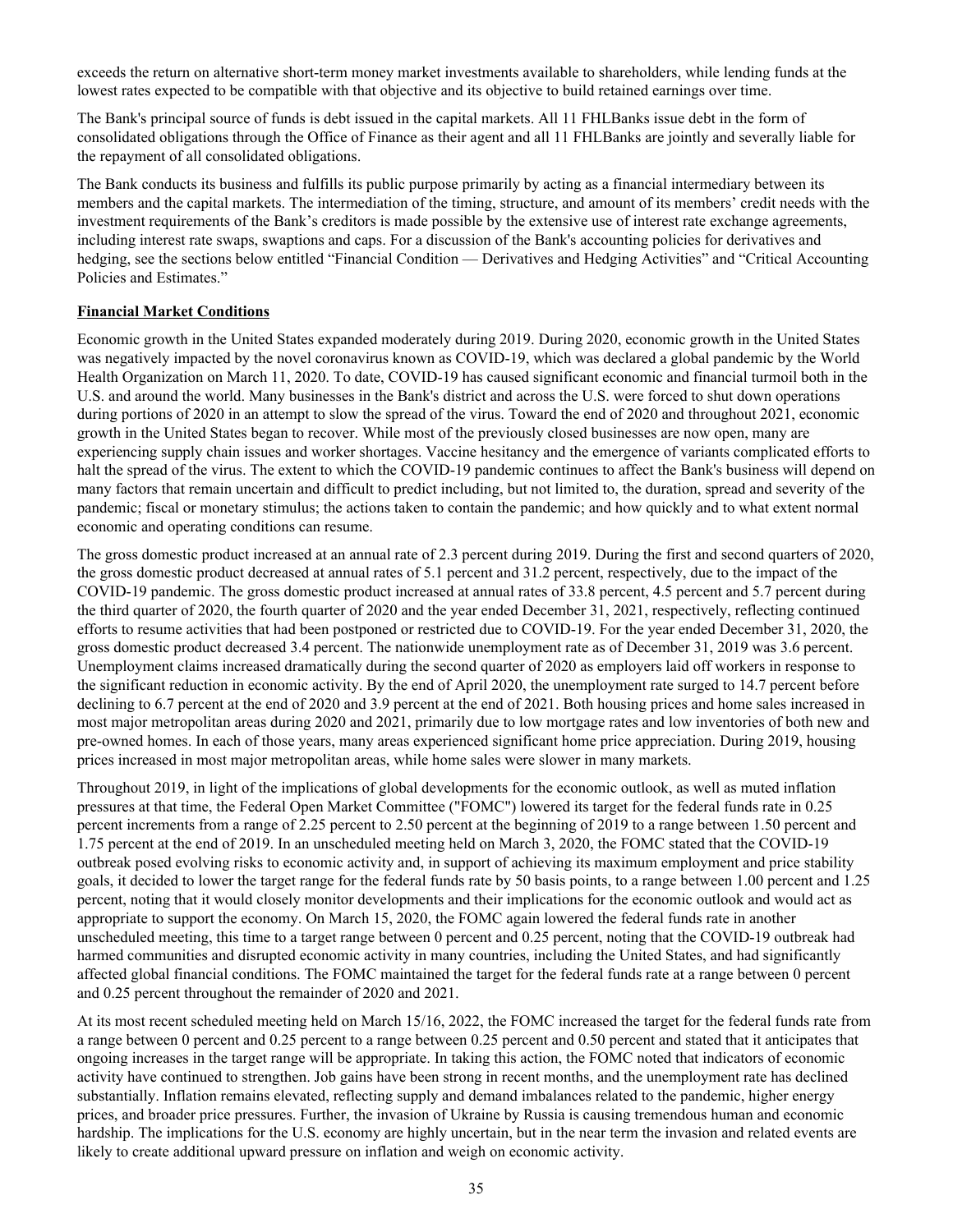In late 2017, the FOMC began implementing a balance sheet normalization program, which was designed to gradually reduce the Federal Reserve's securities holdings by decreasing reinvestment of principal payments from those securities. During 2019, the FOMC first slowed the pace of this program and then concluded the program in August 2019. In 2020, in response to the instability caused by the COVID-19 pandemic, the FOMC stated that, to support the smooth functioning of markets for Treasury securities and agency MBS that are central to the flow of credit to households and businesses, it would increase its holdings of Treasury securities by at least \$500 billion and its holdings of agency MBS by at least \$200 billion and would reinvest all principal payments from the Federal Reserve's holdings of agency debt and agency MBS in agency MBS. In March 2021, the FOMC further stated that it would continue to increase its holdings of Treasury securities by at least \$80 billion per month and of agency mortgage-backed securities by at least \$40 billion per month until substantial further progress had been made toward the Committee's maximum employment and price stability goals. At its scheduled meeting on November 2/3, 2021, the FOMC stated that, in light of the substantial further progress the economy had made toward the FOMC's goals since December 2020, it would begin reducing the monthly pace of its net asset purchases by \$10 billion for Treasury securities and \$5 billion for agency MBS. Beginning in November 2021, the FOMC stated it would increase its holdings of Treasury securities by at least \$70 billion per month (down from \$80 billion per month) and of agency MBS by at least \$35 billion per month (down from \$40 billion per month). Beginning in December 2021, the FOMC would increase its holdings of Treasury securities by at least \$60 billion per month and of agency MBS by at least \$30 billion per month. On January 26, 2022, the FOMC announced that it would continue to reduce the monthly pace of its net asset purchases, bringing them to an end in March 2022. Further, following its most recent scheduled meeting held on March 15/16, 2022, the FOMC stated that it expects to begin reducing its holdings of Treasury securities and agency debt and agency MBS at a coming meeting.

Due to the dramatic increase in volatility across the global capital markets that occurred in response to the COVID-19 pandemic, the Federal Reserve also undertook a number of other emergency actions. Notably, the Federal Reserve increased substantially its provision of liquidity to the repo and U.S. Treasury markets via open market operations while also providing liquidity to related markets, such as the commercial paper market, via an array of new programs, many of which expired on March 31, 2021. On July 28, 2021, the FOMC announced the establishment of two standing repurchase agreement facilities (a domestic facility and a repo facility for foreign and international monetary authorities), which are intended to support the effective implementation of monetary policy and smooth market functioning.

One-month and three-month LIBOR rates were 2.50 percent and 2.81 percent, respectively, at the end of 2018. One-month and three-month LIBOR declined to 1.76 percent and 1.91 percent, respectively, at the end of 2019. Relatively stable one-month and three-month LIBOR rates, combined with relatively small spreads between those two indices and between those indices and overnight lending rates, suggest that inter-bank lending markets were reasonably stable during 2019. In the weeks before and after the FOMC's early March 2020 reduction in the federal funds target rate, interest rates declined significantly. SOFR declined by 145 basis points during the first six months of 2020, from 1.55 percent to 0.10 percent. One-month and three-month LIBOR also declined during the first six months of 2020, with one-month and three-month LIBOR ending the second quarter at 0.16 percent and 0.30 percent, respectively. During the second half of 2020, the decline in short-term interest rates abated somewhat. SOFR declined by 3 basis points (to 0.07 percent) and one-month and three-month LIBOR declined by 2 basis points and 6 basis points, respectively (to 0.14 percent and 0.24 percent, respectively). During 2021, short-term interest rates declined marginally, with SOFR, one-month LIBOR and three-month LIBOR ending the year at 0.05 percent, 0.10 percent and 0.21 percent, respectively. However, longer term interest rates increased rather significantly during 2021.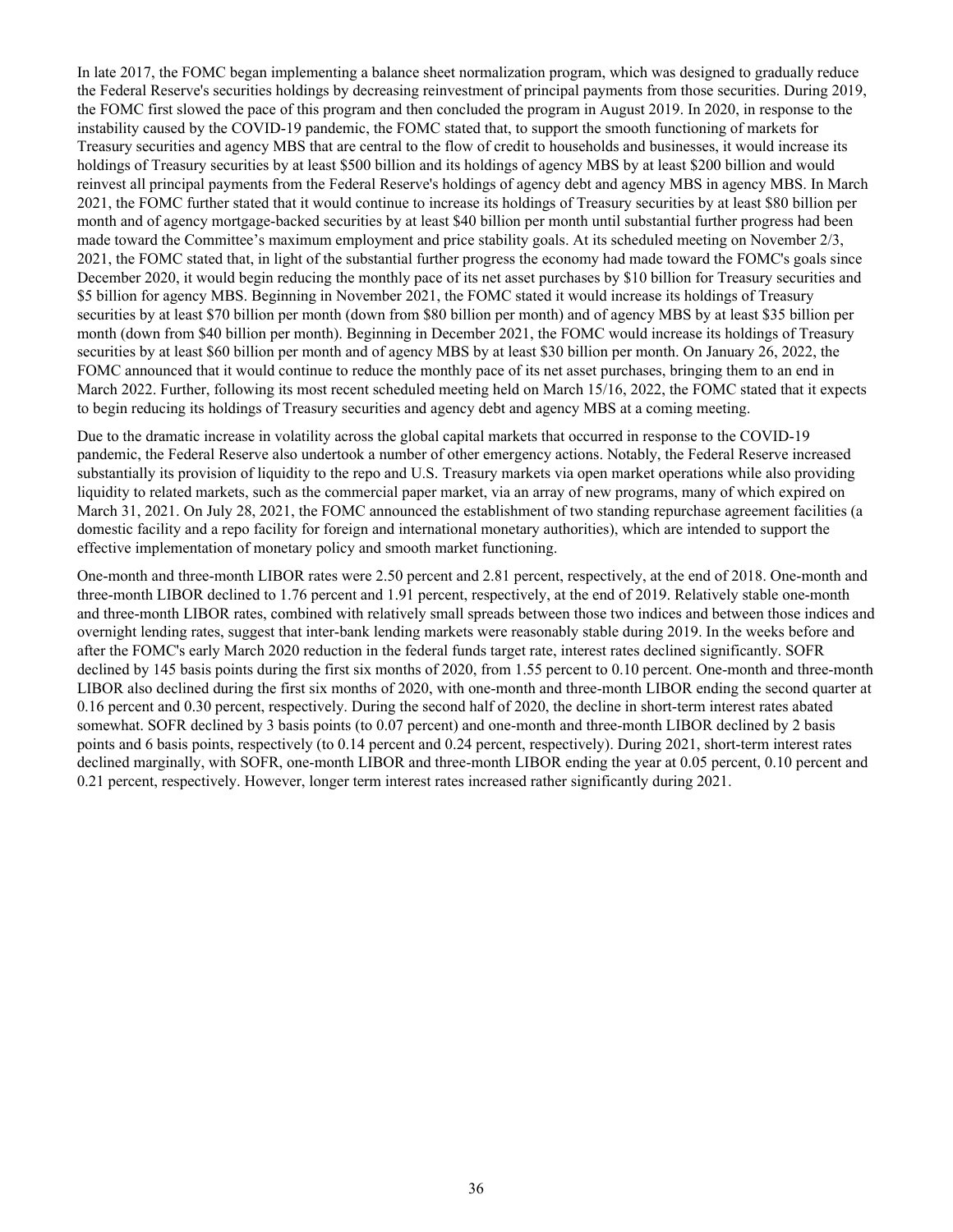The following table presents information on various market interest rates at December 31, 2021 and 2020 and various average market interest rates for the years ended December 31, 2021, 2020 and 2019.

|                                                     |              | <b>Ending Rate</b> | <b>Average Rate</b> |                                 |          |  |  |  |
|-----------------------------------------------------|--------------|--------------------|---------------------|---------------------------------|----------|--|--|--|
|                                                     | December 31, | December 31,       |                     | For the Year Ended December 31, |          |  |  |  |
|                                                     | 2021         | 2020               | 2021                | 2020                            | 2019     |  |  |  |
| Federal Funds Target <sup>(1)</sup>                 | 0.25%        | 0.25%              | 0.25%               | 0.53%                           | 2.28%    |  |  |  |
| Average Effective Federal Funds Rate <sup>(2)</sup> | $0.07\%$     | $0.09\%$           | 0.08%               | 0.37%                           | 2.16%    |  |  |  |
| SOFR $(1)$                                          | 0.05%        | $0.07\%$           | $0.04\%$            | $0.36\%$                        | $2.20\%$ |  |  |  |
| 1-month LIBOR <sup>(1)</sup>                        | 0.10%        | 0.14%              | $0.10\%$            | 0.52%                           | $2.22\%$ |  |  |  |
| 3-month LIBOR <sup>(1)</sup>                        | 0.21%        | $0.24\%$           | 0.16%               | 0.65%                           | 2.33%    |  |  |  |
| 2-year LIBOR $(1)$                                  | $0.94\%$     | 0.20%              | 0.38%               | 0.48%                           | 2.03%    |  |  |  |
| 5-year LIBOR <sup>(1)</sup>                         | $1.37\%$     | 0.43%              | 0.95%               | 0.59%                           | 1.96%    |  |  |  |
| 10-year LIBOR $(1)$                                 | 1.58%        | 0.93%              | 1.46%               | 0.88%                           | 2.09%    |  |  |  |
| 3-month U.S. Treasury $(1)$                         | $0.06\%$     | $0.09\%$           | $0.04\%$            | 0.36%                           | 2.11%    |  |  |  |
| 2-year U.S. Treasury $^{(1)}$                       | $0.73\%$     | 0.13%              | $0.27\%$            | 0.39%                           | 1.97%    |  |  |  |
| 5-year U.S. Treasury <sup>(1)</sup>                 | 1.26%        | 0.36%              | 0.86%               | 0.53%                           | 1.95%    |  |  |  |
| 10-year U.S. Treasury $(1)$                         | 1.52%        | 0.93%              | 1.45%               | 0.89%                           | 2.14%    |  |  |  |

 $\begin{array}{cc}\n\text{(1)} & \text{Source: Bloomberg} \\
\text{(2)} & \text{Source: Edord-2.} \\
\end{array}$ 

Source: Federal Reserve Statistical Release

 $\mathcal{L}_\text{max}$  and  $\mathcal{L}_\text{max}$  and  $\mathcal{L}_\text{max}$  and  $\mathcal{L}_\text{max}$ 

#### **2021 In Summary**

- The Bank ended 2021 with total assets of \$63.5 billion compared with \$64.9 billion at the end of 2020. The \$1.4 billion decrease in total assets was attributable primarily to decreases in the Bank's advances (\$7.8 billion) and its long-term securities portfolio (\$1.8 billion), partially offset by an increase in its short-term liquidity portfolio (\$8.2 billion),
- Total advances at December 31, 2021 were \$24.6 billion, compared to \$32.5 billion at the end of 2020.
- Mortgage loans held for portfolio increased from \$3.4 billion at December 31, 2020 to \$3.5 billion at December 31, 2021.
- The Bank's net income for 2021 was \$164.4 million, which represented a return on average capital stock of 7.72 percent. In comparison, the Bank's net income for 2020 was \$198.7 million, which represented a return on average capital stock of 8.17 percent for that year. For discussion and analysis of the decrease in net income, see the section entitled "Results of Operations" beginning on page 61 of this report.
- At all times during 2021, the Bank was in compliance with all of its regulatory capital requirements. In addition, the Bank's total retained earnings increased to \$1.558 billion at December 31, 2021 from \$1.408 billion at December 31, 2020. Retained earnings represented 2.5 percent and 2.2 percent of total assets at December 31, 2021 and 2020, respectively. At December 31, 2021, the balance of the Bank's restricted retained earnings account was \$266.8 million.
- In 2021, the Bank paid dividends totaling \$14.2 million, which, based on the applicable average capital stock balances, equated to an overall blended rate of 0.67 percent for the year.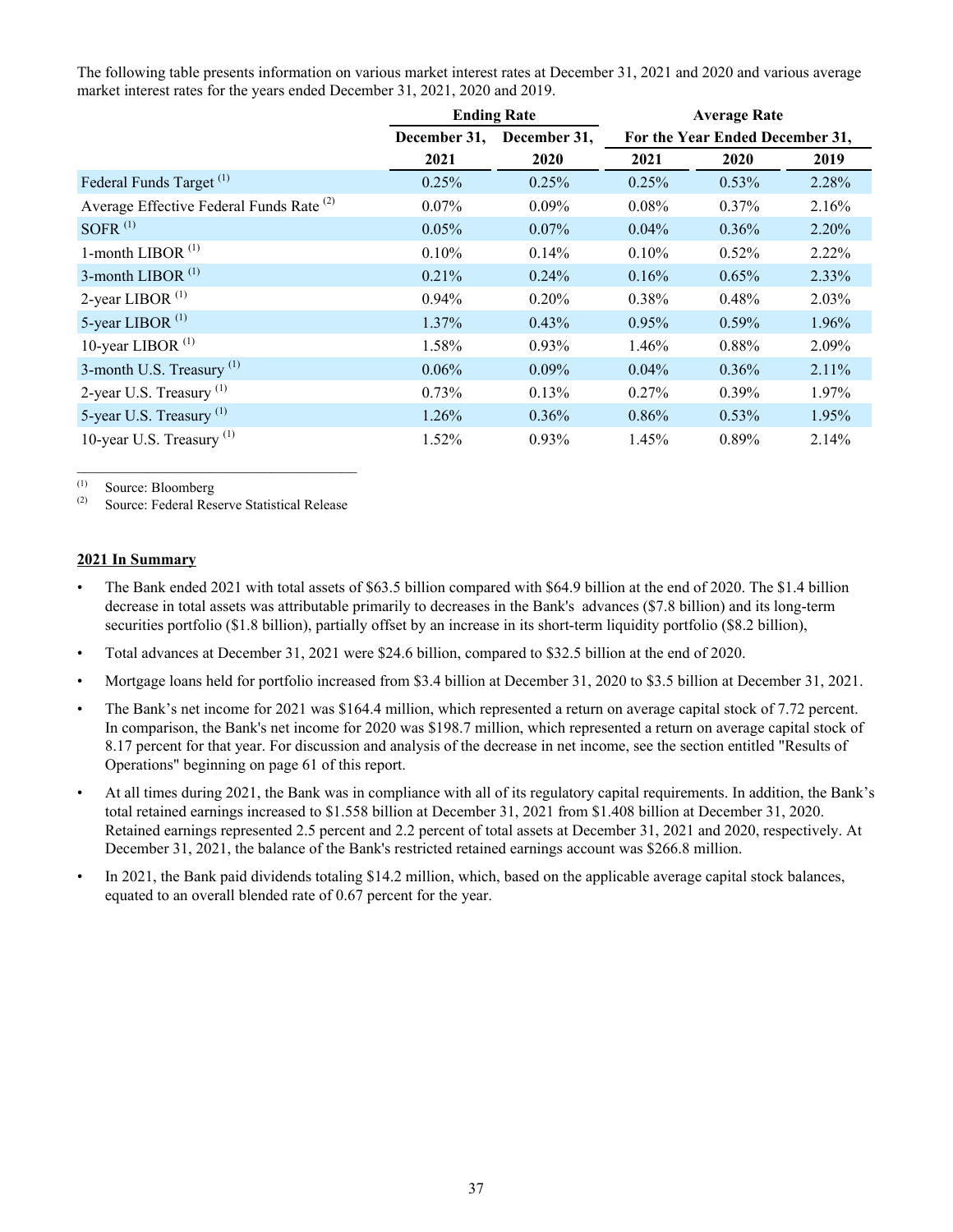# **SELECTED FINANCIAL DATA**

*(dollars in thousands)*

|                                                                                         |               |              |              | <b>Year Ended December 31,</b> |               |              |               |
|-----------------------------------------------------------------------------------------|---------------|--------------|--------------|--------------------------------|---------------|--------------|---------------|
|                                                                                         | 2021          |              | 2020         | 2019                           | 2018          |              | 2017          |
| <b>Balance sheet</b> (at year end)                                                      |               |              |              |                                |               |              |               |
| Advances                                                                                | \$24,637,464  |              | \$32,478,944 | \$37,117,455                   | \$40,793,813  |              | \$ 36,460,524 |
| Investments <sup>(1)</sup>                                                              | 34,653,202    |              | 25,660,696   | 33,918,055                     | 29,551,929    |              | 30,941,464    |
| Mortgage loans                                                                          | 3,494,389     |              | 3,426,611    | 4,076,613                      | 2,185,996     |              | 878,123       |
| Allowance for credit losses on mortgage<br>loans                                        | 3,124         |              | 3,925        | 1,149                          | 493           |              | 271           |
| Total assets                                                                            | 63,488,376    |              | 64,912,526   | 75,381,605                     | 72,773,290    |              | 68,524,301    |
| Consolidated obligations - discount notes                                               | 11,003,026    |              | 22, 171, 296 | 34,327,886                     | 35,731,713    |              | 32,510,758    |
| Consolidated obligations - bonds                                                        | 44,514,220    |              | 37,112,721   | 35,745,827                     | 31,931,929    |              | 31,376,858    |
| Total consolidated obligations <sup>(2)</sup>                                           | 55,517,246    |              | 59,284,017   | 70,073,713                     | 67,663,642    |              | 63,887,616    |
| Mandatorily redeemable capital stock $^{(3)}$                                           | 6,657         |              | 13,864       | 7,140                          | 6,979         |              | 5,941         |
| Capital stock — putable                                                                 | 2,192,504     |              | 2,101,380    | 2,466,242                      | 2,554,888     |              | 2,317,937     |
| Unrestricted retained earnings                                                          | 1,291,656     |              | 1,174,359    | 1,038,533                      | 932,675       |              | 832,826       |
| Restricted retained earnings                                                            | 266,761       |              | 233,886      | 194,144                        | 148,692       |              | 108,937       |
| Total retained earnings                                                                 | 1,558,417     |              | 1,408,245    | 1,232,677                      | 1,081,367     |              | 941,763       |
| Accumulated other comprehensive income                                                  | 182,770       |              | 47,260       | 99,049                         | 128,001       |              | 220,326       |
| Total capital                                                                           | 3,933,691     |              | 3,556,885    | 3,797,968                      | 3,764,256     |              | 3,480,026     |
| Dividends $paid^{(3)}$                                                                  | 14,205        |              | 38,589       | 75,923                         | 59,171        |              | 32,508        |
| <b>Income statement</b>                                                                 |               |              |              |                                |               |              |               |
| Net interest income after provision/reversal<br>for mortgage loan losses <sup>(4)</sup> | \$<br>277,547 | $\mathbb{S}$ | 309,979      | \$<br>293,175                  | \$<br>310,466 | $\mathbb{S}$ | 237,438       |
| Other income $(4)$                                                                      | 10,243        |              | 32,159       | 56,320                         | 1,961         |              | 22,483        |
| Other expense                                                                           | 105,147       |              | 121,342      | 96,965                         | 91,555        |              | 92,924        |
| Assessments                                                                             | 18,266        |              | 22,087       | 25,272                         | 22,097        |              | 16,710        |
| Net income                                                                              | 164,377       |              | 198,709      | 227,258                        | 198,775       |              | 150,287       |
| <b>Performance ratios</b>                                                               |               |              |              |                                |               |              |               |
| Net interest margin $(4)(5)$                                                            | 0.46%         |              | $0.43 \%$    | $0.41 \%$                      | $0.45 \%$     |              | $0.39 \%$     |
| Net interest spread (4)(6)                                                              | $0.45 \%$     |              | $0.39 \%$    | $0.28 \%$                      | 0.34%         |              | $0.33\%$      |
| Return on average assets                                                                | $0.27 \%$     |              | $0.28 \%$    | $0.32 \%$                      | $0.29 \%$     |              | $0.25 \%$     |
| Return on average equity                                                                | 4.31 %        |              | 5.41 %       | 5.96 %                         | 5.22 %        |              | 4.75 %        |
| Return on average capital stock <sup>(7)</sup>                                          | 7.72%         |              | 8.17 %       | $8.90\ \%$                     | $7.86~\%$     |              | 7.04%         |
| Total average equity to average assets                                                  | 6.37%         |              | 5.11 %       | 5.35 %                         | $5.60\ \%$    |              | 5.20 %        |
| Regulatory capital ratio <sup>(8)</sup>                                                 | 5.92 %        |              | 5.43 %       | 4.92 %                         | $5.01~\%$     |              | 4.77 %        |
| Dividend payout ratio $^{(3)(9)}$                                                       | $8.64~\%$     |              | 19.42 %      | 33.41 %                        | 29.77 %       |              | 21.63 %       |
| <b>Interest rates</b>                                                                   |               |              |              |                                |               |              |               |
| Average effective federal funds rate (10)                                               | $0.08~\%$     |              | $0.37 \%$    | 2.16 %                         | 1.83 %        |              | $1.00\ \%$    |
| Average one-month LIBOR <sup>(11)</sup>                                                 | $0.10 \%$     |              | $0.52 \%$    | 2.22 %                         | $2.02 \%$     |              | $1.11\%$      |
| Average three-month $LI\mathrm{BOR}^{\,(11)}$                                           | $0.16~\%$     |              | $0.65 \%$    | 2.33 %                         | 2.31 %        |              | 1.26 %        |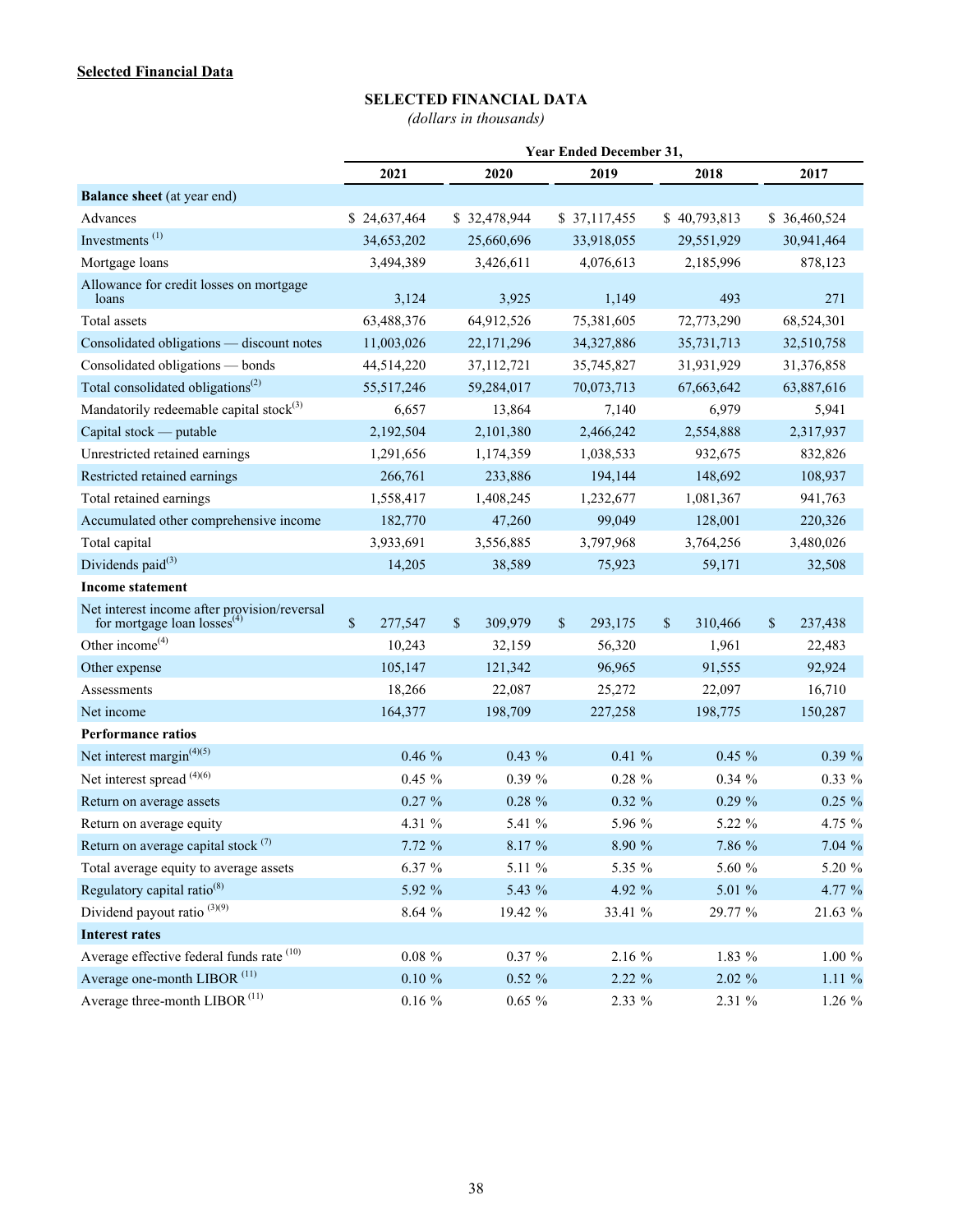- (1) Investments consist of interest-bearing deposits, federal funds sold, securities purchased under agreements to resell, loans to other FHLBanks and securities classified as held-to-maturity, available-for-sale and trading.
- <sup>(2)</sup> The Bank is jointly and severally liable with the other FHLBanks for the payment of principal and interest on the consolidated obligations of all of the FHLBanks. At December 31, 2021, 2020, 2019, 2018 and 2017, the outstanding consolidated obligations (at par value) of all of the FHLBanks totaled approximately \$653 billion, \$747 billion, \$1.026 trillion, \$1.032 trillion and \$1.034 trillion, respectively. As of those dates, the Bank's outstanding consolidated obligations (at par value) were \$55.8 billion, \$59.2 billion, \$70.1 billion, \$68.0 billion and \$64.1 billion, respectively. The Bank records on its statement of condition only that portion of the consolidated obligations for which it has received the proceeds.
- <sup>(3)</sup> Mandatorily redeemable capital stock represents capital stock that is classified as a liability under accounting principles generally accepted in the United States of America. Dividends on mandatorily redeemable capital stock are recorded as interest expense and excluded from dividends paid. Dividends paid on mandatorily redeemable capital stock totaled \$25 thousand, \$110 thousand, \$201 thousand, \$73 thousand and \$91 thousand for the years ended December 31, 2021, 2020, 2019, 2018 and 2017, respectively.
- (4) The Bank adopted ASU 2017-12, *"Targeted Improvements to Accounting for Hedging Activities"* ("ASU 2017-12") on January 1, 2019. In accordance with ASU 2017-12, changes in the fair value of a derivative in a qualifying fair value hedge along with changes in the fair value of the hedged asset or liability attributable to the hedged risk (the net amount of which is referred to as fair value hedge ineffectiveness) are recorded in net interest income. Prior to the adoption of ASU 2017-12, the Bank recorded fair value hedge ineffectiveness in other income (loss). Because prior period amounts have not been reclassified to conform to the new presentation requirements, net interest income after provision/reversal for mortgage loan losses, other income (loss), net interest margin and net interest spread for the years ended December 31, 2021, 2020 and 2019 are not comparable to prior periods. Fair value hedge ineffectiveness increased (reduced) net interest income by \$23.8 million, (\$15.0 million) and (\$17.9 million) for the years ended December 31, 2021, 2020 and 2019, respectively. For additional discussion, see the section entitled "Results of Operations" beginning on page 61 of this report.
- $(5)$  Net interest margin is net interest income as a percentage of average earning assets.
- (6) Net interest spread is the difference between the yield on interest-earning assets and the cost of interest-bearing liabilities.
- ( $\eta$ ) Return on average capital stock is derived by dividing net income by average capital stock balances excluding mandatorily redeemable capital stock.
- (8) The regulatory capital ratio is computed by dividing regulatory capital (the sum of capital stock putable, mandatorily redeemable capital stock and retained earnings) by total assets at each year-end.
- $(9)$  Dividend payout ratio is computed by dividing dividends paid by net income for the year.
- (10) Rates obtained from the Federal Reserve Statistical Release.

 $\mathcal{L}_\text{max}$  and  $\mathcal{L}_\text{max}$  and  $\mathcal{L}_\text{max}$  and  $\mathcal{L}_\text{max}$ 

(11) Rates obtained from Bloomberg.

#### **Financial Condition**

The following table provides selected period-end balances as of December 31, 2021, 2020 and 2019, as well as selected average balances for the years ended December 31, 2021, 2020 and 2019. As shown in the table, the Bank's total assets decreased by 2.2 percent (or \$1.4 billion) during the year ended December 31, 2021 after decreasing by 13.9 percent (or \$10.5 billion) during the year ended December 31, 2020. The decrease in total assets during the year ended December 31, 2021 was attributable primarily to decreases in the Bank's advances (\$7.8 billion) and long-term securities portfolio (\$1.8 billion), partially offset by an increase in the Bank's short-term liquidity portfolio (\$8.2 billion). As the Bank's assets decreased, the funding for those assets also decreased. During the year ended December 31, 2021, total consolidated obligations decreased by \$3.8 billion, as consolidated obligation discount notes decreased by \$11.2 billion and consolidated obligation bonds increased by \$7.4 billion.

The decrease in total assets during the year ended December 31, 2020 was attributable primarily to decreases in the Bank's short-term liquidity portfolio (\$4.9 billion), advances (\$4.6 billion), mortgage loans held for portfolio (\$0.7 billion) and longterm held-to-maturity securities portfolio (\$0.3 billion). As the Bank's assets decreased, the funding for those assets also decreased. During the year ended December 31, 2020, total consolidated obligations decreased by \$10.8 billion, as consolidated obligation discount notes decreased by \$12.2 billion and consolidated obligation bonds increased by \$1.4 billion.

The activity in each of the major balance sheet captions is discussed in the sections following the table. Activity for the year ended December 31, 2019 is discussed in the Bank's Annual Report on Form 10-K for the year ended December 31, 2020 which was filed with the SEC on March 24, 2021 (the "2020 10-K").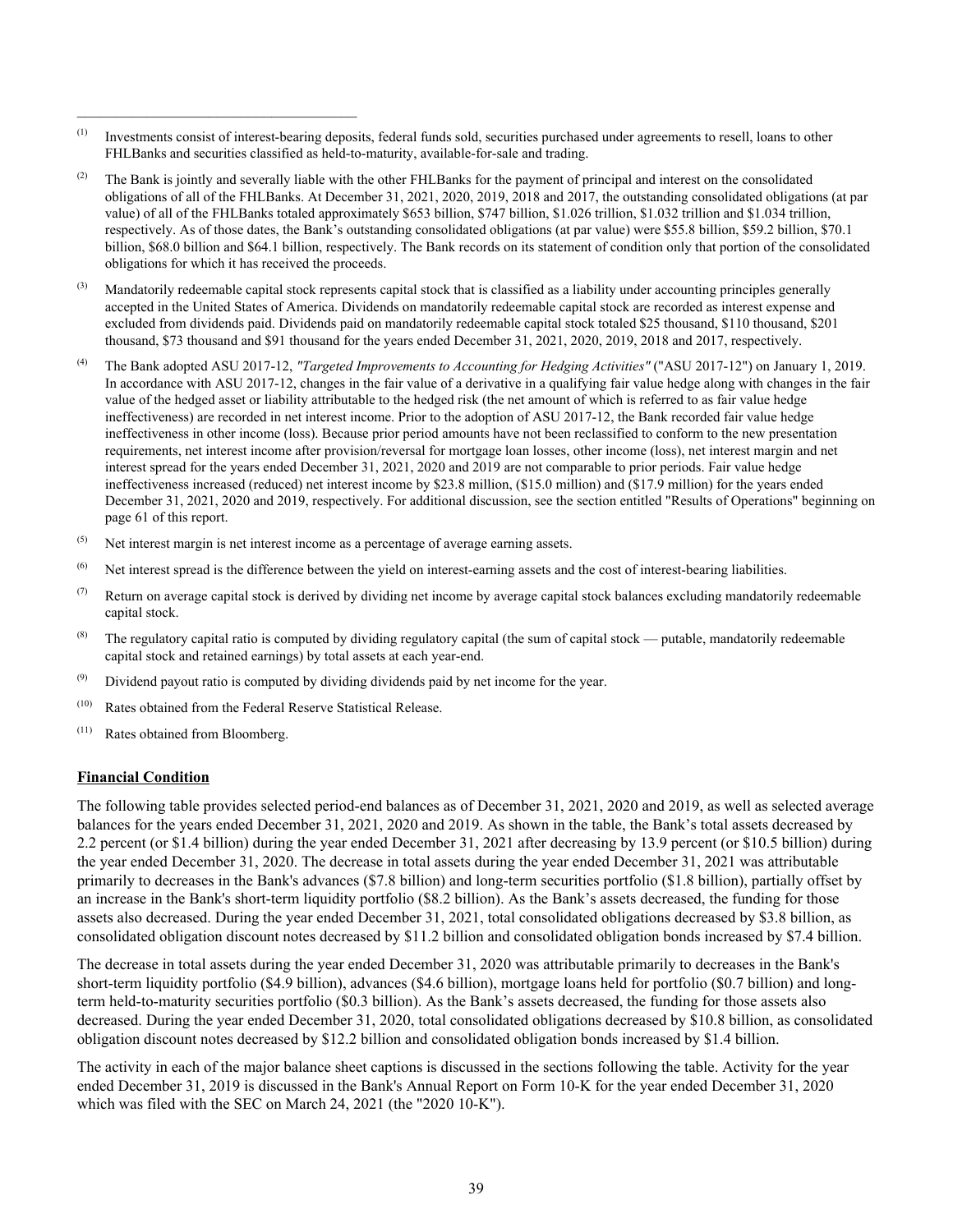# **SUMMARY OF CHANGES IN FINANCIAL CONDITION**

*(dollars in millions)*

|                                                          | December 31, 2021 |           |                     |                | December 31, 2020 |                     |                                   |
|----------------------------------------------------------|-------------------|-----------|---------------------|----------------|-------------------|---------------------|-----------------------------------|
|                                                          |                   |           | Increase (Decrease) |                |                   | Increase (Decrease) | <b>Balance at</b><br>December 31, |
|                                                          | <b>Balance</b>    | Amount    | Percentage          | <b>Balance</b> | Amount            | Percentage          | 2019                              |
| Advances                                                 | \$24,637          | \$(7,842) | $(24.1)\%$          | \$32,479       | (4,638)           | $(12.5)\%$ \$       | 37,117                            |
|                                                          |                   |           |                     |                |                   |                     |                                   |
| Short-term liquidity holdings                            |                   |           |                     |                |                   |                     |                                   |
| Non-interest bearing excess cash balances <sup>(1)</sup> | 515               | (2, 585)  | (83.4)              | 3,100          | 3,100             | $\ast$              |                                   |
| Interest-bearing deposits                                | 886               | 127       | 16.7                | 759            | (911)             | (54.6)              | 1,670                             |
| Securities purchased under agreements to<br>resell       | 10,650            | 9,650     | 965.0               | 1,000          | (3,310)           | (76.8)              | 4,310                             |
| Federal funds sold                                       | 4,781             | 3,866     | 422.5               | 915            | (3,590)           | (79.7)              | 4,505                             |
| Trading securities                                       |                   |           |                     |                |                   |                     |                                   |
| U.S. Treasury Notes                                      | 97                | (1,775)   | (94.8)              | 1,872          | (2, 554)          | (57.7)              | 4,426                             |
| U.S. Treasury Bills                                      | 2,250             | (1,066)   | (32.1)              | 3,316          | 2,388             | 257.3               | 928                               |
| Total short-term liquidity holdings                      | 19,179            | 8,217     | 75.0                | 10,962         | (4, 877)          | (30.8)              | 15,839                            |
|                                                          |                   |           |                     |                |                   |                     |                                   |
| Long-term investments                                    |                   |           |                     |                |                   |                     |                                   |
| Trading securities (U.S. Treasury Note)                  | 108               | (5)       | (4.4)               | 113            | 7                 | 6.6                 | 106                               |
| Available-for-sale securities                            | 15,288            | (1,500)   | (8.9)               | 16,788         | 21                | 0.1                 | 16,767                            |
| Held-to-maturity securities                              | 594               | (303)     | (33.8)              | 897            | (309)             | (25.6)              | 1,206                             |
| Total long-term investments                              | 15,990            | (1,808)   | (10.2)              | 17,798         | (281)             | (1.6)               | 18,079                            |
|                                                          |                   |           |                     |                |                   |                     |                                   |
| Mortgage loans held for portfolio, net                   | 3,491             | 68        | 2.0                 | 3,423          | (652)             | (16.0)              | 4,075                             |
| Total assets                                             | 63,488            | (1, 425)  | (2.2)               | 64,913         | (10, 469)         | (13.9)              | 75,382                            |
|                                                          |                   |           |                     |                |                   |                     |                                   |
| Consolidated obligations                                 |                   |           |                     |                |                   |                     |                                   |
| Consolidated obligations - bonds                         | 44,514            | 7,401     | 19.9                | 37,113         | 1,367             | 3.8                 | 35,746                            |
| Consolidated obligations - discount notes                | 11,003            | (11, 168) | (50.4)              | 22,171         | (12, 157)         | (35.4)              | 34,328                            |
| Total consolidated obligations                           | 55,517            | (3,767)   | (6.4)               | 59,284         | (10,790)          | (15.4)              | 70,074                            |
|                                                          |                   |           |                     |                |                   |                     |                                   |
| Mandatorily redeemable capital stock                     | $7\phantom{.0}$   | (7)       | (50.0)              | 14             | $7\phantom{.0}$   | 100.0               | $7\phantom{.0}$                   |
| Capital stock                                            | 2,193             | 92        | 4.4                 | 2,101          | (365)             | (14.8)              | 2,466                             |
| Retained earnings                                        | 1,558             | 150       | 10.7                | 1,408          | 175               | 14.2                | 1,233                             |
|                                                          |                   |           |                     |                |                   |                     |                                   |
| Average total assets                                     | 59,845            | (12,083)  | (16.8)              | 71,928         | 605               | 0.8                 | 71,323                            |
| Average capital stock                                    | 2,130             | (303)     | (12.5)              | 2,433          | (121)             | (4.7)               | 2,554                             |
| Average mandatorily redeemable capital stock             | 8                 | (15)      | (65.2)              | 23             | 16                | 228.6               | $\overline{7}$                    |

 $\mathcal{L}_\text{max}$  , and the set of the set of the set of the set of the set of the set of the set of the set of the set of the set of the set of the set of the set of the set of the set of the set of the set of the set of the \* The percentage increase is not meaningful.

<sup>(1)</sup> Represents excess cash held at the Federal Reserve Bank of Dallas. These amounts are classified as "Cash and Due From Banks" in the Bank's statements of condition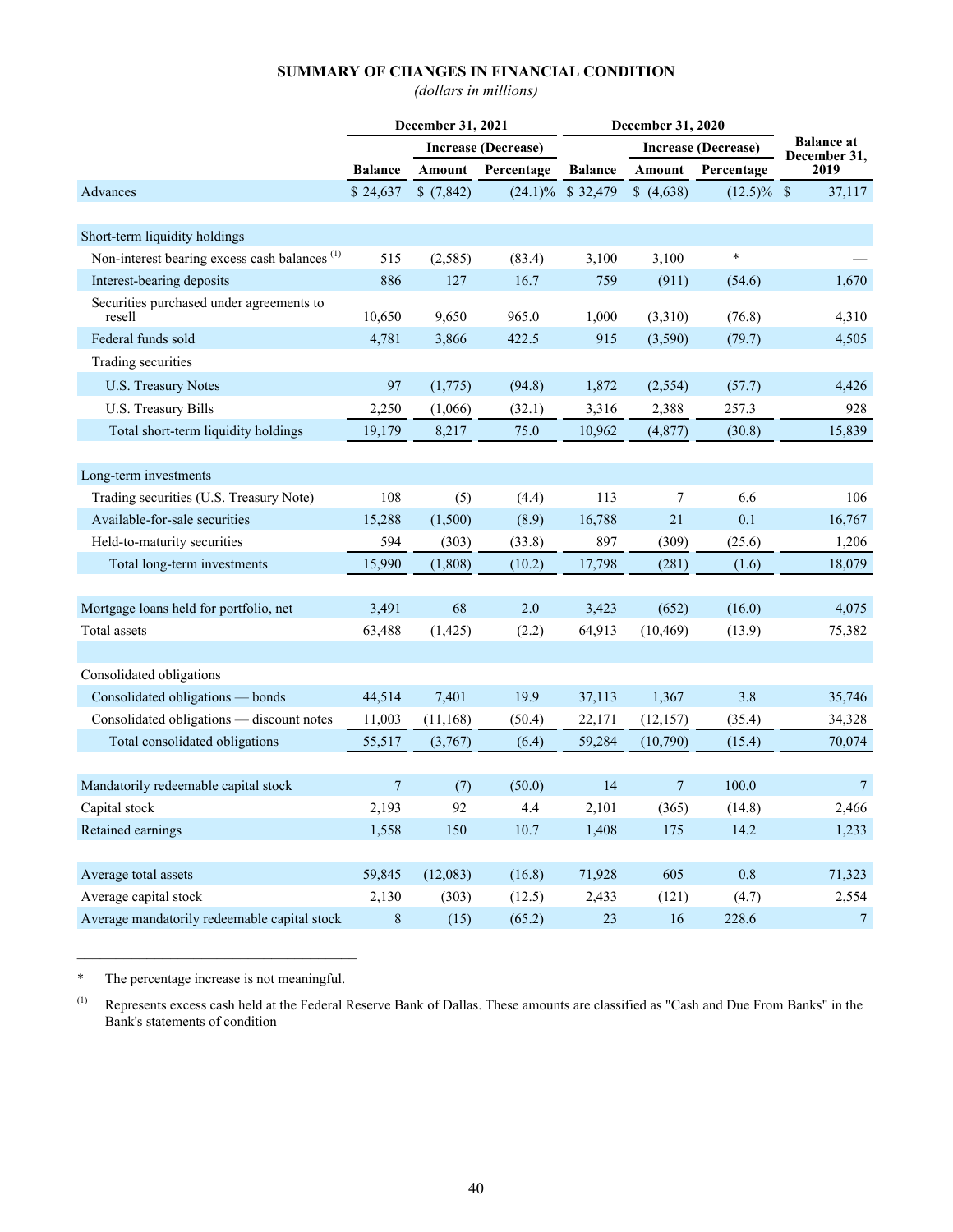### *Advances*

 $\mathcal{L}_\text{max}$  , and the set of the set of the set of the set of the set of the set of the set of the set of the set of the set of the set of the set of the set of the set of the set of the set of the set of the set of the

The following table presents advances outstanding, by type of institution, as of December 31, 2021, 2020 and 2019.

# **ADVANCES OUTSTANDING BY BORROWER TYPE**

*(par value, dollars in millions)*

|                                                                   | December 31, |        |          |              |        |          |               |        |         |
|-------------------------------------------------------------------|--------------|--------|----------|--------------|--------|----------|---------------|--------|---------|
|                                                                   | 2021         |        |          |              | 2020   |          | 2019          |        |         |
|                                                                   |              | Amount | Percent  |              | Amount | Percent  |               | Amount | Percent |
| Commercial banks                                                  | \$.          | 13,181 | 54 %     | $\mathbb{S}$ | 19,415 | $61\%$   | <sup>S</sup>  | 23,502 | 64 %    |
| Insurance companies                                               |              | 6,814  | 28       |              | 7,111  | 22       |               | 6,802  | 18      |
| Credit unions                                                     |              | 2,396  | 10       |              | 3,316  | 10       |               | 2,244  | 6       |
| Savings institutions                                              |              | 1,880  | 8        |              | 1,889  | 6        |               | 4,185  | 11      |
| <b>Community Development Financial</b><br>Institutions            |              | 25     |          |              | 25     |          |               | 21     |         |
| Total member advances                                             |              | 24,296 | 100      |              | 31,756 | 99       |               | 36,754 | 99      |
| Housing associates                                                |              | 116    |          |              | 154    | 1        |               | 172    |         |
| Non-member borrowers                                              |              |        |          |              | 5      |          |               | 18     |         |
| Total par value of advances                                       | <sup>S</sup> | 24,412 | $100 \%$ | <sup>S</sup> | 31,915 | $100 \%$ | <sup>\$</sup> | 36,944 | 100 %   |
| Total par value of advances<br>outstanding to CFIs <sup>(1)</sup> |              | 3,153  | $13\%$   | <b>S</b>     | 5,034  | $16\%$   | -S            | 4,490  | 12 %    |

 $^{(1)}$  The figures presented above reflect the advances outstanding to CFIs as of December 31, 2021, 2020 and 2019 based upon the definitions of CFIs that applied as of those dates.

During 2021, the level of liquidity in the financial markets remained significantly elevated due in large part to the various initiatives that were undertaken by the Federal Reserve during 2020 and 2021 in response to the COVID-19 pandemic, which in turn dampened demand for the Bank's advances. The Bank's advances balances (at par value) decreased \$7.5 billion during 2021. Advances to commercial banks decreased \$6.2 billion, contributing significantly to the overall decline in advances during the year. Comerica Bank (the Bank's third largest borrower at December 31, 2020), Texas Capital Bank, N.A. (the Bank's second largest borrower at December 31, 2020) and Origin Bank (the Bank's ninth largest borrower at December 31, 2020) reduced their advances by \$2.8 billion, \$0.8 billion and \$0.7 billion, respectively, during 2021. Advances outstanding to these institutions totaled \$2.8 billion, \$3.0 billion and \$0.9 billion, respectively, at December 31, 2020. In addition, Randolph-Brooks Federal Credit Union reduced its advances by \$0.9 billion, from \$1.3 billion at December 31, 2020 to \$0.4 billion at December 31, 2021. In 2021, the Bank's average advances (\$30.9 billion par value) were significantly higher than the advances balance at December 31, 2021 (\$24.4 billion par value) due largely to intra-month borrowings by certain credit union members throughout the year.

The Bank's advances balances (at par value) decreased by \$5.0 billion during 2020. After declining during the first two months of 2020, demand for advances increased markedly in March and the first half of April 2020 in response to the COVID-19 outbreak. The Bank believes the unsettled nature of the credit markets at that time led some members to increase their borrowings in order to increase their liquidity. As part of a broader COVID-19 Relief Program, the Bank made available \$5.0 billion of below-market rate advances in mid-April 2020. The vast majority of these fixed-rate advances had a term of six months and all were prepayable without a prepayment fee. During the latter part of April 2020, the Bank's advances began to decline and continued to do so through the end of 2020, reflecting the impact of the elevated level of liquidity in the financial markets. All of the below-market rate advances referred to above were fully repaid in 2020.

Further contributing to the decline in the Bank's advances in 2020 was the repayment of advances by one of the Bank's larger members in connection with a merger transaction. On November 4, 2019, Iberiabank and Tennessee-based First Horizon National Corp. announced that they had entered into a definitive merger agreement. With borrowings of \$1.2 billion as of December 31, 2019, Iberiabank was the Bank's ninth largest borrower on that date. On July 2, 2020 (the same day the merger was completed), the Bank's then outstanding advances to Iberiabank, totaling \$1.0 billion, were fully repaid. The combined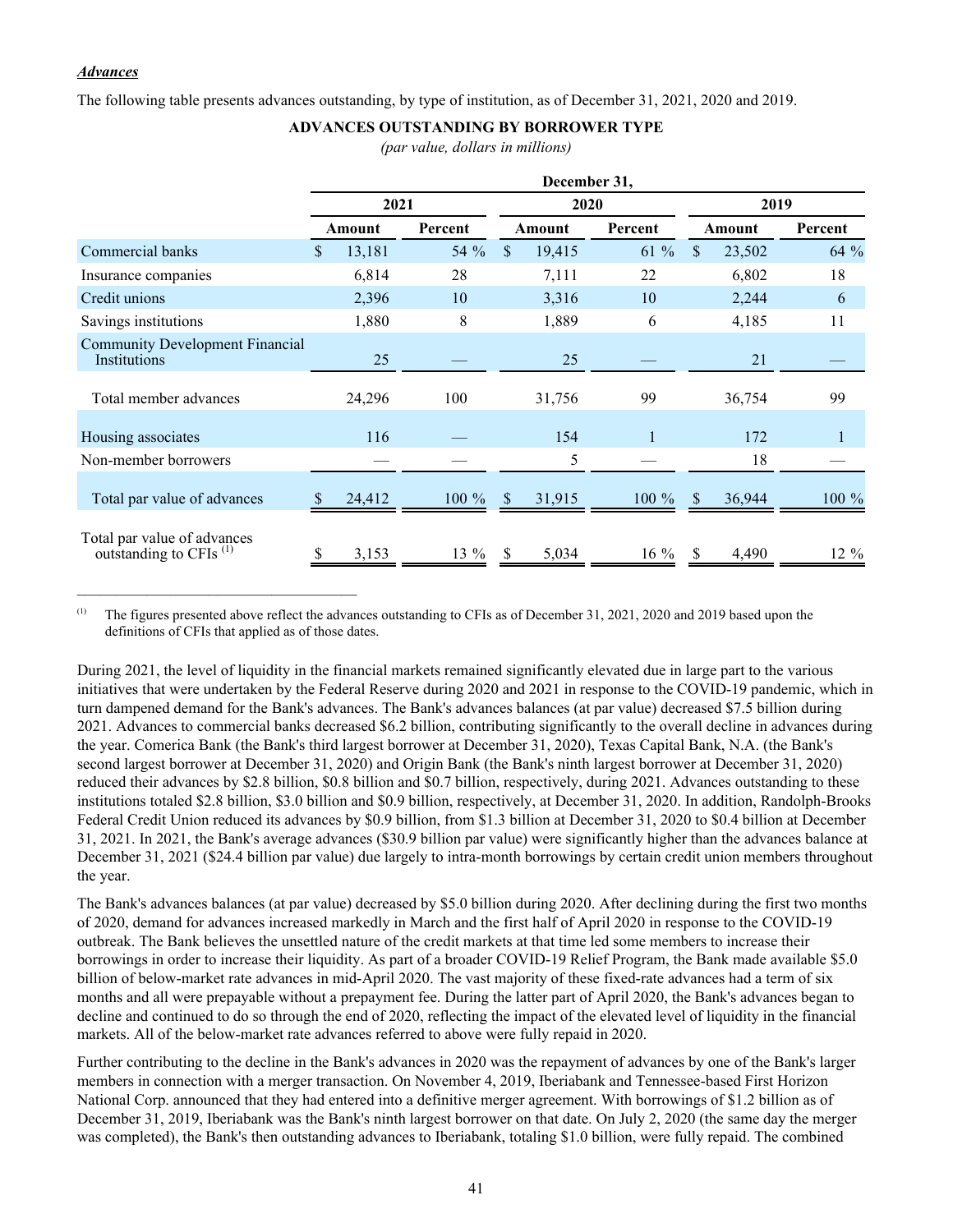company is now headquartered in Memphis, Tennessee and, without a charter in the Bank's district, it is no longer able to conduct future business with the Bank.

While it is difficult to predict the future level of advances, it is possible that the Bank's advances could continue to fall if the level of liquidity in the financial markets remains elevated. Additional U.S. government stimulus, if any, could further increase the already elevated level of liquidity which could, in turn, diminish even further the current subdued demand for the Bank's advances.

At December 31, 2021, advances outstanding to the Bank's five largest borrowers totaled \$10.1 billion, representing 41.4 percent of the Bank's total outstanding advances as of that date. The following table presents the Bank's five largest borrowers as of December 31, 2021.

# **FIVE LARGEST BORROWERS**

*(par value, dollars in millions)*

|                                         | As of December 31, 2021 |                                 |                                                     |  |  |  |  |
|-----------------------------------------|-------------------------|---------------------------------|-----------------------------------------------------|--|--|--|--|
| <b>Name</b>                             |                         | Par Value of<br><b>Advances</b> | Percent of<br><b>Total Par Value</b><br>of Advances |  |  |  |  |
| American General Life Insurance Company | S                       | 3,148                           | 12.9 %                                              |  |  |  |  |
| Texas Capital Bank, N.A.                |                         | 2,200                           | 9.0                                                 |  |  |  |  |
| Life Insurance Company of the Southwest |                         | 2,049                           | 8.4                                                 |  |  |  |  |
| NexBank, SSB                            |                         | 1,395                           | 5.7                                                 |  |  |  |  |
| <b>Simmons First National Bank</b>      |                         | 1,306                           | 5.4                                                 |  |  |  |  |
|                                         |                         | 10,098                          | 41.4 $%$                                            |  |  |  |  |

As of December 31, 2020 and 2019, advances outstanding to the Bank's five largest borrowers comprised \$12.3 billion (38.6 percent) and \$13.5 billion (36.5 percent), respectively, of the total advances portfolio at those dates.

The following table presents information regarding the composition of the Bank's advances by product type as of December 31, 2021 and 2020.

# **ADVANCES OUTSTANDING BY PRODUCT TYPE**

*(par value, dollars in millions)*

|                                  | December 31, 2021 |        |            |  | <b>December 31, 2020</b> |                        |  |
|----------------------------------|-------------------|--------|------------|--|--------------------------|------------------------|--|
|                                  | <b>Balance</b>    |        |            |  | <b>Balance</b>           | Percentage<br>of Total |  |
| Fixed-rate                       |                   | 17,583 | 72.0%      |  | 21,963                   | 68.8 %                 |  |
| Adjustable/variable-rate indexed |                   | 5,792  | 23.7       |  | 8.821                    | 27.6                   |  |
| Amortizing                       |                   | 1.037  | 4.3        |  | 1,131                    | 3.6                    |  |
| Total par value                  |                   | 24,412 | $100.0 \%$ |  | 31,915                   | $100.0 \%$             |  |

The Bank is required by statute and regulation to obtain sufficient collateral from members/borrowers to fully secure all advances and other extensions of credit. The Bank's collateral arrangements with its members/borrowers and the types of collateral it accepts to secure advances are described in Item 1. Business. To ensure the value of collateral pledged to the Bank is sufficient to secure its advances, the Bank applies various haircuts, or discounts, to determine the value of the collateral against which borrowers may borrow. From time to time, the Bank reevaluates the adequacy of its collateral haircuts under a range of stress scenarios to ensure that its collateral haircuts are sufficient to protect the Bank from credit losses on advances and other extensions of credit.

In addition, as described in Item 1. Business, the Bank reviews the financial condition of its depository institution borrowers on at least a quarterly basis to identify any borrowers whose financial condition indicates they might pose an increased credit risk and, as needed, takes appropriate action. The Bank has not experienced any credit losses on advances since it was founded in 1932 and, based on its credit extension and collateral policies, management currently does not anticipate any credit losses on advances. Accordingly, the Bank has not provided any allowance for losses on advances.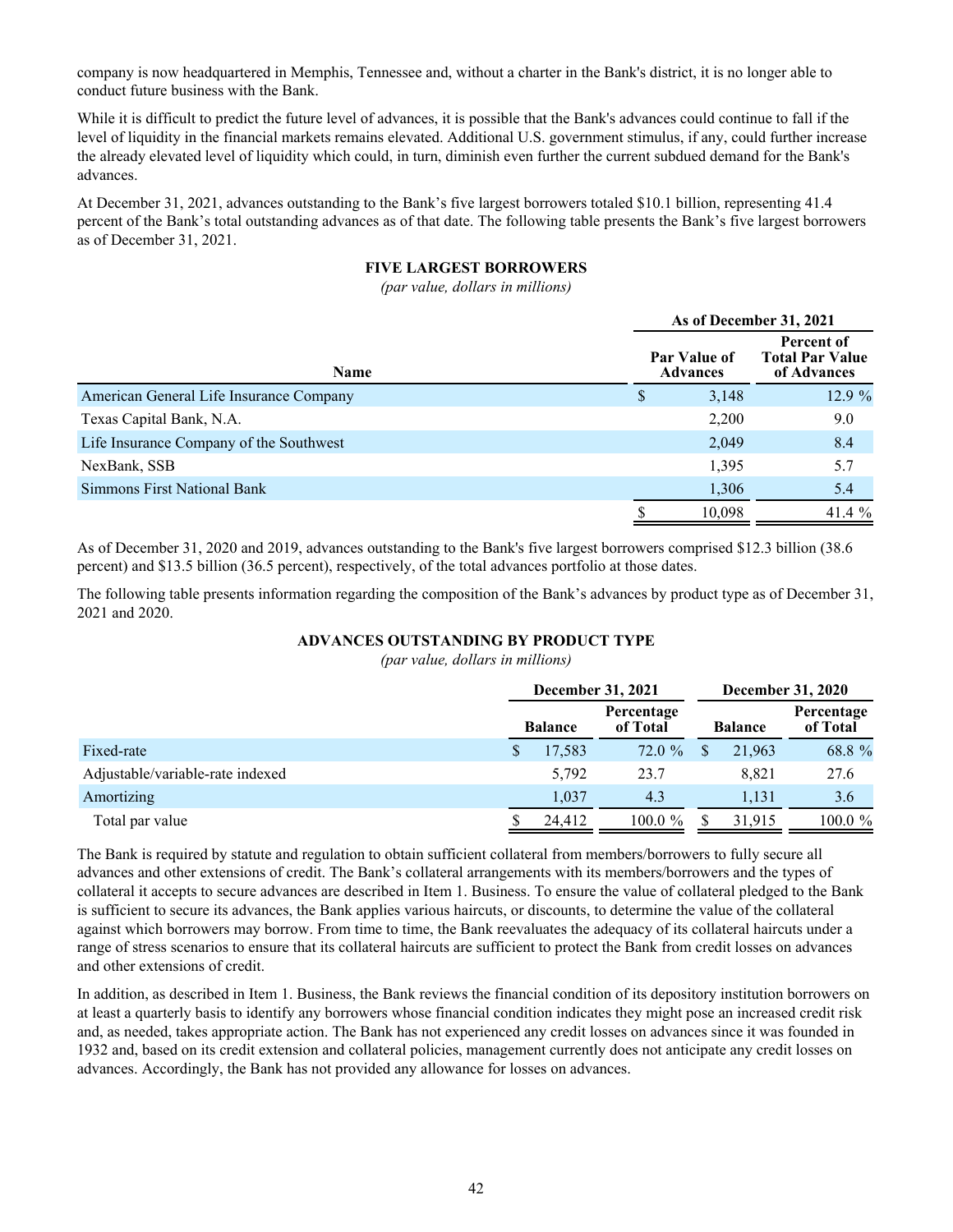# *Short-Term Liquidity Holdings*

At December 31, 2021, the Bank's short-term liquidity holdings were comprised of a \$10.7 billion overnight reverse repurchase agreement transacted with the Federal Reserve Bank of New York, \$4.8 billion of overnight federal funds sold, \$2.2 billion of U.S. Treasury Bills, \$0.9 billion of overnight interest-bearing deposits, \$0.5 billion of excess cash held at the Federal Reserve and \$0.1 billion of U.S. Treasury Notes. At December 31, 2020, the Bank's short-term liquidity holdings were comprised of \$3.3 billion of U.S. Treasury Bills, \$3.1 billion of excess cash held at the Federal Reserve, \$1.9 billion of U.S. Treasury Notes, \$1.0 billion of overnight reverse repurchase agreements, \$0.9 billion of overnight federal funds sold and \$0.8 billion of overnight interest-bearing deposits. All of the Bank's federal funds sold during 2021 and 2020 were transacted with domestic bank counterparties, U.S. subsidiaries of foreign holding companies or U.S. branches of foreign financial institutions on an overnight basis. All of the Bank's interest-bearing deposits were transacted on an overnight basis with domestic bank counterparties or U.S. subsidiaries of foreign holding companies.

As of December 31, 2021, the Bank's overnight federal funds sold consisted of \$2.2 billion of funds sold to counterparties rated double-A, \$2.5 billion of funds sold to counterparties rated single-A and \$0.1 billion sold to a counterparty rated triple-B. At that same date, substantially all of the Bank's overnight interest-bearing deposits were held in single-A rated banks. The credit ratings presented in the two preceding sentences represent the lowest long-term rating assigned to the counterparty by Moody's or S&P.

The amount of the Bank's short-term liquidity holdings fluctuates in response to several factors, including the anticipated demand for advances, the timing and extent of advance prepayments, changes in the Bank's deposit balances, the Bank's prefunding activities, prevailing conditions (or anticipated changes in conditions) in the short-term debt markets, the level of liquidity needed to satisfy Finance Agency requirements and the Finance Agency's expectations with regard to the Bank's core mission achievement. For a discussion of the Finance Agency's liquidity requirements, see the section below entitled "Liquidity and Capital Resources." For a discussion of the Finance Agency's guidance regarding core mission achievement, see Item 1. Business (specifically, the section entitled Core Mission Achievement beginning on page 11 of this report).

Finance Agency regulations and Bank policies govern the Bank's investments in unsecured money market instruments, such as overnight and term federal funds and commercial paper. Those regulations and policies establish limits on the amount of unsecured credit that may be extended to borrowers or to affiliated groups of borrowers, and require the Bank to base its investment limits on the creditworthiness of its counterparties.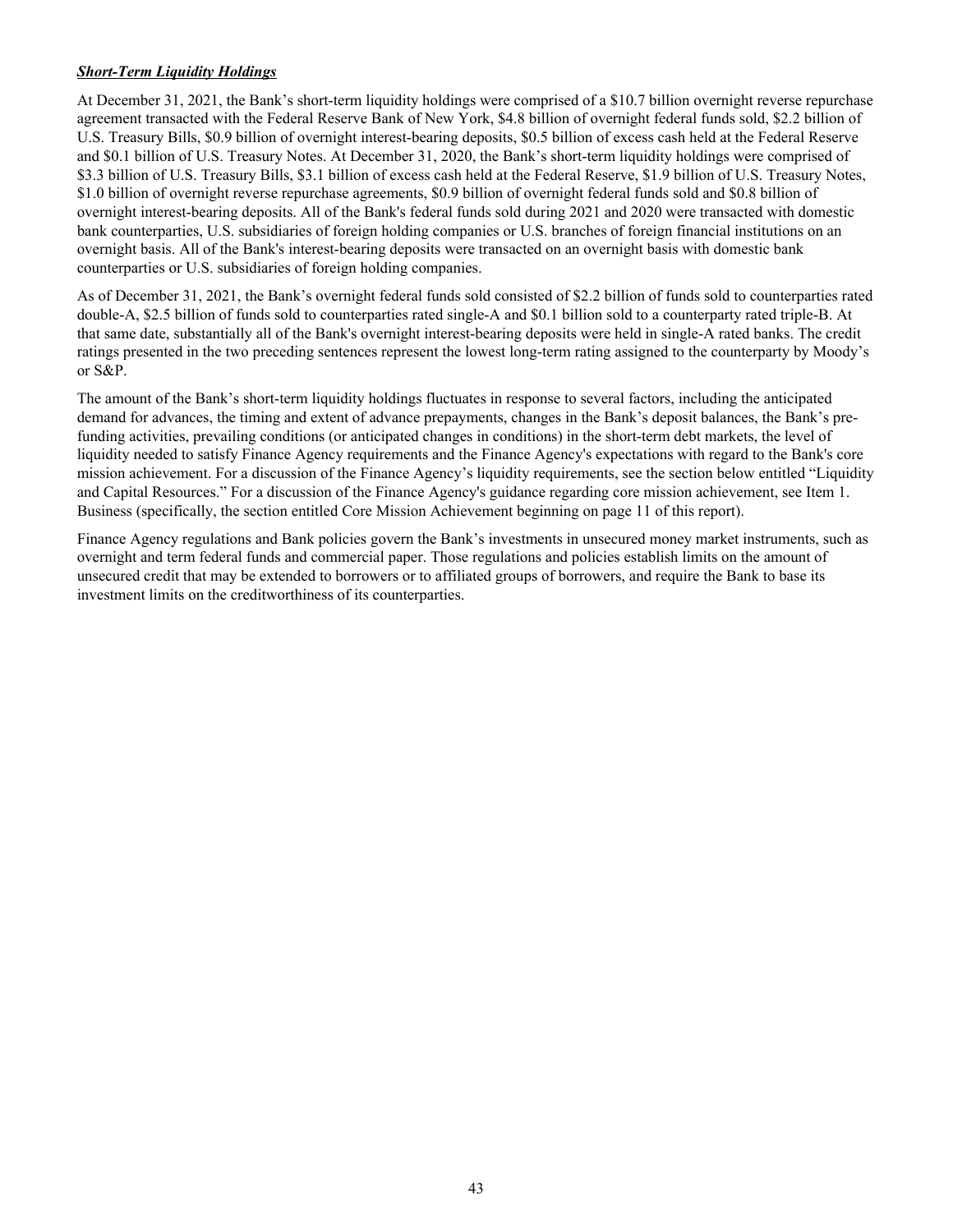# *Long-Term Investments*

The composition of the Bank's long-term investment portfolio at December 31, 2021 and 2020 is set forth in the table below.

# **COMPOSITION OF LONG-TERM INVESTMENT PORTFOLIO**

*(in millions)*

|                                           |                                                |                                                                                | <b>Balance Sheet Classification</b> |    |                                                                     |    |                                                |    |     |
|-------------------------------------------|------------------------------------------------|--------------------------------------------------------------------------------|-------------------------------------|----|---------------------------------------------------------------------|----|------------------------------------------------|----|-----|
| December 31, 2021                         | <b>Held-to-Maturity</b><br>(at carrying value) | Available-for-<br><b>Sale</b><br>Trading<br>(at fair value)<br>(at fair value) |                                     |    | <b>Total Long-Term</b><br><b>Investments</b><br>(at carrying value) |    | Held-to-<br><b>Maturity</b><br>(at fair value) |    |     |
| Debentures                                |                                                |                                                                                |                                     |    |                                                                     |    |                                                |    |     |
| U.S. government-guaranteed<br>obligations | \$<br>2                                        | \$                                                                             | 418                                 | \$ | 108                                                                 | \$ | 528                                            | \$ | 2   |
| GSE obligations                           |                                                |                                                                                | 4,546                               |    |                                                                     |    | 4,546                                          |    |     |
| State housing agency obligations          | 75                                             |                                                                                |                                     |    |                                                                     |    | 75                                             |    | 75  |
| Other                                     |                                                |                                                                                | 38                                  |    |                                                                     |    | 38                                             |    |     |
| Total debentures                          | 77                                             |                                                                                | 5,002                               |    | 108                                                                 |    | 5,187                                          |    | 77  |
| MBS portfolio                             |                                                |                                                                                |                                     |    |                                                                     |    |                                                |    |     |
| GSE residential MBS                       | 485                                            |                                                                                |                                     |    |                                                                     |    | 485                                            |    | 489 |
| GSE commercial MBS                        |                                                |                                                                                | 10,286                              |    |                                                                     |    | 10,286                                         |    |     |
| Non-agency residential MBS                | 32                                             |                                                                                |                                     |    |                                                                     |    | 32                                             |    | 40  |
| <b>Total MBS</b>                          | 517                                            |                                                                                | 10,286                              |    |                                                                     |    | 10,803                                         |    | 529 |
| Total long-term investments               | \$<br>594                                      | S                                                                              | 15,288                              | \$ | 108                                                                 | \$ | 15,990                                         | \$ | 606 |

|                                           |                                                |                |                                                  | <b>Balance Sheet Classification</b> |                            |     |                                                                     |        |                                                |                |
|-------------------------------------------|------------------------------------------------|----------------|--------------------------------------------------|-------------------------------------|----------------------------|-----|---------------------------------------------------------------------|--------|------------------------------------------------|----------------|
| <b>December 31, 2020</b>                  | <b>Held-to-Maturity</b><br>(at carrying value) |                | Available-for-<br><b>Sale</b><br>(at fair value) |                                     | Trading<br>(at fair value) |     | <b>Total Long-Term</b><br><b>Investments</b><br>(at carrying value) |        | Held-to-<br><b>Maturity</b><br>(at fair value) |                |
| Debentures                                |                                                |                |                                                  |                                     |                            |     |                                                                     |        |                                                |                |
| U.S. government-guaranteed<br>obligations | \$                                             | $\overline{4}$ | $\mathbf{\hat{s}}$                               | 441                                 | <sup>\$</sup>              | 113 | <sup>\$</sup>                                                       | 558    | <sup>\$</sup>                                  | $\overline{4}$ |
| <b>GSE</b> obligations                    |                                                |                |                                                  | 5,032                               |                            |     |                                                                     | 5,032  |                                                |                |
| State housing agency obligations          |                                                | 110            |                                                  |                                     |                            |     |                                                                     | 110    |                                                | 110            |
| Other                                     |                                                |                |                                                  | 46                                  |                            |     |                                                                     | 46     |                                                |                |
| Total debentures                          |                                                | 114            |                                                  | 5,519                               |                            | 113 |                                                                     | 5,746  |                                                | 114            |
| MBS portfolio                             |                                                |                |                                                  |                                     |                            |     |                                                                     |        |                                                |                |
| GSE residential MBS                       |                                                | 740            |                                                  |                                     |                            |     |                                                                     | 740    |                                                | 744            |
| GSE commercial MBS                        |                                                |                |                                                  | 11,269                              |                            |     |                                                                     | 11,269 |                                                |                |
| Non-agency residential MBS                |                                                | 43             |                                                  |                                     |                            |     |                                                                     | 43     |                                                | 51             |
| <b>Total MBS</b>                          |                                                | 783            |                                                  | 11,269                              |                            |     |                                                                     | 12,052 |                                                | 795            |
| Total long-term investments               | \$                                             | 897            | S                                                | 16,788                              | \$                         | 113 | \$                                                                  | 17,798 | S                                              | 909            |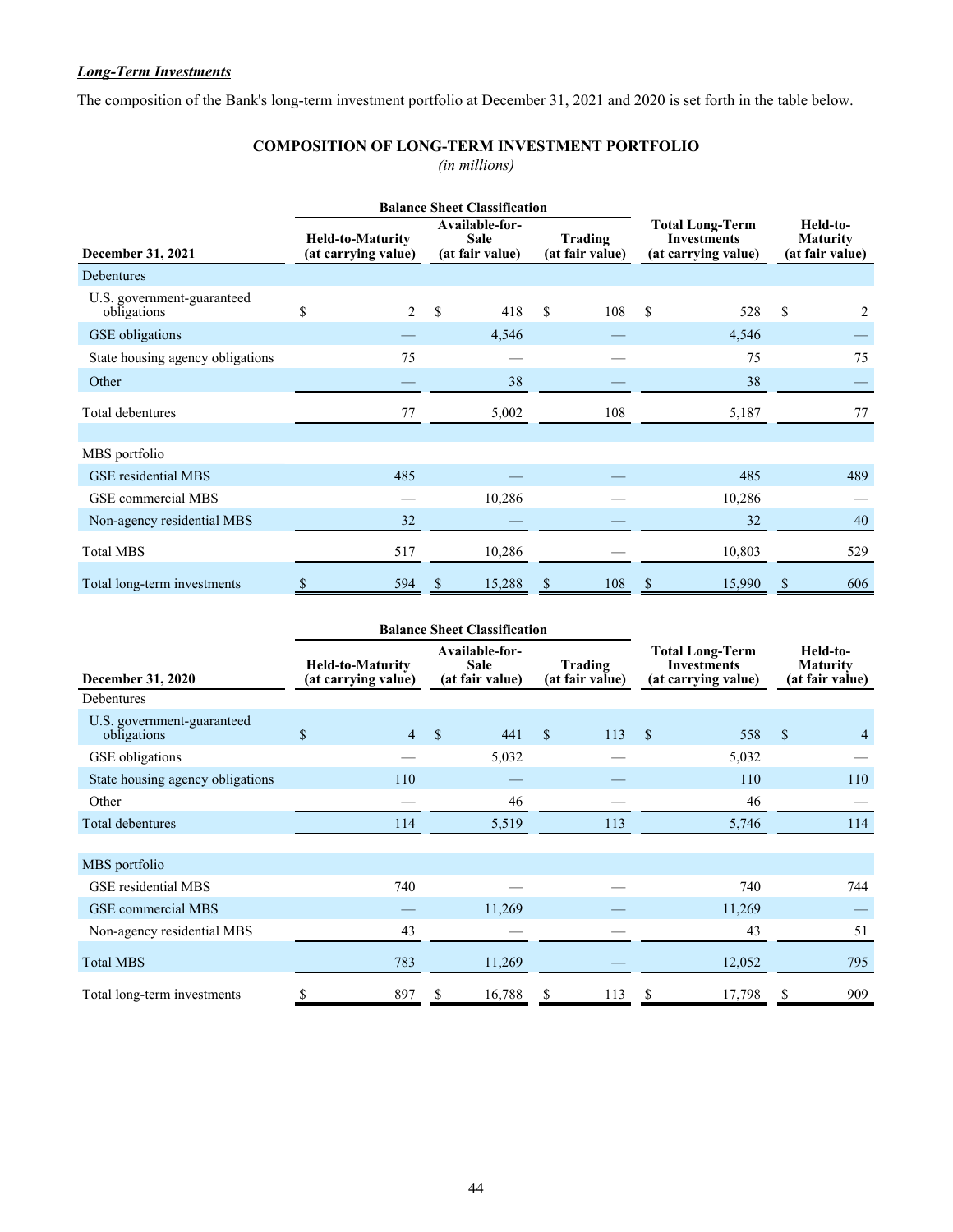The following table presents supplemental information regarding the maturities and yields of the Bank's investments (at carrying value) as of December 31, 2021. Maturities are based on the contractual maturities of the securities. All of the Bank's available-for-sale securities are fixed rate securities, substantially all of which have been swapped to a variable rate. The yields presented in the table for available-for-sale securities reflect their contractual fixed rates.

|                                        |              | Due In One<br><b>Year Or Less</b> |             | Due After One Year<br><b>Through Five Years</b> |                                   | <b>Due After Five Years</b><br><b>Through Ten Years</b> | Due After<br><b>Ten Years</b> |              | <b>Total</b> |
|----------------------------------------|--------------|-----------------------------------|-------------|-------------------------------------------------|-----------------------------------|---------------------------------------------------------|-------------------------------|--------------|--------------|
| <b>Maturities</b>                      |              |                                   |             |                                                 |                                   |                                                         |                               |              |              |
| Available-for-sale securities          |              |                                   |             |                                                 |                                   |                                                         |                               |              |              |
| U.S. government-guaranteed debentures  | $\mathbb{S}$ | 114,748                           | $\mathbf S$ | 303,288                                         | $\mathbb{S}$                      |                                                         | $\mathbf S$                   | \$           | 418,036      |
| <b>GSE</b> debentures                  |              | 1,056,003                         |             | 2,983,365                                       |                                   | 506,310                                                 |                               |              | 4,545,678    |
| Other debentures                       |              | 38,588                            |             |                                                 |                                   |                                                         |                               |              | 38,588       |
| <b>GSE</b> commercial MBS              |              |                                   |             | 3,743,688                                       |                                   | 6,542,042                                               |                               |              | 10,285,730   |
| Total available-for-sale securities    |              | \$1,209,339                       | \$          | 7,030,341                                       | $\mathbb{S}$                      | 7,048,352                                               | $\mathbb{S}$                  |              | \$15,288,032 |
| Held-to-maturity securities            |              |                                   |             |                                                 |                                   |                                                         |                               |              |              |
| U.S. government-guaranteed debentures  | $\mathbf S$  | 500                               | $\mathbf S$ | 1,872                                           | <sup>\$</sup>                     |                                                         | $\mathbf S$                   | $\mathbb{S}$ | 2,372        |
| State housing agency obligations       |              |                                   |             |                                                 |                                   |                                                         | 74,919                        |              | 74,919       |
| Mortgage-backed securities             |              |                                   |             |                                                 |                                   |                                                         |                               |              |              |
| <b>GSE</b> residential MBS             |              | 3                                 |             | 66                                              |                                   | 1,460                                                   | 482,581                       |              | 484,110      |
| Non-agency residential MBS             |              |                                   |             |                                                 |                                   |                                                         | 32,154                        |              | 32,154       |
| Total held-to-maturity securities      | \$           | 503                               | \$          | 1,938                                           | $\mathbb{S}% _{t}\left( t\right)$ | 1,460                                                   | \$589,654                     | \$           | 593,555      |
| Weighted average yields                |              |                                   |             |                                                 |                                   |                                                         |                               |              |              |
| Available-for-sale securities          |              |                                   |             |                                                 |                                   |                                                         |                               |              |              |
| U.S. government-guaranteed debentures  |              | 2.10%                             |             | 2.59 %                                          |                                   | $-$ %                                                   | $-$ %                         |              | 2.46 %       |
| <b>GSE</b> debentures                  |              | 1.96                              |             | 2.31                                            |                                   | 2.80                                                    |                               |              | 2.28         |
| Other debentures                       |              | 2.54                              |             | -                                               |                                   |                                                         |                               |              | 2.54         |
| <b>GSE</b> commercial MBS              |              |                                   |             | 2.68                                            |                                   | 3.05                                                    |                               |              | 2.92         |
| Yield on available-for-sale securities |              | 1.99%                             |             | 2.52 %                                          |                                   | $3.03\%$                                                | $-9/0$                        |              | 2.72 %       |
| Held-to-maturity securities            |              |                                   |             |                                                 |                                   |                                                         |                               |              |              |
| U.S. government-guaranteed debentures  |              | 0.47%                             |             | 0.76%                                           |                                   | $-$ %                                                   | $-$ %                         |              | 0.70%        |
| State housing agency obligations       |              |                                   |             |                                                 |                                   |                                                         | 0.99                          |              | 0.99         |
| Mortgage-backed securities             |              |                                   |             |                                                 |                                   |                                                         |                               |              |              |
| <b>GSE</b> residential MBS             |              | 7.08                              |             | 0.57                                            |                                   | 0.64                                                    | 0.57                          |              | 0.57         |
| Non-agency residential MBS             |              |                                   |             |                                                 |                                   |                                                         | 0.65                          |              | 0.65         |
| Yield on held-to-maturity securities   |              | 0.51%                             |             | $0.75 \%$                                       |                                   | 0.64%                                                   | $0.63\%$                      |              | 0.63%        |

*(dollars in thousands)*

Other available-for-sale debentures consist of securities that were issued by the Private Export Funding Corporation ("PEFCO").

During the years ended December 31, 2021 and 2020, the Bank did not acquire any long-term investments. The Bank is precluded by regulation from purchasing additional MBS if such purchase would cause the aggregate amortized historical cost of its MBS holdings to exceed 300 percent of the Bank's total regulatory capital (the sum of its capital stock, mandatorily redeemable capital stock and retained earnings). For purposes of applying this limit, the Finance Agency defines "amortized historical cost" as the sum of the initial investment, less the amount of cash collected that reduces principal, less write-downs plus yield accreted to date. This definition excludes hedge basis adjustments which, for investment securities, are included in the U.S. GAAP definition of amortized cost basis. Under this definition, the Bank's MBS holdings totaled \$10.2 billion as of December 31, 2021, which represented 272 percent of its total regulatory capital at that date. The Bank has not purchased any MBS since September 2019 and it does not intend to purchase additional MBS until such time that it has achieved, and is reasonably confident that it can maintain, a CMA ratio of 70 percent.

In addition to MBS, the Bank is also permitted under applicable policies and regulations to purchase certain other types of highly rated, long-term, non-MBS investments subject to certain limitations. These investments include but are not limited to the non-MBS debt obligations of other GSEs. The Bank has not purchased any long-term, non-MBS investments since October 2019 and it does not intend to purchase additional long-term, non-MBS investments until such time that it has achieved, and is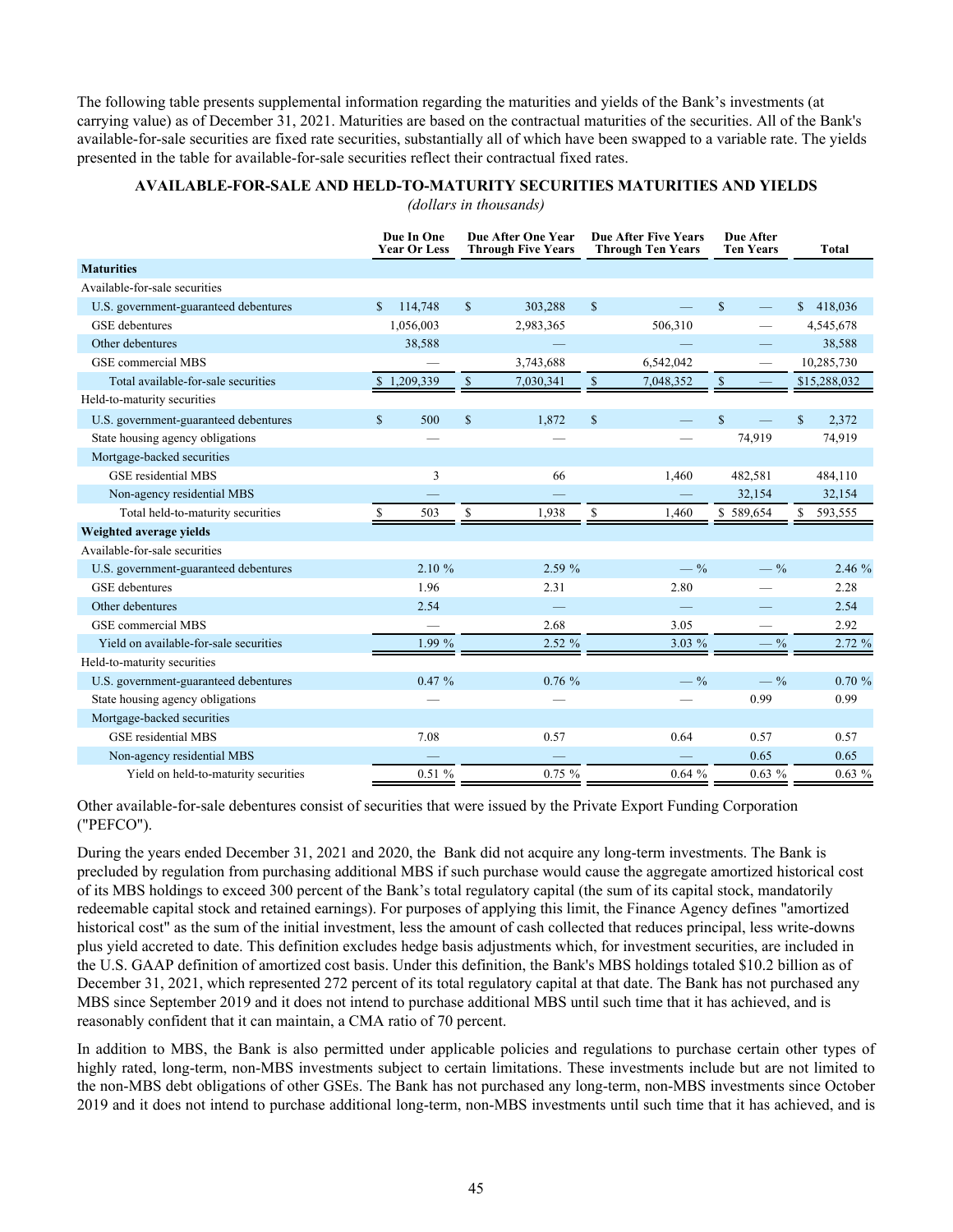reasonably confident that it can maintain, a CMA ratio of 70 percent. For a discussion of the regulatory limits on the Bank's ability to purchase non-MBS investments, see Item 1. Business - Investment Activities.

As discussed in the section entitled "LIBOR Phase-Out" beginning on page 60 of this report, the FHLBanks were directed by the Finance Agency to no longer purchase (after December 31, 2019) LIBOR-indexed investments which mature after December 31, 2021 and (by March 31, 2020) to no longer issue, make, purchase or otherwise enter into financial liabilities, derivatives or other assets that reference LIBOR and which mature after December 31, 2021. In light of the market volatility caused by the COVID-19 pandemic, the Finance Agency (on March 16, 2020) extended the date after which the FHLBanks could no longer issue, make, purchase or otherwise enter into financial liabilities, derivatives or other assets that reference LIBOR and which mature after December 31, 2021 from March 31, 2020 to June 30, 2020, except for option-embedded products. This directive did not in any way modify the previous guidance relating to investments. As a result of this guidance, the Bank's consideration of future fixed-rate MBS and/or non-MBS purchases will take into account its ability to prudently mitigate interest rate risk through the use of consolidated obligations or derivatives that are indexed to SOFR.

During the years ended December 31, 2021 and 2020, proceeds from maturities and paydowns (including prepayments) of heldto-maturity securities totaled approximately \$306 million and \$312 million, respectively. Proceeds from maturities and paydowns (including prepayments) of available-for-sale securities totaled \$772 million and \$322 million during the years ended December 31, 2021 and 2020, respectively. The Bank did not sell any securities during the year ended December 31, 2021. During the year ended December 31, 2020, the Bank sold \$602 million (par value) of GSE debentures classified as availablefor-sale. The gains recognized on these sales totaled \$0.8 million.

During the year ended December 31, 2021, 13 GSE commercial MBS ("CMBS") with an aggregate par value of \$389 million and one state housing agency debenture with a par value of \$35 million were prepaid. In connection with the GSE CMBS prepayments, the Bank received yield maintenance fees totaling \$33.8 million. The yield maintenance fees are recorded in interest income on available-for-sale securities, net of unamortized purchase premiums and discounts and hedge basis adjustments on the prepaid securities. The net amounts recorded in interest income totaled \$17.5 million.

During the year ended December 31, 2020, three GSE CMBS with an aggregate par value of \$73 million were prepaid. The yield maintenance fees associated with these prepayments (net of unamortized purchase premiums/discounts and hedge basis adjustments) totaled \$1.2 million. In addition, during the year ended December 31, 2020, one GSE CMBS defaulted and was repurchased by the GSE at its par value of \$10.3 million. The unamortized premium and cumulative hedge basis adjustments associated with the security, totaling \$0.9 million, were recognized in interest income on available-for-sale securities at the time of the repurchase.

The Bank evaluates all outstanding available-for-sale securities in an unrealized loss position and all outstanding held-tomaturity securities as of the end of each calendar quarter to determine whether an allowance is needed to reserve for expected credit losses on the securities. As of December 31, 2021, the Bank determined that an allowance for credit losses was not necessary on any of its held-to-maturity or available-for-sale securities. For a summary of the Bank's evaluation, see the audited financial statements included in this report (specifically, Note 9 beginning on page F-25 of this report).

As of December 31, 2021, the U.S. government and the issuers of the Bank's holdings of GSE debentures and GSE MBS were rated triple-A by Moody's and AA+ by S&P. At that same date, the Bank's holdings of PEFCO debentures were rated triple-A by Moody's. The PEFCO debentures are not currently rated by S&P. Further, the Bank's one state housing agency debenture was rated triple-A by Moody's and S&P.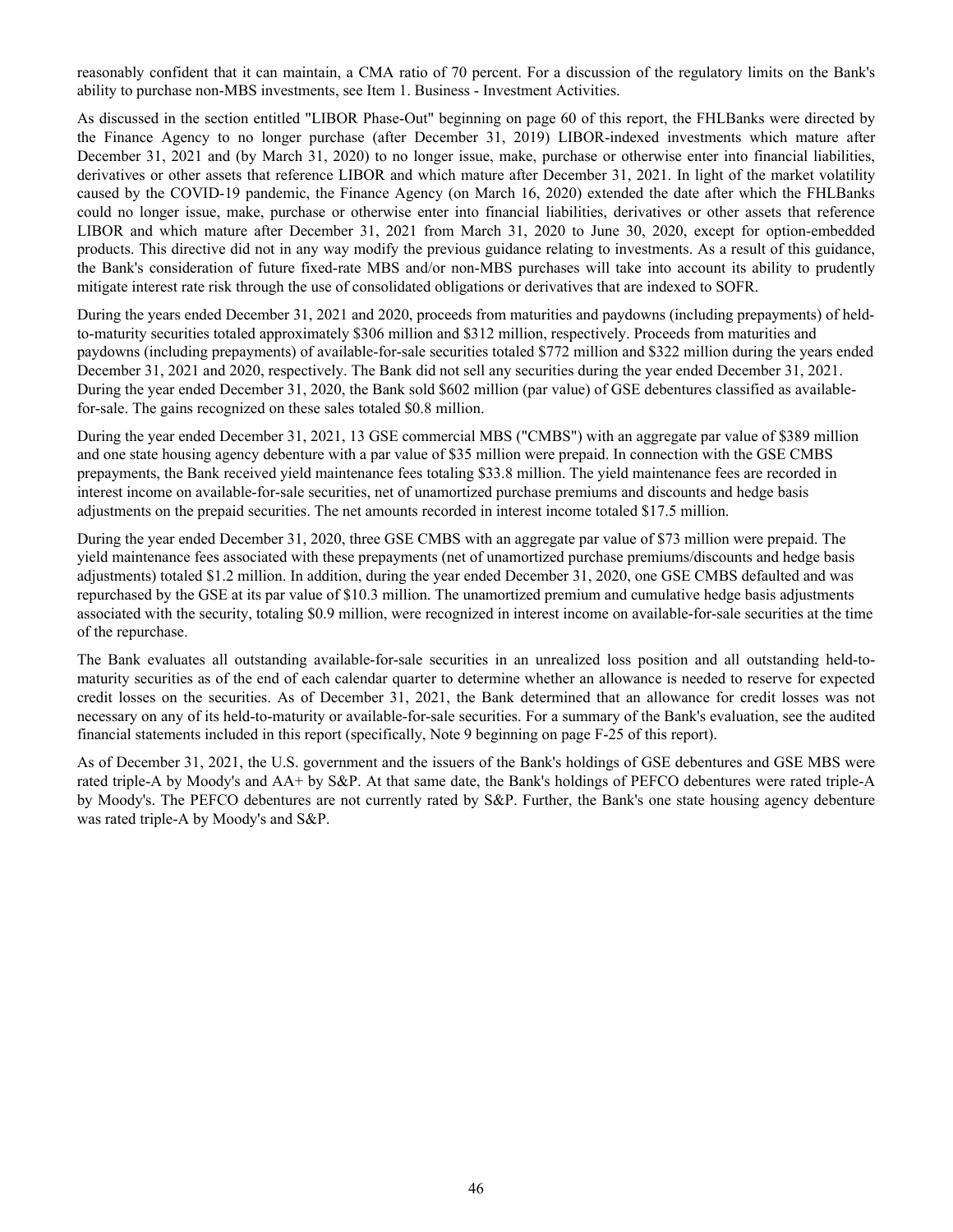All but one of the Bank's non-agency residential MBS ("RMBS") are rated by Moody's and/or S&P. The following table presents the credit ratings assigned to the Bank's non-agency RMBS holdings as of December 31, 2021. The credit ratings presented in the table represent the lowest rating assigned to the security by Moody's or S&P.

# **NON-AGENCY RMBS BY CREDIT RATING**

*(dollars in thousands)*

| Credit<br>Rating | Number of<br><b>Securities</b> | Unpaid<br><b>Principal</b><br><b>Balance</b> | Amortized<br>Cost   | Carrying<br>Value | <b>Estimated</b><br><b>Fair Value</b> | Unrealized<br><b>Losses</b> |  |
|------------------|--------------------------------|----------------------------------------------|---------------------|-------------------|---------------------------------------|-----------------------------|--|
| Double-A         |                                | \$<br>746                                    | <sup>S</sup><br>746 | 746<br>S          | 716<br><b>S</b>                       | 30<br><sup>S</sup>          |  |
| Single-A         | 2                              | 5,119                                        | 5,119               | 5,119             | 5,046                                 | 73                          |  |
| Triple-B         | 2                              | 1,674                                        | 1,674               | 1,674             | 1,665                                 | 9                           |  |
| Single-B         | 4                              | 8,066                                        | 7,912               | 7,253             | 7,504                                 | 473                         |  |
| Triple-C         | 12                             | 26,983                                       | 21,147              | 17,321            | 24,894                                | 270                         |  |
| Not Rated        |                                | 41                                           | 41                  | 41                | 40                                    |                             |  |
| Total            | 22                             | \$<br>42.629                                 | 36,639              | 32,154            | 39,865<br>\$.                         | 856<br>S                    |  |

At December 31, 2021, the Bank's portfolio of non-agency RMBS was comprised of 3 securities with an aggregate unpaid principal balance of \$4 million that are backed by first lien fixed-rate loans and 19 securities with an aggregate unpaid principal balance of \$39 million that are backed by first lien option adjustable-rate mortgage ("option ARM") loans. In comparison, as of December 31, 2020, the Bank's non-agency RMBS portfolio was comprised of 3 securities backed by fixed-rate loans that had an aggregate unpaid principal balance of \$6 million and 19 securities backed by option ARM loans that had an aggregate unpaid principal balance of \$50 million.

In years prior to 2017, the Bank recorded credit impairments totaling \$13.1 million on 15 of its non-agency RMBS. The vast majority of these credit impairments were recorded in 2009, 2010 and 2011. Through December 31, 2021, the Bank has amortized \$1.1 million of the time value associated with these credit losses. Through this same date, actual principal shortfalls on the 15 securities have totaled \$2.1 million and the Bank has recognized recoveries (i.e., increases in cash flows expected to be collected) totaling \$6.2 million. At December 31, 2021, credit losses of \$6.0 million are included in the amortized cost basis of the previously impaired securities, the majority of which the Bank currently expects to recover in future periods. These anticipated recoveries will either be accreted as interest income over the remaining lives of the applicable securities (if the anticipated recoveries were being accreted as of December 31, 2019) or recognized as received.

While substantially all of the Bank's RMBS portfolio is comprised of collateralized mortgage obligations ("CMOs") with variable-rate coupons (\$0.5 billion par value at December 31, 2021) that do not expose it to interest rate risk if interest rates rise moderately, these securities include caps that would limit increases in the variable-rate coupons if short-term interest rates rise above the caps. In addition, if interest rates rise, prepayments on the mortgage loans underlying the securities would likely decline, thus lengthening the time that the securities would remain outstanding with their coupon rates capped. As of December 31, 2021, one-month LIBOR was 0.10 percent and the effective interest rate caps on one-month LIBOR (the interest cap rate minus the stated spread on the coupon) embedded in the CMO floaters ranged from 5.95 percent to 10.46 percent. The largest concentration of embedded effective caps (\$0.4 billion) was between 6.00 percent and 6.50 percent. As of December 31, 2021, one-month LIBOR rates were approximately 585 basis points below the lowest effective interest rate cap embedded in the CMO floaters.

# *Mortgage Loans Held For Portfolio*

As of December 31, 2021 and 2020, mortgage loans held for portfolio (net of allowance for credit losses) were \$3.5 billion and \$3.4 billion, respectively, representing approximately 5.5 percent and 5.3 percent, respectively, of the Bank's total assets at each of those dates. Through the MPF program, the Bank currently invests in only conventional residential mortgage loans originated by its PFIs. During the period from 1998 to mid-2003, the Bank purchased conventional mortgage loans and government-guaranteed/insured mortgage loans (i.e., those insured or guaranteed by the Federal Housing Administration or the Department of Veterans Affairs). The Bank resumed acquiring conventional mortgage loans under this program in early 2016. During the years ended December 31, 2021 and 2020, the Bank acquired mortgage loans totaling \$1.354 billion (\$1.329 billion unpaid principal balance) and \$0.931 billion (\$0.901 billion unpaid principal balance), respectively. All of the mortgage loans acquired in 2021 and 2020 were originated by certain of the Bank's PFIs and the Bank acquired a 100 percent interest in such loans.

The Bank's mortgage loan purchases declined significantly in 2020 as compared to 2019 as pricing became less attractive beginning in the second quarter of 2020 in the wake of the Federal Reserve's response to the COVID-19 pandemic. As pricing improved somewhat beginning in the second quarter of 2021, the Bank's mortgage loan purchases increased, albeit not to the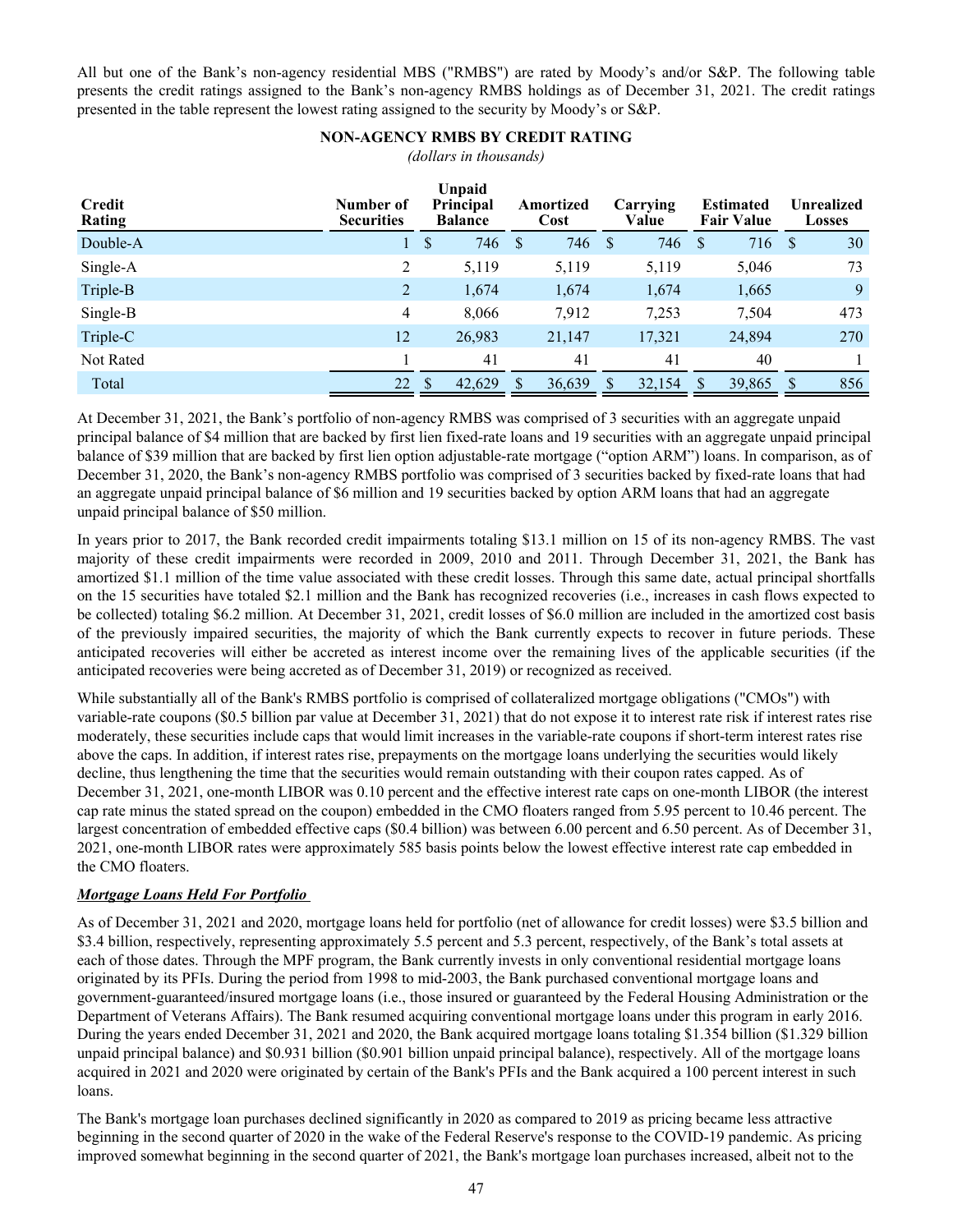levels that existed immediately prior to the onset of the pandemic. With the significant decline in mortgage interest rates since the onset of the pandemic, mortgage prepayment activity accelerated and has remained relatively high. While still elevated, prepayment activity began to slow somewhat during the second half of 2021. During the year ended December 31, 2021, mortgage loan prepayments totaled \$1.2 billion, of which \$0.7 billion occurred during the first half of the year. In comparison, mortgage loan prepayments totaled \$1.4 billion in 2020, of which \$1.2 billion occurred during the last nine months of the year.

The following table presents the Bank's mortgage loans held for portfolio, by contractual maturity, as of December 31, 2021 and 2020. All of the Bank's mortgage loans held for portfolio are fixed-rate loans.

# **MORTGAGE LOANS HELD FOR PORTFOLIO**

*(dollars in millions)*

| Redemption Term                                                                                            | <b>December 31, 2021</b> | December 31, 2020 |
|------------------------------------------------------------------------------------------------------------|--------------------------|-------------------|
| Due in one year or less                                                                                    | 77<br>S                  | 70<br>S           |
| Due after one year through five years                                                                      | 350                      | 319               |
| Due after five years through fifteen years                                                                 | 1,100                    | 1,037             |
| Thereafter                                                                                                 | 1,896                    | 1,925             |
| Total unpaid principal balance                                                                             | 3,423                    | 3,351             |
| Net premiums, discounts and deferred net derivative gains associated<br>with mortgage delivery commitments | 71                       | 76                |
| Total mortgage loans held for portfolio                                                                    | 3,494                    | 3,427             |
| Allowance for credit losses on mortgage loans                                                              | (3)                      | (4)               |
| Mortgage loans held for portfolio, net                                                                     | 3,491                    | 3,423             |

As more fully discussed in Item 1. Business, the Bank manages the liquidity, interest rate and prepayment risk of the MPF loans, while the PFIs or their designees retain the servicing activities. The Bank and the PFIs share in the credit risk of the loans with the Bank assuming a limited first loss obligation defined as the FLA, and the PFIs assuming credit losses in excess of the FLA, up to the amount of the required CE Obligation specified in the master agreement ("Second Loss Credit Enhancement").

Under the MPF program, the PFI's credit enhancement protection may take the form of the CE Obligation, which represents the direct liability to pay credit losses incurred with respect to that master commitment, or may require the PFI to obtain and pay for an SMI policy insuring the Bank for a portion of the credit losses arising from the master commitment, and/or the PFI may contract for a contingent performance-based credit enhancement fee whereby such fees are reduced by losses up to a certain amount arising under the master commitment. The credit risk-sharing structures utilized by the Bank during the period from 2016 through 2021 did not include SMI. PFIs are paid a CE fee by the Bank as an incentive to minimize credit losses, to share in the risk of loss on MPF loans and to pay for SMI (if applicable). CE fees are paid monthly and are determined based on the remaining unpaid principal balance of the MPF loans. During the years ended December 31, 2021 and 2020, mortgage loan interest income was reduced by CE fees totaling \$1.9 million and \$2.4 million, respectively. The required CE Obligation may vary depending on the MPF product alternatives selected. The Bank also pays performance-based CE fees that are based on the actual performance of the pool of MPF loans under each individual master commitment. To the extent that losses incurred by the Bank as part of its first loss obligation in the current month exceed accrued performance-based CE fees, the remaining losses may be recovered from future performance-based CE fees payable to the PFI. During the years ended December 31, 2021 and 2020, performance-based CE fees that were foregone and not paid to the Bank's PFIs were insignificant.

If a PFI fails to comply with any of the requirements of the PFI agreement, MPF guides, applicable law or the terms of mortgage documents, it may be required to repurchase the MPF loans that are impacted by such failure. During the years ended December 31, 2021 and 2020, the principal amount of mortgage loans held by the Bank that were repurchased by the Bank's PFIs totaled \$4.6 million and \$5.7 million, respectively.

For the Bank's conventional loans, loan payment forbearance was offered to borrowers impacted by COVID-19 in 2020 and 2021. The forbearance allows a borrower to defer loan payments for 3 months without requiring documentation from the borrower to support the requested relief. Borrowers that continue to be impacted by COVID-19 may request an extension of the loan payment forbearance for up to an additional 15 months. A hardship certification from the borrower supporting the continued hardship due to COVID-19 is required for approval of additional payment forbearance. During forbearance, late fees are not assessed. At the end of forbearance, borrowers are presented with options for bringing their mortgage loan to a current status. For further discussion, see the audited financial statements included in this report (specifically, Note 9 beginning on page F-25).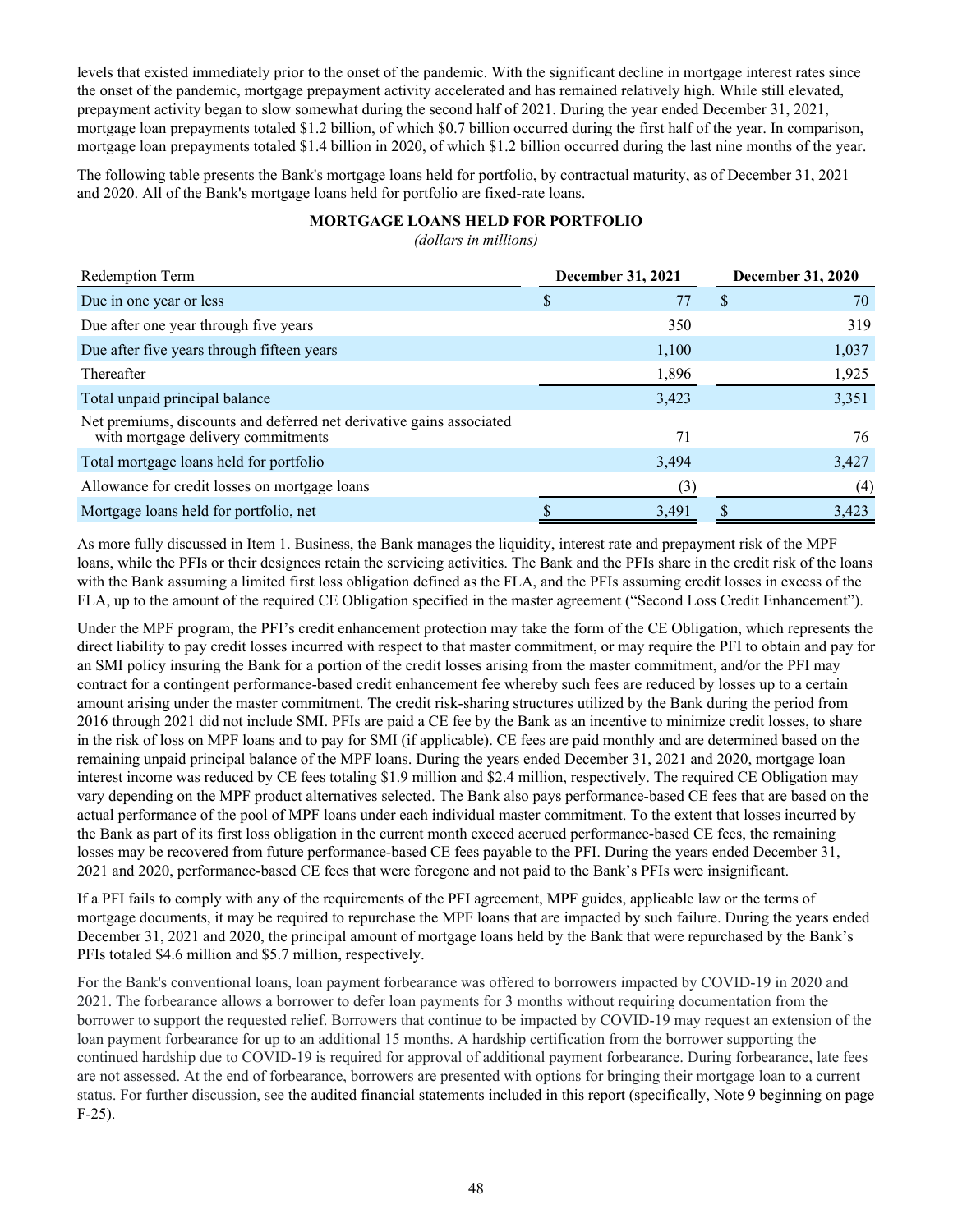The following table presents the geographic concentration of the Bank's mortgage loan portfolio as of December 31, 2021.

# **GEOGRAPHIC CONCENTRATION OF MORTGAGE LOANS**

| Southwest (AR, AZ, CO, KS, LA, MO, NM, OK, TX, and UT)         | 77.2 %     |
|----------------------------------------------------------------|------------|
| Southeast (AL, DC, FL, GA, KY, MD, MS, NC, SC, TN, VA, and WV) | 14.8       |
| West (AK, CA, GU, HI, ID, MT, NV, OR, WA, and WY)              | 5.0        |
| Midwest (IA, IL, IN, MI, MN, ND, NE, OH, SD, and WI)           | 1.6        |
| Northeast (CT, DE, MA, ME, NH, NJ, NY, PA, PR, RI, VI, and VT) | 1.4        |
|                                                                | 100 0 $\%$ |

The following table presents various ratios pertaining to the allowance for credit losses on mortgage loans as of December 31, 2021 and 2020.

#### **MORTGAGE LOANS HELD FOR PORTFOLIO — RISK ELEMENTS AND CREDIT LOSSES** *(dollars in millions)*

|                                                                           | <b>December 31, 2021</b> | <b>December 31, 2020</b> |
|---------------------------------------------------------------------------|--------------------------|--------------------------|
| Ratio of net charge-offs to average loans outstanding during the period   | $- \frac{9}{6}$          | $-$ %                    |
| Ratio of allowance for credit losses to mortgage loans held for portfolio | $0.09\%$                 | $0.11 \%$                |
| Ratio of non-accrual loans to mortgage loans held for portfolio           | $1.47\%$                 | $3.44\%$                 |
| Ratio of allowance for credit losses to non-accrual loans                 | 6.09 $%$                 | $3.33\%$                 |

The Bank's allowance for credit losses, which factors in the CE obligation, increased from \$1,149,000 at December 31, 2019 to \$3,925,000 at December 31, 2020 and then decreased to \$3,124,000 at December 31, 2021, reflecting the expected impact of the COVID-19 pandemic and the adoption of new credit loss accounting guidance in 2020 and improving economic conditions in 2021. For a discussion of the new credit loss accounting guidance, see the audited financial statements included in this report (specifically, Note 9 beginning on page F-25).

#### *Consolidated Obligations and Deposits*

During the year ended December 31, 2021, the Bank's consolidated obligation bonds (at par value) increased by \$7.8 billion and its consolidated obligation discount notes (at par value) decreased by \$11.2 billion. The following table presents the composition of the Bank's outstanding bonds at December 31, 2021 and 2020.

# **COMPOSITION OF CONSOLIDATED OBLIGATION BONDS OUTSTANDING**

*(par value, dollars in millions)*

|                 |              |                | December 31, 2021      |                | December 31, 2020      |  |  |
|-----------------|--------------|----------------|------------------------|----------------|------------------------|--|--|
|                 |              | <b>Balance</b> | Percentage<br>of Total | <b>Balance</b> | Percentage<br>of Total |  |  |
| Variable-rate   |              |                |                        |                |                        |  |  |
| SOFR-indexed    |              |                |                        |                |                        |  |  |
| Non-callable    | $\mathbb{S}$ | 9,947          | $22.2 \%$ \$           | 24,130         | 65.2 %                 |  |  |
| Callable        |              |                |                        | 290            | 0.8                    |  |  |
| LIBOR-indexed   |              |                |                        | 1,000          | 2.7                    |  |  |
| Fixed-rate      |              |                |                        |                |                        |  |  |
| Callable        |              | 17,988         | 40.2                   | 1,820          | 5.0                    |  |  |
| Non-callable    |              | 12,017         | 26.8                   | 9,672          | 26.1                   |  |  |
| Step-up         |              |                |                        |                |                        |  |  |
| Callable        |              | 4,717          | 10.6                   | 15             |                        |  |  |
| Non-callable    |              | 105            | 0.2                    | 60             | 0.2                    |  |  |
| Total par value | \$           | 44,774         | $100.0 \%$ \$          | 36,987         | 100.0 %                |  |  |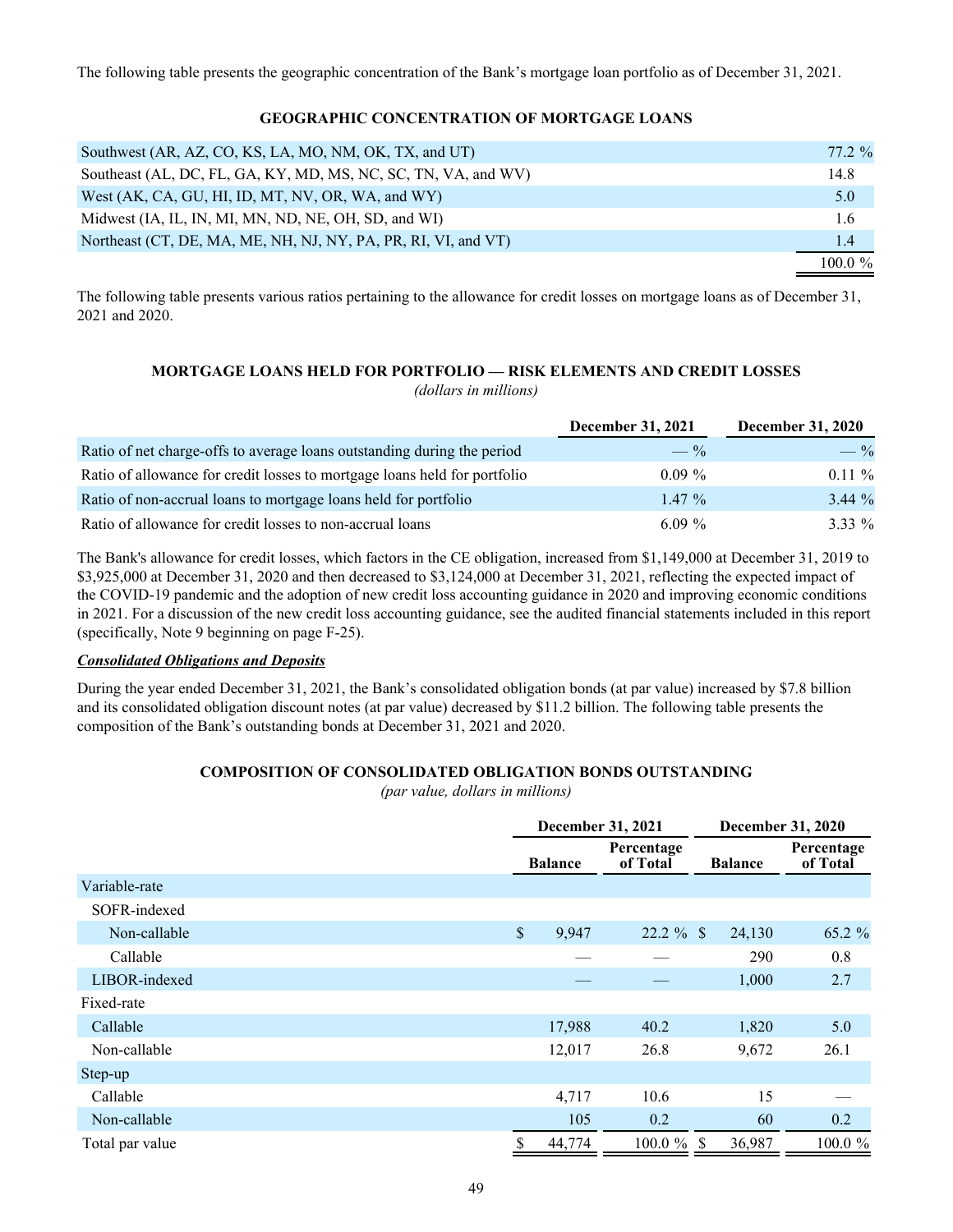Variable-rate bonds have variable-rate coupons that generally reset based on SOFR. Fixed-rate bonds have coupons that are fixed over the life of the bond. Some fixed-rate and variable-rate bonds contain provisions that enable the Bank to call the bonds at its option on predetermined call dates. Step-up bonds pay interest at increasing fixed rates for specified intervals over the life of the bond and, if callable, contain provisions enabling the Bank to call the bonds at its option on predetermined dates.

The FHLBanks rely extensively on the underwriters of their securities, including investment banks, money center banks and large commercial banks, to source investors for consolidated obligations. Investors may be located in the United States or overseas. The features of consolidated obligations are structured to meet the requirements of investors. The various types of consolidated obligations included in the table above reflect the features of the Bank's outstanding bonds as of December 31, 2021 and 2020 and do not represent all of the various types and styles of consolidated obligation bonds that may be issued by the Bank or the other FHLBanks.

Consistent with its risk management philosophy, the Bank uses interest rate exchange agreements (i.e., interest rate swaps) to convert many of the fixed-rate consolidated obligation bonds that it issues to variable-rate instruments that periodically reset based on an index such as SOFR. Generally, the Bank receives a coupon on the interest rate swap that is identical to the coupon it pays on the consolidated obligation bond while paying a variable-rate coupon on the interest rate swap that resets based on the applicable index. Typically, the formula for the variable-rate coupon also includes a spread to the index; for instance, the Bank may pay a coupon on the interest rate swap equal to SOFR plus 5 basis points.

During the years ended December 31, 2021 and 2020, the Bank issued \$50.2 billion and \$39.9 billion, respectively, of consolidated obligation bonds. The proceeds from these issuances were generally used to replace maturing or called consolidated obligations. During the year ended December 31, 2021, the Bank's consolidated obligation bond issuance (based on par value) consisted of approximately 59.6 percent swapped fixed-rate callable bonds (including step-up bonds), 40.2 percent fixed-rate non-callable bonds (most of which were swapped) and 0.2 percent variable-rate bonds. During the year ended December 31, 2020, the Bank's consolidated obligation bond issuance (based on par value) consisted of approximately 72.1 percent variable-rate bonds, 17.1 percent swapped fixed-rate callable bonds (including step-up bonds) and 10.8 percent fixedrate non-callable bonds (most of which were swapped).

At December 31, 2021 and 2020, discount notes comprised approximately 20 percent and 37 percent, respectively, of the Bank's total outstanding consolidated obligations. During 2021, the Bank issued approximately \$33 billion of consolidated obligation discount notes (excluding those with overnight terms), the proceeds of which were used primarily to replace maturing or called consolidated obligation bonds and maturing consolidated obligation discount notes.

Historically, the primary benchmark that the Bank has used to analyze the effectiveness of its debt issuance efforts and trends in its debt issuance costs has been the spread to LIBOR that the Bank would pay on interest rate swaps used to convert its fixedrate consolidated obligations to LIBOR. During the years ended December 31, 2021 and 2020, the weighted average LIBORequivalent cost of swapped and variable-rate consolidated obligation bonds issued by the Bank was approximately LIBOR minus 19 basis points and LIBOR minus 21 basis points, respectively.

Demand and term deposits were approximately \$1.6 billion at both December 31, 2021 and 2020. The Bank has a deposit auction program under which deposits with varying maturities and terms are offered for competitive bid at periodic auctions. The deposit auction program offers the Bank's members an alternative way to invest their excess liquidity at competitive rates of return, while providing an alternative source of funds for the Bank. The size of the Bank's deposit base varies as market factors change, including the attractiveness of the Bank's deposit pricing relative to the rates available to members on alternative money market investments, members' investment preferences with respect to the maturity of their investments, and member liquidity.

Time deposits totaled \$60.9 million at December 31, 2021. These deposits mature as follows: \$59.3 million in three months or less and \$1.6 million in over three months through six months. All of the time deposits are uninsured.

# *Capital Stock*

The Bank's outstanding capital stock (excluding mandatorily redeemable capital stock) was \$2.2 billion and \$2.1 billion at December 31, 2021 and 2020, respectively, while the Bank's average outstanding capital stock (for financial reporting purposes) was \$2.1 billion and \$2.4 billion, respectively.

At December 31, 2021, the Bank's five largest shareholders held \$503 million of capital stock, which represented 23.0 percent of the Bank's total outstanding capital stock (including mandatorily redeemable capital stock) as of that date. The following table presents the Bank's five largest shareholders as of December 31, 2021.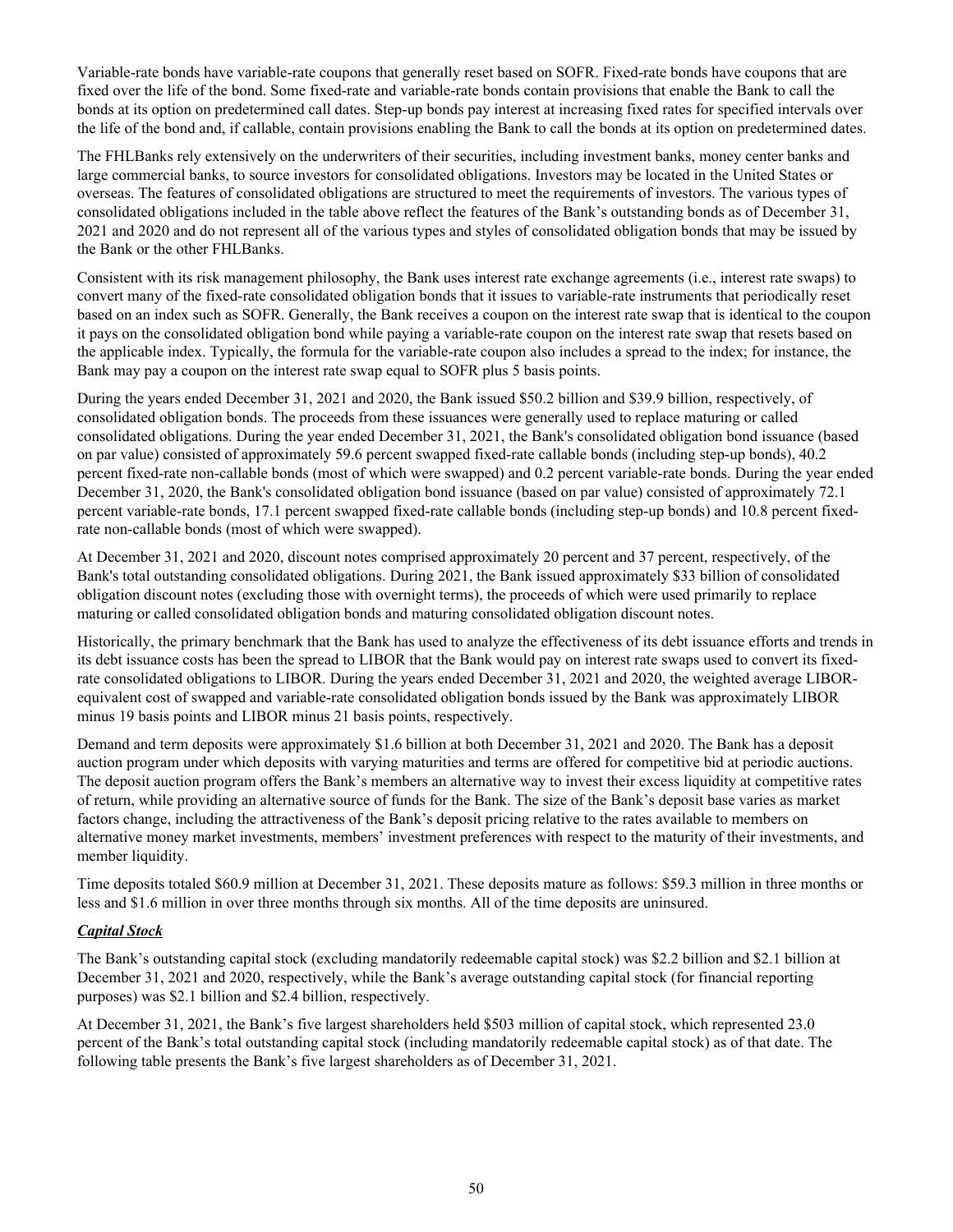# **FIVE LARGEST SHAREHOLDERS AS OF DECEMBER 31, 2021**

*(par value, dollars in thousands)*

| <b>Name</b>                             |   | Par Value of<br><b>Capital Stock</b> | Percent of<br><b>Total Par Value</b><br>of Capital Stock |  |  |
|-----------------------------------------|---|--------------------------------------|----------------------------------------------------------|--|--|
| American General Life Insurance Company | S | 158,045                              | $7.2\%$                                                  |  |  |
| Security Service Federal Credit Union   |   | 96,391                               | 4.4                                                      |  |  |
| Texas Capital Bank, N.A.                |   | 95,611                               | 4.4                                                      |  |  |
| Randolph-Brooks Federal Credit Union    |   | 79.282                               | 3.6                                                      |  |  |
| Life Insurance Company of the Southwest |   | 73,888                               | 3.4                                                      |  |  |
|                                         |   | 503,217                              | 23.0 %                                                   |  |  |

As of December 31, 2021, all of the stock held by the five institutions shown in the table above was classified as capital in the statement of condition.

As described in Item 1. Business, members are required to maintain an investment in Class B stock equal to the sum of a membership investment requirement and an activity-based investment requirement. Currently, the membership investment requirement is 0.04 percent of each member's total assets as of the previous calendar year end, subject to a minimum of \$1,000 and a maximum of \$7,000,000. The activity-based investment requirement is currently 4.10 percent of outstanding advances, except for advances that were funded under the special reduced stock advances offerings discussed below, and 0.10 percent of letters of credit that are issued or renewed on and after April 19, 2021. Prior to April 19, 2021, there was not an activity-based investment requirement for letters of credit. The Bank's Board of Directors reviews these requirements at least annually and has the authority to adjust them periodically within ranges established in the Capital Plan, as amended from time to time, to ensure that the Bank remains adequately capitalized. Any changes to either the membership or activity-based investment requirements require at least 30 days advance notice to the Bank's members. Except for the new requirement for letters of credit, there were no changes to the investment requirements during the years ended December 31, 2021 or 2020.

The Bank has two sub-classes of Class B Stock. Class B-1 Stock is used to meet the membership investment requirement and Class B-2 Stock is used to meet the activity-based investment requirement. Daily, subject to the limitations in the Capital Plan, the Bank converts shares of one sub-class of Class B Stock to the other sub-class of Class B Stock under the following circumstances: (i) shares of Class B-2 Stock held by a shareholder in excess of its activity-based investment requirement are converted into Class B-1 Stock, if necessary, to meet that shareholder's membership investment requirement and (ii) shares of Class B-1 Stock held by a shareholder in excess of the amount required to meet its membership investment requirement are converted into Class B-2 Stock as needed in order to satisfy that shareholder's activity-based investment requirement. All excess stock is held as Class B-1 Stock at all times.

The Bank's Board of Directors may declare dividends at the same rate for all shares of Class B Stock, or at different rates for Class B-1 Stock and Class B-2 Stock, provided that in no event can the dividend rate on Class B-2 Stock be lower than the dividend rate on Class B-1 Stock. Dividend payments may be made in the form of cash, additional shares of either, or both, subclasses of Class B Stock, or a combination thereof as determined by the Bank's Board of Directors. For additional information, see Item 5. Market for Registrant's Common Equity, Related Stockholder Matters and Issuer Purchases of Equity Securities.

The permissible range for the advances-based component of the activity-based investment requirement is currently a range of 2.0 percent to 5.0 percent of members' advances outstanding. The Bank's Board of Directors may establish one or more separate advances investment requirement percentages (each an "advance type specific percentage") within this range to be applied to a specific category of advances in lieu of the generally applicable advances-related investment requirement percentage in effect at the time. Such category of advances may be defined as a particular advances product offering, advances with particular maturities or other features, advances that represent an increase in member borrowing, or such other criteria as the Bank's Board of Directors may determine. Any advance type specific percentage may be established for an indefinite period of time, or for a specific time period, at the discretion of the Bank's Board of Directors.

On September 21, 2015, the Bank announced a Board-authorized reduction in the activity-based stock investment requirement from 4.1 percent to 2 percent for certain advances that were funded during the period from October 21, 2015 through December 31, 2015. The standard activity-based stock investment requirement of 4.1 percent continued to apply to all other advances that were funded during the period from October 21, 2015 through December 31, 2015. All other minimum investment requirements also continued to apply during that period. At December 31, 2021, the remaining balance of advances funded under this special reduced stock advances offering totaled approximately \$498 million.

On February 28, 2020, the Bank announced another Board-authorized reduction in the activity-based stock investment requirement from 4.1 percent to 2.0 percent for up to \$5.0 billion of advances that: (1) were funded during the period from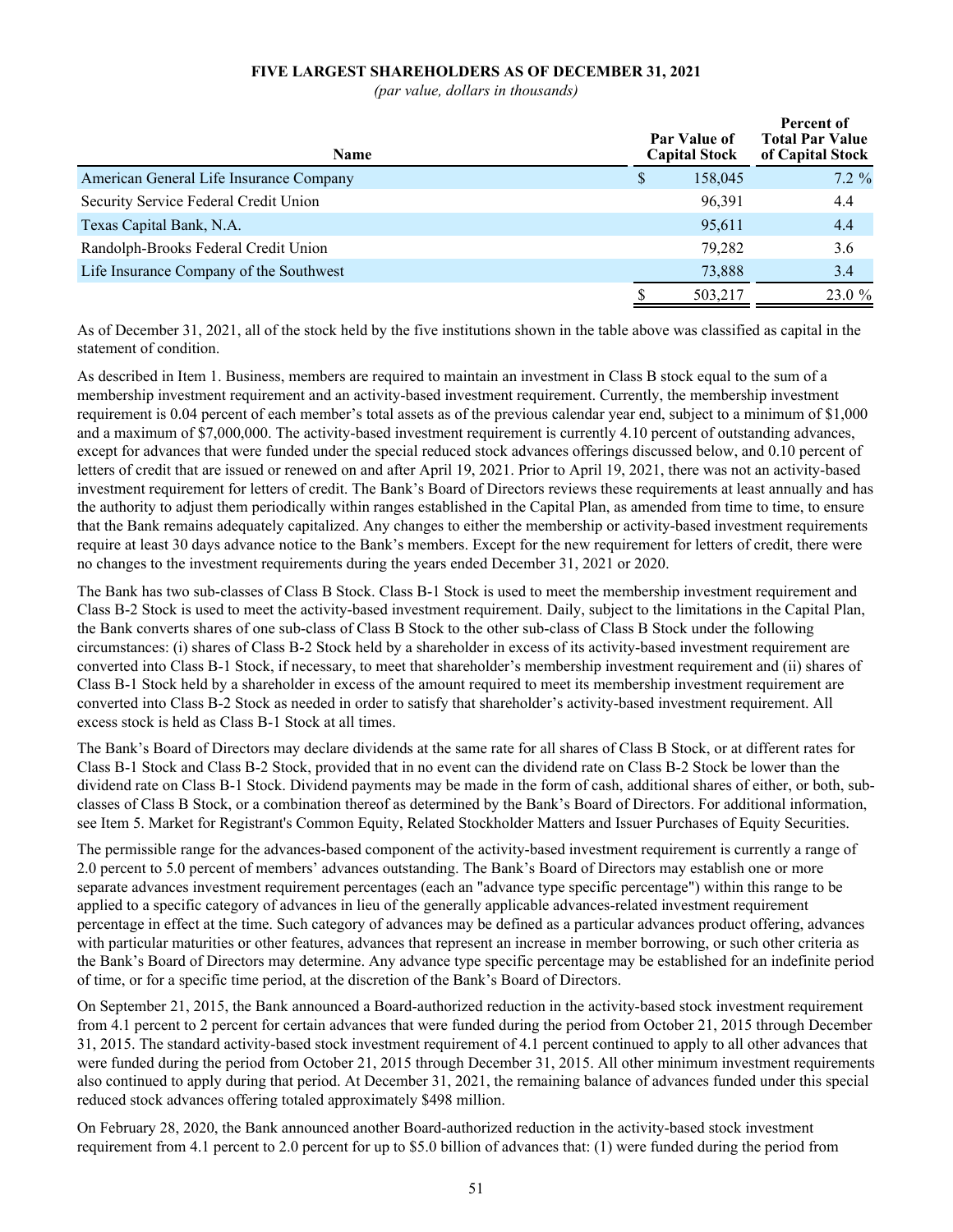April 1, 2020 through December 31, 2020 and (2) had a maturity of one year or greater. On July 1, 2020, the Bank announced a Board-authorized modification to this special advances offering. As modified, the Bank's activity-based capital stock investment requirement was reduced from 4.1 percent to 2.0 percent for advances that: (1) were funded during the period from August 1, 2020 through December 31, 2020 and (2) had a maturity of 28 days or greater. On December 7, 2020, the Bank announced that its Board of Directors had authorized the Bank to extend the expiration date of the special advances offering from December 31, 2020 to June 30, 2021. On March 17, 2021, the Bank announced another Board-authorized modification and extension to this special advances offering. As modified and extended, the Bank's activity-based capital stock investment requirement was reduced from 4.1 percent to 2.0 percent for advances that: (1) were funded during the period from April 19, 2021 through December 31, 2021 and (2) had a maturity of 32 days or greater. For advances that were funded on or prior to April 18, 2021, the reduced activity-based capital stock investment requirement continued to apply to advances that had a maturity of 28 days or greater. On December 8, 2021, the Bank announced that its Board of Directors had authorized the Bank to extend the expiration date of the special advances offering from December 31, 2021 to December 31, 2022. Under the special advances offering described in this paragraph, the maximum balance of advances to which the reduced activity-based stock investment requirement can be applied is \$5.0 billion. If, at the time of funding an advance that would otherwise be eligible for the reduced capital stock investment requirement, the then outstanding balance of advances made pursuant to this offering totals \$5 billion, then the standard capital stock investment requirement of 4.1 percent will apply. Except as described in this paragraph, the standard activity-based stock investment requirement of 4.1 percent continues to apply to all other advances that are funded during the period from April 1, 2020 through December 31, 2022. At December 31, 2021, advances outstanding under this program totaled approximately \$4.3 billion.

In response to a regulatory directive, the Bank implemented an amendment to its Capital Plan on April 19, 2021. The amended Capital Plan provides for the imposition of an activity-based investment requirement ranging from 0.10 percent to 2.0 percent of members' outstanding letters of credit (the "LC Percentage"), as specified from time to time by the Bank's Board of Directors. The Board of Directors established an initial LC Percentage of 0.10 percent which applies only to letters of credit that are issued or renewed on and after April 19, 2021. The LC Percentage is applied to the issued amount of the letter of credit rather than, if applicable, the amount of the letter of credit that is used from time to time during the term of the letter of credit. Further, renewals for this purpose will include amendments that extend the expiration date of the letter of credit.

Quarterly, the Bank typically repurchases a portion of members' excess capital stock. Excess stock is defined as the amount of stock held by a member (or former member) in excess of that institution's minimum investment requirement. The portion of members' excess capital stock subject to repurchase is known as surplus stock. For the repurchases that occurred during 2021 and 2020, surplus stock was defined as the amount of stock held by a shareholder in excess of 125 percent of the shareholder's minimum investment requirement. For the repurchases that occurred during 2021 and on December 30, 2020, a shareholder's surplus stock was not repurchased if: (1) the amount of that shareholder's surplus stock was \$2,000,000 or less, (2) the shareholder elected to opt out of the repurchase, or (3) the shareholder was on restricted collateral status (subject to certain exceptions). For the other repurchases that occurred during 2020, a shareholder's surplus stock was not repurchased if: (1) the amount of that shareholder's surplus stock was \$2,500,000 or less, (2) the shareholder elected to opt out of the repurchase, or (3) the shareholder was on restricted collateral status (subject to certain exceptions). During the years ended December 31, 2021 and 2020, the Bank repurchased surplus stock totaling \$153 million and \$471 million, respectively, none of which was classified as mandatorily redeemable capital stock at the time of repurchase. From time to time, the Bank may modify the definition of surplus stock or the timing and/or frequency of surplus stock repurchases.

Concurrent with the quarterly repurchases of surplus stock that occurred in 2021 and 2020, the Bank also repurchased all excess stock held by non-member shareholders as of the repurchase dates. This excess stock, all of which was classified as mandatorily redeemable capital stock at those dates, totaled \$7 million and \$54 million, respectively.

At December 31, 2021, excess stock held by the Bank's members and former members totaled \$845 million, which represented 1.3 percent of the Bank's total assets as of that date.

The Bank is precluded from paying dividends in the form of capital stock if excess stock held by its shareholders is greater than 1 percent of the Bank's total assets or if, after the issuance of such shares, excess stock held by its shareholders would be greater than 1 percent of the Bank's total assets. Before and immediately after the payment of the dividends on December 28, 2021, excess stock was below 1 percent of the Bank's total assets. Excess stock increased significantly on December 30, 2021 and again on December 31, 2021 due to the repayment by certain credit union members of approximately \$3.2 billion and \$5.5 billion, respectively, of advances on those dates, which correspondingly reduced the activity-based investment requirement that had been associated with those advances. On the first business day of 2022 (January 3, 2022), much of this excess stock was used by the same credit union members to support new borrowings which, in turn, reduced the Bank's excess stock balance to an amount below 1 percent of the Bank's total assets as of that date.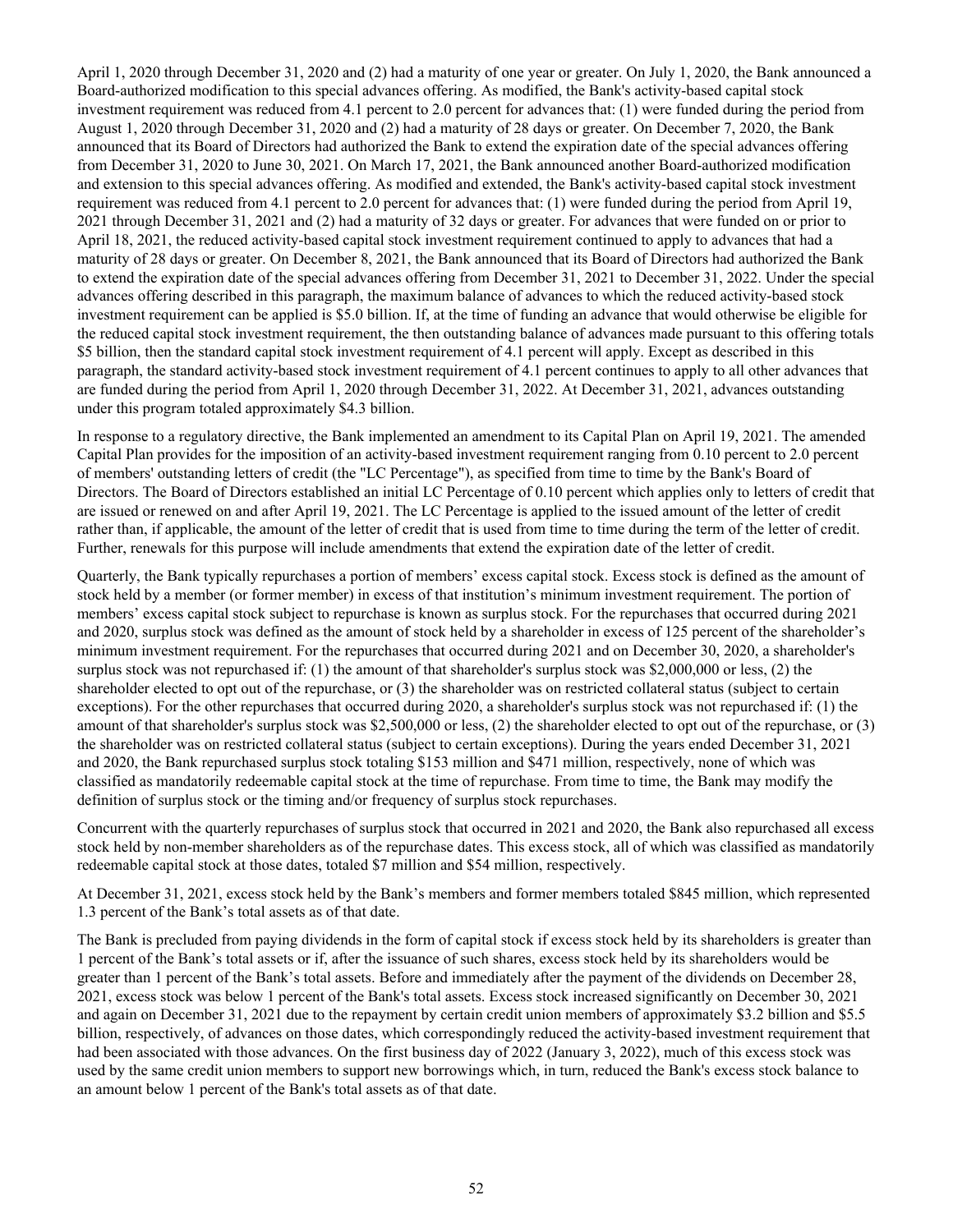The following table sets forth the repurchases of excess stock that have occurred under the quarterly repurchase program since January 1, 2020.

| Date of Repurchase<br>by the Bank | <b>Shares</b><br>Repurchased | <b>Amount of Excess Stock</b><br><b>Repurchased from</b><br><b>Non-Member Shareholders</b> |          |
|-----------------------------------|------------------------------|--------------------------------------------------------------------------------------------|----------|
| March 27, 2020                    | 1,390,825 \$                 | 139,080                                                                                    | 2<br>- S |
| June 26, 2020                     | 1,844,151                    | 184,412                                                                                    | 3        |
| September 28, 2020                | 1,064,411                    | 52,457                                                                                     | 53,984   |
| December 30, 2020                 | 953,802                      | 95,377                                                                                     | 3        |
| March 29, 2021                    | 638,969                      | 56,889                                                                                     | 7,008    |
| June 25, 2021                     | 358,364                      | 35,836                                                                                     |          |
| September 27, 2021                | 126,031                      | 12,602                                                                                     |          |
| December 27, 2021                 | 477,994                      | 47,760                                                                                     | 39       |

# **EXCESS STOCK REPURCHASED UNDER QUARTERLY REPURCHASE PROGRAM**

*(dollars in thousands)*

U.S. GAAP requires issuers to classify as liabilities certain financial instruments that embody obligations for the issuer (hereinafter referred to as "mandatorily redeemable financial instruments"). Pursuant to these requirements, the Bank reclassifies shares of capital stock from the capital section to the liability section of its balance sheet at the point in time when either a written redemption or withdrawal notice is received from a member or a membership withdrawal or termination is otherwise initiated, because the shares of capital stock then meet the definition of a mandatorily redeemable financial instrument. Shares of capital stock meeting this definition are reclassified to liabilities at fair value. Following reclassification of the stock, any dividends paid or accrued on such shares are recorded as interest expense in the statements of income. As the repurchases presented in the table above are made at the sole discretion of the Bank, the repurchase, in and of itself, does not cause the shares underlying these repurchases to meet the definition of mandatorily redeemable financial instruments.

Stock dividends paid on capital stock that is classified as mandatorily redeemable capital stock are reported as either an issuance of capital stock or as an increase in the mandatorily redeemable capital stock liability depending upon the event that caused the stock on which the dividend is being paid to be classified as a liability. Stock dividends paid on stock subject to a written redemption notice are reported as an issuance of capital stock as such dividends are not covered by the original redemption notice. Stock dividends paid on stock that is subject to a withdrawal notice (or its equivalent) are reported as an increase in the mandatorily redeemable capital stock liability. During the years ended December 31, 2021 and 2020, the Bank did not receive any stock redemption notices.

Mandatorily redeemable capital stock outstanding at December 31, 2021 and 2020 was \$6.7 million and \$13.9 million, respectively. For the years ended December 31, 2021 and 2020, average mandatorily redeemable capital stock was \$8.4 million and \$22.6 million, respectively. Although mandatorily redeemable capital stock is excluded from capital (equity) for financial reporting purposes, this stock is considered capital for regulatory purposes (see the section below entitled "Risk-Based Capital Rules and Other Capital Requirements" for further information).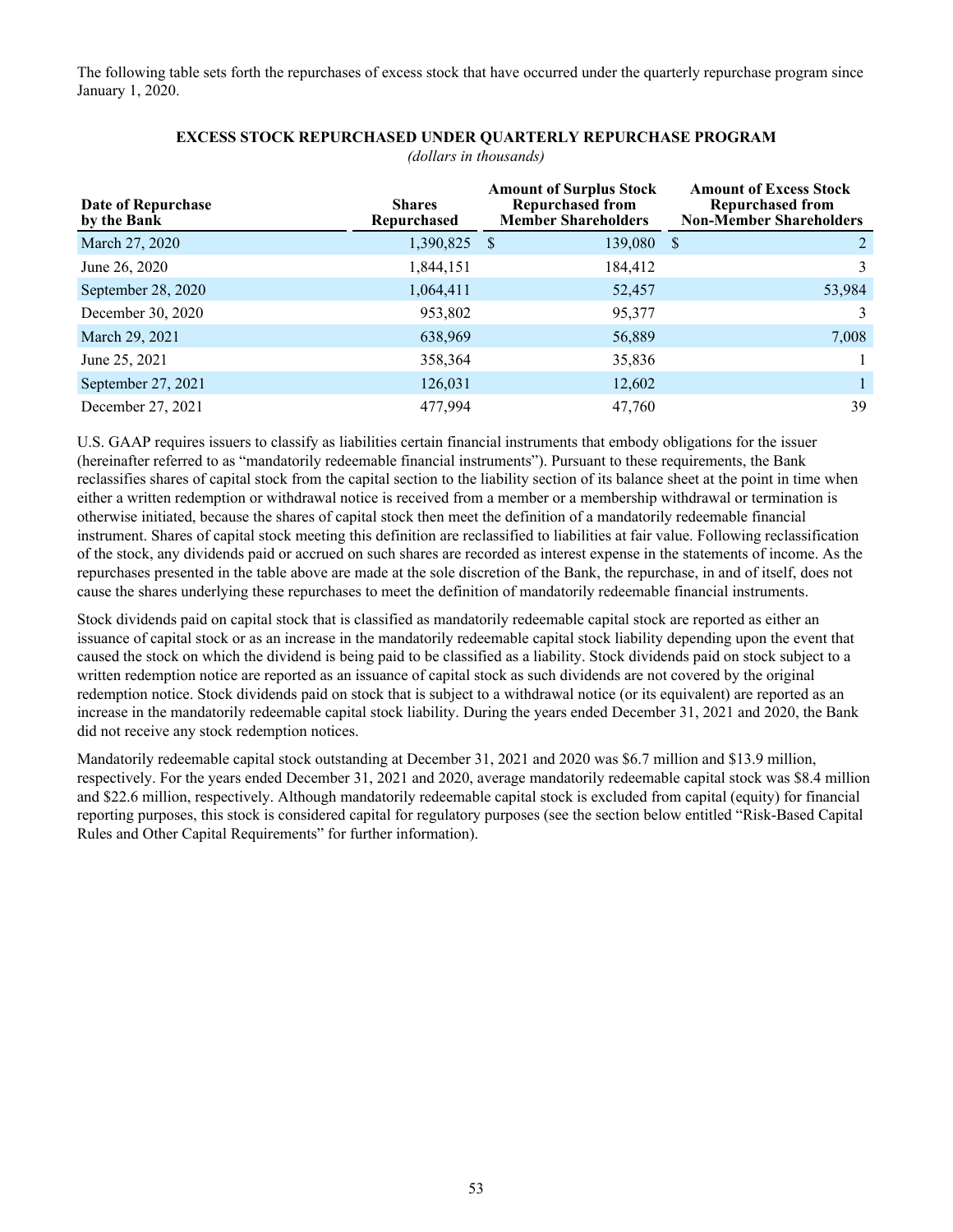The following table presents capital stock outstanding, by type of institution, as of December 31, 2021 and 2020.

# **CAPITAL STOCK OUTSTANDING BY INSTITUTION TYPE**

*(dollars in millions)*

|                                                     |             | <b>December 31, 2021</b> |        | December 31, 2020 |  |  |
|-----------------------------------------------------|-------------|--------------------------|--------|-------------------|--|--|
|                                                     | Amount      | Percent                  | Amount | Percent           |  |  |
| Commercial banks                                    | \$<br>1,091 | $50 \%$ \$               | 1,328  | 63 %              |  |  |
| Credit unions                                       | 576         | 26                       | 264    | 12                |  |  |
| Insurance companies                                 | 378         | 17                       | 361    | 17                |  |  |
| Savings institutions                                | 146         |                          | 147    | 7                 |  |  |
| <b>Community Development Financial Institutions</b> |             |                          |        |                   |  |  |
| Total capital stock classified as capital           | 2,192       | 100                      | 2,101  | 99                |  |  |
| Mandatorily redeemable capital stock                |             |                          | 14     |                   |  |  |
| Total regulatory capital stock                      | 2,199       | $100\%$ \$               | 2,115  | $100\%$           |  |  |

# *Derivatives and Hedging Activities*

The Bank functions as a financial intermediary by channeling funds provided by investors in its consolidated obligations to member institutions. During the course of a business day, all member institutions may obtain advances through a variety of product types that include features as diverse as variable and fixed coupons, overnight to 40-year maturities, and bullet (principal due at maturity) or amortizing redemption schedules. The Bank funds advances primarily through the issuance of consolidated obligation bonds and discount notes. The terms and amounts of these consolidated obligation bonds and discount notes and the timing of their issuance is determined by the Bank and is subject to investor demand as well as FHLBank System debt issuance policies.

The intermediation of the timing, structure, and amount of Bank members' credit needs with the investment requirements of the Bank's creditors is made possible by the extensive use of interest rate exchange agreements. The Bank's general practice has been to contemporaneously execute interest rate exchange agreements when acquiring longer maturity fixed-rate assets and/or issuing longer maturity fixed-rate liabilities in order to convert the instruments' cash flows to a variable rate that is tied to a short-term index. By doing so, the Bank reduces its interest rate risk exposure and preserves the value of, and earns more stable returns on, its members' capital investment.

This use of derivatives is integral to the Bank's financial management strategy, and the impact of these interest rate exchange agreements permeates the Bank's financial statements. Management has put in place a risk management framework that outlines the permitted uses of interest rate derivatives and that requires frequent reporting of their values and impact on the Bank's financial statements. All interest rate derivatives employed by the Bank hedge identifiable risks and none are used for speculative purposes. As of December 31, 2021, all of the Bank's derivative instruments that were designated in hedging relationships were either hedging fair value risk attributable to changes in LIBOR or SOFR (the designated benchmark interest rates) or hedging the variability of cash flows associated with forecasted transactions.

U.S. GAAP requires that all derivative instruments be recorded in the statements of condition at their fair values. Changes in the fair values of the Bank's derivatives, other than those designated in cash flow hedging relationships, are recorded each period in current earnings. U.S. GAAP also sets forth conditions that must exist in order for balance sheet items to qualify for fair value hedge accounting. If an asset or liability qualifies for fair value hedge accounting, changes in the fair value of the hedged item that are attributable to the hedged risk are also recorded in earnings. As a result, the net effect is that only the "ineffective" portion of a qualifying fair value hedge has an impact on current earnings. Changes in the fair values of the Bank's derivatives designated in cash flow hedging relationships are recorded each period in other comprehensive income.

Under U.S. GAAP, periodic earnings variability for fair value hedges occurs in the form of the net difference between changes in the fair values of the derivative (the hedging instrument) and the hedged item (the asset or liability), if any, for accounting purposes. For the Bank, two types of hedging relationships are primarily responsible for creating earnings volatility.

The first type involves transactions in which the Bank enters into interest rate swaps with coupon cash flows identical or nearly identical to the cash flows of the hedged item (e.g., an advance, investment security or consolidated obligation). In some cases involving hedges of this type, an assumption of "no ineffectiveness" can be made and the changes in the fair values of the derivative and the hedged item are considered identical and offsetting (hereinafter referred to as the shortcut method). However, if the derivative or the hedged item do not have certain characteristics defined in U.S. GAAP, the assumption of "no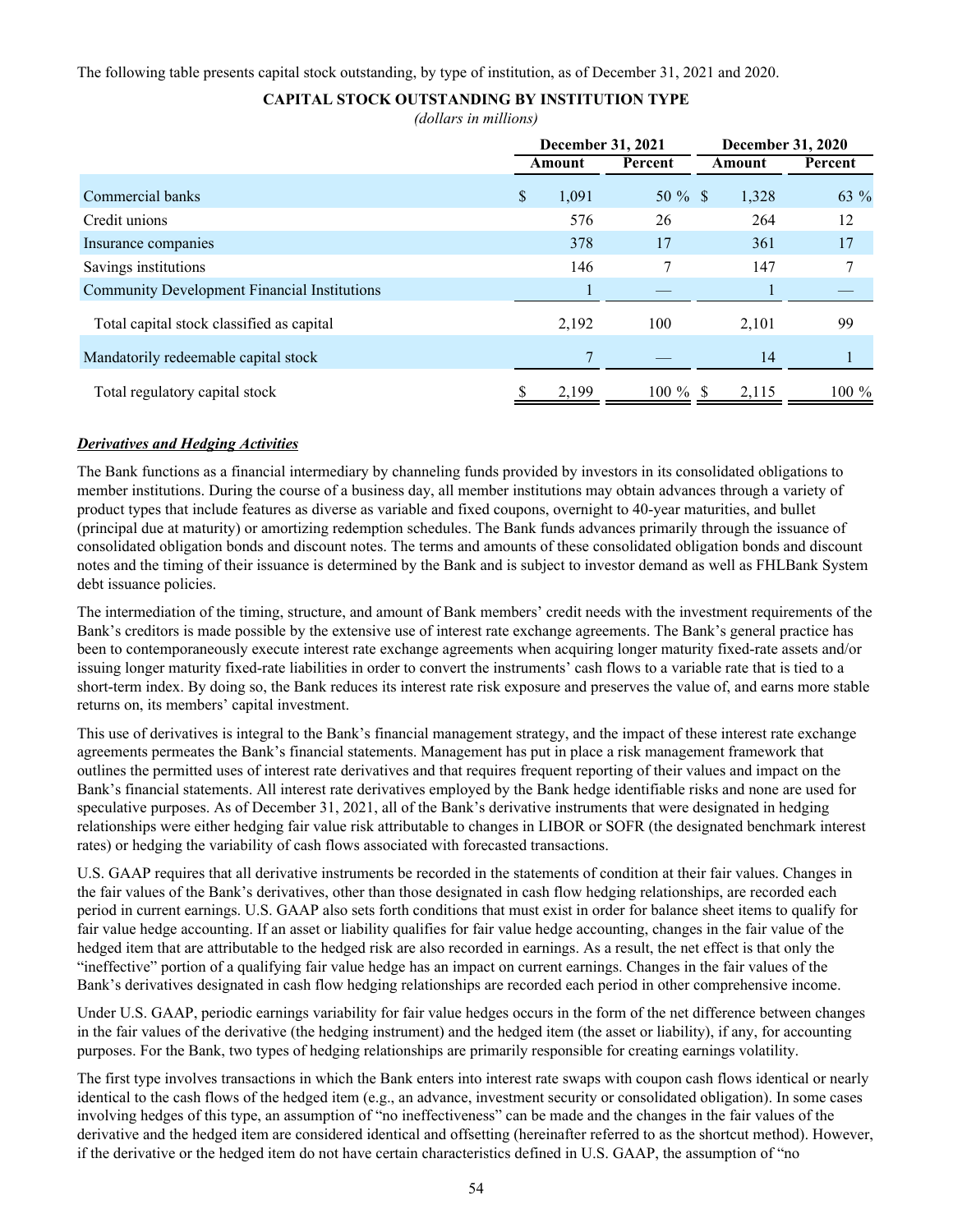ineffectiveness" cannot be made, and the derivative and the hedged item must be marked to fair value independently (hereinafter referred to as the long-haul method). Under the long-haul method, the two components of the hedging relationship are marked to fair value using different discount rates, and the resulting changes in fair value are generally slightly different from one another. Even though these differences are generally relatively small when expressed as prices, their impact can become more significant when multiplied by the principal amount of the transaction and then evaluated in the context of the Bank's net income. Further, during periods in which short-term interest rates are volatile, the Bank may experience increased earnings variability related to differences in the timing between changes in short-term rates and interest rate resets on the floating-rate leg of its interest rate swaps. The floating-rate legs of many of the Bank's fixed-for-floating interest rate swaps reset every three months and are then fixed until the next reset date. When short-term rates change significantly between the reset date and the valuation date, discounting the cash flows of the floating-rate leg at current market rates until the swap's next reset date can cause near-term volatility in the Bank's earnings. Nonetheless, the impact of these types of ineffectiveness-related adjustments on earnings is transitory as the net earnings impact will be zero over the life of the hedging relationship if the derivative and hedged item are held to maturity or their call dates, which is generally the case for the Bank.

The second type involves transactions in which the Bank enters into interest rate exchange agreements to hedge identifiable portfolio risks that either do not qualify for fair value hedge accounting under U.S. GAAP or are not designated in a qualifying fair value hedging relationship (hereinafter referred to as an "economic hedge"). For instance, from time to time, the Bank uses fixed-for-floating interest rate swaps to hedge its fair value risk exposure associated with some of its longer-term discount notes. The changes in fair value of the interest rate swaps flow through current earnings without an offsetting change in the fair value of the hedged items (i.e., the discount notes), which increases the volatility of the Bank's earnings. Excluding net interest settlements, the impact of the changes in fair value of these stand-alone interest rate swaps on earnings over the life of the transactions will be zero if these instruments are held until their maturity. The Bank generally holds its discount note swaps to maturity.

Because the use of interest rate derivatives enables the Bank to better manage its economic risks, and thus run its business more effectively and efficiently, the Bank will continue to use them during the normal course of its balance sheet management. The Bank views the accounting consequences of using interest rate derivatives as being an important, but secondary, consideration.

As a result of using interest rate exchange agreements extensively to fulfill its role as a financial intermediary, the Bank has a large notional amount of interest rate exchange agreements relative to its size. As of December 31, 2021, 2020 and 2019, the Bank's notional balance of interest rate exchange agreements was \$53.0 billion, \$39.0 billion and \$54.9 billion, respectively, while its total assets were \$63.5 billion, \$64.9 billion and \$75.4 billion, respectively. The notional amount of interest rate exchange agreements does not reflect the Bank's credit risk exposure which, as discussed below, is much less than the notional amount.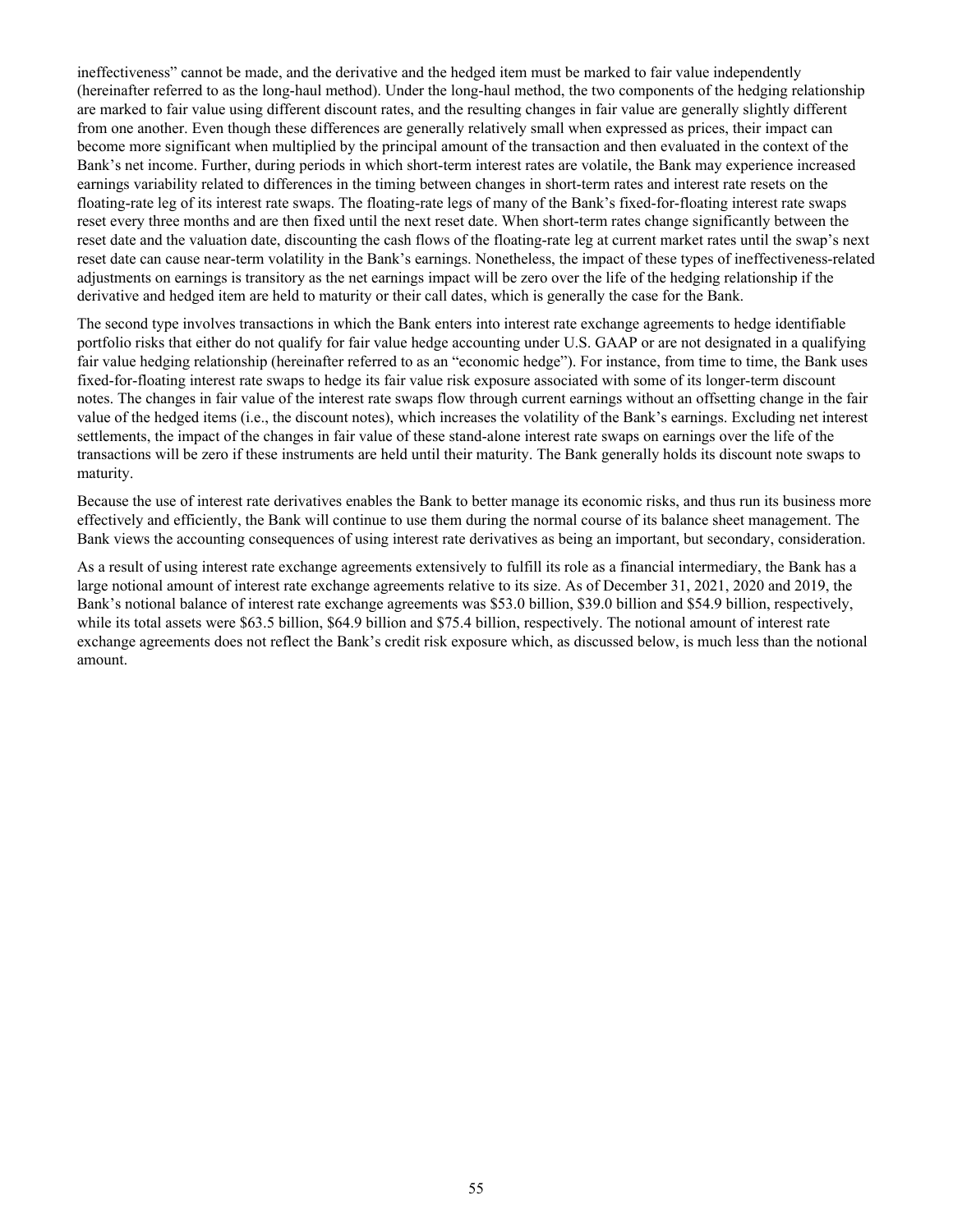The following table provides the notional balances of the Bank's derivative instruments, by balance sheet category and accounting designation, as of December 31, 2021, 2020 and 2019.

# **COMPOSITION OF DERIVATIVES BY BALANCE SHEET CATEGORY AND ACCOUNTING DESIGNATION** *(in millions)*

|                                        |               | <b>Fair Value Hedges</b>         |                            |        |                                   |       |                           |       |                           |              |
|----------------------------------------|---------------|----------------------------------|----------------------------|--------|-----------------------------------|-------|---------------------------|-------|---------------------------|--------------|
|                                        |               | <b>Shortcut</b><br><b>Method</b> | Long-Haul<br><b>Method</b> |        | <b>Cash Flow</b><br><b>Hedges</b> |       | Economic<br><b>Hedges</b> |       |                           | <b>Total</b> |
| <b>December 31, 2021</b>               |               |                                  |                            |        |                                   |       |                           |       |                           |              |
| Advances                               | \$            | 9,324                            | $\mathbb{S}$               | 483    | $\mathcal{S}$                     |       | $\mathcal{S}$             | 265   | \$                        | 10,072       |
| Investments                            |               |                                  |                            | 14,398 |                                   |       |                           | 3     |                           | 14,401       |
| Mortgage loans held for portfolio      |               |                                  |                            |        |                                   |       |                           | 898   |                           | 898          |
| Consolidated obligation bonds          |               |                                  |                            | 24,112 |                                   |       |                           |       |                           | 24,112       |
| Consolidated obligation discount notes |               |                                  |                            |        |                                   | 1,066 |                           | 900   |                           | 1,966        |
| Intermediary positions                 |               |                                  |                            |        |                                   |       |                           | 172   |                           | 172          |
| Other                                  |               |                                  |                            |        |                                   |       |                           | 1,425 |                           | 1,425        |
| Total notional balance                 | $\$$          | 9,324                            | $\boldsymbol{\mathsf{S}}$  | 38,993 | $\mathbb S$                       | 1,066 | \$                        | 3,663 | \$                        | 53,046       |
| <b>December 31, 2020</b>               |               |                                  |                            |        |                                   |       |                           |       |                           |              |
| Advances                               | \$            | 12,294                           | $\mathbb S$                | 747    | \$                                |       | \$                        | 380   | \$                        | 13,421       |
| Investments                            |               |                                  |                            | 15,191 |                                   |       |                           | 1,403 |                           | 16,594       |
| Mortgage loans held for portfolio      |               |                                  |                            |        |                                   |       |                           | 1,620 |                           | 1,620        |
| Consolidated obligation bonds          |               |                                  |                            | 4,643  |                                   |       |                           |       |                           | 4,643        |
| Consolidated obligation discount notes |               |                                  |                            |        |                                   | 1,066 |                           |       |                           | 1,066        |
| Intermediary positions                 |               |                                  |                            |        |                                   |       |                           | 206   |                           | 206          |
| Other                                  |               |                                  |                            |        |                                   |       |                           | 1,425 |                           | 1,425        |
| Total notional balance                 | \$            | 12,294                           | $\mathbb{S}$               | 20,581 | $\$$                              | 1,066 | $\boldsymbol{\mathsf{S}}$ | 5,034 | $\boldsymbol{\mathsf{S}}$ | 38,975       |
| December 31, 2019                      |               |                                  |                            |        |                                   |       |                           |       |                           |              |
| Advances                               | $\mathsf{\$}$ | 9,104                            | \$                         | 998    | $\mathcal{S}$                     |       | \$                        | 255   | $\mathsf{\$}$             | 10,357       |
| Investments                            |               |                                  |                            | 16,115 |                                   |       |                           | 4,203 |                           | 20,318       |
| Mortgage loans held for portfolio      |               |                                  |                            |        |                                   |       |                           | 517   |                           | 517          |
| Consolidated obligation bonds          |               |                                  |                            | 19,861 |                                   |       |                           |       |                           | 19,861       |
| Consolidated obligation discount notes |               |                                  |                            |        |                                   | 1,043 |                           | 1,000 |                           | 2,043        |
| Intermediary positions                 |               |                                  |                            |        |                                   |       |                           | 922   |                           | 922          |
| Other                                  |               |                                  |                            |        |                                   |       |                           | 925   |                           | 925          |
| Total notional balance                 | \$            | 9,104                            | \$                         | 36,974 | \$                                | 1,043 | \$                        | 7,822 | \$                        | 54,943       |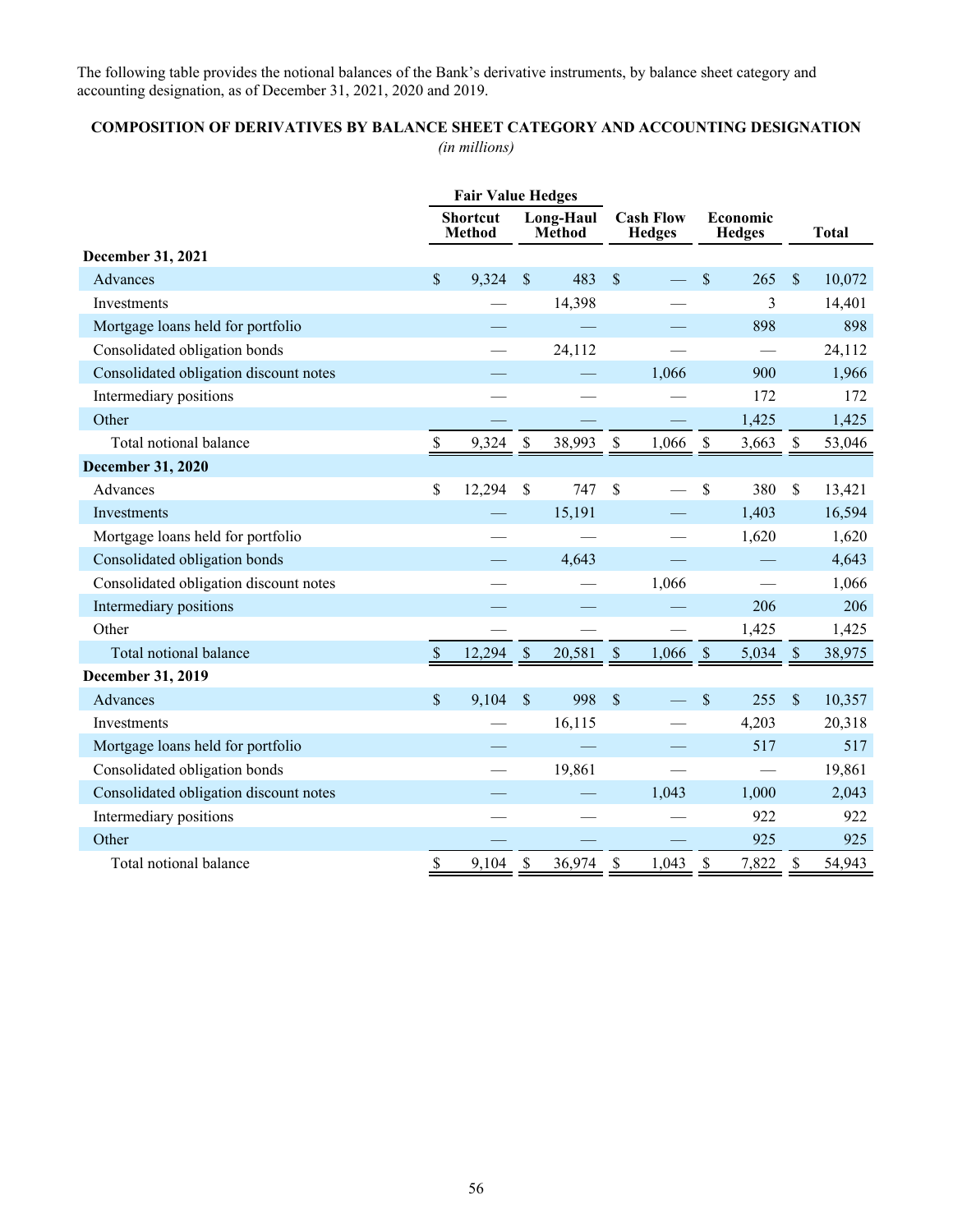The following table provides the notional balances of the Bank's derivative instruments, by hedging strategy, as of December 31, 2021 and 2020.

# **HEDGING STRATEGIES**

*(in millions)*

| <b>Hedged Item / Hedging Instrument</b>                             | <b>Hedging Objective</b>                                                                                                             | Accounting<br><b>Designation</b> | 2021                     | 2020                   |  |  |  |
|---------------------------------------------------------------------|--------------------------------------------------------------------------------------------------------------------------------------|----------------------------------|--------------------------|------------------------|--|--|--|
| <b>Advances</b>                                                     |                                                                                                                                      |                                  |                          |                        |  |  |  |
| Pay fixed, receive floating interest rate                           | Converts the advance's fixed rate to a variable-                                                                                     | Fair Value                       | \$<br>2,542              | \$<br>5,613            |  |  |  |
| swap (without options)                                              | rate index.                                                                                                                          | Economic                         | 10                       | 125                    |  |  |  |
| Pay fixed, receive floating interest rate                           | Converts the advance's fixed rate to a variable-                                                                                     | Fair Value                       | 7,265                    | 7,274                  |  |  |  |
| swap (with options)                                                 | rate index and offsets option risk in the                                                                                            | Economic                         | 255                      | 255                    |  |  |  |
| Pay floating then fixed, receive floating                           | advance.<br>Converts the advance's fixed rate (after the initial                                                                     | Fair Value                       |                          |                        |  |  |  |
| interest rate swap (with options)                                   | variable rate lockout period) to a variable rate<br>index and offsets option risk in the advance.                                    |                                  |                          | 150                    |  |  |  |
| Pay fixed, receive floating interest rate                           | Converts the advance's fixed rate to a variable-                                                                                     | Fair Value                       |                          | $\overline{4}$         |  |  |  |
| swap combined with purchased<br>swaption                            | rate index and offsets an optional commitment<br>embedded in the advance that allows the                                             |                                  |                          |                        |  |  |  |
|                                                                     | member to increase the amount of the advance.                                                                                        |                                  |                          |                        |  |  |  |
| <b>Investments</b>                                                  |                                                                                                                                      |                                  |                          |                        |  |  |  |
| Pay fixed, receive floating interest rate                           | Converts the investment security's fixed rate to a<br>variable-rate index.                                                           | Fair Value                       | 14,398                   | 15,191                 |  |  |  |
| swap                                                                |                                                                                                                                      | Economic                         | 3                        | 1,153                  |  |  |  |
| Interest rate caps                                                  | Offsets the interest rate caps embedded in a                                                                                         | Economic                         |                          | 250                    |  |  |  |
|                                                                     | portfolio of variable-rate investment securities.                                                                                    |                                  |                          |                        |  |  |  |
| <b>Mortgage Loans</b>                                               |                                                                                                                                      |                                  |                          |                        |  |  |  |
| Pay fixed, receive floating interest rate                           | To hedge risks to the Bank's earnings associated                                                                                     | Economic                         | 265                      | 318                    |  |  |  |
| swap, or receive fixed, pay floating<br>interest rate swap          | with the mortgage loan portfolio.                                                                                                    |                                  |                          |                        |  |  |  |
| Pay or receive fixed interest rate swaption                         | Provides the option to enter into an interest rate                                                                                   | Economic                         | 600                      | 1,280                  |  |  |  |
|                                                                     | swap to offset interest rate risk associated with                                                                                    |                                  |                          |                        |  |  |  |
|                                                                     | the mortgage loan portfolio.                                                                                                         |                                  |                          |                        |  |  |  |
| <b>Consolidated Obligation Bonds</b>                                |                                                                                                                                      |                                  |                          |                        |  |  |  |
| Receive fixed, pay floating interest rate<br>swap (without options) | Converts the bond's fixed rate to a variable-rate<br>index.                                                                          | Fair Value                       | 2,108                    | 3,783                  |  |  |  |
| Receive fixed, pay floating interest rate<br>swap (with options)    | Converts the bond's fixed rate to a variable-rate<br>index and offsets option risk in the bond.                                      | Fair Value                       | 22,004                   | 860                    |  |  |  |
| <b>Consolidated Obligation Discount Notes</b>                       |                                                                                                                                      |                                  |                          |                        |  |  |  |
| Receive floating, pay fixed interest rate<br>swap                   | Reduces cash flow variability by converting the<br>variable cash flows of rolling three-month<br>discount notes to fixed cash flows. | Cash Flow                        | 1.066                    | 1,066                  |  |  |  |
| Receive fixed, pay floating interest rate<br>swap                   | Converts the discount note's fixed rate to a<br>variable rate index.                                                                 | Economic                         | 900                      |                        |  |  |  |
| <b>Intermediary Positions</b>                                       |                                                                                                                                      |                                  |                          |                        |  |  |  |
| Pay fixed, receive floating interest rate                           | To provide interest rate swaps to members and to                                                                                     | Economic                         | 92                       | 126                    |  |  |  |
| swap, and receive fixed, pay floating                               | offset these interest rate swaps by executing                                                                                        |                                  |                          |                        |  |  |  |
| interest rate swap                                                  | interest rate swaps with the Bank's derivative<br>counterparties.                                                                    |                                  |                          |                        |  |  |  |
| Interest rate caps                                                  | To provide interest rate caps to members and to                                                                                      | Economic                         | 80                       | 80                     |  |  |  |
|                                                                     | offset these interest rate caps by executing                                                                                         |                                  |                          |                        |  |  |  |
|                                                                     | interest rate caps with the Bank's derivative<br>counterparties.                                                                     |                                  |                          |                        |  |  |  |
| Other                                                               |                                                                                                                                      |                                  |                          |                        |  |  |  |
| Pay floating, receive fixed or pay fixed,                           | To hedge risks to the Bank's earnings that are not                                                                                   | Economic                         | 1,425                    | 1,425                  |  |  |  |
| receive floating interest rate swaps                                | directly linked to specific assets, liabilities or                                                                                   |                                  |                          |                        |  |  |  |
| Total derivatives used to hedge risk                                | forecasted transactions                                                                                                              |                                  | 53,013                   | 38,953                 |  |  |  |
|                                                                     |                                                                                                                                      |                                  | 33                       | 22                     |  |  |  |
| Mortgage delivery commitments                                       |                                                                                                                                      |                                  |                          |                        |  |  |  |
| <b>Total notional amount of derivatives</b>                         |                                                                                                                                      |                                  | 53,046<br>$\mathbb{S}^-$ | 38,975<br><sup>S</sup> |  |  |  |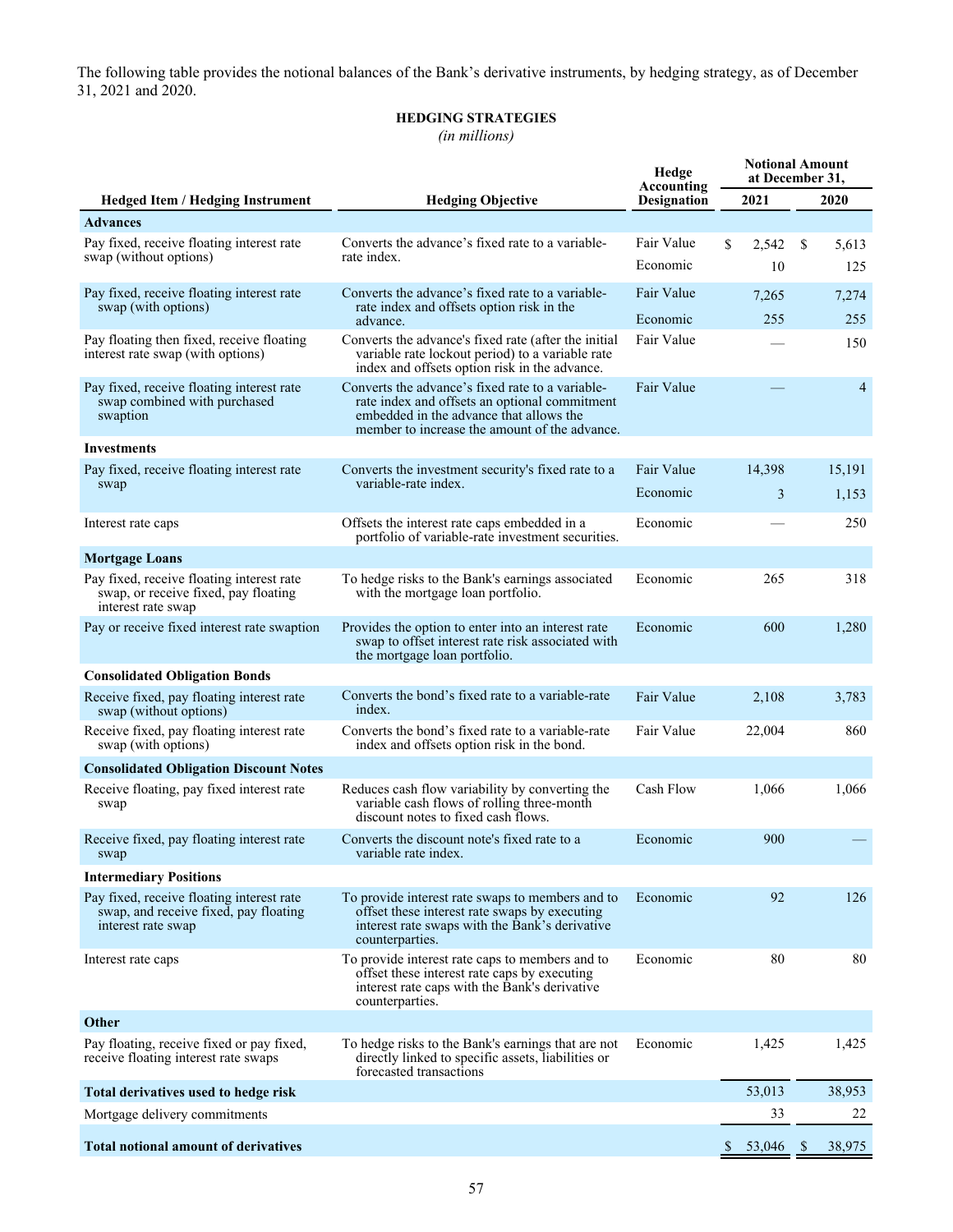Certain derivative transactions that the Bank enters into are required to be cleared through a third-party central clearinghouse. As of December 31, 2021, the Bank had cleared trades outstanding with notional amounts totaling \$22.5 billion. Cleared trades are subject to initial and variation margin requirements established by the clearinghouse and its clearing members. Collateral (or variation margin on daily settled derivative contracts) is typically delivered/paid (or returned/received) daily and, unlike bilateral derivatives, is not subject to any maximum unsecured credit exposure thresholds. The fair values of all interest rate derivatives (including accrued interest receivables and payables) with each clearing member of each clearinghouse are offset for purposes of measuring credit exposure and determining initial and variation margin requirements. With cleared transactions, the Bank is exposed to credit risk in the event that the clearinghouse or the clearing member fails to meet its obligations to the Bank. The Bank has determined that the exercise by a non-defaulting party of the setoff rights incorporated in its cleared derivative transactions should be upheld in the event of a default, including a bankruptcy, insolvency or similar proceeding involving the clearinghouse or any of its clearing members or both.

The Bank has transacted some of its interest rate exchange agreements bilaterally with large financial institutions (with which it has in place master agreements). In doing so, the Bank has generally exchanged a defined market risk for the risk that the counterparty will not be able to fulfill its obligations in the future. The Bank manages this credit risk by spreading its transactions among as many highly rated counterparties as is practicable, by entering into master agreements with each of its non-member bilateral counterparties that include maximum unsecured credit exposure amounts ranging from \$50,000 to \$500,000, and by monitoring its exposure to each counterparty on a daily basis. In addition, all of the Bank's master agreements with its bilateral counterparties include netting arrangements whereby the fair values of all interest rate derivatives (including accrued interest receivables and payables) with each counterparty are offset for purposes of measuring credit exposure. As of December 31, 2021, the notional balance of outstanding interest rate exchange agreements transacted with non-member bilateral counterparties totaled \$30.4 billion.

Under the Bank's master agreements with its non-member bilateral counterparties, the unsecured credit exposure thresholds must be met before collateral is required to be delivered by one party to the other party. Once the counterparties agree to the valuations of the interest rate exchange agreements, and if it is determined that the unsecured credit exposure exceeds the threshold, then, upon a request made by the unsecured counterparty, the party that has the unsecured obligation to the counterparty bearing the risk of the unsecured credit exposure generally must deliver sufficient collateral (or return a sufficient amount of previously remitted collateral) to reduce the unsecured credit exposure to zero (or, in the case of pledged securities, to an amount equal to the discount applied to the securities under the terms of the master agreement). Collateral is delivered (or returned) daily when these thresholds are met. The master agreements with the Bank's non-member bilateral counterparties require the delivery of collateral consisting of cash or very liquid, highly rated securities (generally consisting of U.S. government-guaranteed or agency debt securities) if credit risk exposures rise above the thresholds.

The notional amount of interest rate exchange agreements does not reflect the Bank's credit risk exposure, which is much less than the notional amount. The Bank's net credit risk exposure is based on the current estimated cost, on a present value basis, of replacing at current market rates all interest rate exchange agreements with individual counterparties, if those counterparties were to default, after taking into account the value of any cash and/or securities collateral held or remitted by the Bank. For counterparties with which the Bank is in a net gain position, the Bank has credit exposure when the collateral it is holding (if any) has a value less than the amount of the gain. For counterparties with which the Bank is in a net loss position, the Bank has credit exposure when it has delivered collateral with a value greater than the amount of the loss position.

As of December 31, 2021, cash collateral totaling \$456 million had been delivered by the Bank to its non-member bilateral derivative counterparties and the Bank held \$7 million of cash collateral received from its non-member bilateral derivative counterparties under the terms of the collateral exchange agreements. At that date, the Bank had pledged \$530 million (fair value) of securities to satisfy initial margin requirements associated with its cleared derivatives. In addition, as of December 31, 2021, the Bank had paid \$739 million and received \$25 million in variation margin to settle its cleared derivatives with its clearinghouse counterparties.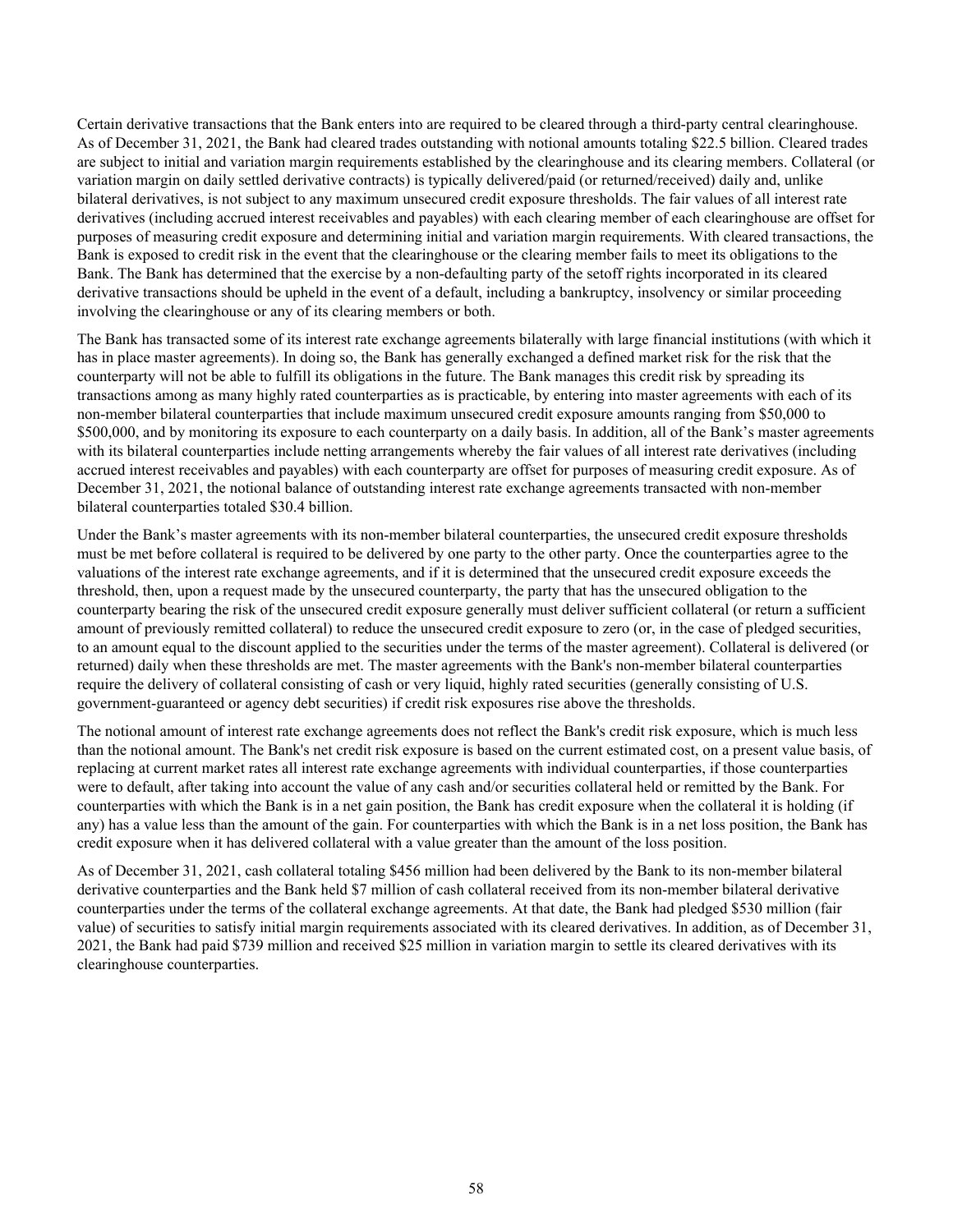The following table provides information regarding the Bank's derivative counterparty credit exposure as of December 31, 2021.

#### **DERIVATIVES COUNTERPARTY CREDIT EXPOSURE**

*(dollars in millions)*

| Credit Rating <sup>(1)</sup>                                                                                   | Number of<br><b>Bilateral</b><br>Counterparties | <b>Notional</b><br>Principal $^{(2)}$ | <b>Net</b><br><b>Derivatives</b><br><b>Fair Value</b><br><b>Before</b><br>Collateral |              | Cash<br><b>Collateral</b><br>Pledged<br>To (From)<br>Counterparty | Other<br><b>Collateral</b><br><b>Pledged To</b><br>Counterparty | <b>Net Credit</b><br><b>Exposure</b> |
|----------------------------------------------------------------------------------------------------------------|-------------------------------------------------|---------------------------------------|--------------------------------------------------------------------------------------|--------------|-------------------------------------------------------------------|-----------------------------------------------------------------|--------------------------------------|
| <b>Non-member counterparties</b>                                                                               |                                                 |                                       |                                                                                      |              |                                                                   |                                                                 |                                      |
| Asset positions with credit exposure                                                                           |                                                 |                                       |                                                                                      |              |                                                                   |                                                                 |                                      |
| Cleared derivatives $^{(3)}$                                                                                   |                                                 | \$<br>15.0                            | <sup>S</sup>                                                                         |              | \$                                                                | 1.0<br>\$                                                       | $\mathbb{S}$<br>1.0                  |
| Liability positions with credit exposure                                                                       |                                                 |                                       |                                                                                      |              |                                                                   |                                                                 |                                      |
| Single-A                                                                                                       | 6                                               | 6,276.6                               |                                                                                      | (97.7)       | 99.9                                                              |                                                                 | 2.2                                  |
| Triple-B                                                                                                       | 2                                               | 4,205.9                               |                                                                                      | (128.7)      | 129.7                                                             |                                                                 | 1.0                                  |
| Cleared derivatives $^{(3)}$                                                                                   |                                                 | 22,475.0                              |                                                                                      | (3.3)        | (1.2)                                                             | 528.6                                                           | 524.1                                |
| Total derivative positions with non-member<br>counterparties to which the Bank had<br>credit exposure          | 8                                               | 32,972.5                              |                                                                                      | (229.7)      | 228.4                                                             | 529.6                                                           | 528.3                                |
| Asset positions without credit exposure                                                                        | 2                                               | 1,352.0                               |                                                                                      | 6.6          | (7.1)                                                             |                                                                 |                                      |
| Liability positions without credit exposure $(4)$                                                              | $\overline{\mathcal{L}}$                        | 18,602.8                              |                                                                                      | (235.8)      | 226.9                                                             |                                                                 |                                      |
| Total derivative positions with non-member<br>counterparties to which the Bank did not<br>have credit exposure | 9                                               | 19,954.8                              |                                                                                      | (229.2)      | 219.8                                                             |                                                                 |                                      |
| <b>Total non-member counterparties</b>                                                                         | 17                                              | 52,927.3                              |                                                                                      | $(458.9)$ \$ | 448.2 \$                                                          | 529.6                                                           | 528.3<br>$\mathcal{S}$               |
| <b>Member institutions</b>                                                                                     |                                                 |                                       |                                                                                      |              |                                                                   |                                                                 |                                      |
| Interest rate exchange agreements <sup>(5)</sup>                                                               |                                                 |                                       |                                                                                      |              |                                                                   |                                                                 |                                      |
| Asset positions                                                                                                | 5                                               | 85.9                                  |                                                                                      | 3.8          |                                                                   |                                                                 |                                      |
| Mortgage delivery commitments                                                                                  |                                                 | 33.2                                  |                                                                                      |              |                                                                   |                                                                 |                                      |
| <b>Total member institutions</b>                                                                               | 5                                               | 119.1                                 |                                                                                      | 3.8          |                                                                   |                                                                 |                                      |
| <b>Total</b>                                                                                                   | 22                                              | \$53,046.4                            | S                                                                                    | (455.1)      |                                                                   |                                                                 |                                      |

(1) Credit ratings shown in the table reflect the lowest rating from Moody's or S&P and are as of December 31, 2021.

(2) Includes amounts that had not settled as of December 31, 2021.

 $\mathcal{L}_\text{max}$  , and the set of the set of the set of the set of the set of the set of the set of the set of the set of the set of the set of the set of the set of the set of the set of the set of the set of the set of the

 $^{(3)}$  Cleared derivatives with an aggregate notional principal balance of \$5.8 billion were transacted with a clearinghouse rated double-A and cleared derivatives with an aggregate notional principal balance of \$16.7 billion were transacted with a clearinghouse rated single-A.

<sup>(4)</sup> The figures for liability positions without credit exposure included transactions with a counterparty that is affiliated with a member of the Bank. Transactions with that counterparty had an aggregate notional principal of \$2.3 billion.

 $<sup>(5)</sup>$  This product offering and the collateral provisions associated therewith are discussed in the paragraph below.</sup>

The Bank offers interest rate exchange agreements to its members to assist them in meeting their risk management objectives. In derivative transactions with its members, the Bank acts as an intermediary by entering into an interest rate exchange agreement with the member and then entering into an offsetting interest rate exchange agreement with one of the Bank's nonmember derivative counterparties discussed above. When entering into interest rate exchange agreements with its members, the Bank requires the member to post eligible collateral in an amount equal to the sum of the net market value of the member's derivative transactions with the Bank (if the value is positive to the Bank) plus a percentage of the notional amount of any interest rate swaps, with market values determined on at least a monthly basis. Eligible collateral for derivative transactions consists of collateral that is eligible to secure advances and other obligations under the member's Advances and Security Agreement with the Bank (for a description of eligible collateral, see Item 1. Business — Products and Services – Advances).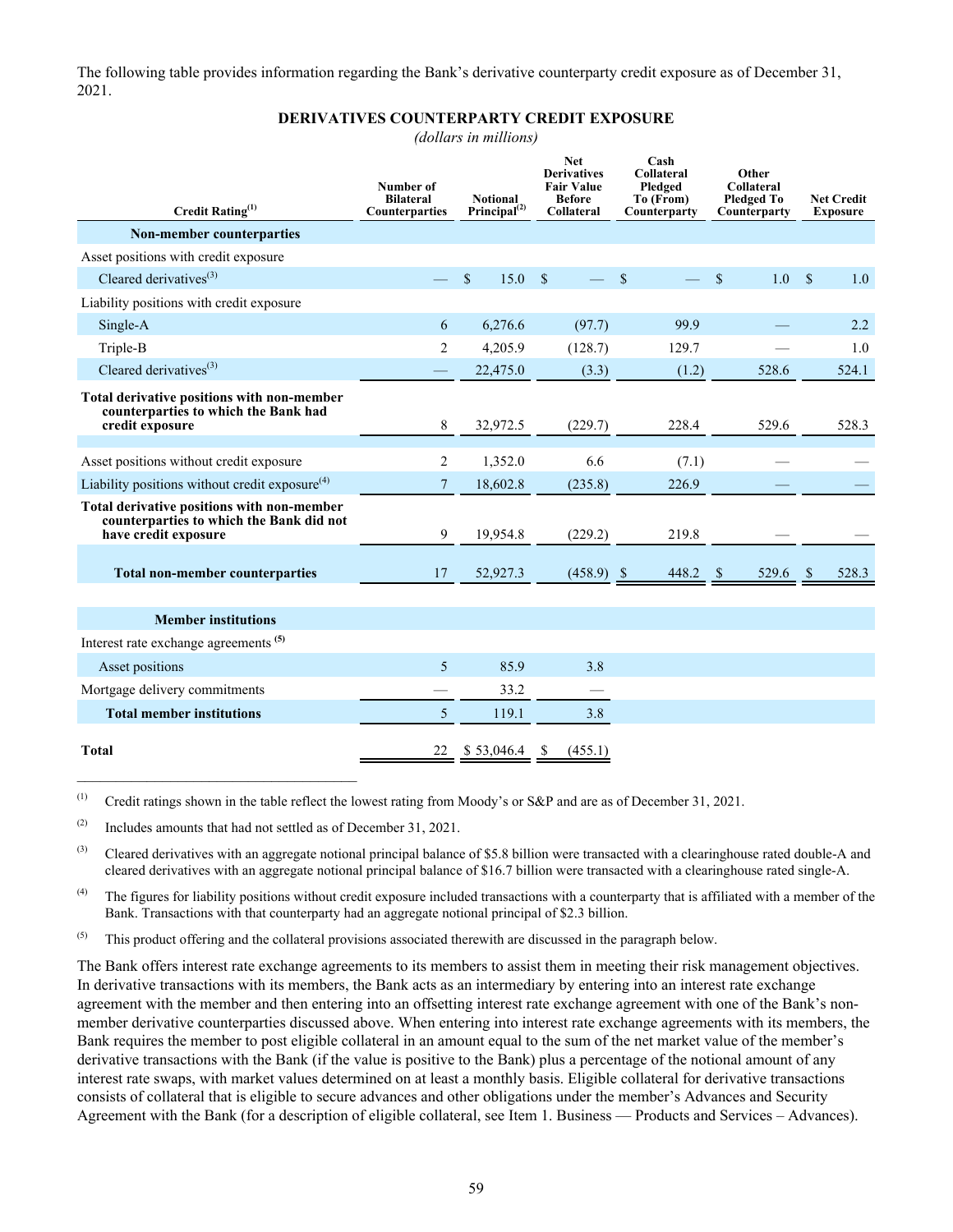The Dodd-Frank Wall Street Reform and Consumer Protection Act changed the regulatory framework for derivative transactions that are not subject to mandatory clearing requirements (uncleared trades). While the Bank expects to be able in certain instances to continue to enter into uncleared trades on a bilateral basis, those transactions will be subject to new regulatory requirements, including initial margin requirements imposed by regulators. For additional discussion, see Item 1. Business - Legislative and Regulatory Developments.

# *Market Value of Equity*

The ratio of the Bank's estimated market value of equity to its book value of equity was 102 percent at both December 31, 2021 and 2020. For additional discussion, see Item 7A. Quantitative and Qualitative Disclosures About Market Risk.

# *LIBOR Phase-Out*

As discussed in "Item 1A — Risk Factors," one-month and three-month LIBOR are expected to no longer be available after June 30, 2023. For some time, the Bank has been preparing for this possibility and the associated transition to an alternative reference rate (e.g., SOFR). Among other things, a permanent discontinuation of LIBOR has necessitated the addition of fallback language in the Bank's LIBOR-indexed derivative contracts that extend past the cessation date, as well as changes in the Bank's risk management practices. In response to the future cessation of LIBOR, the Bank is no longer offering LIBORindexed advances, nor is it issuing LIBOR-indexed consolidated obligations.

On September 27, 2019, the Finance Agency issued a supervisory letter to the FHLBanks relating to their preparations for the phase-out of LIBOR. Under the supervisory letter, with limited exceptions, the FHLBanks were directed, by December 31, 2019, to no longer purchase LIBOR-indexed investments which mature after December 31, 2021 and, by March 31, 2020, to no longer issue, make, purchase or otherwise enter into financial liabilities, derivatives or other assets that reference LIBOR and which mature after December 31, 2021. In light of the market volatility that was caused by the COVID-19 pandemic, the Finance Agency (on March 16, 2020) extended the date after which the FHLBanks could no longer issue, make, purchase or otherwise enter into financial liabilities, derivatives or other assets that reference LIBOR and which mature after December 31, 2021 from March 31, 2020 to June 30, 2020, except for option-embedded products. This directive did not in any way modify the previous guidance relating to investments. The Bank has complied with all aspects of this guidance.

On October 23, 2020, ISDA launched the IBOR Fallbacks Supplement ("Supplement") and the IBOR Fallbacks Protocol ("Protocol"). The Supplement amends ISDA's standard definitions for interest rate derivatives to incorporate robust fallbacks for derivatives linked to certain IBORs. Both the Supplement and the Protocol took effect on January 25, 2021. On that date, all legacy bilateral derivative transactions subject to Protocol-covered agreements (including ISDA agreements) that incorporate certain covered ISDA definitional booklets and reference a covered IBOR, including LIBOR, were amended to apply the new ISDA-recommended IBOR fallbacks in the event of the relevant IBOR's cessation. Both parties must adhere to the Protocol in order to effectively amend legacy derivative contracts or, alternatively, the parties must bilaterally agree to amended legacy contracts to address IBOR fallbacks. The Bank and all of its non-member bilateral derivative counterparties have adhered to the Protocol. On and after January 25, 2021, all new derivative contracts are subject to the relevant IBOR fallbacks set forth in the Supplement. ISDA has stated that the FCA's announcement on March 5, 2021 (in which the FCA announced the dates that panel bank submissions for all LIBOR settings would cease) constituted an index cessation event under the Supplement and the Protocol and, as a result, the fallback spread adjustment published by Bloomberg was fixed as of the date of that announcement for all LIBOR settings. The Bank does not expect the fallback spread adjustments to have a significant impact on its derivative positions.

On March 15, 2022, President Biden signed into law the Adjustable Interest Rate (LIBOR) Act (the "LIBOR Act"). The LIBOR Act provides legal certainty for legacy contracts with inadequate or unworkable fallback provisions when LIBOR stops being published after June 30, 2023. For contracts with either no fallback provisions or insufficient fallback provisions, the legislation will automatically impose a rate selected by the Federal Reserve based upon SOFR including any applicable tenor spread adjustment. The legislation also includes a safe harbor against liability for parties with contractual discretion who choose the Federal Reserve's SOFR-based rate to replace LIBOR. The Federal Reserve has until 180 days after enactment of the legislation to issue regulations carrying out its provisions.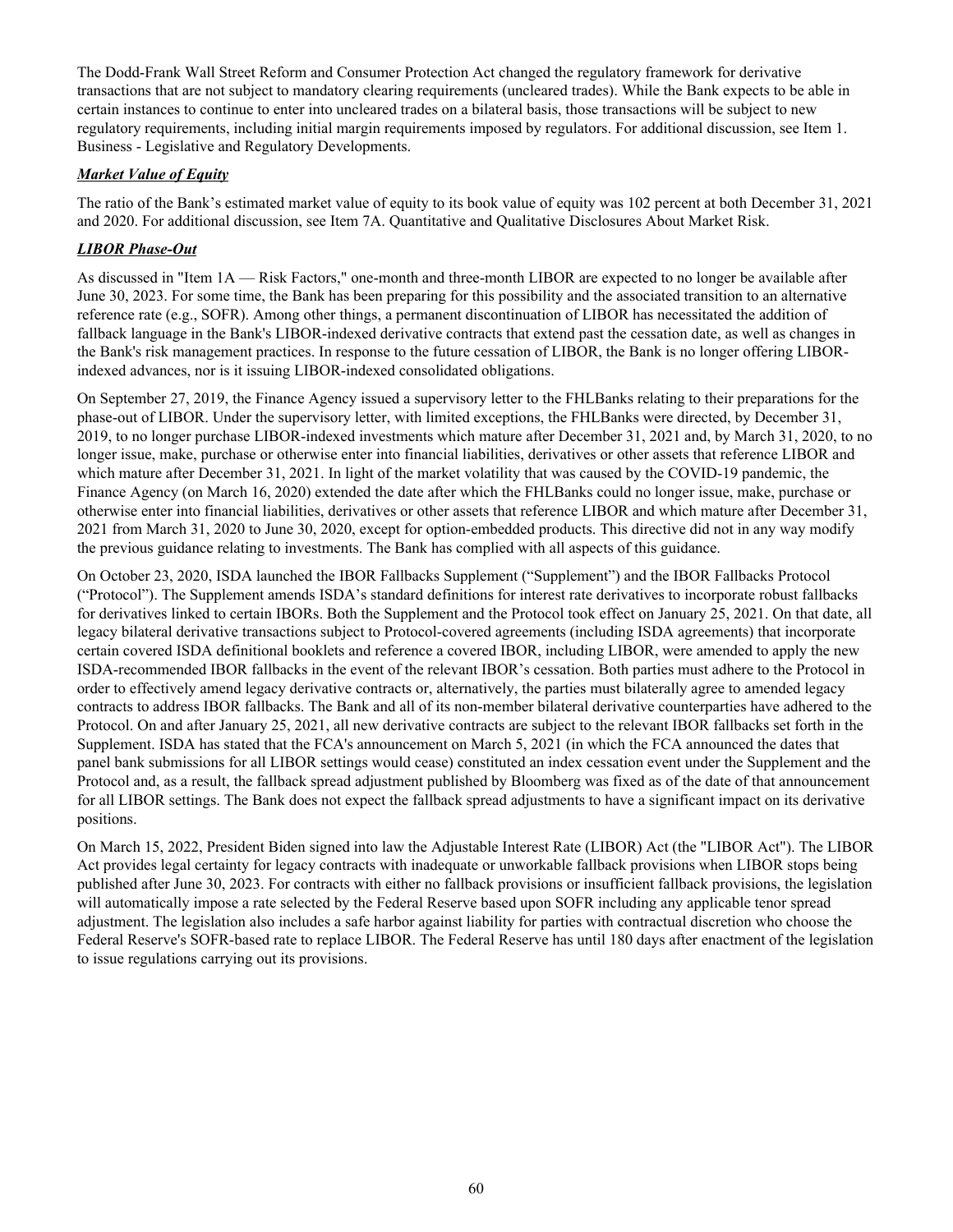The following table presents the Bank's LIBOR-indexed financial instruments by contractual maturity at December 31, 2021. Some of the Bank's derivatives contain call options which, if exercised, could result in earlier terminations. In addition, it is possible that some of the Bank's MBS holdings could be prepaid, reducing the balance of these investments maturing after June 30, 2023.

# **LIBOR-INDEXED FINANCIAL INSTRUMENTS**

*(par/notional value, in millions)*

|                                                            |                          |              | <b>Six Months</b> |                   |     |              |               |        |
|------------------------------------------------------------|--------------------------|--------------|-------------------|-------------------|-----|--------------|---------------|--------|
|                                                            | <b>Year Ended</b>        | <b>Ended</b> |                   |                   |     |              |               |        |
|                                                            | <b>December 31, 2022</b> |              | June 30, 2023     | <b>Thereafter</b> |     |              | <b>Total</b>  |        |
| <b>Instruments with receipts indexed to LIBOR</b>          |                          |              |                   |                   |     |              |               |        |
| Investments (par value)                                    |                          |              |                   |                   |     |              |               |        |
| Non-MBS                                                    | \$                       | $\mathbf{1}$ | $\mathcal{S}$     |                   | \$  | $\mathbf{1}$ | $\mathcal{S}$ |        |
| <b>MBS</b>                                                 |                          |              |                   |                   |     | 528          |               | 528    |
| LIBOR-indexed derivatives notional amount (receive<br>leg) |                          |              |                   |                   |     |              |               |        |
| Cleared                                                    |                          | 1,374        |                   | 377               |     | 16,573       |               | 18,324 |
| Uncleared                                                  |                          | 377          |                   | 44                |     | 7,713        |               | 8,134  |
| Total par/notional amount                                  |                          | 1,752        | S                 | 421               | \$. | 24,815       |               | 26,988 |
|                                                            |                          |              |                   |                   |     |              |               |        |
| <b>Instruments with payments indexed to LIBOR</b>          |                          |              |                   |                   |     |              |               |        |
| LIBOR-indexed derivatives notional amount (pay<br>leg)     |                          |              |                   |                   |     |              |               |        |
| Cleared                                                    | \$                       | 1,283        | <sup>\$</sup>     | 488               | \$  | 1,387        | S             | 3,158  |
| Uncleared                                                  |                          | 133          |                   | 21                |     | 452          |               | 606    |
| Total par/notional amount                                  |                          | 1,416        |                   | 509               |     | 1,839        | S.            | 3,764  |
|                                                            |                          |              |                   |                   |     |              |               |        |

At December 31, 2021, the Bank had outstanding standby bond purchase agreements totaling \$914.0 million which expire in 2022, 2023, 2024, 2025 and 2026. Under the terms of these agreements, the Bank could be required to purchase and hold the subject bonds for a period of time. If this were to occur, the Bank would earn interest on the bonds at specified rates indexed to the greater of one-month LIBOR or the Federal Funds rate. The standby bond purchase agreements that expire after June 30, 2023 include fallback language in the event one-month LIBOR is no longer available after that date. For further discussion of these standby bond purchase agreements, see the audited financial statements included in this report (specifically, Note 18 on page F-53).

# **Results of Operations**

# *Net Income*

Net income for 2021, 2020 and 2019 was \$164.4 million, \$198.7 million and \$227.3 million, respectively. The Bank's net income for 2021 represented a return on average capital stock ("ROCS") of 7.72 percent. In comparison, the Bank's ROCS was 8.17 percent in 2020 and 8.90 percent in 2019. To derive the Bank's ROCS, net income is divided by average capital stock outstanding excluding stock that is classified as mandatorily redeemable capital stock. The factors contributing to the changes in the Bank's net income from 2020 to 2021 are discussed below. The factors contributing to the changes in the Bank's net income from 2019 to 2020 are discussed in the 2020 10-K.

While the Bank is exempt from all federal, state and local income taxes, it is obligated to set aside 10 percent of its income before assessments (adjusted for interest expense on mandatorily redeemable capital stock) for its AHP. The AHP provides grants that members can use to support affordable housing projects in their communities. Generally, the Bank's AHP assessment is derived by adding interest expense on mandatorily redeemable capital stock to income before assessments; the result of this calculation is then multiplied by 10 percent. For the years ended December 31, 2021 and 2020, the Bank's AHP assessments totaled \$18.3 million and \$22.1 million, respectively. In each of these years, the effective assessment rate closely approximated 10 percent. Because interest expense on mandatorily redeemable capital stock is not deductible for purposes of computing the Bank's AHP assessment, the effective assessment rate could exceed 10 percent in future periods.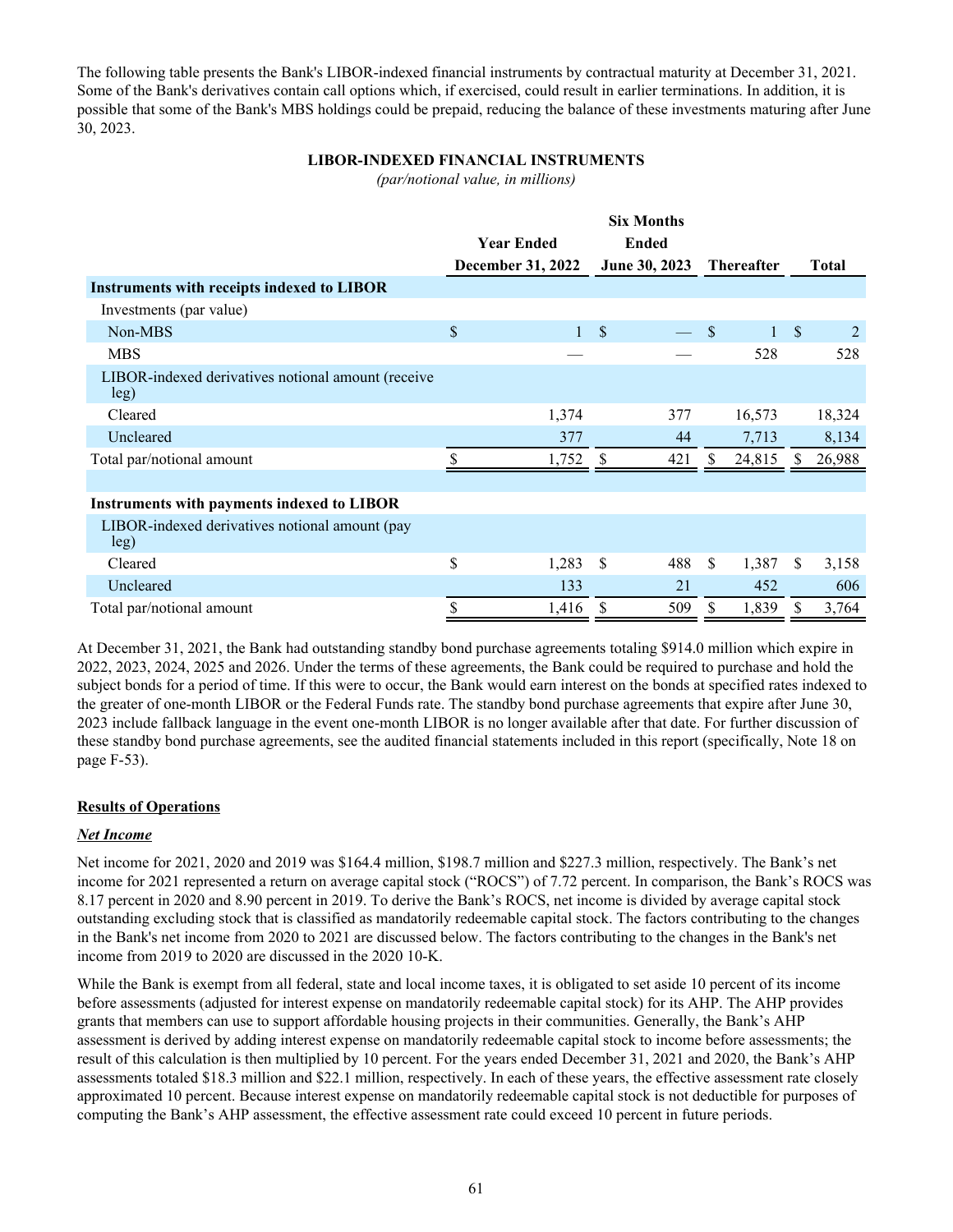# *Income Before Assessments*

During 2021 and 2020, the Bank's income before assessments was \$182.6 million and \$220.8 million, respectively. The \$38.2 million decrease in income before assessments for 2021 as compared to 2020 was attributable to a \$32.5 million decrease in net interest income after provision/reversal for mortgage loan losses and a \$21.9 million decrease in other income offset by a \$16.2 million decrease in other expenses. The components of income before assessments (net interest income after provision/reversal for mortgage loan losses, other income and other expense) are discussed in more detail in the following sections.

# *Net Interest Income After Provision/Reversal for Mortgage Loan Losses*

In 2021 and 2020, the Bank's net interest income after provision/reversal for mortgage loan losses was \$277.5 million and \$310.0 million, respectively. The \$32.5 million decrease in net interest income after provision/reversal for mortgage loan losses from 2020 to 2021 was due primarily to a decline in average interest-earning assets and a \$7.9 million decrease in prepayment fees on advances, partially offset by higher yield maintenance fees received in connection with GSE CMBS prepayments, as previously discussed in the Long-Term Investments section beginning on page 44 of this report.

The average balances of the Bank's interest-earning assets decreased by \$12.5 billion, from \$72.1 billion in 2020 to \$59.6 billion in 2021. The Bank's net interest margin increased from 43 basis points in 2020 to 46 basis points in 2021. Net interest margin, or net interest income as a percentage of average earning assets, is a function of net interest spread and the rates of return on assets funded by the investment of the Bank's capital. Net interest spread is the difference between the yield on interest-earning assets and the cost of interest-bearing liabilities. The Bank's net interest spread was 45 basis points in 2021 as compared to 39 basis points in 2020. Due to a decrease in average short-term interest rates in 2021 relative to 2020, the contribution of the Bank's invested capital to the net interest margin (the impact of non-interest bearing funds) decreased from 4 basis points in 2020 to 1 basis point in 2021.

U.S. GAAP requires that, for fair value hedges, the entire change in the fair value of the hedging instrument included in the assessment of hedge effectiveness along with the changes in the fair value of the hedged item attributable to the hedged risk be presented in the same income statement line that is used to present the earnings effect of the hedged item. As a result, the Bank's net interest margin and net interest spread are impacted positively or negatively, as the case may be, by the amount of fair value hedge ineffectiveness that is recorded in net interest income. For the years ended December 31, 2021 and 2020, the fair value hedge ineffectiveness amounts reported in net interest income increased (reduced) interest income on advances by \$439,000 and (\$1,055,000), respectively, increased (reduced) interest income on available-for-sale securities by \$18,787,000 and (\$18,947,000), respectively, and reduced interest expense on consolidated obligations by \$4,554,000 and \$5,020,000, respectively. In aggregate, these amounts increased (reduced) net interest income by \$23.8 million and (\$15.0) million for the years ended December 31, 2021 and 2020, respectively. The fair value hedge ineffectiveness associated with the Bank's available-for-sale securities is offset in part by mitigation activities undertaken by the Bank, the results of which are recorded in other income (loss) as further discussed below.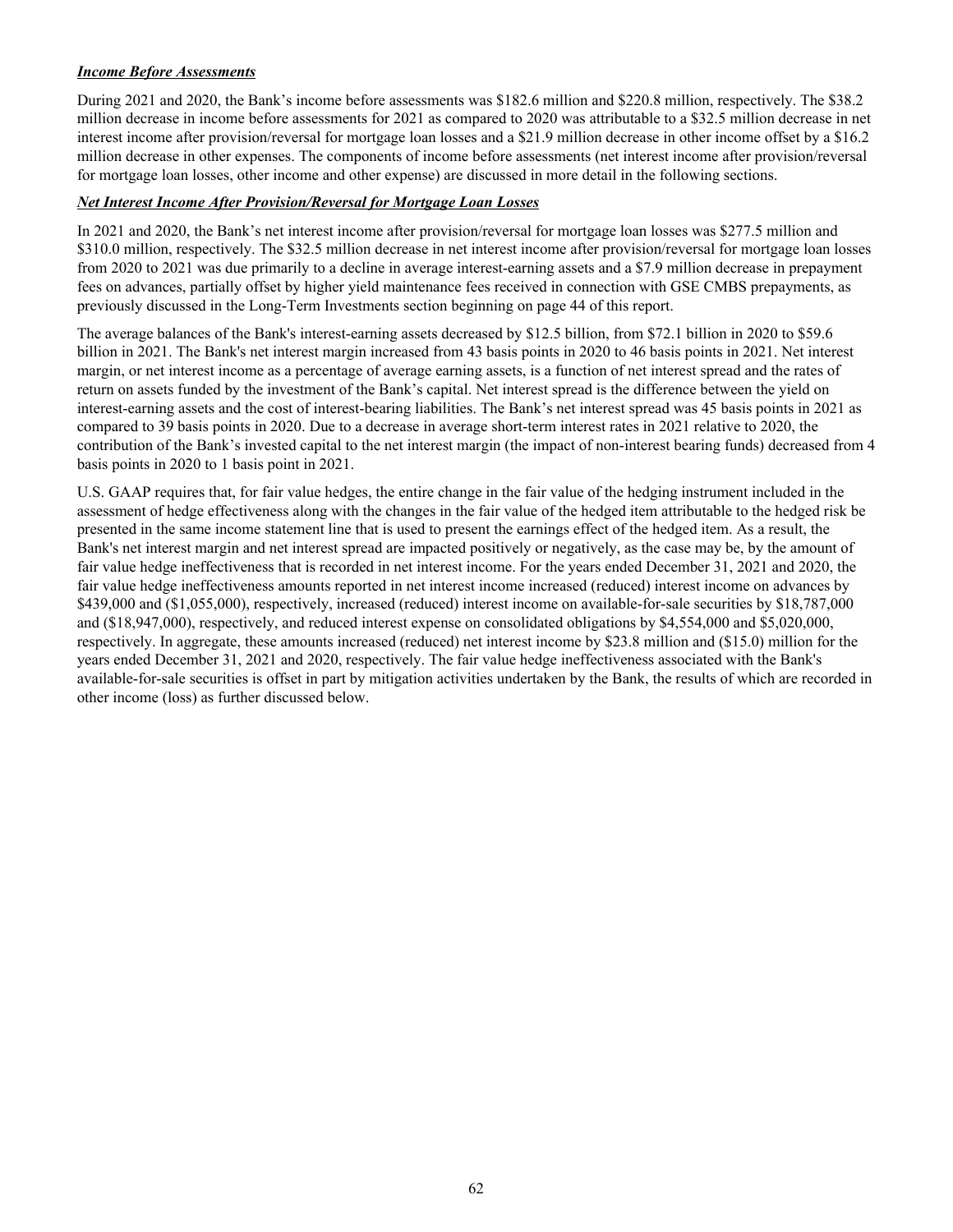The following table presents average balance sheet amounts together with the total dollar amounts of interest income and expense and the weighted average interest rates of major earning asset categories and the funding sources for those earning assets for 2021, 2020 and 2019.

# **YIELD AND SPREAD ANALYSIS**

*(dollars in millions)*

|                                                                                                                                  | For the year ended December 31, |                                       |                                |                           |                                              |                                |                           |                                       |                                |  |
|----------------------------------------------------------------------------------------------------------------------------------|---------------------------------|---------------------------------------|--------------------------------|---------------------------|----------------------------------------------|--------------------------------|---------------------------|---------------------------------------|--------------------------------|--|
|                                                                                                                                  |                                 | 2021                                  |                                |                           | 2020                                         |                                | 2019                      |                                       |                                |  |
|                                                                                                                                  | Average<br><b>Balance</b>       | Interest<br>Income/<br><b>Expense</b> | Average<br>Rate <sup>(3)</sup> | Average<br><b>Balance</b> | <b>Interest</b><br>Income/<br><b>Expense</b> | Average<br>Rate <sup>(a)</sup> | Average<br><b>Balance</b> | Interest<br>Income/<br><b>Expense</b> | Average<br>Rate <sup>(a)</sup> |  |
| <b>Assets</b>                                                                                                                    |                                 |                                       |                                |                           |                                              |                                |                           |                                       |                                |  |
| Interest-bearing deposits <sup>(b)</sup>                                                                                         | \$<br>1,110                     | <sup>\$</sup><br>1                    | $0.11 \%$                      | <sup>\$</sup><br>2,045    | \$<br>9                                      | $0.44 \%$ \$                   | 1,628                     | <sup>\$</sup><br>37                   | 2.27 %                         |  |
| Securities purchased under<br>agreements to resell                                                                               | 295                             |                                       | $0.05 \%$                      | 901                       | 8                                            | $0.85 \%$                      | 3,680                     | 87                                    | 2.37%                          |  |
| Federal funds sold $(c)$                                                                                                         | 4,200                           | 3                                     | $0.08 \%$                      | 3,186                     | 9                                            | 0.28 %                         | 2,618                     | 58                                    | $2.23\%$                       |  |
| Investments                                                                                                                      |                                 |                                       |                                |                           |                                              |                                |                           |                                       |                                |  |
| Trading                                                                                                                          | 2,715                           | 9                                     | $0.32 \%$                      | 6,275                     | 64                                           | 1.01%                          | 4,984                     | 101                                   | 2.02%                          |  |
| Available-for-sale <sup>(d)</sup>                                                                                                | 15,983                          | 152                                   | 0.95%                          | 17,221                    | 219                                          | $1.27\%$                       | 16,363                    | 465                                   | 2.84 %                         |  |
| Held-to-maturity <sup>(d)</sup>                                                                                                  | 750                             | 5                                     | $0.70 \%$                      | 1,082                     | 13                                           | $1.22 \%$                      | 1,330                     | 38                                    | 2.83 %                         |  |
| Advances <sup>(e)</sup>                                                                                                          | 31,294                          | 130                                   | $0.41 \%$                      | 37,465                    | 367                                          | 0.98 %                         | 37,348                    | 909                                   | $2.43\%$                       |  |
| Mortgage loans held for portfolio <sup>(f)</sup>                                                                                 | 3,296                           | 78                                    | 2.36 %                         | 3,945                     | 103                                          | 2.61%                          | 3,102                     | 111                                   | 3.58 %                         |  |
| Total earning assets                                                                                                             | 59,643                          | 378                                   | $0.63\%$                       | 72,120                    | 792                                          | 1.10%                          | 71,053                    | 1,806                                 | 2.54%                          |  |
| Cash and due from banks                                                                                                          | 150                             |                                       |                                | 74                        |                                              |                                | 54                        |                                       |                                |  |
| Other assets                                                                                                                     | 197                             |                                       |                                | 255                       |                                              |                                | 273                       |                                       |                                |  |
| Derivatives netting adjustment (b)                                                                                               | (421)                           |                                       |                                | (544)                     |                                              |                                | (177)                     |                                       |                                |  |
| Fair value adjustment on available-<br>for-sale securities $(d)$                                                                 | 281                             |                                       |                                | 31                        |                                              |                                | 130                       |                                       |                                |  |
| Adjustment for net non-credit<br>portion of other-than-temporary<br>impairments on held-to-maturity<br>securities <sup>(d)</sup> | (5)                             |                                       |                                | (8)                       |                                              |                                | (10)                      |                                       |                                |  |
| Total assets                                                                                                                     | 59,845                          | 378                                   | $0.63 \%$                      | 71,928<br>- \$            | 792                                          | $1.10 \%$                      | 71,323<br><sup>S</sup>    | 1,806                                 | $2.53\%$                       |  |
| <b>Liabilities and Capital</b>                                                                                                   |                                 |                                       |                                |                           |                                              |                                |                           |                                       |                                |  |
| Interest-bearing deposits (b) (g)                                                                                                | \$<br>1,753                     |                                       | $0.02 \%$ \$                   | 1,537                     | 5                                            | $0.29 \%$ \$                   | 983                       | 20                                    | $2.05\%$                       |  |
| Consolidated obligations                                                                                                         |                                 |                                       |                                |                           |                                              |                                |                           |                                       |                                |  |
| <b>Bonds</b>                                                                                                                     | 42,851                          | 71                                    | $0.17 \%$                      | 35,429                    | 277                                          | $0.78 \%$                      | 30,800                    | 711                                   | 2.31 %                         |  |
| Discount notes                                                                                                                   | 11,099                          | 30                                    | $0.27 \%$                      | 30,924                    | 199                                          | 0.64%                          | 34,961                    | 781                                   | 2.23 %                         |  |
| Mandatorily redeemable capital<br>stock and other borrowings                                                                     | 20                              |                                       | $0.03\%$                       | 23                        |                                              | 0.36 %                         | 12                        |                                       | 2.52 %                         |  |
| Total interest-bearing liabilities                                                                                               | 55,723                          | 101                                   | $0.18 \%$                      | 67,913                    | 481                                          | 0.71%                          | 66,756                    | 1,512                                 | 2.26 %                         |  |
| Other liabilities                                                                                                                | 731                             |                                       |                                | 885                       |                                              |                                | 927                       |                                       |                                |  |
| Derivatives netting adjustment (b)                                                                                               | (421)                           |                                       |                                | (544)                     |                                              |                                | (177)                     |                                       |                                |  |
| <b>Total liabilities</b>                                                                                                         | 56,033                          | 101                                   | $0.18\ \%$                     | 68,254                    | 481                                          | $0.70 \%$                      | 67,506                    | 1,512                                 | 2.24%                          |  |
| Total capital                                                                                                                    | 3,812                           |                                       |                                | 3,674                     |                                              |                                | 3,817                     |                                       |                                |  |
| Total liabilities and capital                                                                                                    | 59,845                          |                                       | $0.17 \%$                      | $\mathbb{S}$<br>71,928    |                                              | $0.67 \%$                      | $\mathbb{S}$<br>71,323    |                                       | $2.12\%$                       |  |
| Net interest income                                                                                                              |                                 | 277<br>S                              |                                |                           | 311<br>\$                                    |                                |                           | 294<br>\$                             |                                |  |
| Net interest margin                                                                                                              |                                 |                                       | $0.46~\%$                      |                           |                                              | $0.43\%$                       |                           |                                       | $0.41 \%$                      |  |
| Net interest spread                                                                                                              |                                 |                                       | $0.45 \%$                      |                           |                                              | 0.39%                          |                           |                                       | $0.28 \%$                      |  |
| Impact of non-interest bearing<br>funds                                                                                          |                                 |                                       | $0.01~\%$                      |                           |                                              | $0.04 \%$                      |                           |                                       | $0.13 \%$                      |  |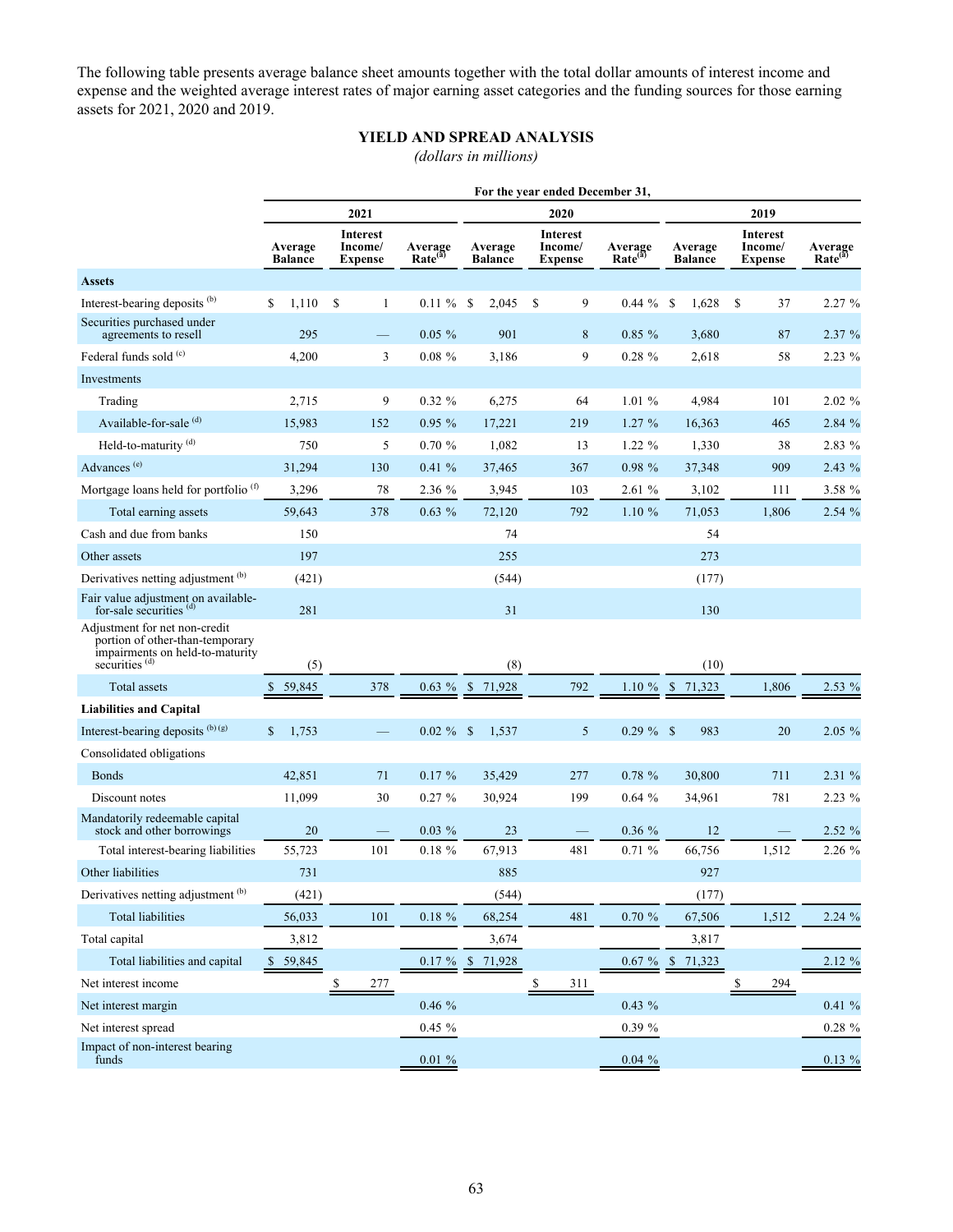- (a) Amounts used to calculate average rates are based on whole dollars. Accordingly, recalculations based upon the disclosed amounts (millions) may not produce the same results.
- <sup>(b)</sup> The Bank offsets the fair value amounts recognized for the right to reclaim cash collateral or the obligation to return cash collateral against the fair value amounts recognized for derivative instruments transacted under a master netting agreement or other similar arrangement. The average balances of interestbearing deposit assets for the years ended December 31, 2021, 2020 and 2019 in the table above include \$411 million, \$525 million and \$167 million, respectively, which are classified as derivative assets/liabilities on the statements of condition. In addition, the average balances of interest-bearing deposit liabilities for the years ended December 31, 2021, 2020 and 2019 in the table above include \$10 million, \$19 million and \$11 million, respectively, which are classified as derivative assets/liabilities on the statements of condition.
- (c) Includes overnight federal funds sold to other FHLBanks.

 $\mathcal{L}_\text{max}$  and  $\mathcal{L}_\text{max}$  and  $\mathcal{L}_\text{max}$  and  $\mathcal{L}_\text{max}$ 

- (d) Average balances for available-for-sale and held-to-maturity securities are calculated based upon amortized cost.
- (e) Interest income and average rates include net prepayment fees on advances.
- (f) The average balances for mortgage loans held for portfolio in the table above include \$87 million, \$56 million and \$3 million of non-accruing loans for the years ended December 31, 2021, 2020 and 2019, respectively.
- (g) Average balances of deposits for the years ended December 31, 2021, 2020 and 2019 include time deposits of \$62 million, \$64 million and \$102 million, respectively. The remaining balances are substantially comprised of interest-bearing demand deposits. During the years ended December 31, 2021, 2020 and 2019, interest was paid on demand deposits at average rates of 0.02 percent, 0.26 percent and 2.01 percent, respectively, and on time deposits at average rates of 0.04 percent, 0.92 percent and 2.34 percent, respectively.

#### *Rate and Volume Analysis*

Changes in both volume (i.e., average balances) and interest rates influence changes in net interest income and net interest margin. The following table summarizes changes in interest income and interest expense between 2021 and 2020 and between 2020 and 2019. Changes in interest income and interest expense that cannot be attributed to either volume or rate have been allocated to the volume and rate categories based upon the proportion of the absolute value of the volume and rate changes.

#### **RATE AND VOLUME ANALYSIS**

*(in millions)*

|                                                           |        |       |                    | 2021 vs. 2020<br><b>Increase (Decrease) Due To</b> |    |              |               | 2020 vs. 2019<br><b>Increase (Decrease) Due To</b> |      |         |               |         |  |
|-----------------------------------------------------------|--------|-------|--------------------|----------------------------------------------------|----|--------------|---------------|----------------------------------------------------|------|---------|---------------|---------|--|
|                                                           | Volume |       |                    | Rate                                               |    | <b>Total</b> | Volume        |                                                    | Rate |         | <b>Total</b>  |         |  |
| <b>Interest income</b>                                    |        |       |                    |                                                    |    |              |               |                                                    |      |         |               |         |  |
| Interest-bearing deposits                                 | \$     | (3)   | $\mathcal{S}$      | (5)                                                | \$ | (8)          | \$            | 8                                                  | \$   | (36)    | <sup>\$</sup> | (28)    |  |
| Securities purchased under agreements to resell           |        | (3)   |                    | (5)                                                |    | (8)          |               | (43)                                               |      | (36)    |               | (79)    |  |
| Federal funds sold                                        |        | 2     |                    | (8)                                                |    | (6)          |               | 11                                                 |      | (60)    |               | (49)    |  |
| Investments                                               |        |       |                    |                                                    |    |              |               |                                                    |      |         |               |         |  |
| Trading                                                   |        | (25)  |                    | (30)                                               |    | (55)         |               | 22                                                 |      | (59)    |               | (37)    |  |
| Available-for-sale                                        |        | (15)  |                    | (52)                                               |    | (67)         |               | 23                                                 |      | (269)   |               | (246)   |  |
| Held-to-maturity                                          |        | (3)   |                    | (5)                                                |    | (8)          |               | (6)                                                |      | (19)    |               | (25)    |  |
| Advances                                                  |        | (53)  |                    | (184)                                              |    | (237)        |               | 3                                                  |      | (545)   |               | (542)   |  |
| Mortgage loans held for portfolio                         |        | (16)  |                    | (9)                                                |    | (25)         |               | 26                                                 |      | (34)    |               | (8)     |  |
| Total interest income                                     |        | (116) |                    | (298)                                              |    | (414)        |               | 44                                                 |      | (1,058) |               | (1,014) |  |
| Interest expense                                          |        |       |                    |                                                    |    |              |               |                                                    |      |         |               |         |  |
| Interest-bearing deposits                                 |        |       |                    | (6)                                                |    | (5)          |               | 8                                                  |      | (23)    |               | (15)    |  |
| Consolidated obligations                                  |        |       |                    |                                                    |    |              |               |                                                    |      |         |               |         |  |
| <b>Bonds</b>                                              |        | 48    |                    | (254)                                              |    | (206)        |               | 94                                                 |      | (528)   |               | (434)   |  |
| Discount notes                                            |        | (89)  |                    | (80)                                               |    | (169)        |               | (81)                                               |      | (501)   |               | (582)   |  |
| Mandatorily redeemable capital stock and other borrowings |        |       |                    |                                                    |    |              |               |                                                    |      |         |               |         |  |
| Total interest expense                                    |        | (40)  |                    | (340)                                              |    | (380)        |               | 21                                                 |      | (1,052) |               | (1,031) |  |
| <b>Changes in net interest income</b>                     | \$     | (76)  | $\mathbf{\hat{s}}$ | 42                                                 | \$ | (34)         | <sup>\$</sup> | 23                                                 | \$   | (6)     | $\mathcal{S}$ | 17      |  |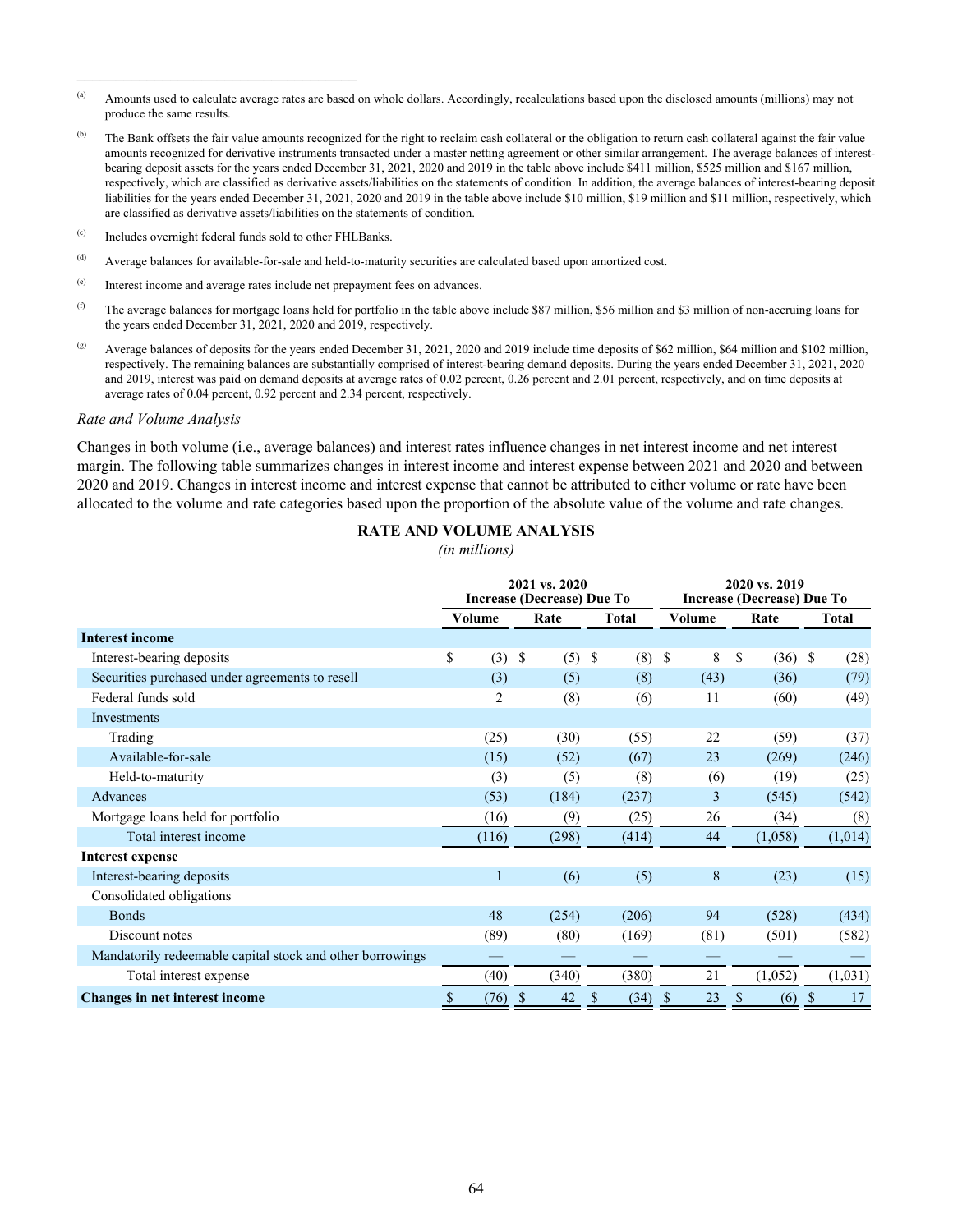# *Other Income (Loss)*

The following table presents the various components of other income (loss) for the years ended December 31, 2021, 2020 and 2019.

# **OTHER INCOME (LOSS)**

*(in thousands)*

|                                                                                | 2021           | 2020           | 2019                   |
|--------------------------------------------------------------------------------|----------------|----------------|------------------------|
| Net interest income (expense) associated with:                                 |                |                |                        |
| Economic hedge derivatives related to consolidated obligation bonds            | \$<br>555      | $\mathbf S$    | \$<br>(3)              |
| Economic hedge derivatives related to consolidated obligation discount notes   | 124            | (39)           | (249)                  |
| Member/offsetting derivatives                                                  | 44             | 80             | 207                    |
| Economic hedge derivatives related to advances                                 | (583)          | 696            | 522                    |
| Economic hedge derivatives related to trading securities                       | (3,520)        | (25,045)       | (163)                  |
| Economic hedge derivatives related to available-for-sale securities            | (36)           | (438)          | (150)                  |
| Economic hedge derivatives related to mortgage loans held for portfolio        | 1,599          | (248)          | (1, 196)               |
| Other stand-alone economic hedge derivatives                                   | 7,359          | 4,312          | (2, 382)               |
| Total net interest income (expense) associated with economic hedge derivatives | 5,542          | (20, 682)      | (3, 414)               |
| Gains (losses) related to economic hedge derivatives                           |                |                |                        |
| Interest rate swaps                                                            |                |                |                        |
| Advances                                                                       | 5,668          | (6,971)        | (523)                  |
| Available-for-sale securities                                                  | 169            | 218            | (16)                   |
| Trading securities                                                             | 3,532          | (1,708)        | (1, 488)               |
| Mortgage loans held for portfolio                                              | 3,867          | (2,884)        | 4,822                  |
| Consolidated obligation bonds                                                  |                |                | (1)                    |
| Consolidated obligation discount notes                                         | (905)          | 24             | (61)                   |
| Other stand-alone economic hedge derivatives                                   | (22, 543)      | 30,601         | 25,553                 |
| Interest rate swaptions related to mortgage loans held for portfolio           | 5,307          | (4, 524)       | (2,728)                |
| Mortgage delivery commitments                                                  | (1, 848)       | 8,507          | 2,097                  |
| Interest rate caps related to held-to-maturity securities                      |                |                | (6)                    |
| Member/offsetting derivatives                                                  | (44)           | (56)           | 214                    |
| Total fair value gains (losses) related to economic hedge derivatives          | (6,797)        | 23,207         | 27,863                 |
| Price alignment amount on daily settled derivative contracts                   | 3              | 362            | 238                    |
| Total net gains (losses) on derivatives and hedging activities                 | (1,252)        | 2,887          | 24,687                 |
| Net gains (losses) on trading securities                                       | (10, 501)      | 7,225          | 12,860                 |
| Net gains on other assets carried at fair value                                | 1,848          | 1,647          | 1,964                  |
| Realized gains on sales of available-for-sale securities                       |                | 829            | 852                    |
| Service fees                                                                   | 2,753          | 2,467          | 2,590                  |
| Letter of credit fees                                                          | 14,498         | 14,347         | 12,437                 |
| Standby bond purchase agreement fees                                           | 1,902          | 1,471          | 898                    |
| Other, net                                                                     | 995            | 1,286          | 32                     |
| <b>Total other</b>                                                             | 11,495         | 29,272         | 31,633                 |
| <b>Total other income</b>                                                      | $\$$<br>10,243 | $\$$<br>32,159 | $\mathbb{S}$<br>56,320 |

# *Net Interest Settlements*

Net interest income (expense) associated with economic hedge derivatives including, but not limited to, those associated with non-qualifying fair value hedging relationships is recorded in net gains (losses) on derivatives and hedging activities. Net interest income (expense) associated with derivatives in qualifying fair value hedging relationships is recorded in net interest income in the same income statement line that is used to present the earnings effect of the hedged item.

# *Fair Value Hedge Ineffectiveness*

The Bank uses interest rate swaps to hedge the risk of changes in the fair value of some of its advances and consolidated obligation bonds and substantially all of its available-for-sale securities. These hedging relationships are designated as fair value hedges. To the extent these relationships qualify for hedge accounting, changes in the fair values of both the derivative (the interest rate swap) and the hedged item (limited to changes attributable to the hedged risk) are recorded in earnings. To the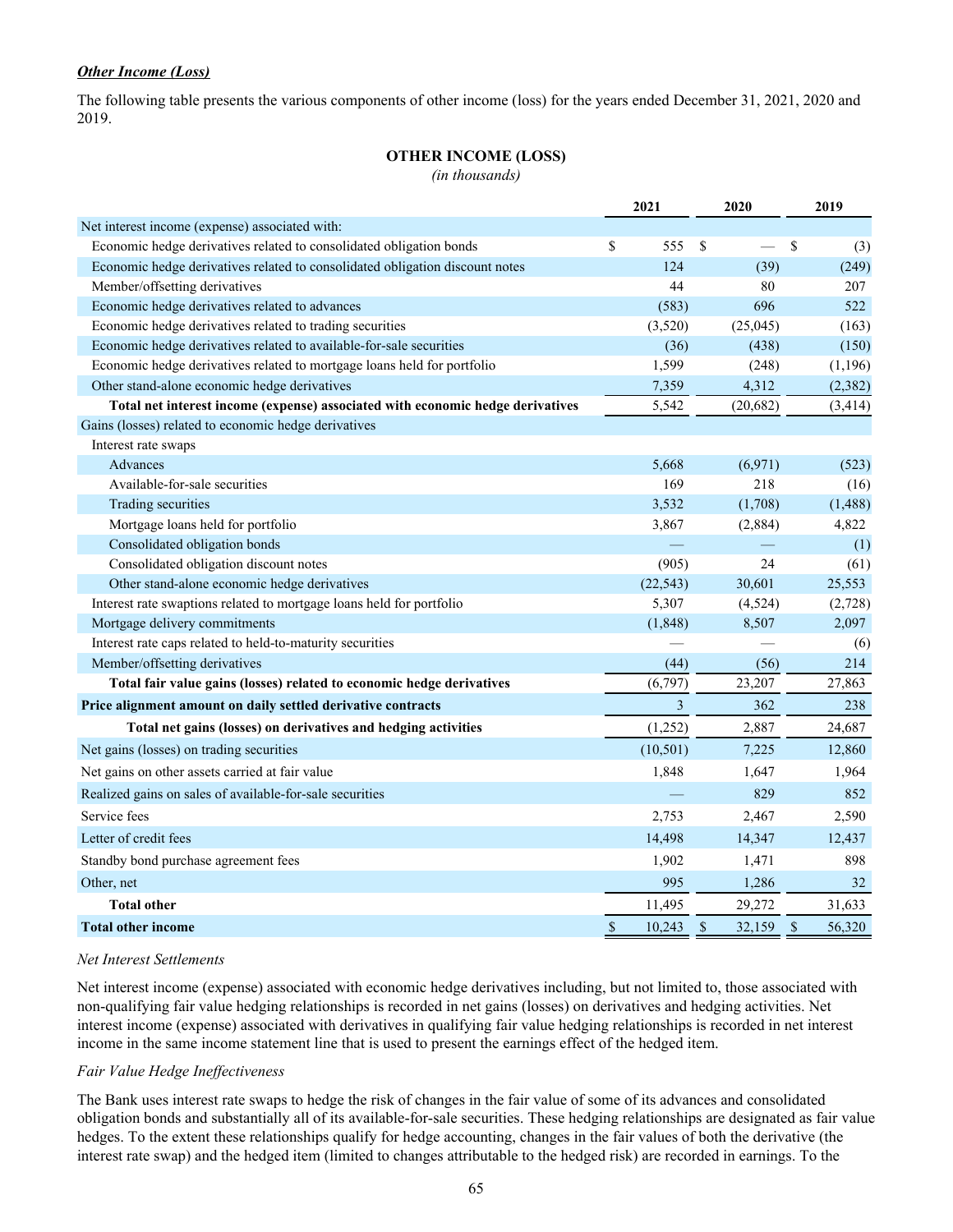extent that the Bank's fair value hedging relationships do not qualify for hedge accounting, or cease to qualify because they are determined to be ineffective, only the change in fair value of the derivative is recorded in earnings as net gains (losses) on derivatives and hedging activities (in this case, there is no offsetting change in fair value of the hedged item). The net gains (losses) on derivatives associated with specific advances, available-for-sale securities and consolidated obligation bonds that did not qualify for hedge accounting, or ceased to qualify because they were determined to be ineffective, totaled \$5.8 million and \$(6.8) million in 2021 and 2020, respectively.

The higher yielding, longer duration fixed-rate GSE CMBS and GSE debentures held in the Bank's available-for-sale securities portfolio (substantially all of which have been hedged with fixed-for-floating interest rate swaps in long-haul hedging relationships) expose the Bank to periodic earnings variability in the form of fair value hedge ineffectiveness. The hedge ineffectiveness gains and losses associated with these particular relationships are attributable in large part to the use of different discount curves to value the interest rate swaps (either the overnight index swap ("OIS") curve or the SOFR curve) and the GSE CMBS/GSE debentures (LIBOR plus a constant spread). Notwithstanding the hedge ineffectiveness gains and losses, these hedging relationships have been, and are expected to continue to be, highly effective in achieving offsetting changes in fair values attributable to the hedged risk. While the ineffectiveness-related gains and losses associated with these hedging relationships can be significant when evaluated in the context of the Bank's net income, they are relatively small when expressed as a percentage of the values of the positions. Because the Bank expects to hold these interest rate swaps to maturity, the unrealized ineffectiveness-related gains (or losses) associated with its holdings of GSE CMBS and GSE debentures are expected to be transitory, meaning that they will reverse in future periods in the form of ineffectiveness-related losses (or gains).

# *Economic Hedge Derivatives*

Notwithstanding the transitory nature of the ineffectiveness-related gains and losses associated with the Bank's available-forsale securities portfolio (discussed above), the Bank has entered into several derivative transactions in an effort to mitigate a portion of the periodic earnings variability that can result from those fair value hedging relationships. At both December 31, 2021 and 2020, the notional balance of these derivatives totaled \$425 million. For the years ended December 31, 2021 and 2020, the gains (losses) associated with these stand-alone economic hedge derivatives were \$(22.5) million and \$30.6 million, respectively.

The Bank has invested in residential mortgage loans. A portion of the interest rate and prepayment risk associated with the Bank's mortgage loan portfolio is managed through the use of interest rate swaps and swaptions. The net change in the fair values of these interest rate swaps and swaptions was \$9.2 million and (\$7.4) million for the years ended December 31, 2021 and 2020, respectively. In addition, in some but not all cases, the Bank enters into delivery commitments associated with the purchase of the mortgage loans. The fair value changes associated with mortgage delivery commitments (representing net unrealized gains or losses from the commitment date to the settlement date) were  $\frac{1}{8}(1.8)$  million and \$8.5 million for the years ended December 31, 2021 and 2020, respectively.

As discussed previously in the section entitled "Financial Condition — Derivatives and Hedging Activities," the Bank offers interest rate exchange agreements to its members to assist them in meeting their risk management objectives. In derivative transactions with its members, the Bank acts as an intermediary by entering into an interest rate exchange agreement with the member and then entering into an offsetting interest rate exchange agreement with one of the Bank's non-member derivative counterparties. The net change in the fair values of derivatives transacted with members and the offsetting derivatives was insignificant for the years ended December 31, 2021 and 2020, respectively.

# *Price Alignment Amount*

Pursuant to their rulebooks, the Bank's two clearinghouse counterparties legally characterize variation margin payments on cleared derivatives as settlements on the contracts. The Bank receives or pays a price alignment amount on the cumulative variation margin payments associated with these contracts. The price alignment amount approximates the amount of interest the Bank would receive or pay if the variation margin payments were characterized as collateral pledged to secure outstanding credit exposure on the contracts. The price alignment amount associated with derivatives in qualifying fair value hedging relationships is recorded in net interest income in the same income statement line that is used to present the earnings effect of the hedged item. The price alignment amount associated with economic hedge derivatives including, but not limited to, those associated with non-qualifying fair value hedging relationships, is recorded in net gains (losses) on derivatives and hedging activities.

#### *Other*

The Bank did not sell any available-for-sale securities during the year ended December 31, 2021. During the year ended December 31, 2020, the Bank sold available-for-sale securities with an amortized cost of \$604.6 million. Proceeds from the sales totaled \$605.4 million, resulting in realized gains of \$0.8 million. The Bank did not sell any securities classified as heldto-maturity during the years ended December 31, 2021 or 2020.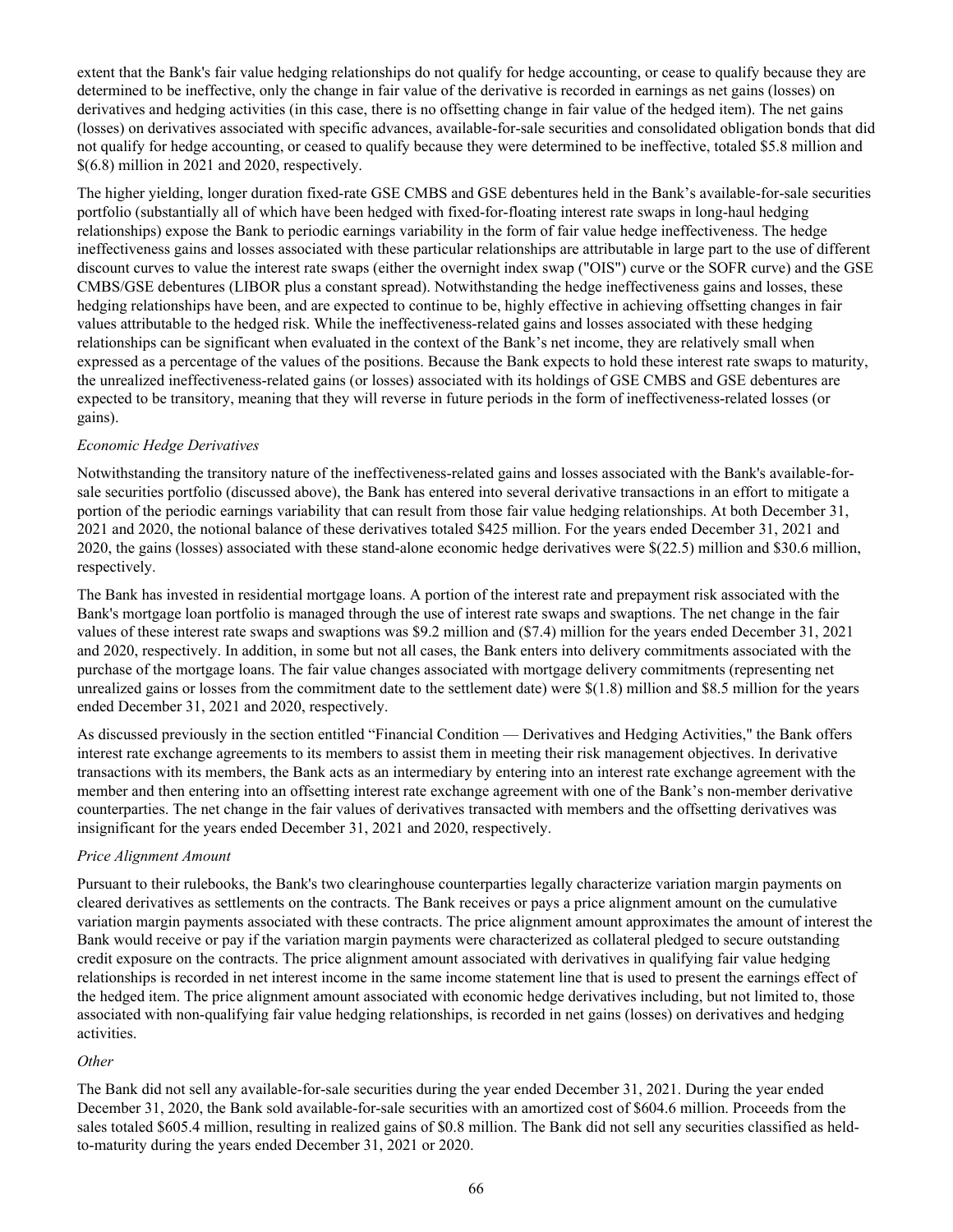During the years ended December 31, 2021 and 2020, the Bank held from time to time U.S. Treasury Bills and U.S. Treasury Notes, all of which were classified as trading securities. Due to fluctuations in interest rates, the aggregate gains (losses) on these securities were \$(10.5) million and \$7.2 million for the years ended December 31, 2021 and 2020, respectively. The Bank occasionally hedges the risk of changes in the fair value of some of its U.S. Treasury Notes. For the years ended December 31, 2021 and 2020, the gains (losses) associated with these stand-alone derivatives were \$3.5 million and \$(1.7) million, respectively.

The Bank has a small balance of marketable equity securities consisting solely of mutual fund investments associated with its non-qualified deferred compensation plans. These securities are carried at fair value and included in other assets on the statements of condition. The fair value gains on these securities totaled \$1.8 million and \$1.6 million for the years ended December 31, 2021 and 2020, respectively. The gains or losses on the securities are offset by a corresponding increase or decrease in amounts owed to participants in the deferred compensation plans, the expense for which is recorded in compensation and benefits expense (in the case of employees) or other operating expenses (in the case of directors).

For the years ended December 31, 2021 and 2020, letter of credit fees totaled \$14.5 million and \$14.3 million, respectively. At December 31, 2021 and 2020, outstanding letters of credit totaled \$21.7 billion and \$22.4 billion, respectively.

Standby bond purchase agreement fees totaled \$1.9 million and \$1.5 million for the years ended December 31, 2021 and 2020, respectively. At December 31, 2021 and 2020, outstanding standby bond purchase agreements totaled \$914 million and \$709 million, respectively.

# *Other Expense*

Total other expense includes the Bank's compensation and benefits; other operating expenses; subsidies, grants and donations; derivative clearing fees; and its proportionate share of the costs of operating the Finance Agency and the Office of Finance. For the years ended December 31, 2021 and 2020, these expenses totaled \$105.1 million and \$121.3 million, respectively.

Compensation and benefits totaled \$55.2 million for 2021, compared to \$65.1 million for 2020. The \$9.9 million decrease in compensation and benefits for the year ended December 31, 2021, as compared to the year ended December 31, 2020, was due largely to an \$11.0 million decrease in the Bank's defined benefit pension plan expenses, offset by a \$1.1 million increase in employee medical costs. In December 2020, the Bank made a \$13 million voluntary pension contribution to improve its funding ratio which, as of July 1, 2020, was 90.1 percent. The impact of this voluntary contribution in combination with the pension funding relief legislation that was enacted in March 2021, is reflected in the Bank's funding ratio as of July 1, 2021, which was 123.5 percent. For additional discussion regarding the Bank's defined benefit pension plan, see the audited financial statements included in this report (specifically, Note 16 on page F-46). The Bank's average headcount in both 2021 and 2020 was 202 employees. At December 31, 2021 and 2020, the Bank employed 197 and 203 people, respectively.

Other operating expenses for the years ended December 31, 2021 and 2020 were \$34.3 million and \$36.2 million, respectively. Decreases in professional services and independent contractor costs were partially offset by an increase in software expenses.

Subsidies, grants and donations were \$2.9 million and \$8.6 million for the years ended December 31, 2021 and 2020, respectively. In response to the COVID-19 pandemic, the Bank made available (during the three months ended June 30, 2020) \$5.0 billion of below-market rate (or subsidized) advances at a cost to the Bank of \$4.4 million. In addition, the Bank funded \$2.3 million in grants under its Partnership Grant Program, which was expanded to address pandemic relief efforts. During the year ended December 31, 2021, the Bank funded approximately \$0.4 million under the Partnership Grant Program.

Derivative clearing fees were \$0.8 million and \$1.3 million for the years ended December 31, 2021 and 2020, respectively. The decrease of \$0.5 million from 2020 to 2021 was due to a decline in the Bank's cleared derivative transactions from year to year as many of the transactions in 2021 were not eligible for clearing.

The Bank, together with the other FHLBanks, is assessed for the costs of operating the Office of Finance and a portion of the costs of operating the Finance Agency. The Bank's allocated share of the Office of Finance's expenses totaled \$5.4 million and \$4.8 million in 2021 and 2020, respectively. In these years, the Bank's allocated share of the Finance Agency's expenses totaled \$6.5 million and \$5.3 million, respectively.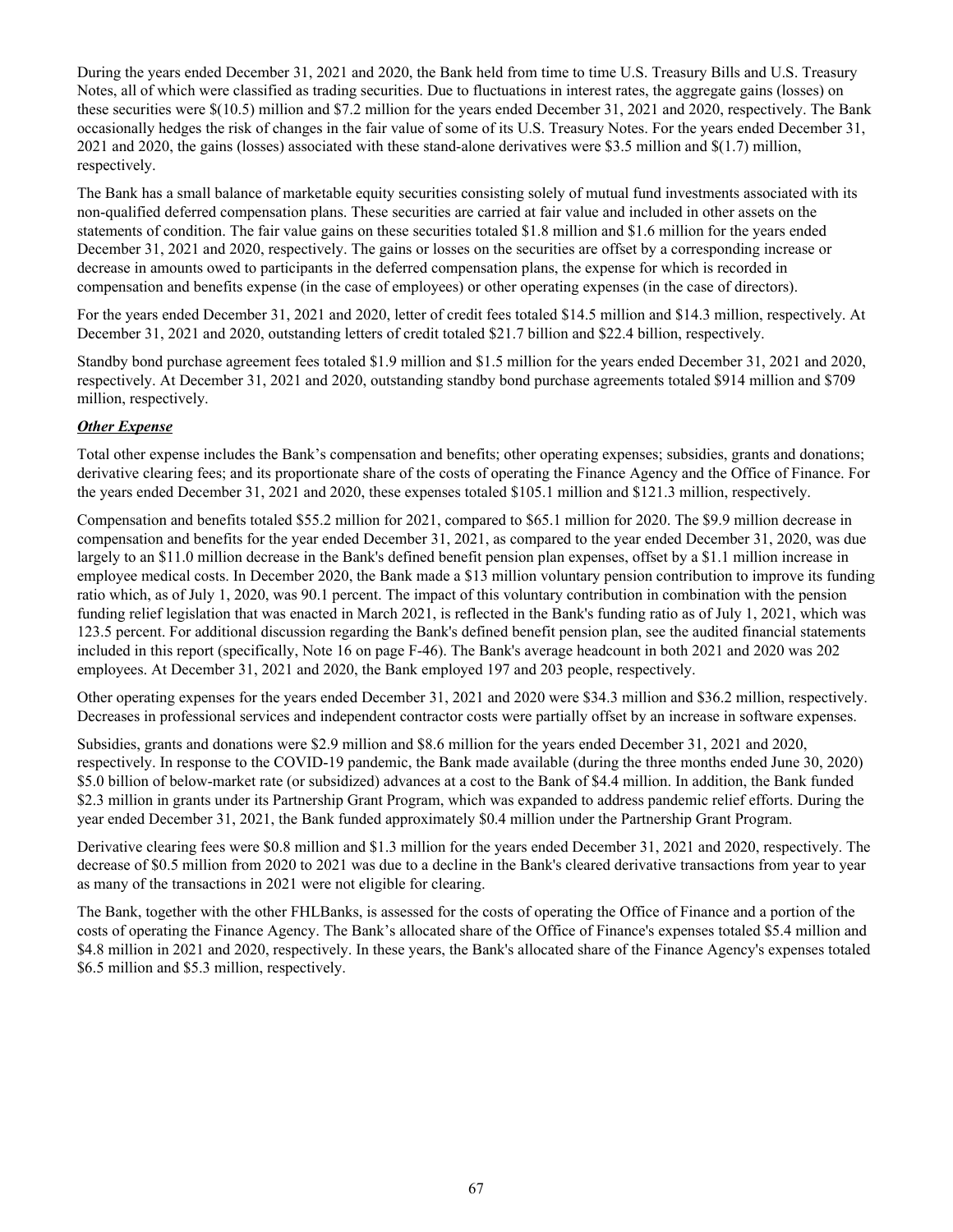# *Unaudited Quarterly Financial Data*

The following is a summary of the Bank's unaudited quarterly operating results for the year ended December 31, 2021.

# **SELECTED QUARTERLY FINANCIAL DATA**

*(unaudited, in thousands)*

|                                                                            | <b>First</b><br><b>Ouarter</b> | <b>Second</b><br><b>Ouarter</b> | Third<br><b>Ouarter</b> | <b>Fourth</b><br><b>Ouarter</b> | <b>Total</b>            |
|----------------------------------------------------------------------------|--------------------------------|---------------------------------|-------------------------|---------------------------------|-------------------------|
| Interest income                                                            | 112,808<br><sup>S</sup>        | 75,716<br>S                     | 86,536<br>S             | 102,624<br>S.                   | 377,684<br><sup>S</sup> |
| Net interest income after provision (reversal) for mortgage<br>loan losses | 80,055                         | 51,162                          | 67,257                  | 79,073                          | 277,547                 |
| Other income (loss)                                                        |                                |                                 |                         |                                 |                         |
| Net losses on trading securities                                           | (6, 441)                       | (465)                           | (871)                   | (2, 724)                        | (10, 501)               |
| Net gains (losses) on derivatives and hedging activities                   | (700)                          | 882                             | 438                     | (1,872)                         | (1,252)                 |
| Net gains (losses) on other assets carried at fair value                   | 489                            | 720                             | (56)                    | 695                             | 1,848                   |
| Letter of credit fees                                                      | 3,691                          | 3,613                           | 3,545                   | 3,649                           | 14,498                  |
| Service fees and other, net                                                | 1,385                          | 906                             | 1,544                   | 1,815                           | 5,650                   |
| Other expense                                                              | 25,287                         | 25,680                          | 26,010                  | 28,170                          | 105,147                 |
| AHP assessments                                                            | 5,319                          | 3,115                           | 4,586                   | 5,246                           | 18,266                  |
| Net income                                                                 | 47,873                         | 28,023                          | 41.261                  | 47.220                          | 164,377                 |

# **Liquidity and Capital Resources**

In order to meet members' credit needs and the Bank's financial obligations, the Bank maintains a portfolio of money market instruments typically consisting of overnight federal funds, overnight reverse repurchase agreements, overnight interest-bearing deposits, U.S. Treasury Bills and U.S. Treasury Notes. Beyond those amounts that are required to meet members' credit needs and its own obligations, the Bank typically holds additional balances of short-term investments that fluctuate as the Bank invests the proceeds of debt issued to replace maturing and called liabilities, as the balance of deposits changes, and as the level of liquidity needed to satisfy Finance Agency requirements changes. At December 31, 2021, the Bank's short-term liquidity portfolio was comprised of a \$10.7 billion overnight reverse repurchase agreement transacted with the Federal Reserve Bank of New York, \$4.8 billion of overnight federal funds sold, \$2.2 billion of U.S. Treasury Bills, \$0.9 billion of overnight interestbearing deposits, \$0.5 billion of excess cash held at the Federal Reserve and \$0.1 billion of U.S. Treasury Notes.

The Bank's primary source of funds is the proceeds it receives from the issuance of consolidated obligation bonds and discount notes in the capital markets. Historically, the FHLBanks have issued debt throughout the business day in the form of discount notes and bonds with a wide variety of maturities and structures. Generally, the Bank has access to the capital markets as needed during the business day to acquire funds to meet its needs.

In addition to the liquidity provided from the proceeds of the issuance of consolidated obligations, the Bank also maintains access to wholesale funding sources such as federal funds purchased and securities sold under agreements to repurchase (e.g., borrowings secured by its investments in MBS and/or agency debentures). Furthermore, the Bank has access to borrowings (typically short-term) from the other FHLBanks.

The 11 FHLBanks and the Office of Finance are parties to the Federal Home Loan Banks P&I Funding and Contingency Plan Agreement, as amended and restated effective January 1, 2017 (the "Contingency Agreement"). The Contingency Agreement and related procedures are designed to facilitate the timely funding of principal and interest payments on FHLBank System consolidated obligations in the event that a FHLBank is not able to meet its funding obligations in a timely manner. The Contingency Agreement and related procedures provide for the issuance of overnight consolidated obligations ("Plan COs") directly to one or more FHLBanks that provide funds to avoid a shortfall in the timely payment of principal and interest on any consolidated obligations for which another FHLBank is the primary obligor. The direct placement by a FHLBank of consolidated obligations with another FHLBank is permitted only in those instances when direct placement of consolidated obligations is necessary to ensure that sufficient funds are available to timely pay all principal and interest on FHLBank System consolidated obligations due on a particular day. Through the date of this report, no Plan COs have ever been issued pursuant to the terms of the Contingency Agreement.

On occasion, and as an alternative to issuing new debt, the Bank may assume the outstanding consolidated obligations for which other FHLBanks are the original primary obligors. This occurs in cases where the original primary obligor may have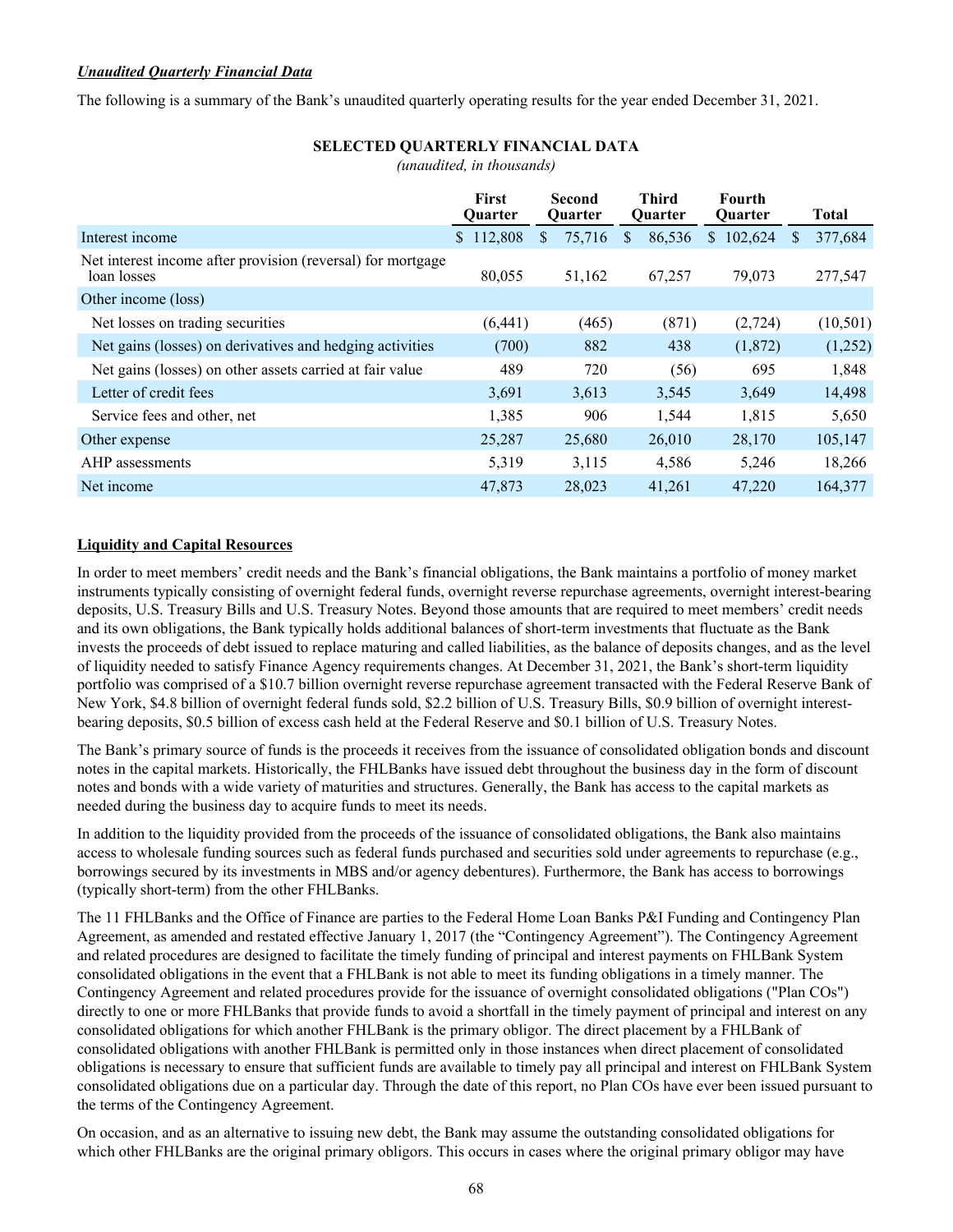participated in a large consolidated obligation issue to an extent that exceeded its immediate funding needs in order to facilitate better market execution for the issue. The original primary obligor might then warehouse the funds until they were needed or make the funds available to other FHLBanks. Transfers may also occur when the original primary obligor's funding needs change, and that FHLBank offers to transfer debt that is no longer needed to other FHLBanks. Transferred debt is typically fixed-rate, fixed-term, non-callable debt, and may be in the form of discount notes or bonds. The Bank did not assume any consolidated obligations from other FHLBanks during the years ended December 31, 2021 or 2020.

The Finance Agency's expectations with respect to the maintenance of sufficient liquidity to enable the FHLBanks to provide advances and fund letters of credit during a sustained capital markets disruption are set forth in an Advisory Bulletin and accompanying supervisory letter. More specifically, the Advisory Bulletin (hereinafter referred to as the "Liquidity AB") sets forth the Finance Agency's expectations with respect to base case liquidity and funding gaps, among other things. The Liquidity AB sets forth ranges for the prescribed base case liquidity and funding gap measures and the supervisory letter identified the initial thresholds within those ranges that the Finance Agency believed were appropriate in light of then existing market conditions.

With respect to base case liquidity, the Bank is required to maintain a positive cash balance during a prescribed period of time ranging from 10 to 30 calendar days assuming no access to the market for consolidated obligations or other unsecured funding sources and the renewal of all advances that are scheduled to mature during the measurement period. The supervisory letter sets forth the cash flow assumptions to be used by the FHLBanks which include, among other things, a reserve for potential draws on standby letters of credit and the inclusion of uncommitted/unencumbered U.S. Treasury securities with a remaining maturity no greater than 10 years which are classified as trading or available-for-sale securities as a cash inflow one business day after measurement.

Funding gaps measure the difference between a FHLBank's assets and liabilities that are scheduled to mature during a specified period, expressed as a percentage of the FHLBank's total assets. Depending on conditions in the financial markets, the Finance Agency believes (as stated in the Liquidity AB) that the FHLBanks should operate so as not to exceed a funding gap ratio between negative 10 percent and negative 20 percent for a three-month time horizon and between negative 25 percent and negative 35 percent for a one-year time horizon. These limits are designed to reduce the liquidity risks associated with a mismatch in a FHLBank's asset and liability maturities, including an undue reliance on short-term debt funding, which may increase a FHLBank's debt rollover risk. For purposes of calculating the funding gap ratios, the FHLBanks may include estimates of expected cash inflows, including anticipated prepayments, for mortgage loans and MBS. In addition, uncommitted/ unencumbered U.S. Treasury securities with a remaining maturity no greater than 10 years which are classified as trading securities are treated as maturing assets in the three-month time horizon regardless of maturity.

Initially, the Finance Agency indicated that it would consider a FHLBank to have adequate reserves of liquid assets if, from March 31, 2019 through December 30, 2019, it maintained 10 calendar days or more of positive daily cash balances and if, on and after December 31, 2019, it maintained 20 calendar days or more of positive daily cash balances. Further, the Finance Agency indicated that it would consider a FHLBank to have adequate liquidity to address funding gap risks if, on and after December 31, 2018, the FHLBank maintained a funding gap ratio of negative 15 percent or better for the three-month time horizon and negative 30 percent or better for the one-year time horizon. As a result of the deterioration in financial market conditions that occurred due to the COVID-19 outbreak, the Finance Agency temporarily revised its guidance with respect to base case liquidity and funding gaps. On March 3, 2020, the Finance Agency indicated that the FHLBanks should maintain no less than 10 calendar days of positive daily cash balances through April 30, 2020 and that the FHLBanks should then return to 20 calendar days or more of positive daily cash balances by September 30, 2020. On March 12, 2020, the Finance Agency increased (through July 30, 2020) the funding gap ratios for the three-month and one-year time horizons to negative 25 percent or better and negative 40 percent or better, respectively. By September 30, 2020, the funding gap ratios for the three-month and one-year time horizons were not to exceed negative 20 percent and negative 35 percent, respectively. By December 31, 2020, the funding gap ratios were not to exceed the limits that were in place prior to the COVID-19 outbreak.

On May 26, 2020, the Finance Agency modified the guidance set forth in the immediately preceding paragraph. Pursuant to this most recent communication, the Finance Agency considered a FHLBank to have adequate reserves of liquid assets if, from August 31, 2020 through December 30, 2020, it maintained 15 calendar days of positive daily cash balances, and the Finance Agency considers a FHLBank to have adequate reserves of liquid assets if, on and after December 31, 2020, it maintains 20 calendar days of positive daily cash balances. Further, the Finance Agency considers a FHLBank to have adequate liquidity to address funding gap risks if, on and after December 31, 2020, its funding gap ratios for the three-month and one-year time horizons do not exceed negative 20 percent and negative 35 percent, respectively.

The Bank has at all times been in compliance with the applicable liquidity requirements described above.

The Bank's access to the capital markets has never been interrupted to an extent that the Bank's ability to meet its obligations was compromised and the Bank does not currently believe that its ability to issue consolidated obligations will be impeded to that extent in the future. If, however, the Bank were unable to issue consolidated obligations for an extended period of time, the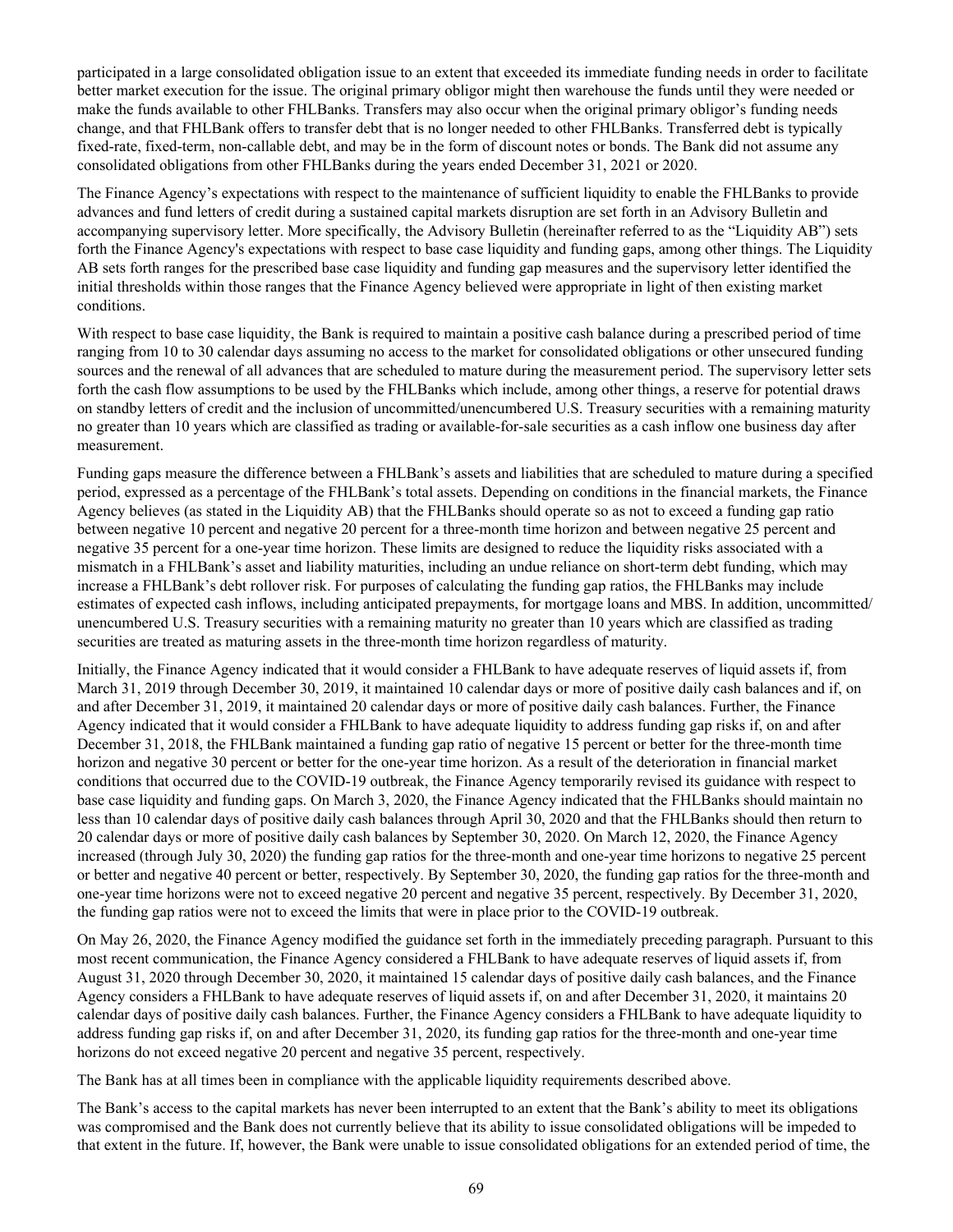Bank would eventually exhaust the availability of purchased federal funds (including borrowings from other FHLBanks) and repurchase agreements as sources of funds. It is also possible that an event (such as a natural disaster or a pandemic like COVID-19) that might impede the Bank's ability to raise funds by issuing consolidated obligations would also limit the Bank's ability to access the markets for federal funds purchased and/or repurchase agreements.

Under those circumstances, to the extent that the balance of principal and interest that came due on the Bank's debt obligations and the funds needed to pay its operating expenses exceeded the cash inflows from its interest-earning assets and proceeds from maturing assets, and if access to the market for consolidated obligations was not again available, the Bank would seek to access funding under the Contingency Agreement to repay any principal and interest due on its consolidated obligations. However, if the Bank were unable to raise funds by issuing consolidated obligations, it is likely that the other FHLBanks would have similar difficulties issuing debt. If funds were not available under the Contingency Agreement, the Bank's ability to conduct its operations would be compromised even earlier than if this funding source was available.

# **Risk-Based Capital Rules and Other Capital Requirements**

The Bank is required to maintain at all times permanent capital in an amount at least equal to its risk-based capital requirement, which is the sum of its credit risk capital requirement, its market risk capital requirement, and its operations risk capital requirement, as further described below. Permanent capital is defined under the Finance Agency's rules as retained earnings and amounts paid in for Class B Stock (which, for the Bank, includes both Class B-1 Stock and Class B-2 Stock), regardless of its classification as equity or liabilities for financial reporting purposes, as further described above in the section entitled "Financial Condition – Capital Stock." For reasons of safety and soundness, the Finance Agency may require the Bank, or any other FHLBank, to maintain a greater amount of permanent capital than is required by the risk-based capital requirements as defined.

The Bank's credit risk capital requirement is determined by adding together the credit risk capital charges for advances, investments, mortgage loans, derivatives, other assets and off-balance-sheet commitment positions (e.g., outstanding letters of credit and commitments to fund advances). Among other things, these charges are computed based upon the credit risk percentages assigned to each item as required by Finance Agency rules, taking into account the time to maturity and credit ratings of certain of the items. These percentages are applied to the book value of assets or, in the case of off-balance-sheet commitments, to their balance sheet equivalents.

The Bank's market risk capital requirement is determined by estimating the potential loss in market value of equity under a wide variety of market conditions. Simulations of over 280 historical market interest rate scenarios dating back to January 1998 (using changes in interest rates and volatilities over each six-month period since that date) are generated and, under each scenario, the hypothetical impact on the Bank's current market value of equity is determined. The hypothetical impact associated with each historical scenario is calculated by simulating the effect of each set of rate and volatility conditions upon the Bank's current risk position, each of which reflects actual assets, liabilities, derivatives and off-balance-sheet commitment positions as of the measurement date. From the complete set of resulting simulated scenarios, the average of the five scenarios resulting in the worst estimated deteriorations in market value of equity is identified as the market risk component of the Bank's regulatory risk-based capital requirement which, in conjunction with the credit risk and operations risk components, determines the Bank's overall risk-based capital requirement.

The Bank's operations risk capital requirement is equal to 30 percent of the sum of its credit risk capital requirement and its market risk capital requirement.

At December 31, 2021, the Bank's credit risk, market risk and operations risk capital requirements were \$220 million, \$363 million and \$175 million, respectively. These requirements were \$200 million, \$574 million and \$232 million, respectively, at December 31, 2020.

In addition to the risk-based capital requirement, the Bank is subject to three other capital requirements. First, the Bank must, at all times, maintain a minimum total capital-to-assets ratio of 4.0 percent. For this purpose, total capital is defined by Finance Agency rules and regulations as the Bank's permanent capital and the amount of any general allowance for losses (i.e., those reserves that are not held against specific assets). Second, the Bank is required to maintain at all times a minimum leverage capital-to-assets ratio in an amount at least equal to 5.0 percent of its total assets. In applying this requirement to the Bank, leverage capital includes the Bank's permanent capital multiplied by a factor of 1.5 plus the amount of any general allowance for losses. The Bank did not have any general reserves at December 31, 2021 or December 31, 2020. Under the regulatory definitions, total capital and permanent capital exclude accumulated other comprehensive income (loss). Third, beginning in February 2020, the Bank is required to maintain a capital stock-to-assets ratio of at least 2.0 percent, as measured on a daily average basis at each month end. The Bank is required to submit monthly capital compliance reports to the Finance Agency. At all times during the years ended December 31, 2021 and 2020, the Bank was in compliance with all of its regulatory capital requirements. For a summary of the Bank's compliance with the Finance Agency's capital requirements as of December 31, 2021 and 2020, see the audited financial statements included in this report (specifically, Note 15 beginning on page F-40).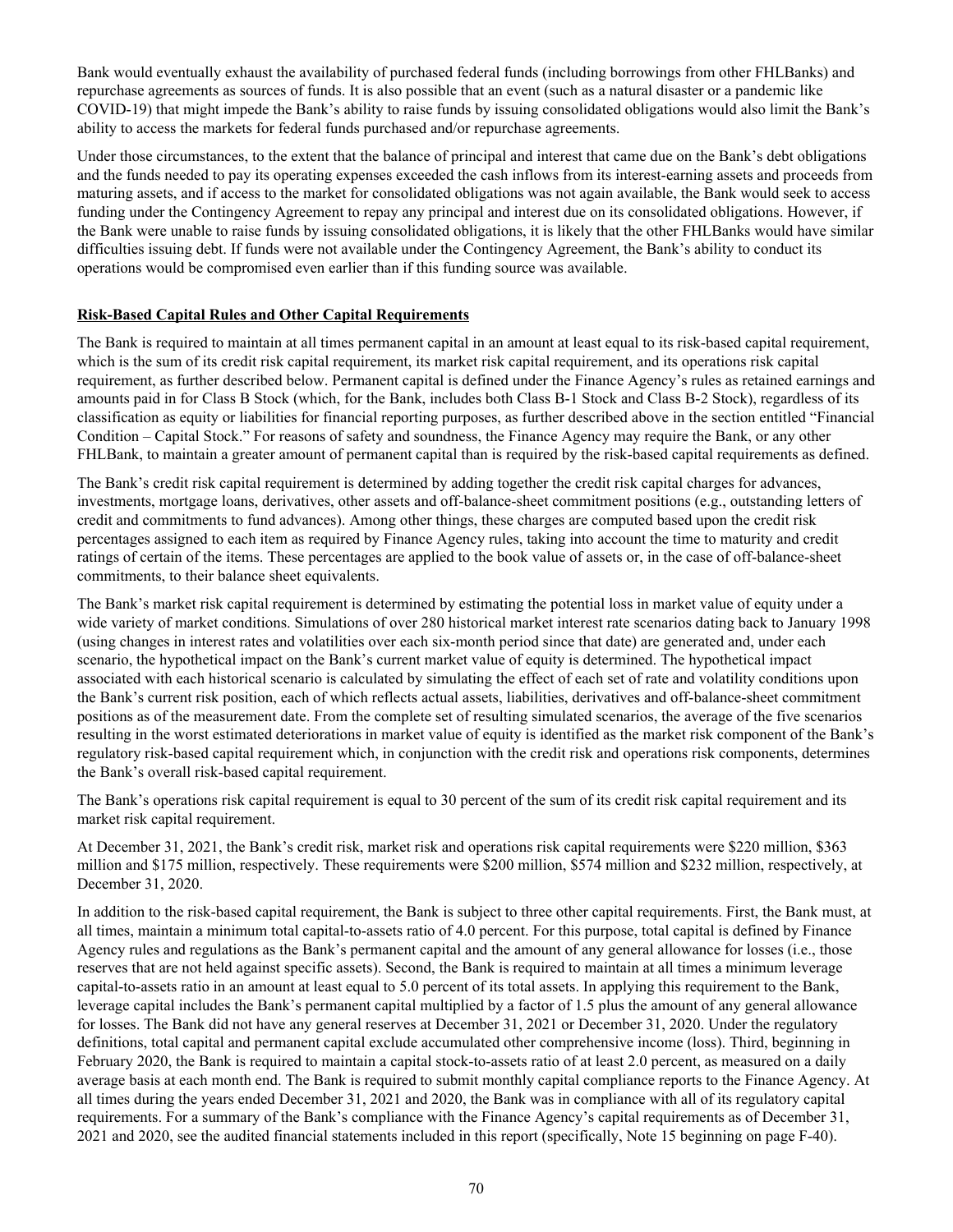A final regulation adopted by the Finance Agency in 2009 (the "Capital Classification Regulation") establishes criteria for four capital classifications for the FHLBanks: adequately capitalized, undercapitalized, significantly undercapitalized and critically undercapitalized. An adequately capitalized FHLBank meets all existing risk-based and minimum capital requirements. An undercapitalized FHLBank does not meet one or more of its risk-based or minimum capital requirements, but nevertheless has total capital equal to or greater than 75 percent of all capital requirements. A significantly undercapitalized FHLBank does not have total capital equal to or greater than 75 percent of all capital requirements, but the FHLBank does have total capital greater than 2 percent of its total assets. A critically undercapitalized FHLBank has total capital that is less than or equal to 2 percent of its total assets.

The Director of the Finance Agency determines each FHLBank's capital classification no less often than once a quarter; the Director may make a determination more often than quarterly. The Director may reclassify a FHLBank one category below the otherwise applicable capital classification (e.g., from adequately capitalized to undercapitalized) if the Director determines that (i) the FHLBank is engaging in conduct that could result in the rapid depletion of permanent or total capital, (ii) the value of collateral pledged to the FHLBank has decreased significantly, (iii) the value of property subject to mortgages owned by the FHLBank has decreased significantly, (iv) after notice to the FHLBank and opportunity for an informal hearing before the Director, the FHLBank is in an unsafe and unsound condition, or (v) the FHLBank is engaging in an unsafe and unsound practice because the FHLBank's asset quality, management, earnings or liquidity were found to be less than satisfactory during the most recent examination, and any deficiency has not been corrected. Before classifying or reclassifying a FHLBank, the Director must notify the FHLBank in writing and give the FHLBank an opportunity to submit information relative to the proposed classification or reclassification. Since the adoption of the Capital Classification Regulation, the Bank has been classified as adequately capitalized for each quarterly period for which the Director has made a final determination.

In addition to restrictions on capital distributions by a FHLBank that does not meet all of its risk-based and minimum capital requirements, a FHLBank that is classified as undercapitalized, significantly undercapitalized or critically undercapitalized is required to take certain actions, such as submitting a capital restoration plan to the Director of the Finance Agency for approval. Additionally, with respect to a FHLBank that is less than adequately capitalized, the Director of the Finance Agency may take other actions that he or she determines will help ensure the safe and sound operation of the FHLBank and its compliance with its risk-based and minimum capital requirements in a reasonable period of time.

The Director may appoint the Finance Agency as conservator or receiver for any FHLBank that is classified as critically undercapitalized. The Director may also appoint the Finance Agency as conservator or receiver of any FHLBank that is classified as undercapitalized or significantly undercapitalized if the FHLBank fails to submit a capital restoration plan acceptable to the Director within the time frames established by the Capital Classification Regulation or materially fails to implement any capital restoration plan that has been approved by the Director. At least once in each 30-day period following classification of a FHLBank as critically undercapitalized, the Director must determine whether during the prior 60 days the FHLBank had assets less than its obligations to its creditors and others or if the FHLBank was not paying its debts on a regular basis as such debts became due. If either of these conditions apply, then the Director must appoint the Finance Agency as receiver for the FHLBank.

A FHLBank for which the Director appoints the Finance Agency as conservator or receiver may bring an action in the United States District Court for the judicial district in which the FHLBank is located or in the United States District Court for the District of Columbia for an order requiring the Finance Agency to remove itself as conservator or receiver. A FHLBank that is not critically undercapitalized may also seek judicial review of any final capital classification decision or of any final decision to take supervisory action made by the Director under the Capital Classification Regulation.

# **Critical Accounting Policies and Estimates**

The preparation of financial statements in accordance with U.S. GAAP requires management to make a number of judgments, estimates and assumptions that affect the reported amounts of assets, liabilities, income and expenses. To understand the Bank's financial position and results of operations, it is important to understand the Bank's most significant accounting policies and the extent to which management uses judgment and estimates in applying those policies. The Bank's critical accounting policies and estimates involve derivatives and hedging activities and the estimation of fair values.

The Bank considers these policies to be critical because they require management's most difficult, subjective and complex judgments about matters that are inherently uncertain. Management bases its judgments and estimates on current market conditions and industry practices, historical experience, changes in the business environment and other factors that it believes to be reasonable under the circumstances. Actual results could differ materially from these estimates under different assumptions and/or conditions. For additional discussion regarding the application of these and other accounting policies, see Note 1 to the Bank's audited financial statements included in this report.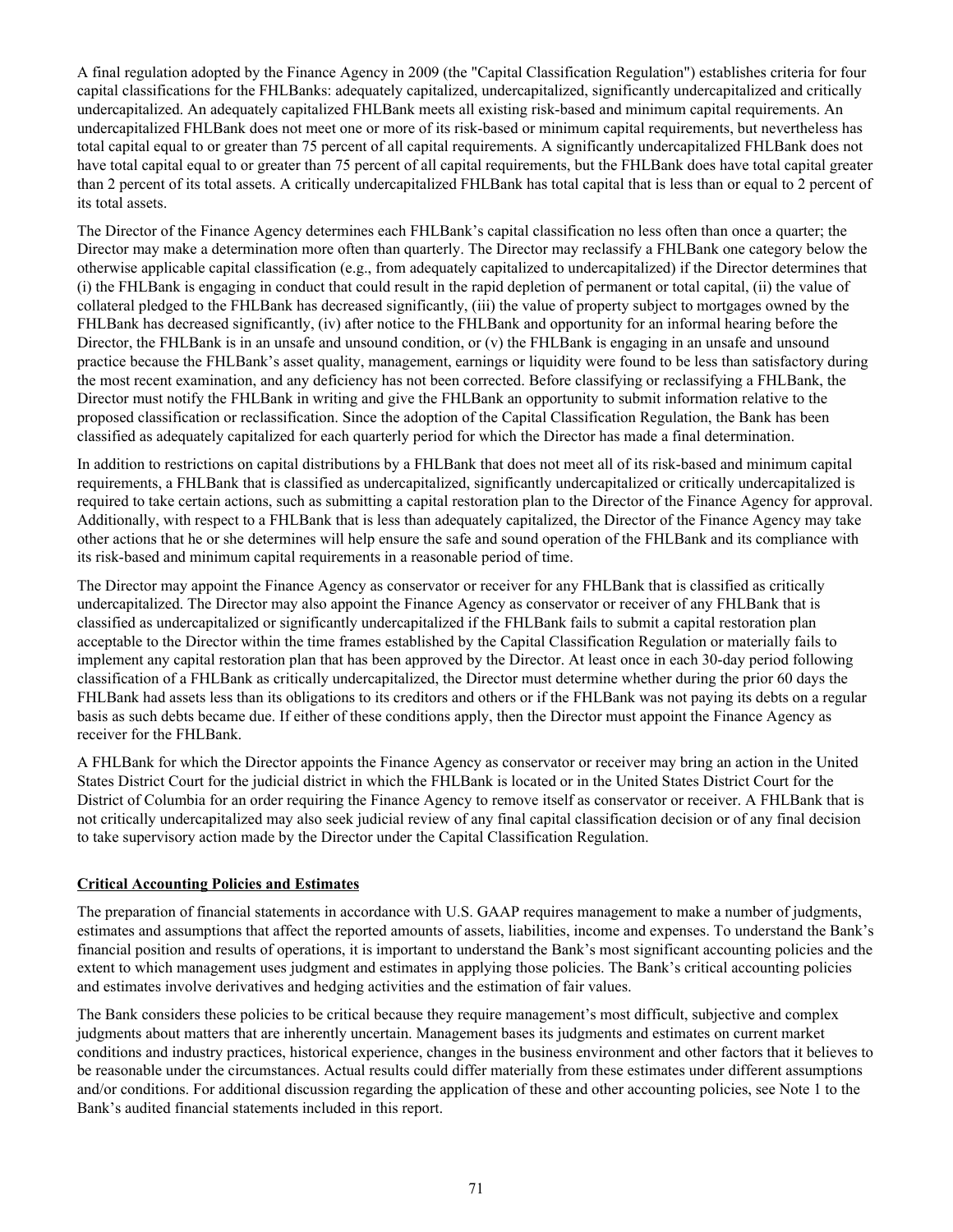# *Derivatives and Hedging Activities*

The Bank enters into interest rate swap, swaption, cap and, on occasion, floor agreements to manage its exposure to changes in interest rates. Through the use of these derivatives, the Bank may adjust the effective maturity, repricing index and/or frequency or option characteristics of financial instruments to achieve its risk management objectives. By regulation, the Bank may only use derivatives to mitigate identifiable risks. Accordingly, all of the Bank's derivatives are positioned to offset interest rate risk exposures inherent in its investment, funding and member lending activities.

U.S. GAAP requires that all derivatives be recorded on the statement of condition at their fair value. Changes in the fair value of all derivatives, excluding those designated as cash flow hedges (discussed below), are recorded each period in current earnings. Under U.S. GAAP, the Bank is required to recognize unrealized gains and losses on derivative positions whether or not the transaction qualifies for fair value hedge accounting, in which case offsetting losses or gains on the hedged assets or liabilities may also be recognized. Therefore, to the extent certain derivative instruments do not qualify for fair value hedge accounting under U.S. GAAP, or changes in the fair values of derivatives are not exactly offset by changes in their hedged items, the accounting framework imposed by U.S. GAAP introduces the potential for a considerable mismatch between the timing of income and expense recognition for assets or liabilities being hedged and their associated hedging instruments. As a result, during periods of significant changes in market prices and interest rates, the Bank's earnings may exhibit considerable volatility.

The judgments and assumptions that are most critical to the application of this accounting policy are those affecting whether a hedging relationship qualifies for fair value hedge accounting and, if so, whether an assumption of "no ineffectiveness" can be made. In addition, the estimation of fair values (discussed below) has a significant impact on the actual results being reported.

At the inception of each fair value hedge transaction, the Bank formally documents the hedge relationship and its risk management objective and strategy for undertaking the hedge, including identification of the hedging instrument, the hedged item, the nature of the risk being hedged, and how the hedging instrument's effectiveness in offsetting the exposure to changes in the hedged item's fair value attributable to the hedged risk will be assessed. In all cases involving a recognized asset, liability or firm commitment, the designated risk being hedged is the risk of changes in its fair value attributable to changes in a designated benchmark interest rate. Therefore, for this purpose, changes in the fair value of the hedged item (e.g., an advance, investment security or consolidated obligation) reflect only those changes in value that are attributable to changes in the designated benchmark interest rate (hereinafter referred to as "changes in the benchmark fair value").

For hedging relationships that are designated as fair value hedges and qualify for hedge accounting, the change in the benchmark fair value of the hedged item is recorded in earnings, thereby providing some offset to the change in fair value of the associated derivative. The difference in the change in fair value of the derivative and the change in the benchmark fair value of the hedged item represents "hedge ineffectiveness." If a fair value hedging relationship qualifies for the shortcut method of accounting, the Bank can assume that the change in the benchmark fair value of the hedged item is equal and offsetting to the change in the fair value of the derivative and, as a result, no ineffectiveness is recorded in earnings. However, U.S. GAAP limits the use of the shortcut method to hedging relationships of interest rate risk involving a recognized interest-bearing asset or liability and an interest rate swap, and then only if nine specific conditions are met.

If the fair value hedging relationship qualifies for hedge accounting but does not meet all nine conditions specified in U.S. GAAP, the assumption of "no ineffectiveness" cannot be made and the long-haul method of accounting is used. Under the longhaul method, the change in the benchmark fair value of the hedged item is calculated independently from the change in fair value of the derivative. As a result, the net effect is that the hedge ineffectiveness has an impact on earnings.

In all cases where the Bank is applying fair value hedge accounting, it is hedging interest rate risk through the use of interest rate swaps, swaptions or caps. For those interest rate swaps, swaptions and caps that are in fair value hedging relationships that do not qualify for the shortcut method of accounting, the Bank uses regression analysis to assess hedge effectiveness. Effectiveness testing is performed at the inception of each hedging relationship to determine whether the hedge is expected to be highly effective in offsetting the identified risk, and at each month-end thereafter to ensure that the hedge relationship has been effective historically and to determine whether the hedge is expected to be highly effective in the future. Hedging relationships accounted for under the shortcut method are not tested for hedge effectiveness.

A fair value hedge relationship is considered effective only if certain specified criteria are met. If a hedge fails the effectiveness test at inception, the Bank does not apply hedge accounting. If the hedge fails the effectiveness test during the life of the transaction, the Bank discontinues hedge accounting prospectively. In that case, the Bank continues to carry the derivative on its statement of condition at fair value, recognizes the changes in fair value of that derivative in current earnings, ceases to adjust the hedged item for changes in its benchmark fair value and amortizes the cumulative basis adjustment on the formerly hedged item into earnings over its remaining term. Unless and until the derivative is redesignated in a qualifying fair value hedging relationship for accounting purposes, changes in its fair value are recorded in current earnings without an offsetting change in the benchmark fair value from a hedged item.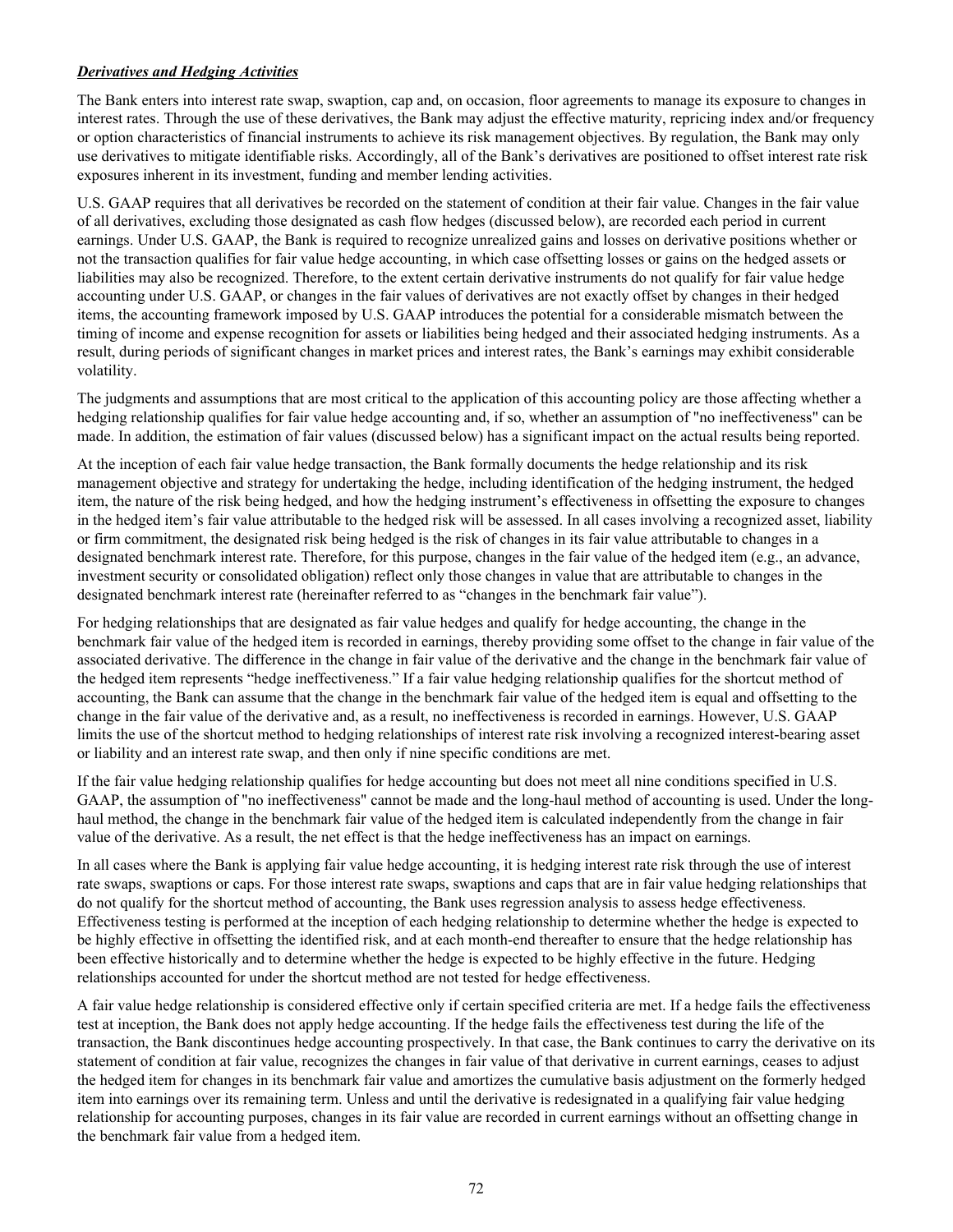Changes in the fair value of derivative positions that do not qualify for hedge accounting (economic hedges) are recorded in current earnings without an offsetting change in the benchmark fair value of the hedged item.

Changes in the fair value of a derivative that is designated and qualifies as a cash flow hedge are recorded in AOCI until earnings are affected by the variability of the cash flows of the hedged transaction, at which time these amounts are reclassified from AOCI to earnings.

As of December 31, 2021, the Bank's derivatives portfolio included \$9.3 billion (notional amount) that was accounted for using the shortcut method, \$39.0 billion (notional amount) that was accounted for using the long-haul method, \$1.1 billion (notional amount) that was designated in cash flow hedging relationships and \$3.7 billion (notional amount) that did not qualify for hedge accounting. By comparison, at December 31, 2020, the Bank's derivatives portfolio included \$12.3 billion (notional amount) that was accounted for using the shortcut method, \$20.6 billion (notional amount) that was accounted for using the long-haul method, \$1.1 billion (notional amount) that was designated in cash flow hedging relationships and \$5.0 billion (notional amount) that did not qualify for hedge accounting.

# *Estimation of Fair Values*

The Bank's derivatives, investments classified as available-for-sale and trading, and mutual fund investments included in other assets are presented in the statements of condition at fair value. Fair value is defined under U.S. GAAP as the price that would be received to sell an asset or paid to transfer a liability in an orderly transaction between market participants at the measurement date. A fair value measurement assumes that the transaction to sell the asset or transfer the liability occurs in the principal market for the asset or liability or, in the absence of a principal market, the most advantageous market for the asset or liability. U.S. GAAP establishes a fair value hierarchy and requires an entity to maximize the use of observable inputs and minimize the use of unobservable inputs when measuring fair value. The fair value hierarchy prioritizes the inputs used to measure fair value into three broad levels:

**Level 1 Inputs** — Quoted prices (unadjusted) in active markets for identical assets or liabilities that the reporting entity can access at the measurement date. The fair values of the Bank's mutual fund investments included in other assets were determined using Level 1 inputs.

**Level 2 Inputs** — Inputs other than quoted prices included in Level 1 that are observable for the asset or liability, either directly or indirectly. If the asset or liability has a specified (contractual) term, a Level 2 input must be observable for substantially the full term of the asset or liability. Level 2 inputs include the following: (1) quoted prices for similar assets or liabilities in active markets; (2) quoted prices for identical or similar assets or liabilities in markets that are not active or in which little information is released publicly; (3) inputs other than quoted prices that are observable for the asset or liability (e.g., interest rates and yield curves that are observable at commonly quoted intervals and implied volatilities); and (4) inputs that are derived principally from or corroborated by observable market data (e.g., implied spreads). Level 2 inputs were used to determine the estimated fair values of the Bank's derivative contracts, U.S. Treasury obligations classified as trading securities and investment securities classified as available-for-sale.

**Level 3 Inputs** — Unobservable inputs for the asset or liability that are supported by little or no market activity. None of the Bank's assets or liabilities that are recorded at fair value on a recurring basis were measured using significant Level 3 inputs.

The fair values of the Bank's assets and liabilities that are carried at fair value are estimated based upon quoted market prices when available. However, some of these instruments lack an available trading market characterized by frequent transactions between a willing buyer and willing seller engaging in an exchange transaction (e.g., derivatives). In these cases, such values are generally estimated using a pricing model and inputs that are observable for the asset or liability, either directly or indirectly. For its derivatives, the Bank compares the fair values obtained from its pricing model to clearinghouse valuations (in the case of cleared derivatives) and non-binding dealer estimates (in the case of bilateral derivatives) and may also compare its fair values to those of similar instruments to ensure such fair values are reasonable. The assumptions and inputs used have a significant effect on the reported carrying values of assets and liabilities and the related income and expense. The use of different assumptions/inputs could result in materially different net income and reported carrying values.

In addition to those items that are carried at fair value, the Bank estimates fair values for its other financial instruments for disclosure purposes and, in applying hedge accounting, it calculates the periodic changes in the fair values of hedged items (e.g., certain advances, available-for-sale securities and consolidated obligations) that are attributable solely to changes in a designated benchmark interest rate ("the benchmark fair values") and the periodic changes in the fair values of hypothetical derivatives associated with cash flow hedges. For most of these instruments (other than substantially all of its held-to-maturity securities and its callable consolidated obligation bonds, as described below), such values are estimated using a pricing model that employs discounted cash flows or other similar pricing techniques. Significant inputs to the pricing model (e.g., yield curves and volatilities) are based on current observable market data. To the extent this model is used to calculate changes in the benchmark fair values of hedged items, the inputs have a significant effect on the reported carrying values of assets and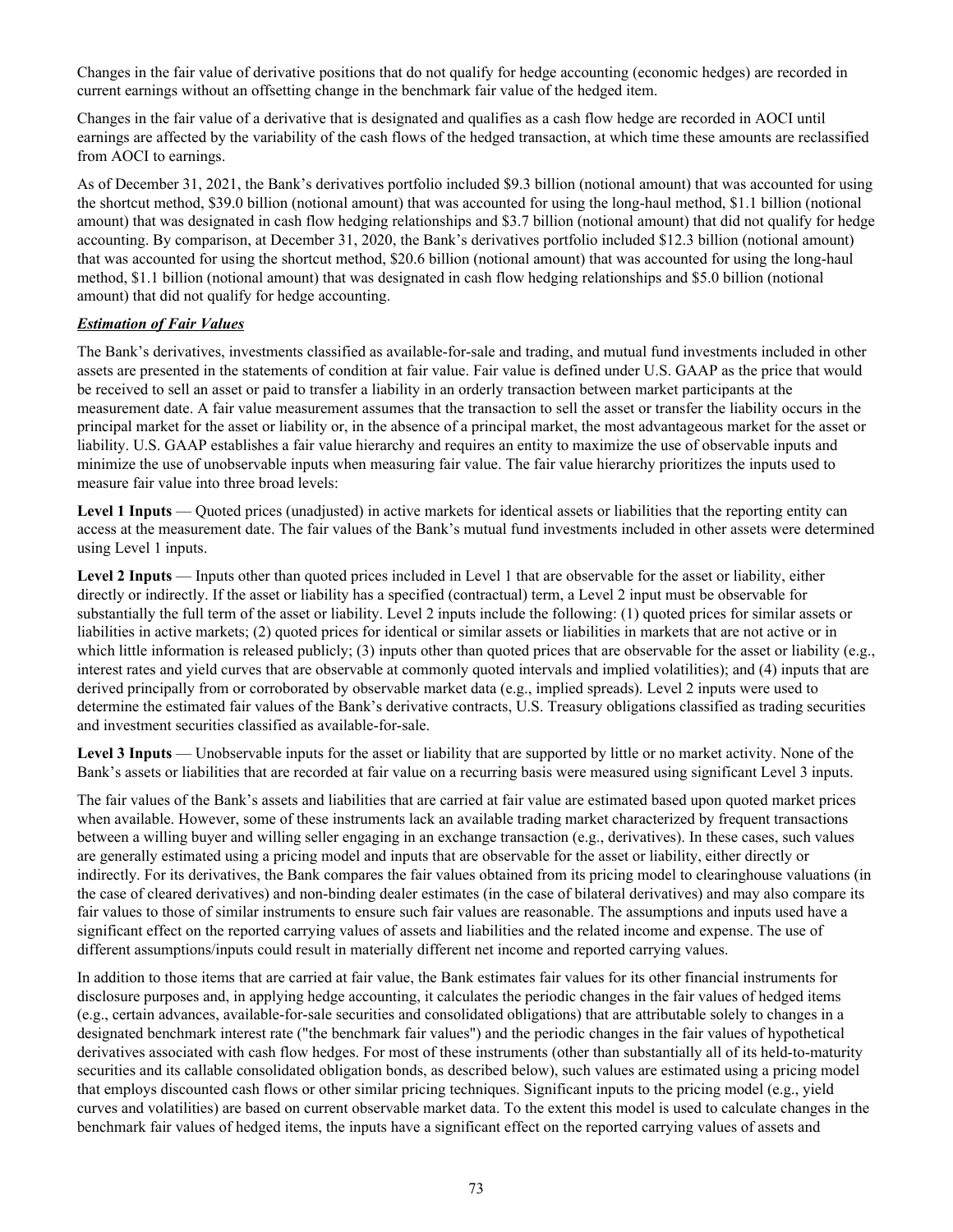liabilities and the related income and expense; the use of different inputs could result in materially different net income and reported carrying values.

Consistent with market practice, the Bank uses either the OIS curve (for derivatives transacted with bilateral counterparties) or the SOFR curve (for cleared derivatives), rather than the LIBOR swap curve, to discount the cash flows on its interest rate exchange agreements for valuation purposes. Depending upon the spreads between LIBOR and SOFR or between LIBOR and OIS, the use of the SOFR curve or the OIS curve, as the case may be, to value the Bank's interest rate exchange agreements and the LIBOR swap curve (plus or minus a constant spread) to derive the benchmark fair values of the Bank's hedged items (for which LIBOR is the designated benchmark interest rate) can result in increased fair value hedge ineffectiveness on long-haul hedging relationships. In addition, while not likely, this valuation methodology has the potential to lead to the loss of hedge accounting for some of these hedging relationships. Either of these outcomes could result in increased earnings volatility, which could potentially be material.

To value its holdings of U.S. Treasury obligations classified as trading securities, all of its available-for-sale securities, substantially all of its held-to-maturity securities and its callable consolidated obligation bonds, the Bank obtains prices from three designated third-party pricing vendors when available. The pricing vendors use various proprietary models to price these securities. The inputs to those models are derived from various sources including, but not limited to: benchmark yields, reported trades, dealer estimates, issuer spreads, benchmark securities, bids, offers and other market-related data. Because many securities do not trade on a daily basis, the pricing vendors use available information as applicable such as benchmark curves, benchmarking of like securities, sector groupings and matrix pricing to determine the prices for individual securities. Each pricing vendor has an established challenge process in place for all security valuations, which facilitates resolution of potentially erroneous prices identified by the Bank. Recently, the Bank conducted reviews of the three pricing vendors to reconfirm its understanding of the vendors' pricing processes, methodologies and control procedures and was satisfied that those processes, methodologies and control procedures were adequate and appropriate.

A "median" price is first established for each security using a formula that is based upon the number of prices received. If three prices are received, the middle price is the median price; if two prices are received, the average of the two prices is the median price; and if one price is received, it is the median price (and also the final price) subject to some type of validation similar to the evaluation of outliers described below. All prices that are within a specified tolerance threshold of the median price are included in the "cluster" of prices that are averaged to compute a "default" price. All prices that are outside the threshold ("outliers") are subject to further analysis (including, but not limited to, comparison to prices provided by an additional thirdparty valuation service, prices for similar securities, and/or non-binding dealer estimates) to determine if an outlier is a better estimate of fair value. If an outlier (or some other price identified in the analysis) is determined to be a better estimate of fair value, then the outlier (or the other price, as appropriate) is used as the final price rather than the default price. If, on the other hand, the analysis confirms that an outlier (or outliers) is (are) in fact not representative of fair value and the default price is the best estimate, then the default price is used as the final price. In all cases, the final price is used to determine the fair value of the security.

If all prices received for a security are outside the tolerance threshold level of the median price, then there is no default price, and the final price is determined by an evaluation of all outlier prices as described above.

The Bank's pricing model is subject to an external validation every three years. In those years when an external validation is not performed, the pricing model is subject to an annual review. The Bank periodically reviews and refines, as appropriate, its assumptions and valuation methodologies to reflect market indications as closely as possible. The Bank believes it has the appropriate personnel, technology, and policies and procedures in place to enable it to value its financial instruments in a reasonable and consistent manner.

The Bank's fair value measurement methodologies for its financial instruments that are measured at fair value on the statement of condition are more fully described in the audited financial statements accompanying this report (specifically, Note 17 beginning on page F-51).

#### **Recently Issued Accounting Guidance**

For a discussion of recently issued accounting guidance, see the audited financial statements accompanying this report (specifically, Note 2 beginning on page F-17).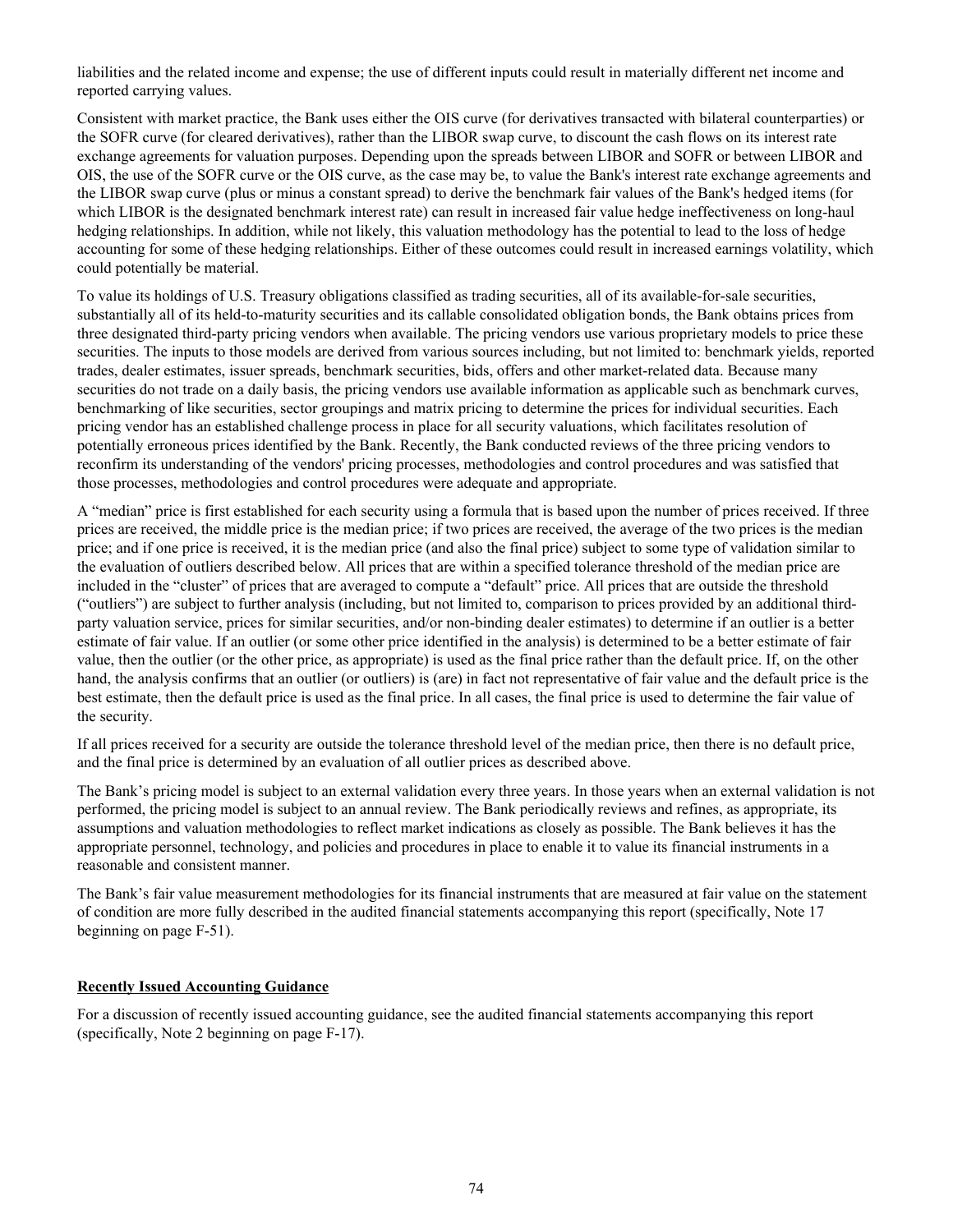# **ITEM 7A. QUANTITATIVE AND QUALITATIVE DISCLOSURES ABOUT MARKET RISK** *Overview*

As a financial intermediary, the Bank is subject to interest rate risk. Changes in the level of interest rates, the slope of the interest rate yield curve, and/or the relationships (or spreads) between interest yields for different instruments have an impact on the Bank's estimated market value of equity and its net earnings. This risk arises from a variety of instruments that the Bank enters into on a regular basis in the normal course of its business.

The terms of member advances, investment securities and consolidated obligations may present interest rate risk and/or embedded option risk. As discussed in Management's Discussion and Analysis of Financial Condition and Results of Operations, the Bank makes extensive use of interest rate derivative instruments, primarily interest rate swaps, swaptions and caps, to manage the risk arising from these sources.

The Bank has investments in residential mortgage-related assets, primarily CMOs and MPF mortgage loans, both of which present prepayment risk. This risk arises from the mortgagors' option to prepay their mortgages, making the effective maturities of these mortgage-based assets relatively more sensitive to changes in interest rates and other factors that affect the mortgagors' decisions to repay their mortgages as compared to other long-term investment securities that do not have prepayment features. A decline in interest rates generally accelerates mortgage refinancing activity, thus increasing prepayments and thereby shortening the effective maturity of the mortgage-related assets. Conversely, rising rates generally slow prepayment activity and lengthen a mortgage-related asset's effective maturity.

The Bank has managed the potential prepayment risk embedded in mortgage assets by purchasing securities that maintain their original principal balance for a fixed number of years, by purchasing highly structured tranches of mortgage securities that substantially limit the effects of prepayment risk, by issuing a combination of callable and non-callable debt with varying maturities, and/or by using interest rate derivative instruments to offset prepayment risk specific both to particular securities and to the overall mortgage portfolio.

The Bank uses a variety of risk measurements to monitor its interest rate risk. The Bank has made a substantial investment in sophisticated financial modeling systems to measure and analyze interest rate risk. These systems enable the Bank to routinely and regularly measure interest rate risk metrics, including the sensitivity of its market value of equity and income under a variety of interest rate scenarios. Management regularly monitors the information derived from these models and provides the Bank's Board of Directors with risk measurement reports. The Bank uses these periodic assessments, in combination with its evaluation of the factors influencing the results, when developing its funding and hedging strategies.

The Bank's Enterprise Market Risk Management Policy provides a risk management framework for the financial management of the Bank consistent with the strategic principles outlined in its Strategic Business Plan. The Bank develops its funding and hedging strategies to manage its interest rate risk within the risk limits established in its Enterprise Market Risk Management Policy.

# *Business Objectives*

The Bank serves as a financial intermediary between the capital markets and its members. In its most basic form, this intermediation process involves raising funds by issuing consolidated obligations in the capital markets and lending the proceeds to member institutions at slightly higher rates. The interest spread between the cost of the Bank's liabilities and the yield on its assets, combined with the earnings on its invested capital, are the Bank's primary sources of earnings. The Bank's primary asset liability management goal is to manage its assets and liabilities in such a way that its current and projected net interest spread (excluding fair value hedge ineffectiveness) is consistent across a wide range of interest rate environments, although the Bank may occasionally take actions that are not necessarily consistent with this objective for short periods of time in response to unusual market conditions.

The objective of maintaining a stable interest spread is complicated under normal conditions by the fact that the intermediation process outlined above cannot be executed for all of the Bank's assets and liabilities on an individual basis. In the course of a typical business day, the Bank continuously offers a wide range of fixed and floating rate advances with maturities ranging from overnight to 40 years that members can borrow in amounts that meet their specific funding needs at any given point in time. At the same time, the Bank issues consolidated obligations to investors who have their own set of investment objectives and preferences for the terms and maturities of securities that they are willing to purchase.

Because it is not possible to consistently issue debt simultaneously with the issuance of an advance to a member in the same amount and with the same terms as the advance, or to predict what types of advances members might want or what types of consolidated obligations investors might be willing to buy on any particular day, the Bank must have a ready supply of funds on hand at all times to meet member advance demand.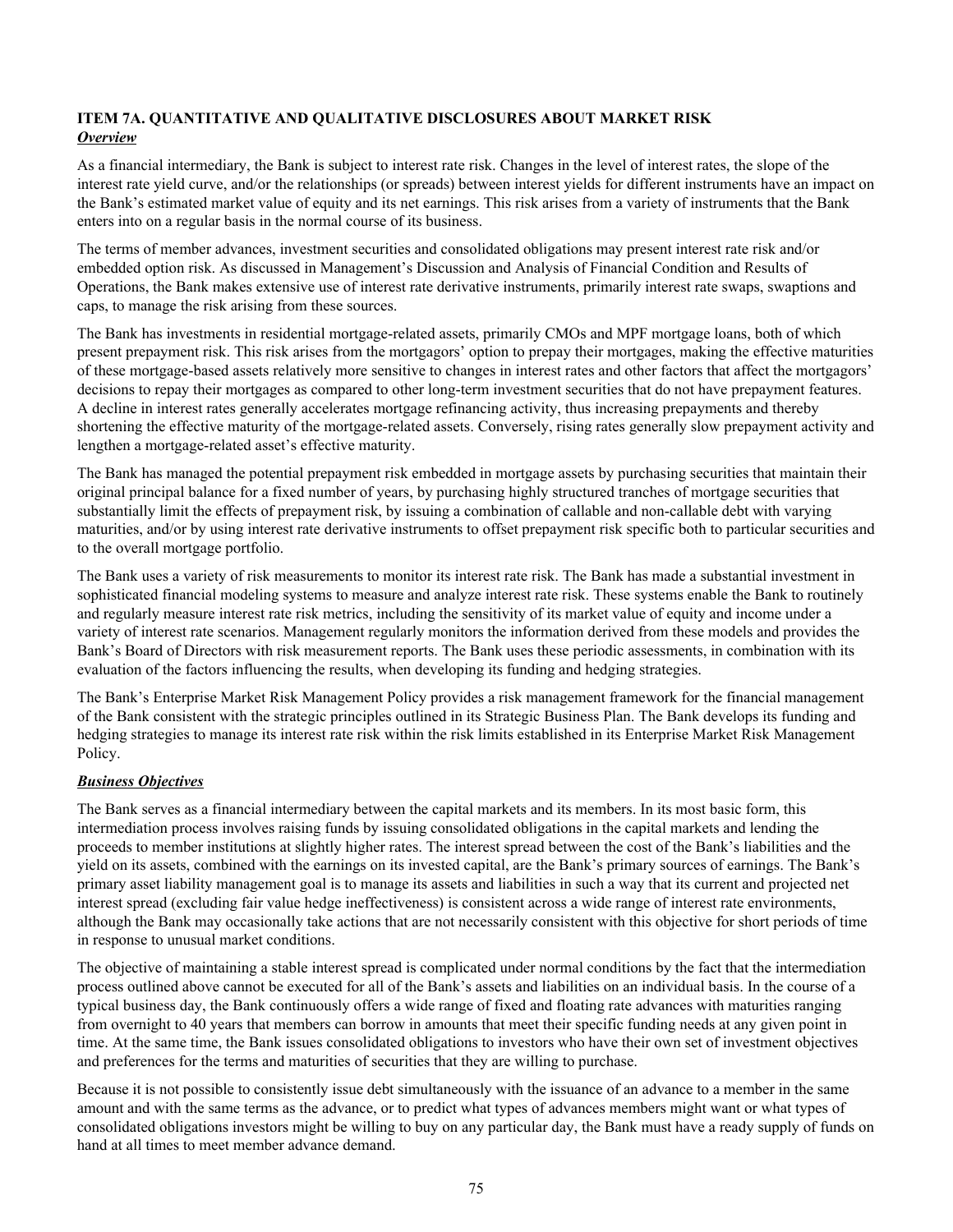In order to have a ready supply of funds, the Bank typically issues debt as opportunities arise in the market, and makes the proceeds of those debt issuances (some of which bear fixed interest rates and have relatively long maturities) available for members to borrow in the form of advances. Holding fixed-rate liabilities in anticipation of member borrowing subjects the Bank to interest rate risk, and there is no assurance in any event that members will borrow from the Bank in quantities or maturities that will match these warehoused liabilities. Therefore, in order to intermediate the mismatches between advances with certain terms and features, and consolidated obligations with a different set of terms and features, the Bank typically converts both longer maturity assets and longer maturity liabilities to a floating rate index, and attempts to manage the interest spread between the pools of floating-rate assets and liabilities. Prior to June 30, 2020, LIBOR was the index that was used most often for this purpose. Since that date, the Bank has typically used SOFR when converting longer-maturity assets and liabilities to a floating rate index.

This process of intermediating the timing, structure, and amount of Bank members' credit needs with the investment requirements of the Bank's creditors is made possible by the extensive use of interest rate exchange agreements. The Bank's general practice has been, as often as practical, to contemporaneously execute interest rate exchange agreements when acquiring longer maturity fixed-rate assets and/or issuing longer maturity fixed-rate liabilities in order to convert the cash flows to floating rates. Doing so reduces the Bank's interest rate risk exposure, which allows it to preserve the value of, and earn more stable returns on, members' capital investment.

However, in the normal course of business, the Bank also acquires (or has acquired) assets whose structural characteristics and/ or size reduce the Bank's ability to enter into interest rate exchange agreements having mirror image terms. These assets include small fixed-rate, fixed-term advances; small fixed-schedule amortizing advances; and floating-rate mortgage-related securities with embedded caps. These assets require the Bank to employ risk management strategies in which the Bank hedges against aggregated risks. The Bank may use fixed-rate, callable or non-callable debt or interest rate exchange agreements, such as fixed-for-floating interest rate swaps or interest rate caps, to manage these aggregated risks.

With the expected cessation of one-month and three-month LIBOR in mid-2023, the Bank no longer enters into LIBORindexed derivatives and has instead been using (since mid-2020) derivatives that are indexed to either SOFR or OIS in an effort to accomplish this business objective. As of December 31, 2021, the Bank had derivatives indexed to LIBOR, SOFR and OIS totaling \$30.2 billion, \$17.7 billion and \$5.1 billion, respectively, as compared to \$37.6 billion, \$0.3 billion and \$1.1 billion, respectively, at December 31, 2020.

#### *Interest Rate Risk Measurement*

As discussed above, the Bank measures its market risk regularly and generally manages its market risk within its Enterprise Market Risk Management Policy limits on estimated market value of equity losses under 200 basis point interest rate shock scenarios. The Enterprise Market Risk Management Policy articulates the Bank's tolerance for the amount of overall interest rate risk the Bank will assume by limiting the maximum estimated loss in market value of equity that the Bank would incur under simulated 200 basis point changes in interest rates to 15 percent of the estimated base case market value. The Bank was in compliance with this limit at each month-end during the period from December 2020 through December 2021.

As part of its ongoing risk management process, the Bank calculates an estimated market value of equity for a base case interest rate scenario and for interest rate scenarios that reflect parallel interest rate shocks. The base case market value of equity is calculated by determining the estimated fair value of each instrument on the Bank's balance sheet, and subtracting the estimated aggregate fair value of the Bank's liabilities from the estimated aggregate fair value of the Bank's assets. For purposes of these calculations, mandatorily redeemable capital stock is treated as equity rather than as a liability. The fair values of the Bank's financial instruments (both assets and liabilities) are determined using either vendor prices or a pricing model. For those instruments for which a pricing model is used, the calculations are based upon parameters derived from market conditions existing at the time of measurement, and are generally determined by discounting estimated future cash flows at the replacement (or similar) rate for new instruments of the same type with the same or very similar characteristics. The market value of equity calculations include non-financial assets and liabilities, such as premises and equipment, other assets, payables for AHP, and other liabilities at their recorded carrying amounts.

For purposes of compliance with the Bank's Enterprise Market Risk Management Policy limit on estimated losses in market value, market value of equity losses are defined as the estimated net sensitivity of the value of the Bank's equity (the net value of its portfolio of assets, liabilities and interest rate derivatives) to 200 basis point parallel shifts in interest rates. In addition, the Bank routinely performs projections of its future earnings over a rolling horizon that includes the current year and the next four calendar years under a variety of interest rate and business environments.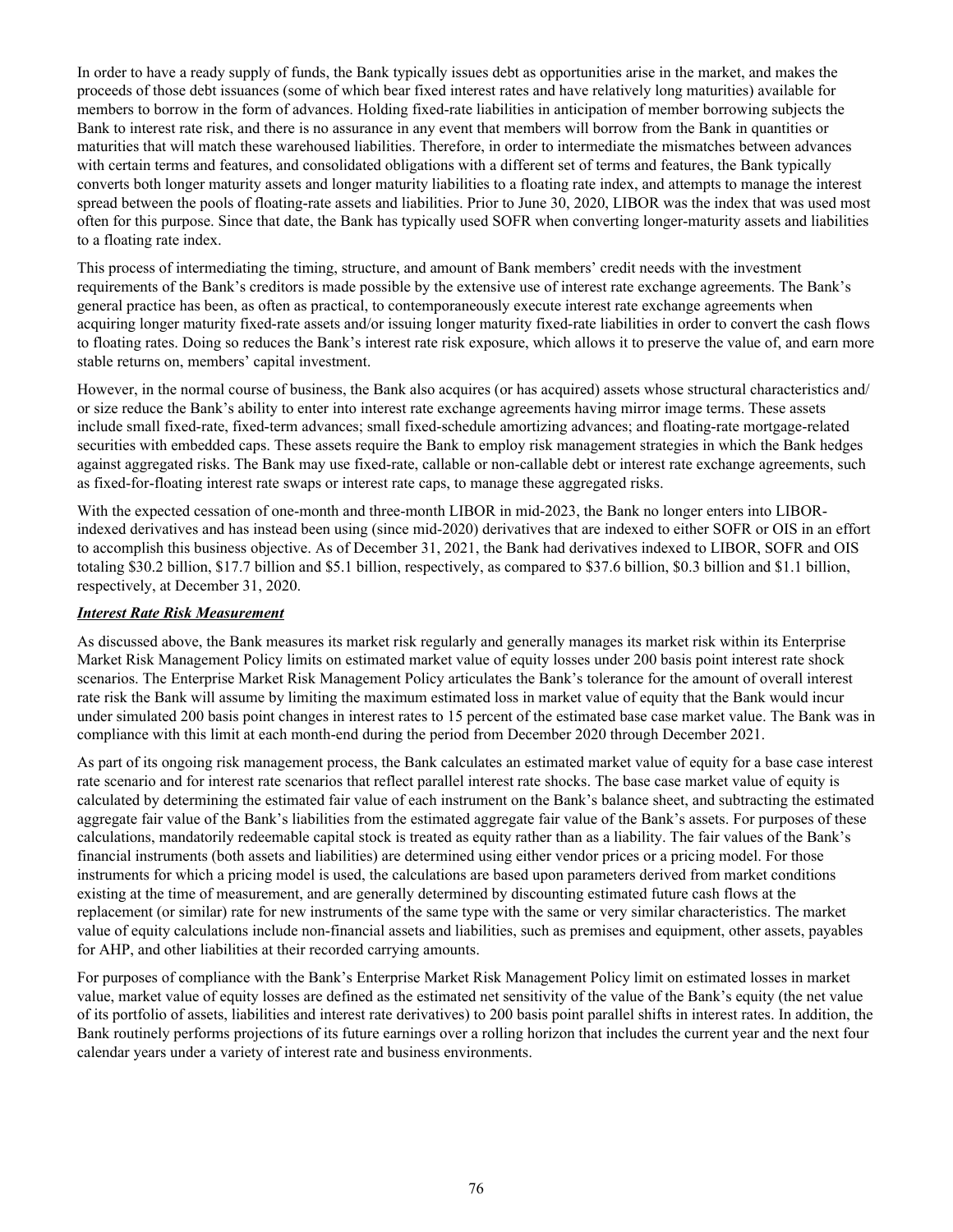The following table provides the Bank's estimated base case market value of equity and its estimated market value of equity under up and down 200 basis point interest rate shock scenarios (and, for comparative purposes, its estimated market value of equity under up and down 100 basis point interest rate shock scenarios) for each quarter-end during the period from December 2020 through December 2021. In addition, the table provides the percentage change in estimated market value of equity under each of these shock scenarios for the indicated periods.

|                | (dollars in billions) |                                                         |                           |                                                  |  |                                                  |   |                                                  |  |                                                  |          |                                                         |                                      |                                                  |                                                         |                                                  |
|----------------|-----------------------|---------------------------------------------------------|---------------------------|--------------------------------------------------|--|--------------------------------------------------|---|--------------------------------------------------|--|--------------------------------------------------|----------|---------------------------------------------------------|--------------------------------------|--------------------------------------------------|---------------------------------------------------------|--------------------------------------------------|
|                |                       |                                                         | Up 200 Basis Points $(1)$ |                                                  |  | Down 200 Basis Points <sup>(2)</sup>             |   |                                                  |  | Up 100 Basis Points $^{(1)}$                     |          |                                                         | Down 100 Basis Points <sup>(2)</sup> |                                                  |                                                         |                                                  |
|                |                       | <b>Base Case</b><br><b>Market</b><br>Value<br>of Equity |                           | <b>Estimated</b><br>Market<br>Value<br>of Equity |  | Percentage<br>Change<br>from<br><b>Base Case</b> |   | <b>Estimated</b><br>Market<br>Value<br>of Equity |  | Percentage<br>Change<br>from<br><b>Base Case</b> |          | <b>Estimated</b><br><b>Market</b><br>Value<br>of Equity |                                      | Percentage<br>Change<br>from<br><b>Base Case</b> | <b>Estimated</b><br><b>Market</b><br>Value<br>of Equity | Percentage<br>Change<br>from<br><b>Base Case</b> |
| December 2020  | \$.                   | 3.636                                                   |                           | 3.623                                            |  | $(0.36)\%$                                       | S | 3.998                                            |  | $9.96\%$                                         | <b>S</b> | 3.648                                                   |                                      | $0.33\%$                                         | \$<br>3.730                                             | 2.59 %                                           |
| March 2021     |                       | 3.843                                                   |                           | 3.678                                            |  | $(4.29)\%$                                       |   | 4.005                                            |  | 4.22 $\%$                                        |          | 3.770                                                   |                                      | $(1.90)\%$                                       | 3.916                                                   | 1.90 %                                           |
| June 2021      |                       | 3.884                                                   |                           | 3.787                                            |  | $(2.50)\%$                                       |   | 4.094                                            |  | 5.41 $%$                                         |          | 3.849                                                   |                                      | $(0.90)\%$                                       | 3.875                                                   | $(0.23)\%$                                       |
| September 2021 |                       | 3.944                                                   |                           | 3.830                                            |  | $(2.89)\%$                                       |   | 4.122                                            |  | 4.51 $%$                                         |          | 3.899                                                   |                                      | $(1.14)\%$                                       | 3.949                                                   | $0.13 \%$                                        |
| December 2021  |                       | 4.030                                                   |                           | 3.927                                            |  | $(2.56)\%$                                       |   | 4.189                                            |  | $3.95\%$                                         |          | 3.991                                                   |                                      | $(0.97)\%$                                       | 4.005                                                   | $(0.62)\%$                                       |

# **MARKET VALUE OF EQUITY**

 $(1)$  In the up 100 and 200 basis point scenarios, the estimated market value of equity is calculated under assumed instantaneous +100 and +200 basis point parallel shifts in interest rates.

 $\mathcal{L}_\text{max}$  , and the set of the set of the set of the set of the set of the set of the set of the set of the set of the set of the set of the set of the set of the set of the set of the set of the set of the set of the

 $^{(2)}$  In the down 100 and 200 basis point scenarios, the estimated market value of equity is calculated under assumed instantaneous -100 and -200 basis point parallel shifts in interest rates, subject to a floor of 0.01 percent.

A related measure of interest rate risk is duration of equity. Duration is the weighted average maturity (typically measured in months or years) of an instrument's cash flows, weighted by the present value of those cash flows. As such, duration provides an estimate of an instrument's sensitivity to small changes in market interest rates. The duration of assets is generally expressed as a positive figure, while the duration of liabilities is generally expressed as a negative number. The change in value of a specific instrument for given changes in interest rates will generally vary in inverse proportion to the instrument's duration. As market interest rates decline, instruments with a positive duration are expected to increase in value, while instruments with a negative duration are expected to decrease in value. Conversely, as interest rates rise, instruments with a positive duration are expected to decline in value, while instruments with a negative duration are expected to increase in value.

The values of instruments having relatively longer (or higher) durations are more sensitive to a given interest rate movement than instruments having shorter durations; that is, risk increases as the absolute value of duration lengthens. For instance, the value of an instrument with a duration of three years will theoretically change by three percent for every one percentage point (100 basis point) change in interest rates, while the value of an instrument with a duration of five years will theoretically change by five percent for every one percentage point change in interest rates.

The duration of individual instruments may be easily combined to determine the duration of a portfolio of assets or liabilities by calculating a weighted average duration of the instruments in the portfolio. These combinations provide a single straightforward metric that describes the portfolio's sensitivity to interest rate movements. These additive properties can be applied to the assets and liabilities on the Bank's balance sheet. The difference between the combined durations of the Bank's assets and the combined durations of its liabilities is sometimes referred to as duration gap and provides a measure of the relative interest rate sensitivities of the Bank's assets and liabilities.

Duration gap is a useful measure of interest rate sensitivity but does not account for the effect of leverage, or the effect of the absolute duration of the Bank's assets and liabilities, on the sensitivity of its estimated market value of equity to changes in interest rates. The inclusion of these factors results in a measure of the sensitivity of the value of the Bank's equity to changes in market interest rates referred to as the duration of equity. Duration of equity is the market value weighted duration of assets minus the market value weighted duration of liabilities divided by the market value of equity.

The significance of an entity's duration of equity is that it can be used to describe the sensitivity of the entity's market value of equity to movements in interest rates. A duration of equity equal to zero would mean, within a narrow range of interest rate movements, that the Bank had neutralized the impact of changes in interest rates on the market value of its equity.

A positive duration of equity would mean, within a narrow range of interest rate movements, that for each one year of duration the estimated market value of the Bank's equity would be expected to decline by about 0.01 percent for every positive 0.01 percent change in the level of interest rates. A positive duration generally indicates that the value of the Bank's assets is more sensitive to changes in interest rates than the value of its liabilities (i.e., that the duration of its assets is greater than the duration of its liabilities).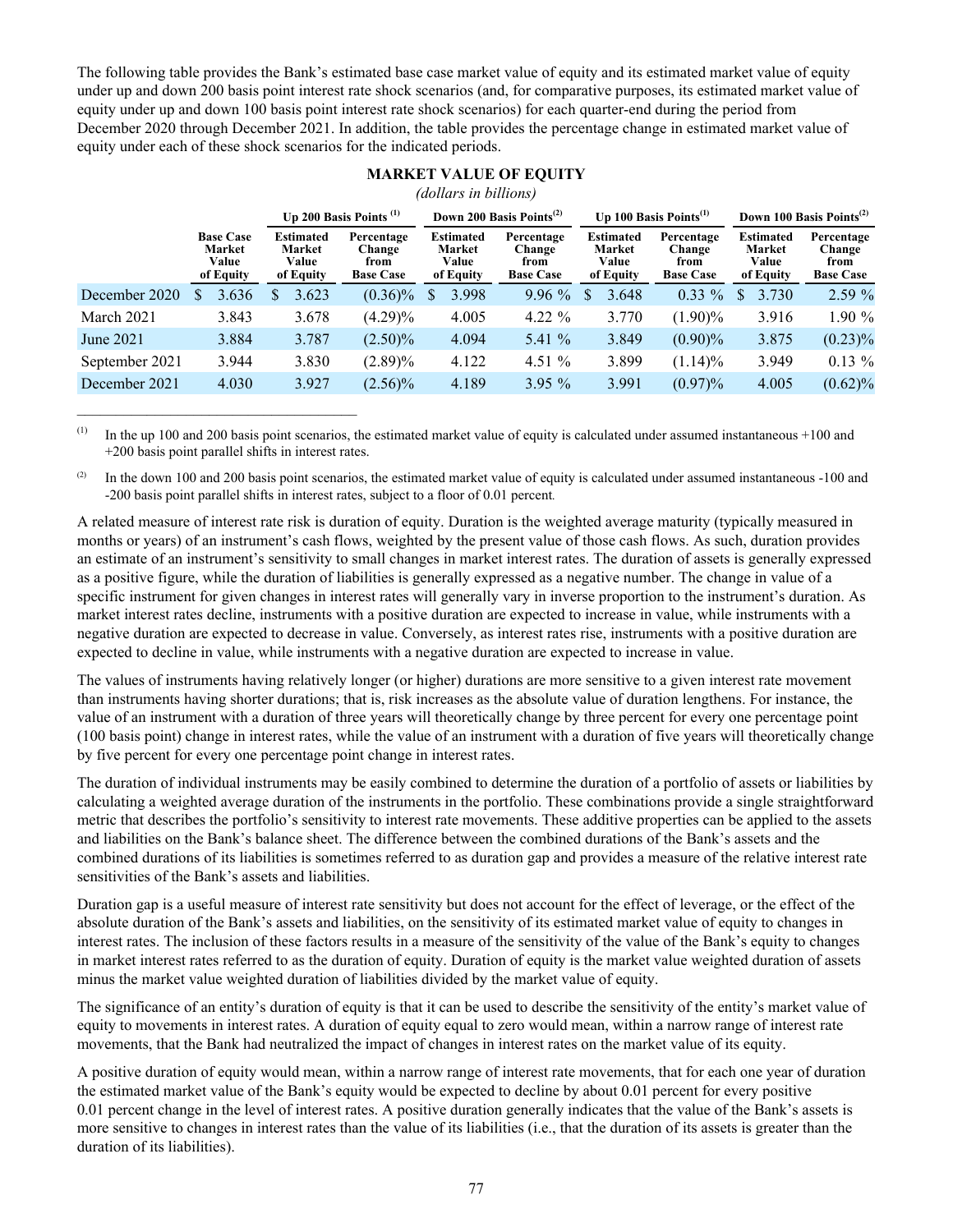Conversely, a negative duration of equity would mean, within a narrow range of interest rate movements, that for each one year of negative duration the estimated market value of the Bank's equity would be expected to increase by about 0.01 percent for every positive 0.01 percent change in the level of interest rates. A negative duration generally indicates that the value of the Bank's liabilities is more sensitive to changes in interest rates than the value of its assets (i.e., that the duration of its liabilities is greater than the duration of its assets).

The following table provides information regarding the Bank's base case duration of equity as well as its duration of equity in up and down 100 and 200 basis point interest rate shock scenarios for each quarter-end during the period from December 2020 through December 2021.

|                | $[conv.$ can be $[conv.$        |                              |                                 |                              |                           |                |                         |                  |  |  |  |  |
|----------------|---------------------------------|------------------------------|---------------------------------|------------------------------|---------------------------|----------------|-------------------------|------------------|--|--|--|--|
|                |                                 |                              | <b>Base Case Interest Rates</b> |                              | <b>Duration of Equity</b> |                |                         |                  |  |  |  |  |
|                | <b>Asset</b><br><b>Duration</b> | Liability<br><b>Duration</b> | <b>Duration</b><br>Gap          | <b>Duration</b><br>of Equity | Up $100^{(1)}$            | Up $200^{(1)}$ | <b>Down</b> $100^{(2)}$ | Down $200^{(2)}$ |  |  |  |  |
| December 2020  | 0.30                            | (0.34)                       | (0.04)                          | (0.42)                       | 0.02                      | 1.41           | (5.46)                  | (5.45)           |  |  |  |  |
| March 2021     | 0.44                            | (0.36)                       | 0.08                            | 1.71                         | 2.31                      | 2.80           | (1.43)                  | (1.01)           |  |  |  |  |
| June 2021      | 0.34                            | (0.32)                       | 0.02                            | 0.56                         | 1.54                      | 1.88           | (2.96)                  | (5.99)           |  |  |  |  |
| September 2021 | 0.36                            | (0.33)                       | 0.03                            | 0.83                         | 1.64                      | 1.87           | (1.98)                  | (4.55)           |  |  |  |  |
| December 2021  | 0.35                            | (0.36)                       | (0.01)                          | 0.20                         | 1.53                      | 1.55           | (1.42)                  | (4.45)           |  |  |  |  |
|                |                                 |                              |                                 |                              |                           |                |                         |                  |  |  |  |  |

# **DURATION ANALYSIS**

*(expressed in years)*

(1) In the up 100 and up 200 basis point scenarios, the duration of equity is calculated under assumed instantaneous +100 and +200 basis point parallel shifts in interest rates.

<sup>(2)</sup> In the down 100 and down 200 basis point scenarios, the duration of equity is calculated under assumed instantaneous -100 and -200 basis point parallel shifts in interest rates.

#### *Interest Rate Risk Components*

 $\mathcal{L}_\text{max}$  , and the set of the set of the set of the set of the set of the set of the set of the set of the set of the set of the set of the set of the set of the set of the set of the set of the set of the set of the

The Bank manages the interest rate risk of a significant percentage of its assets and liabilities on a transactional basis. Using interest rate exchange agreements, the Bank pays (in the case of an asset) or receives (in the case of a liability) a coupon that is identical or nearly identical to the balance sheet item, and receives or pays in return, respectively, a floating rate such as SOFR or one-month or three-month LIBOR. The combination of the interest rate exchange agreement with the balance sheet item has the effect of reducing the duration of the asset or liability to the term to maturity of the floating rate index.

In the normal course of business, the Bank also acquires assets whose structural characteristics and/or size limit the Bank's ability to enter into interest rate exchange agreements having mirror image cash flows. These assets include fixed-rate, fixedschedule, amortizing advances and mortgage-related assets. The Bank manages the interest rate risk of these assets by issuing non-callable liabilities, and by entering into interest rate exchange agreements that are not designated against specific assets or liabilities for accounting purposes (stand-alone or economic derivatives). These hedging transactions serve to preserve the value of the asset and minimize the impact of changes in interest rates on the spread between the asset and liability due to maturity mismatches.

In the normal course of business, the Bank may issue fixed-rate advances in relatively small sizes (e.g., \$1.0 — \$5.0 million) that are too small to efficiently hedge on an individual basis. These advances may require repayment of the entire principal at maturity or may have fixed amortization schedules that require repayment of portions of the original principal each month or at other specified intervals over their term. This activity tends to extend the Bank's duration of equity over time. To monitor and hedge this risk, the Bank periodically evaluates the amount of its unhedged advances and may issue a corresponding amount of fixed-rate debt with similar maturities or enter into interest rate swaps to offset the interest rate risk created by the pool of fixedrate assets.

In practice, management analyzes a variety of factors in order to assess the suitability of the Bank's interest rate exposure within the established risk limits. These factors include current and projected market conditions, including possible changes in the level, shape, and volatility of the term structure of interest rates, possible changes to the composition of the Bank's balance sheet, and possible changes in the delivery channels for the Bank's assets, liabilities, and hedging instruments. Many of these same variables are also included in the Bank's income modeling processes. While management considered the Bank's interest rate risk profile to be appropriate given market conditions during 2021, the Bank may adjust its exposure to market interest rates based on the results of its analyses of the impact of these conditions on future earnings.

As noted above, the Bank typically manages interest rate risk on a transaction by transaction basis as much as possible. To the extent that the Bank finds it necessary or appropriate to modify its interest rate risk position, it would normally do so through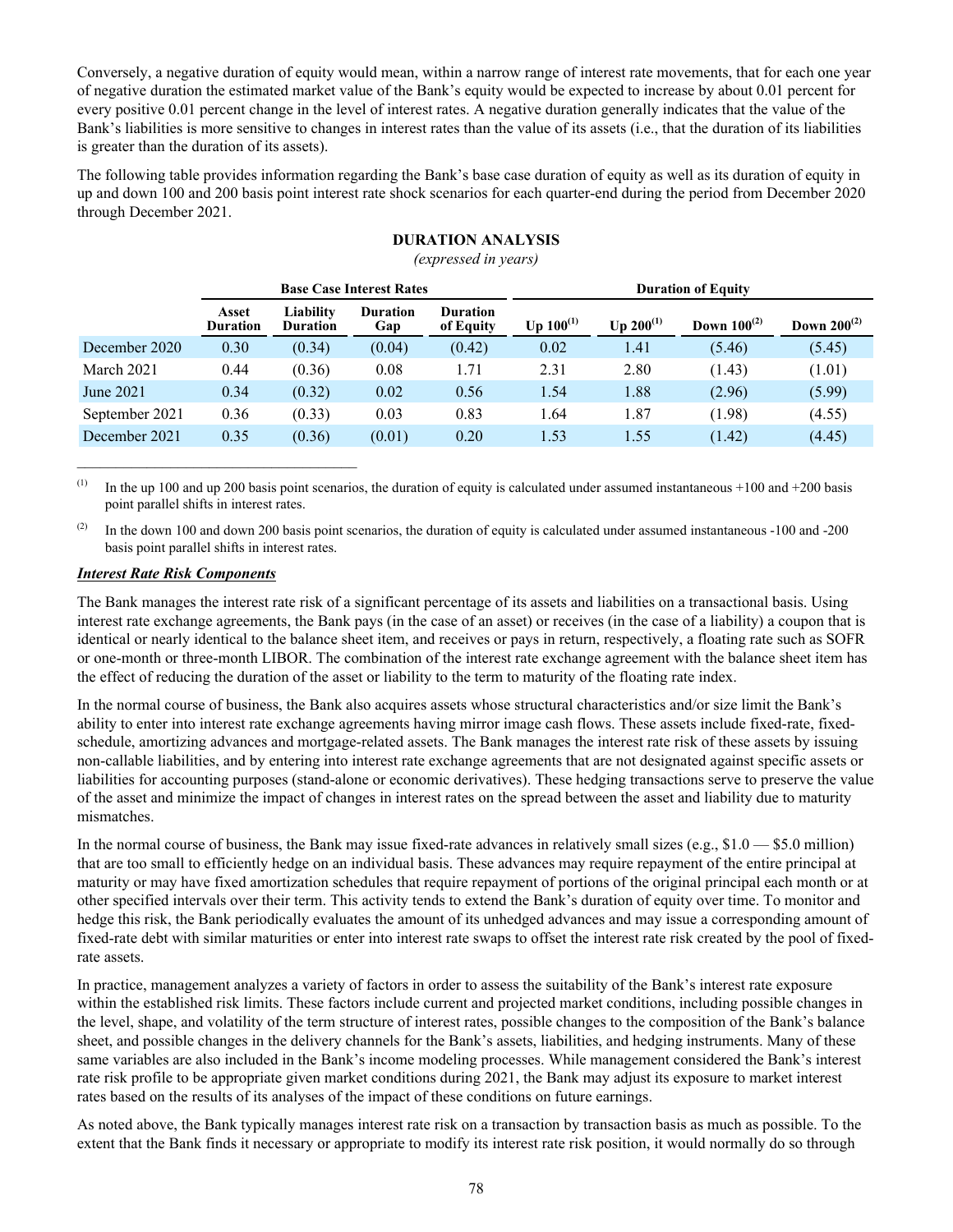one or more cash or interest rate derivative transactions, or a combination of both. For instance, if the Bank wished to shorten its duration of equity, it would typically do so by issuing additional fixed-rate debt with maturities that correspond to the maturities of specific assets or pools of assets that have not previously been hedged. This same result might also be implemented by executing one or more interest rate swaps to convert specific assets from a fixed rate to a variable rate of interest. A similar approach would be taken if the Bank determined it was appropriate to extend rather than shorten its duration.

# **ITEM 8. FINANCIAL STATEMENTS AND SUPPLEMENTARY DATA**

The Bank's annual audited financial statements for the years ended December 31, 2021, 2020 and 2019, together with the notes thereto and the report of PricewaterhouseCoopers LLP thereon, are included in this Annual Report on pages F-1 through F-58.

# **ITEM 9. CHANGES IN AND DISAGREEMENTS WITH ACCOUNTANTS ON ACCOUNTING AND FINANCIAL DISCLOSURE**

None

# **ITEM 9A. CONTROLS AND PROCEDURES**

# **Evaluation of Disclosure Controls and Procedures**

The Bank's management, under the supervision and with the participation of its Chief Executive Officer and Chief Financial Officer, conducted an evaluation of the effectiveness of the Bank's disclosure controls and procedures (as such term is defined in Rules 13a-15(e) and 15d-15(e) under the Securities Exchange Act of 1934, as amended (the "Exchange Act")) as of the end of the period covered by this report. Based upon that evaluation, the Bank's Chief Executive Officer and Chief Financial Officer concluded that, as of the end of the period covered by this report, the Bank's disclosure controls and procedures were effective in: (1) recording, processing, summarizing and reporting information required to be disclosed by the Bank in the reports that it files or submits under the Exchange Act within the time periods specified in the SEC's rules and forms and (2) ensuring that information required to be disclosed by the Bank in the reports that it files or submits under the Exchange Act is accumulated and communicated to the Bank's management, including its Chief Executive Officer and Chief Financial Officer, as appropriate to allow timely decisions regarding required disclosures.

# **Management's Report on Internal Control over Financial Reporting**

Management's Report on Internal Control over Financial Reporting as of December 31, 2021 is included herein on page F-2. The Bank's independent registered public accounting firm, PricewaterhouseCoopers LLP, has also issued a report regarding the effectiveness of the Bank's internal control over financial reporting as of December 31, 2021, which is included herein on page F-3.

# **Changes in Internal Control over Financial Reporting**

There were no changes in the Bank's internal control over financial reporting (as such term is defined in Rules 13a-15(f) and 15d-15(f) under the Exchange Act) during the fiscal quarter ended December 31, 2021 that have materially affected, or are reasonably likely to materially affect, the Bank's internal control over financial reporting.

# **ITEM 9B. OTHER INFORMATION**

Not applicable.

# **PART III**

# **ITEM 10. DIRECTORS, EXECUTIVE OFFICERS AND CORPORATE GOVERNANCE**

# **Directors**

Pursuant to the HER Act, each FHLBank is governed by a board of directors of 13 persons or so many persons as the Director of the Finance Agency may determine. The HER Act divides directors of FHLBanks into two categories. The first category is comprised of "member" directors who are elected by the member institutions of each state in the FHLBank's district to represent that state. The second category is comprised of "independent" directors who are nominated by a FHLBank's board of directors, after consultation with its affordable housing Advisory Council, and elected by the FHLBank's members at-large.

Pursuant to the HER Act and an implementing Finance Agency regulation, member directors must constitute a majority of the members of the board of directors of each FHLBank and independent directors must constitute at least 40 percent of the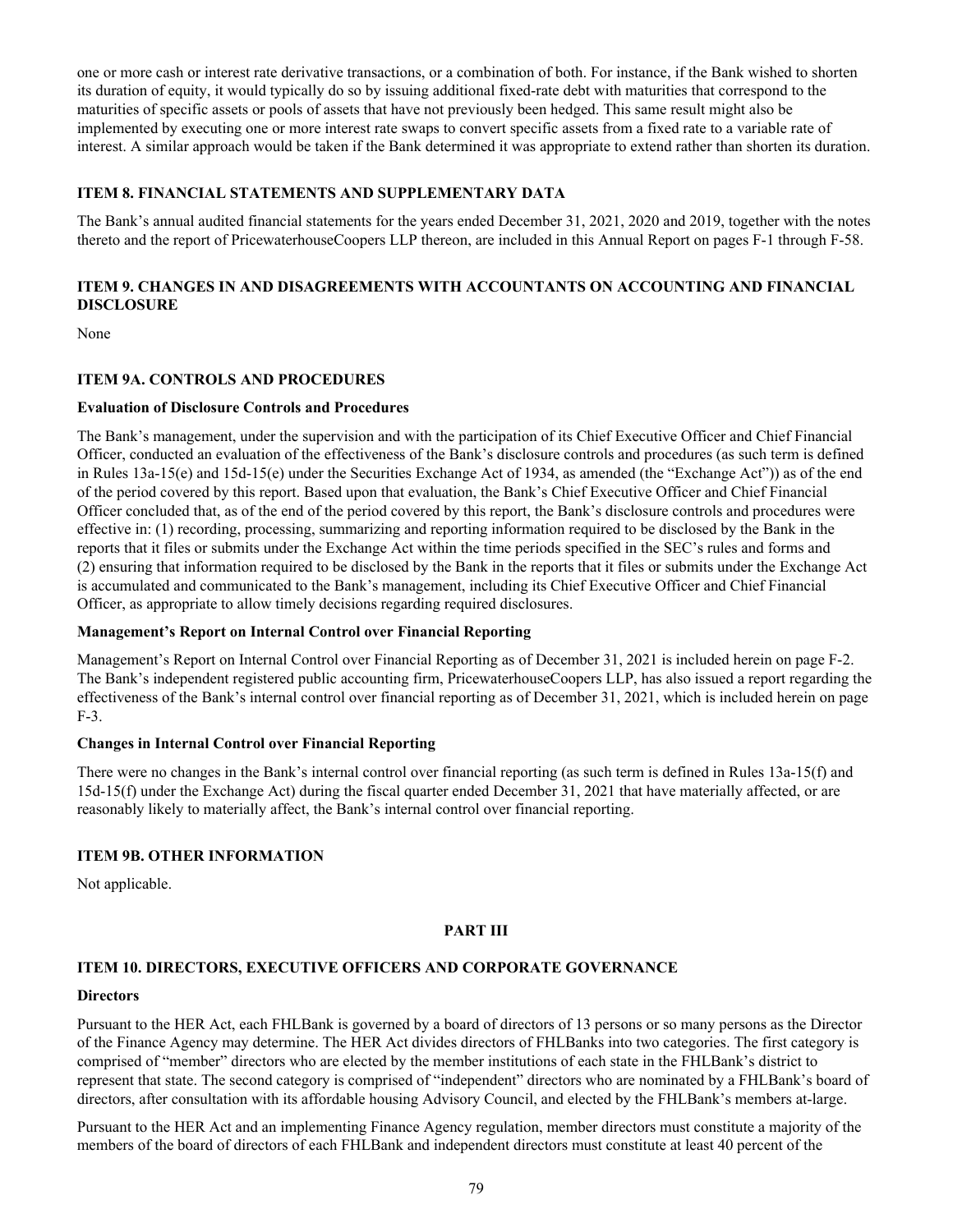members of each board of directors. At least two of the independent directors must be public interest directors with more than four years' experience representing consumer or community interests in banking services, credit needs, housing, or consumer financial protections. Annually, the Board of Directors of the Bank is required to determine how many of its independent directorships should be designated as public interest directorships, provided that the Bank at all times has at least two public interest directorships. By order of the Finance Agency on June 2, 2021, the Director of the Finance Agency designated that, for 2022, the Bank would have nine member directors and eight independent directors. With respect to the director elections that the Bank conducted during calendar year 2021, for terms beginning January 1, 2022, the order designated that one member director would be elected in Texas, one member director would be elected in Arkansas, one member director would be elected in Louisiana and two independent directors would be elected.

The term of office of each directorship is four years. Director terms commence on January 1 (except in instances where a vacancy is filled, as further discussed below) and end on December 31. Directors (both member and independent) cannot serve more than three consecutive full terms for which they have been elected by the Bank's members.

#### *Member Directors*

Each year the Finance Agency designates the number of member directorships for each state in the Bank's district. The Finance Agency allocates the member directorships among the states in the Bank's district as follows: (1) one member directorship is allocated to each state; (2) if the total number of member directorships allocated pursuant to clause (1) is less than eight, the Finance Agency allocates additional member directorships among the states using the method of equal proportions (which is the same equal proportions method used to apportion seats in the U.S. House of Representatives among states) until the total allocated for the Bank equals eight; (3) if the number of member directorships allocated to any state pursuant to clauses (1) and (2) is less than the number that was allocated to that state on December 31, 1960, the Finance Agency allocates such additional member directorships to that state until the total allocated to that state equals the number allocated to that state on December 31, 1960; and (4) after consultation with the Bank, the Finance Agency may approve additional discretionary member directorships. For 2022, the Finance Agency designated the Bank's member directorships as follows: Arkansas – 1; Louisiana – 2 (the grandfather provision in clause (3) of the preceding sentence guarantees Louisiana two of the member directorships in the Bank's district); Mississippi – 1; New Mexico – 1; and Texas – 4.

To be eligible to serve as a member director, a candidate must be: (1) a citizen of the United States and (2) an officer or director of a member institution that is located in the represented state and that meets all of the minimum capital requirements established by its federal or state regulator. For purposes of election of directors, a member is deemed to be located in the state in which a member's principal place of business is located as of December 31 of the calendar year immediately preceding the election year ("Record Date"). In most cases, a member's principal place of business is the state in which such member maintains its home office as established in conformity with the laws under which it is organized and from which the member conducts business operations; provided, however, a member may request in writing to the FHLBank in the district where such member maintains its home office that a state other than the state in which it maintains its home office be designated as its principal place of business. Within 90 calendar days of receipt of such written request, the board of directors of the FHLBank in the district where the member maintains its home office shall designate a state other than the state where the member maintains its home office as the member's principal place of business, provided all of the following criteria are satisfied: (a) at least 80 percent of such member's accounting books, records, and ledgers are maintained, located or held in such designated state; (b) a majority of meetings of such member's board of directors and constituent committees are conducted in such designated state; and (c) a majority of such member's five highest paid officers have their place of employment located in such designated state.

For an insurance company or CDFI member that cannot satisfy the requirements in the previous paragraph, the principal place of business is the location from which the member conducts the predominant portion of its business activities. A member will be deemed to conduct the predominant portion of its business activities in a particular state if any two of the following factors are present: (i) the member's largest office based on number of employees is located in the state; (ii) a plurality of the institution's employees are located in the state; or (iii) the places of employment for a plurality of the member's senior executives are located in the state. If an entity cannot identify a location from which it conducts the predominant portion of its business activities based on the factors enumerated in the previous sentence, the entity's state of domicile or incorporation shall be designated as its principal place of business.

Candidates for member directorships are nominated by members located in the state to be represented by that particular directorship. Member directors may be elected without a vote by members if the number of nominees from a state is equal to or less than the number of directorships to be filled from that state. In that case, the Bank will notify the members in the affected voting state in writing (in lieu of providing a ballot) that the directorships are to be filled without an election due to a lack of nominees.

For each member directorship that is to be filled in an election, each member institution that is located in the state to be represented by the directorship is entitled to cast one vote for each share of capital stock that the member was required to hold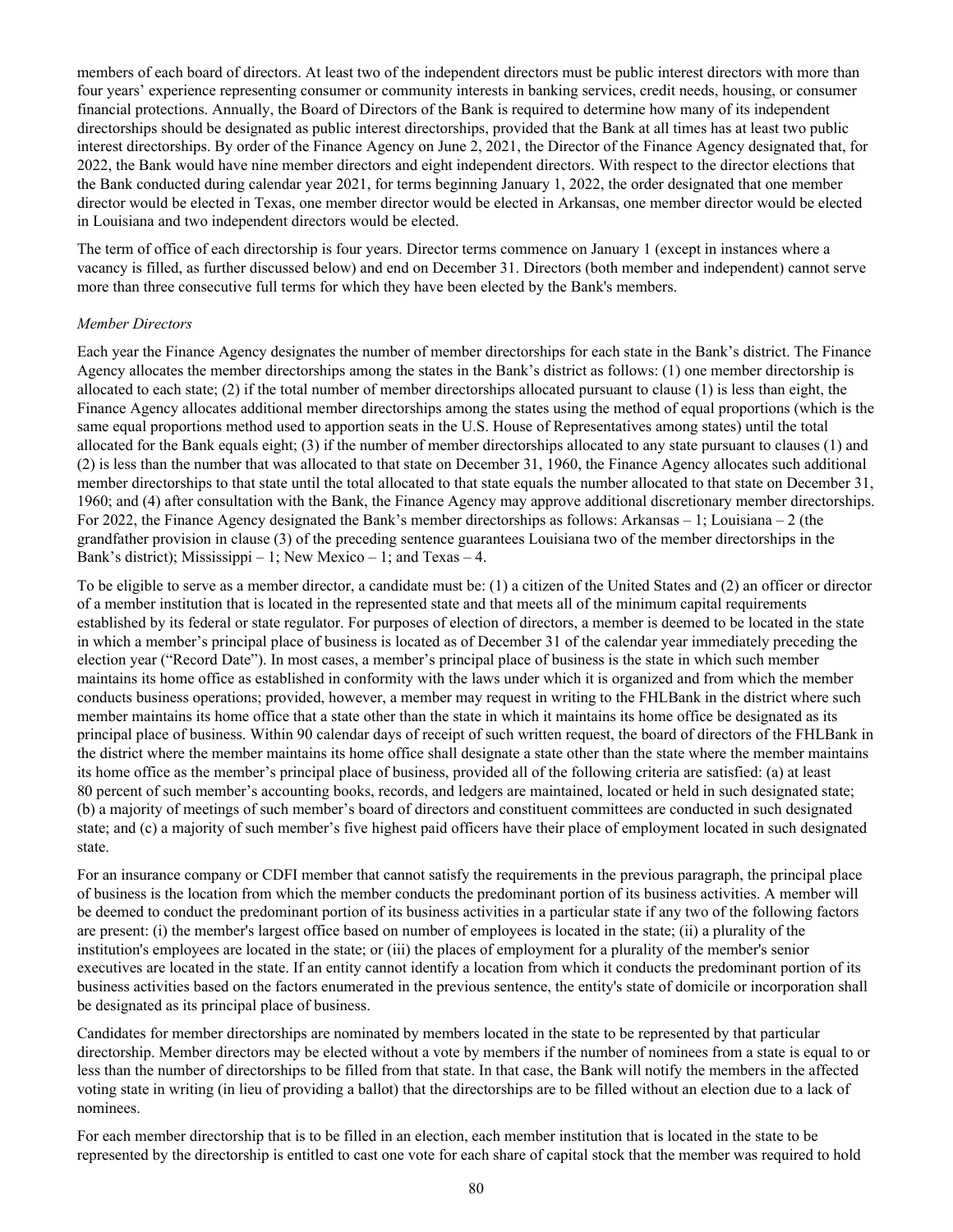as of the Record Date; provided, however, that the number of votes that any member may cast for any one directorship cannot exceed the average number of shares of capital stock that are required to be held as of the Record Date by all members located in the state to be represented. The effect of limiting the number of shares that a member may vote to the average number of shares required to be held by all members in the member's state is generally to equalize voting rights among members. Members required to hold the largest number of shares above the average generally have proportionately less voting power, and members required to hold a number of shares closer to or below such average have proportionately greater voting power than would be the case if each member were entitled to cast one vote for each share of stock it was required to hold. A member may not split its votes among multiple nominees for a single directorship, nor, where there are multiple directorships to be filled for a voting state, may it cumulatively vote for a single nominee. Any ballots cast in violation of these restrictions are void.

No shareholder meetings are held for the election of directors; the election process is conducted electronically using a thirdparty vendor experienced in administering secure, online elections. For members that choose to opt out of the electronic balloting process or that are unable for whatever reason to cast their votes electronically, the process is conducted by mail. The Bank's Board of Directors does not solicit proxies, nor are member institutions permitted to solicit or use proxies to cast their votes in an election. Except as set forth in the next sentence, no director, officer, employee, attorney or agent of the Bank may (i) communicate in any manner that a director, officer, employee, attorney or agent of the Bank, directly or indirectly, supports or opposes the nomination or election of a particular individual for a member directorship or (ii) take any other action to influence the voting with respect to any particular individual. A Bank director, officer, employee, attorney or agent may, acting in his or her personal capacity, support the nomination or election of any individual for a member directorship, provided that no such individual may purport to represent the views of the Bank or its Board of Directors in doing so.

In the event of a vacancy in any member directorship, such vacancy is to be filled by an affirmative vote of a majority of the Bank's remaining directors, regardless of whether such remaining directors constitute a quorum of the Bank's Board of Directors. A member director so elected shall satisfy the requirements for eligibility that were applicable to his or her predecessor and will fill the unexpired term of office of the vacant directorship.

#### *Independent Directors*

Independent directors are nominated by the Bank's Board of Directors after consultation with its affordable housing Advisory Council. Any individual who seeks to be an independent director of the Board of Directors of the Bank may deliver to the Bank, on or before the deadline set by the Bank, an executed independent director application form prescribed by the Finance Agency. Before announcing any independent director nominee, the Bank must deliver to the Finance Agency a copy of the independent director application forms executed by the individuals proposed to be nominated for independent directorships by the Board of Directors of the Bank. If within two weeks of such delivery the Finance Agency provides comments to the Bank on any independent director nominee, the Board of Directors of the Bank must consider the Finance Agency's comments in determining whether to proceed with that nominee or to reopen the nomination process. If within the two-week period the Finance Agency offers no comment on a nominee, the Bank's Board of Directors may proceed to nominate such nominee.

The Bank conducts elections for independent directorships in conjunction with elections for member directorships. Independent directors are elected by a plurality of the Bank's members at-large; in other words, all eligible members in every state in the Bank's district vote on the nominees for independent directorships. If the Bank's Board of Directors nominates only one individual for each independent directorship, then, to be elected, each nominee must receive at least 20 percent of the number of votes eligible to be cast in the election. If any independent directorship is not filled through this initial election process, the Bank must conduct the election process again until a nominee receives at least 20 percent of the votes eligible to be cast in the election. If, however, the Bank's Board of Directors nominates more persons for the type of independent directorship to be filled (either a public interest directorship or other independent directorship) than there are directorships of that type to be filled in the election, then the Bank will declare elected the nominee receiving the highest number of votes, without regard to whether the nominee received at least 20 percent of the number of votes eligible to be cast in the election. The same determinations and limitations that apply to the number of votes that any member may cast for a member directorship apply equally to the election of independent directors.

No shareholder meetings are held for the election of independent directors; the election process is conducted in the same manner as the election process for member directorships. The Bank's Board of Directors does not solicit proxies, nor are member institutions permitted to solicit or use proxies to cast their votes in an election. A Bank director, officer, employee, attorney or agent and the Bank's Board of Directors and affordable housing Advisory Council (including members of the Advisory Council) may support the candidacy of any individual nominated by the Board of Directors for election to an independent directorship, but may not otherwise (i) communicate in any manner that a director, officer, employee, attorney or agent of the Bank, directly or indirectly, supports or opposes the nomination or election of a particular individual for an independent directorship or (ii) take any other action to influence the voting with respect to any particular individual.

As determined by the Bank, at least two of the independent directors must be public interest directors with more than four years' experience representing consumer or community interests in banking services, credit needs, housing, or consumer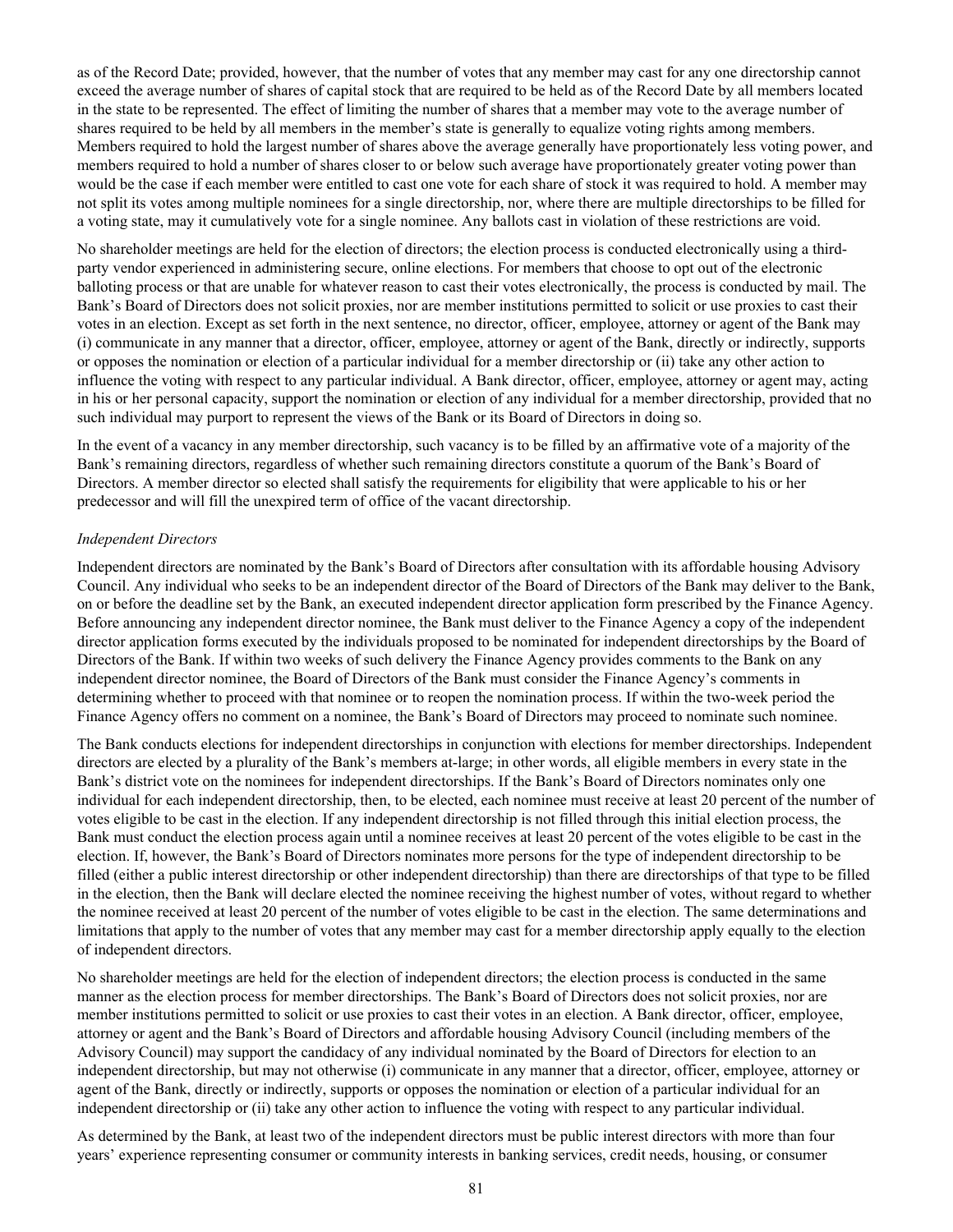financial protections. The remainder of the independent directors must have demonstrated knowledge of or experience in one or more of the following areas: auditing and accounting; derivatives; financial management; organizational management; project development; risk management practices; or the law. The independent director's knowledge of or experience in the above areas should be commensurate with that needed to oversee a financial institution with a size and complexity that is comparable to that of the Bank.

In the event of a vacancy in any independent directorship occurring other than by failure of a sole nominee for an independent directorship to receive votes equal to at least 20 percent of all eligible votes, such vacancy is to be filled by an affirmative vote of a majority of the Bank's remaining directors, regardless of whether the remaining directors constitute a quorum of the Bank's Board of Directors. An independent director so elected shall satisfy the requirements for eligibility that were applicable to his or her predecessor and will fill the unexpired term of office of the vacant directorship. If the Board of Directors of the Bank is electing an independent director to fill the unexpired term of office of a vacant directorship, the Bank must deliver to the Finance Agency for its review a copy of the independent director application form of each individual being considered by the Bank's Board of Directors.

To be eligible to serve as an independent director, a person must be: (1) a citizen of the United States and (2) a resident in the Bank's district. Additionally, an independent director is prohibited from serving as an officer of any FHLBank or as an officer, employee or director of any member of the Bank, or of any recipient of advances from the Bank, except that an independent director may serve as an officer, employee or director of a holding company that controls one or more members of, or recipients of advances from, the Bank if the assets of all such members or recipients of advances constitute less than 35 percent of the assets of the holding company, on a consolidated basis. For these purposes, any officer position, employee position or directorship of the director's spouse is attributed to the director. An independent director must disclose to the Bank all officer, employee or director positions described above that the director or the director's spouse holds.

Cheryl D. Alston, an independent director from Dallas, Texas, resigned effective July 13, 2021. On that date, certain subsidiaries of an insurance holding company for which Ms. Alston serves as a director became members of the Bank and, consequently, she no longer satisfied the eligibility requirements to serve as an independent director. Ms. Alston had served as an independent director of the Bank since January 2017. Effective December 14, 2021, the Bank's Board of Directors elected Rufus Cormier, Jr. to fill the independent directorship vacated by Ms. Alston.

The Board of Directors has designated Dianne W. Bolen and Felipe A. Rael as the Bank's public interest directors.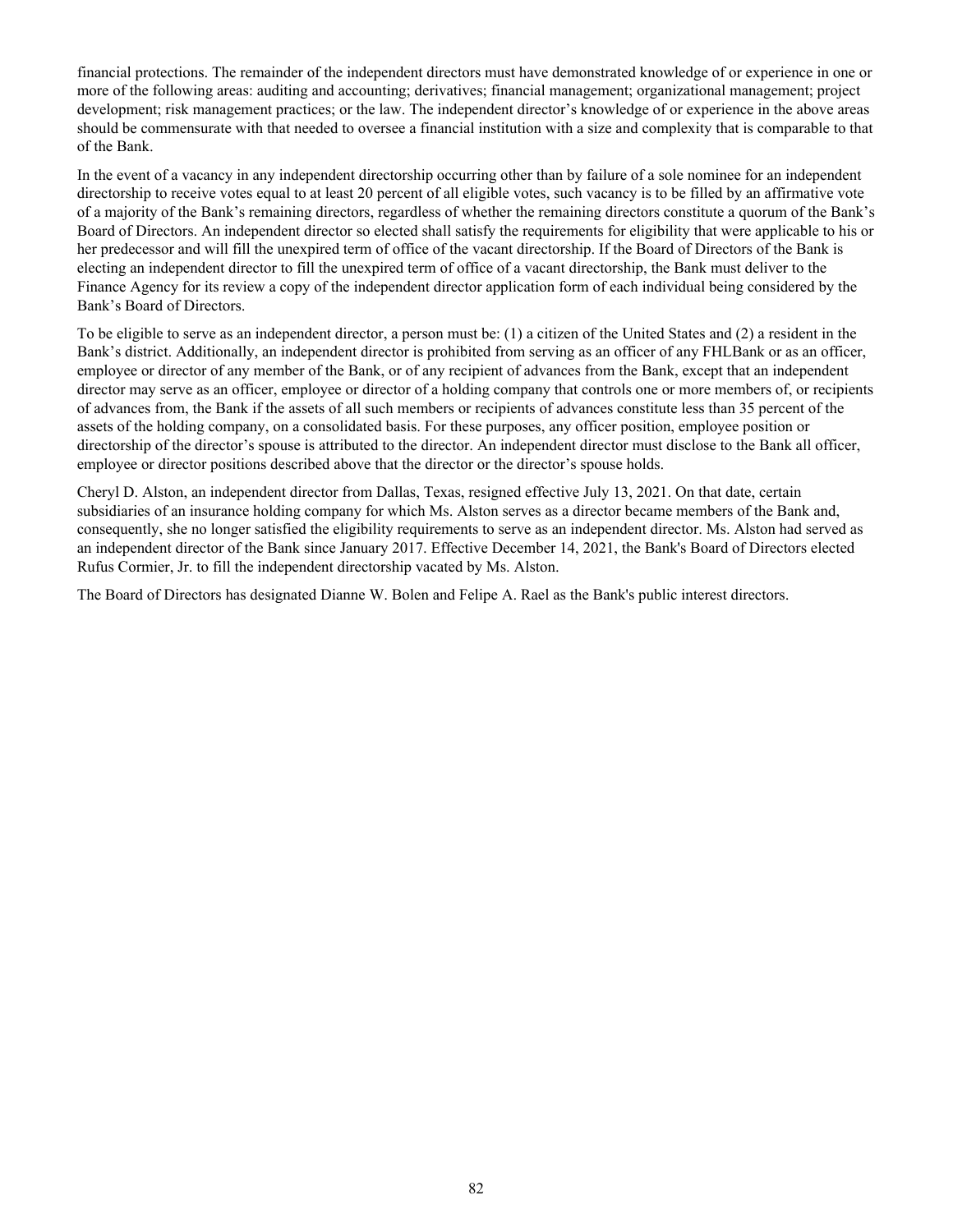# *2022 Directors*

The following table sets forth certain information regarding each of the Bank's directors (ages are as of March 23, 2022):

| Name                                          | Age | <b>Director</b><br><b>Since</b> | <b>Expiration of</b><br><b>Term as Director</b> | <b>Board</b><br><b>Committees</b> |
|-----------------------------------------------|-----|---------------------------------|-------------------------------------------------|-----------------------------------|
| Robert M. Rigby, Chairman (Member)            | 75  | 2010                            | 2023                                            | (a)(b)(c)(d)(e)(f)(g)             |
| Margo S. Scholin, Vice Chairman (Independent) | 71  | 2007                            | 2023                                            | (a)(b)(c)(d)(e)(f)(g)             |
| Dorsey L. Baskin, Jr. (Independent)           | 68  | 2020                            | 2025                                            | (a)(b)                            |
| Dianne W. Bolen (Independent)                 | 73  | 2012                            | 2022                                            | (e)(f)(g)                         |
| Tim H. Carter (Member)                        | 67  | 2013                            | 2024                                            | (b)(d)(e)(g)                      |
| Mary E. Ceverha (Independent)                 | 77  | 2004                            | 2022                                            | (a)(b)(c)(g)                      |
| Albert C. Christman (Member)                  | 70  | 2014                            | 2025                                            | (a)(d)(g)                         |
| Rufus Cormier, Jr. (Independent)              | 74  | 2021                            | 2024                                            | (a)(d)(f)                         |
| James D. Goudge (Member)                      | 68  | 2014                            | 2025                                            | (a)(c)(e)                         |
| W. Wesley Hoskins (Member)                    | 70  | 2013                            | 2024                                            | (d)(e)                            |
| Michael C. Hutsell (Member)                   | 71  | 2014                            | 2025                                            | (b)(f)                            |
| A. Fred Miller, Jr. (Member)                  | 72  | 2015                            | 2022                                            | (a)(c)(f)                         |
| Sally I. Nelson (Independent)                 | 68  | 2014                            | 2025                                            | (b)(c)(d)                         |
| Stephen Panepinto (Member)                    | 69  | 2021                            | 2024                                            | (e)(f)                            |
| Felipe A. Rael (Independent)                  | 44  | 2020                            | 2023                                            | (a)(f)                            |
| John P. Salazar (Independent)                 | 79  | 2010                            | 2023                                            | (c)(d)(e)(g)                      |
| Ron G. Wiser (Member)                         | 65  | 2010                            | 2022                                            | (a)(b)(c)(g)                      |

(a) Member of Risk Management Committee

- (b) Member of Audit Committee
- (c) Member of Compensation and Human Resources Committee
- (d) Member of Strategic Planning, Operations and Technology Committee
- (e) Member of Government and External Affairs Committee
- (f) Member of Affordable Housing and Economic Development Committee
- (g) Member of Executive and Governance Committee

Robert M. Rigby is Chairman of the Board of Directors of the Bank and has served in that capacity since January 1, 2021. He served as Vice Chairman of the Board of Directors of the Bank from January 1, 2015 through December 31, 2020. Mr. Rigby serves as East Regional President, Executive Vice President for Legend Bank (a member of the Bank) and has served in that capacity since December 1, 2017. Located in Fort Worth, Texas, he has responsibility for Tarrant County and surrounding areas. Since June 2018, Mr. Rigby has also served as an advisory director for Legend Bank. From August 2008 through November 30, 2017, he served as an advisory director and Market President for Liberty Bank in North Richland Hills, Texas (a member of the Bank). From 1998 to August 2008, Mr. Rigby served as a director, President and Chief Executive Officer of Liberty Bank. Prior to joining Liberty Bank, Mr. Rigby served as a director and Executive Vice President of First National Bank of Weatherford from 1980 to 1998. He previously served as an advisory director for the Texas Tech University School of Banking and is a former vice chairman of the North Richland Hills Economic Development Advisory Committee. He previously served on the BankPac Committee of the American Bankers Association ("ABA") and he is a past chairman of the Texas Bankers Association. Further, Mr. Rigby previously served on the Weatherford College Board of Trustees, the board of directors of the Birdville ISD Education Foundation and as an advisory director for the North Texas Special Needs Assistance Partners. He is also a past chairman of the Northeast Tarrant Chamber of Commerce. Mr. Rigby currently serves on the Council of Federal Home Loan Banks and is a member of the Chair and Vice Chair Committee of the Council of Federal Home Loan Banks. He also serves as Chairman of the Executive and Governance Committee of the Bank's Board of Directors.

Margo S. Scholin is Vice Chairman of the Board of Directors of the Bank and has served in that capacity since January 1, 2021. Ms. Scholin is a retired partner of the law firm of Baker Botts L.L.P. in Houston, Texas. As a member of the law firm's Corporate Section, she specialized in corporate and securities law, including securities law reporting, corporate transactions and governance, corporate finance and the issuance of debt and equity securities. Ms. Scholin joined Baker Botts L.L.P. in 1983 and was a partner from 1991 until her retirement in December 2010. From 1997 to 2004, she served as chair of the Regulatory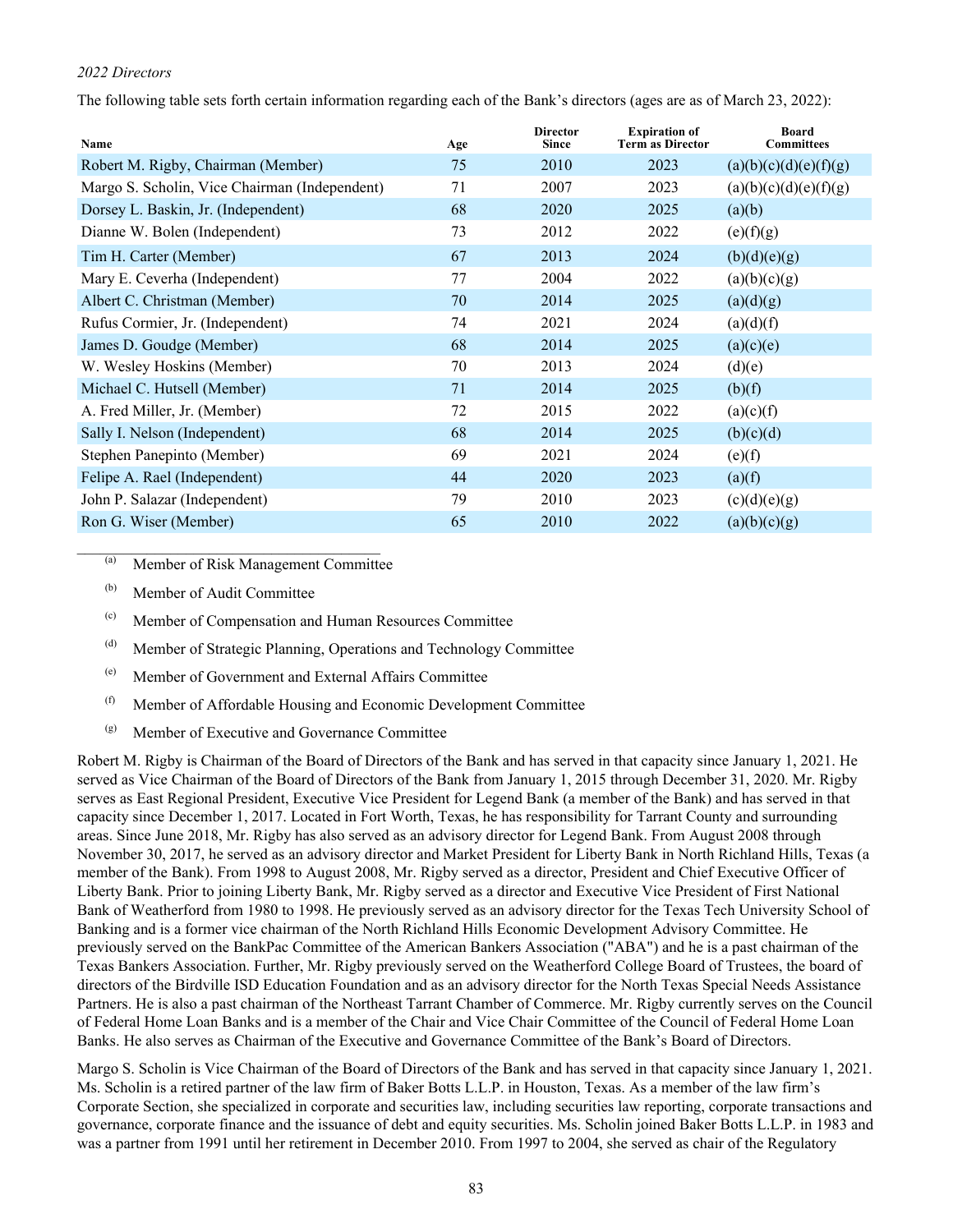Committee of the Texas State Board of Health. Ms. Scholin is a past chairman of the board of directors of the Houston Area Women's Center, a non-profit agency serving victims of domestic violence and sexual abuse and has served on numerous other non-profit boards. She currently serves on the Council of Federal Home Loan Banks and is a member of the Chair and Vice Chair Committee of the Council of Federal Home Loan Banks. Ms. Scholin also serves as Vice Chairman of the Executive and Governance Committee of the Bank's Board of Directors.

Dorsey L. Baskin, Jr. is a retired partner of Grant Thornton LLP. Mr. Baskin joined Grant Thornton in 2002 as an audit partner and served in that capacity until his retirement in 2016. From 2002 to 2011, he also served as one of the firm's five National Professional Practice Directors. Further, from 2011 until his retirement in 2016, Mr. Baskin served as the firm's National Assurance Innovation Managing Partner. Prior to joining Grant Thornton, Mr. Baskin spent 25 years with Arthur Andersen LLP. He joined Arthur Andersen's audit practice in 1977 and served as a partner from 1989 to 2002. In addition, Mr. Baskin served as a member of Arthur Andersen's Accounting Principles Group from 1987 to 1989, as National Technical Director and Regulatory Liaison for the Banking Industry Audit Practice from 1989 to 1999, and as Managing Director of the Global Assurance Professional Standards Group from 1999 to 2002. Beginning early in his career, Mr. Baskin specialized in the financial services industry. Over the course of his 39-year career in public accounting, he served on numerous task forces and committees in support of the accounting profession, was a frequent speaker on technical accounting and auditing topics, and authored numerous papers and articles on such topics. Since his retirement, Mr. Baskin has worked as an independent consultant and has from time to time served as an accounting expert witness. He is a former board member and past chairman of the Dallas Summer Musicals, a non-profit theater presenter. Mr. Baskin is a Certified Public Accountant.

Dianne W. Bolen served as Executive Director of the Mississippi Home Corporation in Jackson, Mississippi from 1997 until her retirement on December 31, 2014. The Mississippi Home Corporation is a state housing finance agency that provides rental and homeownership programs to persons of low to moderate income. Ms. Bolen joined the Mississippi Home Corporation in 1990. From 1990 to 1992, she served as Finance Director and from 1992 to 1997, she served as Deputy Executive Director. Ms. Bolen also served as Assistant Secretary Treasurer from 1990 until June 2014. From April 2015 to April 2017, she served as a consultant to the Mississippi Home Corporation. Ms. Bolen previously served on the board of directors of the National Council of State Housing Agencies ("NCSHA") and, until December 31, 2014, she co-chaired the NCSHA's Municipal Disclosure Task Force. Prior to her retirement, Ms. Bolen also served as a member of the National Mortgage Bankers Association and the Affordable Housing Tax Credit Coalition. She currently serves as Chairman of the Affordable Housing and Economic Development Committee of the Bank's Board of Directors. Ms. Bolen previously served on the Bank's affordable housing Advisory Council from 1998 through 1999 and from 2007 through 2009.

Based in Fort Worth, Texas, Tim H. Carter serves as a director of Southside Bank (a member of the Bank headquartered in Tyler, Texas) and has served in that capacity since December 17, 2014. From October 1, 2017 through December 31, 2020, Mr. Carter served as Executive Vice President and Development Officer of Southside Bank. From December 17, 2014 through September 30, 2017, he served as President, North Texas Region for Southside Bank. On December 17, 2014, Mr. Carter's then current employer, Fort Worth-based OmniAmerican Bank (then a member of the Bank) was merged with and into Southside Bank, a wholly-owned subsidiary of Southside Bancshares, Inc., Southside Bank's publicly traded holding company. Upon the closing of the merger, Mr. Carter became an officer of Southside Bank. From June 2007 until December 17, 2014, Mr. Carter served as a director, President and Chief Executive Officer of OmniAmerican Bank and its publicly traded holding company, OmniAmerican Bancorp, Inc. Immediately prior to the OmniAmerican Bank/Southside Bank merger, OmniAmerican Bancorp, Inc. was acquired by Southside Bancshares, Inc. Mr. Carter currently serves on the boards of directors of Safe City Commission and the North Texas Tollway Authority. Mr. Carter is a past board member of the TCU Business School International Board of Visitors, the Van Cliburn Foundation, Lena Pope, the Fort Worth Club (for which he served as president), Texas Wesleyan University (for which he served as chairman), the Hill School (for which he served as chairman), and North Texas LEAD (for which he also served as chairman). Mr. Carter is a past president and chief executive officer of the United Way of Metropolitan Tarrant County and a former president of the Harris Methodist Health Foundation. He currently serves as Chairman of the Strategic Planning, Operations and Technology Committee of the Bank's Board of Directors.

Mary E. Ceverha, a civic volunteer who resides in Dallas, Texas, has served as a director of the Bank since 2004. Ms. Ceverha is a former director (from 2001 to 2019) and past president (from 2001 to 2003) of Trinity Commons Foundation, Inc. Founded by Ms. Ceverha in 2001, this not-for-profit organization coordinated fundraising and other activities relating to the construction of the Trinity River Project, a public works redevelopment project in Dallas, Texas. Having completed the objectives for which it was established, Trinity Commons Foundation, Inc. wrapped up its affairs in 2019. Previously, Ms. Ceverha served on the steering committee of the President's Research Council for the University of Texas Southwestern Medical Center, which raises funds for medical research, and as a member of the Greater Dallas Planning Council. Ms. Ceverha is also a former board member and president of Friends of Fair Park, a non-profit citizens group dedicated to the preservation of Fair Park, a national historic landmark in Dallas, Texas, and she is a former Commissioner of the Dallas Housing Authority. From 1995 to 2004, she served on the Texas State Board of Health. Ms. Ceverha currently serves as Chairman of the Compensation and Human Resources Committee of the Bank's Board of Directors. She previously served as Vice Chairman of the Bank's Board of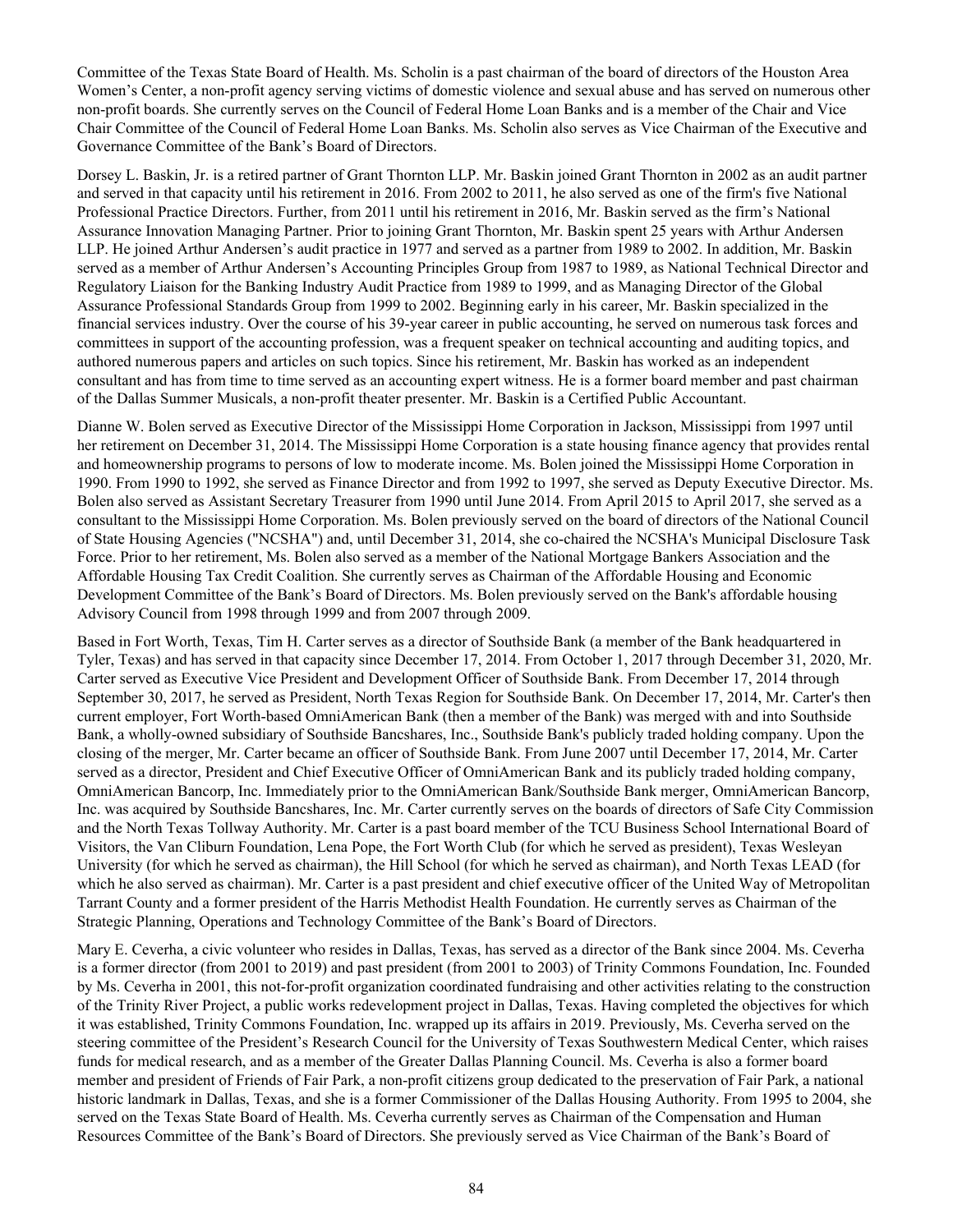Directors from December 2005 to December 2014 and as Acting Vice Chairman of the Bank's Board of Directors from January 2005 to December 2005.

Albert C. Christman serves as Chairman and Chief Executive Officer of Guaranty Bank & Trust Company of Delhi (a member of the Bank located in Delhi, Louisiana) and as Chairman and Chief Executive Officer of its privately held holding company, Delhi Bancshares, Inc. He has served as Chairman of Guaranty Bank & Trust Company of Delhi since November 2016 and as Chief Executive Officer since 1986. From 1986 to November 2016, Mr. Christman also served as a director and President of Guaranty Bank & Trust Company of Delhi. He has served as Chairman of Delhi Bancshares, Inc. since January 2017 and as its Chief Executive Officer since 1986. From 1986 to January 2017, Mr. Christman also served as a director and President of Delhi Bancshares, Inc. Since 1987, Mr. Christman has also served on the boards of directors of First National Bankers Bank, a member of the Bank, and its privately held holding company, First National Bankers Bankshares, Inc. He is the founder of Delhi Charter School and Community Financial Insurance Center, LLC. Mr. Christman has served as Chairman of both organizations since their inception in 2001 and 2004, respectively. In addition, he serves as a director of Pecan Haven Addiction Center, LLC. Further, Mr. Christman serves as Chairman and Chief Executive Officer of Southern Fidelity Agency, Inc., a privately held insurance agency he founded in 1998. He is a past chairman of the Louisiana Bankers Association. Mr. Christman currently serves as Chairman of the Risk Management Committee of the Bank's Board of Directors.

Rufus Cormier, Jr. is a retired partner of the law firm of Baker Botts L.L.P. in Houston, Texas. As a corporate and banking/ finance lawyer, he specialized in commercial lending, derivatives, securitizations, and asset purchase and sale transactions. Mr. Cormier joined Baker Botts L.L.P. in 1974 and was a partner from 1981 until his retirement in December 2012. Since 1992, he has served on the Board of Visitors of the MD Anderson Cancer Center. Previously, Mr. Cormier served as a commissioner of the Houston City Planning Commission and on the boards of directors of Memorial Hermann Hospital and the Memorial Hermann Healthcare System, St. John's School, the Center for American and International Law, the Texas Business Hall of Fame Foundation and the United Way for the Texas Gulf Coast. He is a past chairman of the board of regents of Texas Southern University, a past vice chairman of the board of directors of the Houston Bar Foundation and a past vice chairman of the American Red Cross (Greater Houston Chapter). Further, Mr. Cormier previously served on the executive committee of the board of directors of the Center for Houston's Future, the executive board of Southern Methodist University's School of Law and the executive committee of the Yale Law School Association.

James D. Goudge serves as Executive Vice President of Broadway National Bank in San Antonio, Texas and has served in that capacity since April 1, 2019. He joined Broadway National Bank, a member of the Bank, in 1989. Before stepping down in connection with a leadership succession plan, Mr. Goudge served as Chairman of Broadway National Bank from 2001 through March 31, 2019. From 2001 to 2016, he also served as Chief Executive Officer of Broadway National Bank. From 1998 to 2001, Mr. Goudge served as President and Chief Executive Officer. From 1989 to 1998, he served as Executive Vice President in charge of Broadway National Bank's Lending Division. From 2001 through March 31, 2019, Mr. Goudge also served as Chairman and Chief Executive Officer of Broadway Bancshares, Inc., Broadway National Bank's privately held holding company. Mr. Goudge previously served on the ABA's Membership Committee and its Government Relations Committee. He is also a past chairman of the Texas Bankers Association. Mr. Goudge currently serves as Vice Chairman of the Risk Management Committee and as Vice Chairman of the Compensation and Human Resources Committee of the Bank's Board of Directors.

W. Wesley Hoskins serves as Chairman, President and Chief Executive Officer of First Community Bank (a member of the Bank located in Corpus Christi, Texas). Mr. Hoskins has served as Chairman since 2001, as President and Chief Executive Officer since 1997 and as a director since 1993. Since 1999, he has also served as Chairman of Coastal Bend Bancshares, Inc., First Community Bank's privately held holding company. In addition, Mr. Hoskins has served as a director and President of WBH Inc., a privately held real estate holding company in Premont, Texas since August 1996 and as President of LTF Holdings, Inc., a privately held real estate holding company in Corpus Christi, Texas since September 2010. He is a current member and past chairman of the Texas Bankers Association. Further, Mr. Hoskins presently serves as chairman of the ABA's BankPac Committee and as chairman of the Corpus Christi Chamber of Commerce. He currently serves as Vice Chairman of the Government and External Affairs Committee of the Bank's Board of Directors.

Michael C. Hutsell serves as a director of First Security Bank in Searcy, Arkansas and has served in that capacity since March 2006. Mr. Hutsell joined First Security Bank, a member of the Bank, in 1989 and served as President from March 2006 to December 2020. From January 2002 to March 2006, he served as Executive Vice President and from October 1996 to January 2002, he served as Operations Officer. Mr. Hutsell previously served on the boards of directors of Main Street Searcy, the City of Searcy Planning Commission, and the Sunshine School (a private school for students with developmental disabilities in Searcy, Arkansas) and he is a past chairman of the Searcy Chamber of Commerce and the Searcy Kiwanis Club. Mr. Hutsell currently serves as Vice Chairman of the Bank's Audit Committee.

A. Fred Miller, Jr. serves as a director of Bank of Anguilla in Anguilla, Mississippi and has served in that capacity since 1986. He joined Bank of Anguilla, a member of the Bank, in 1971 and served as Chairman from January 2015 to January 2021. Since stepping down as Chairman, Mr. Miller has served as a consultant to Bank of Anguilla. From 1986 to January 2015, Mr. Miller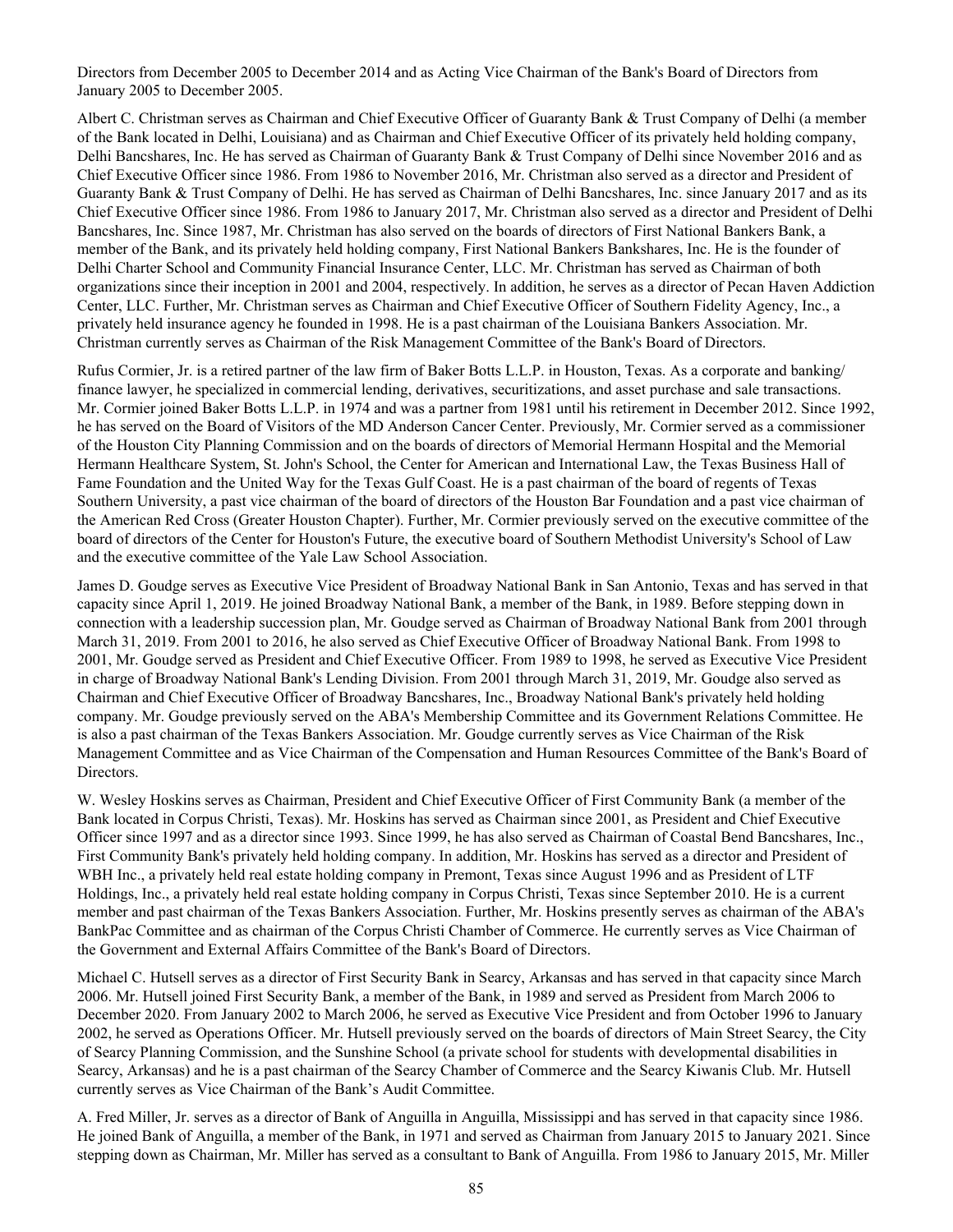served as President and Chief Executive Officer of Bank of Anguilla. From 2008 to January 2015, Mr. Miller also served as President and Chief Executive Officer of Pyramid Financial Corporation, Bank of Anguilla's privately held holding company. In addition, since 2008, Mr. Miller has served as a director of Pyramid Financial Corporation and, from January 2014 to January 2021, he served as Chairman of Pyramid Financial Corporation. Since January 2000, Mr. Miller has also served on the board of directors of Hope Enterprise Corporation. Mr. Miller currently serves as Vice Chairman of the Affordable Housing and Economic Development Committee of the Bank's Board of Directors. He previously served as a director of the Bank from 1997 to 2004. In 2002 and 2003, Mr. Miller served as Vice Chairman of the Bank's Board of Directors and in 2004 he served as Chairman of the Bank's Board of Directors.

Sally I. Nelson serves as Chairperson and Chief Executive Officer of Nextwave Ventures, a privately held real estate company located in Huntsville, Texas, and has served in such capacities since March 2015. From January 2013 until January 2014, Ms. Nelson served as an advisor to the Huntsville Memorial Hospital board of directors and as the chairman of the Huntsville Memorial Hospital Foundation. From 2007 until January 2013, Ms. Nelson served as Chief Executive Officer of Huntsville Memorial Hospital. Prior to that, she served as a board member and officer of the Greater Houston Area Chapter of the American Red Cross from 2005 to 2008. From 1986 to 2004, Ms. Nelson served as Executive Vice President, Chief Financial Officer and Chief Operations Officer of Texas Children's Hospital in Houston, Texas. From 1999 to 2005, she served as chair of the Finance and Audit committees of the United Way of Houston. Ms. Nelson is a Certified Public Accountant. She currently serves as Vice Chairman of the Strategic Planning, Operations and Technology Committee of the Bank's Board of Directors.

Stephen Panepinto serves as Chairman, President and Chief Executive Officer of Plaquemine Bank and Trust Company in Plaquemine, Louisiana. He joined Plaquemine Bank and Trust Company, a member of the Bank, in 1983 and has served as Chairman, President and Chief Executive Officer since 1998. Mr. Panepinto currently serves as chairman of the Civil Service Board representing the Police and Fire Departments for the city of Plaquemine. Mr. Panepinto previously served as a director of the Louisiana Bankers Association and as a director of the Community Bankers of Louisiana and he is a past chairman of the Iberville Chamber of Commerce.

Felipe A. Rael serves as Executive Director of the Greater Albuquerque Housing Partnership ("GAHP"), a non-profit affordable housing developer of multifamily rental and owner-occupied homes for first-time homebuyers. He has served as Executive Director of GAHP since December 2014. Prior to joining GAHP, Mr. Rael served as Director of Housing Development for the New Mexico Mortgage Finance Authority from February 2009 to December 2014. From 2001 to 2008, Mr. Rael served in various positions in the mortgage finance industry. Until his election to the Bank's Board of Directors, Mr. Rael had served as a member of the Bank's affordable housing Advisory Council since January 2016 and as the Advisory Council's vice chair since January 2019.

John P. Salazar is an attorney and director with the law firm of Rodey, Dickason, Sloan, Akin & Robb, P.A. in Albuquerque, New Mexico, where he specializes in real estate-related matters, including land use and development law. He has been with Rodey, Dickason, Sloan, Akin & Robb, P.A. since 1968 and has represented single-family residential and multifamily housing developers and builders. Mr. Salazar currently serves as a member of the Advisory Council of the Inter-American Foundation and he is a past chairman of the foundation's board of directors. He is a member of the Albuquerque Economic Forum, the Greater Albuquerque Chamber of Commerce, the Albuquerque Hispano Chamber of Commerce and the Albuquerque Chapter of the National Association of Office and Industrial Parks. Mr. Salazar previously served on the board of directors of the Greater Belen Economic Development Corporation, the board of trustees of the Albuquerque Community Foundation and the board of directors of the KIMO Foundation. Further, he is a past board chairman of the Albuquerque Hispano Chamber of Commerce, the Greater Albuquerque Chamber of Commerce, and the University of New Mexico Alumni Association. Mr. Salazar currently serves as Chairman of the Government and External Affairs Committee of the Bank's Board of Directors.

Ron G. Wiser serves as a director and Chief Executive Officer of Bank of the Southwest (a member of the Bank) and as a director and Treasurer of its privately held holding company, New Mexico National Financial, Inc. (Roswell, New Mexico). He has served as Chief Executive Officer of Bank of the Southwest since December 2003. Mr. Wiser also served as Chief Executive Officer of Bank of the Southwest from 1996 to November 2000. Further, from 1996 to February 2022, he served as President of Bank of the Southwest. He has served as Treasurer of New Mexico National Financial, Inc. and as a director of both companies since 1996. From 1996 to January 2022, Mr. Wiser also served as Secretary of New Mexico National Financial, Inc. Mr. Wiser is a past board member and president of the New Mexico Bankers Association and he previously served on the Community Bankers Council of the ABA. Mr. Wiser is a Certified Public Accountant and he currently serves as Chairman of the Bank's Audit Committee.

# **Audit Committee Financial Expert**

The Bank's Board of Directors has determined that Mr. Wiser qualifies as an "audit committee financial expert" as defined by SEC rules. The Bank is required by SEC rules to disclose whether Mr. Wiser is "independent" and, in making that determination, is required to apply the independence standards of a national securities exchange or an inter-dealer quotation system. For this purpose, the Bank has elected to use the independence standards of the New York Stock Exchange. Under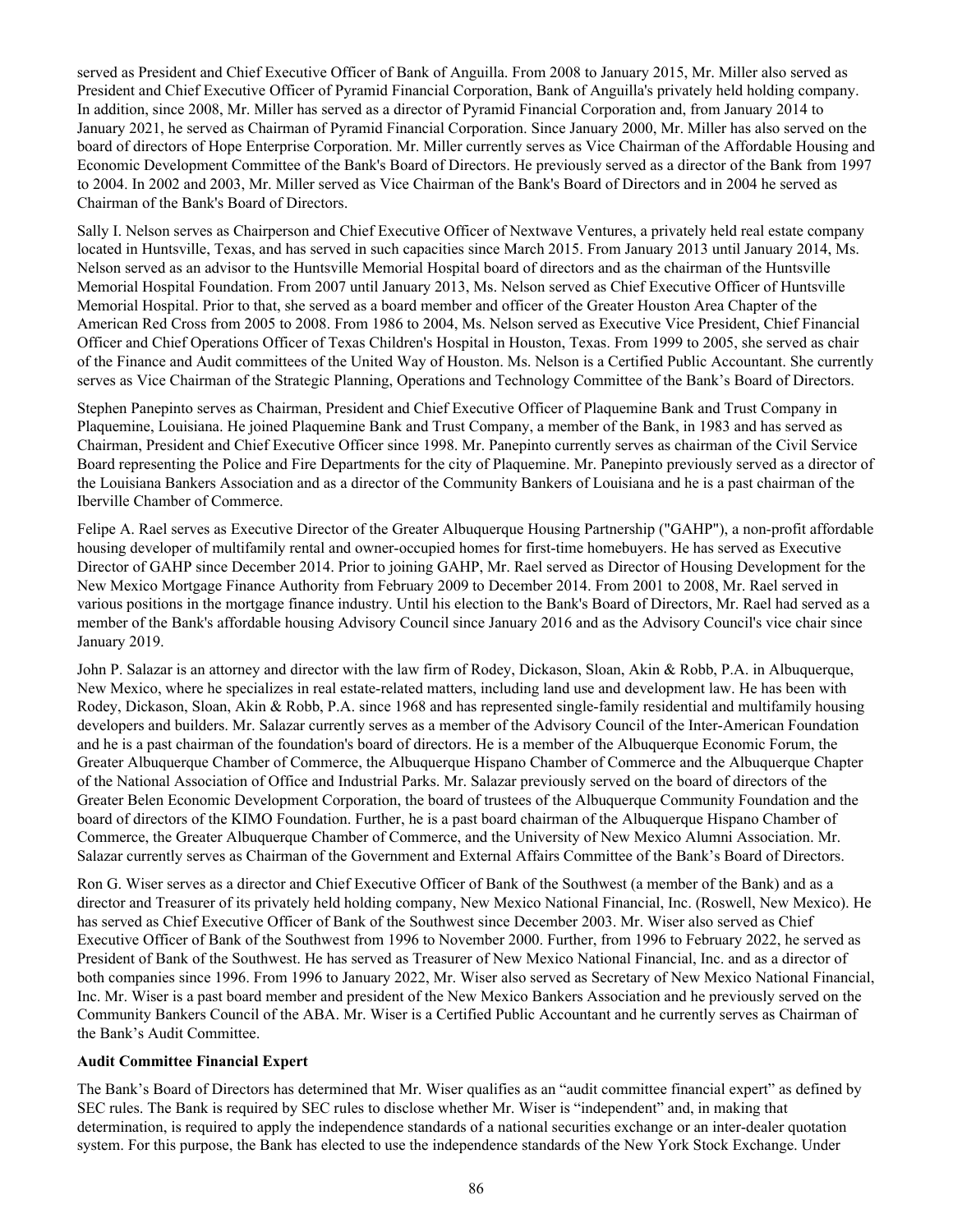those standards, the Bank's Board of Directors has determined that presumptively its member directors, including Mr. Wiser, are not independent. However, Mr. Wiser is independent under applicable Finance Agency regulations and under Rule 10A-3 of the Exchange Act related to the independence of audit committee members. For more information regarding director independence, see Item 13. Certain Relationships and Related Transactions, and Director Independence.

#### **Director Qualifications and Attributes**

As more fully described above, the size of the Bank's Board of Directors, including the number of member directors and independent directors, is determined by the Finance Agency, subject to a minimum number of directors established by statute. Candidates for member directorships are nominated and elected by members located in the state to be represented by that particular directorship. The Bank's Board of Directors does not nominate member directors nor can it support or oppose the nomination or election of a particular individual for a member directorship. In the event of a vacancy in any member directorship, such vacancy is to be filled by an affirmative vote of a majority of the Bank's remaining directors, regardless of whether the remaining directors constitute a quorum of the Bank's Board of Directors.

Independent directors, on the other hand, are nominated by the Bank's Board of Directors (after consultation with its affordable housing Advisory Council) and are elected by a plurality of the Bank's members at-large. A vacancy in any independent directorship is similarly filled by an affirmative vote of a majority of the Bank's remaining directors, regardless of whether the remaining directors constitute a quorum of the Bank's Board of Directors.

In evaluating an independent director candidate (or a candidate to fill a vacancy in any member directorship), the Board of Directors considers factors that it has determined to be in the best interests of the Bank and its shareholders and which go beyond the statutory eligibility requirements, including the knowledge, experience, integrity and judgment of each candidate; the experience and competencies that the Board desires to have represented; each candidate's ability to devote sufficient time and effort to his or her duties as a director; geographic representation in the Bank's five-state district; prior tenure on the Board; the need to have at least two public interest directors from among the Bank's independent directors; and any core competencies or technical expertise necessary to staff committees of the Board of Directors. In addition, the Board of Directors assesses whether a candidate possesses the integrity, judgment, knowledge, experience, skills and expertise that are likely to enhance the Board's ability to manage and direct the affairs and business of the Bank including, when applicable, to enhance the ability of committees of the Board to fulfill their duties.

Each of the Bank's member directors and independent directors brings a unique background and strong set of skills to the Board, giving the Board as a whole competence and experience in a wide variety of areas, including corporate governance and board service, executive management, finance, accounting, human resources, legal, risk management, affordable housing, economic development and government relations. Set forth below are the attributes of each of the Bank's independent directors that the Board of Directors considered important to his or her inclusion on the Board. The Board of Directors does not make any judgments with regard to its member directors who have been elected by the Bank's members, although the skills and experience of those directors may bear on the Board of Directors' decisions with regard to the competencies it seeks when nominating candidates for independent directorships or when filling vacancies in either member or independent directorships.

Mr. Baskin was elected by the Bank's members at-large to serve a four-year term that commenced on January 1, 2022. He has served on the Bank's Board of Directors since November 30, 2020. Having spent 39 years with two international public accounting firms, where he specialized in the financial services industry, Mr. Baskin brings to the Board extensive experience in the areas of accounting, finance, internal controls and corporate governance. From 2002 until his retirement in 2016, Mr. Baskin served as an audit partner with Grant Thornton LLP. For nine years, he also served as one of the firm's five National Professional Practice Directors and, for five years, as the firm's National Assurance Innovation Managing Partner. Prior to joining Grant Thornton, Mr. Baskin spent 25 years at Arthur Andersen LLP. Over the course of his career, Mr. Baskin served on numerous task forces and committees in support of the accounting profession, was a frequent speaker on technical accounting and auditing topics, and authored numerous papers and articles on such topics. Mr. Baskin is a Certified Public Accountant.

Ms. Bolen was elected by the Bank's members at-large to serve a four-year term that commenced on January 1, 2019. She has served on the Bank's Board of Directors since November 5, 2012. Ms. Bolen brings to the Board extensive experience in the areas of affordable housing, community development, organizational management and finance. From 1997 until December 31, 2014, she served as the Executive Director of the Mississippi Home Corporation. From 1990 to 1992, she served as Finance Director and from 1992 to 1997, she served as Deputy Executive Director. From 1998 through 1999 and from 2007 through 2009, Ms. Bolen served as a member of the Bank's affordable housing Advisory Council, which advises the Bank's Board of Directors regarding opportunities for community revitalization through specialized community investment and affordable housing programs. Ms. Bolen previously served on the board of directors of the NCSHA and, until December 31, 2014, she cochaired the NCSHA's Municipal Disclosure Task Force.

Ms. Ceverha was elected by the Bank's members at-large to serve a four-year term that commenced on January 1, 2019. She has served on the Bank's Board of Directors since January 1, 2004 and was Vice Chairman of the Bank's Board of Directors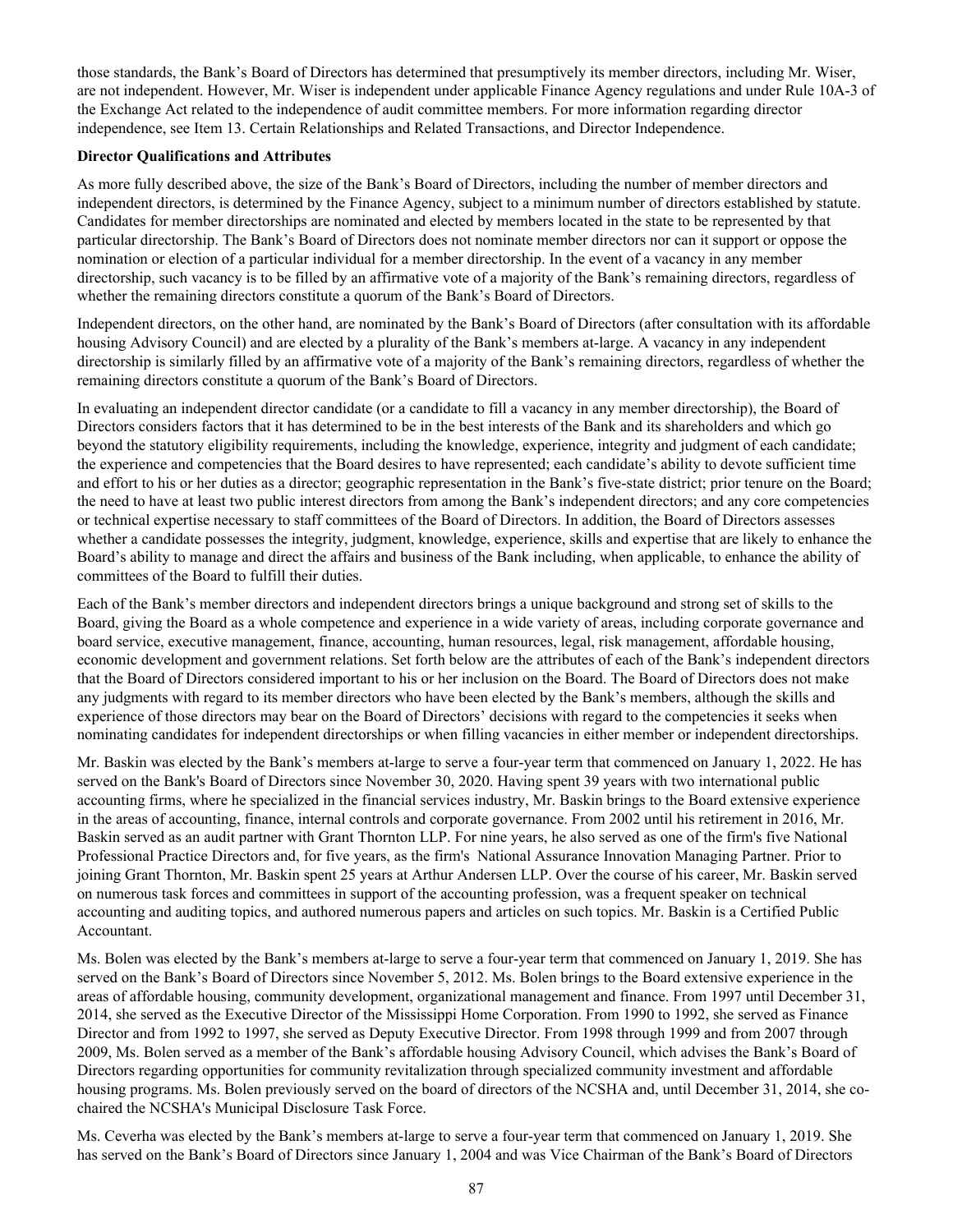from December 2005 to December 2014 and Acting Vice Chairman of the Bank's Board of Directors from January 2005 to December 2005. Ms. Ceverha brings to the Board extensive experience in housing, government relations, corporate governance and policy-making. She has held leadership roles in numerous local government agencies and not-for-profits, including serving as vice chairman of the Texas State Board of Health, as a commissioner of the Dallas Housing Authority, and as the founder and past president of an organization that was established for the purpose of coordinating fundraising and other activities relating to the construction of the Trinity River Project in Dallas, Texas. She also provides extensive knowledge of the Texas legislative process to the Board.

Mr. Cormier was elected by the Bank's Board of Directors to fulfill the unexpired term of an independent director effective December 14, 2021. As a corporate and banking/finance lawyer with Baker Botts L.L.P. for over 37 years, he brings extensive legal experience to the Board. Prior to his retirement in December 2012, Mr. Cormier specialized in the areas of commercial lending, derivatives. securitizations, and asset purchase and sale transactions. He also brings to the Board extensive experience in corporate governance and regulatory compliance matters. Further, Mr. Cormier has served on numerous boards of directors.

Ms. Nelson was elected by the Bank's members at-large to serve a four-year term that commenced on January 1, 2022. She has served on the Bank's Board of Directors since January 1, 2014. Ms. Nelson brings to the Board extensive experience in accounting, finance, organizational management, corporate governance and matters involving executive compensation. She currently serves as Chairperson and Chief Executive Officer of a privately held real estate company. From 2007 to January 2013, Ms. Nelson served as Chief Executive Officer of Huntsville Memorial Hospital. Prior to that, she served as Executive Vice President, Chief Financial Officer and Chief Operations Officer of Texas Children's Hospital in Houston, Texas for 18 years. In addition, she has served on numerous boards of directors. Ms. Nelson is a Certified Public Accountant.

Mr. Rael was elected by the Bank's Board of Directors to fulfill the unexpired term of an independent director effective March 6, 2020. With over 19 years of experience in the mortgage finance industry, Mr. Rael brings to the Board extensive experience in the areas of affordable housing, community development, organizational management and mortgage finance. Since December 2014, he has served as Executive Director of the Greater Albuquerque Housing Partnership. From 2009 to 2014, he served as Director of Housing Development for the New Mexico Mortgage Finance Authority. From January 2016 until his election to the Bank's Board of Directors, Mr. Rael served as a member of the Bank's affordable housing Advisory Council, which advises the Bank's Board of Directors regarding opportunities for community revitalization through specialized community investment and affordable housing programs. Mr. Rael served as vice chair of the Bank's affordable housing Advisory Council from January 2019 until his election to the Bank's Board of Directors.

Mr. Salazar was elected by the Bank's members at-large to serve a four-year term that commenced on January 1, 2020. He has served on the Bank's Board of Directors since January 1, 2010. As an attorney with Rodey, Dickason, Sloan, Akin and Robb, P.A. for over 50 years, he brings extensive legal experience to the Board. Mr. Salazar specializes in real estate related matters, including land use and development law, and has represented single-family residential and multifamily housing developers and builders. Currently, he serves as a member of the Advisory Council of the Inter-American Foundation. Mr. Salazar is also a member of the Greater Albuquerque Chamber of Commerce and the Albuquerque Hispano Chamber of Commerce. He has previously served in leadership positions on the boards of these and other non-profit organizations that promote economic development, housing availability and/or housing finance.

Ms. Scholin was elected by the Bank's members at-large to serve a four-year term that commenced on January 1, 2020. She has served on the Bank's Board of Directors since April 10, 2007. As a lawyer with Baker Botts L.L.P. for over 25 years, she brings a wealth of legal experience to the Board. Prior to her retirement in December 2010, Ms. Scholin specialized in general corporate, corporate finance and securities law (including securities law reporting) and she has extensive knowledge of regulatory issues. In addition, Ms. Scholin brings to the Board expertise in corporate governance and compliance matters.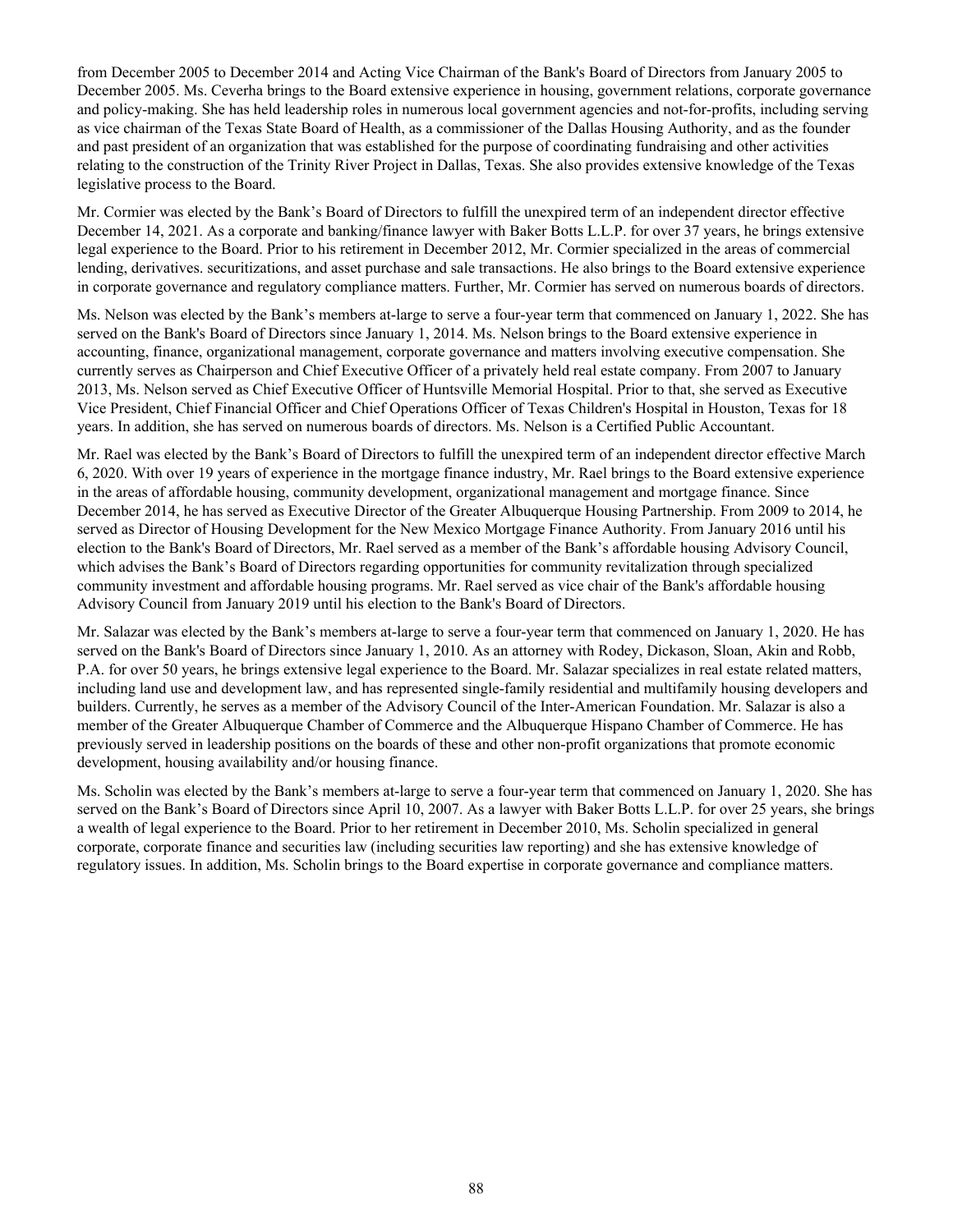# **Executive Officers**

Set forth below is certain information regarding the Bank's executive officers (ages are as of March 23, 2022). The executive officers serve at the discretion of, and are elected annually by, the Bank's Board of Directors.

| Name               | Age | <b>Position Held</b>                                          | <b>Officer</b><br><b>Since</b> |
|--------------------|-----|---------------------------------------------------------------|--------------------------------|
| Sanjay Bhasin      | 53  | President and Chief Executive Officer                         | 2014                           |
| Brehan Chapman     | 45  | Executive Vice President and Chief Administrative Officer     | 2009                           |
| Sandra Damholt     | 69  | <b>Executive Vice President and General Counsel</b>           | 2010                           |
| <b>Kelly Davis</b> | 54  | Executive Vice President and Chief Risk Officer               | 2015                           |
| Tom Lewis          | 59  | Executive Vice President and Chief Financial Officer          | 2003                           |
| Kalyan Madhavan    | 55  | Executive Vice President and Chief Business Officer           | 2014                           |
| Gustavo Molina     | 49  | Executive Vice President and Chief Banking Operations Officer | 2009                           |
| Jibo Pan           | 49  | Executive Vice President and Head of Capital Markets          | 2014                           |
| Jeff Yeager        | 48  | Executive Vice President and Chief Information Officer        | 2015                           |
| Michael Zheng      | 52  | Executive Vice President and Chief Credit Officer             | 2015                           |

Sanjay Bhasin serves as President and Chief Executive Officer of the Bank and has served in that capacity since he joined the Bank in May 2014. Prior to his employment with the Bank, Mr. Bhasin served as Executive Vice President, Members and Markets for the Federal Home Loan Bank of Chicago (the "Chicago Bank") from 2011 until May 2014. He joined the Chicago Bank in 2004 as Vice President, Mortgage Finance and was promoted to Senior Vice President, Mortgage Finance in 2007 and to Executive Vice President, Financial Markets in 2008, a position he held until his appointment as Executive Vice President, Members and Markets. Prior to joining the Chicago Bank, Mr. Bhasin was responsible for managing the interest rate risk associated with Bank One, NA's mortgage pipeline holdings from 1999 to 2004. Mr. Bhasin currently serves on the Council of Federal Home Loan Banks and as a director of the FHLBanks Office of Finance.

Brehan Chapman serves as Executive Vice President and Chief Administrative Officer. In this capacity, Ms. Chapman has responsibility for the Bank's corporate communications, government and industry relations, human resources, property and facilities management, and compliance function. She joined the Bank in December 2004 as a Content Management Specialist. In November 2005, Ms. Chapman was promoted to Corporate Communications Manager, a position she held until her appointment as Vice President and Director of Corporate Communications and External Affairs in July 2009. In November 2013, her responsibilities were expanded to include human resources. In April 2014 and May 2014, Ms. Chapman's responsibilities were further expanded to include the Bank's compliance function and property and facilities management, respectively. Ms. Chapman also serves as the Bank's Corporate Secretary and has served in that capacity since February 2008. She was promoted to Senior Vice President in January 2012, to Chief Administrative Officer in February 2014 and to Executive Vice President in January 2016. Prior to joining the Bank, Ms. Chapman served as the Public Relations Manager for Waubonsee Community College from 2001 to 2004.

Sandra Damholt serves as Executive Vice President and General Counsel of the Bank. Ms. Damholt joined the Bank in October 2009 as Deputy General Counsel, and was promoted to Vice President and General Counsel in October 2010. She was promoted to Senior Vice President in January 2014 and to Executive Vice President in January 2022. Prior to joining the Bank, Ms. Damholt served as Senior Vice President and General Counsel of Dovenmuehle Mortgage, Inc. from January 2008 through May 2009. From 2000 to 2007, Ms. Damholt served in several capacities for the Chicago Bank, including Deputy General Counsel and Director of Compliance and Ethics. Prior to that, Ms. Damholt served in various legal and management roles in the financial services industry, including 13 years with PNC Mortgage Corporation (formerly Sears Mortgage Corporation) and 3 years with the State of Oklahoma Department of Banking.

Kelly Davis serves as Executive Vice President and Chief Risk Officer of the Bank. In this capacity, Ms. Davis has responsibility for the Bank's market risk, operational risk and model risk management functions. In January 2017, her responsibilities were expanded to include income forecasting. She joined the Bank in August 2008 as a Senior Strategic Planning Analyst. In September 2013, Ms. Davis was promoted to Risk Reporting Manager, a position she held until her appointment as Director of Operational Risk Management and Enterprise Risk Management Reporting in July 2014. Ms. Davis was promoted to Chief Risk Officer in June 2015, to Senior Vice President in July 2015 and to Executive Vice President in January 2022. Prior to joining the Bank, she served in various consulting and management roles for Liberty Mutual Insurance Group from 2002 to 2008, as Assistant Treasurer of Georgia State University from 1999 to 2001, and in various audit positions from 1991 to 1999, including roles with KPMG LLP and the U.S. General Accounting Office, which is now known as the U.S. Government Accountability Office. Ms. Davis is a Certified Public Accountant.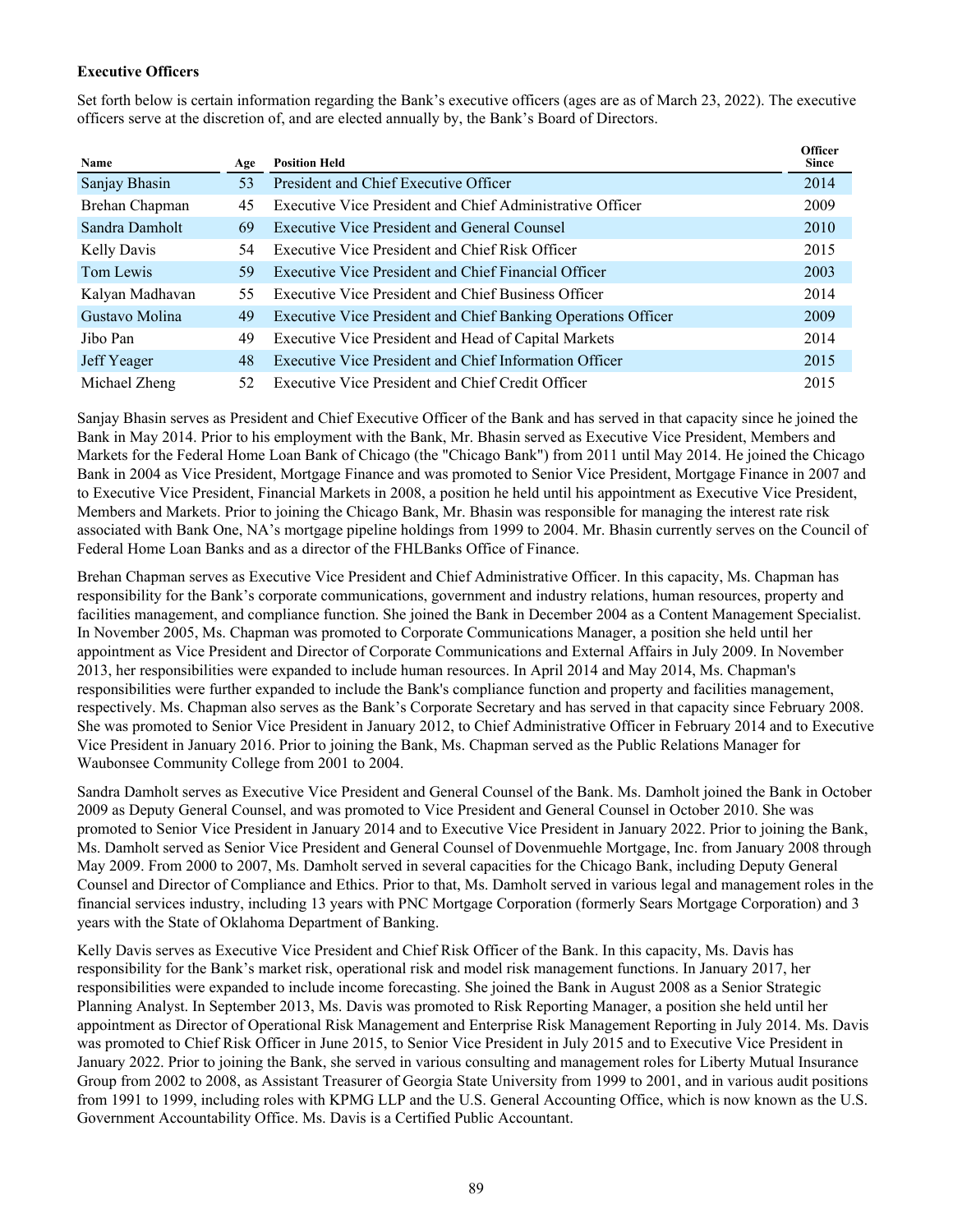Tom Lewis serves as Executive Vice President and Chief Financial Officer of the Bank. He joined the Bank in January 2003 as Vice President and Controller and was promoted to Senior Vice President in April 2004 and to Chief Accounting Officer in February 2005, a position he held until his appointment as Chief Financial Officer in June 2014. Mr. Lewis was promoted to Executive Vice President in January 2016. From May 2002 through December 2002, Mr. Lewis served as Senior Vice President and Chief Financial Officer for Trademark Property Company ("Trademark"), a privately held commercial real estate developer. Prior to joining Trademark, Mr. Lewis served as Senior Vice President, Chief Financial Officer and Controller for AMRESCO Capital Trust ("AMCT"), a publicly traded real estate investment trust, from February 2000 to May 2002. From AMCT's inception in 1998 until February 2000, he served as Vice President and Controller. Prior to that, Mr. Lewis served in a number of accounting and finance positions with AMRESCO, INC., a publicly traded financial services company, from 1995 to 1998 and Prentiss Properties Limited, Inc., a privately held commercial real estate company, from 1989 to 1995. From 1985 to 1989, he served as an auditor for Price Waterhouse LLP. Mr. Lewis is a Certified Public Accountant.

Kalyan Madhavan serves as Executive Vice President and Chief Business Officer of the Bank. He joined the Bank in August 2014 as Executive Vice President and Group Head, Members and Markets, a position he held until his appointment as Chief Business Officer in January 2020. While serving as Group Head, Members and Markets, Mr. Madhavan had overall responsibility for the Bank's treasury operations, member sales and community investment. With his appointment as Chief Business Officer, his areas of responsibility were expanded to include corporate strategy and oversight of the Bank's mortgage loan acquisition program. From April to November 2015, he also served as Interim Chief Information Officer. Prior to joining the Bank, Mr. Madhavan served as Senior Vice President and Co-Head, Members and Markets for the Chicago Bank, where he was responsible for asset acquisitions, funding, liquidity management, and marketing strategy. He joined the Chicago Bank in 2005 as a portfolio manager and was promoted to Assistant Vice President in 2006 and to Vice President in 2007. In 2008, he was appointed as Treasurer. In 2009, Mr. Madhavan was promoted to Senior Vice President and in 2011 his responsibilities were expanded to include member strategy and solutions. He served as Senior Vice President, Treasurer and Head of Member Strategy and Solutions from March 2012 until his appointment as Co-Head, Members and Markets in May 2014. Prior to joining the Chicago Bank, Mr. Madhavan served in various financial and operations management roles for 11 years in the credit card, airline and manufacturing industries.

Gustavo Molina serves as Executive Vice President and Chief Banking Operations Officer. In this capacity, Mr. Molina oversees the Bank's member services, collateral services, correspondent operations and safekeeping function. He joined the Bank in April 2002 as Credit Operations Manager and was promoted to Credit and Collateral Vault Operations Manager in 2004, to Customer Operations and Support Manager in 2007 and to Director of Banking Operations in 2009, a position he held until his appointment as Chief Banking Operations Officer in February 2014. Mr. Molina served as a Vice President of the Bank from 2009 to 2011. He was promoted to Senior Vice President in 2011 and to Executive Vice President in January 2022. Prior to joining the Bank, Mr. Molina served as a Project Manager in the Operational Control and Risk Management Department of Fleet Bank Boston Financial (now Bank of America).

Jibo Pan serves as Executive Vice President and Head of Capital Markets of the Bank. As Head of Capital Markets, Mr. Pan has responsibility for the Bank's investment, funding and hedging activities. Mr. Pan joined the Bank in August 2014 as Senior Vice President and Head of Capital Markets and was promoted to Executive Vice President in January 2016. Prior to joining the Bank, Mr. Pan served as Senior Vice President for the Chicago Bank where he was responsible for overseeing that institution's hedging activities. He joined the Chicago Bank in 2002 as a Senior Quantitative Analyst and was promoted to Assistant Vice President in 2006 and to Vice President in 2007, a position he held until his appointment as Senior Vice President in 2008. In 2006 and 2007, Mr. Pan managed the Chicago Bank's option portfolio. From 1994 to 2000, Mr. Pan served in various engineering roles for Hewlett Packard/Agilent Technologies Medical Division in Qingdao, China.

Jeff Yeager serves as Executive Vice President and Chief Information Officer of the Bank. Mr. Yeager joined the Bank in November 2015 as Senior Vice President and Chief Information Officer and was promoted to Executive Vice President in January 2022. From 1999 to May 2015, Mr. Yeager served in various information technology positions for Horizon Lines, LLC ("Horizon LLC"), a wholly-owned subsidiary of Horizon Lines, Inc. ("Horizon"), a publicly traded provider of ocean transportation services. Among other roles, he served as Chief Information Officer from 2010 to 2015 and prior to that he served as Director of Technology from 2007 to 2010. Horizon was acquired by Matson, Inc. ("Matson") in May 2015. Mr. Yeager was employed by Matson until July 2015 at which time he joined The Pasha Group ("Pasha") as a consultant. Pasha had acquired a portion of Horizon's business prior to the Matson transaction. Mr. Yeager left Pasha to join the Bank. Prior to joining Horizon LLC, Mr. Yeager held various systems engineering positions with Electronic Data Systems from 1995 to 1999.

Michael Zheng serves as Executive Vice President and Chief Credit Officer of the Bank. In this capacity, Mr. Zheng has responsibility for the Bank's credit risk and enterprise risk modeling functions. He joined the Bank in July 2012 as Credit and Capital Risk Manager. In July 2014, Mr. Zheng was promoted to Director of Enterprise Risk Modeling and Analysis, a position he held until his appointment as Chief Credit Officer in January 2015. Mr. Zheng was promoted to Senior Vice President in July 2015 and to Executive Vice President in January 2022. Prior to joining the Bank, Mr. Zheng served as Director of Enterprise Risk Analytics for USAA, a member-owned diversified financial services organization, from 2010 to 2012. Mr.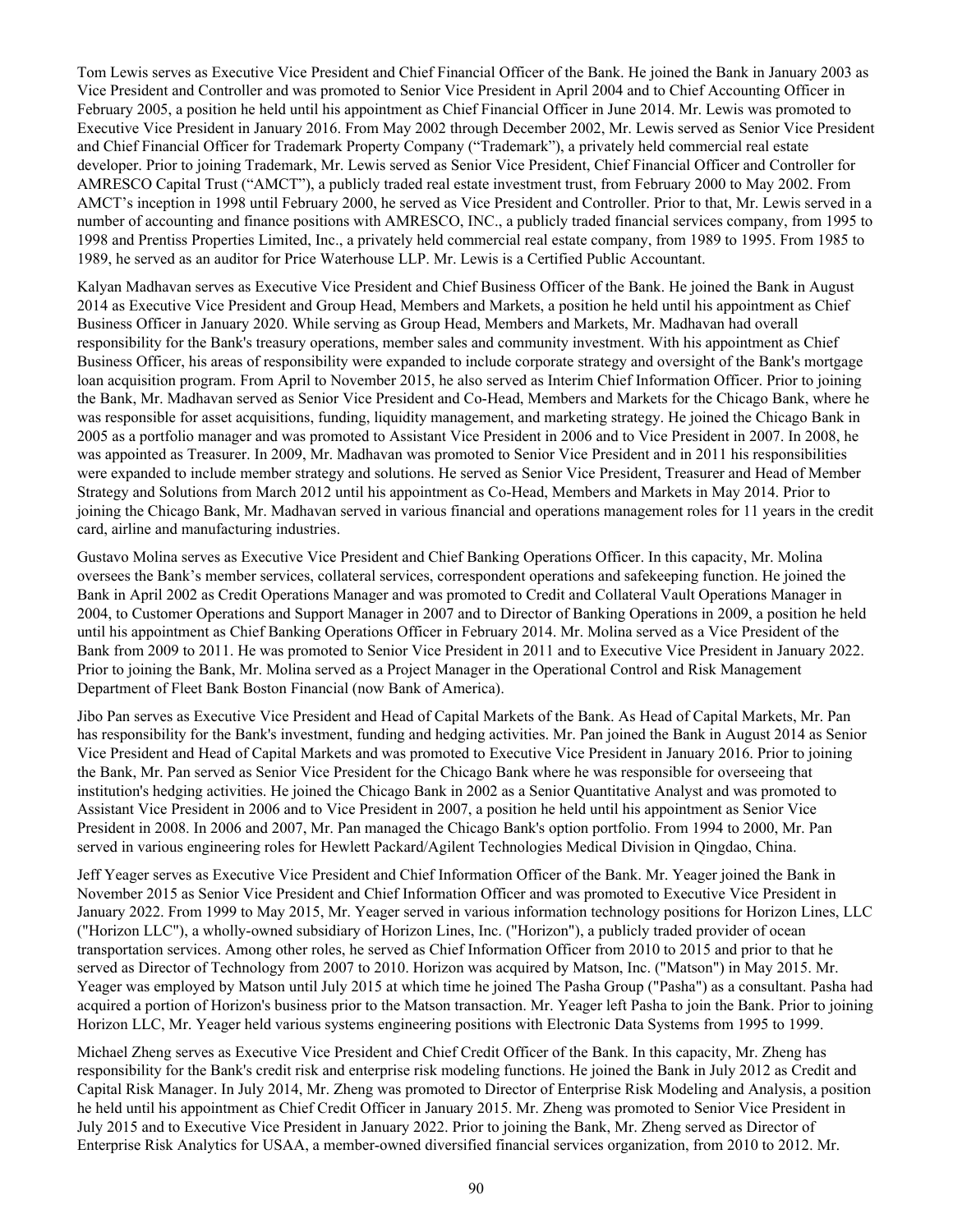Zheng joined USAA in 2008 as Director of Modeling Analytics and he served in that role until his appointment as Director of Enterprise Risk Analytics. Prior to that, Mr. Zheng held risk management/risk modeling positions at Washington Mutual Bank (2005 to 2008) and CitiGroup, Inc. (2001 to 2005) and various other roles at Mitsui & Co., Ltd. in China and Japan (1994 to 1999). Mr. Zheng is a Certified Financial Risk Manager.

# **Relationships**

There are no family relationships among any of the Bank's directors or executive officers. Except as described above, none of the Bank's directors holds directorships in any company with a class of securities registered pursuant to Section 12 of the Exchange Act or subject to the requirements of Section 15(d) of such Act or any company registered as an investment company under the Investment Company Act of 1940. There are no arrangements or understandings between any director or executive officer and any other person pursuant to which that director or executive officer was selected.

# **Code of Ethics**

The Board of Directors has adopted a code of ethics that applies to the Bank's President and Chief Executive Officer (its principal executive officer), the Bank's Executive Vice President and Chief Financial Officer (its principal financial and accounting officer) and specified management personnel within the Bank's Accounting Department (collectively, the Bank's "Financial Professionals").

Annually, the Bank's Financial Professionals are required to certify that they have read and will abide by the Code of Ethics for Financial Professionals. A copy of the Code of Ethics for Financial Professionals is filed as an exhibit to this report and is also available on the Bank's website at www.fhlb.com by clicking on "About Us," then "Corporate Governance" and then "Code of Ethics for Financial Professionals."

The Board of Directors has also adopted a Code of Conduct and Ethics for Employees that applies to all employees of the Bank, including the Financial Professionals, and a Code of Conduct and Ethics and Conflict of Interest Policy for Directors that applies to all directors of the Bank (each individually a "Code of Conduct and Ethics" and together the "Codes of Conduct and Ethics"). The Codes of Conduct and Ethics embody the Bank's commitment to high standards of ethical and professional conduct. The Codes of Conduct and Ethics set forth policies on standards for conduct of the Bank's business, the protection of the rights of the Bank and others, and compliance with laws and regulations applicable to the Bank and its employees and directors. All employees and directors are required to annually certify that they have read and will abide by the applicable Code of Conduct and Ethics. A copy of the Code of Conduct and Ethics for Employees is available on the Bank's website at www.fhlb.com by clicking on "About Us," then "Corporate Governance" and then "Code of Conduct and Ethics for Employees." A copy of the Code of Conduct and Ethics and Conflict of Interest Policy for Directors is available on the Bank's website by clicking on "About Us," then "Corporate Governance" and then "Code of Conduct and Ethics and Conflict of Interest Policy for Directors." Information on the Bank's website does not constitute part of this report.

# **ITEM 11. EXECUTIVE COMPENSATION**

# **COMPENSATION DISCUSSION AND ANALYSIS**

The Compensation and Human Resources Committee of the Board of Directors (the "Committee") has responsibility for, among other things, establishing, reviewing and monitoring compliance with our compensation philosophy. In support of that philosophy, the Committee is responsible for making recommendations regarding, and monitoring implementation of, compensation and benefit programs that are consistent with our short- and long-term business strategies and objectives. The Committee's recommendations regarding our compensation philosophy and benefit programs are subject to the approval of our Board of Directors.

# **Compensation Philosophy and Objectives**

The goal of our compensation program is to attract, retain, and motivate employees and executives with the requisite skills and experience to enable us to achieve our short- and long-term strategic business objectives. We attempt to accomplish this goal as it relates to our executive officers through a mix of base salary, short-term incentive awards and other benefit programs. While we believe that we offer a work environment in which employees can find attractive career challenges and opportunities, we also recognize that those employees have a choice regarding where they pursue their careers and that the compensation we offer may play a significant role in their decision to join or remain with us. As a result, we seek to deliver fair and competitive compensation for our employees, including the named executive officers identified in the Summary Compensation Table on page 104.

For 2021, our named executive officers were: Sanjay Bhasin, our President and Chief Executive Officer; Tom Lewis, our Executive Vice President and Chief Financial Officer; Kalyan Madhavan, our Executive Vice President and Chief Business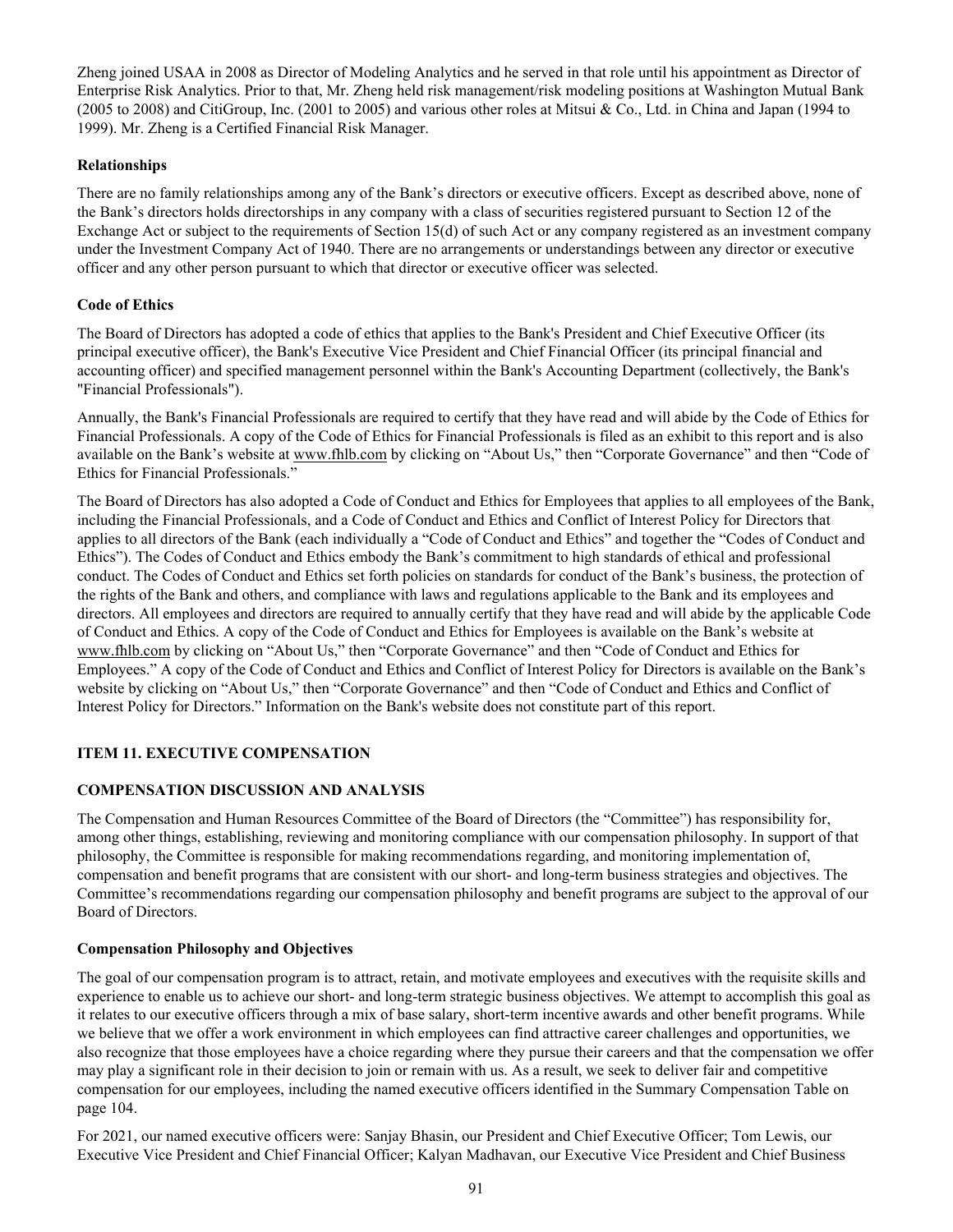Officer; Jibo Pan, our Executive Vice President and Head of Capital Markets; and Brehan Chapman, our Executive Vice President and Chief Administrative Officer.

For our executive officers, we attempt to align and weight total direct and indirect compensation with the prevailing competitive market and provide total compensation opportunities that are consistent with each executive's responsibilities and individual performance and with our overall business results. For 2021, the Committee and Board of Directors defined the competitive market for our executives as: (1) the other Federal Home Loan Banks (each individually a "FHLBank" and collectively with us, the "FHLBanks" and, together with the Office of Finance, a joint office of the FHLBanks, the "FHLBank System"); (2) commercial banks with \$20 billion or more in assets (including, to the extent data is available, the Federal Reserve Banks but excluding global investment banks); and (3) public proxy peers with assets between \$10 billion and \$20 billion. In addition to the other FHLBanks, we believe that the other institutions included in our peer group present a breadth and level of complexity of operations that are generally comparable to our own.

Generally, it is our overall intent to provide total direct compensation, comprised of base salary and targeted incentive opportunities, for our executive officers at or above the competitive market median for comparable positions.

#### **Responsibility for Compensation Decisions**

The Board of Directors makes all decisions regarding the compensation of our President and Chief Executive Officer. The President and Chief Executive Officer's performance is reviewed annually by the full Board. The Committee is responsible for making recommendations to the Board of Directors regarding the President and Chief Executive Officer's compensation. The Board of Directors is responsible for reviewing and approving and has discretion to modify any of the Committee's recommendations regarding the President and Chief Executive Officer's compensation.

The President and Chief Executive Officer annually reviews the performance and has responsibility for making recommendations to the Committee regarding the compensation of our other executive officers. The Committee is responsible for reviewing and approving or disapproving the recommendations that are made by the President and Chief Executive Officer. The performance reviews for all of our executive officers are generally conducted in the latter part of each year and salary adjustments, if any, are typically made on January 1 of the following year.

The President and Chief Executive Officer can recommend to the Committee additional base salary adjustments at any time during the year if warranted based on market data, job performance and/or other factors, such as a change in job responsibilities. In the absence of a promotion or a change in an officer's job responsibilities, base salary adjustments on any date other than January 1 are rare.

The Board of Directors is responsible for approving our short-term incentive compensation plan known as the Variable Pay Program or VPP. The VPP provides all regular, full-time employees (which, in years prior to 2017, included our executive officers) with the opportunity to earn an annual incentive award. The Committee is responsible for recommending annually to the Board of Directors the approval of the VPP for the next year and the performance goals that will be applicable for that year under the Corporate plan (including the addendums for our Capital Markets and Member Sales Departments) and the plan for our Internal Audit Department. The VPP plan goals for our Internal Audit Department are approved by our Audit Committee before Internal Audit's VPP plan is considered by the Committee.

Further, the Board of Directors is responsible for approving our executive incentive plan known as the EIP, which applied initially for the 2017 plan year. As more fully described below in the section entitled "Elements of Executive Compensation," the EIP provides cash-based award opportunities to officers of the Bank who are voting members of our Executive Management Committee ("EMC"), which include, among other executive officers, each of our named executive officers. The EIP replaced the VPP for 2017 and succeeding years and it replaced our long-term incentive compensation plans beginning in 2019. The Committee is responsible for recommending annually to the Board of Directors the approval of the EIP for the next year and the performance goals that will be applicable for that year, which goals were (in the case of the 2017, 2018, 2019, 2020 and 2021 EIPs), are (in the case of the 2022 EIP) and are expected to be (in future years) substantially the same as the goals for the Corporate VPP.

Acting upon recommendations from the Committee, the Board of Directors is also responsible for approving any proposed revisions to our defined benefit and defined contribution plans, our deferred compensation plans, our Reduction in Workforce Policy and any other benefit plan as the Committee or Board of Directors deems appropriate.

The Finance Agency requires us to provide advance notice of pending actions to be taken by the Committee or our Board of Directors with respect to any aspect of the compensation of one or more of our named executive officers. As part of the notification process, we are required to provide the proposed compensation actions and any supporting materials, including studies of comparable compensation.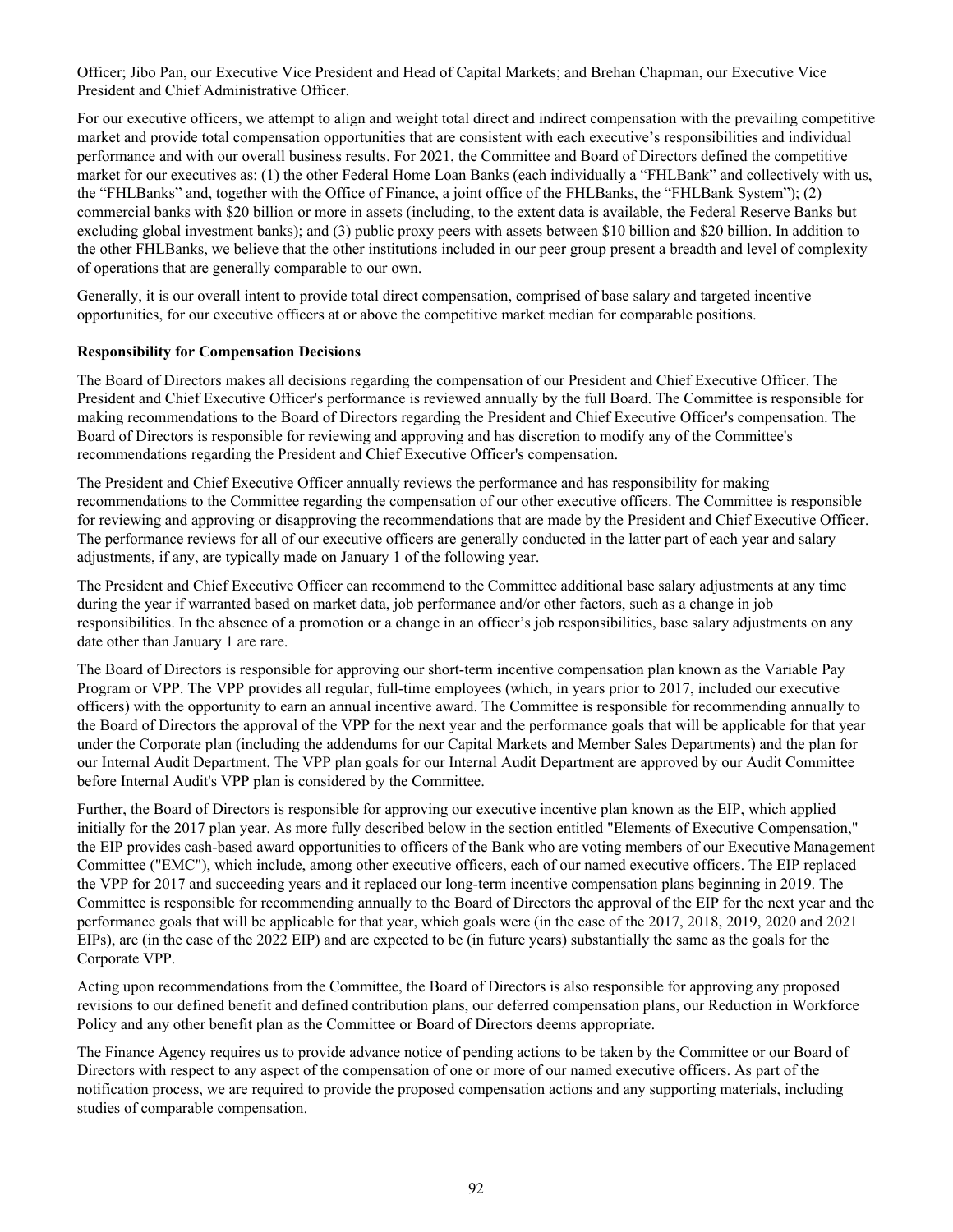# **Use of Compensation Consultants and Surveys**

Annually, we engage an independent compensation consultant to help ensure that our executive compensation program is both competitive and targeted at or above market-median compensation levels.

In September 2020 (for compensation to be paid in 2021), the Committee and Board of Directors engaged McLagan Partners ("McLagan") to conduct a competitive market pay study for all of our executive officers (the "2020 Pay Study"). The 2020 Pay Study involved an analysis of total direct compensation for benchmark jobs at a total of 144 institutions, including the other FHLBanks; the value of retirement plans and other benefits were not considered as part of the study. To account for differences in the size and scope of the benchmark jobs included in the study, low quartile data  $(25<sup>th</sup>$  percentile), median data  $(50<sup>th</sup>$ percentile) or high quartile data (75<sup>th</sup> percentile) was judgmentally selected for each of those jobs to develop a market composite benchmark for each of the positions held by our named executive officers. In the case of the commercial bank peers, divisional head comparisons were used to identify the jobs with the closest functional responsibilities to our named executive officers. In the case of the public proxy peers, executive to executive comparisons were made and, conservatively, the  $25<sup>th</sup>$ percentile was used for all of the comparable positions at those institutions. For purposes of our comparative analysis, total direct compensation within  $+/$ -15 percent of the median market composite compensation was considered to be within the competitive market range. Total direct compensation within +/- 10 percent of the median market composite compensation was considered to be competitive.

# **Elements of Executive Compensation**

Prior to 2020, we relied upon a mix of base salary, short- and long-term incentive compensation, and benefits to attract, retain and motivate our executive officers. As a cooperative whose stock can only be held by member institutions, we are precluded from offering equity-based compensation to our employees, including our executive officers.

As further described below, we instituted a framework to transition away from long-term incentives beginning in 2017 and ending in 2019. Prior to these changes, which became fully effective in 2020, and excluding the incentives that could be earned in 2017, our executive officers derived 50 percent of their annual incentive opportunity from a short-term (one year) award and 50 percent of their annual incentive opportunity from a long-term (three year) award.

In late 2016, the Finance Agency sought to have us eliminate our two-plan structure for our named executive officers in favor of one annual incentive compensation plan with a deferral component. In response to this request, we engaged McLagan to provide insight and analysis as we considered the framework for a new incentive compensation plan for our executive officers. On December 8, 2016, the Board of Directors, acting upon a recommendation from the Committee, approved our Omnibus Incentive Plan (the "2017 Executive Incentive Plan" or "2017 EIP"), subject to the review of the Finance Agency. On December 20, 2016, the Finance Agency informed us that it did not object to the 2017 EIP. The 2017 EIP was effective as of January 1, 2017. The 2017 EIP provided for an annual award, 50 percent of which could be fully earned in 2017. The other 50 percent of the annual award (the deferred portion) did not become earned and vested until December 31, 2020. The 2017 EIP also included a transitional component (known as the Gap Year Award) that was designed to address a gap in our executive officers' annual incentive compensation opportunities in 2019 that would not otherwise have existed if we had continued to offer both the VPP and the LTIP to our executive officers. The Gap Year Award was based on the achievement of long-term performance goals for the period from January 1, 2017 through December 31, 2019 and was, in essence, a long-term incentive plan that was subsumed in the 2017 EIP.

On December 7, 2017, the Board of Directors, acting upon a recommendation from the Committee, approved our 2018 EIP, subject to the review of the Finance Agency. On January 4, 2018, the Finance Agency informed us that it did not object to the 2018 EIP. The 2018 EIP was effective as of January 1, 2018. Like the 2017 EIP, the 2018 EIP provided for an annual award, 50 percent of which could be fully earned in 2018 and 50 percent of which could be fully earned in 2021.

The 2018 EIP, in combination with our 2016 long-term incentive plan, provided maximum incentive opportunities in 2018 of 95 percent of base salary for our President and Chief Executive Officer and 65 percent of base salary for our other named executive officers. The incentive factors for each 2018 goal with a target level of achievement were 75 percent and 50 percent of base salary for our President and Chief Executive Officer and other executives, respectively. The incentive factors for each 2018 goal with a threshold level of achievement were 50 percent and 30 percent of base salary for our President and Chief Executive Officer and other executives, respectively. The threshold, target and maximum award percentages in the 2018 EIP were the same as those in the 2017 EIP.

On December 6, 2018, the Board of Directors, acting upon a recommendation from the Committee, approved our 2019 EIP, subject to the review of the Finance Agency. On December 20, 2018, the Finance Agency informed us that it did not object to the 2019 EIP. The 2019 EIP was effective as of January 1, 2019. Like previous EIPs, the 2019 EIP provided for an annual award, 50 percent of which could be fully earned in 2019 and 50 percent of which can be fully earned in 2022. The other 50 percent of our executives' 2019 incentive opportunity was derived from the 2017 EIP Gap Year Award. The threshold, target and maximum award percentages in the 2019 EIP were the same as those in the 2018 EIP.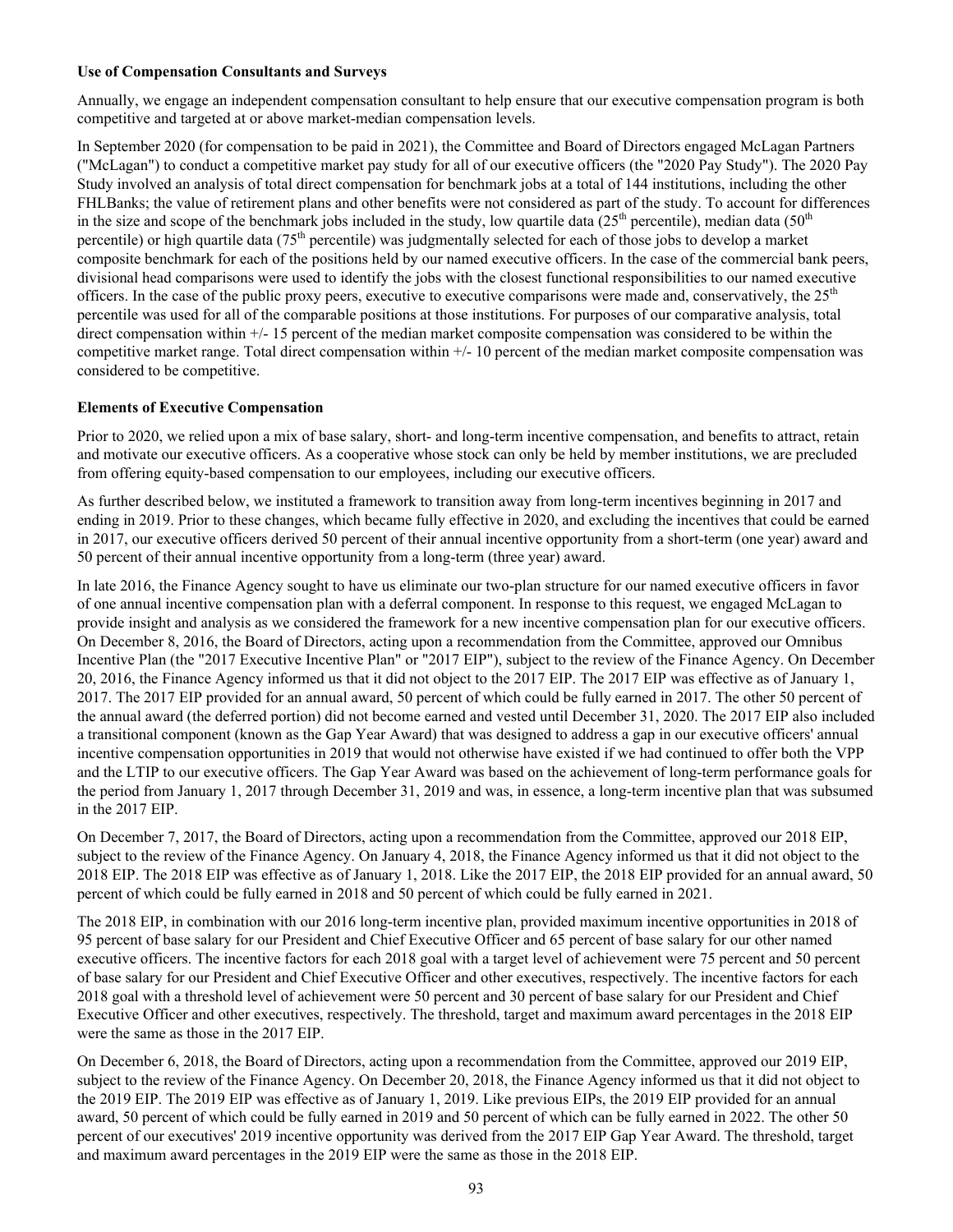On December 5, 2019, the Board of Directors, acting upon a recommendation from the Committee, approved our 2020 EIP (the "Proposed 2020 EIP"), subject to the review of the Finance Agency. In response to comments received from the Finance Agency, the Board, acting upon a recommendation from the Committee, approved a revision to the Proposed 2020 EIP (inclusive of the revision, the "2020 EIP") on February 27, 2020, subject again to review by the Finance Agency. On May 21, 2020, the Finance Agency informed the Bank that it did not object to the 2020 EIP. The 2020 EIP was effective as of January 1, 2020. Like previous EIPs, the 2020 EIP provided for an annual award, 50 percent of which could be fully earned in 2020 and 50 percent of which can be fully earned in 2023. The other 50 percent of our executives' 2020 incentive opportunity was derived from the 2017 EIP Deferred Award.

The threshold, target and maximum award percentages for our named executive officers are reviewed and approved annually by the Committee and Board of Directors. For 2020, the Committee and Board of Directors elected to increase the maximum award percentages for all of our executive officers and to increase the target award percentages for Messrs. Madhavan and Pan. In establishing these higher award percentages, the Committee and Board of Directors took into consideration the incentive opportunities that are available to similarly situated executives at the other FHLBanks and the results of a competitive market pay study that was conducted for us by McLagan in the latter part of 2019. For Mr. Bhasin, his maximum award percentage was increased from 95 percent to 100 percent. For Messrs. Madhavan and Pan, their maximum award percentage was increased from 65 percent to 80 percent. For Mr. Lewis and Ms. Chapman, their maximum award percentage was increased from 65 percent to 70 percent. The target award percentage for Messrs. Madhavan and Pan was increased from 50 percent to 60 percent. In summary, the threshold, target and maximum award percentages in the 2020 EIP were 50 percent, 75 percent and 100 percent of base salary, respectively, for Mr. Bhasin; 30 percent, 60 percent and 80 percent of base salary, respectively, for Messrs. Madhavan and Pan; and 30 percent, 50 percent and 70 percent of base salary, respectively, for Mr. Lewis and Ms. Chapman.

On December 3, 2020, the Board of Directors, acting upon a recommendation from the Committee, approved our 2021 EIP (the "2021 EIP"), subject to the review of the Finance Agency. On January 11, 2021, the Finance Agency informed us that it did not object to the 2021 EIP. The 2021 EIP was effective as of January 1, 2021. Like previous EIPs (and as more fully described in the "Incentive Compensation" section beginning on page 95 and the "Grants of Plan-Based Awards" section beginning on page 105), the 2021 EIP provided for an annual award, 50 percent of which could be fully earned in 2021 and 50 percent of which can be fully earned in 2024. The other 50 percent of our executives' 2021 incentive opportunity was derived from the 2018 EIP Deferred Award. The threshold, target and maximum award percentages in the 2021 EIP were the same as those in the 2020 EIP.

# *Base Salary*

Base salary is one of the two key components of our compensation program (the other is the incentive opportunities that we offer to our executive officers). We use the base salary element to provide the foundation of a fair and competitive compensation opportunity for each of our executive officers. Base salaries are reviewed annually in the fourth quarter for all of our officers and at other times as circumstances warrant. For our executive officers, we target base salary compensation at or above the market median base salary practices of our defined competitive market for those officers, although we maintain flexibility to deviate from market-median practices for individual circumstances subject in all cases to review by the Finance Agency. In making base salary determinations, we also consider factors such as time in the position, prior related work experience, individual job performance, the position's scope of duties and responsibilities within our organizational structure and hierarchy, and how these factors compare to other similar positions within our defined competitive market.

In setting Mr. Bhasin's base salary for 2021, the Committee and Board of Directors took into consideration the results of the 2020 Pay Study which was conducted in the latter part of 2020. The results of this study showed that Mr. Bhasin's base salary and incentives were, on a look-back basis, within the competitive market range for his position. Looking forward, his base salary and targeted incentives were projected to be within the competitive market range. Based on this information, his strong individual performance, our strong business results in 2020, and the then prevailing economic conditions, the Committee and Board of Directors gave Mr. Bhasin a standard merit increase of 2.0 percent. The Committee and Board of Directors had given Mr. Bhasin above standard merit increases of 3.6 percent for 2019 (3.0 percent was standard for 2019) and 9.0 percent for 2020 (2.0 percent was standard for 2020) based on the results of similar studies that McLagan had conducted for us which showed that his base salary and targeted incentives lagged the competitive range for his position in those years.

In setting the base salaries of our other named executive officers for 2021, the Committee took into consideration the results of the 2020 Pay Study, which showed that the base salaries and targeted incentive opportunities for our named executive officers were projected to be within the competitive market range for their positions with one exception (for that position, base salary and the targeted incentive opportunity were just outside the lower bound of the competitive market range). Based on this information, the then prevailing economic conditions and Mr. Bhasin's subjective assessments of various other factors, he recommended, and the Committee approved, standard merit increases of 2.0 percent for Ms. Chapman and Messrs. Lewis, Madhavan and Pan.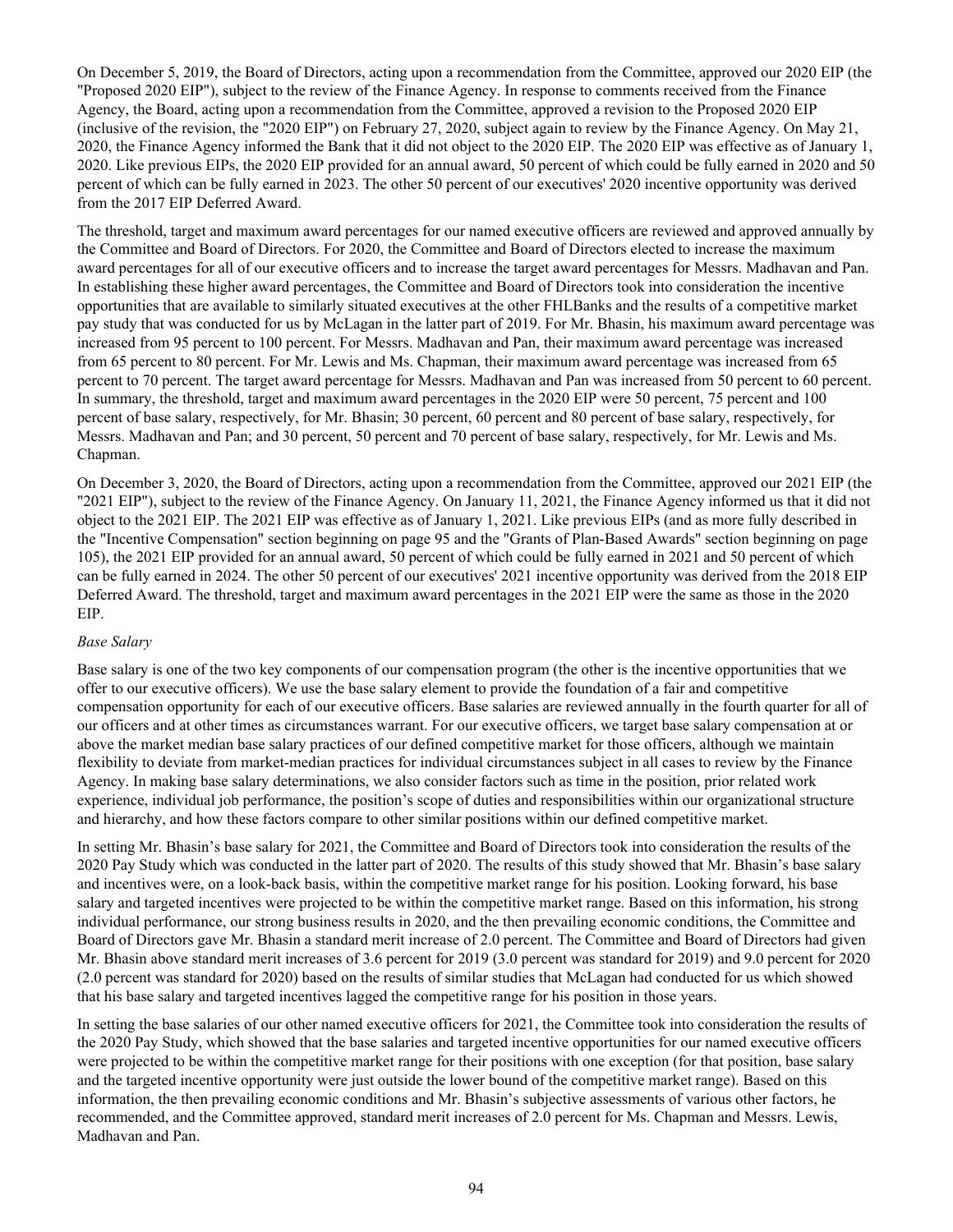The base salaries of our named executive officers are presented in the Summary Compensation Table on page 104.

*Incentive Compensation*

The 2021 EIP provides cash-based award opportunities to all of our executive officers by means of an annual award ("Annual Award"). The Annual Award was based on the achievement of short-term performance goals for the period from January 1, 2021 through December 31, 2021 (the "2021 Performance Goals") and, for 50 percent of that award, the satisfaction of safety and soundness goals for the period from January 1, 2022 through December 31, 2024.

The 2021 Performance Goals that were used to calculate the Annual Award were established by the Board of Directors and fell into the following broad categories: (a) business activity and financial execution; (b) technology modernization; (c) operational excellence, which was structured as one goal comprising 14 projects; (d) learning initiatives; and (e) diversity and inclusion initiatives. Within each category other than technology modernization and operational excellence, there were multiple goals and each goal (including the technology modernization and operational excellence goals) was assigned a specific percentage weight with a threshold, target and stretch objective.

For Mr. Bhasin, the incentive factor for each 2021 Performance Goal could have been 0 percent (if the threshold objective was not met), 50 percent (if results were equal to the threshold objective), 75 percent (if results were equal to the target objective) or 100 percent (if results were equal to or greater than the stretch objective). For Messrs. Madhavan and Pan, the incentive factor for each 2021 Performance Goal could have been 0 percent (if the threshold objective was not met), 30 percent (if results were equal to the threshold objective), 60 percent (if results were equal to the target objective) or 80 percent (if results were equal to or greater than the stretch objective). For Mr. Lewis and Ms. Chapman, the incentive factor for each 2021 Performance Goal could have been 0 percent (if the threshold objective was not met), 30 percent (if results were equal to the threshold objective), 50 percent (if results were equal to the target objective) or 70 percent (if results were equal to or greater than the stretch objective).

Achievement levels between threshold and target and between target and stretch for each 2021 Performance Goal were interpolated in a manner as determined by the Committee. The results for each 2021 Performance Goal were multiplied by the assigned percentage weight to determine its contribution to the overall 2021 EIP goal percentage for each of our named executive officers. For example, if the stretch objective was achieved for a goal with a percentage weight of 10.0 percent, then the contribution of that goal to Mr. Bhasin's overall goal percentage was 10.0 percent (10.0 percent x 100 percent). For Messrs. Madhavan and Pan, the contribution of that same goal to their overall goal percentage was 8.0 percent (10.0 percent x 80) percent). For Mr. Lewis and Ms. Chapman, the contribution of that same goal to their overall goal percentage was 7.0 percent (10.0 percent x 70 percent). The percentages derived from this calculation for each 2021 Performance Goal were added together to derive each executive's overall goal percentage for the 2021 EIP, which percentage was then multiplied by the executive's 2021 base salary to determine his or her final Annual Award.

Generally, the Board of Directors has attempted to set the threshold, target and stretch objectives for our EIPs such that the relative difficulty of achieving each level is consistent from year to year.

For 2021, the Board of Directors established 17 separate performance goals, each of which had a specific percentage weight ranging from 1 percent to 35 percent. As further set forth in the table below, the goals relating to our business activity and financial execution objectives, technology modernization objective, operational excellence objectives, learning initiatives and diversity and inclusion initiatives comprised 30 percent, 15 percent, 35 percent, 10 percent and 10 percent, respectively, of our overall 2021 Performance Goals.

As more fully discussed in the section entitled "Grants of Plan-Based Awards" beginning on page 105, the Board of Directors could, among other things, adjust the 2021 Performance Goals to ensure the purposes of the 2021 EIP were served. In addition, the Board of Directors, in its discretion, could consider extraordinary occurrences when assessing performance results and determining award payments. Extraordinary occurrences mean those events that, in the opinion and at the discretion of the Board of Directors, are outside the significant influence of the executive or us and are likely to have a significant unanticipated effect, whether positive or negative, on our operating and/or financial results. No adjustments were made to the 2021 Performance Goals.

For 2021, we had as one of our goals growth in our retained earnings from adjusted net income. This measure of our net income excluded (1) unrealized gains and losses on derivatives and hedging activities (including the exclusion of the related basis adjustments in the calculation of the gains or losses associated with the sale of any of our previously hedged investment securities), (2) unrealized gains and losses on trading securities, (3) net prepayment fees on advances and agency commercial mortgage-backed securities, (4) any recoveries of other-than-temporary impairment charges on our private-label mortgagebacked securities that had been recorded in periods prior to 2020 (as such charges were excluded from this measure of our net income in those years) and (5) interest expense on mandatorily redeemable capital stock. In addition, so as not to exclude the costs associated with our interest rate caps, we included proforma amortization of the premiums paid for such caps. Further, for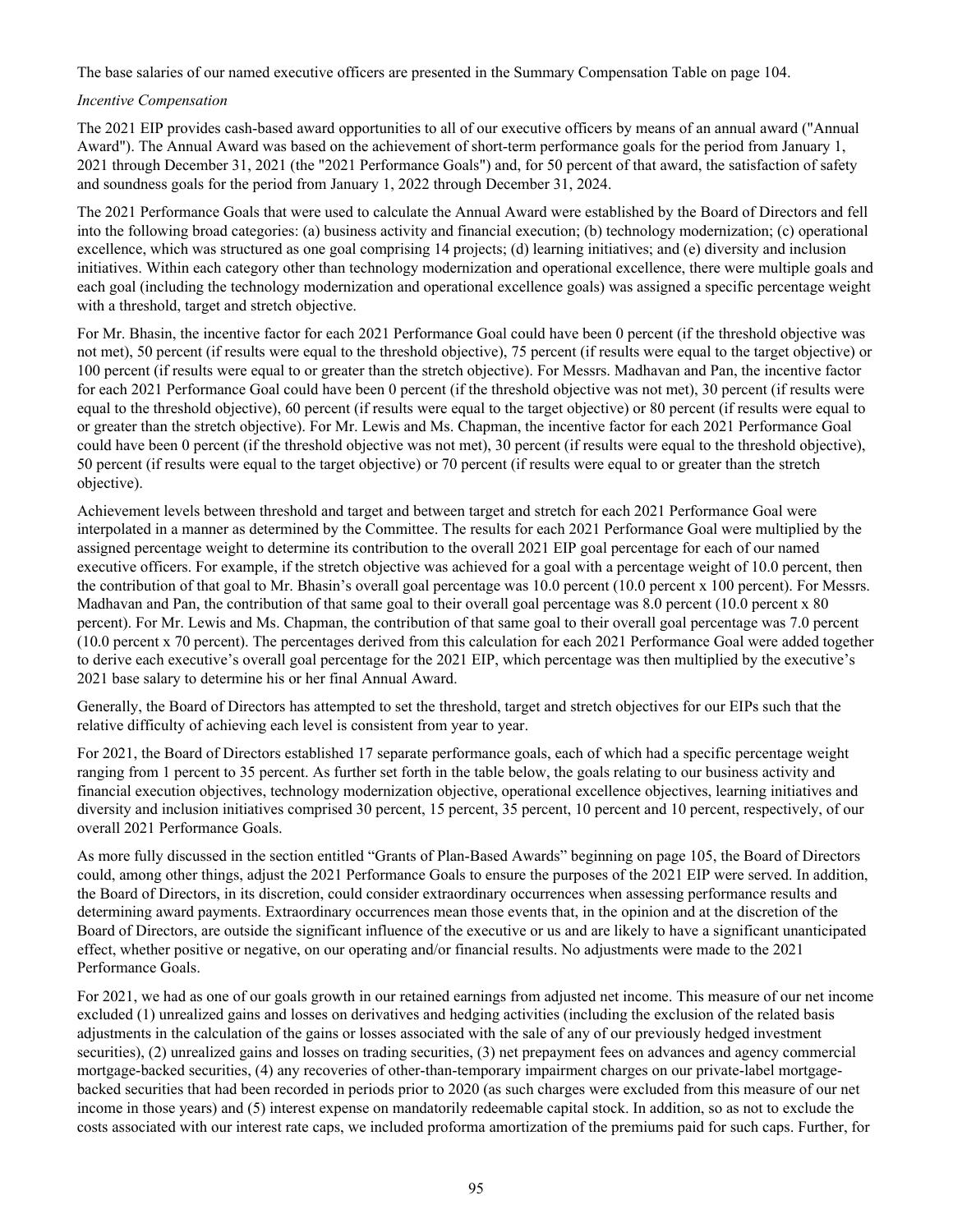similar reasons, we included the actual losses (i.e., principal shortfalls), if any, incurred on our private-label mortgage-backed securities.

# **2021 EIP Objectives**

*(dollars in millions)*

|                                                                                                                                                      |                      |      |                      |               | Objective       |                      |               |                      | <b>Contribution to the Executive's</b><br><b>Overall Goal Percentage</b> |                             |                              |  |
|------------------------------------------------------------------------------------------------------------------------------------------------------|----------------------|------|----------------------|---------------|-----------------|----------------------|---------------|----------------------|--------------------------------------------------------------------------|-----------------------------|------------------------------|--|
|                                                                                                                                                      | Percentage<br>Weight |      | <b>Threshold</b>     |               | <b>Target</b>   | <b>Stretch</b>       |               | <b>Results</b>       | Mr. Bhasin                                                               | Mr. Madhavan<br>and Mr. Pan | Mr. Lewis and<br>Ms. Chapman |  |
| <b>Business Activity and Financial Execution</b>                                                                                                     |                      |      |                      |               |                 |                      |               |                      |                                                                          |                             |                              |  |
| 1. Daily Average Advances Outstanding                                                                                                                | 10 %                 | \$   | 25,500               |               | \$28,500        | \$30,000             | \$            | 30,919               | 10.0000 %                                                                | 8.0000 %                    | 7.0000 %                     |  |
| 2. MPF Assets Acquired (UPB)                                                                                                                         | $6\%$ \$             |      | 500                  | \$            | 1,000           | \$1,250              | <sup>\$</sup> | 1,329                | $6.0000\%$                                                               | 4.8000 %                    | 4.2000 %                     |  |
| 3. New Small Business Boost Commitments                                                                                                              | $2\%$                | - \$ | 2.0                  | \$            | 2.5             | \$<br>3.0            | \$            | 3.0                  | 2.0000 %                                                                 | $1.6000\%$                  | 1.4000 %                     |  |
| 4. Growth in Retained Earnings from Adjusted Net<br>Income                                                                                           | $12 \%$              | - \$ | 77.0                 | <sup>\$</sup> | 91.3            | \$<br>97.8           | <sup>\$</sup> | 121.6                | 12.0000 %                                                                | 9.6000 %                    | 8.4000 %                     |  |
|                                                                                                                                                      | 30 %                 |      |                      |               |                 |                      |               |                      | 30.0000 %                                                                | 24.0000 %                   | 21.0000 %                    |  |
| <b>Technology Modernization</b>                                                                                                                      |                      |      |                      |               |                 |                      |               |                      |                                                                          |                             |                              |  |
| Complete 2021 Deliverables for a New Banking and<br>Collateral Management System (based on number of<br>components completed)                        | 15 %                 |      | 5 of 7               |               | 6 of 7          | 7 of 7               |               | 7 of 7               | 15.0000 %                                                                | 12.0000 %                   | 10.5000 %                    |  |
|                                                                                                                                                      |                      |      |                      |               |                 |                      |               |                      |                                                                          |                             |                              |  |
| <b>Operational Excellence</b>                                                                                                                        | 35 %                 |      | $110$ pts            |               | 147 pts         | 184 pts              |               | $144$ pts            | 25.5405 %                                                                | 20.1486 %                   | 16.9324 %                    |  |
| Secure Connect Branding (Look and Feel Only) (25 pts)                                                                                                |                      |      |                      |               |                 |                      |               | Completed            |                                                                          |                             |                              |  |
| Secure Connect: 2 Member Data APIs (25 pts)                                                                                                          |                      |      |                      |               |                 |                      |               | Incomplete           |                                                                          |                             |                              |  |
| Move 90% of Reports from ODS to EDW (24 pts)                                                                                                         |                      |      |                      |               |                 |                      |               | Completed            |                                                                          |                             |                              |  |
| Modernize Access for Members and Employees (24 pts)                                                                                                  |                      |      |                      |               |                 |                      |               | Completed            |                                                                          |                             |                              |  |
| Implement New Desktop Verification Tool (24 pts)                                                                                                     |                      |      |                      |               |                 |                      |               | Completed            |                                                                          |                             |                              |  |
| Migrate Historical Record Retention Reports to a New<br>Solution (15 pts)                                                                            |                      |      |                      |               |                 |                      |               | Completed            |                                                                          |                             |                              |  |
| Migrate File Shares to the Cloud (15 pts)                                                                                                            |                      |      |                      |               |                 |                      |               | Incomplete           |                                                                          |                             |                              |  |
| Migrate Bank-developed Apps to the Cloud (9 pts)                                                                                                     |                      |      |                      |               |                 |                      |               | Completed            |                                                                          |                             |                              |  |
| Upgrade Database Management System Across All<br>Applications (6 pts)                                                                                |                      |      |                      |               |                 |                      |               | Completed            |                                                                          |                             |                              |  |
| Implement GrantConnect 6 pts)                                                                                                                        |                      |      |                      |               |                 |                      |               | Completed            |                                                                          |                             |                              |  |
| Complete 5 Automation Projects (6 pts)                                                                                                               |                      |      |                      |               |                 |                      |               | Completed            |                                                                          |                             |                              |  |
| Develop DDA Application Strategy and Plan (3 pts)                                                                                                    |                      |      |                      |               |                 |                      |               | Completed            |                                                                          |                             |                              |  |
| Achieve 5 RPA Certifications (1 point)                                                                                                               |                      |      |                      |               |                 |                      |               | Completed            |                                                                          |                             |                              |  |
| Achieve 10 Cloud Certifications (1 point)                                                                                                            |                      |      |                      |               |                 |                      |               | Completed            |                                                                          |                             |                              |  |
| <b>Learning Initiatives</b>                                                                                                                          | 35 %                 |      |                      |               |                 |                      |               |                      | 25.5405 %                                                                | 20.1486 %                   | 16.9324 %                    |  |
| 1. Individual: Employee Attendance at a Minimum of                                                                                                   |                      |      |                      |               |                 |                      |               |                      |                                                                          |                             |                              |  |
| One SME Session (% participation)                                                                                                                    | $1\%$                |      | 70%                  |               | 80%             | 90%                  |               | 100%                 | $1,0000\%$                                                               | $0.8000 \%$                 | $0.7000 \%$                  |  |
| 2. Individual: Employees Learn New Skills (% of<br>employees, number of new skills)                                                                  | $3\%$                |      | $100\%$ , one<br>new |               | 90%,<br>two new | 90%,<br>three<br>new |               | 99.48%,<br>three new | 3.0000 %                                                                 | 2.4000 %                    | $2.1000 \%$                  |  |
| 3. Individual: Managers Participate in Performance                                                                                                   |                      |      | 80%                  |               |                 |                      |               | 100%                 |                                                                          | $1.6000\%$                  |                              |  |
| Management Tabletop Session (% participation)<br>4. Individual: Resilience Training (% participation)                                                | $2\%$                |      |                      |               | 90%             | 100%                 |               |                      | 2.0000 %                                                                 |                             | 1.4000 %                     |  |
| 5. Corporate: Bank-wide Project (% participation)                                                                                                    | $1\%$<br>$1\%$       |      | 80%<br>70%           |               | 90%<br>90%      | 100%<br>95%          |               | 100%<br>97.96%       | $1.0000 \%$<br>1.0000 %                                                  | $0.8000 \%$<br>0.8000 %     | $0.7000 \%$<br>0.7000 %      |  |
| 6. External: Member Organization Attendance at AHP                                                                                                   |                      |      |                      |               |                 |                      |               |                      |                                                                          |                             |                              |  |
| Workshop Webinars                                                                                                                                    | $1\%$                |      | 53                   |               | 61              | 68                   |               | 72                   | 1.0000 %                                                                 | 0.8000 %                    | 0.7000 %                     |  |
| 7. External: Attendees from Member Organizations at<br>Member Webinars                                                                               | $1\%$                |      | 175                  |               | 225             | 275                  |               | 1,206                | $1.0000 \%$                                                              | $0.8000 \%$                 | 0.7000 %                     |  |
|                                                                                                                                                      | 10 %                 |      |                      |               |                 |                      |               |                      | 10.0000%                                                                 | 8.0000 %                    | 7.0000 %                     |  |
| <b>Diversity and Inclusion Initiatives</b>                                                                                                           |                      |      |                      |               |                 |                      |               |                      |                                                                          |                             |                              |  |
| 1. Conduct a D&I Survey (% participation)                                                                                                            | $2\%$                |      | 80%                  |               | 90%             | 98%                  |               | 84.21%               | 1.2105 %                                                                 | 0.8526%                     | 0.7684%                      |  |
| 2. Network with HBCUs in Support of Recruitment and<br>Internship Program (count of interns hired from<br>HBCU <sub>s</sub> )                        | $3\%$                |      | One                  |               | Two             | Three                |               | Three                | 3.0000 %                                                                 | 2.4000 %                    | 2.1000 %                     |  |
| 3. Implement Formal Process to Review Spending and<br>Contract Metrics to Identify Opportunities to Use<br>Diverse Suppliers (measured by quarter of |                      |      |                      |               |                 |                      |               |                      |                                                                          |                             |                              |  |
| completion)                                                                                                                                          | $3\%$                |      | Q4                   |               | Q <sub>3</sub>  | Q2                   |               | Q2                   | 3.0000 %                                                                 | 2.4000 %                    | 2.1000 %                     |  |
| 4. Conduct Bank-wide Development/Training on Cultural<br>Sensitivity (% participation)                                                               | $2\%$                |      | 90%                  |               | 95%             | 100%                 |               | 100%                 | $2.0000 \%$                                                              | $1.6000 \%$                 | 1.4000 %                     |  |
|                                                                                                                                                      | 10 %                 |      |                      |               |                 |                      |               |                      | 9.2105 %                                                                 | 7.2526 %                    | 6.3684 %                     |  |
| <b>Overall 2021 EIP Goal Percentage</b>                                                                                                              | 100 %                |      |                      |               |                 |                      |               |                      | 89.7510 %                                                                | 71.4012 %                   | 61.8008 %                    |  |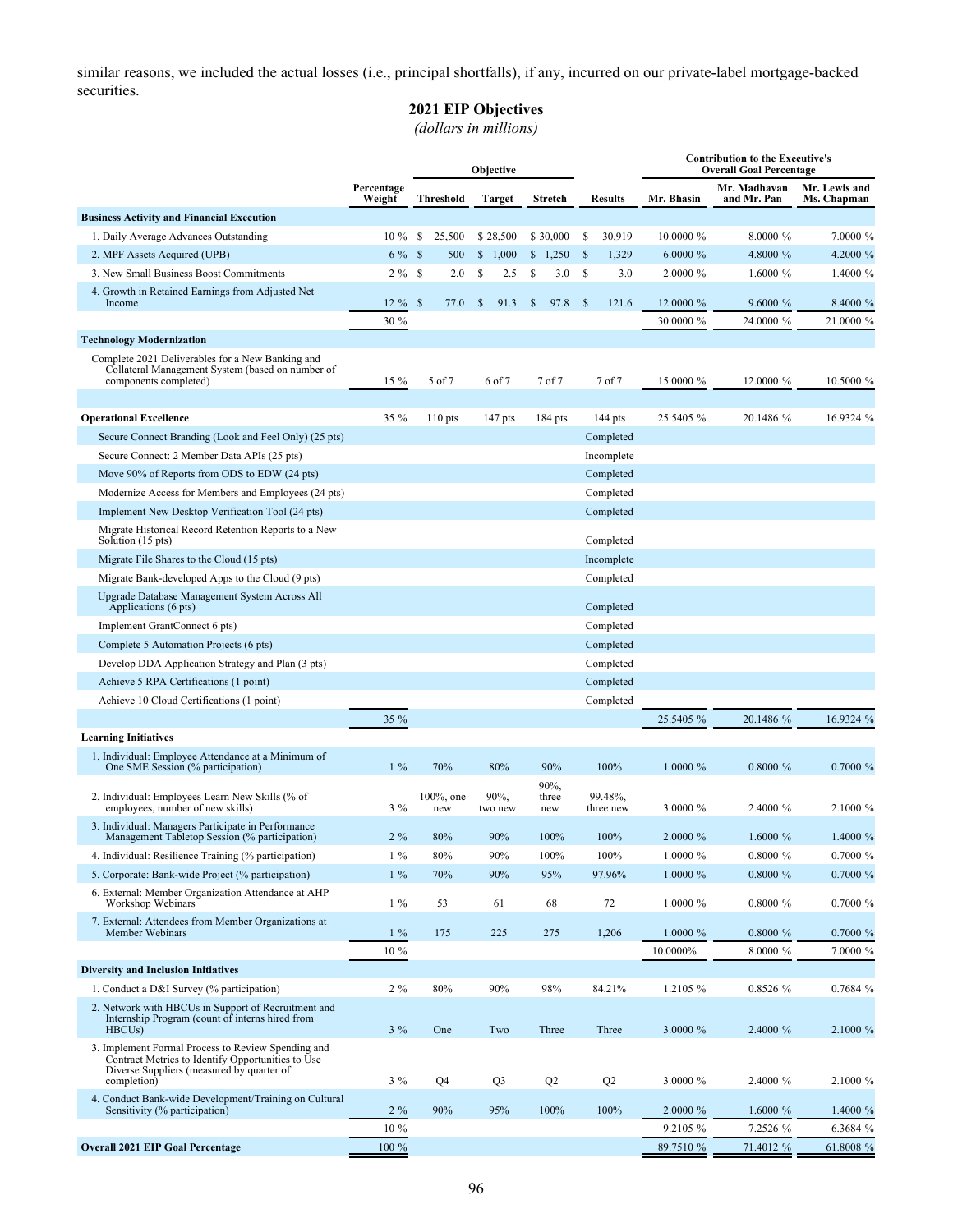As shown in the table above, we achieved the stretch objective for 15 of the 17 performance goals. For each of the other 2 goals, which had a combined weighting of 37 percent, we achieved a level of performance between the threshold and target level. These results produced overall achievement rates for our named executive officers ranging from 88.3 percent to 89.8 percent (calculated by dividing the executive's 2021 EIP goal percentage by his or her maximum award percentage). In comparison, the overall achievement rates for our named executive officers under the 2020 EIP, 2019 EIP, 2018 EIP and 2017 EIP were approximately 92 percent, 77 percent, 97 percent and 100 percent, respectively. The results for 2017 represented the only time we have attained the highest possible achievement level for one of our short-term incentive plans.

Because each named executive officer received a performance rating for 2021 of at least "Solid Performance," 50 percent of the executive's final Annual Award under the 2021 EIP (the "2021 Current Award") became earned and vested on December 31, 2021 and was payable no later than March 15, 2022. The remaining 50 percent of the executive's final Annual Award under the 2021 EIP (the "2021 Deferred Award") will become earned and vested on December 31, 2024 if the conditions described in the Grants of Plan-Based Awards section are satisfied.

The possible Annual Awards that could be earned by our named executive officers for 2021 are presented in the Grants of Plan-Based Awards section. The calculation of the Annual Awards earned by our named executive officers in 2021 is shown in the table below. The 2021 Current Awards are included in the Summary Compensation Table on page 104 in the column entitled "Non-Equity Incentive Plan Compensation."

| Name            | <b>Base Salary as of</b><br><b>January 1, 2021 (\$)</b> | 2021 EIP Goal<br>Percentage | 2021 EIP Annual<br>Award (\$) | 2021 EIP Current<br>Award (\$) | <b>2021 EIP</b><br><b>Deferred Award (\$)</b> |
|-----------------|---------------------------------------------------------|-----------------------------|-------------------------------|--------------------------------|-----------------------------------------------|
| Sanjay Bhasin   | 950,589                                                 | 89.7510 %                   | 853,163                       | 426,582                        | 426,581                                       |
| Tom Lewis       | 418.788                                                 | 61.8008 %                   | 258.814                       | 129.407                        | 129,407                                       |
| Kalyan Madhavan | 542,754                                                 | 71.4012 %                   | 387,533                       | 193.767                        | 193,766                                       |
| Jibo Pan        | 427.936                                                 | 71.4012 %                   | 305.551                       | 152,776                        | 152,775                                       |
| Brehan Chapman  | 370,122                                                 | 61.8008 %                   | 228,738                       | 114,369                        | 114,369                                       |

Each of our named executive officers participated in the 2018 EIP which, like the 2021 EIP discussed above, provided for a deferred award that was equal to 50 percent of the executive's final Annual Award under the 2018 EIP (the "2018 Deferred Award"). The following table shows the 2018 Deferred Awards with interest at 6 percent compounded annually over the period from January 1, 2019 through December 31, 2021 (the "2018 Deferral Performance Period"). The 2018 Deferred Awards, which are more fully discussed in the Compensation Discussion and Analysis section of our 2018 10-K, became earned and vested on December 31, 2021 because: (i) each of the named executive officers was actively employed by us on December 31, 2021; (ii) each of the named executive officers received a performance rating for 2021 of at least "Solid Performance"; and (iii) the safety and soundness goals set forth in the paragraph immediately following the table were satisfied during the 2018 Deferral Performance Period.

| Name            | 2018 EIP Deferred Award (\$) | Interest on 2018 EIP<br><b>Deferred Award (\$)</b> | 2018 EIP Deferred Award<br>Including Interest (\$) |
|-----------------|------------------------------|----------------------------------------------------|----------------------------------------------------|
| Sanjay Bhasin   | 380,903                      | 72,759                                             | 453,662                                            |
| Tom Lewis       | 114.149                      | 21,804                                             | 135,953                                            |
| Kalyan Madhavan | 158,771                      | 30,328                                             | 189,099                                            |
| Jibo Pan        | 123.986                      | 23,683                                             | 147.669                                            |
| Brehan Chapman  | 106.705                      | 20,382                                             | 127.087                                            |

The safety and soundness goals applicable to the 2018 Deferred Award that were met during the 2018 Deferral Performance Period were: (i) we had no material risk management deficiencies at the Bank; (ii) no operational errors or omissions resulted in material revisions to our financial results, information submitted to the Finance Agency, or data used to determine incentive payouts; (iii) no submission of material information to the SEC, the FHLBanks Office of Finance, and/or the Finance Agency was significantly past due; (iv) we made sufficient progress, as determined by the Board of Directors, in the timely remediation of significant examination, monitoring and other supervisory findings; and (v) we had sufficient capital to pay dividends and repurchase members' stock.

# *Defined Benefit Pension Plan*

All regular employees hired prior to January 1, 2007 who work a minimum of 1,000 hours per year participate in the Pentegra Defined Benefit Plan for Financial Institutions ("Pentegra DB Plan"), a tax-qualified multiemployer defined benefit pension plan. The plan also covers any of our regular employees hired on or after January 1, 2007 who work a minimum of 1,000 hours per year, provided that the employee had prior service with a financial services institution that participated in the Pentegra DB Plan, during which service the employee was covered by such plan. Effective July 1, 2015, coverage was extended to include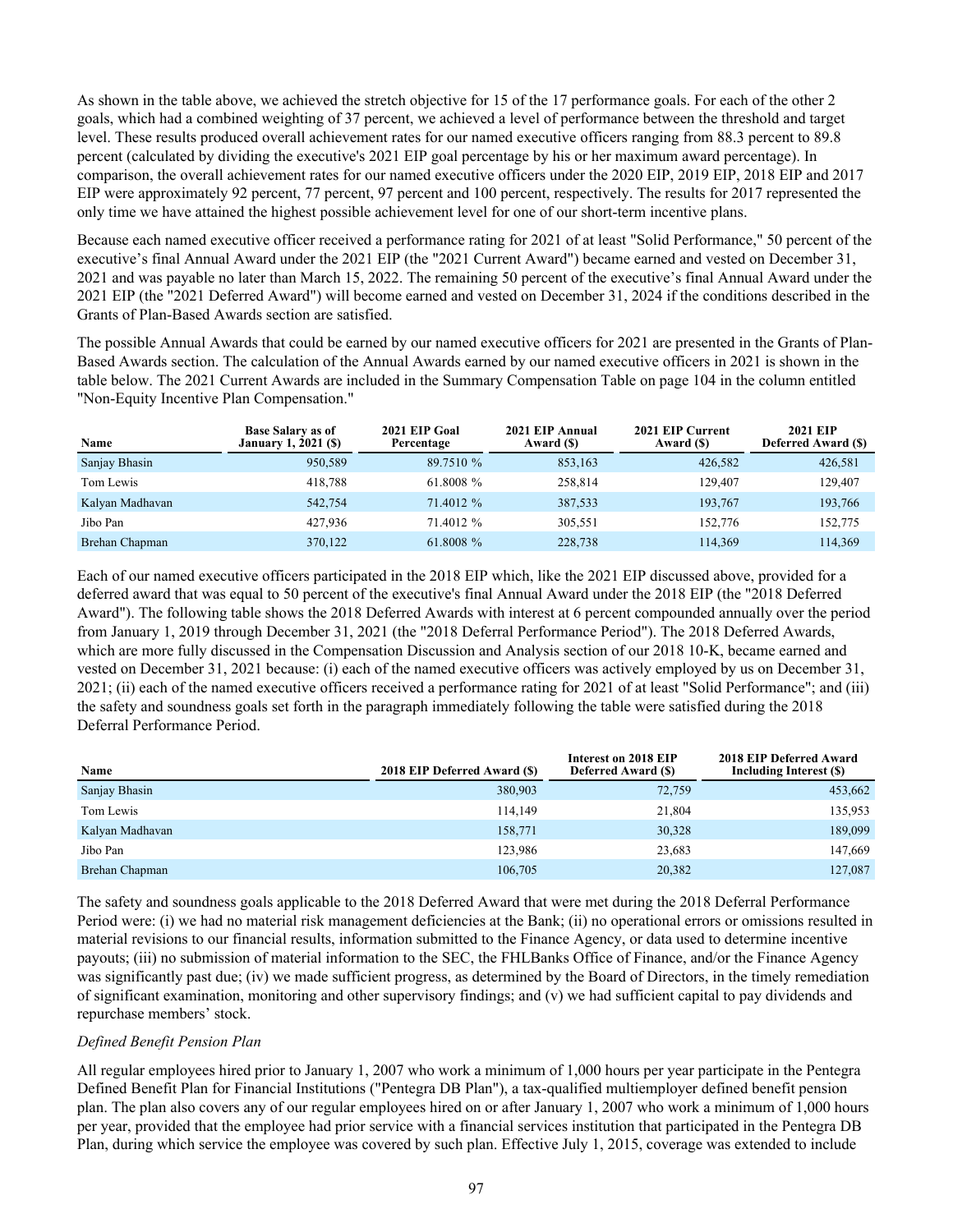all of our non-highly compensated employees (as defined by Internal Revenue Service rules) who were hired on and after January 1, 2007 but before August 1, 2010 who work a minimum of 1,000 hours per year. Concurrently, we amended our participation in the Pentegra DB Plan such that some of the benefits offered by the plan were reduced prospectively (that is, on and after July 1, 2015) for employees who were hired prior to July 1, 2003. Under these participation rules, all of our named executive officers participate in the plan. Because this is a qualified defined benefit plan, it is subject to certain compensation and benefit limitations imposed by the Internal Revenue Service. In 2021, the maximum compensation limit was \$290,000 and the maximum annual benefit limit was \$230,000. The pension benefit earned under the plan is based on the number of years of credited service (up to a maximum of 30 years) and compensation earned over an employee's 36 highest consecutive months of earnings. For employees hired prior to July 1, 2003, the high 36-month average compensation for purposes of the benefit earned prior to that date became fixed as of July 1, 2015. For employees hired on and after July 1, 2003, the high 36-month average compensation is calculated over the employee's entire participation period.

This element of our compensation program is one of several that constitute an integral part of our retention strategy, which is to reward tenure by linking it to compensation. It also represents an effort on our part to partially offset our inability to provide equity-based compensation to our employees. We consider this benefit to be a significant element of our compensation program as it pertains to our named executive officers and other key tenured employees. Based on this belief, we have elected to provide a benefit under this plan that we believe is at or near the median for comparable companies that offer this benefit, although we have not conducted any recent studies to confirm this.

The details of this plan and the accumulated pension benefits for our named executive officers can be found in the Pension Benefits Table and accompanying narrative on pages 107-110 of this report.

# *Defined Contribution Savings Plan*

We offer all regular employees who work a minimum of 1,000 hours per year, including our executive officers, the opportunity to participate in the FHLBank of Dallas 401(k) Retirement Plan ("FHLB Dallas DC Plan"), a tax-qualified defined contribution plan. Because this is a qualified plan, it is subject to the maximum compensation limit set by the Internal Revenue Code, which for 2021 was \$290,000 per year. In addition, the combined calendar year contributions to a qualified defined contribution plan from both us and the employee are limited by the Internal Revenue Code. For 2021, combined contributions from both us and the employee to the FHLB Dallas DC Plan could not exceed \$58,000. The FHLB Dallas DC Plan includes a pre-tax 401(k) option along with an opportunity to make contributions on an after-tax basis. The limitation on combined contributions applies to an employee's pre-tax and after-tax contributions and any matching contributions we make on his or her behalf. The limitation on an employee's pre-tax contributions was \$19,500 for 2021. Employees who were age 50 or older could elect in 2021 to make additional pre-tax contributions (commonly known as catch-up contributions) of up to \$6,500. Catch-up contributions are not taken into account in applying the combined contribution limit which, for employees who were age 50 or older, was \$64,500 for 2021.

Subject to the limits prescribed by the Internal Revenue Code, employees can contribute up to 75 percent of their monthly base salary and up to 100 percent of their incentive compensation on either a pre-tax or after-tax basis.

For employees hired prior to January 1, 2019, we provide matching funds on the first 3 percent of eligible monthly base salary contributed by employees who are eligible to participate in the Pentegra DB Plan, and on the first 5 percent of eligible monthly base salary contributed by employees who are not eligible to participate in the Pentegra Defined Benefit Plan for Financial Institutions. In each case, our matching contribution is 100 percent, 150 percent or 200 percent depending upon the employee's length of service, including, if applicable, their service with a financial services institution that participated in the Pentegra Defined Contribution Plan for Financial Institutions ("Pentegra DC Plan"), during which service the employee was covered by such plan. The Pentegra DC Plan is a tax-qualified multiemployer defined contribution plan in which we participated prior to the establishment of the FHLB Dallas DC Plan in December 2018. Employees who are eligible to participate in the Pentegra DB Plan are fully vested in our matching contributions at the time such funds are deposited in their account. For employees who do not participate in the Pentegra DB Plan, there is a 2-6 year step vesting schedule for our matching contributions with the employee becoming fully vested after 6 years.

For employees hired on or after January 1, 2019, we provide matching funds on the first 3 percent of eligible monthly base salary contributed by the employee. For this group of employees, our matching contribution is 100 percent in the first three years of employment, 150 percent in the next two years and 200 percent after the employee has completed five years of employment. For this group of employees, there is a 3-year step vesting schedule for our matching contributions, with the employee becoming fully vested after 3 years.

Under the FHLB Dallas DC Plan, participants can elect to invest plan contributions in up to 26 different fund options.

Based on their tenure with us (and, in the case of Messrs. Bhasin, Madhavan and Pan, their service with the Federal Home Loan Bank of Chicago during which service each of them was covered by the Pentegra DC Plan), each of our named executive officers was eligible to receive in 2021 a 200 percent matching contribution on the first 3 percent of his or her eligible monthly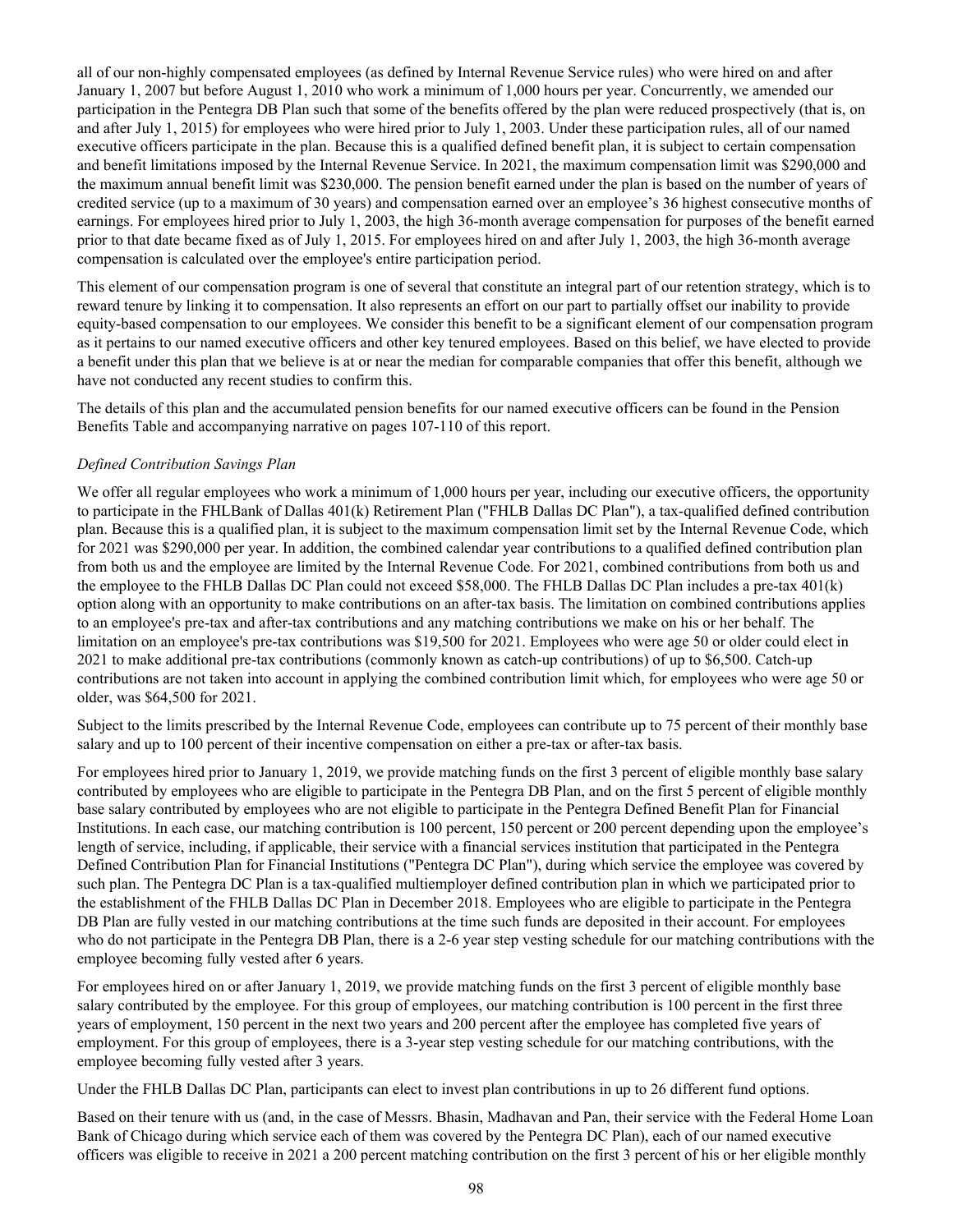base salary that he or she contributed to the plan, subject in all cases to the compensation limit prescribed by the Internal Revenue Code. The matching contributions that were made by us are included in the "All Other Compensation" column of the Summary Compensation Table found on page 104 and further set forth under the "401(k)/Thrift Plan" column of the related "Components of All Other Compensation for 2021" table.

We offer the savings plan as a competitive practice and believe that our matching contributions to the plan are at or above the market median for comparable companies, although we have not conducted any recent studies to confirm this.

# *Deferred Compensation Program*

Under the terms of our nonqualified deferred compensation program, we offer our highly compensated employees, including our named executive officers, the opportunity to voluntarily defer receipt of all or part of their base salary and all or part of their non-equity incentive plan compensation. The program allows participants to save for retirement or other future-dated in-service obligations (e.g., college, home purchase, etc.) in a tax-effective manner, as contributions and earnings on those contributions are not taxable to the participant until received. Under the program, amounts deferred by the participant and our matching contributions can be invested in an array of externally managed mutual funds.

We offer the program to allow our highly compensated employees to voluntarily defer more compensation than they would otherwise be permitted to defer under our tax-qualified defined contribution savings plan as a result of the limits imposed by the Internal Revenue Code. Further, we offer this program as a competitive practice to help us attract and retain top talent. The matching contributions that we provide in this plan are intended to make the participant whole with respect to the amount of matching funds that he or she would have otherwise been eligible to receive in our tax-qualified defined contribution savings plan if not for the limits imposed by the Internal Revenue Code. These matching contributions are included in the "All Other Compensation" column of the Summary Compensation Table found on page 104 and further set forth under the "Nonqualified Deferred Compensation Plan (NQDC Plan)" column of the related "Components of All Other Compensation for 2021" table. As noted above, we believe that our matching contributions to the qualified savings plan are at or above the market median for comparable companies. Based on our experience and general knowledge of the competitive market, we believe this may also be true for the matching contributions that we provide under the deferred compensation program, although we have not conducted a study to confirm this. The provisions of this program are described more fully in the narrative accompanying the Nonqualified Deferred Compensation table on pages 110-113.

# *Supplemental Executive Retirement Plan*

We maintain a supplemental executive retirement plan ("SERP") that benefits Mr. Lewis and some of our former executives. The SERP is a nonqualified defined contribution plan and, as such, it does not provide for a specified retirement benefit. Based on a recommendation from management in 2014, the Committee and Board of Directors decided to discontinue contributions to our SERP for the foreseeable future. While the Committee and Board of Directors could consider reactivating or replacing the SERP at some point in the future, there is no current plan to do so. If the SERP is ever reactivated or replaced, the Committee and Board of Directors would expect to add our other executive officers as participants. While active, our intent with the SERP was to make up a portion of the pension benefit that was lost under our tax-qualified plan due to limitations imposed by the Internal Revenue Code (it was never our intention to provide a full restoration of the lost benefit under the tax-qualified defined benefit plan). Our final contribution to the SERP was made in 2014. Each participant's benefit under the SERP consists of the contributions we made on his or her behalf, plus an allocation of the investment gains or losses on the assets used to fund the plan. Contributions to the SERP were determined solely at the discretion of our Board of Directors and were, during the periods in which they were made, based upon our desire to provide a reasonable level of supplemental retirement income to the participants. Generally, benefits under the SERP vest when the participant attains the "Rule of 70." A participant attains the Rule of 70 when the sum of his or her age and years of service with us is at least 70. As of December 31, 2021, Mr. Lewis had met the Rule of 70. The provisions of the plan provide for accelerated vesting and payment in the event of a participant's death or disability if such participant is not otherwise vested at the time of his or her death or disability. Otherwise, vested benefits are not payable to the participant until he or she reaches age 62 or, if later, upon retirement. We maintain the right at any time to amend or terminate the SERP, or remove a participant from the SERP at our discretion, except that no amendment, modification or termination may reduce the then vested account balance of any participant.

Many other comparable financial institutions in our defined competitive markets offer supplemental executive retirement plans that are designed to fully restore the lost benefits under their tax qualified plans and therefore our decision not to offer this form of compensation may put us at a competitive disadvantage.

For details regarding the operation of Groups 1 and 2 of our SERP and the account balances for Mr. Lewis as of December 31, 2021, please refer to the Nonqualified Deferred Compensation table and accompanying narrative beginning on page 110.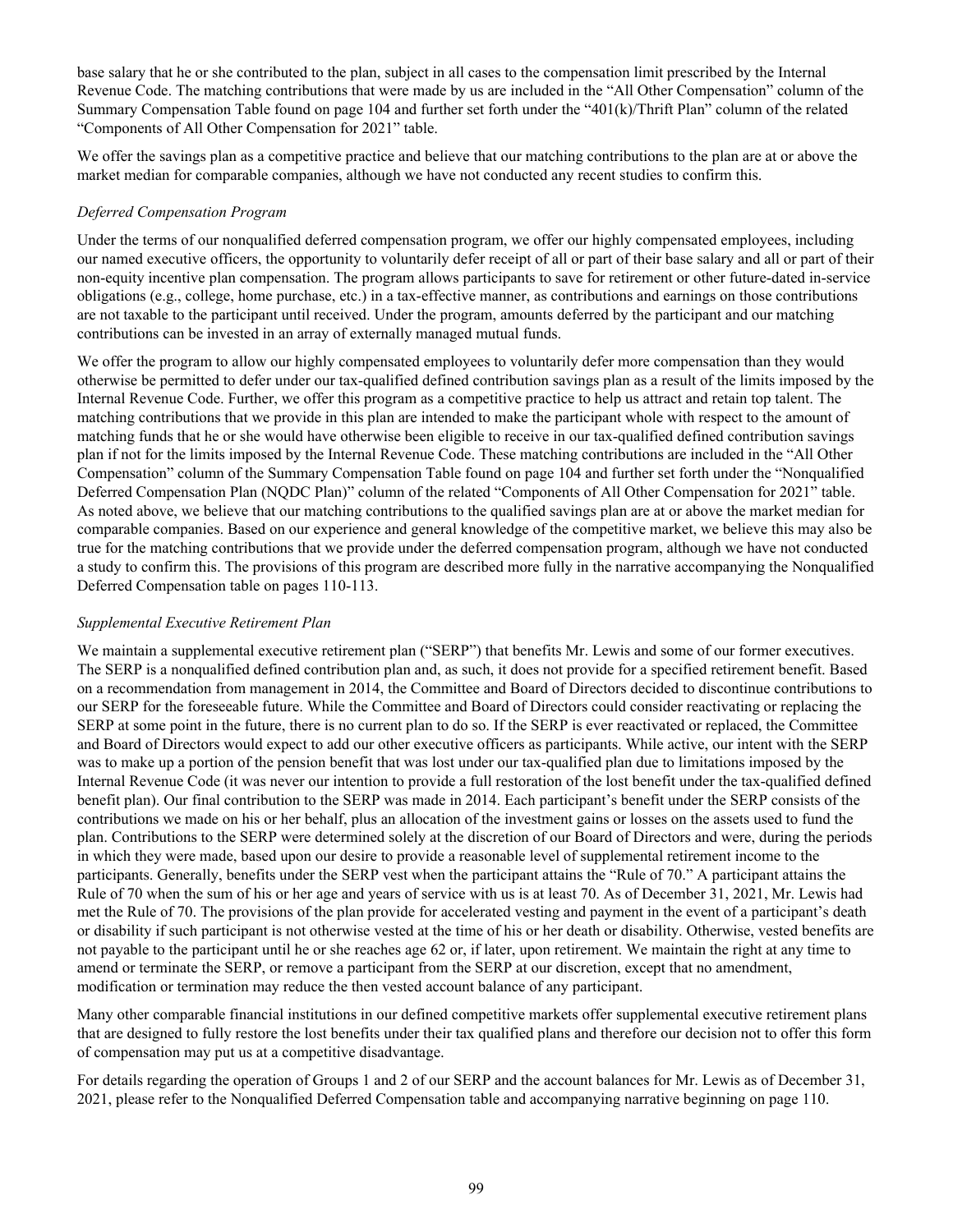# *Other Benefits*

We offer a number of other benefits to our executive officers pursuant to benefit programs that are available to all of our regular, full-time employees. These benefits include: medical, dental, vision and prescription drug benefits; paid time off (in the form of vacation and flex leave); short- and long-term disability coverage; life and accidental death and dismemberment insurance; charitable gift matching (limited to \$500 per employee per year); health and dependent care flexible spending accounts; healthcare savings accounts; and certain other benefits including, but not limited to, retiree health and limited life insurance benefits (provided certain eligibility requirements are met).

Our employees accrue vacation at different rates depending upon their length of service, with some exceptions for officers during their first five years of employment with us. After an employee has completed 12 or more years of service (including any prior service with another FHLBank, subject to certain exceptions), he or she is entitled to 200 hours of annual vacation leave. We typically limit the amount of accrued and unused vacation leave that an employee can accumulate to two times the amount of vacation he or she earns in an annual period. This policy is effected by allowing employees to carry over no more than the amount of vacation that he or she earns in an annual period to the next calendar year. Due to the COVID-19 pandemic, we made an exception to this policy in 2020 wherein we allowed our employees to carry over an additional 80 hours of vacation from 2020 to 2021. For the same reason, we made an exception to this policy in 2021 wherein we allowed our employees to carry over an additional 40 hours of vacation from 2021 to 2022. Unused vacation in excess of the maximum carryover, if any, is deducted from an employee's vacation account balance on December 31. Based on their length of service (including, in the case of Messrs. Bhasin, Madhavan and Pan, their service with the Federal Home Loan Bank of Chicago), each of our named executive officers currently accrue 200 hours of vacation leave per year. If an employee's employment with us is terminated for any reason, he or she is entitled to receive a payment for all accrued but unused vacation time as of their termination date, which, as noted above, typically cannot exceed two times the amount of vacation that he or she earns in an annual period. This payment is derived by multiplying the number of accrued but unused vacation hours as of the employee's termination date by his or her hourly rate. For this purpose, the hourly rate is computed by dividing the employee's base salary by 2,080 hours.

All of our regular full-time employees, including our executive officers, accrue 80 hours of flex leave per year. Flex leave is defined as accrued leave that is available for personal injury or illness, family injury or illness, personal time off (limited to no more than 16 hours per year), and leave covered under the provisions of the Family and Medical Leave Act of 1993. We limit employees' annual flex leave carryover amount to 520 hours. Employees (including executive officers) are not entitled to receive any payments under our flex leave policy under any circumstances, including a termination of their employment for any reason.

# *Perquisites*

In 2021, we did not provide any perquisites to our named executive officers.

# *Executive Employment Agreements*

Effective January 1, 2014 and March 24, 2015, we entered into employment agreements with Ms. Chapman and Mr. Bhasin, respectively. These agreements were authorized and approved by the Committee and Board of Directors and resulted from the Board's desire to retain the services of Ms. Chapman and Mr. Bhasin for no less than the one-year term of the agreements. On each yearly anniversary, the executive's employment agreement automatically renews for an additional one-year term unless either we or the executive gives a notice of non-renewal not less than 30 days prior to the expiration date. Because neither we nor either of the executives gave a notice of non-renewal, the term of Ms. Chapman's employment agreement was automatically extended through December 31, 2022 and the term of Mr. Bhasin's employment agreement was automatically extended through March 23, 2023.

As more fully described in the section entitled "Potential Payments Upon Termination or Change in Control" beginning on page 114, the employment agreements with Mr. Bhasin and Ms. Chapman provide for payments in the event that the executive officer's employment with us is terminated either by the executive for good reason or by us other than for cause, by reason of the executive's death or disability, or as a result of us giving notice of non-renewal of the employment agreement at a time when the executive is willing and able to continue his or her employment on substantially the same terms. We believe the specified triggering events and the payments resulting from those events are similar in nature and amount to those commonly found in agreements used by comparable companies and therefore advance our objective of retaining Mr. Bhasin and Ms. Chapman.

We considered the actions with respect to Mr. Bhasin and Ms. Chapman to be prudent based on our belief that they are extremely well qualified to perform the duties of their jobs, that they have skill sets that are highly sought after in the financial services industry, that they have valuable historical knowledge of us and the FHLBank System, and/or that their continued employment with us is essential to our ability to meet our business objectives.

Currently, we do not have employment agreements with Messrs. Lewis, Madhavan or Pan, nor do we expect to enter into employment agreements with these executives in the foreseeable future.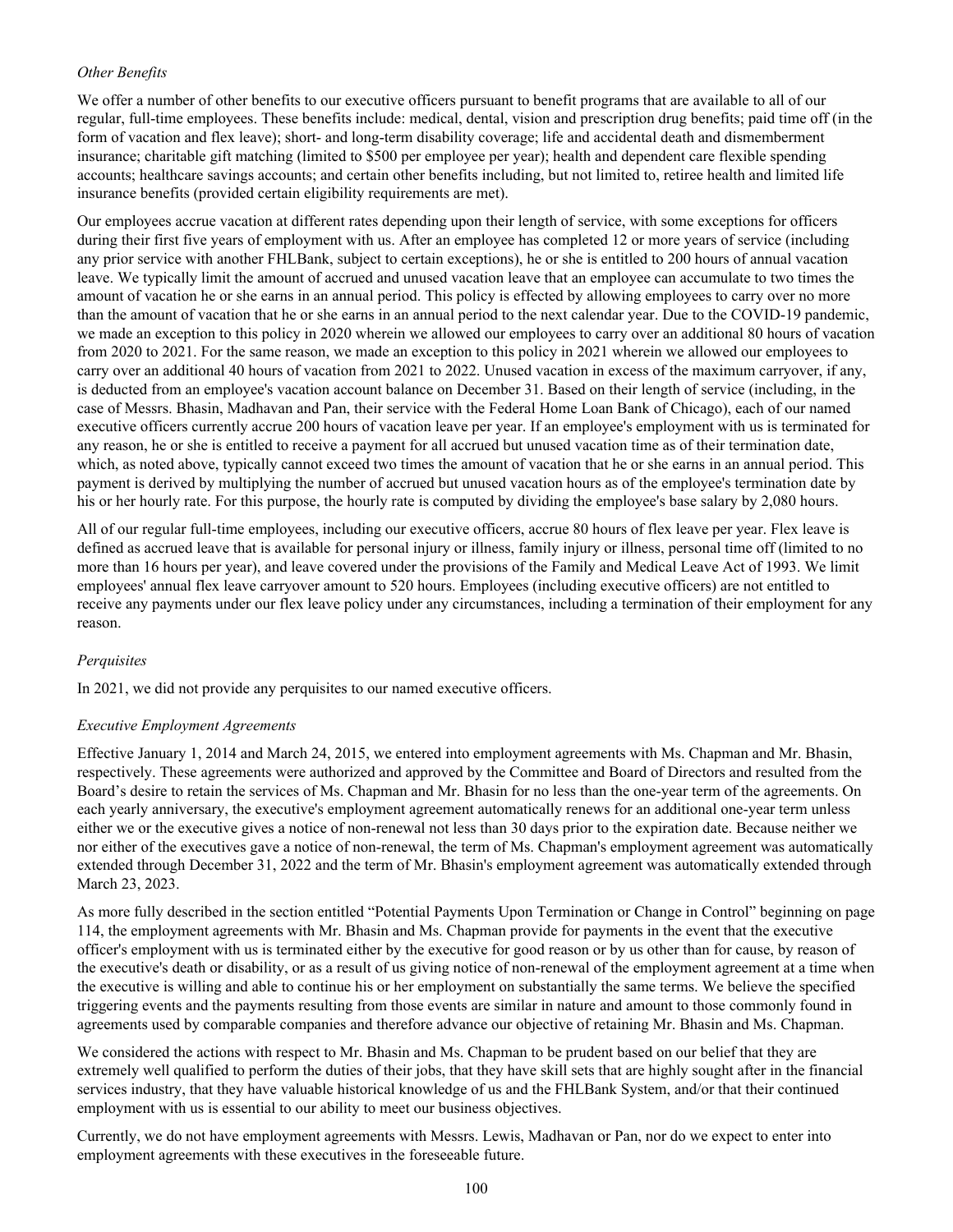# **2022 Compensation Actions**

The 2022 base salaries for our named executive officers (and the percentage change from the salaries in effect at December 31, 2021) are presented below. All of the salaries in the table below were effective January 1, 2022.

| Name            | 2022 Base Salary (\$) | <b>Percentage Change</b> |
|-----------------|-----------------------|--------------------------|
| Sanjay Bhasin   | 979,107               | Increase of 3.0 percent  |
| Tom Lewis       | 431,351               | Increase of 3.0 percent  |
| Kalyan Madhavan | 559,037               | Increase of 3.0 percent  |
| Jibo Pan        | 440.774               | Increase of 3.0 percent  |
| Brehan Chapman  | 381,226               | Increase of 3.0 percent  |

In August 2021, we engaged McLagan to conduct a competitive market pay study for all of our executive officers (the "2021 Pay Study"). The results of the 2021 Pay Study showed that the base salaries and incentives for our named executive officers were, on a look-back basis, within the competitive market range for their positions. Looking forward, base salaries and targeted incentive opportunities for our named executive officers were projected to be within the competitive market range for their positions with one exception (for that position, base salary and the targeted incentive opportunity were just outside the lower bound of the competitive market range). Based on this information and the then prevailing economic and business conditions, the Committee and Board of Directors gave Mr. Bhasin a standard merit increase of 3.0 percent and the Committee approved, based upon Mr. Bhasin's recommendation, standard merit increases of 3.0 percent for Ms. Chapman and Messrs. Lewis, Madhavan and Pan.

On December 2, 2021, the Board of Directors, acting upon a recommendation from the Committee, approved our 2022 EIP, subject to the review of the Finance Agency. On January 31, 2022, the Finance Agency informed us that it did not object to the 2022 EIP. The 2022 EIP was retroactively effective as of January 1, 2022. Like previous EIPs, the 2022 EIP provides for an annual award (the "2022 Annual Award"), 50 percent of which can be fully earned in 2022 (the "2022 Current Award"). The 2022 Annual Award is based on the achievement of performance goals for the period from January 1, 2022 through December 31, 2022. The remaining 50 percent of an executive's 2022 Annual Award (the "2022 Deferred Award"), with interest at 6 percent compounded annually over the period from January 1, 2023 through December 31, 2025 (the "2022 Deferral Performance Period") will not become fully earned and vested until December 31, 2025 and then only if: (1) the same safety and soundness goals that applied to the 2018 Deferred Award are satisfied during the 2022 Deferral Performance Period; (2) the executive receives a performance rating for 2025 of at least "Solid Performance"; and (3) the executive is actively employed by us on December 31, 2025. An executive's 2022 Deferred Award is payable no later than March 15, 2026.

For the incentives that can be earned in 2022 (which will be payable in early 2023), our executive officers will derive 50 percent of their incentive opportunity from the 2022 EIP (via the 2022 Current Award) and 50 percent of their incentive opportunity from the 2019 EIP Deferred Award discussed below.

For purposes of our 2022 Annual Award, the Board of Directors established 18 performance goals (the "2022 Performance Goals"). The 2022 Performance Goals fall into the following broad categories (with category weights in parentheses): (a) business activity and financial execution (25 percent); (b) technology modernization (30 percent); (c) operational excellence (25 percent); (d) learning initiatives (10 percent); and (e) diversity, equity and inclusion initiatives (10 percent). Within each category, there are one or more goals and each goal has been assigned a specific percentage weight with a threshold, target and stretch objective.

For Mr. Bhasin, the incentive factor for each 2022 Performance Goal can be 0 percent (if the threshold objective is not met), 50 percent (if results are equal to the threshold objective), 75 percent (if results are equal to the target objective) or 100 percent (if results are equal to or greater than the stretch objective). For Messrs. Madhavan and Pan, the incentive factor for each 2022 Performance Goal can be 0 percent (if the threshold objective is not met), 30 percent (if results are equal to the threshold objective), 60 percent (if results are equal to the target objective) or 80 percent (if results are equal to or greater than the stretch objective). For Mr. Lewis and Ms. Chapman, the incentive factor for each 2022 Performance Goal can be 0 percent (if the threshold objective is not met), 30 percent (if results are equal to the threshold objective), 50 percent (if results are equal to the target objective) or 70 percent (if results are equal to or greater than the stretch objective). These incentive factors are unchanged from those that applied to the 2021 Annual Award.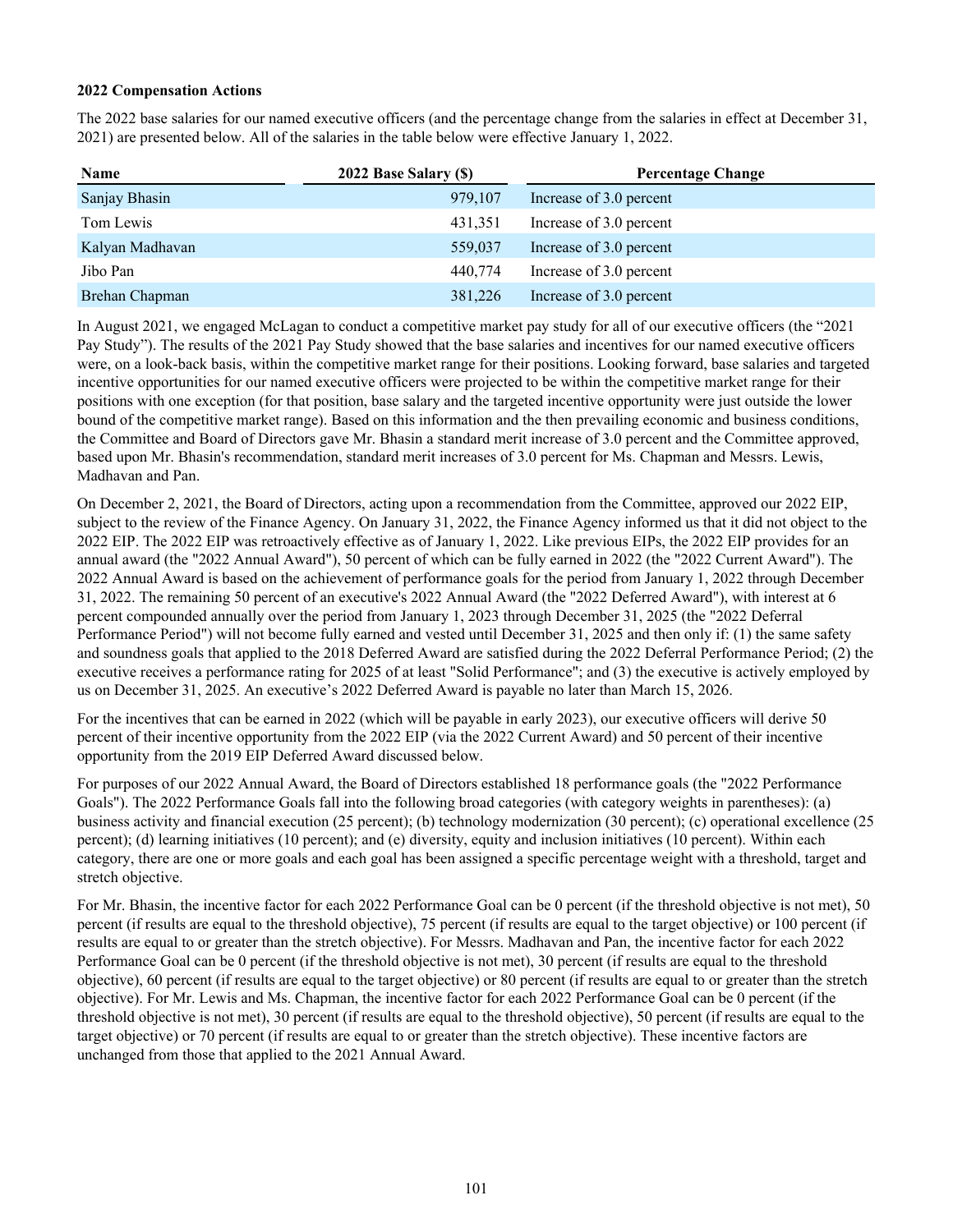Achievement levels between threshold and target and between target and stretch for each 2022 Performance Goal will be interpolated in a manner as determined by the Committee. Like previous EIPs, the results for each 2022 Performance Goal will be multiplied by the assigned percentage weight to determine its contribution to the overall 2022 EIP goal percentage. The percentages derived from this calculation for each 2022 Performance Goal will be added together to derive each executive's overall goal percentage for the 2022 EIP, which percentage will then be multiplied by the executive's 2022 base salary to determine his or her final 2022 Annual Award. The executive's final 2022 Annual Award will be multiplied by 50 percent to derive his or her 2022 Current Award.

The following table sets forth an estimate of the possible 2022 Annual Awards (and, for 50 percent of those awards, the 2022 Current Awards) that can be earned by our named executive officers under the 2022 EIP. The threshold amounts were computed based upon the assumption that we would achieve the threshold objective for each of the 2022 Performance Goals. The target amounts were computed based upon the assumption that we would achieve the target objective for each of the 2022 Performance Goals. The maximum amounts were computed based upon the assumption that we would achieve the stretch objective for each of the 2022 Performance Goals. In addition, the threshold, target and maximum 2022 Current Awards are based upon the assumption that each of our named executive officers will receive a performance rating for 2022 of at least "Solid Performance." An executive's 2022 Current Award will become earned and vested on December 31, 2022 provided he or she is actively employed on that date and such award is payable no later than March 15, 2023. Given the number of variables involved in the calculation of our 2022 EIP awards, the ultimate payouts (other than the maximum payouts) can vary significantly. For instance, the 2022 EIP awards can be less than the threshold amounts if we achieve one or some (but not all) of the threshold objectives relating to the 2022 Performance Goals. In addition, as noted above, achievement levels between threshold and target and between target and stretch will be interpolated and, as a result, the ultimate awards payable to the named executive officers could vary significantly between the threshold and maximum amounts presented in the table.

|                 |                  | <b>Estimated Possible</b><br>2022 Annual Award | <b>Estimated Possible Payouts in Early 2023</b><br>2022 EIP (2022 Current Award) | <b>Under Non-Equity Incentive Plan Awards for</b> |               |                       |
|-----------------|------------------|------------------------------------------------|----------------------------------------------------------------------------------|---------------------------------------------------|---------------|-----------------------|
| Name            | Threshold<br>(S) | <b>Target</b><br>(S)                           | <b>Maximum</b><br>(S)                                                            | <b>Threshold</b><br>(S)                           | Target<br>(S) | <b>Maximum</b><br>(S) |
| Sanjay Bhasin   | 489,554          | 734,330                                        | 979,107                                                                          | 244,777                                           | 367,165       | 489,554               |
| Tom Lewis       | 129,405          | 215,676                                        | 301,946                                                                          | 64,703                                            | 107,838       | 150,973               |
| Kalyan Madhavan | 167,711          | 335,422                                        | 447,230                                                                          | 83,856                                            | 167,711       | 223,615               |
| Jibo Pan        | 132.232          | 264,464                                        | 352,619                                                                          | 66,116                                            | 132.232       | 176,310               |
| Brehan Chapman  | 114,368          | 190,613                                        | 266,858                                                                          | 57,184                                            | 95,307        | 133,429               |

As previously noted, the remaining 50 percent of our executives' 2022 incentive opportunity will be derived from their 2019 Deferred Award. The amount of each executive's 2019 Deferred Award (before interest) became fixed at the end of 2019 based on the achievement of performance goals for the period from January 1, 2019 through December 31, 2019. The performance goals that were applicable to the 2019 Deferred Award are more fully discussed in the Compensation Discussion and Analysis section of our 2019 10-K.

An executive's 2019 Deferred Award will become earned and vested on December 31, 2022 if: (i) the safety and soundness goals set forth in the next paragraph are satisfied during the three-year deferral performance period which runs from January 1, 2020 through December 31, 2022 (the "2019 Deferral Performance Period"); (ii) the executive receives a performance rating for 2022 of at least "Solid Performance"; and (iii) the executive is actively employed by us on December 31, 2022. An executive's 2019 Deferred Award is payable no later than March 15, 2023 with interest at 6 percent compounded annually over the 2019 Deferral Performance Period.

The safety and soundness goals that must be satisfied during the 2019 Deferral Performance Period are: (i) no material risk management deficiency exists at the Bank; (ii) no operational errors or omissions result in material revisions to our financial results, information submitted to the Finance Agency, or data used to determine incentive payouts; (iii) no submission of material information to the SEC, the FHLBanks Office of Finance, and/or the Finance Agency is significantly past due; (iv) we make sufficient progress, as determined by the Board of Directors, in the timely remediation of significant examination, monitoring and other supervisory findings; and (v) we have sufficient capital to pay dividends and repurchase members' stock.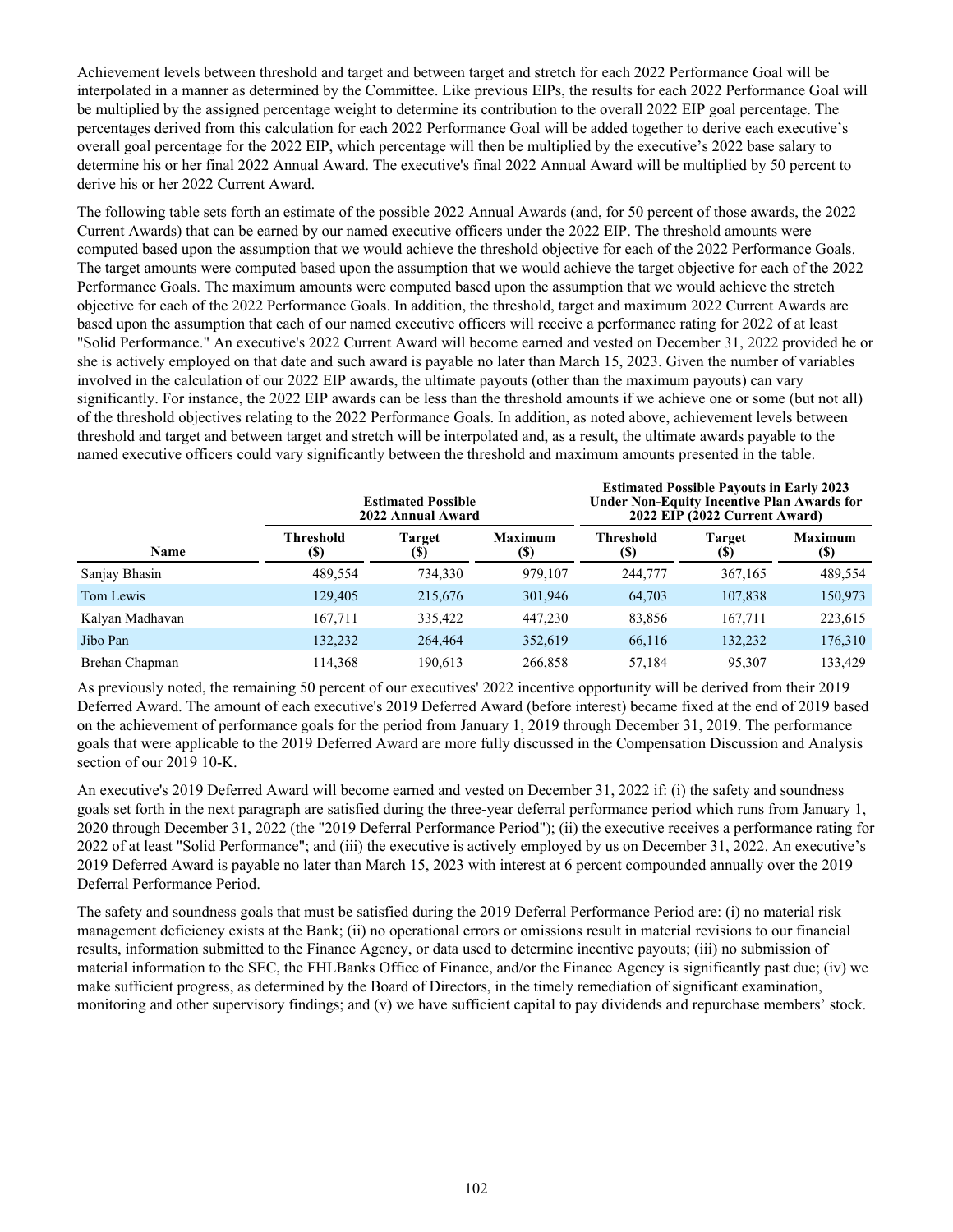The following table shows the deferred awards under the 2019 EIP, the anticipated growth in those awards during the 2019 Deferral Performance Period, and the total 2019 Deferred Awards (inclusive of interest) that will be payable in early 2023 provided all of the conditions for payment are met.

| Name            | <b>2019 EIP</b><br><b>Deferred Award (\$)</b> | Interest on<br><b>Deferred Award (\$)</b> | <b>Total 2019 EIP Deferred Award</b><br>Including Interest (\$) |
|-----------------|-----------------------------------------------|-------------------------------------------|-----------------------------------------------------------------|
| Sanjay Bhasin   | 313,731                                       | 59,928                                    | 373,659                                                         |
| Tom Lewis       | 93.709                                        | 17,900                                    | 111,609                                                         |
| Kalyan Madhavan | 130,974                                       | 25,018                                    | 155,992                                                         |
| Jibo Pan        | 103,267                                       | 19.726                                    | 122,993                                                         |
| Brehan Chapman  | 87,598                                        | 16,733                                    | 104,331                                                         |

The following table combines the possible 2022 EIP Current Awards and the actual 2019 Deferred Awards (including interest) from the two preceding tables and represents the total non-equity incentive plan compensation that can be fully earned by our named executive officers in 2022.

|                 |                                                | <b>Estimated Possible Payouts in Early 2023 for 2022 Incentive Opportunities</b> |                       |                                          |                                                                              |                                      |                                              |  |  |  |  |  |
|-----------------|------------------------------------------------|----------------------------------------------------------------------------------|-----------------------|------------------------------------------|------------------------------------------------------------------------------|--------------------------------------|----------------------------------------------|--|--|--|--|--|
|                 |                                                | 2022 EIP Current Award                                                           |                       | <b>2019 EIP</b><br><b>Deferred Award</b> | Total if 2022 EIP Current Award is at<br><b>Threshold, Target or Maximum</b> |                                      |                                              |  |  |  |  |  |
| Name            | <b>Threshold</b><br>$\left( \mathbf{S}\right)$ | <b>Target</b><br>(S)                                                             | <b>Maximum</b><br>(S) | Including<br>Interest (\$)               | Threshold<br>(S)                                                             | Target<br>$\left( \mathbb{S}\right)$ | <b>Maximum</b><br>$\left( \mathbb{S}\right)$ |  |  |  |  |  |
| Sanjay Bhasin   | 244,777                                        | 367,165                                                                          | 489.554               | 373,659                                  | 618,436                                                                      | 740,824                              | 863,213                                      |  |  |  |  |  |
| Tom Lewis       | 64,703                                         | 107,838                                                                          | 150,973               | 111,609                                  | 176,312                                                                      | 219,447                              | 262,582                                      |  |  |  |  |  |
| Kalyan Madhavan | 83,856                                         | 167,711                                                                          | 223,615               | 155.992                                  | 239,848                                                                      | 323,703                              | 379,607                                      |  |  |  |  |  |
| Jibo Pan        | 66,116                                         | 132,232                                                                          | 176,310               | 122,993                                  | 189,109                                                                      | 255,225                              | 299,303                                      |  |  |  |  |  |
| Brehan Chapman  | 57,184                                         | 95,307                                                                           | 133.429               | 104.331                                  | 161,515                                                                      | 199,638                              | 237,760                                      |  |  |  |  |  |

# **Compensation Committee Report**

The Compensation and Human Resources Committee has reviewed and discussed with management the Compensation Discussion and Analysis found on pages 91-103 of this report. Based on our review and discussions, we recommended to the Board of Directors that the Compensation Discussion and Analysis be included in the Bank's Annual Report on Form 10-K.

#### *The Compensation and Human Resources Committee*

Mary E. Ceverha, Chairman James D. Goudge, Vice Chairman A. Fred Miller, Jr. Sally I. Nelson Robert M. Rigby John P. Salazar Margo S. Scholin Ron G. Wiser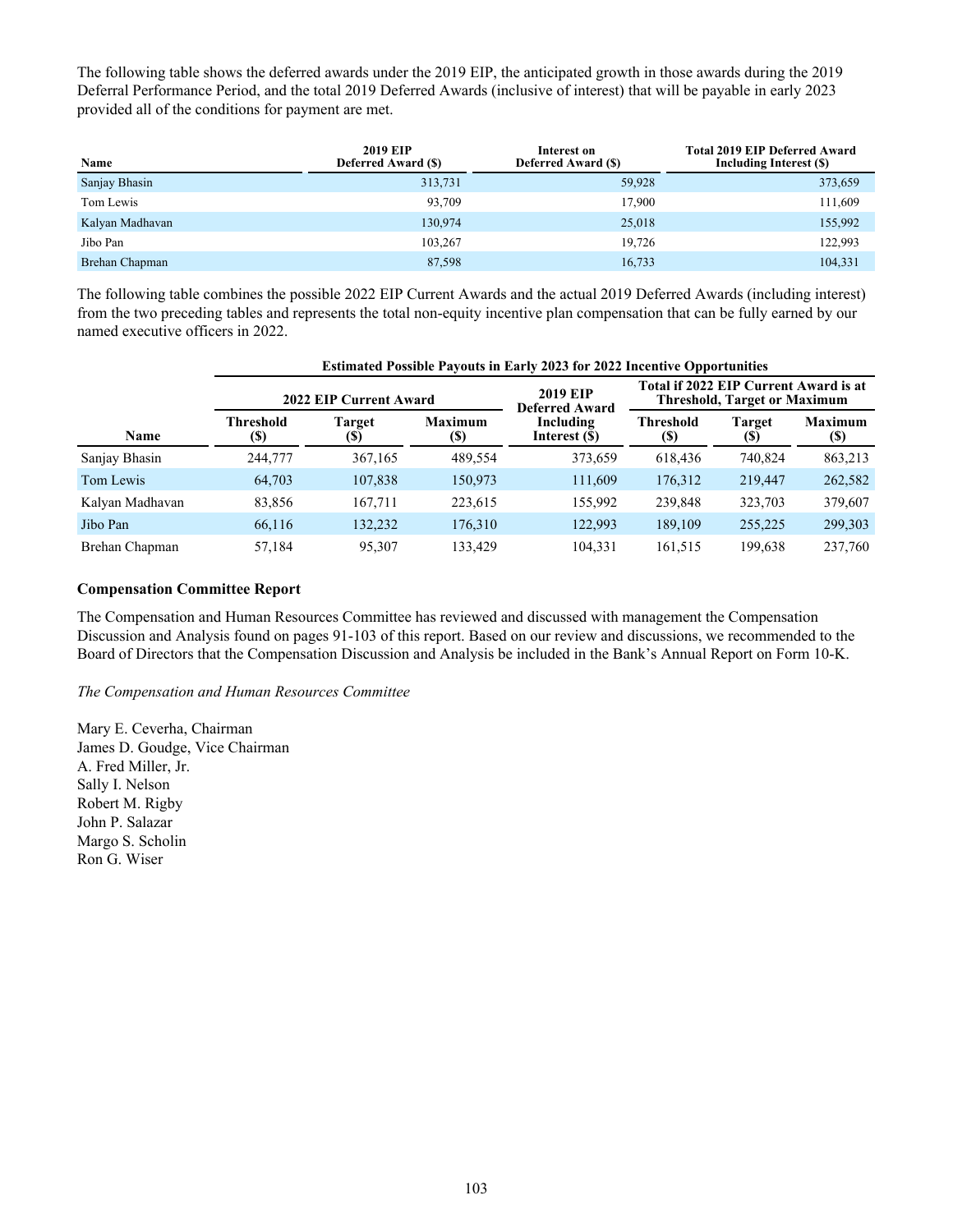#### **SUMMARY COMPENSATION TABLE**

The following table sets forth the total compensation for 2021, 2020 and 2019 (to the extent applicable) of our President and Chief Executive Officer, our Executive Vice President and Chief Financial Officer, and our three other most highly compensated executive officers who were serving as executive officers at the end of 2021. Collectively, the five individuals presented in the table are referred to as our "named executive officers." Because Brehan Chapman was not a named executive officer in 2019, only her 2020 and 2021 compensation information is presented.

| Name and<br><b>Principal Position</b> | Year | <b>Salary</b><br>(S) | <b>Bonus</b><br>$(\$)$ | <b>Stock</b><br><b>Awards</b><br>$(s)$ | Option<br>Awards<br>$(\$)$ | Non-equity<br><b>Incentive Plan</b><br>Compensation<br>$($ \$ $)$ $(1)$ | Change in<br><b>Pension Value</b><br>and<br>Nonqualified<br><b>Deferred</b><br>Compensation<br>Earnings<br>$($ f(s) $(2)$ | <b>All Other</b><br>Compensation<br>(5)(3) | Total (\$) |
|---------------------------------------|------|----------------------|------------------------|----------------------------------------|----------------------------|-------------------------------------------------------------------------|---------------------------------------------------------------------------------------------------------------------------|--------------------------------------------|------------|
| Sanjay Bhasin                         | 2021 | 950,589              |                        |                                        |                            | 880,244                                                                 | 51,000                                                                                                                    | 57,035                                     | 1,938,868  |
| President/CEO                         | 2020 | 931,950              |                        |                                        |                            | 839,241                                                                 | 287,000                                                                                                                   | 54,570                                     | 2,112,761  |
|                                       | 2019 | 855,000              |                        |                                        |                            | 649,230                                                                 | 279,000                                                                                                                   | 51,300                                     | 1,834,530  |
| Tom Lewis                             | 2021 | 418,788              |                        |                                        |                            | 265,360                                                                 | 74,000                                                                                                                    | 25,127                                     | 783,275    |
| EVP/Chief Financial                   | 2020 | 410,576              |                        |                                        |                            | 267,011                                                                 | 356,000                                                                                                                   | 23,981                                     | 1,057,568  |
| Officer                               | 2019 | 373,251              |                        |                                        |                            | 195,649                                                                 | 370,000                                                                                                                   | 22,395                                     | 961,295    |
| Kalyan Madhavan                       | 2021 | 542,754              |                        |                                        |                            | 382,866                                                                 | 67,000                                                                                                                    | 32,071                                     | 1,024,691  |
| <b>EVP/Chief Business</b>             | 2020 | 532,112              |                        |                                        |                            | 380,925                                                                 | 270,000                                                                                                                   | 31,175                                     | 1,214,212  |
| Officer                               | 2019 | 521,679              |                        |                                        |                            | 272,351                                                                 | 267,000                                                                                                                   | 30,063                                     | 1,091,093  |
| Jibo Pan                              | 2021 | 427,936              |                        |                                        |                            | 300,445                                                                 | 29,000                                                                                                                    | 25,632                                     | 783,013    |
| EVP/Head of Capital                   | 2020 | 419,545              |                        |                                        |                            | 296,922                                                                 | 308,000                                                                                                                   | 23,876                                     | 1,048,343  |
| Markets                               | 2019 | 411,319              |                        |                                        |                            | 213,548                                                                 | 296,000                                                                                                                   | 22,332                                     | 943,199    |
| Brehan Chapman                        | 2021 | 370,122              |                        |                                        |                            | 241,456                                                                 | 16.000                                                                                                                    | 10.572                                     | 638,150    |
| EVP/Chief                             | 2020 | 362,865              |                        |                                        |                            | 242,861                                                                 | 284,000                                                                                                                   | 9,676                                      | 899,402    |
| Administrative Officer                |      |                      |                        |                                        |                            |                                                                         |                                                                                                                           |                                            |            |

(1) Amounts for 2021 represent 2021 EIP Current Awards earned for services rendered in 2021 and 2018 EIP Deferred Awards earned for services rendered during 2018, 2019, 2020 and 2021. Amounts for 2020 represent 2020 EIP Current Awards earned for services rendered in 2020 and 2017 EIP Deferred Awards earned for services rendered during 2017, 2018, 2019 and 2020. Amounts for 2019 represent 2019 EIP Current Awards earned for services rendered in 2019 and Gap Year Awards earned for services rendered during 2017, 2018 and 2019. The amounts shown for 2021 were paid to the named executive officers on February 24, 2022. The amounts shown for 2020 and 2019 were paid to the executive officers in February 2021 and February 2020, respectively. The components of this column for 2021 are provided in the table below entitled "Components of Non-Equity Incentive Plan Compensation for 2021."

(2) Amounts reported in this column for 2021, 2020 and 2019 are attributable solely to the change in the actuarial present value of the named executive officers' accumulated benefit under the Pentegra Defined Benefit Plan for Financial Institutions during those years, calculated for each such period in accordance with the assumptions and limitations set forth in the narrative following the pension benefits table on pages 107-110. None of our named executive officers received preferential or above-market earnings on nonqualified deferred compensation during 2021, 2020 or 2019.

<sup>(3)</sup> The components of this column for 2021 are provided in the table below entitled "Components of All Other Compensation for 2021."

 $\mathcal{L}_\text{max}$  , where  $\mathcal{L}_\text{max}$  and  $\mathcal{L}_\text{max}$  and  $\mathcal{L}_\text{max}$ 

#### **Components of Non-Equity Incentive Plan Compensation for 2021**

| Name            | <b>2021 EIP</b><br><b>Current Award (\$)</b> | <b>2018 EIP</b><br><b>Deferred Award (\$)</b> | <b>Total Non-Equity Incentive Plan</b><br><b>Compensation (S)</b> |
|-----------------|----------------------------------------------|-----------------------------------------------|-------------------------------------------------------------------|
| Sanjay Bhasin   | 426,582                                      | 453,662                                       | 880,244                                                           |
| Tom Lewis       | 129.407                                      | 135,953                                       | 265,360                                                           |
| Kalyan Madhavan | 193,767                                      | 189,099                                       | 382,866                                                           |
| Jibo Pan        | 152,776                                      | 147,669                                       | 300,445                                                           |
| Brehan Chapman  | 114,369                                      | 127,087                                       | 241,456                                                           |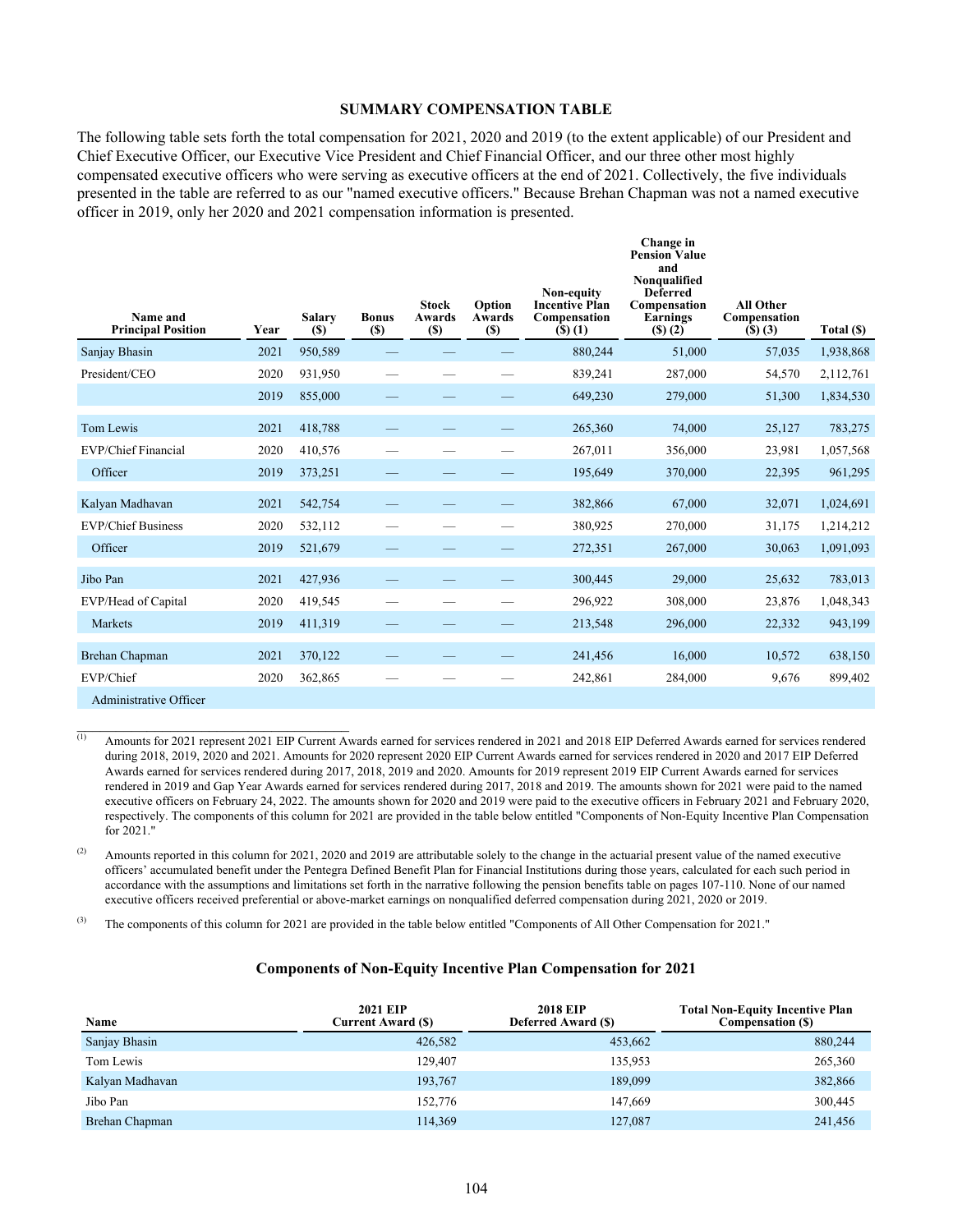#### **Components of All Other Compensation for 2021**

|                 |                               | <b>Bank Contributions to Vested Defined</b><br><b>Contribution Plans</b> |                  |                       |                                            |
|-----------------|-------------------------------|--------------------------------------------------------------------------|------------------|-----------------------|--------------------------------------------|
| Name            | $401(k)/T$ hrift<br>Plan (\$) | Nonqualified<br><b>Deferred Compensation</b><br>Plan (NQDC Plan) (\$)    | Perquisites (\$) | Tax<br>Gross ups (\$) | <b>Total All Other</b><br>Compensation (S) |
| Sanjay Bhasin   | 17,400                        | 39,635                                                                   |                  |                       | 57,035                                     |
| Tom Lewis       | 17,400                        | 7,727                                                                    |                  |                       | 25,127                                     |
| Kalyan Madhavan | 16,906                        | 15,165                                                                   |                  |                       | 32,071                                     |
| Jibo Pan        | 17,356                        | 8,276                                                                    |                  |                       | 25,632                                     |
| Brehan Chapman  | 10,572                        |                                                                          |                  |                       | 10,572                                     |

#### **GRANTS OF PLAN-BASED AWARDS**

As discussed in the Compensation Discussion and Analysis, the 2021 EIP provided for an Annual Award, which was comprised of a Current Award and a Deferred Award. For the incentives that could be earned in 2021, our executive officers derived 50 percent of their incentive opportunity from the 2021 EIP (via the 2021 Current Award) and 50 percent of their incentive opportunity from the 2018 EIP (via the 2018 Deferred Award).

For Mr. Bhasin, the potential Annual Award under the 2021 EIP (before interest on the deferred portion, as described below), could have been 50 percent of salary (if the threshold objective was achieved for each of our 2021 Performance Goals), 75 percent of salary (if the target objective was achieved for each of our 2021 Performance Goals) or 100 percent of salary (if the stretch objective was achieved for each of our 2021 Performance Goals). For Messrs. Madhavan and Pan, the potential Annual Award under the 2021 EIP (before interest on the deferred portion), could have been 30 percent of salary (if the threshold objective was achieved for each of our 2021 Performance Goals), 60 percent of salary (if the target objective was achieved for each of our 2021 Performance Goals) or 80 percent of salary (if the stretch objective was achieved for each of our 2021 Performance Goals). For Mr. Lewis and Ms. Chapman, the potential Annual Award under the 2021 EIP (before interest on the deferred portion), could have been 30 percent of salary (if the threshold objective was achieved for each of our 2021 Performance Goals), 50 percent of salary (if the target objective was achieved for each of our 2021 Performance Goals) or 70 percent of salary (if the stretch objective was achieved for each of our 2021 Performance Goals).

The Current Award, representing 50 percent of the Annual Award, became earned and vested on December 31, 2021. The Deferred Award, representing the other 50 percent of the Annual Award, will become earned and vested on December 31, 2024 if: (i) the safety and soundness goals set forth in the next paragraph are satisfied during the three-year deferral performance period which runs from January 1, 2022 through December 31, 2024 (the "2021 Deferral Performance Period"); (ii) the executive receives a performance rating for 2024 of at least "Solid Performance"; and (iii) the executive is actively employed on December 31, 2024. An executive's Deferred Award under the 2021 EIP is payable no later than March 15, 2025 with interest at 6 percent compounded annually over the three-year deferral performance period.

The safety and soundness goals that must be satisfied during the three-year deferral performance period are: (i) no material risk management deficiency exists at the Bank; (ii) no operational errors or omissions result in material revisions to our financial results, information submitted to the Finance Agency, or data used to determine incentive payouts; (iii) no submission of material information to the SEC, the FHLBanks Office of Finance, and/or the Finance Agency is significantly past due; (iv) we make sufficient progress, as determined by the Board of Directors, in the timely remediation of significant examination, monitoring and other supervisory findings; and (v) we have sufficient capital to pay dividends and repurchase members' stock.

The following table sets forth an estimate of the possible Current Awards and Deferred Awards (before interest) that could have been earned by our named executive officers under the 2021 EIP. The achievement levels described above were used to compute the estimated awards shown in the table. Given the number of variables involved in the calculation of the Annual Awards, the ultimate awards (other than the maximum awards) could have varied significantly. For instance, the Annual Awards could have been less than 50 percent of salary for Mr. Bhasin and 30 percent of salary for Ms. Chapman and Messrs. Madhavan, Pan and Lewis if we failed to achieve the threshold objective for one or more of our 2021 Performance Goals but achieved the threshold objective for each of our other 2021 Performance Goals. In addition, because achievement levels between threshold and target and between target and stretch for each 2021 Performance Goal are interpolated, the ultimate 2021 EIP awards earned by the named executive officers could have varied significantly between the threshold and maximum amounts presented in the table. The 2021 EIP Current Awards that were actually earned by our named executive officers are presented in the Non-Equity Incentive Plan Compensation column in the Summary Compensation Table above and are described more fully in the Compensation Discussion and Analysis on pages 91 through 103.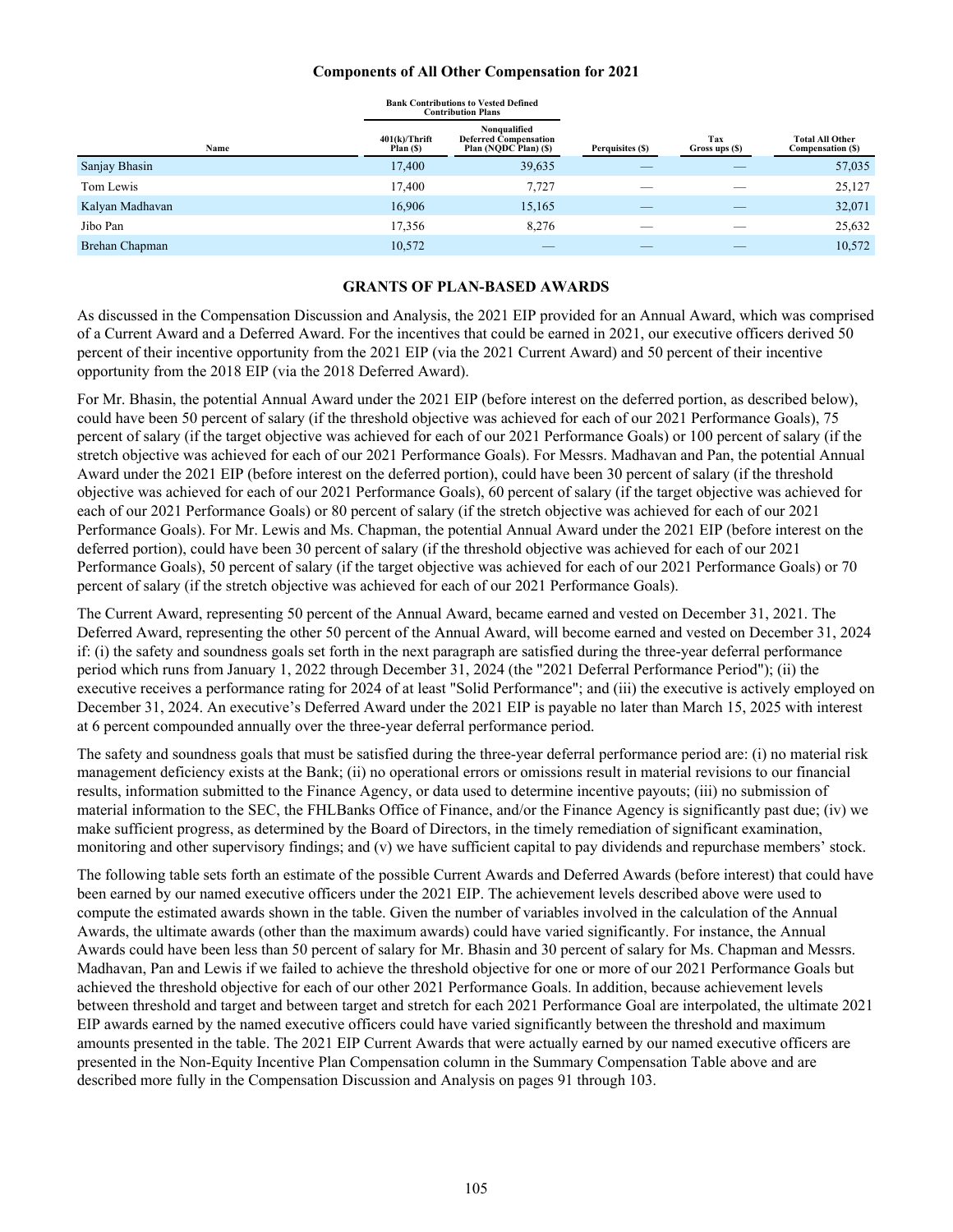|                 | <b>Estimated Possible Awards for 2021 EIP</b> |               |                               |                          |               |                        |                                |                      |                       |  |
|-----------------|-----------------------------------------------|---------------|-------------------------------|--------------------------|---------------|------------------------|--------------------------------|----------------------|-----------------------|--|
|                 | 2021 Current Award                            |               |                               | 2021 Deferred Award      |               |                        | <b>Total 2021 Annual Award</b> |                      |                       |  |
| Name            | <b>Threshold</b><br>(\$)                      | Target<br>(S) | <b>Maximum</b><br><b>(\$)</b> | Threshold<br><b>(\$)</b> | Target<br>(S) | <b>Maximum</b><br>(\$) | Threshold<br>(S)               | <b>Target</b><br>(S) | <b>Maximum</b><br>(S) |  |
| Sanjay Bhasin   | 237,647                                       | 356,471       | 475.295                       | 237,648                  | 356,471       | 475.294                | 475.295                        | 712,942              | 950,589               |  |
| Tom Lewis       | 62,818                                        | 104.697       | 146,576                       | 62,818                   | 104,697       | 146,576                | 125.636                        | 209,394              | 293,152               |  |
| Kalyan Madhavan | 81,413                                        | 162,826       | 217,102                       | 81,413                   | 162,826       | 217,101                | 162,826                        | 325,652              | 434,203               |  |
| Jibo Pan        | 64,190                                        | 128,381       | 171,174                       | 64,191                   | 128,381       | 171,175                | 128,381                        | 256,762              | 342,349               |  |
| Brehan Chapman  | 55,518                                        | 92,531        | 129,543                       | 55,519                   | 92,530        | 129,542                | 111,037                        | 185,061              | 259,085               |  |

The following table shows the anticipated growth in the threshold, target and maximum Deferred Awards (from the table above) during the period from January 1, 2022 through December 31, 2024 and the total Deferred Awards (inclusive of interest) that would have been payable in early 2025 at each of these achievement levels.

#### **Estimated Possible Payouts in Early 2025 Under Non-Equity Incentive Plan Awards for 2021 EIP**

|                 | 2021 Deferred Award      |                |                                              | Interest on Deferred Award (1) |                      |                       | <b>Total Deferred Award</b><br><b>Including Interest</b> |               |                 |
|-----------------|--------------------------|----------------|----------------------------------------------|--------------------------------|----------------------|-----------------------|----------------------------------------------------------|---------------|-----------------|
| Name            | <b>Threshold</b><br>(\$) | Target<br>(\$) | <b>Maximum</b><br>$\left( \mathbb{S}\right)$ | <b>Threshold</b><br>(S)        | <b>Target</b><br>(S) | <b>Maximum</b><br>(S) | Threshold<br>(S)                                         | Target<br>(S) | Maximum<br>(\$) |
| Sanjay Bhasin   | 237,648                  | 356.471        | 475.294                                      | 45,395                         | 68,092               | 90,789                | 283,043                                                  | 424.563       | 566,083         |
| Tom Lewis       | 62,818                   | 104.697        | 146,576                                      | 11,999                         | 19,999               | 27,998                | 74,817                                                   | 124,696       | 174,574         |
| Kalyan Madhavan | 81,413                   | 162.826        | 217,101                                      | 15,551                         | 31,102               | 41,470                | 96,964                                                   | 193,928       | 258,571         |
| Jibo Pan        | 64,191                   | 128,381        | 171,175                                      | 12,262                         | 24,523               | 32,697                | 76,453                                                   | 152,904       | 203,872         |
| Brehan Chapman  | 55,519                   | 92,530         | 129,542                                      | 10,605                         | 17,675               | 24,745                | 66,124                                                   | 110,205       | 154,287         |

 $<sup>(1)</sup>$  Amounts represent interest on the Deferred Awards at 6 percent, compounded annually.</sup>

The following table shows the actual deferred awards under the 2021 EIP, the anticipated growth in those awards during the period from January 1, 2022 through December 31, 2024, and the total Deferred Awards (inclusive of interest) that will be payable in early 2025 provided all of the conditions for payment are met.

| Name            | <b>Actual 2021 EIP</b><br><b>Deferred Award (\$)</b> | Interest on<br><b>Deferred Award (\$)</b> | <b>Total Deferred Award</b><br>Including Interest (\$) |
|-----------------|------------------------------------------------------|-------------------------------------------|--------------------------------------------------------|
| Sanjay Bhasin   | 426,582                                              | 81,484                                    | 508,066                                                |
| Tom Lewis       | 129,407                                              | 24,719                                    | 154,126                                                |
| Kalyan Madhavan | 193,767                                              | 37,013                                    | 230,780                                                |
| Jibo Pan        | 152,776                                              | 29,183                                    | 181,959                                                |
| Brehan Chapman  | 114,369                                              | 21,846                                    | 136,215                                                |

If an executive officer's employment is terminated for any reason other than death, disability or a reduction in force (as defined in the 2021 EIP), his or her unvested 2021 EIP awards will be forfeited.

If an executive officer's employment had been terminated in 2021 due to death or disability, then his or her Current Award would have been treated as earned and vested based on the portion of 2021 during which the executive was employed based on the assumption that we would have achieved the 2021 Performance Goals at the target achievement level. If an executive's employment is terminated during the 2021 Deferral Performance Period due to his or her death or disability, then his or her Deferred Award will be treated as fully earned and vested based on the assumption that we would achieve the safety and soundness goals applicable to that award. Payment of awards in connection with a death or disability would be made in a single lump sum within 75 days of the executive's termination date. For the Deferred Award, the payment would include interest through the executive's termination date.

If an executive's employment had been terminated in 2021 due to a reduction in force, then his or her Current Award would have been treated as earned and vested based on the portion of 2021 during which the executive was employed and the extent to which the 2021 Performance Goals were ultimately satisfied. If an executive's employment is terminated during the 2021 Deferral Performance Period due to a reduction in force, then his or her Deferred Award will be treated as fully earned and vested upon completion of the three-year performance period. Payment of awards in connection with a reduction in force would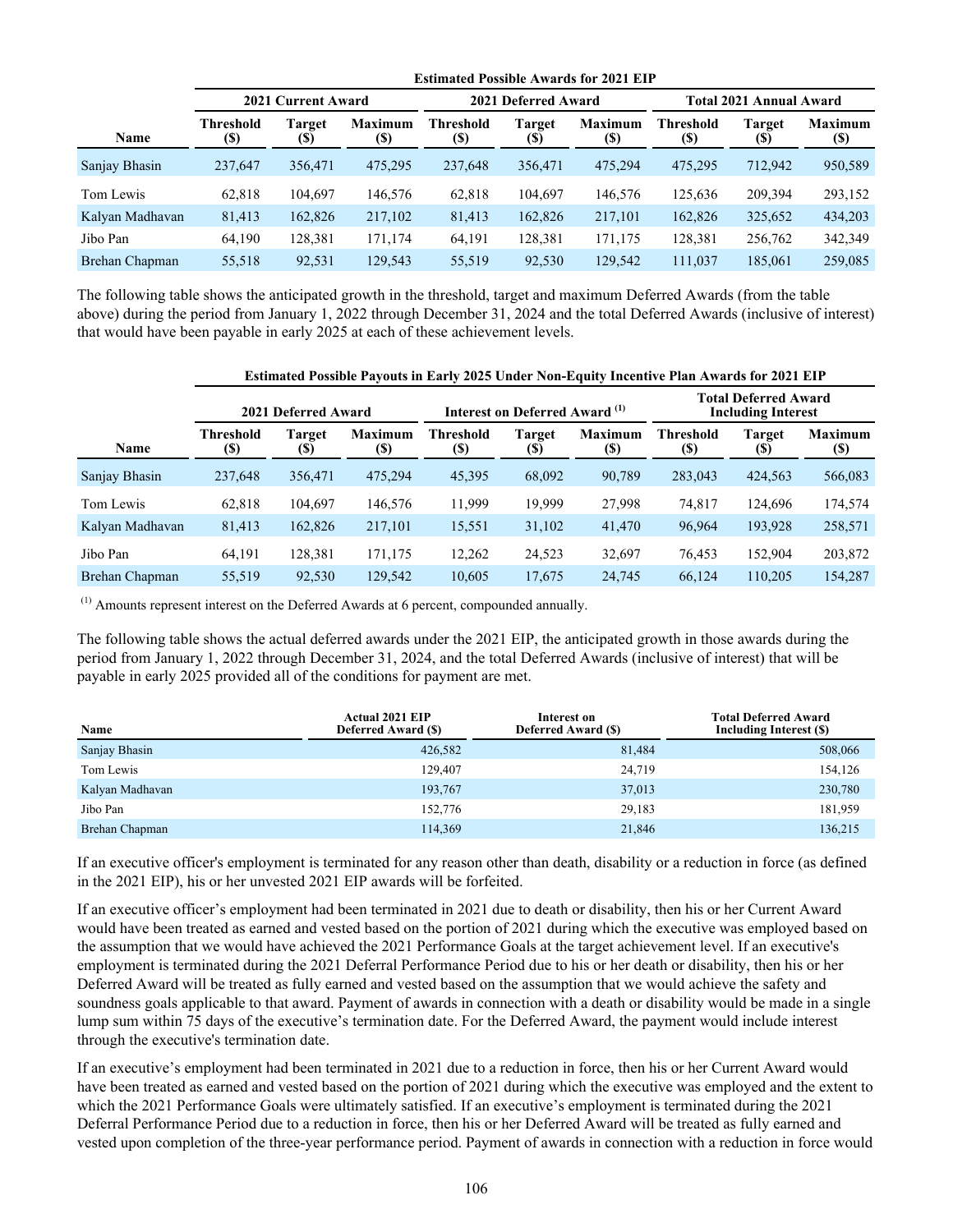be made according to the normal scheduled dates and would be contingent upon the executive executing the severance agreement offered by us.

If, in 2021, we had been involved in a merger, consolidation, reorganization or sale of all or substantially all of our assets, or we had been liquidated or dissolved (collectively, a "Reorganization"), subject to certain exceptions for which the Director of the Finance Agency had determined should not be a basis for accelerated vesting, then the Current Award would have been treated as earned and vested on a pro rata basis through the date of the Reorganization based on the assumption that we would have achieved the 2021 Performance Goals at the target achievement level. Similarly, if we had been involved in a Reorganization during 2021, then the Deferred Award would have been treated as fully earned and vested effective as of the Reorganization date based on the assumption that we would have achieved the safety and soundness goals applicable to that award. Payment of awards in connection with a Reorganization would be made in a single lump sum on the date on which the Reorganization occurs. If we are involved in a Reorganization during the 2021 Deferral Performance Period, the payment of the Deferred Award would also include interest through the Reorganization date.

The Board of Directors may adjust the 2021 Performance Goals to ensure the purposes of the 2021 EIP are served. In addition, the Board of Directors, in its discretion, may consider extraordinary occurrences when assessing performance results and determining award payments. Extraordinary occurrences mean those events that, in the opinion and at the discretion of the Board of Directors, are outside the significant influence of the executive or us and are likely to have a significant unanticipated effect, whether positive or negative, on our operating and/or financial results.

Any awards not yet paid may be reduced or eliminated if any actual losses or other measures or aspects of performance are realized which would have caused a reduction in the amount of the awards. Further, if during the most recent examination of us by the Finance Agency, the Finance Agency identified an unsafe or unsound practice or condition that is material to the financial operation of the Bank within the executive's area(s) of responsibility and such unsafe or unsound practice or condition is not subsequently resolved in our favor, then all of an executive's vested and unvested awards under the 2021 EIP will be forfeited. Any future payments for a vested award will cease and we will have no further obligation to make such payments.

By resolution, the Board of Directors may reduce or eliminate an award that is otherwise earned under the 2021 EIP but not yet paid if the Board of Directors finds that a serious, material safety and soundness problem or a serious, material risk management deficiency exists at the Bank, or if: (i) operational errors or omissions result in material revisions to our financial results, the information submitted to the Finance Agency, or the data used to determine incentive payouts; (ii) the submission of material information to the SEC, the FHLBanks Office of Finance, and/or the Finance Agency is significantly past due; or (iii) we fail to make sufficient progress, as determined by the Board of Directors, in the timely remediation of significant examination, monitoring and other supervisory findings.

The Board of Directors may amend the 2021 EIP at any time in its sole discretion. However, the Board of Directors may not amend the 2021 EIP to reduce an executive's awards as determined on the day immediately preceding the effective date of the amendment or to otherwise retroactively impair or adversely affect the rights of an executive.

In addition, the Board of Directors may terminate the 2021 EIP at any time in its sole discretion. Absent an amendment to the contrary, incentives that were earned and vested prior to the termination will be paid at the times and in the manner provided for by the 2021 EIP at the time of the termination.

#### **PENSION BENEFITS**

All of our regular full-time employees hired prior to January 1, 2007 participate in the Pentegra Defined Benefit Plan for Financial Institutions ("Pentegra DB Plan"), a tax-qualified multiemployer defined benefit pension plan. The Pentegra DB Plan also covers any of our regular full-time employees who were hired on or after January 1, 2007, provided that the employee had prior service with a financial services institution that participated in the Pentegra DB Plan, during which service the employee was covered by such plan. Effective July 1, 2015, coverage was extended to include all of our non-highly compensated employees (as defined by Internal Revenue Service rules) who were hired on and after January 1, 2007 but before August 1, 2010. Concurrently, we amended our participation in the Pentegra DB Plan such that some of the benefits offered by the plan were reduced prospectively (that is, on and after July 1, 2015) for employees who were hired prior to July 1, 2003. Mr. Lewis is the only named executive officer who was hired prior to July 1, 2003. Messrs. Bhasin, Madhavan and Pan, each of whom was hired after January 1, 2007, participate in the Pentegra DB Plan because each of them had prior service with the Federal Home Loan Bank of Chicago during which service each of them was covered by the plan. Ms. Chapman was hired in 2004. We do not offer any other defined benefit plans (including supplemental executive retirement plans) that provide for specified retirement benefits. The following table shows the present value of the current accrued pension benefit and the number of years of credited service for each of our named executive officers as of December 31, 2021. The number of years of credited service and the pension benefits shown for Messrs. Bhasin, Madhavan and Pan are inclusive of their prior service with the Federal Home Loan Bank of Chicago.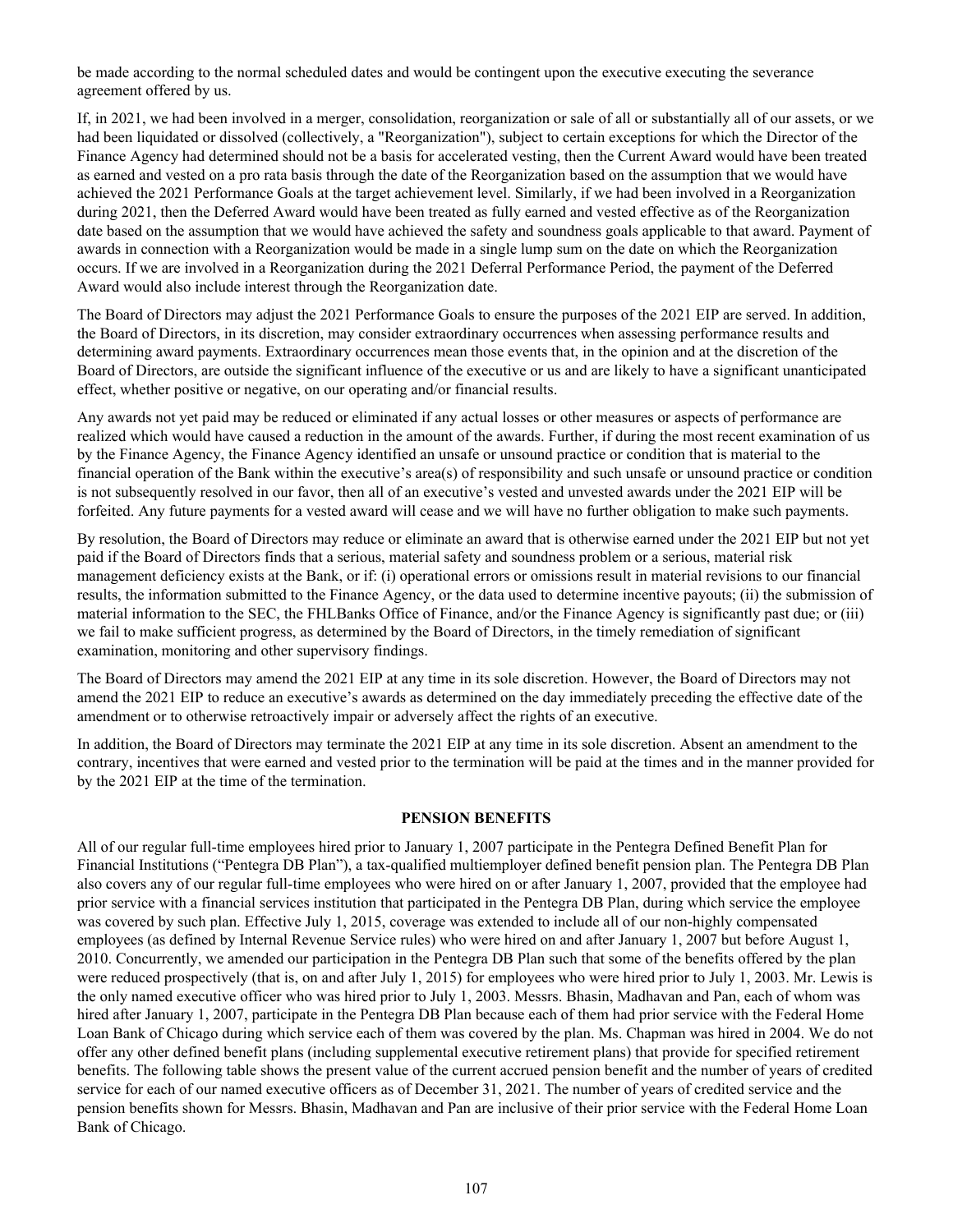| Name            | <b>Plan Name</b> | Number of<br><b>Years of Credited</b><br>Service (#) | <b>Present Value</b><br>of Accumulated<br><b>Benefit</b> (\$) | <b>Payments During</b><br><b>Last Fiscal</b><br>Year (\$) |
|-----------------|------------------|------------------------------------------------------|---------------------------------------------------------------|-----------------------------------------------------------|
| Sanjay Bhasin   | Pentegra DB Plan | 17.1                                                 | 1,310,000                                                     |                                                           |
| Tom Lewis       | Pentegra DB Plan | 18.9                                                 | 2,005,000                                                     |                                                           |
| Kalyan Madhavan | Pentegra DB Plan | 16.2                                                 | 1,314,000                                                     |                                                           |
| Jibo Pan        | Pentegra DB Plan | 18.8                                                 | 1,299,000                                                     |                                                           |
| Brehan Chapman  | Pentegra DB Plan | 17.0                                                 | 1,065,000                                                     |                                                           |

The regular form of retirement benefit under the Pentegra DB Plan is a single life annuity that includes a lump sum death benefit. The normal retirement age is 65, but the plan provides for an unreduced retirement benefit beginning at age 60 as it relates solely to benefits that were accrued prior to July 1, 2015 (for employees hired prior to July 1, 2003) or age 62 (for employees hired on or after July 1, 2003 that meet the eligibility requirements to participate in the Pentegra DB Plan and, for employees hired prior to July 1, 2003, the benefits that those employees accrue on and after July 1, 2015). For employees hired prior to January 1, 2019 who are not eligible to participate in the Pentegra DB Plan, we offer the opportunity for higher matching contributions in our defined contribution plan.

# *Valuation Assumptions*

The accumulated pension benefits reflected in the table above were calculated using the following assumptions:

- Retirement at the earliest age at which retirement benefits may be received without any reduction in benefits (that is, benefits that have been accumulated through December 31, 2021 commence at age 62 and are discounted to December 31, 2021);
- Present values are calculated by weighting the present value of a benefit provided in the form of an annuity by 50 percent and the value of a benefit provided as a lump sum by 50 percent. The annuity benefit is calculated using a discount rate of 2.83 percent. The lump sum benefit is calculated using a discount rate of either 2.83 percent or, for those participants impacted by the Internal Revenue Code Section 415 limits, 5.50 percent (which is the discount rate used to calculate the maximum lump sum payable under Internal Revenue Code Section 415);
- The annuity benefit is valued using the Pri-2012 white collar worker annuitant table with mortality improvement scale MP-2021 and the lump sum benefit is valued using the applicable Internal Revenue Service mortality table for 2021; and
- No pre-retirement decrements (i.e., no pre-retirement termination from any cause including but not limited to voluntary resignation, death or early retirement).

# *Tax Code Limitations*

As a tax-qualified defined benefit plan, the Pentegra DB Plan is subject to limitations imposed by the Internal Revenue Code of 1986, as amended. Specifically, Section 415(b)(1)(A) of the Internal Revenue Code places a limit on the amount of the annual pension benefit that can be paid from a tax-qualified plan (for 2021, this amount was \$230,000 at age 65). The annual pension benefit limit is less than \$230,000 in the event that an employee retires before reaching age 65 (the extent to which the limit is reduced is dependent upon the age at which the employee retires, among other factors). In addition, Section 401(a)(17) of the Internal Revenue Code limits the amount of annual earnings that can be used to calculate a pension benefit (for 2021, this amount was \$290,000).

From time to time, the Internal Revenue Service may increase the maximum compensation limit and/or the maximum allowable annual benefit for qualified plans. Future increases, if any, would be expected to increase the value of the accumulated pension benefits accruing to our named executive officers. For 2022, the Internal Revenue Service increased the maximum compensation limit to \$305,000 per year. In addition, the Internal Revenue Service increased the maximum allowable annual benefit to \$245,000 for 2022.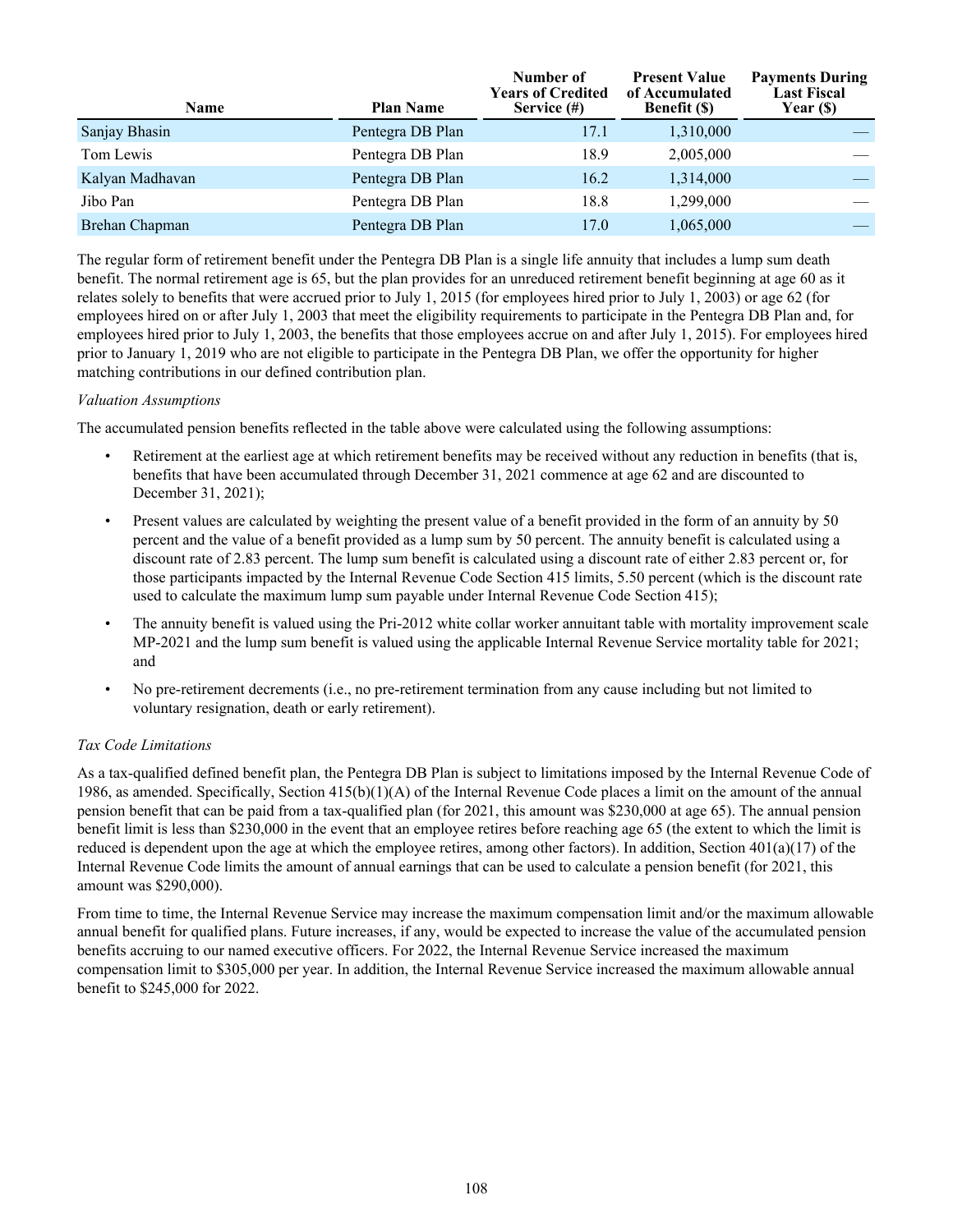#### *Benefit Formula*

Subject to the exceptions noted below for Messrs. Bhasin, Madhavan and Pan, the annual benefit payable under the Pentegra DB Plan (assuming a participant chooses a single life annuity with a lump sum death benefit) is calculated using the following formula:

• 3 percent x years of service credited prior to July 1, 2003 x high 36-month average compensation earned prior to July 1, 2015

plus

• 2 percent x years of service credited on or after July 1, 2003 x high 36-month average compensation for the entire period of participation in the Pentegra DB Plan

The high 36-month average compensation is the average of a participant's highest 36 consecutive months of compensation. Compensation covered by the Pentegra DB Plan includes taxable compensation as reported on the executive officer's W-2 (reduced by any receipts of compensation deferred from a prior year) plus any pre-tax contributions to our Section 401(k) plan and/or Section 125 cafeteria plan, subject to the Internal Revenue Code limitation which, for 2021, 2020 and 2019, was \$290,000, \$285,000 and \$280,000, respectively. In each of those years, the compensation of all of our named executive officers exceeded the applicable Internal Revenue Code limit; accordingly, the high 36-month average compensation for each of our named executive officers was limited to \$285,000 as of December 31, 2021. Based on the Internal Revenue Code limitations in effect prior to July 1, 2015, the high 36-month average compensation for purposes of the first part of the benefit formula is limited to \$255,000 for Mr. Lewis. The first part of the benefit formula does not apply to Ms. Chapman or Messrs. Bhasin, Madhavan and Pan as they were not employed by us prior to July 1, 2003.

The plan limits the maximum years of benefit service for all participants to 30 years. As of December 31, 2021, Mr. Bhasin, Mr. Lewis, Mr. Madhavan, Mr. Pan and Ms. Chapman had accumulated 7.6, 18.5, 7.3, 7.3 and 17.0 years of credited service, respectively, at the 2 percent service accrual rate. For Mr. Lewis, the remainder of his service (0.4 years) has been credited at the 3 percent service accrual rate. While employed by the Federal Home Loan Bank of Chicago, Messrs. Bhasin, Madhavan and Pan accrued benefits at a service accrual rate of 2.25 percent. As a matter of policy, we do not grant extra years of credited service to participants in the Pentegra DB Plan.

### *Vesting*

As of December 31, 2021, all of our named executive officers were fully vested in their accrued pension benefits.

#### *Early Retirement*

Employees enrolled in the Pentegra DB Plan are eligible for early retirement at age 45 if hired prior to July 1, 2003. If hired on or after July 1, 2003 and before January 1, 2007, employees are eligible for early retirement at age 55 if they have at least 10 years of service with us. Employees hired on or after January 1, 2007 who meet the eligibility requirements to participate in the Pentegra DB Plan are eligible for early retirement at age 55 if they have at least 10 years of accrued benefit service in the Pentegra DB Plan, including prior credited service. If an employee wishes to retire before reaching his or her unreduced benefit age, an early retirement reduction factor (or penalty) is applied. If the sum of an employee's age and benefit service (including any prior credited service) is at least 70, the "Rule of 70" would apply and the employee's benefit would be reduced by 1.5 percent for each year that the benefit is paid prior to reaching his or her unreduced benefit age. If an employee hired prior to July 1, 2003 terminates his or her employment prior to attaining the Rule of 70, the portion of that employee's benefit that was earned prior to July 1, 2015 would be reduced by 3 percent for each year that the benefit is paid prior to reaching age 60. The portion of the benefit earned by that employee on and after July 1, 2015 (if commenced before reaching age 62) would be reduced by 6 percent per year from age 62 to age 60, 4 percent per year from age 60 to age 55 and 3 percent per year from age 55 to age 45. The penalties that apply from age 55 until the employee reaches age 62 (as described in the immediately preceding sentence) are equivalent to the penalties that apply to employees hired on or after July 1, 2003 who have not attained the Rule of 70 prior to termination. The early retirement reduction factor does not apply to an eligible employee if he or she retires as a result of a disability.

Because Mr. Lewis was hired prior to July 1, 2003, he is eligible to receive his pre-July 1, 2015 benefits without reduction at age 60 and his post-June 30, 2015 benefits without reduction at age 62. Given their hire dates, Ms. Chapman and Messrs. Bhasin, Madhavan and Pan are eligible to receive an unreduced benefit at age 62. As of December 31, 2021, Mr. Lewis was eligible for early retirement with reduced benefits. Because he had met the Rule of 70 as of December 31, 2021, the early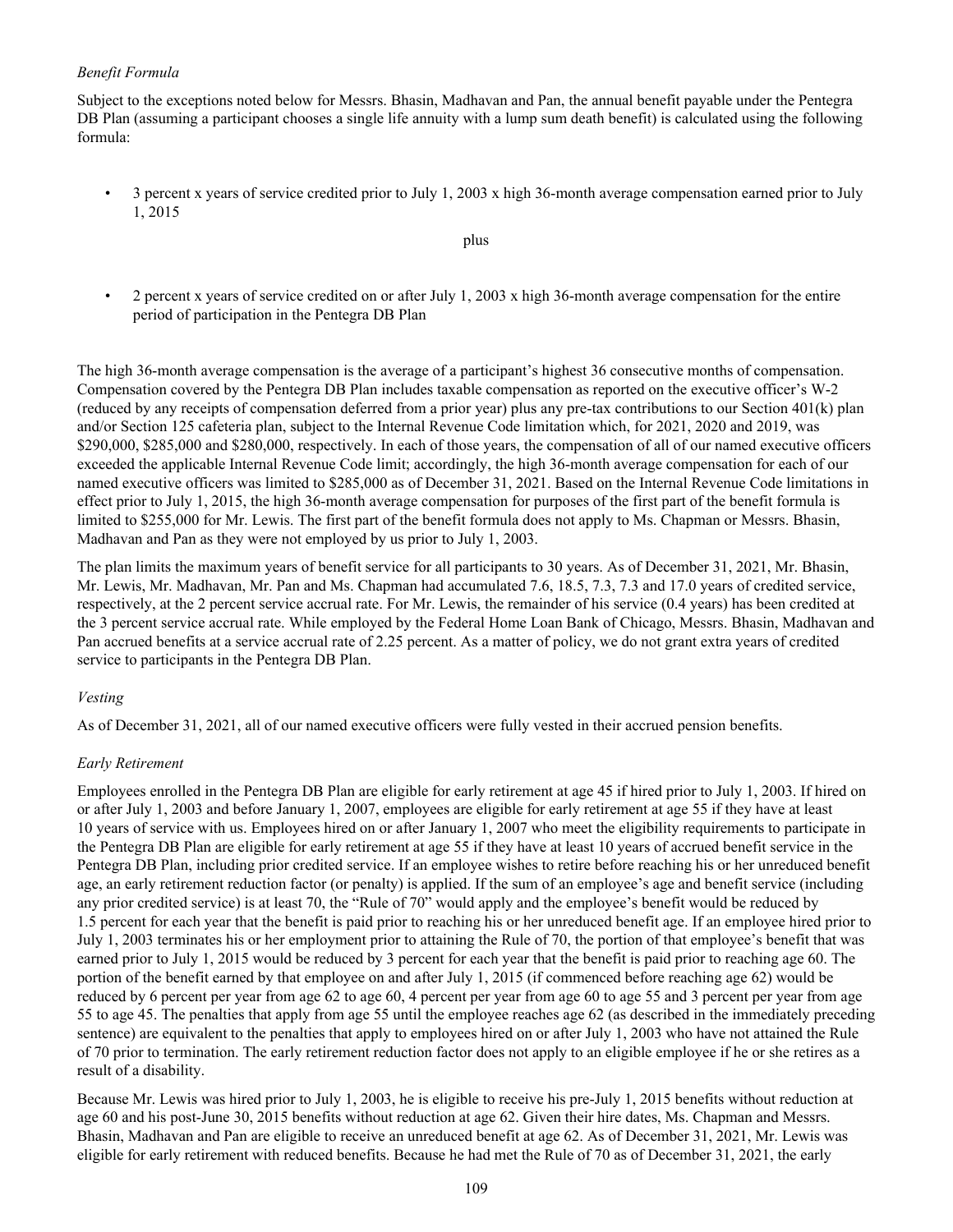retirement reduction factors applicable to Mr. Lewis as of that date would have been approximately 1.5 percent as it relates to the benefits he had earned prior to July 1, 2015 and approximately 4.5 percent as it relates to the benefits he had earned on and after July 1, 2015. As of December 31, 2021, Mr. Madhavan was also eligible for early retirement with reduced benefits. Because he had met the Rule of 70 as of December 31, 2021, the early retirement reduction factor applicable to Mr. Madhavan as of that date would have been approximately 9.8 percent. Given their ages and hire dates, Ms. Chapman and Messrs. Bhasin and Pan are not yet eligible for early retirement.

# *Forms of Benefit*

Participants in the Pentegra DB Plan can choose from among the following standard payment options:

- Single life annuity that is, a monthly payment for the remainder of the participant's life (this option provides for the largest annuity payment);
- Single life annuity with a lump sum death benefit equal to 12 times the annual retirement benefit under this option, the death benefit is reduced by 1/12 for each year that the retiree receives payments under the annuity. Accordingly, the death benefit is no longer payable after 12 years (this option provides for a smaller annuity payment as compared to the single life annuity);
- Joint and 50 percent survivor annuity a monthly payment for the remainder of the participant's life. If the participant dies before his or her survivor, the survivor receives (for the remainder of his or her life) a monthly payment equal to 50 percent of the amount the participant was receiving prior to his or her death (this option provides for a smaller annuity payment as compared to the single life annuity with a lump sum death benefit);
- Joint and 100 percent survivor annuity with a 10-year certain benefit feature a monthly payment for the remainder of the participant's life. If the participant dies before his or her survivor, the survivor receives (for the remainder of his or her life) the same monthly payment that the participant was receiving prior to his or her death. If both the participant and the survivor die before the end of 10 years, the participant's named beneficiary receives the same monthly payment for the remainder of the 10-year period (this option provides for a smaller annuity payment as compared to the joint and 50 percent survivor annuity); or
- Lump sum payment at retirement in lieu of a monthly annuity.

In addition, other payment options, actuarially equivalent to the foregoing, can be designed for a participant, subject to certain limitations.

# **NONQUALIFIED DEFERRED COMPENSATION**

The following table sets forth information for 2021 regarding our nonqualified deferred compensation plan ("NQDC Plan") and our Special Nonqualified Deferred Compensation Plan. The Special Nonqualified Deferred Compensation Plan serves primarily as a supplemental executive retirement plan ("SERP") for Mr. Lewis. Ms. Chapman and Messrs. Bhasin, Madhavan and Pan do not participate in the SERP. As discussed more fully in the Compensation Discussion and Analysis on pages 91-103, we do not intend in the foreseeable future to add any new participants to the SERP, nor do we intend to make any additional SERP contributions on behalf of Mr. Lewis. The term "NQDC Plan" refers to our 2017 Deferred Compensation Plan, our Consolidated Deferred Compensation Plan and any predecessor plans. The 2017 Deferred Compensation Plan governs compensation earned in 2017 and later years to the extent it is deferred. The NQDC Plan and the SERP are defined contribution plans. The assets associated with these plans are held in a grantor trust that is administered by a third party. All assets held in the trust may be subject to forfeiture in the event of our receivership or conservatorship. As explained in the narrative following the table, our SERP is divided into two groups (Group 1 and Group 2) based upon differences in participation and vesting characteristics.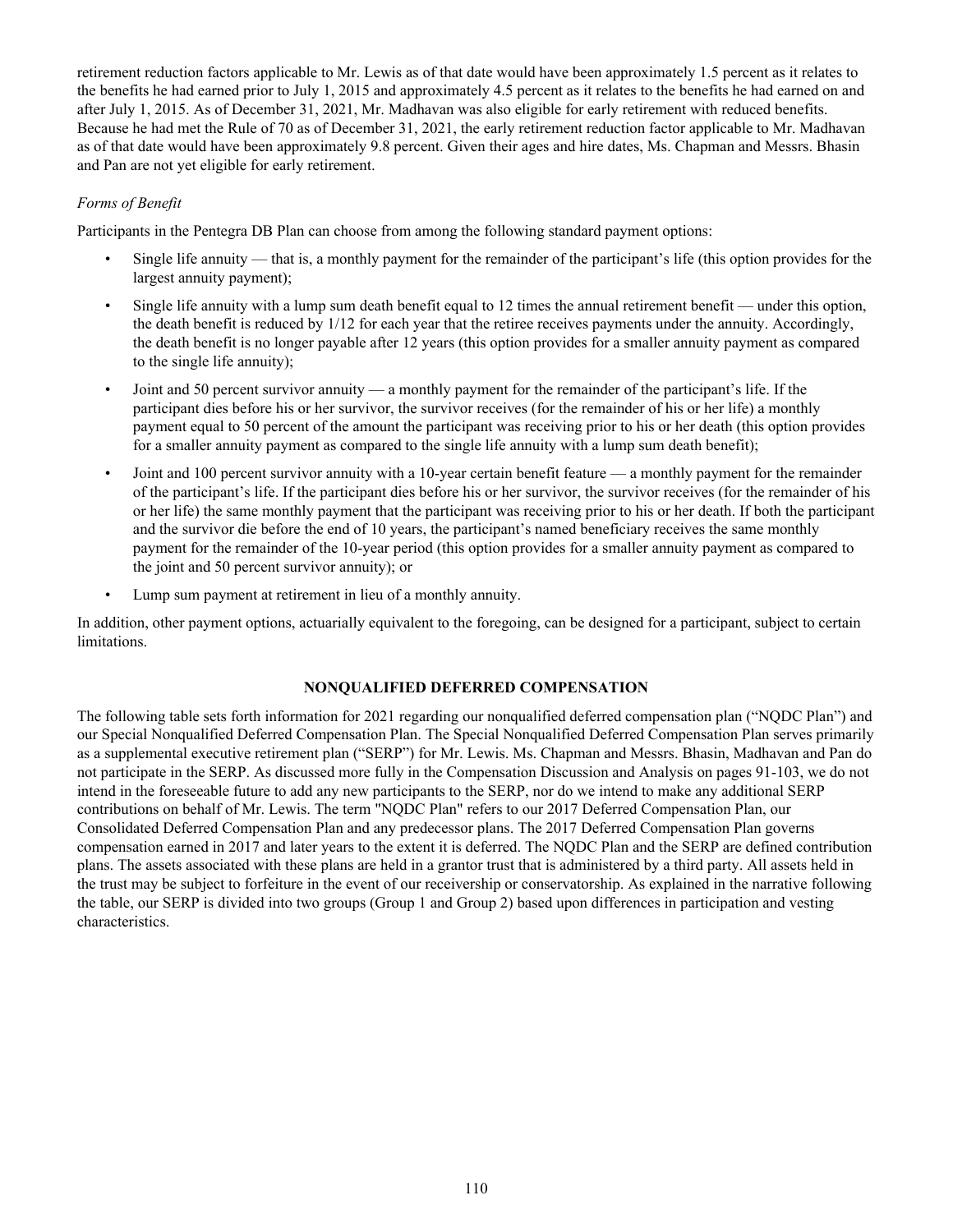| <b>Name</b>      | <b>Executive Contributions</b><br>in Last Fiscal Year (\$) (1) | <b>Registrant Contributions</b><br>in Last Fiscal Year $(\$)$ $(2)$ | <b>Aggregate Earnings</b><br>(Losses) in Last<br>Fiscal Year $(\$)$ (3) | Aggregate<br>Withdrawals/<br>Distributions (\$) | <b>Aggregate Balance</b><br>at Last Fiscal Year<br>End $(\text{S})(4)$ |
|------------------|----------------------------------------------------------------|---------------------------------------------------------------------|-------------------------------------------------------------------------|-------------------------------------------------|------------------------------------------------------------------------|
| Sanjay Bhasin    |                                                                |                                                                     |                                                                         |                                                 |                                                                        |
| NQDC Plan        | 170,591                                                        | 39,635                                                              | 271,856                                                                 | 31,806                                          | 1,707,915                                                              |
|                  |                                                                |                                                                     |                                                                         |                                                 |                                                                        |
| Tom Lewis        |                                                                |                                                                     |                                                                         |                                                 |                                                                        |
| NQDC Plan        | 25,000                                                         | 7,727                                                               | 4,989                                                                   | 56,872                                          | 360,799                                                                |
| $SERP - Group 1$ |                                                                |                                                                     | 46,618                                                                  |                                                 | 490,120                                                                |
| $SERP - Group 2$ |                                                                |                                                                     | 1,772                                                                   |                                                 | 18,491                                                                 |
|                  | 25,000                                                         | 7,727                                                               | 53,379                                                                  | 56,872                                          | 869,410                                                                |
|                  |                                                                |                                                                     |                                                                         |                                                 |                                                                        |
| Kalyan Madhavan  |                                                                |                                                                     |                                                                         |                                                 |                                                                        |
| NQDC Plan        | 304,242                                                        | 15,165                                                              | 334,001                                                                 | 61,264                                          | 2,188,857                                                              |
|                  |                                                                |                                                                     |                                                                         |                                                 |                                                                        |
| Jibo Pan         |                                                                |                                                                     |                                                                         |                                                 |                                                                        |
| NQDC Plan        | 64,191                                                         | 8,276                                                               | 14,697                                                                  |                                                 | 195,040                                                                |
|                  |                                                                |                                                                     |                                                                         |                                                 |                                                                        |
| Brehan Chapman   |                                                                |                                                                     |                                                                         |                                                 |                                                                        |
| NQDC Plan        |                                                                |                                                                     | 7,012                                                                   | 11,387                                          | 49,803                                                                 |

(1) All amounts in this column are included in the "Salary" column for 2021 in the Summary Compensation Table.

 $\mathcal{L}_\text{max}$  and  $\mathcal{L}_\text{max}$  and  $\mathcal{L}_\text{max}$  and  $\mathcal{L}_\text{max}$ 

(2) All amounts in this column are included in the "All Other Compensation" column for 2021 in the Summary Compensation Table.

 $^{(3)}$  The earnings presented in this column are not included in the "Change in Pension Value and Nonqualified Deferred Compensation Earnings" column for 2021 in the Summary Compensation Table as such earnings are not at above-market or preferential rates.

<sup>(4)</sup> The balances presented in this column are comprised of the amounts shown in the table below entitled "Components of Nonqualified Deferred Compensation Accounts at Last Fiscal Year End."

#### **Components of Nonqualified Deferred Compensation Accounts at Last Fiscal Year End**

The following table sets forth the amounts included in the aggregate balance of each named executive officer's nonqualified deferred compensation accounts as of December 31, 2021 that are attributable to: (1) executive and Bank contributions that are reported in the Summary Compensation Table on page 104; (2) executive and Bank contributions that either were reported in the summary compensation tables for 2006 through 2018 or that would have been reportable in years prior to 2006 if we had been a registrant in those years and a summary compensation table (in the tabular format presented on page 104) had been required; and (3) earnings (losses) accumulated through December 31, 2021 (2021 and prior years) that either have not been reported, or would not have been reportable, in a summary compensation table because such earnings were not at above-market or preferential rates. Because all of our named executive officers have received distributions from our NQDC Plan in the past, the amounts presented for these officers exclude any prior contributions and the accumulated earnings or losses on those contributions that have previously been distributed, as such assets are no longer held in their NQDC Plan accounts. Ms. Chapman's aggregate balance includes contributions made by her and the Bank and earnings (losses) on those contributions in years prior to 2020 when she was not a named executive officer.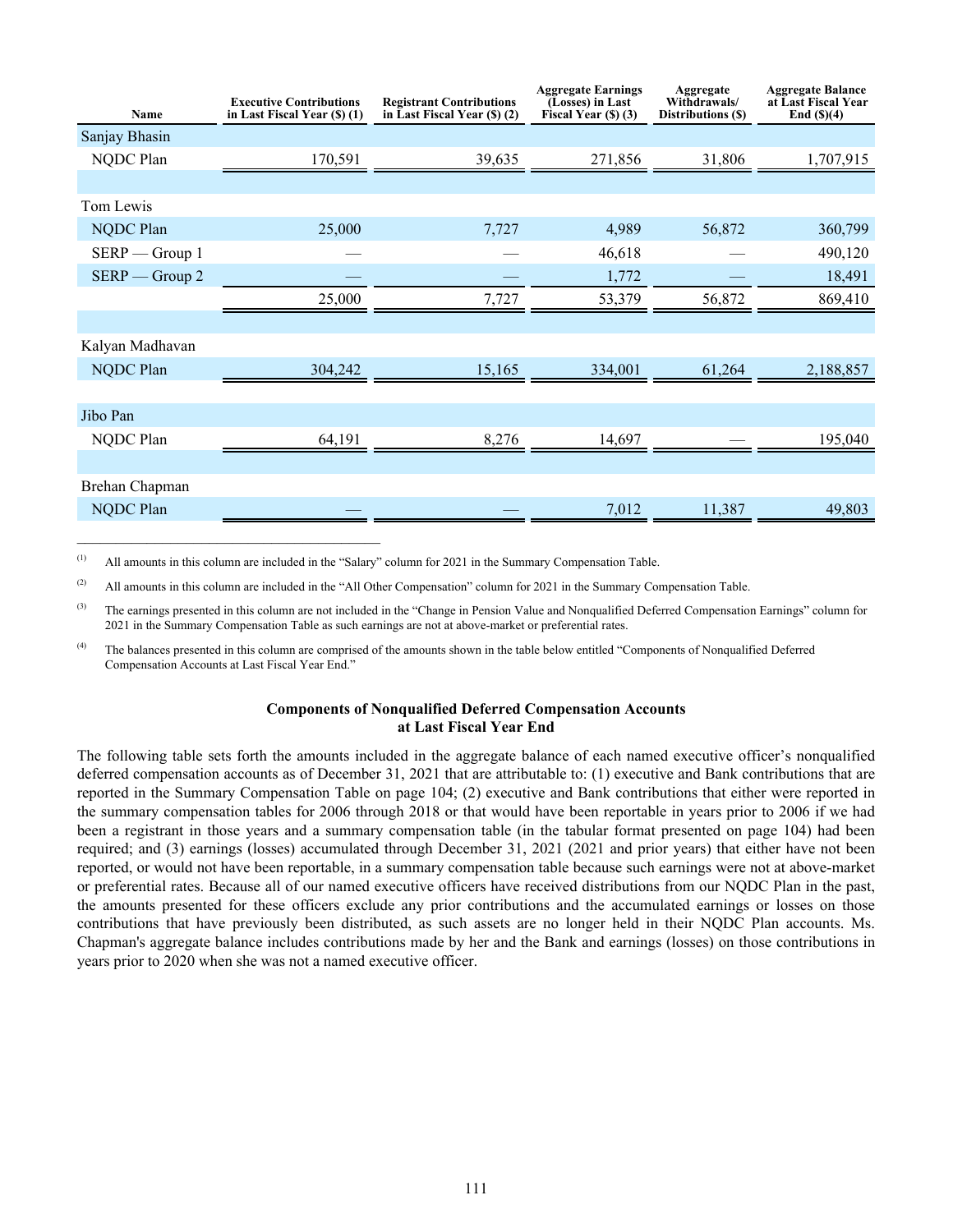|                 |            | <b>Amounts Reported in</b><br><b>Summary Compensation Table</b> |            | Reported/<br>Reportable<br>Compensation<br><b>Related to Years</b> | <b>Cumulative Earnings</b><br>(Losses) Excluded<br>from Reportable |            |
|-----------------|------------|-----------------------------------------------------------------|------------|--------------------------------------------------------------------|--------------------------------------------------------------------|------------|
| Name            | $2021($ S) | 2020(S)                                                         | $2019($ S) | <b>Prior to 2019 (\$)</b>                                          | Compensation (\$)                                                  | Total (\$) |
| Sanjay Bhasin   | 134,694    | 194,858                                                         | 176,373    | 506,716                                                            | 695,274                                                            | 1,707,915  |
| Tom Lewis       | 17.727     | 31,881                                                          | 5,595      | 521,359                                                            | 292,848                                                            | 869,410    |
| Kalyan Madhavan | 205,130    | 278,922                                                         | 250,677    | 693,936                                                            | 760,192                                                            | 2,188,857  |
| Jibo Pan        | 72,467     | 70,501                                                          | 7,879      | 12,962                                                             | 31,231                                                             | 195,040    |
| Brehan Chapman  |            |                                                                 |            |                                                                    | 10,498                                                             | 49,803     |

# *NQDC Plan*

Under the 2017 Deferred Compensation Plan, our named executive officers and other highly compensated employees can elect to defer receipt of all or part of their base salary and all or part of their non-equity incentive plan compensation. Deferral elections are made in December of each year for amounts to be earned in the following year and are irrevocable.

Based upon the length of service of our named executive officers (including, in the case of Messrs. Bhasin, Madhavan and Pan, their service with the Federal Home Loan Bank of Chicago during which service each of them was a participant in the Pentegra Defined Contribution Plan for Financial Institutions), we match 200 percent of the first 3 percent of their contributed base salary reduced by 6 percent of their eligible compensation under the FHLBank of Dallas 401(k) Retirement Plan (for 2021, the maximum compensation limit for this plan was \$290,000). We do not provide any matching on employees' incentive compensation awards that are contributed to the NQDC Plan. Base salary and incentive compensation deferred under our NQDC Plan are not included in eligible compensation for purposes of our defined benefit pension plan (the Pentegra DB Plan). All of our participating employees, including our named executive officers, are fully vested in their NQDC Plan account balance at all times, including our matching contributions.

Participating executives direct the investment of their NQDC Plan account balances in an array of externally managed mutual funds that are approved from time to time by our Investment and Administrative Committee, which is comprised of several of our officers, some of whom are executive officers. Participants can choose from among several different investment options, including domestic and international equity funds, bond funds, money market funds and advisor managed portfolios. The mutual funds offered through the NQDC Plan (and our other non-qualified plans) employ investment strategies that are similar (although not identical) to those used in the funds that are available to participants in our tax-qualified 401(k) plan, which is managed by a different third-party sponsor. Participants can change their investment selections prospectively by contacting the trust administrator. There are no limitations on the frequency and manner in which participants can change their investment selections.

When participants elect to defer amounts into our NODC Plan, they also specify when the amounts will ultimately be distributed to them. Under our Consolidated Deferred Compensation Plan, distributions could either be made in a specific year, whether or not the participant's employment has then ended, or at a time that begins at or after the participant's retirement or separation. Participants could elect to receive either a lump sum distribution or annual installment payments over periods ranging from 2 to 20 years.

Under the 2017 Deferred Compensation Plan, participants can have up to five scheduled in-service accounts and one retirement account. Distributions may either be made in a specific year (or years in the case of installments) or upon retirement, which for this purpose is defined as a separation of service on or after the participant has attained age 55. For scheduled distribution accounts, participants can elect to receive either a lump sum distribution or equal annual installments over a period of up to 4 years (in January of the year designated by the participant and, if installments are elected, in each succeeding January). For retirement accounts, participants can elect to receive either a lump sum distribution or equal annual installments over a period of up to 15 years (in January of the year following the year in which the retirement occurs and, if installments are elected, in each succeeding January). In the event of a participant's termination of service (other than a termination of service that qualifies as a retirement), the vested balances of his or her retirement account and any scheduled distribution accounts that have not yet commenced distribution will be paid in a lump sum in the month following the month in which the termination of service occurs. In the event of a participant's termination of service that qualifies as a retirement, the vested balances of his or her scheduled distribution accounts that have not yet commenced distribution will be paid in a lump sum distribution in January of the year following the year in which the retirement occurs unless the participant has made an alternative election on a timely basis to receive equal annual installments over a period of up to 15 years. In the event of a participant's termination of service for any reason (other than death) after one or more scheduled distribution accounts has commenced installment payments, such installment payments will continue as if the termination of service had not occurred. In the event of a participant's death, all vested balances then remaining in any retirement or scheduled distribution accounts will be paid to the participant's beneficiary in a lump sum in the month following the month in which the death occurs.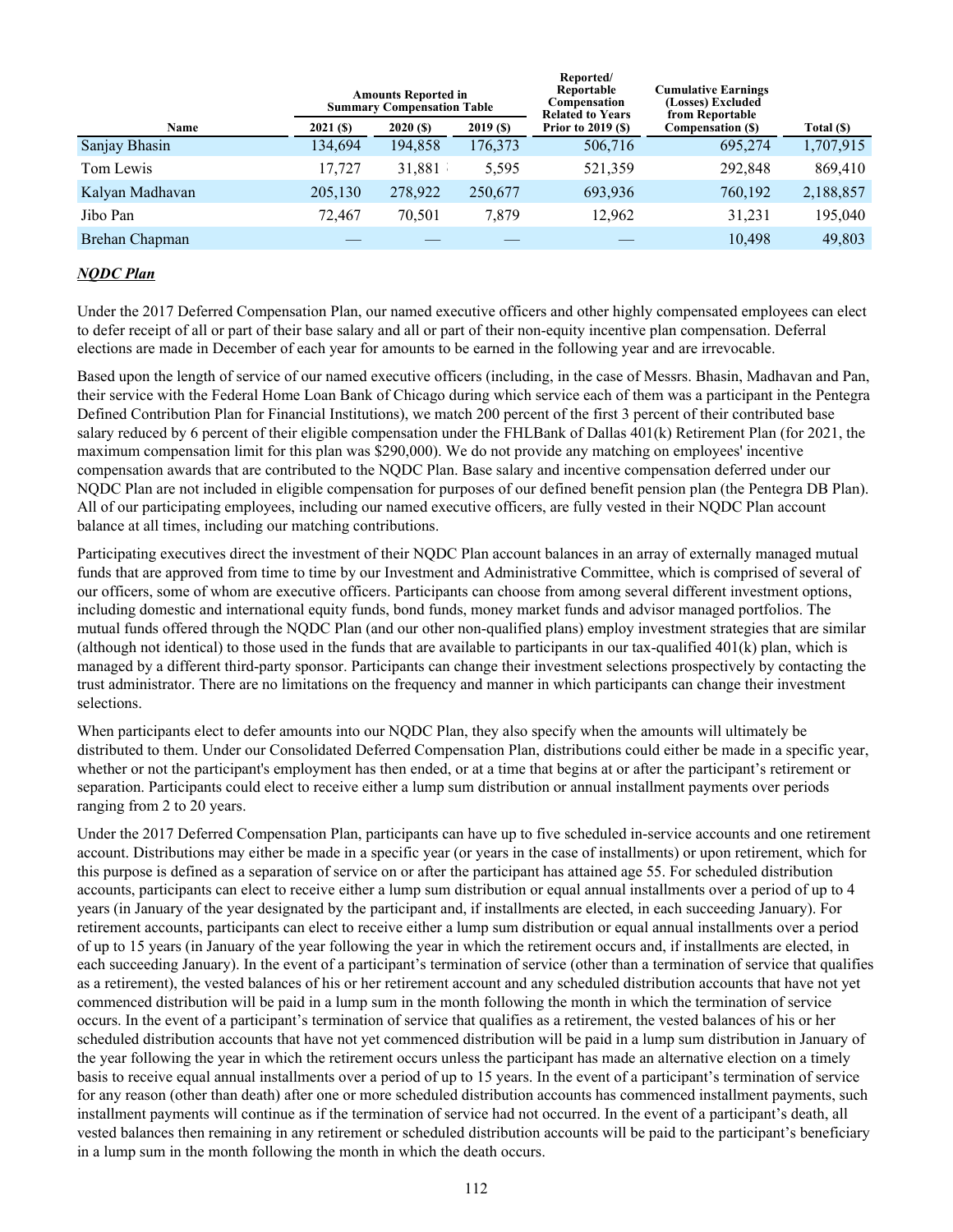Once selected, participants' distribution schedules cannot be accelerated under our NQDC Plan. For deferrals made on or after January 1, 2005, a participant may postpone a distribution from the NQDC Plan to a future date that is later than the date originally specified on the deferral election form if the following two conditions are met: (1) the participant must make the election to postpone the distribution at least one year prior to the date the distribution was originally scheduled to occur and (2) the future date must be at least five years later than the originally scheduled distribution date. Participants may not postpone deferrals made prior to January 1, 2005 without the approval of our Investment and Administrative Committee.

### *SERP*

Our SERP was established primarily to provide supplemental retirement benefits to those employees who were serving as our executive officers at the time the SERP was established. Mr. Lewis is the only remaining executive from that group. As noted above, our SERP is divided into two groups (Group 1 and Group 2) based upon differences in participation and vesting characteristics. Group 2, as explained below, was established to provide benefits to a specified group of our employees. Mr. Lewis is the only named executive officer who participates in Group 2.

#### *Group 1*

Mr. Lewis' benefit in Group 1 consists of contributions made by us on his behalf, plus or minus an allocation of the investment gains or losses on the assets used to fund the plan. Contributions to the Group 1 SERP are determined solely at the discretion of our Board of Directors and we have no obligation or current intention to make any future contributions to the Group 1 SERP. Mr. Lewis is not permitted to make contributions to the Group 1 SERP. The ultimate benefit to Mr. Lewis is based solely on the past contributions that were made by us on his behalf and the earnings or losses on those contributions. We do not guarantee a specific benefit amount or investment return to Mr. Lewis. In addition, we have the right at any time to amend or terminate the Group 1 SERP, or to remove Mr. Lewis at our discretion, except that no amendment, modification or termination may reduce his then vested account balance. Group 1 benefits vest on the date on which the sum of a participant's age and years of service with us is at least 70. Based upon his age and years of service with us, Mr. Lewis was fully vested in his Group 1 benefits as of December 31, 2021. If Mr. Lewis retires or is terminated prior to reaching age 62, his Group 1 account balance will be paid at the time he reaches age 62 in a lump sum distribution based on his preexisting election. If Mr. Lewis retires or is terminated after reaching age 62, or upon a separation of service at any age due to a disability, his Group 1 account balance will be paid at that time in a lump sum distribution based on his preexisting election. In addition to a lump sum payment, the SERP provides an option to receive annual installment payments over periods ranging from 2 to 20 years. Mr. Lewis can change his existing distribution election but only if the change is made at least one year prior to the date the lump sum payment would otherwise be made and the first installment payment pursuant to the change occurs at least five years after the date the lump sum payment would otherwise be made. If Mr. Lewis dies before reaching age 62, his Group 1 account balance will be paid to his beneficiary in a lump sum distribution within 90 days of his death. Group 1 assets are currently invested in a portfolio of mutual funds that are actively managed by the administrator of our grantor trust. Decisions regarding the investment of the Group 1 assets are the sole responsibility of our Investment and Administrative Committee.

### *Group 2*

Eligibility for the Group 2 SERP was limited to all of our employees who were employed as of June 30, 2003 but who were not eligible to receive a special one-time supplemental contribution to our qualified plan at that time (the Pentegra Defined Contribution Plan for Financial Institutions) because of limitations imposed by that plan (only employees eligible to receive a matching contribution as of December 31, 2002 were eligible to receive the one-time supplemental contribution to our qualified plan). At the time the SERP was established, 22 ineligible employees, including Mr. Lewis, were enrolled in Group 2. The supplemental contribution, equal to 3 percent of each ineligible employee's base salary as of June 30, 2003, was made to the Group 2 SERP to partially offset a reduction in the employee service accrual rate applicable to our defined benefit pension plan (the Pentegra DB Plan) from 3 percent to 2 percent effective July 1, 2003. Our employees are not permitted to make contributions to the Group 2 SERP, nor do we intend to make any future contributions to the Group 2 SERP. Mr. Lewis is fully vested in the one-time contribution and the accumulated earnings on that contribution. The ultimate benefit to be derived by Mr. Lewis from Group 2 is dependent upon the earnings or losses generated on the one-time contribution. We have not guaranteed a specific benefit amount or investment return to him or any of the other employees participating in Group 2. Based on his preexisting election, Mr. Lewis' benefit under Group 2 is payable as a lump sum distribution upon termination of his employment for any reason. Mr. Lewis can change this distribution election in the same way he can change his Group 1 distribution election. Group 2 assets are currently invested in one of the asset allocation funds managed by the administrator of our grantor trust. Similar to Group 1, decisions regarding the investment of the Group 2 assets are the sole responsibility of our Investment and Administrative Committee.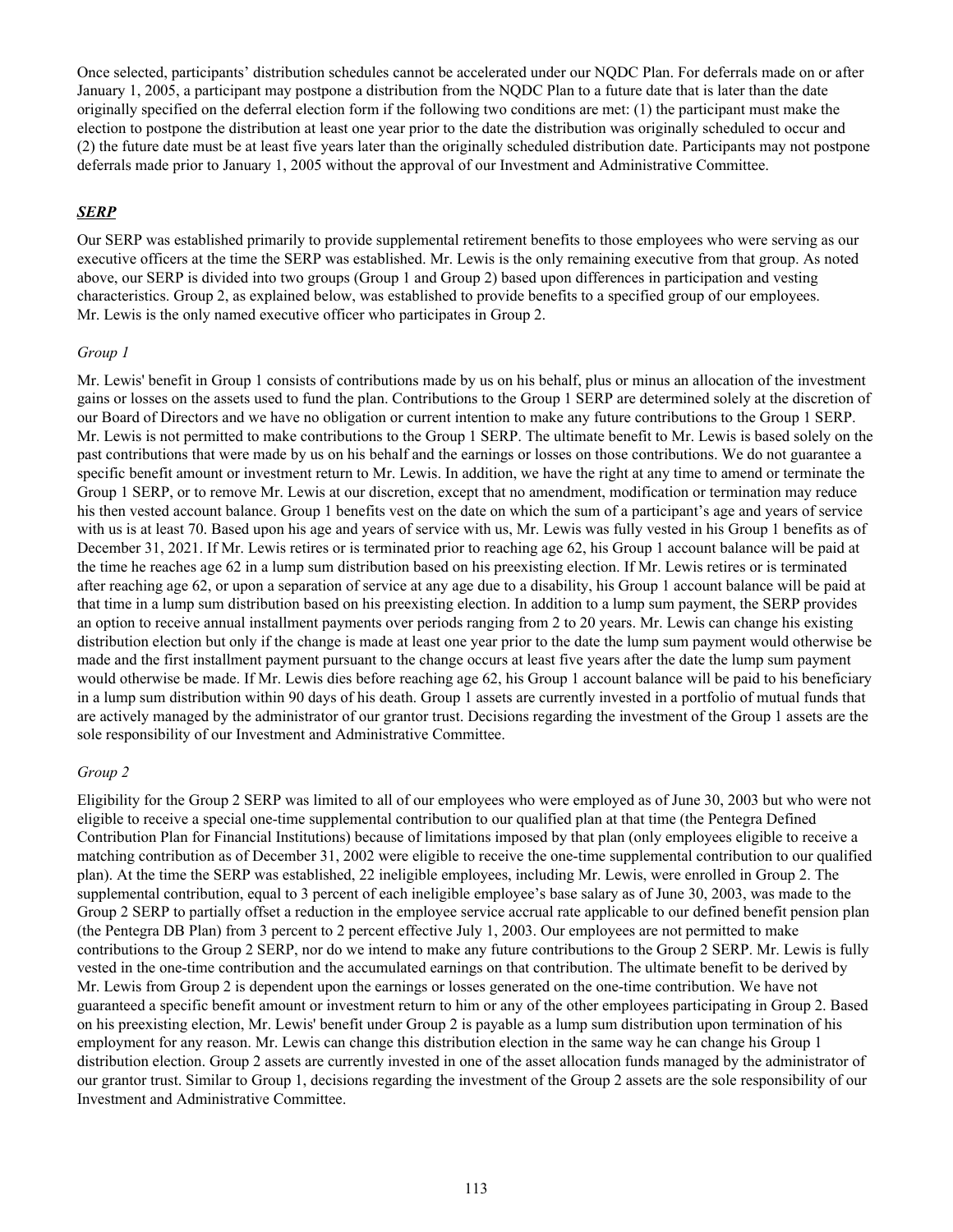### **POTENTIAL PAYMENTS UPON TERMINATION OR CHANGE IN CONTROL**

We currently have employment agreements with Mr. Bhasin and Ms. Chapman. As further discussed below, the employment agreements with each of these executive officers provide for certain termination benefits in specified circumstances. As of December 31, 2021 (and as of the date of this report), no employment agreement or contract of any kind existed between us and Messrs. Lewis, Madhavan or Pan. However, we have a Reduction in Workforce Policy ("RIF Policy") that applied to all of our employees at that date other than four executive officers with whom we have entered into employment agreements, including Mr. Bhasin and Ms. Chapman. With certain exceptions, our RIF Policy provides severance pay and the continuation of certain employee benefits for any employee in a job position that is eliminated due to economic conditions, functional reorganization, budgetary constraints or other business conditions. A reduction in force can also occur when a position changes so significantly that the related job responsibilities are no longer needed or applicable (collectively, a "RIF Policy Triggering Event"). Accordingly, at December 31, 2021, Messrs. Lewis, Madhavan and Pan would have been entitled to termination benefits under our RIF Policy if (and only if) a RIF Policy Triggering Event had occurred on that date. The potential payments upon termination under the employment agreements (applicable to Mr. Bhasin and Ms. Chapman) and our RIF Policy (as applied to Messrs. Lewis, Madhavan and Pan) are discussed in the following sections.

### *Employment Agreements with Mr. Bhasin and Ms. Chapman*

Effective January 1, 2014 and March 24, 2015, we entered into employment agreements with Ms. Chapman and Mr. Bhasin, respectively. Each of these employment agreements provides that we will employ the executive officer for one year (such period, as it may be extended, the "Employment Period"), unless terminated earlier for any of the following reasons: (1) death; (2) disability; (3) termination by us for cause (as discussed below); (4) termination by us for other than cause (i.e., for any other reason or for no reason); or (5) termination by the executive officer with good reason (as discussed below). On each yearly anniversary, the employment agreements automatically renew for an additional one-year term unless either we or the executive officer gives a notice of non-renewal. Not less than 30 days prior to the anniversary date, either we or the executive officer may give a notice of non-renewal, in which case the executive's employment with us would terminate at the end of the Employment Period. We may, in our sole discretion, pay the executive in lieu of such 30-day notice an amount equal to the base salary that would otherwise be payable to the executive for such 30-day period, in which case the termination of the executive would become effective immediately upon the date of such payment. Because neither we nor the executives gave a notice of nonrenewal, the terms of the employment agreements with Ms. Chapman and Mr. Bhasin were recently extended through December 31, 2022 and March 23, 2023, respectively.

For purposes of these employment agreements, cause for termination shall mean a finding by us that: (i) the executive has failed to perform his or her assigned duties for us after written notice of the failure and an opportunity to cure within 10 days of receipt of the notice (provided we determine that the failure is curable); (ii) the executive has failed or refused to comply in any material respect with our policies, procedures, practices, standards or other written directives; (iii) the executive has engaged in dishonesty, misconduct, gross negligence or falsification of records involving us; (iv) the executive has committed an act which injures or could reasonably be expected to injure our reputation, business or business relationships; (v) the executive fails to devote all of his or her business time and attention exclusively to our business and affairs; (vi) the executive has been convicted of, or has entered a plea of guilty or *nolo contendere* to, any crime involving moral turpitude or any felony; (vii) the executive has engaged in conduct which causes him or her to be barred from employment with us by any law or regulation or by any order of, or agreement with, any regulatory authority; or (viii) the executive breaches his or her employment agreement.

For purposes of these employment agreements, good reason means the occurrence, without the executive's written consent, of any of the following events: (a) any material diminution in the executive's authority, duties or responsibilities with us; (b) a material reduction by us in the executive's incentive compensation award range, except for an across-the-board reduction similarly affecting substantially all similarly-situated employees; (c) a material reduction in the executive's base salary, except for across-the-board salary reductions similarly affecting substantially all similarly-situated employees; (d) a requirement by us that the executive perform his or her principal services more than 100 miles from the executive's place of primary employment on January 1, 2014 (in the case of Ms. Chapman) or March 24, 2015 (in the case of Mr. Bhasin) or such other location at which the executive has later agreed to provide such services; (e) a material breach by us of any material provision of the employment agreement; or (f) we, or substantially all of our assets, are effectively acquired by another FHLBank through merger or other form of acquisition and the surviving bank's Board of Directors or President makes a material diminution in the executive's authority, duties or responsibilities.

No resignation will be treated as resignation for good reason unless  $(x)$  the executive has given written notice to us of the executive's intention to terminate his or her employment for good reason, describing in detail the grounds for such action, no later than 30 days after the first occurrence of such circumstance, (y) the executive has provided us with at least 30 days in which to cure the circumstance, and  $(z)$  if we are not successful in curing the circumstance, the executive ends employment within 30 days following the conclusion of the cure period in (y). If we inform the executive that we will not treat the executive's resignation as for good reason, he or she may either withdraw the resignation and remain employed by us (provided that the executive does so before the original notice of resignation becomes effective) or proceed to dispute our decision.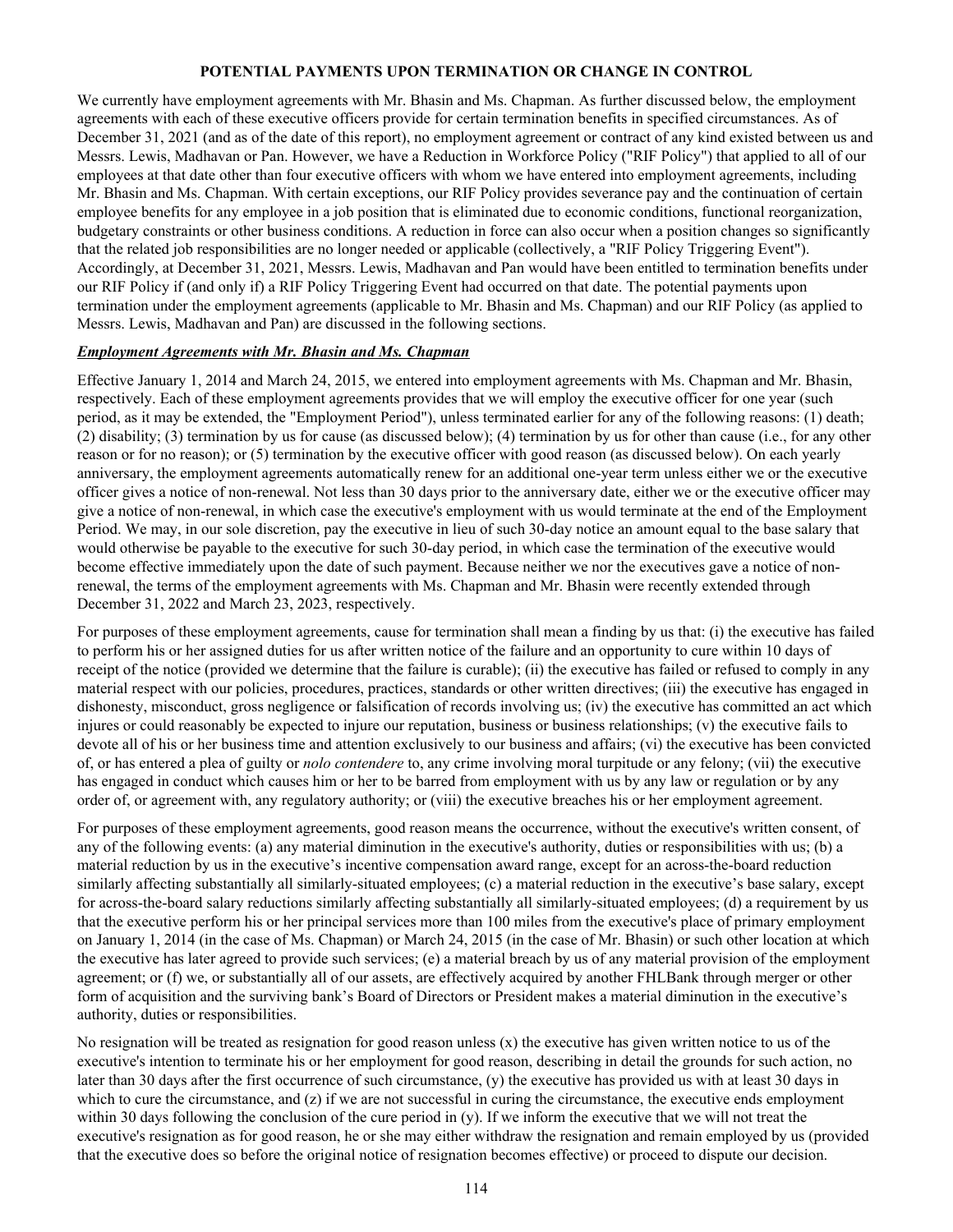Under the terms of the employment agreements, in the event that the executive officer's employment with us is terminated either by the executive officer for good reason or by us other than for cause, or in the event that we give notice of non-renewal while the executive is willing and able to continue employment on the same terms (each, a "Triggering Event"), the executive officer shall be entitled to receive the following severance benefits in addition to those payable under any applicable incentive and benefit programs in effect at the time of termination and in accordance with their terms:

- (a) base salary continuation (at the base salary in effect at the time of termination) for 12 months;
- (b) a pro rata portion of the executive's non-equity incentive plan compensation for the year in which the executive's termination occurs, based on actual performance for such year and payable at the time that annual incentive awards, if any, are paid to other executives, but in no event later than March 15 following the year in which the termination occurred; and
- (c) continuation of any elective group health and dental insurance benefits that we are providing to the executive officer as of his or her termination date for a period of 12 months.

If the executive officer's employment with us is terminated for any reason other than a Triggering Event, the executive officer will be entitled only to his or her base salary through the last day of the executive's actual employment with us unless his or her termination is due to a death or disability in which case the executive (or his or her estate) will also be entitled to receive the executive's base salary for an additional 30-day period.

The terms of the employment agreements specify that the right to receive payments under items (a) through (c) above is contingent upon the executive delivering to us an executed severance agreement and a release of claims in a form provided by us.

The terms of the employment agreements with Mr. Bhasin and Ms. Chapman provide that during the executive's employment and for a period of one year after the termination of such employment for any reason, the executive will not: (i) engage in a managerial capacity in any business or enterprise in which the executive would serve in a role to affect that entity's decisions with respect to any product or service that competes with our credit products; (ii) directly or indirectly, either alone or in association with others, solicit, recruit, induce, or attempt to solicit, recruit or induce for employment or hire or engage as an independent contractor, any of our employees with whom the executive had contact during his or her employment with us; or (iii) directly or indirectly, either alone or in association with others, solicit, divert or take away, or attempt to solicit, divert or take away, the business or patronage of any of our members or customers with which the executive had material contact during his or her employment with us or about which the executive learned confidential information.

The following table sets forth the amounts that would have been payable to Mr. Bhasin and Ms. Chapman as of December 31, 2021 if a Triggering Event had occurred on that date. If the Triggering Event had been related to a reduction in force, then Mr. Bhasin and Ms. Chapman would also have been entitled, under the terms of the 2019 EIP and 2020 EIP, to receive (in early 2023 and early 2024, respectively), his or her 2019 EIP Deferred Award and 2020 EIP Deferred Award with interest at 6 percent compounded annually over the three-year deferral performance periods. A termination due to a reduction in force would entitle Mr. Bhasin and Ms. Chapman to receive their 2021 EIP Deferred Award only if the termination occurs during the threeyear deferral performance period applicable to that award (i.e., the period from January 1, 2022 through December 31, 2024).

| Name           | Accrued/<br>Unused<br>Vacation as of<br>$12/31/21$ (S) | Undiscounted<br><b>Value of Base</b><br><b>Salary</b><br>Continuation (S) | 2021 Non-Equity<br><b>Incentive Plan</b><br>Compensation (\$) | Undiscounted<br><b>Value of Health</b><br><b>Care Benefits</b><br>Continuation (\$) | Total Termination<br><b>Benefit if</b><br>Triggering Event<br>was not a RIF (\$) | <b>2019 EIP</b><br><b>Deferred</b><br>Award (\$) | <b>2020 EIP</b><br><b>Deferred</b><br>Award (\$) | <b>Total Estimated</b><br><b>Termination Benefit</b><br>if Triggering<br>Event was a RIF (\$) |
|----------------|--------------------------------------------------------|---------------------------------------------------------------------------|---------------------------------------------------------------|-------------------------------------------------------------------------------------|----------------------------------------------------------------------------------|--------------------------------------------------|--------------------------------------------------|-----------------------------------------------------------------------------------------------|
| Sanjay Bhasin  | 109.683                                                | 950.589                                                                   | 880.244                                                       | 26,508                                                                              | 1.967.024                                                                        | 373.659                                          | 511.046                                          | 2,851,729                                                                                     |
| Brehan Chapman | 36,357                                                 | 370.122                                                                   | 241.456                                                       | 26,508                                                                              | 674.443                                                                          | 104.325                                          | 139.088                                          | 917,856                                                                                       |

If our employment of Mr. Bhasin had been terminated on December 31, 2021 due to his death or disability, he (or his beneficiary in the case of his death) would have been entitled to receive an amount totaling \$1,876,480 comprised of the following: (i) his accrued/unused vacation (\$109,683); (ii) his base salary for one month (\$79,216); (iii) his 2021 non-equity incentive plan compensation comprised of the 2021 EIP Current Award and 2018 EIP Deferred Award (\$880,244); (iv) his 2019 EIP Deferred Award with interest at 6 percent compounded annually for the period from January 1, 2020 through December 31, 2021 (\$352,508); and (v) his 2020 EIP Deferred Award with interest at 6 percent for the period from January 1, 2021 through December 31, 2021 (\$454,829). A termination due to Mr. Bhasin's death or disability would entitle him (or his beneficiary in the case of his death) to receive his 2021 EIP Deferred Award only if the termination occurs during the three-year deferral performance period applicable to the award.

If our employment of Ms. Chapman had been terminated on December 31, 2021 due to her death or disability, she (or her beneficiary in the case of her death) would have been entitled to receive an amount totaling \$530,870 comprised of the following: (i) her accrued/unused vacation (\$36,357); (ii) her base salary for one month (\$30,844); (iii) her 2021 non-equity incentive plan compensation comprised of the 2021 EIP Current Award and 2018 EIP Deferred Award (\$241,456); (iv) her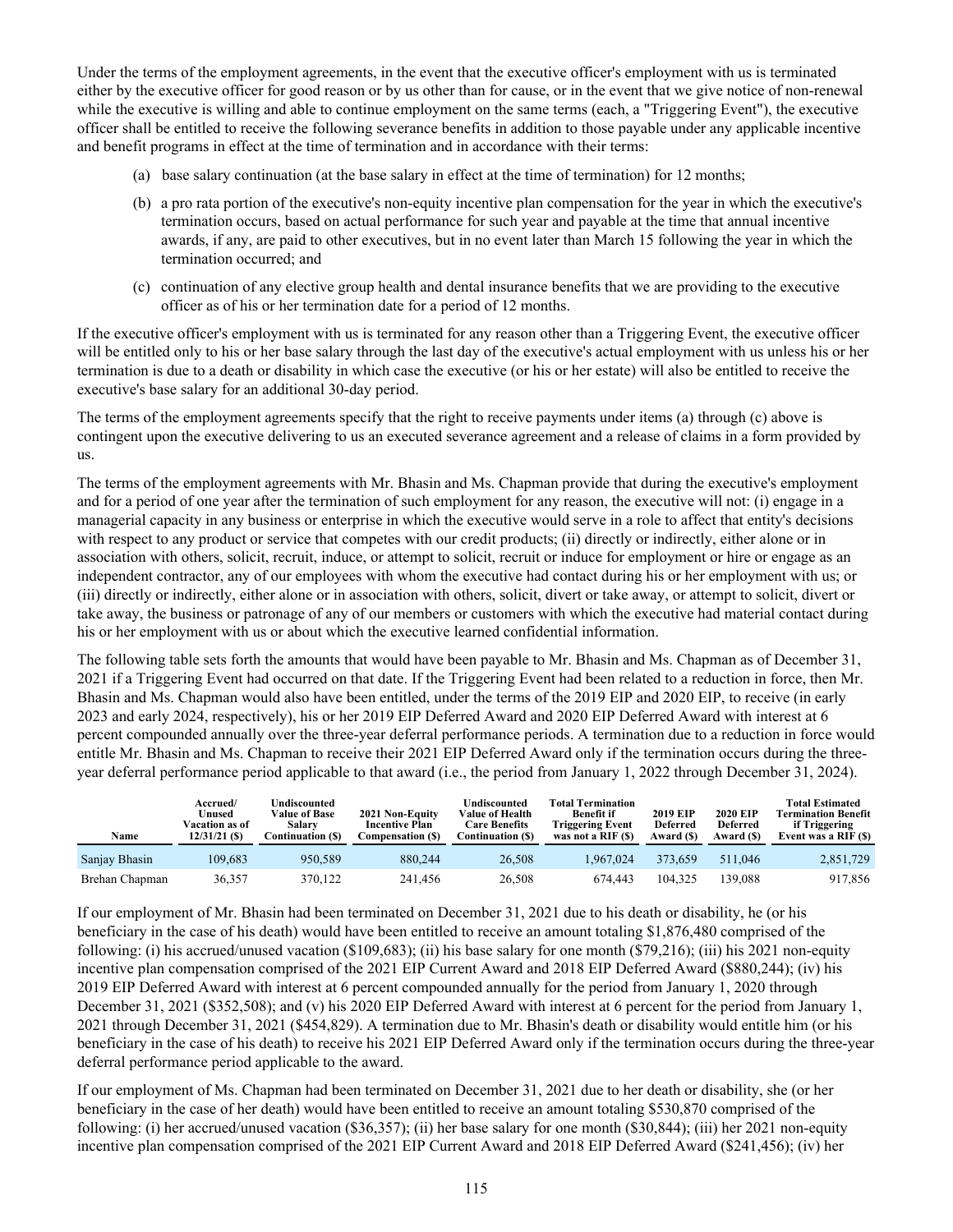2019 EIP Deferred Award with interest at 6 percent compounded annually for the period from January 1, 2020 through December 31, 2021 (\$98,425); and (v) her 2020 EIP Deferred Award with interest at 6 percent for the period from January 1, 2021 through December 31, 2021 (\$123,788). A termination due to Ms. Chapman's death or disability would entitle her (or her beneficiary in the case of her death) to receive her 2021 EIP Deferred Award only if the termination occurs during the threeyear deferral performance period applicable to the award.

# *Termination Benefits for Messrs. Lewis, Madhavan and Pan Under our RIF Policy*

As of December 31, 2021, no employment agreement or contract of any kind existed between us and Messrs. Lewis, Madhavan or Pan. However, as discussed above, Messrs. Lewis, Madhavan and Pan would have been entitled to benefits under our RIF Policy as of December 31, 2021 if a RIF Policy Triggering Event had occurred on that date. The severance benefit provided under the RIF Policy is based upon an employee's status (nonexempt, exempt, officer or senior officer), length of service (including, in the case of Messrs. Madhavan and Pan, their service with the Federal Home Loan Bank of Chicago pursuant to our standard FHLBank System transfer procedures) and base salary at the time of termination, subject to certain minimum and maximum amounts. In no event may the severance benefit paid to any senior officer under the RIF Policy exceed an amount equal to one year's base salary plus the continuation of certain employee benefits for a one-year period. In addition, employees are entitled to receive a lump sum payment for any accrued and unused vacation.

Benefits continuation includes vacation that would have been accrued by the employee during the severance benefit period, matching contributions that otherwise would have been made on his or her behalf to our 401(k)/Thrift Plan during the severance benefit period (based on elections in effect at the date of termination), and continuation of any health care benefits that we were providing to the employee at the date of his or her termination (our health care benefits are elective and include medical, dental, vision and prescription drug benefits). The dollar equivalent of the future vacation benefit and matching contributions are paid in cash to the employee upon termination. Employees are eligible to continue their pre-existing participation in our health care benefit program, if any, for the length of the severance period by paying premiums at the same subsidized rates that we charge our active employees. If an employee elects to continue his or her coverage, we will pay the difference between the subsidized rate and the full cost of providing the health care benefits during the severance period (in the table below, these amounts are presented in the column entitled "Undiscounted Value of Health Care Benefits Continuation").

Any employee who voluntarily resigns, retires or is discharged for cause is not entitled to any benefits under our RIF Policy. We reserve the right in our sole discretion to amend or discontinue our RIF Policy at any time.

As of December 31, 2021, Messrs. Lewis, Madhavan and Pan would have been entitled under our RIF Policy to severance pay and benefits continuation for one year. Further, under the terms of our 2019 and 2020 EIPs, the executives would have been entitled to receive their 2019 and 2020 EIP Deferred Awards upon completion of the applicable three-year deferral performance periods. The following table sets forth the amounts that would have been payable to these executive officers as of December 31, 2021 if a RIF Policy Triggering Event had occurred on that date. For the 2019 EIP Deferred Awards (payable in early 2023) and 2020 EIP Deferred Awards (payable in early 2024), the amounts presented in the table include interest at 6 percent compounded annually over the three-year deferral performance periods. None of these executives would have been entitled to receive their 2021 EIP Deferred Award because the termination event did not occur during the three-year deferral performance period applicable to that award (i.e., the period from January 1, 2022 through December 31, 2024).

| Name               | Accrued/<br>Unused<br>Vacation<br>as of<br>12/31/21<br>(S) | Undiscounted<br>Value of<br><b>Base Salary</b><br>Continuation<br><b>(S)</b> | 2021<br><b>Non-Equity</b><br>Incentive<br>Compensation<br>(S) | <b>Indiscounted</b><br>Value of<br><b>Health Care</b><br><b>Benefits</b><br>Continuation<br>(S) | Lump Sum<br>Payment<br>for<br>Loss of<br><b>Future</b><br>Vacation<br><b>Benefits</b> (\$) | Lump Sum<br><b>Payment</b> for<br>Loss<br>of Future<br>Matching<br><b>Contributions</b><br><b>(S)</b> | <b>SERP</b><br>$(5)^{(1)}$ | <b>2019 EIP</b><br><b>Deferred</b><br>Award<br>(S) | <b>2020 EIP</b><br><b>Deferred</b><br>Award<br><b>(S)</b> | Total<br>Termination<br>Benefit (\$) |
|--------------------|------------------------------------------------------------|------------------------------------------------------------------------------|---------------------------------------------------------------|-------------------------------------------------------------------------------------------------|--------------------------------------------------------------------------------------------|-------------------------------------------------------------------------------------------------------|----------------------------|----------------------------------------------------|-----------------------------------------------------------|--------------------------------------|
| Tom<br>Lewis       | 48,322                                                     | 418,788                                                                      | 265,360                                                       | 26,508                                                                                          | 40,268                                                                                     | 17,400                                                                                                | 508,611                    | 111.609                                            | 157,376                                                   | 1,594,242                            |
| Kalyan<br>Madhavan | 62,626                                                     | 542,754                                                                      | 382,866                                                       | 26,496                                                                                          | 52,188                                                                                     | 16,906                                                                                                |                            | 155,992                                            | 233,432                                                   | 1,473,260                            |
| Jibo Pan           | 49,377                                                     | 427,936                                                                      | 300,445                                                       | 26,496                                                                                          | 41,148                                                                                     | 17,356                                                                                                | $\overline{\phantom{0}}$   | 122,993                                            | 184,050                                                   | 1,169,801                            |

(1) Amounts reflect the vested balances in Mr. Lewis' Group 1 and Group 2 SERP accounts. Mr. Lewis' Group 1 SERP account (\$490,120) would have been payable to him as a lump sum upon reaching age 62. His Group 2 SERP account (\$18,491) would have been payable to him as a lump sum upon his termination.

Messrs. Lewis, Madhavan and Pan would have been required to execute non-disparagement/confidentiality agreements in order to receive the termination benefits provided by the RIF Policy (i.e., base salary and health care benefits continuation and lump sum payments for the loss of future vacation benefits and matching contributions). These executive officers would not have been required to execute any type of agreement in order to receive their accrued/unused vacation and SERP benefits, if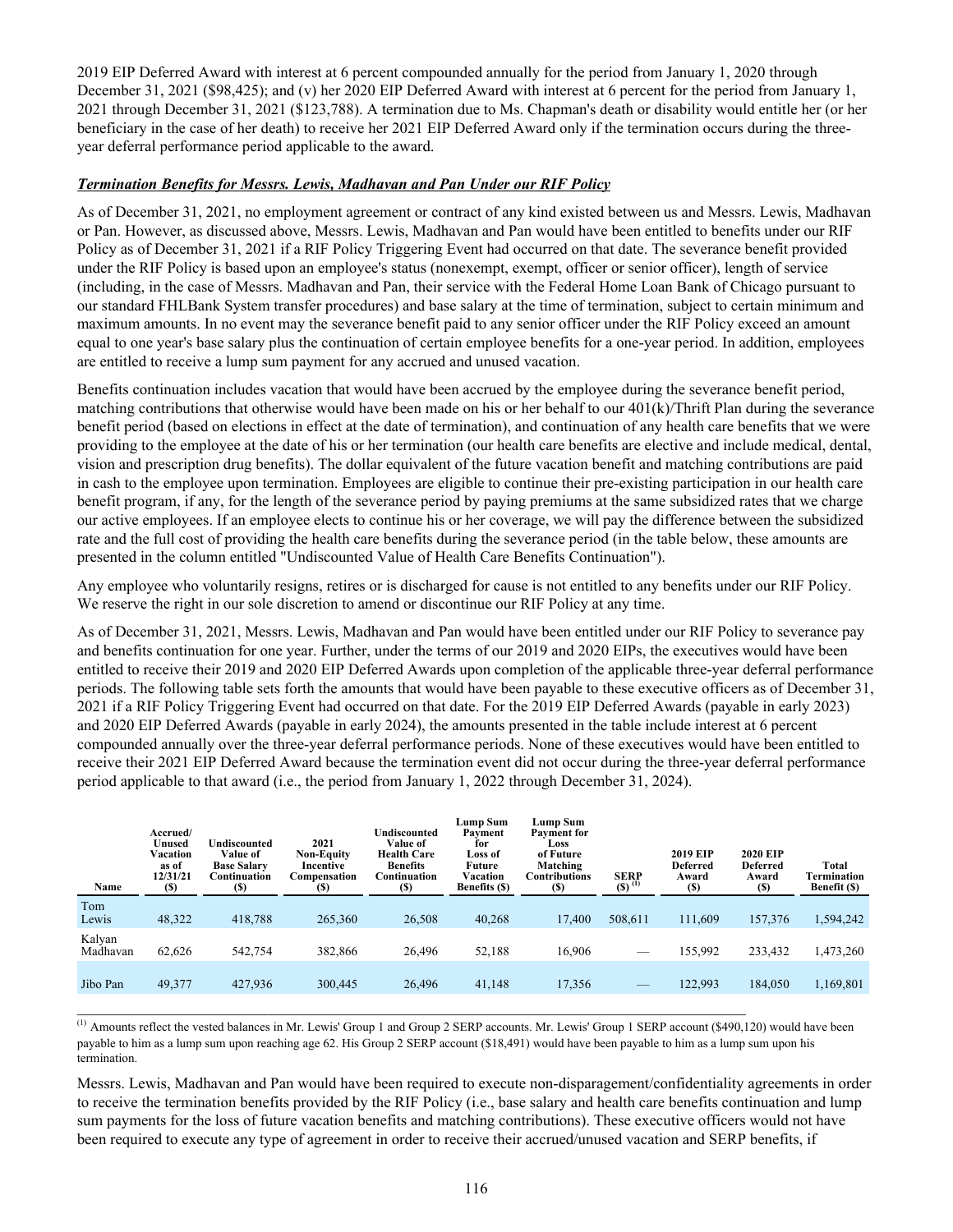applicable. In order to receive the termination benefits arising under the 2019 and 2020 EIPs, the executives would have been required to execute the severance agreement offered by us, the provisions of which are not dictated by either the 2019 or 2020 EIP.

If our employment of Messrs. Lewis, Madhavan or Pan had been terminated on December 31, 2021 due to the executive's death or disability, the executive (or his beneficiary in the case of his death) would have been entitled to receive the following: (i) his accrued/unused vacation; (ii) his 2021 non-equity incentive plan compensation comprised of the 2021 EIP Current Award and 2018 EIP Deferred Award; (iii) his 2019 EIP Deferred Award with interest at 6 percent compounded annually for the period from January 1, 2020 through December 31, 2021; and (iv) his 2020 EIP Deferred Award with interest at 6 percent for the period from January 1, 2021 through December 31, 2021. For Messrs. Lewis, Madhavan and Pan, these amounts would have totaled \$559,037, \$800,408 and \$629,657, respectively. These amounts would have been payable no later than March 15, 2022. A termination due to the executive's death or disability would trigger the payment of the 2021 EIP Deferred Award only if the termination occurs during the three-year deferral performance period applicable to that award (i.e., the period from January 1, 2022 through December 31, 2024).

If on December 31, 2021: (1) we had merged or consolidated with or reorganized into or with another FHLBank or other entity, or another FHLBank or other entity had merged or consolidated into us; (2) we had sold or transferred all or substantially all of our business and/or assets to another FHLBank or other entity; or (3) we had liquidated or dissolved (each, a "Significant Transaction"), then the 2021 EIP Current Award, the 2018 EIP Deferred Award, the 2019 EIP Deferred Award (based on the assumption that the applicable safety and soundness goals had been met and with interest at 6 percent compounded annually for the period from January 1, 2020 through December 31, 2021), the 2020 EIP Deferred Award (based on the assumption that the applicable safety and soundness goals had been met and with interest at 6 percent for the period from January 1, 2021 through December 31, 2021) and the 2021 EIP Deferred Award (based on the assumption that the applicable safety and soundness goals had been met) would have been payable to Messrs. Lewis, Madhavan and Pan on that date. For Messrs. Lewis, Madhavan and Pan, these amounts would have totaled \$640,122, \$931,549 and \$733,056, respectively.

In the event the 2021 EIP Current Award, the 2018 EIP Deferred Award, the 2019 EIP Deferred Award, the 2020 EIP Deferred Award and the 2021 EIP Deferred Award would not otherwise have been payable under the terms of their employment agreements, Mr. Bhasin and Ms. Chapman would have been entitled under the terms of the 2018, 2019, 2020 and 2021 EIPs to receive \$2,114,163 and \$578,038, respectively, on December 31, 2021 if a Significant Transaction had occurred on that date. These amounts would have been comprised of the executive's 2021 EIP Current Award and 2018 EIP Deferred Award in addition to their 2019, 2020 and 2021 EIP Deferred Awards with interest at 6 percent compounded annually through December 31, 2021 (based on the assumption that the applicable safety and soundness goals had been met).

# *Other*

In the event of the death or disability of any of our executive officers, we have no obligation to provide any life insurance or disability benefits beyond those that are provided for in our group life and disability insurance programs that are available generally to all salaried employees and that do not discriminate in scope, terms or operation in favor of our executive officers. Except as previously noted with regard to our SERP, our qualified and nonqualified retirement plans do not provide for any enhancements or accelerated vesting in connection with a termination, including a termination resulting from any of the events described above or the death or disability of a named executive officer. Following a termination for any reason, the balance of a named executive officer's NQDC Plan account would be distributed pursuant to the instructions in his or her deferral election forms or as prescribed by the 2017 Deferred Compensation Plan, as applicable, and he or she would be entitled to cash out any accrued and unused vacation. Other than the benefits described above in connection with each covered circumstance and ordinary retirement benefits subject to applicable requirements for those benefits (such as eligibility), we do not provide any post-employment benefits or perquisites to any employees, including our named executive officers.

We also sponsor a retirement benefits program that includes health care and minimal life insurance benefits for eligible retirees. While eligibility for participation in the program and required participant contributions vary depending upon an employee's age, hire date and length of service, the provisions of the plan apply equally to all employees, including our executive officers. For a discussion of our retirement benefits program, see pages F-46 through F-49 of this Annual Report on Form 10-K.

### *Regulatory Rules Regarding Golden Parachute Payments*

On July 30, 2008, the Housing and Economic Recovery Act of 2008 was enacted. Among other things, this legislation gave the Director of the Finance Agency (the "Director") the authority to limit, by regulation or order, any golden parachute payment. On January 28, 2014, the Finance Agency published a final rule relating to golden parachute payments (the "Golden Parachute Regulation"). The Golden Parachute Regulation defines a "golden parachute payment" as any payment (or any agreement to make any payment) in the nature of compensation by any FHLBank for the benefit of certain entity-affiliated parties (including but not limited to a FHLBank's officers) that (i) is contingent on, or by its terms is payable on or after, the termination of such party's primary employment or affiliation with the FHLBank and (ii) is received on or after, or is made in contemplation of, any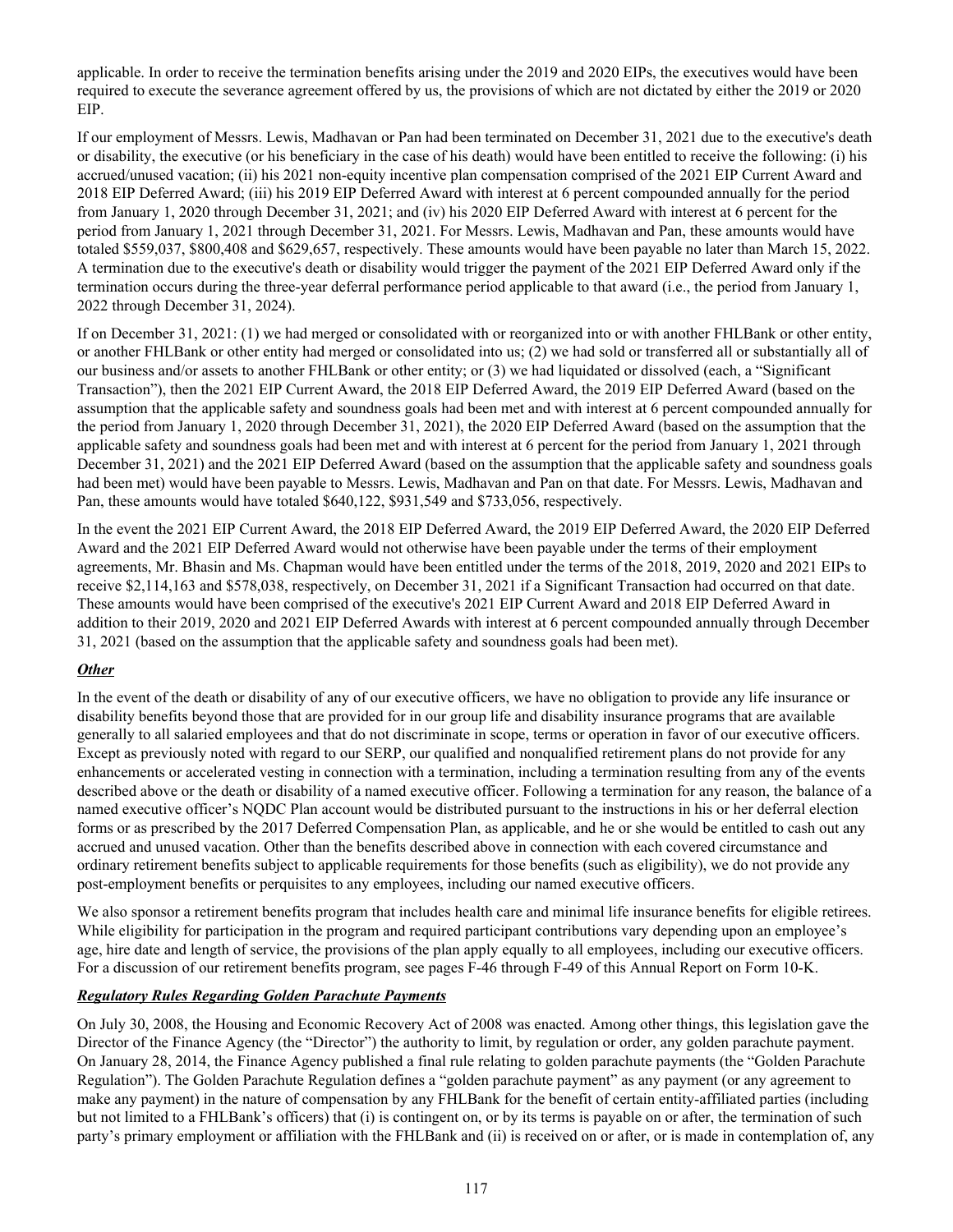of the following events: (a) the insolvency of the FHLBank; (b) the appointment of any conservator or receiver for the FHLBank; or (c) the FHLBank is in a troubled condition.

The Golden Parachute Regulation prohibits a FHLBank from making, or agreeing to make, any golden parachute payment unless: (1) the Director determines that the payment or agreement is permissible; (2) the agreement is made in order to hire a person to become an entity-affiliated party either at the time when the FHLBank is insolvent, in a troubled condition or the subject of a conservatorship or receivership or in an effort to prevent such an event, and the Director consents in writing to the amount and terms of the golden parachute payment; or (3) the payment is made pursuant to an agreement which provides for a reasonable severance payment, not to exceed 12 months' salary, in the event of a change in control (excluding a change in control resulting from a conservatorship or receivership); provided, however, that the consent of the Director is obtained prior to making the payment. In all of these cases, the FHLBank must demonstrate that it does not have any reasonable basis to believe that the payee (a) has committed any fraudulent act or omission, breach of trust or fiduciary duty, or insider abuse that is likely to have a material adverse effect on the FHLBank; (b) is substantially responsible for the insolvency of, the appointment of a conservator or receiver for, or the troubled condition of the FHLBank; (c) has materially violated any applicable federal or state law or regulation that has had or is likely to have a material effect on the FHLBank; and (4) has violated or conspired to violate certain specified sections of the United States Code.

The following types of payments are excluded from the definition of "golden parachute payment" under the Golden Parachute Regulation: (i) any payment made pursuant to a pension or retirement plan that is qualified (or is intended within a reasonable period of time to be qualified) under Section 401 of the Internal Revenue Code of 1986 or pursuant to a pension or other retirement plan that is governed by the laws of any foreign country; (ii) any payment made pursuant to any plan, contract, agreement or other arrangement which is an "employee welfare benefit plan" as that term is defined in section 3(1) of the Employee Retirement Income Security Act of 1974, as amended, or other usual and customary plans such as dependent care, tuition reimbursement, group legal services, or cafeteria plans; (iii) any payment made pursuant to a bona fide deferred compensation plan or arrangement (iv) any payment made by reason of death or by reason of termination caused by the disability of the entity-affiliated party; (v) any payment made pursuant to a nondiscriminatory severance pay plan or arrangement that provides for payment of severance benefits of not more than 12 months' base compensation to all eligible employees upon involuntary termination other than for cause, voluntary resignation or early retirement (other than payments to a named executive officer and any other officer identified by the Director whose base salary exceeds \$300,000); or (vi) any severance or similar payment that is required to be made pursuant to a state statute or foreign law that is applicable to all employers within the appropriate jurisdiction (with the exception of employers that may be exempt due to their small number of employees or other similar criteria).

The Golden Parachute Regulation was effective February 27, 2014. Accordingly, payments that might otherwise be payable to Mr. Bhasin or Ms. Chapman under their employment agreements or our other named executive officers under our RIF Policy (or payments that might otherwise be payable to any of our named executive officers under our EIPs) could be reduced if the event giving rise to such payments were to occur at a time at which we were (or it was contemplated that we could become) insolvent, in a troubled condition or the subject of a conservatorship or receivership.

On January 28, 2014, the Finance Agency also published a final rule relating broadly to executive compensation (the "Executive Compensation Regulation"). Under the Executive Compensation Regulation, which became effective on February 27, 2014, the Director has the authority to prohibit us from providing compensation (including termination benefits) to any named executive officer that the Director determines is not reasonable and comparable with compensation for employment in other similar businesses involving similar duties and responsibilities. In determining whether compensation to a named executive officer is not reasonable and comparable, the Director may take into consideration any factors the Director considers relevant, including any wrongdoing on the part of the executive, such as any fraudulent act or omission, breach of trust or fiduciary duty, violation of law, rule, regulation, order or written agreement, and insider abuse. The Executive Compensation Regulation provides that we must provide at least 30 days' advance written notice prior to making any payments to a named executive officer in connection with a change in control or a termination of the executive's employment with us. Accordingly, it is possible that payments that might otherwise be payable to our named executive officers could be reduced even if the event that triggers those payments were to occur at a time when we were not insolvent, in a troubled condition or the subject of a conservatorship or receivership.

On December 20, 2018, the Finance Agency published a final rule on golden parachute and indemnification payments (the "Golden Parachute Rule") to address areas of supervisory concern and to reduce administrative and compliance burdens. The Golden Parachute Rule, which became effective on January 22, 2019, sets forth the standards the Finance Agency would take into consideration when limiting or prohibiting golden parachute and indemnification payments by a FHLBank to an entityaffiliated party if the FHLBank were in a troubled condition, in conservatorship or receivership, or insolvent. The provisions of the rule: (i) focus the standards on payments to and agreements with executive officers, broad-based plans covering large numbers of employees (such as severance plans), and payments to employees other than executive officers who may have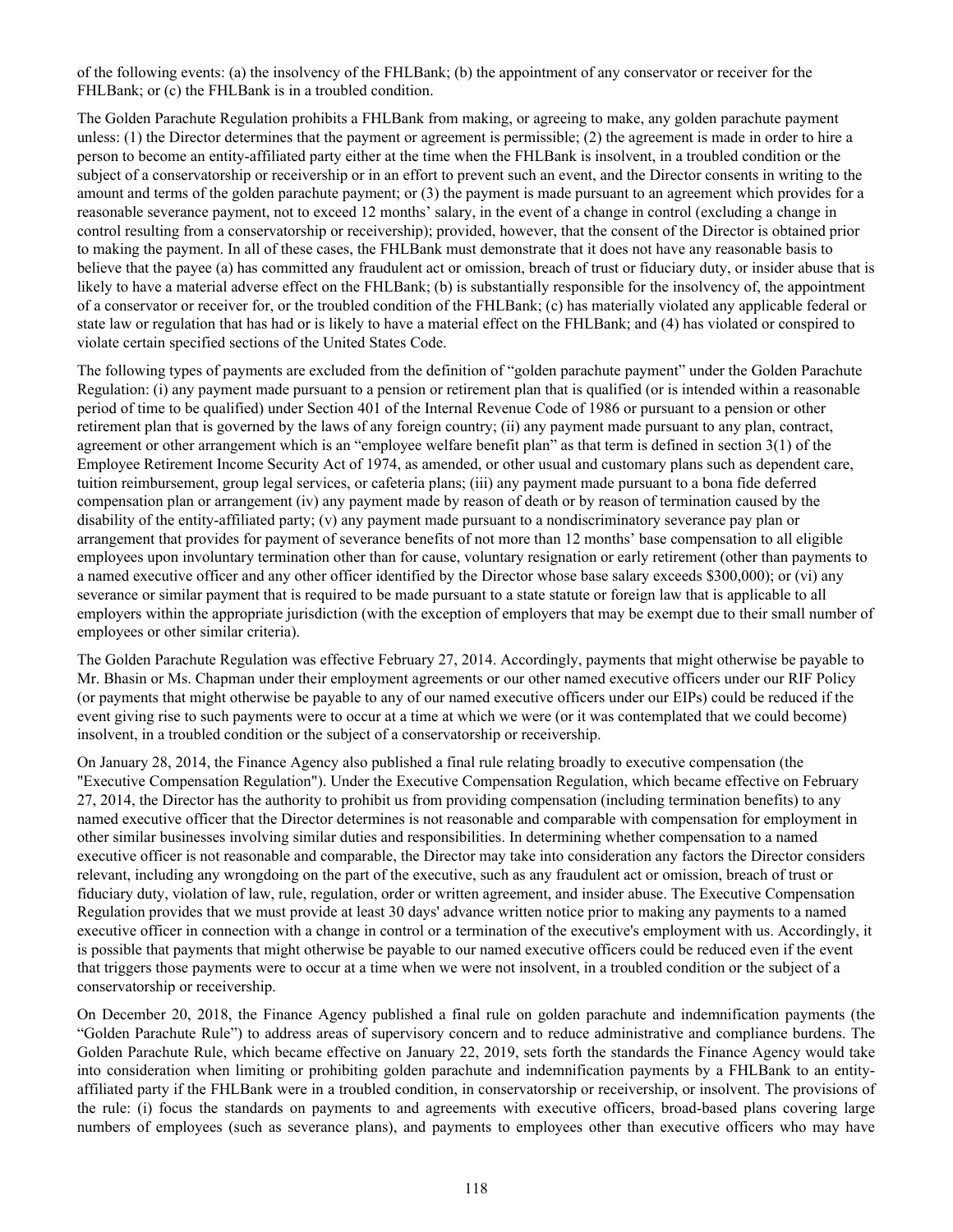engaged in certain types of wrongdoing; and (ii) revise and clarify definitions, exemptions and procedures to implement the Finance Agency's supervisory approach.

#### **PAY RATIO**

For 2021, the estimated ratio of our President/CEO's total compensation to the median annual total compensation of all of our other employees was 12.2 to 1. The estimated median annual total compensation of all of our other employees was determined by calculating their compensation in the same manner as total compensation is calculated for our President/CEO, which calculation includes, among other things, amounts attributable to the change in pension value for those of our employees who participate in the Pentegra DB Plan ("DB Plan Participants"), as discussed in the "Pension Benefits" section on page 107. The change in pension value for DB Plan Participants varies based upon their age, compensation and tenure with us. For 2021, the estimated median annual total compensation of all of our employees (excluding our President/CEO) was \$159,085 and the total compensation of our President/CEO was \$1,938,868, as shown in the Summary Compensation Table on page 104.

We identified the median by estimating the annual total compensation for each of our employees who were employed by us on December 31, 2021 (excluding our President/CEO) and then ranking the total compensation for those employees from lowest to highest. The ranking included 195 full-time employees and 1 part-time employee. For those employees who were not employed by us during the entire year, we annualized their total compensation. For base salaries (or, in the case of our hourly employees, wages plus overtime), incentive compensation and our matching contributions to qualified and nonqualified defined contribution plans, we used actual (or, as appropriate, annualized) amounts. To determine the annual change in pension value for each of the DB Plan Participants, changes were calculated for a judgmentally selected sample of employees and, based on the results of those calculations, we estimated the change in pension value for each of our other DB Plan Participants. While our calculation method for DB Plan Participants who were not part of the sample involved a degree of imprecision, we believe it was sufficient to allow us to reasonably approximate the change in pension values for those employees, which, in turn, allowed us to reasonably estimate the median annual total compensation of our workforce as of December 31, 2021.

#### **DIRECTOR COMPENSATION**

Director fees and reimbursable expenses are determined at the discretion of our Board of Directors, subject to the authority of the Finance Agency's Director to object to, and to prohibit prospectively, compensation and/or expenses that she determines are not reasonable. For 2021, our directors received fees based on the number of our regularly scheduled board meetings that they attended in person (or, as permitted by a temporary Finance Agency waiver, through electronic means) and the number of telephonic meetings in which they participated, subject to a maximum compensation limit. The following table sets forth the annual compensation limits and attendance fees that our directors were entitled to receive for each regular board meeting that they attended in 2021 (subject to a maximum of five out of the six meetings held). In addition, each director was entitled to receive (subject to the annual compensation limits) \$1,000 for his or her participation in telephonic meetings of the Board of Directors and \$1,000 for his or her participation in telephonic or special in-person meetings of its committees.

|                                                      | Annual<br>Compensation<br>Limit for 2021 |         | <b>Fee For</b><br><b>Attendance</b><br>at Each Regular<br><b>Board Meeting</b> |        |
|------------------------------------------------------|------------------------------------------|---------|--------------------------------------------------------------------------------|--------|
| Chairman of the Board                                | S.                                       | 140,000 | -S                                                                             | 28,000 |
| Vice Chairman of the Board                           |                                          | 123,000 |                                                                                | 24,600 |
| Chairmen of the Audit and Risk Management Committees |                                          | 122,000 |                                                                                | 24,400 |
| Chairmen of all other Board Committees               |                                          | 117,500 |                                                                                | 23,500 |
| All other Directors                                  |                                          | 107,500 |                                                                                | 21,500 |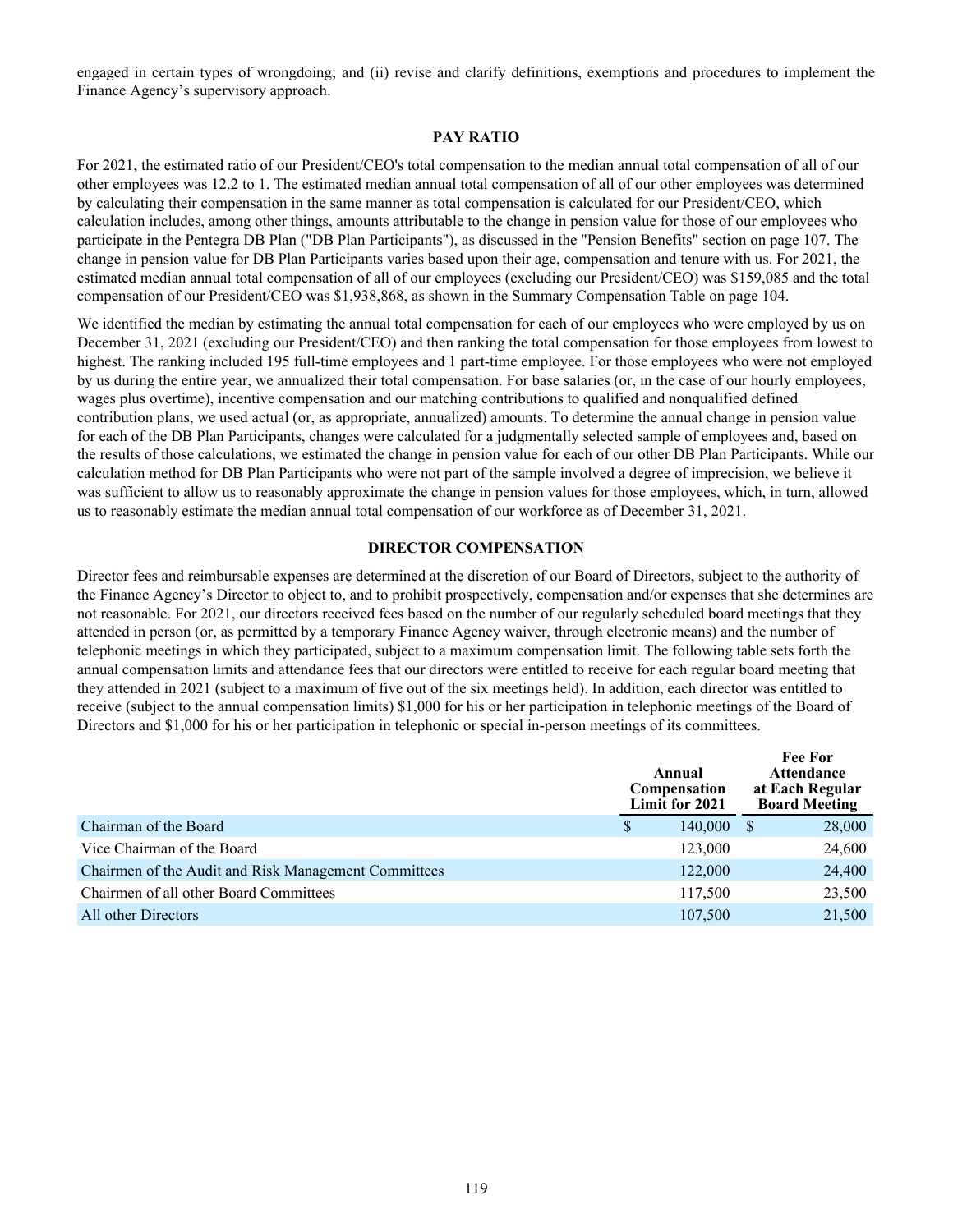The following table sets forth the actual compensation earned by our directors in 2021. One of the directors presented in the table, Cheryl D. Alston, no longer serves on our Board of Directors. Ms. Alston resigned from our Board of Directors effective July 13, 2021. Other than Ms. Alston and Rufus Cormier, Jr., all of the directors shown in the table served on our Board of Directors during all of 2021. Mr. Cormier's term as a director began on December 14, 2021. No meetings were held during the period from December 14, 2021 through December 31, 2021.

| Name                                       | <b>Fees Earned</b><br>or Paid in<br>Cash ( <sub>s</sub> ) | <b>Stock</b><br>Awards (\$) | Option<br>Awards (\$) | Non-equity<br><b>Incentive Plan</b><br>Compensation (\$) | <b>Change in Pension</b><br>Value and<br>Nonqualified<br><b>Deferred</b><br>Compensation<br>Earnings (\$) | All Other<br>Compensation (\$) | Total (\$) |
|--------------------------------------------|-----------------------------------------------------------|-----------------------------|-----------------------|----------------------------------------------------------|-----------------------------------------------------------------------------------------------------------|--------------------------------|------------|
| Robert M. Rigby,<br>Chairman in 2021       | 140,000                                                   |                             |                       |                                                          |                                                                                                           | $\ast$                         | 140,000    |
| Margo S. Scholin, Vice<br>Chairman in 2021 | 123,000                                                   |                             |                       |                                                          |                                                                                                           | $\ast$                         | 123,000    |
| Cheryl D. Alston                           | 72,527                                                    |                             |                       |                                                          |                                                                                                           | $\ast$                         | 72,527     |
| Dorsey L. Baskin, Jr.                      | 107,500                                                   |                             |                       |                                                          |                                                                                                           | $\ast$                         | 107,500    |
| Dianne W. Bolen                            | 117,500                                                   |                             |                       |                                                          |                                                                                                           | $\ast$                         | 117,500    |
| Tim H. Carter                              | 117,500                                                   |                             |                       |                                                          |                                                                                                           | $\ast$                         | 117,500    |
| Mary E. Ceverha                            | 117,500                                                   |                             |                       |                                                          |                                                                                                           | $\ast$                         | 117,500    |
| Albert C. Christman                        | 122,000                                                   |                             |                       |                                                          |                                                                                                           | $\ast$                         | 122,000    |
| Rufus Cormier, Jr.                         |                                                           |                             |                       |                                                          |                                                                                                           | $\ast$                         |            |
| James D. Goudge                            | 107,500                                                   |                             |                       |                                                          |                                                                                                           | *                              | 107,500    |
| W. Wesley Hoskins                          | 107,500                                                   |                             |                       |                                                          |                                                                                                           | $\ast$                         | 107,500    |
| Michael C. Hutsell                         | 107,500                                                   |                             |                       |                                                          |                                                                                                           | $\ast$                         | 107,500    |
| A. Fred Miller, Jr.                        | 107,500                                                   |                             |                       |                                                          |                                                                                                           | $\ast$                         | 107,500    |
| Sally I. Nelson                            | 107,500                                                   |                             |                       |                                                          |                                                                                                           | $\ast$                         | 107,500    |
| Stephen Panepinto                          | 107,500                                                   |                             |                       |                                                          |                                                                                                           | $\ast$                         | 107,500    |
| Felipe A. Rael                             | 107,500                                                   |                             |                       |                                                          |                                                                                                           | $\ast$                         | 107,500    |
| John P. Salazar                            | 117,500                                                   |                             |                       |                                                          |                                                                                                           | $\ast$                         | 117,500    |
| Ron G. Wiser                               | 122,000                                                   |                             |                       |                                                          |                                                                                                           | $\ast$                         | 122,000    |

\* Our directors did not receive any other form of compensation in 2021 other than the limited perquisites which are discussed below. For each director, the aggregate amount of such perquisites was either less than \$1,652 or zero.

 $\mathcal{L}_\text{max}$  , and the set of the set of the set of the set of the set of the set of the set of the set of the set of the set of the set of the set of the set of the set of the set of the set of the set of the set of the

Under our NQDC Plan, our directors may elect to defer any or all of their fees. Deferral elections must be made in December of each year for amounts to be earned in the following year and are irrevocable. Participating board members can elect to receive distributions under the same rules that apply to our highly compensated employees who have elected to participate in the plan. Similarly, directors' distribution schedules cannot be accelerated but they can be postponed under the same rules that apply to our highly compensated employees who have elected to participate in the plan. Participating board members direct the investment of their deferred fees among the same externally managed mutual funds that are available to our employee participants. As the earnings derived from these mutual funds are not at above-market or preferential rates, they are not included in the table above. Our liability for directors' deferred compensation (including both current and former directors), which consists of the accumulated compensation deferrals and the accrued earnings or losses on those deferrals, totaled \$3,585,000 at December 31, 2021.

We have a policy under which we will reimburse our directors for all travel and meal expenses of a spouse accompanying them to no more than two meetings of our board and/or any of its committees each year. In addition, we will reimburse our directors for the meal expenses of a spouse accompanying them to any group functions of the Board of Directors regardless of whether the meal occurs during one of the trips specified in the immediately preceding sentence provided the meal was incurred in connection with a group outing in which directors and officers were in attendance. Further, we will pay for the expenses of directors' spouses attending up to two group spousal functions annually, provided the functions are organized by us. In 2021, 11 of our directors used these benefits to some extent at a total cost to us of \$6,990. As no individual director was reimbursed more than \$1,651 for spousal travel and meal expenses, these perquisites are not reportable as compensation in the table above.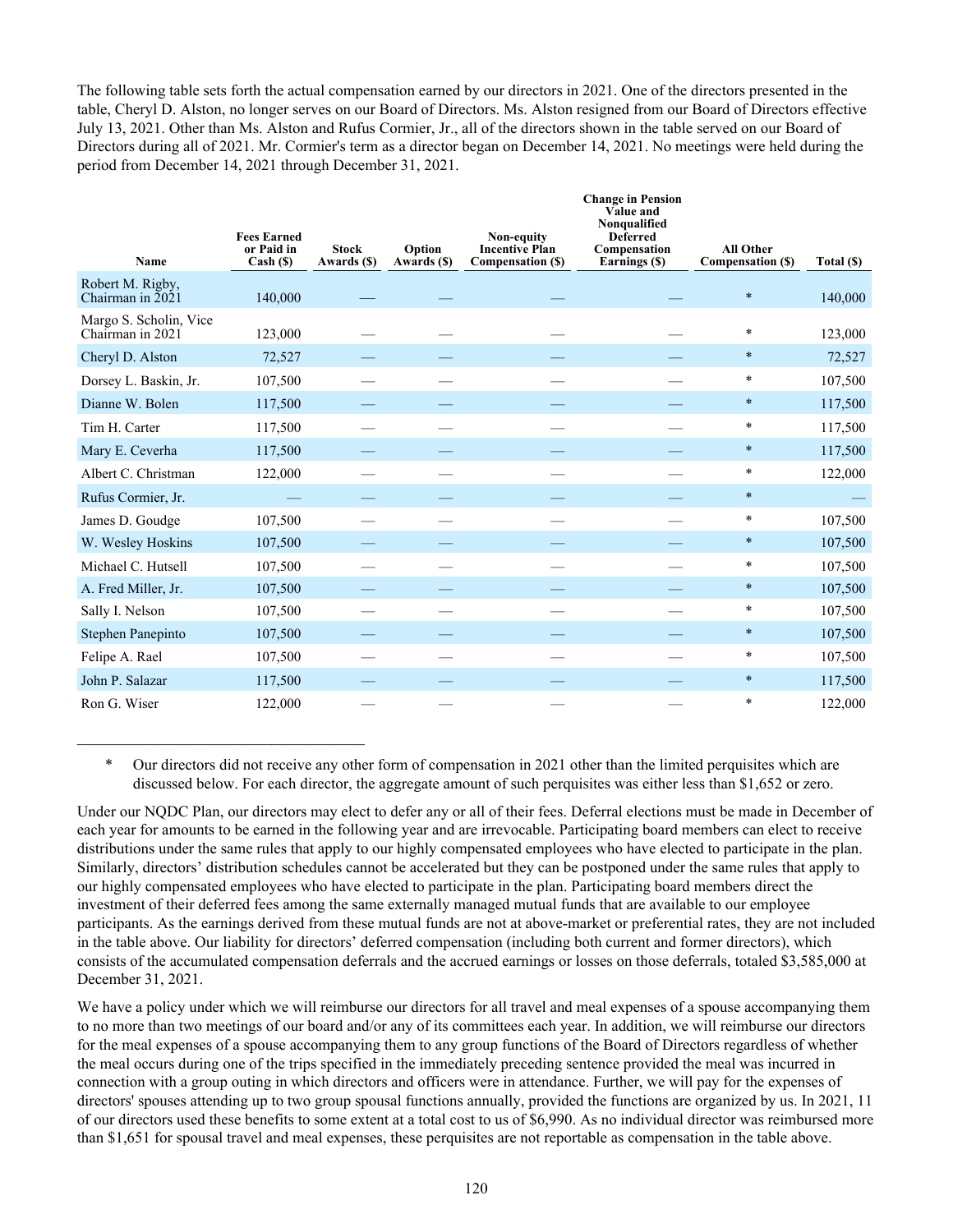In accordance with Finance Agency regulations, we have established a formal policy governing the travel reimbursement provided to our directors. During 2021, our directors' Bank-related travel expenses totaled \$36,833, not including the spousal travel and meal reimbursements described above. In comparison to most years, our directors' Bank-related travel expenses were lower in 2021 as a result of our decision to avoid business travel during most of the year due to the health risks posed by the COVID-19 pandemic.

For 2022, our directors will receive fees based on the number of our regularly scheduled board meetings that they attend in person (or, if permitted by the Finance Agency, through electronic means) and the number of telephonic meetings in which they participate, subject to a maximum compensation limit. The following table sets forth the annual compensation limits and attendance fees that our directors will be entitled to receive for each regular board meeting that they attend in 2022 (subject to a maximum of five out of the six meetings to be held). In addition, each director will receive (subject to the annual compensation limits) \$1,000 for his or her participation in telephonic meetings of the Board of Directors and \$1,000 for his or her participation in telephonic or special in-person meetings of its committees.

|                                                      | Annual<br>Compensation<br>Limit for 2022 | <b>Fee For</b><br><b>Attendance</b><br>at Each Regular<br><b>Board Meeting</b> |        |
|------------------------------------------------------|------------------------------------------|--------------------------------------------------------------------------------|--------|
| Chairman of the Board                                | \$<br>144,500                            |                                                                                | 28,900 |
| Vice Chairman of the Board                           | 130,000                                  |                                                                                | 26,000 |
| Chairmen of the Audit and Risk Management Committees | 126,000                                  |                                                                                | 25,200 |
| Chairmen of all other Board Committees               | 121.500                                  |                                                                                | 24,300 |
| All other Directors                                  | 111,000                                  |                                                                                | 22,200 |

# **Compensation Committee Interlocks and Insider Participation**

None of our directors who served on our Compensation and Human Resources Committee during 2021 was, prior to or during 2021, an officer or employee of the Bank, nor did they have any relationships requiring disclosure under applicable related party requirements. None of our executive officers served as a member of the compensation committee (or similar committee) or board of directors of any entity whose executive officers served on our Compensation and Human Resources Committee or Board of Directors.

# **ITEM 12. SECURITY OWNERSHIP OF CERTAIN BENEFICIAL OWNERS AND MANAGEMENT AND RELATED STOCKHOLDER MATTERS**

The Bank has two sub-classes of Class B capital stock authorized and outstanding, Class B-1 and Class B-2 Capital Stock, both of which have a par value of \$100 per share. The Bank does not have any other authorized classes of capital stock. The Bank is a cooperative and all of its outstanding capital stock is owned by its members or, in some cases, by non-member institutions that acquire stock by virtue of acquiring member institutions, by a federal or state agency or insurer acting as a receiver of a closed institution, or by former members of the Bank that retain capital stock to support advances or other activity that remains outstanding or until any applicable stock redemption or withdrawal notice period expires. No individual owns any of the Bank's capital stock. As a condition of membership, members are required to maintain an investment in Class B-1 Capital Stock of the Bank that is equal to a percentage of the member's total assets, subject to minimum and maximum thresholds. In addition, members are required to hold Class B-2 Capital Stock based upon an activity-based investment requirement. Financial institutions that cease to be members are required to continue to comply with the Bank's activity-based investment requirement until such time that the activities giving rise to the requirement have been fully extinguished.

As provided by statute and as further discussed in Item 10. Directors, Executive Officers and Corporate Governance, the Bank's members are entitled to vote for the election of directors. Each member directorship is designated to one of the five states in the Bank's district and a member is entitled to vote only for member director candidates for the state in which the member's principal place of business is located. In addition, all eligible members in the Bank's five-state district are entitled to vote for the nominees for independent directorships. In each case, a member is entitled to cast, for each applicable directorship, one vote for each share of Class B-1 and Class B-2 Capital Stock that the member is required to hold, subject to a statutory limitation. Under this limitation, the total number of votes that a member may cast is limited to the average number of shares of the Bank's capital stock that were required to be held by all members in that member's state as of the record date for voting. Non-member shareholders are not entitled to cast votes for the election of directors.

As of March 4, 2022, there were 22,501,374 shares of the Bank's capital stock (including mandatorily redeemable capital stock) outstanding. The following table sets forth certain information with respect to the only shareholder that beneficially owned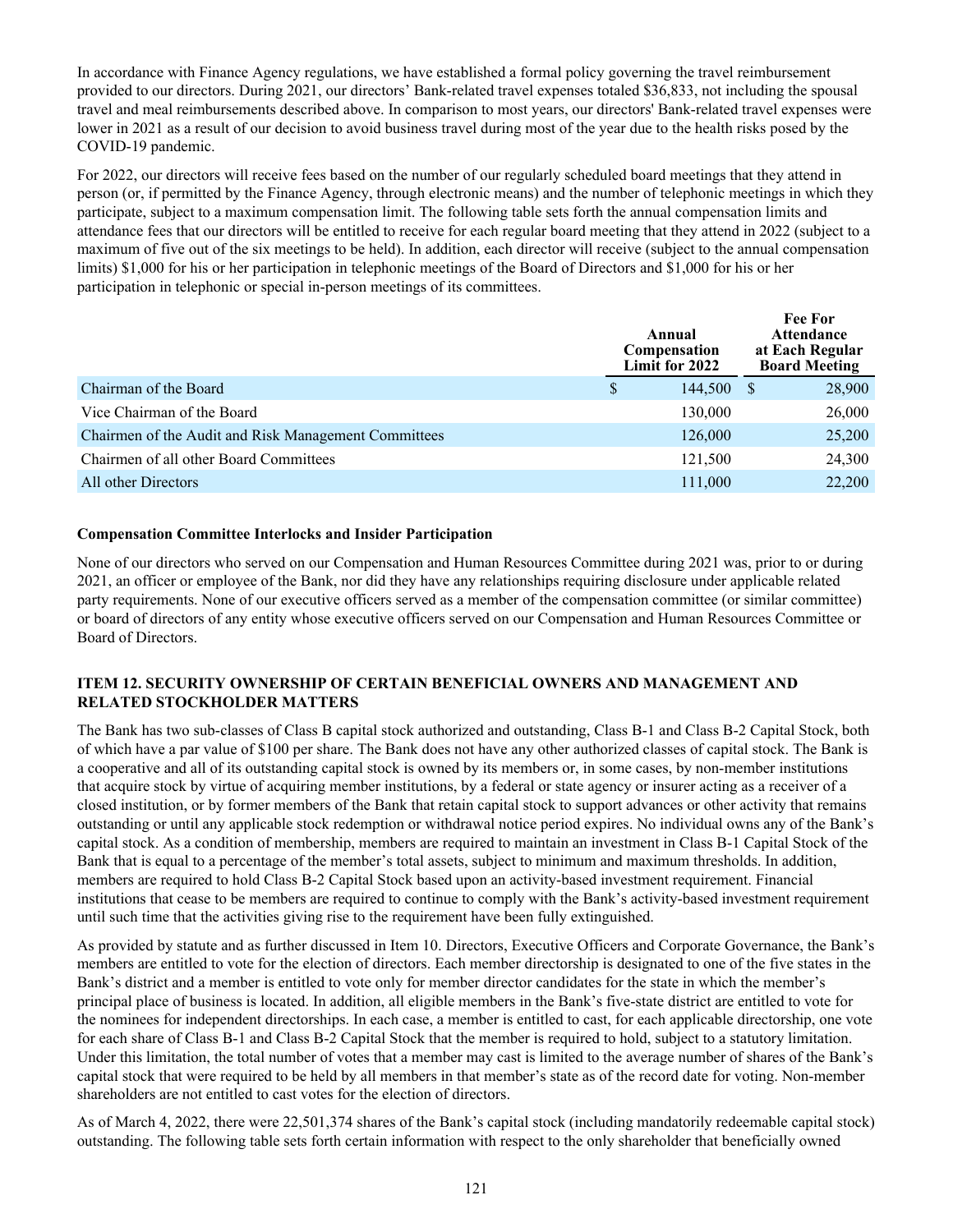more than five percent of the Bank's outstanding capital stock as of March 4, 2022. The shareholder has sole voting and investment power for all shares shown (subject to the restrictions described above), none of which represent shares with respect to which the shareholder has a right to acquire beneficial ownership.

### **Beneficial Owners of More than 5% of the Bank's Outstanding Stock**

| Name and Address of Beneficial Owner                                                     | <b>Number</b><br>of Shares<br>Owned | Percentage of<br>Outstanding<br><b>Shares Owned</b> |  |
|------------------------------------------------------------------------------------------|-------------------------------------|-----------------------------------------------------|--|
| American General Life Insurance Company<br>2727 Allen Parkway Suite A, Houston, TX 77019 | 1.580.449                           | $7.02 \%$                                           |  |

The Bank does not offer any type of compensation plan under which its equity securities are authorized to be issued to any person. Nine of the Bank's 17 directorships are designated as member directorships which by law must be occupied by officers or directors of a member of the Bank. The following table sets forth, as of March 4, 2022, the number of shares owned beneficially by members that have one of their officers and/or directors serving as a director of the Bank and the name of the director of the Bank who is affiliated with each such member. Each shareholder has sole voting and investment power for all shares shown (subject to the restrictions described above), none of which represent shares with respect to which the shareholder has a right to acquire beneficial ownership.

### **Security Ownership of Directors' Financial Institutions**

| <b>Name and Address of Beneficial Owner</b>                                             | <b>Bank Director</b><br>Affiliated with<br><b>Beneficial Owner</b> | <b>Number</b><br>of Shares<br>Owned** | Percentage of<br>Outstanding<br><b>Shares Owned</b> |
|-----------------------------------------------------------------------------------------|--------------------------------------------------------------------|---------------------------------------|-----------------------------------------------------|
| <b>Broadway National Bank</b><br>1177 NE Loop 410, San Antonio, TX 78209                | James D. Goudge                                                    | 124,109                               | $\ast$                                              |
| <b>First Security Bank</b><br>314 North Spring Street, Searcy, AR 72143                 | Michael C. Hutsell                                                 | 74,065                                | $\ast$                                              |
| Southside Bank<br>1201 South Beckham, Tyler, TX 75701                                   | Tim H. Carter                                                      | 63,748                                | $\ast$                                              |
| <b>First National Bankers Bank</b><br>7813 Office Park Boulevard, Baton Rouge, LA 70809 | Albert C. Christman                                                | 15,024                                | $\ast$                                              |
| Legend Bank, N.A.<br>101 West Tarrant Street, Bowie, TX 76230                           | Robert M. Rigby                                                    | 14,873                                | $\ast$                                              |
| Guaranty Bank & Trust Company of Delhi<br>120 Oak Street, Delhi, LA 71232               | Albert C. Christman                                                | 14,536                                | $\ast$                                              |
| <b>Bank of Anguilla</b><br>130 Holland Street, Anguilla, MS 38721                       | A. Fred Miller, Jr.                                                | 11,875                                | $\ast$                                              |
| Bank of the Southwest<br>226 North Main Street, Roswell, NM 88201                       | Ron G. Wiser                                                       | 4,804                                 | $\ast$                                              |
| <b>First Community Bank</b><br>416 North Water Street, Corpus Christi, TX 78401         | W. Wesley Hoskins                                                  | 2,101                                 | $\ast$                                              |
| Plaquemine Bank and Trust Company<br>24025 Eden Street, Plaquemine, LA 70764            | Stephen Panepinto                                                  | 847                                   | $\ast$                                              |
|                                                                                         |                                                                    |                                       |                                                     |
| All Directors' Financial Institutions as a group                                        |                                                                    | 325,982                               | 1.45 $%$                                            |

Indicates less than one percent ownership.

 $\mathcal{L}_\text{max}$  and  $\mathcal{L}_\text{max}$  and  $\mathcal{L}_\text{max}$  and  $\mathcal{L}_\text{max}$ 

<sup>\*\*</sup> All shares owned by the Directors' Financial Institutions are pledged as collateral to secure extensions of credit from the Bank.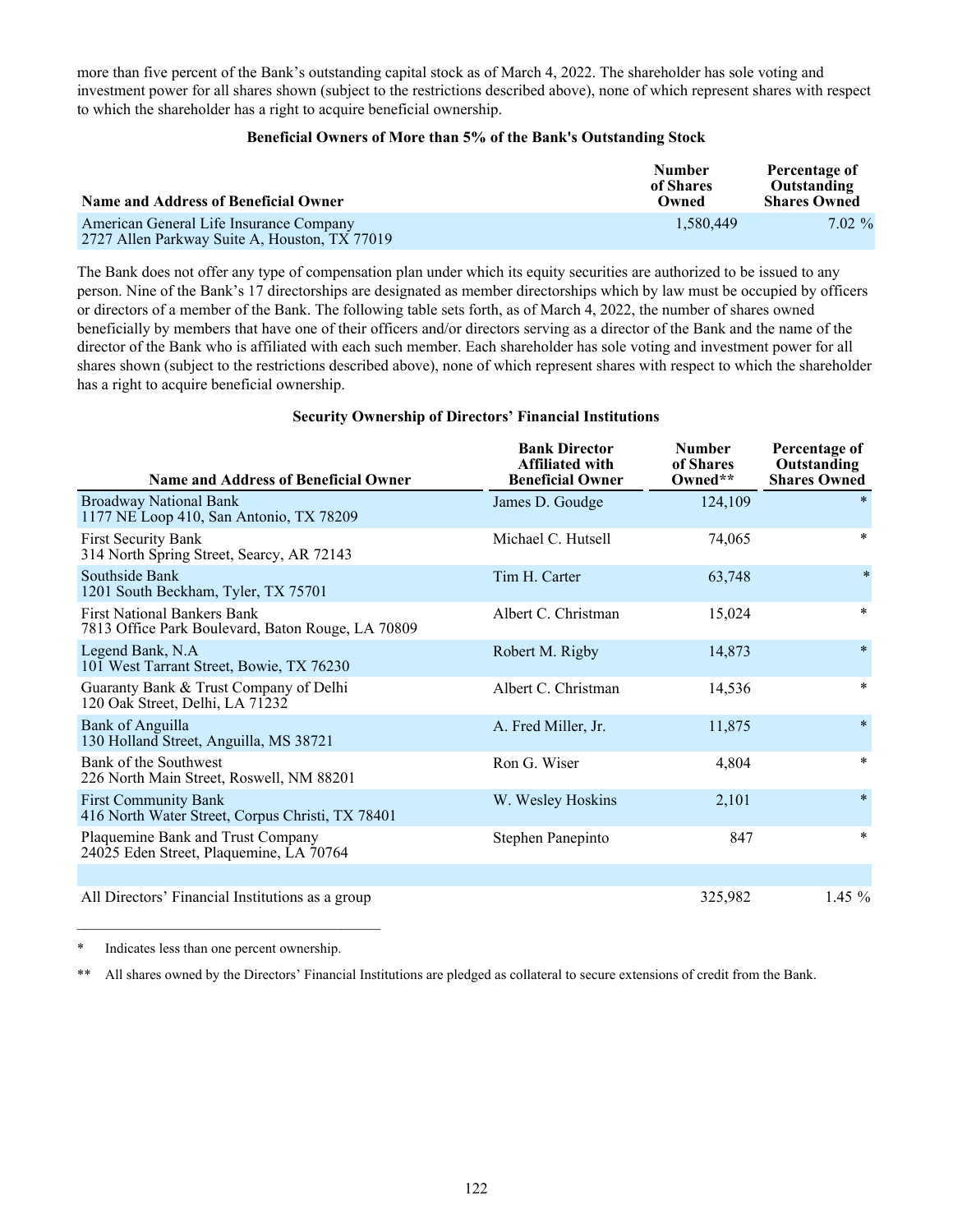#### **ITEM 13. CERTAIN RELATIONSHIPS AND RELATED TRANSACTIONS, AND DIRECTOR INDEPENDENCE**

#### **Transactions with Related Persons**

Our capital stock can only be held by our members or, in some cases, by non-member institutions that acquire stock by virtue of acquiring member institutions, by a federal or state agency or insurer acting as a receiver of a closed institution, or by our former members that retain capital stock to support advances or other activity that remains outstanding or until any applicable stock redemption or withdrawal notice period expires. All members are required by law to purchase our capital stock. As a cooperative, our products and services are provided almost exclusively to our shareholders. In the ordinary course of business, transactions between us and our shareholders are carried out on terms that either are determined by competitive bidding in the case of auctions for our advances and deposits or are established by us, including pricing and collateralization terms, under our Member Products and Credit Policy, which treats all similarly situated members on a non-discriminatory basis. We provide, in the ordinary course of business, products and services to members whose officers or directors may serve as our directors ("Directors' Financial Institutions"). Currently, 9 of our 17 directors are officers and/or directors of member institutions. Our products and services are provided to Directors' Financial Institutions and to holders of more than five percent of our capital stock on terms that are no more favorable to them than comparable transactions with our other similarly situated members.

We have adopted written policies prohibiting our employees and directors from accepting any personal benefits where such acceptance may create either the appearance of, or an actual, conflict of interest. These policies also prohibit our employees and directors from having a direct or indirect financial interest that conflicts, or appears to conflict, with that employee's or director's duties and responsibilities to us, subject to certain exceptions. Any of our employees who regularly deal with our members or major financial institutions that do business with us must disclose any personal financial relationships with those members or major financial institutions annually in a manner that we prescribe. Our directors are required to disclose all actual or apparent conflicts of interest and any financial interest of the director or an immediate family member or business associate of the director in any matter to be considered by the Board of Directors. Directors must refrain from participating in the deliberations regarding or voting on any matter in which they, any immediate family members or any business associates have a financial interest, except that member directors may vote on the terms on which our products are offered to all members and other routine corporate matters, such as the declaration of dividends. With respect to our AHP, directors and employees may not participate in or attempt to influence decisions by us regarding the evaluation, approval, funding or monitoring, or any remedial process for an AHP project if the director or employee, or a family member of such individual, has a financial interest in, or is a director, officer or employee of, an organization involved in such AHP project.

In addition, our Board of Directors has adopted a written policy for the review and approval or ratification of a "related person transaction" as defined by policy (the "Transactions with Related Persons Policy"). The Transactions with Related Persons Policy requires that each related person transaction must be presented to the Audit Committee of the Board of Directors for review and consideration. Those members of the Audit Committee who are not related persons with respect to the related person transaction in question will consider the transaction to determine whether, if practicable, the related person transaction will be conducted on terms that are no less favorable than the terms that could be obtained from a non-related person or an otherwise unaffiliated third party on an arms'-length basis. In making such determination, the Audit Committee will review all relevant factors regarding the goods or services that form the basis of the related party transaction, including, as applicable, (i) the nature of the goods or services, (ii) the scope and quality of the goods or services, (iii) the timing of receiving the goods or services through the related person transaction versus a transaction not involving a related person or an otherwise unaffiliated third party, (iv) the reputation and financial standing of the provider of the goods or services, (v) any contractual terms and (vi) any competitive alternatives (if practicable).

After review, the Audit Committee will approve such transaction only if the Audit Committee reasonably believes that the transaction is in, or is not opposed to, our best interests. If a related person transaction is not presented to the Audit Committee for review in advance of such transaction, the Audit Committee may ratify such transaction only if the Audit Committee reasonably believes that the transaction is in, or is not opposed to, our best interests.

A "related person" is defined by the Transactions with Related Persons Policy to be (i) any person who was one of our directors or executive officers at any time since the beginning of our last fiscal year, (ii) any immediate family member of any of the foregoing persons and (iii) any of our members or non-member institutions owning more than five percent of our total outstanding capital stock when the transaction occurred or existed.

For purposes of the Transactions with Related Persons Policy, a "related person transaction" is a transaction, arrangement or relationship (or any series of similar transactions, arrangements or relationships) in which we were, are or will be a participant and in which any related person has or will have a direct or indirect material interest. The Transactions with Related Persons Policy includes as exceptions to the definition of "related person transaction" those exceptions set forth in Item 404(a) of Regulation S-K (and the related instructions to that item) promulgated under the Exchange Act. Additionally, in connection with the registration of our capital stock under Section 12 of the Exchange Act, the SEC issued a no-action letter dated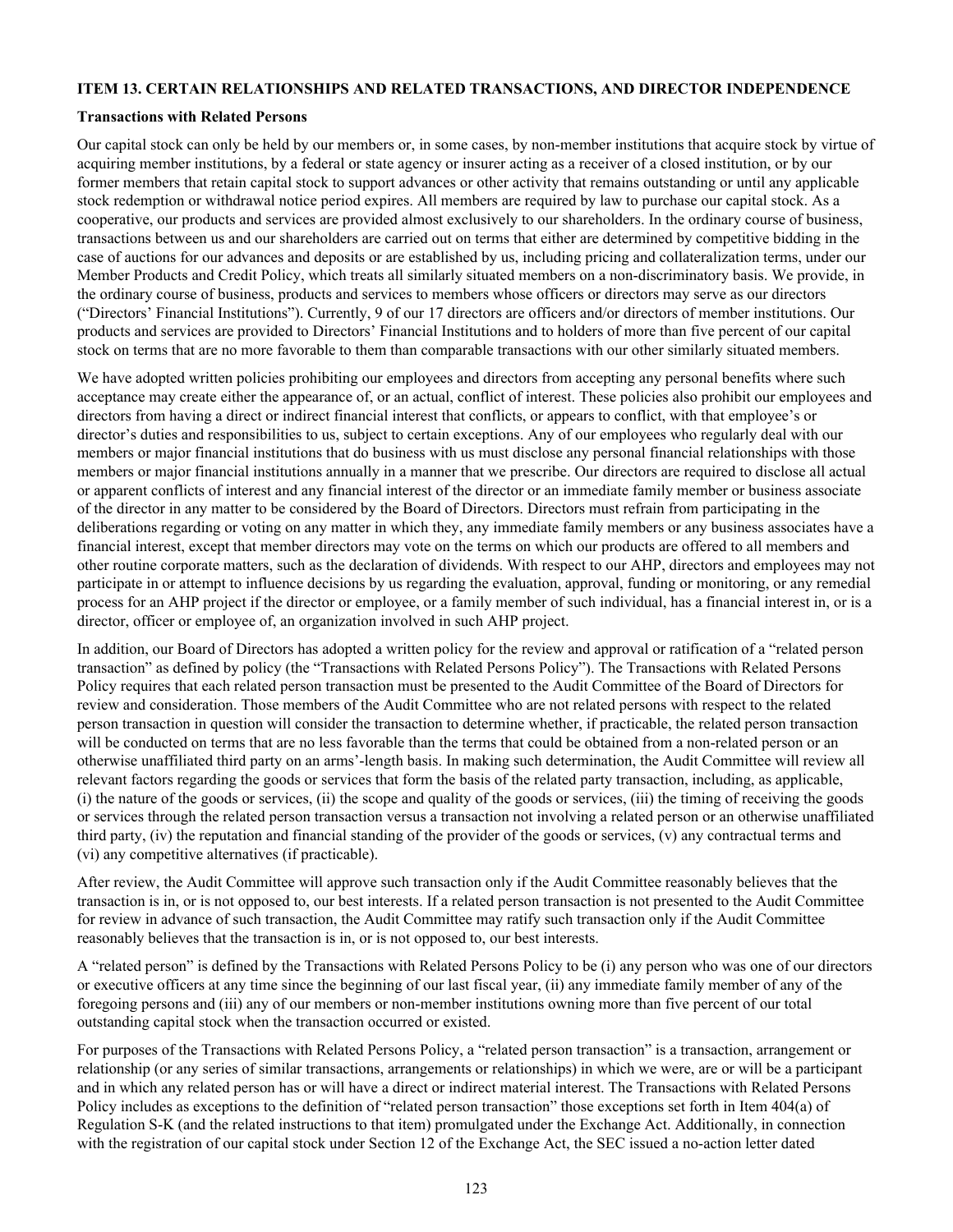September 13, 2005 concurring with our view that, despite registration of our capital stock under Section  $12(g)$  of the Exchange Act, disclosure of related party transactions pursuant to the requirements of Item 404 of Regulation S-K is not applicable to us to the extent that such transactions are in the ordinary course of our business. Also, the HER Act specifically exempts the FHLBanks from periodic reporting requirements under the securities laws pertaining to the disclosure of related party transactions that occur in the ordinary course of business between the FHLBanks and their members. The Transactions with Related Persons Policy, therefore, also excludes from the definition of "related person transaction" acquisitions or sales of our capital stock by members or non-member institutions, payment by us of dividends on our capital stock and provision of our products and services to members. This exception applies to Directors' Financial Institutions.

Since January 1, 2021, we have not engaged in any transactions with any of our directors, executive officers, or any members of their immediate families that require disclosure under applicable rules and regulations, including Item 404 of Regulation S-K. Additionally, since January 1, 2021, we have not had any dealings with entities that are affiliated with our directors that require disclosure under applicable rules and regulations. None of our directors or executive officers or any of their immediate family members has been indebted to us at any time since January 1, 2021.

As of December 31, 2021 and 2020, advances outstanding to Directors' Financial Institutions aggregated \$0.495 billion and \$1.108 billion, respectively, representing 2.0 percent and 3.5 percent, respectively, of our total outstanding advances as of those dates.

### **Director Independence**

# *General*

Our Board of Directors is currently comprised of 17 directors. Nine of our directors were elected by our member institutions to represent the five states in our district ("member directors") while six of our directors were elected by a plurality of our members at-large ("independent directors"). In addition, two independent directors were elected by our Board of Directors to fulfill the unexpired terms of former independent directors. All member directors must be an officer or director of a member institution, but no member director can be one of our employees or officers. Independent directors, as well as their spouses, are prohibited from serving as an officer of any FHLBank and (subject to the specific exception noted below) from serving as a director, officer or employee of a member of the FHLBank on whose board the director serves, or of any recipient of advances from that FHLBank. The exception provides that an independent director or an independent director's spouse may serve as a director, officer or employee of a holding company that controls one or more members of, or recipients of advances from, the FHLBank if the assets of all such members or recipients of advances constitute less than 35 percent of the assets of the holding company, on a consolidated basis. Additional discussion of the qualifications of member and independent directors is included in Item 10. Directors, Executive Officers and Corporate Governance.

We are required to determine whether our directors are independent pursuant to three distinct director independence standards. First, Finance Agency regulations establish independence criteria for directors who serve as members of our Audit Committee. Second, the HER Act requires us to comply with Rule 10A-3 of the Exchange Act regarding independence standards relating to audit committees. Third, the SEC's rules and regulations require that our Board of Directors apply the definition of independence of a national securities exchange or inter-dealer quotation system to determine whether our directors are independent.

# *Finance Agency Regulations*

The Finance Agency's regulations prohibit directors from serving as members of our Audit Committee if they have one or more disqualifying relationships with us or our management that would interfere with the exercise of that director's independent judgment. Disqualifying relationships include employment with us currently or at any time during the last five years; acceptance of compensation from us other than for service as a director; being a consultant, advisor, promoter, underwriter or legal counsel for us currently or at any time within the last five years; and being an immediate family member of an individual who is or who has been within the past five years, one of our executive officers. The current members of our Audit Committee are Dorsey L. Baskin, Jr., Tim H. Carter, Mary E. Ceverha, Michael C. Hutsell, Sally I. Nelson, Robert M. Rigby, Margo S. Scholin and Ron G. Wiser, each of whom is independent within the meaning of the Finance Agency's regulations.

# *Rule 10A-3 of the Exchange Act*

Rule 10A-3 of the Exchange Act ("Rule 10A-3") requires that each member of our Audit Committee be independent. In order to be considered independent under Rule 10A-3, a member of the Audit Committee may not, other than in his or her capacity as a member of the Audit Committee, the Board of Directors or any other committee of the Board of Directors (i) accept directly or indirectly any consulting, advisory or other compensatory fee from us, provided that compensatory fees do not include the receipt of fixed amounts of compensation under a retirement plan (including deferred compensation) for prior service with us (provided that such compensation is not contingent in any way on continued service); or (ii) be an affiliated person of us.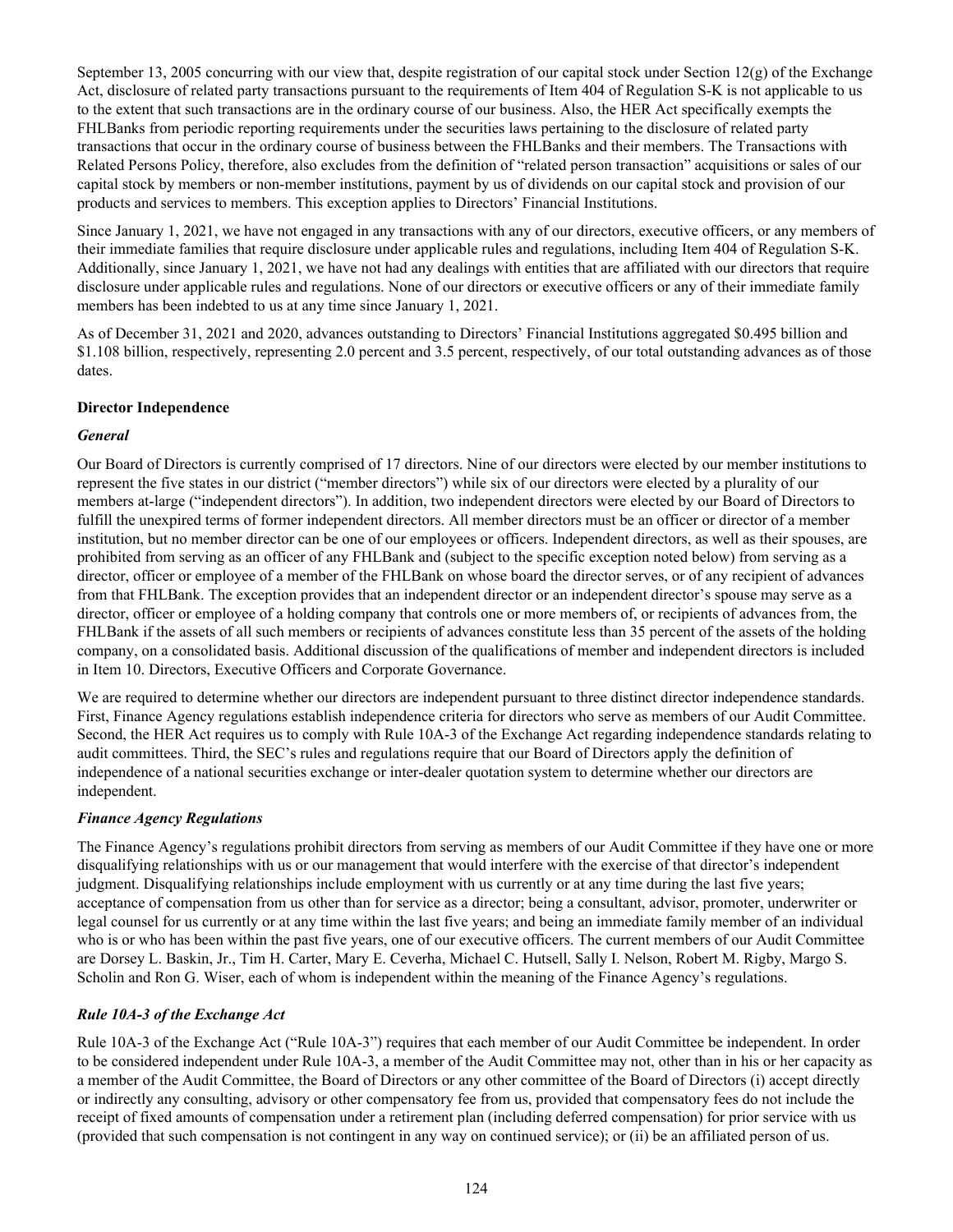For purposes of Rule 10A-3, "indirect" acceptance of any consulting, advisory or other compensatory fee includes acceptance of such a fee by a spouse, a minor child or stepchild or a child or stepchild sharing a home with the Audit Committee member, or by an entity in which the Audit Committee member is a partner, member, principal or officer, such as managing director, or occupies a similar position (except limited partners, non-managing members and those occupying similar positions who, in each case, have no active role in providing services to the entity) and that provides accounting, consulting, legal, investment banking, financial or other advisory services or any similar services to us. The term "affiliate" of, or a person "affiliated" with, a specified person, means a person that directly, or indirectly through one or more intermediaries, controls, or is controlled by, or is under common control with, the person specified. "Control" (including the terms "controlling," "controlled by" and under "common control with") means the possession, direct or indirect, of the power to direct or cause the direction of the management and policies of a person, whether through the ownership of voting securities, by contract or otherwise. A person will be deemed not to be in control of a specified person if the person (i) is not the beneficial owner, directly or indirectly, of more than 10 percent of any class of voting equity securities of the specified person and (ii) is not an executive officer of the specified person.

The current members of our Audit Committee are independent within the meaning of Rule 10A-3.

#### *SEC Rules and Regulations*

The SEC's rules and regulations require us to determine whether each of our directors is independent under a definition of independence of a national securities exchange or of an inter-dealer quotation system. Because we are not a listed issuer whose securities are listed on a national securities exchange or listed in an inter-dealer quotation system, we may choose which national securities exchange's or inter-dealer quotation system's definition of independence to apply. Our Board of Directors has selected the independence standards of the New York Stock Exchange (the "NYSE") for this purpose. However, because we are not listed on the NYSE, we are not required to meet the NYSE's director independence standards and our Board of Directors is using such NYSE standards only to make the independence determination required by SEC rules, as described below.

Our Board of Directors determined that presumptively our member directors are not independent under the NYSE's subjective independence standard. Our Board of Directors determined that, under the NYSE independence standards, member directors have a material relationship with us through their member institutions' relationships with us. This determination was based upon the fact that we are a member-owned cooperative and each member director is required to be an officer or director of a member institution. Also, a member director's member institution may routinely engage in transactions with us that could occur frequently and in large dollar amounts and that we encourage. Furthermore, because the level of each member institution's business with us is dynamic and our desire is to increase our level of business with each of our members, our Board of Directors determined it would be inappropriate to make a determination of independence with respect to each member director based on the director's member's given level of business as of a particular date. As the scope and breadth of the member director's member's business with us changes, such member's relationship with us might, at any time, constitute a disqualifying transaction or business relationship with respect to the member's member director under the NYSE's objective independence standards. Therefore, our member directors are presumed to be not independent under the NYSE's independence standards. Our Board of Directors could, however, in the future, determine that a member director is independent under the NYSE's independence standards based on the particular facts and circumstances applicable to that member director. Furthermore, the determination by our Board of Directors regarding member directors' independence under the NYSE's standards is not necessarily determinative of any member director's independence with respect to his or her service on any special or *ad hoc* committee of the Board of Directors to which he or she may be appointed in the future. Our current member directors are Tim H. Carter, Albert C. Christman, James D. Goudge, W. Wesley Hoskins, Michael C. Hutsell, A. Fred Miller, Jr., Stephen Panepinto, Robert M. Rigby and Ron G. Wiser.

Our Board of Directors affirmatively determined that each of our current independent directors is independent under the NYSE's independence standards. Our Board of Directors noted as part of its determination that independent directors and their spouses are specifically prohibited from being an officer of any FHLBank or an officer, employee or director of any of our members, or of any recipient of advances from us, subject to the exception discussed above for positions in certain holding companies. This independence determination applies to Dorsey L. Baskin, Jr., Dianne W. Bolen, Mary E. Ceverha, Rufus Cormier, Jr., Sally I. Nelson, Felipe A. Rael, John P. Salazar and Margo S. Scholin. This determination also applies to Cheryl D. Alston, who served on our Board of Directors during 2021. Ms. Alston resigned from our Board of Directors effective July 13, 2021.

Our Board of Directors also assessed the independence of the members of our Audit Committee under the NYSE standards for audit committees. Our Board of Directors determined that, for the same reasons set forth above regarding the independence of our directors generally, none of the member directors serving on our Audit Committee (Tim H. Carter, Michael C. Hutsell, Robert M. Rigby and Ron G. Wiser) is independent under the NYSE standards for audit committees.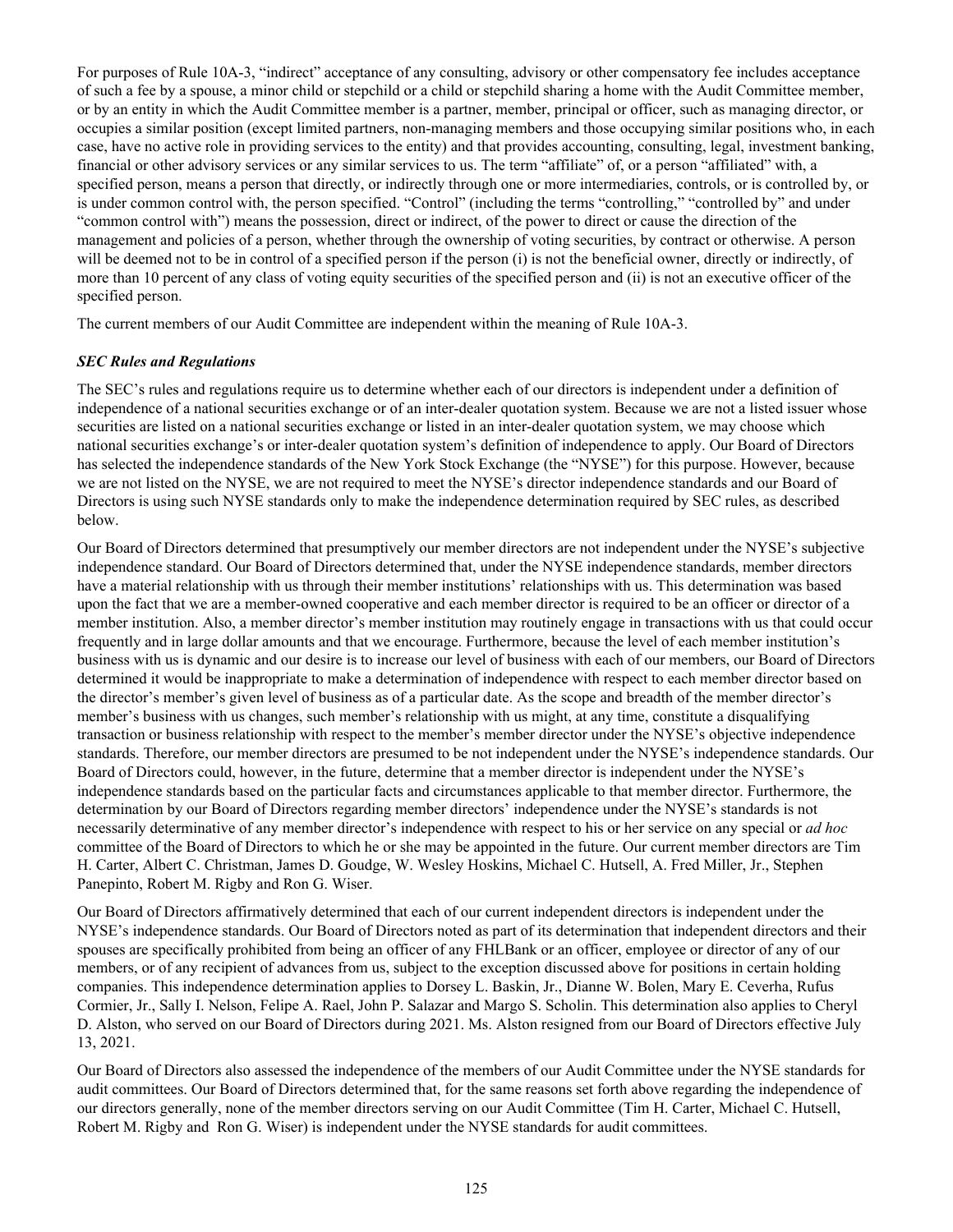Our Board of Directors determined that Dorsey L. Baskin, Jr., Mary E. Ceverha, Sally I. Nelson and Margo S. Scholin, independent directors who serve on our Audit Committee, are independent under the NYSE standards for audit committees.

# **ITEM 14. PRINCIPAL ACCOUNTING FEES AND SERVICES**

The following table sets forth the aggregate fees billed to the Bank for the years ended December 31, 2021 and 2020 for services rendered by PricewaterhouseCoopers LLP ("PwC"), the Bank's independent registered public accounting firm.

|                    | (In thousands)<br>Year Ended December 31, |        |  |      |
|--------------------|-------------------------------------------|--------|--|------|
|                    | 2021                                      |        |  | 2020 |
| Audit fees         | <sup>\$</sup>                             | 912 \$ |  | 901  |
| Audit-related fees |                                           | 53     |  | 12   |
| Tax fees           |                                           |        |  |      |
| All other fees     |                                           |        |  |      |
| Total fees         |                                           | 965    |  | 913  |

In 2021 and 2020, audit fees were for services rendered in connection with the integrated audits of the Bank's financial statements and its internal control over financial reporting.

In 2021, the fees associated with audit-related services were for consultations concerning the accounting for a hedging strategy that had been considered by the Bank and discussions regarding other miscellaneous accounting-related matters. In 2020, the fees associated with audit-related services were for discussions regarding miscellaneous accounting-related matters.

The Bank is assessed its proportionate share of the costs of operating the FHLBanks Office of Finance, which includes the expenses associated with the annual audits of the combined financial statements of the 11 FHLBanks. The audit fees for the combined financial statements are billed directly by PwC to the Office of Finance and the Bank is assessed its proportionate share of these expenses. In 2021 and 2020, the Bank was assessed \$45,000 and \$40,000, respectively, for the costs associated with PwC's audits of the combined financial statements for those years. These assessments are not included in the table above.

Under the Audit Committee's pre-approval policies and procedures, the Audit Committee is required to pre-approve all audit and permissible non-audit services (including the fees and terms thereof) to be performed by the Bank's independent registered public accounting firm, subject to the *de minimis* exceptions for non-audit services described in Section 10A(i)(1)(B) of the Exchange Act. The Audit Committee has delegated pre-approval authority to the Chairman of the Audit Committee for: (1) permissible non-audit services that would be characterized as "Audit-Related Services" and (2) auditor-requested fee increases associated with any unforeseen cost overruns relating to previously approved "Audit Services" (if additional fees are requested by the independent registered public accounting firm as a result of changes in audit scope, the Audit Committee must specifically pre-approve such increase). The Chairman's pre-approval authority is limited in all cases to \$50,000 per service request. Any pre-approval decisions made by the Chairman must be ratified by the Audit Committee at its next regularly scheduled meeting. Bank management is required to periodically update the Audit Committee with regard to the services provided by the independent registered public accounting firm and the fees associated with those services.

All of the services provided by PwC in 2021 and 2020 were pre-approved by the Audit Committee. There were no services for which the *de minimis* exception was used.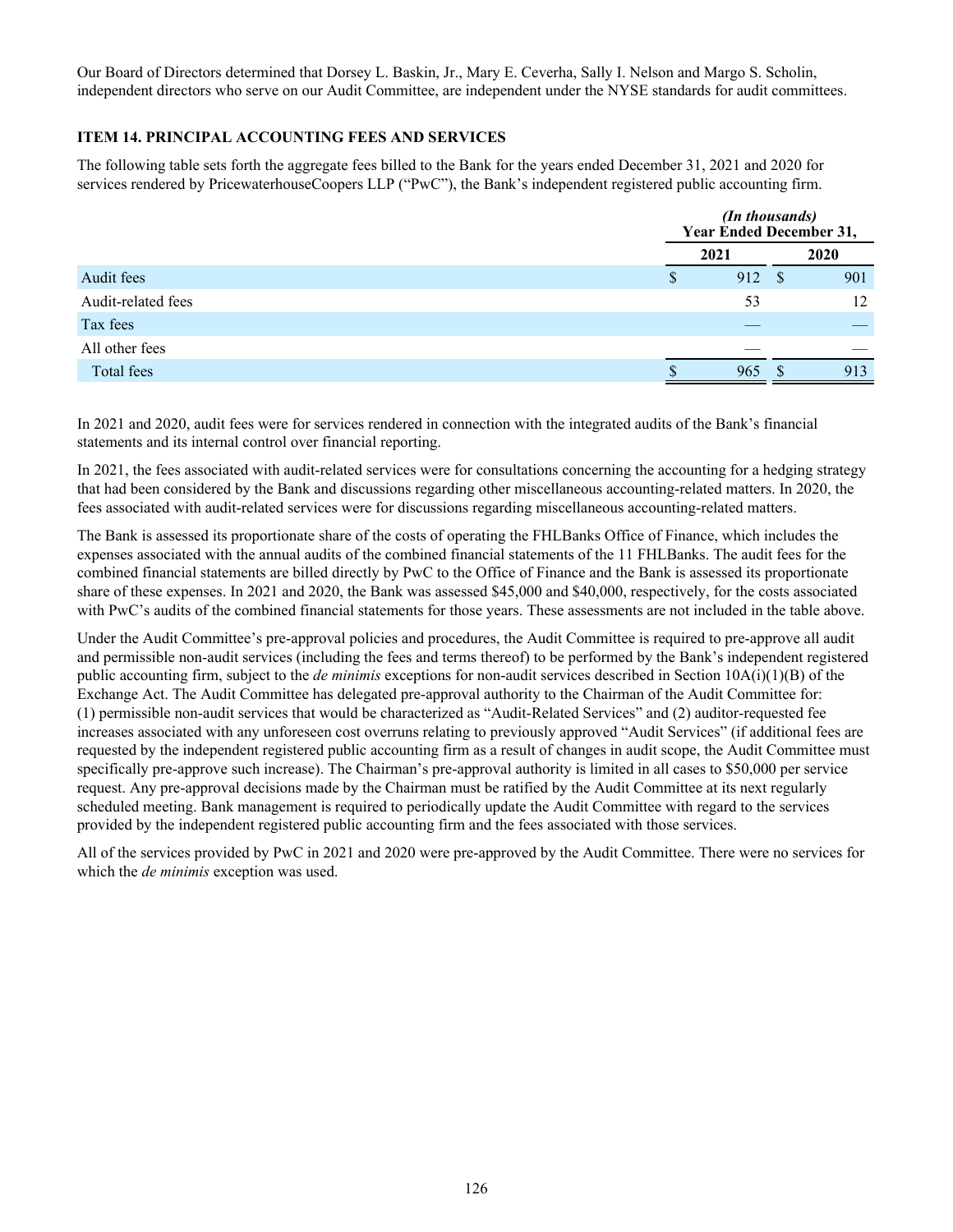#### **PART IV**

#### **ITEM 15. EXHIBITS, FINANCIAL STATEMENT SCHEDULES**

#### **(a) Financial Statements**

The financial statements are set forth on pages F-1 through F-58 of this Annual Report on Form 10-K.

### **(b) Exhibits**

- 3.1 Organization Certificate of the Registrant (incorporated by reference to Exhibit 3.1 to the Bank's Registration Statement on Form 10 filed February 15, 2006).
- 3.2 Bylaws of the Registrant (incorporated by reference to Exhibit 3.2 to the Bank's Annual Report on Form 10-K for the fiscal year ended December 31, 2015, filed on March 22, 2016).\*
- 4.1 Capital Plan of the Registrant, as amended and revised on June 17, 2021 and approved by the Federal Housing Finance Agency on November 9, 2021.
- 4.2 Description of Registrant's Securities.
- 10.1 Deferred Compensation Plan of the Registrant, effective July 24, 2004 (governs deferrals made prior to January 1, 2005) (incorporated by reference to Exhibit 10.1 to the Bank's Registration Statement on Form 10 filed February 15, 2006).
- 10.2 2011 Amendment to Deferred Compensation Plan of the Registrant for Deferrals Prior to January 1, 2005, effective March 31, 2011 (incorporated by reference to Exhibit 10.2 to the Bank's Annual Report on Form 10-K for the fiscal year ended December 31, 2011, filed on March 23, 2012).\*
- 10.3 Deferred Compensation Plan of the Registrant for Deferrals Effective January 1, 2005 (incorporated by reference to Exhibit 10.2 to the Bank's Registration Statement on Form 10 filed February 15, 2006).
- 10.4 2008 Amendment to Deferred Compensation Plan of the Registrant for Deferrals Effective January 1, 2005, dated December 10, 2008 (incorporated by reference to Exhibit 10.3 to the Bank's Annual Report on Form 10- K for the fiscal year ended December 31, 2008, filed on March 27, 2009).\*
- 10.5 2010 Amendment to Deferred Compensation Plan of the Registrant for Deferrals Effective January 1, 2005, dated July 22, 2010 (incorporated by reference to Exhibit 10.1 to the Bank's Quarterly Report on Form 10-Q for the fiscal quarter ended September 30, 2010, filed on November 12, 2010).\*
- 10.6 Non-Qualified Deferred Compensation Plan for the Board of Directors of the Registrant, effective July 24, 2004 (governs deferrals made prior to January 1, 2005) (incorporated by reference to Exhibit 10.3 to the Bank's Registration Statement on Form 10 filed February 15, 2006).
- 10.7 2011 Amendment to Non-Qualified Deferred Compensation Plan for the Board of Directors of the Registrant for deferrals prior to January 1, 2005, effective March 31, 2011 (incorporated by reference to Exhibit 10.7 to the Bank's Annual Report on Form 10-K for the fiscal year ended December 31, 2011, filed on March 23,  $2012$ ).\*
- 10.8 Non-Qualified Deferred Compensation Plan for the Board of Directors of the Registrant for Deferrals Effective January 1, 2005 (incorporated by reference to Exhibit 10.4 to the Bank's Registration Statement on Form 10 filed February 15, 2006).
- 10.9 2008 Amendment to Non-Qualified Deferred Compensation Plan for the Board of Directors of the Registrant for Deferrals Effective January 1, 2005, dated December 10, 2008 (incorporated by reference to Exhibit 10.6 to the Bank's Annual Report on Form 10-K for the fiscal year ended December 31, 2008, filed on March 27, 2009).\*
- 10.10 2010 Amendment to Non-Qualified Deferred Compensation Plan for the Board of Directors of the Registrant for Deferrals Effective January 1, 2005, dated July 22, 2010 (incorporated by reference to Exhibit 10.2 to the Bank's Quarterly Report on Form 10-Q for the fiscal quarter ended September 30, 2010, filed on November 12, 2010).\*
- 10.11 Consolidated Deferred Compensation Plan of the Registrant for deferrals made on or after January 1, 2011, as adopted by the Bank's Board of Directors on December 29, 2010 (incorporated by reference to Exhibit 10.9 to the Bank's Annual Report on Form 10-K for the fiscal year ended December 31, 2010, filed on March 25,  $2011$ ).\*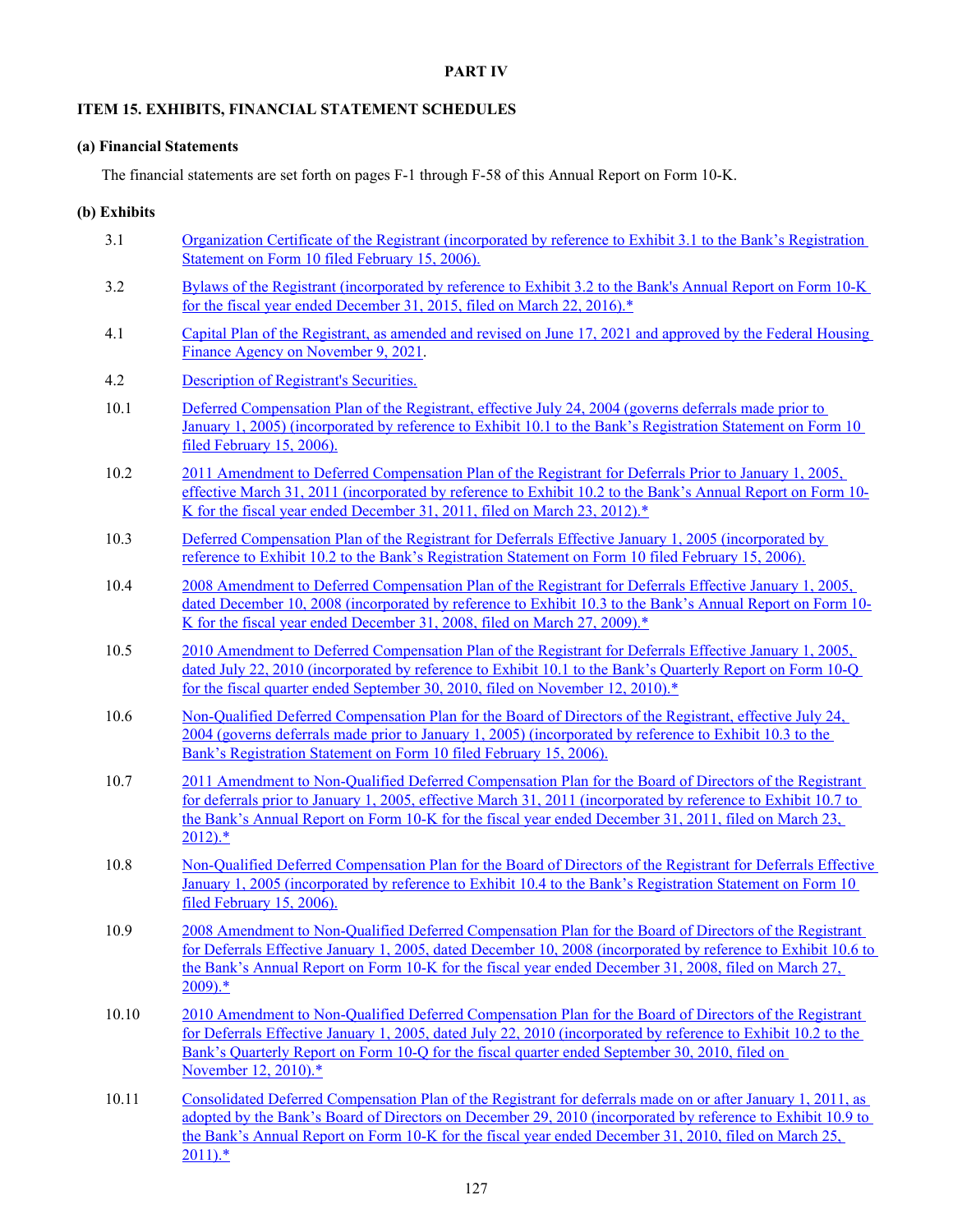- 10.12 2017 Deferred Compensation Plan of the Registrant for deferrals made on or after January 1, 2017, as adopted by the Bank's Board of Directors on July 21, 2016 (incorporated by reference to Exhibit 10.12 to the Bank's Annual Report on Form 10-K for the fiscal year ended December 31, 2016, filed on March 24, 2017).\*
- 10.13 Form of Special Non-Qualified Deferred Compensation Plan of the Registrant, as amended and restated effective December 31, 2010 (filed as Exhibit 10.1 to the Bank's Current Report on Form 8-K dated May 25, 2011 and filed with the SEC on June 1, 2011, which exhibit is incorporated herein by reference).\*
- 10.14 Amended and Restated Federal Home Loan Banks P&I Funding and Contingency Plan Agreement entered into effective January 1, 2017, by and among the Office of Finance and each of the Federal Home Loan Banks (incorporated by reference to Exhibit 10.14 to the Bank's Annual Report on Form 10-K for the fiscal year ended December 31, 2016, filed on March 24, 2017).\*
- 10.15 Form of Employment Agreement between the Registrant and each of Brehan Chapman and Gustavo Molina, entered into effective January 1, 2014 (incorporated by reference to Exhibit 10.15 to the Bank's Annual Report on Form 10-K for the fiscal year ended December 31, 2013, filed on March 24, 2014).\*
- 10.16 Employment Agreement between the Registrant and Sandra Damholt, entered into effective January 1, 2014 (incorporated by reference to Exhibit 10.16 to the Bank's Annual Report on Form 10-K for the fiscal year ended December 31, 2013, filed on March 24, 2014).\*
- 10.17 Employment Agreement between the Registrant and Sanjay Bhasin, entered into effective March 24, 2015 (incorporated by reference to Exhibit 10.2 to the Bank's Quarterly Report on Form 10-Q for the fiscal quarter ended March 31, 2015, filed on May 13, 2015).\*
- 10.18 2017 Omnibus Incentive Plan (incorporated by reference to Exhibit 10.22 to the Bank's Annual Report on Form 10-K for the fiscal year ended December 31, 2016, filed on March 24, 2017).<sup>\*</sup>
- 10.19 2018 Executive Incentive Plan (incorporated by reference to Exhibit 10.22 to the Bank's Annual Report on Form 10-K for the fiscal year ended December 31, 2017, filed on March 22, 2018).<sup>\*</sup>
- 10.20 2019 Executive Incentive Plan (incorporated by reference to Exhibit 10.22 to the Bank's Annual Report on Form 10-K for the fiscal year ended December 31, 2018, filed on March 25, 2019).<sup>\*</sup>
- 10.21 2020 Executive Incentive Plan (incorporated by reference to Exhibit 10.1 to the Bank's Quarterly Report on Form 10-Q for the fiscal quarter ended June 30, 2020, filed on August 12, 2020).<sup>\*</sup>
- 10.22 2021 Executive Incentive Plan (filed as Exhibit 10.1 to the Bank's Current Report on Form 8-K dated January 11, 2021 and filed with the SEC on January 15, 2021, which exhibit is incorporated herein by reference).\*
- 10.23 2022 Executive Incentive Plan.
- 10.24 Form of Indemnification Agreement between the Registrant and each of its executive officers, entered into on November 9, 2018 (incorporated by reference to Exhibit 10.1 to the Bank's Quarterly Report on Form 10-Q for the fiscal quarter ended September 30, 2018, filed on November 13, 2018).\*
- 10.25 Form of Indemnification Agreement between the Registrant and each of its directors, entered into on November 9, 2018 (incorporated by reference to Exhibit 10.2 to the Bank's Quarterly Report on Form 10-Q for the fiscal quarter ended September 30, 2018, filed on November 13, 2018).<sup>\*</sup>
- 10.26 Joint Capital Enhancement Agreement, as amended effective August 5, 2011 (filed as Exhibit 10.1 to the Bank's Current Report on Form 8-K dated August 5, 2011 and filed with the SEC on August 5, 2011, which exhibit is incorporated herein by reference).\*
- 14.1 Code of Ethics for Financial Professionals.
- 31.1 Certification of principal executive officer pursuant to Section 302 of the Sarbanes-Oxley Act of 2002.
- 31.2 Certification of principal financial officer pursuant to Section 302 of the Sarbanes-Oxley Act of 2002.
- 32.1 Certification of principal executive officer and principal financial officer pursuant to 18 U.S.C. Section 1350, as adopted pursuant to Section 906 of the Sarbanes-Oxley Act of 2002.
- 99.1 Charter of the Audit Committee of the Board of Directors.
- 99.2 Report of the Audit Committee of the Board of Directors.
- 101.INS XBRL Instance Document The instance document does not appear in the interactive data file because its XBRL tags are embedded within the inline XBRL document.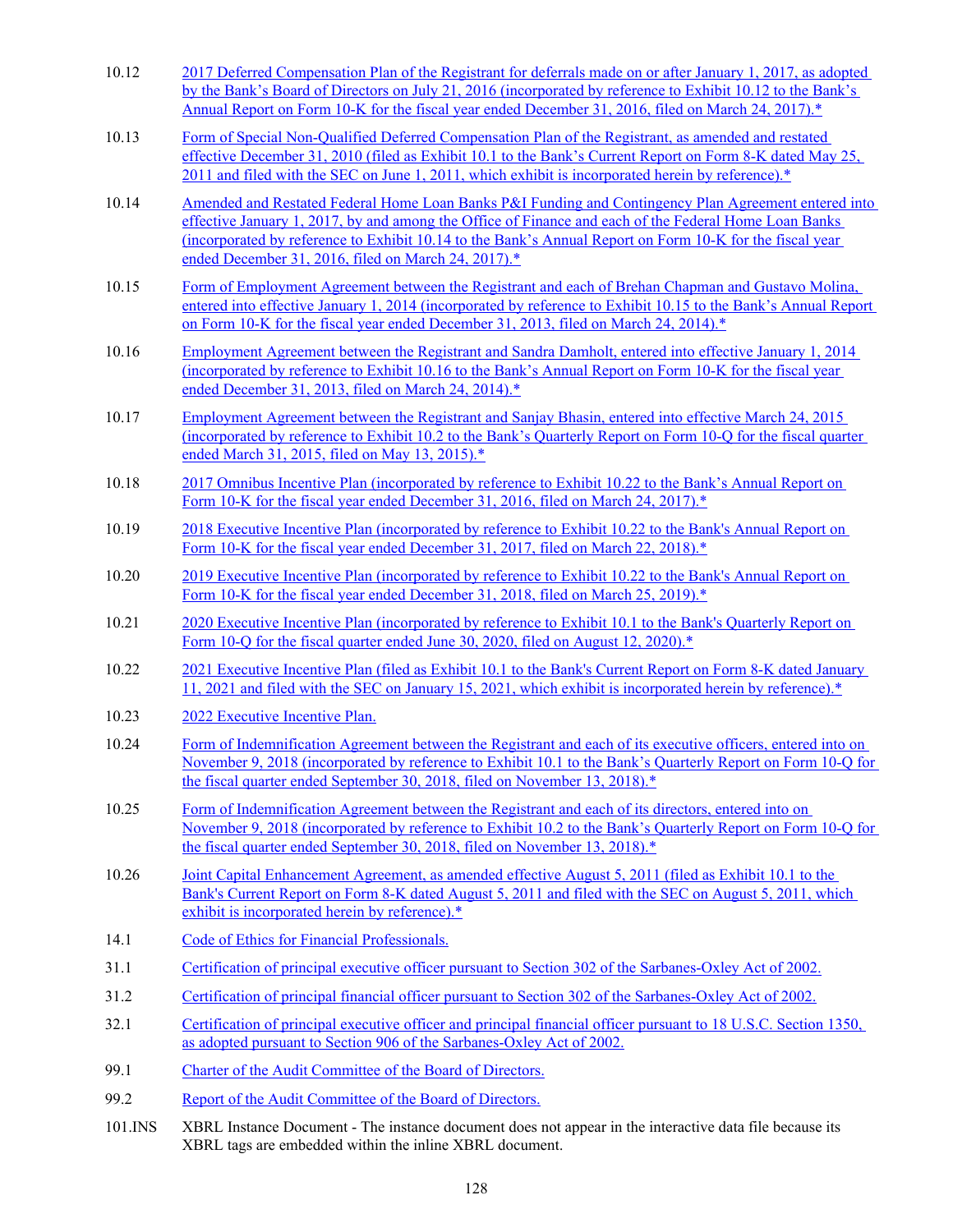- 101.SCH Inline XBRL Taxonomy Extension Schema Document.
- 101.CAL Inline XBRL Taxonomy Extension Calculation Linkbase Document.
- 101.LAB Inline XBRL Taxonomy Extension Label Linkbase Document.
- 101.PRE Inline XBRL Taxonomy Extension Presentation Linkbase Document.
- 101.DEF Inline XBRL Taxonomy Extension Definition Linkbase Document.
- 104 The cover page of this Annual Report on Form 10-K, formatted in inline XBRL and contained in Exhibit 101.
- \* Commission File No. 000-51405

# **ITEM 16. FORM 10-K SUMMARY**

None.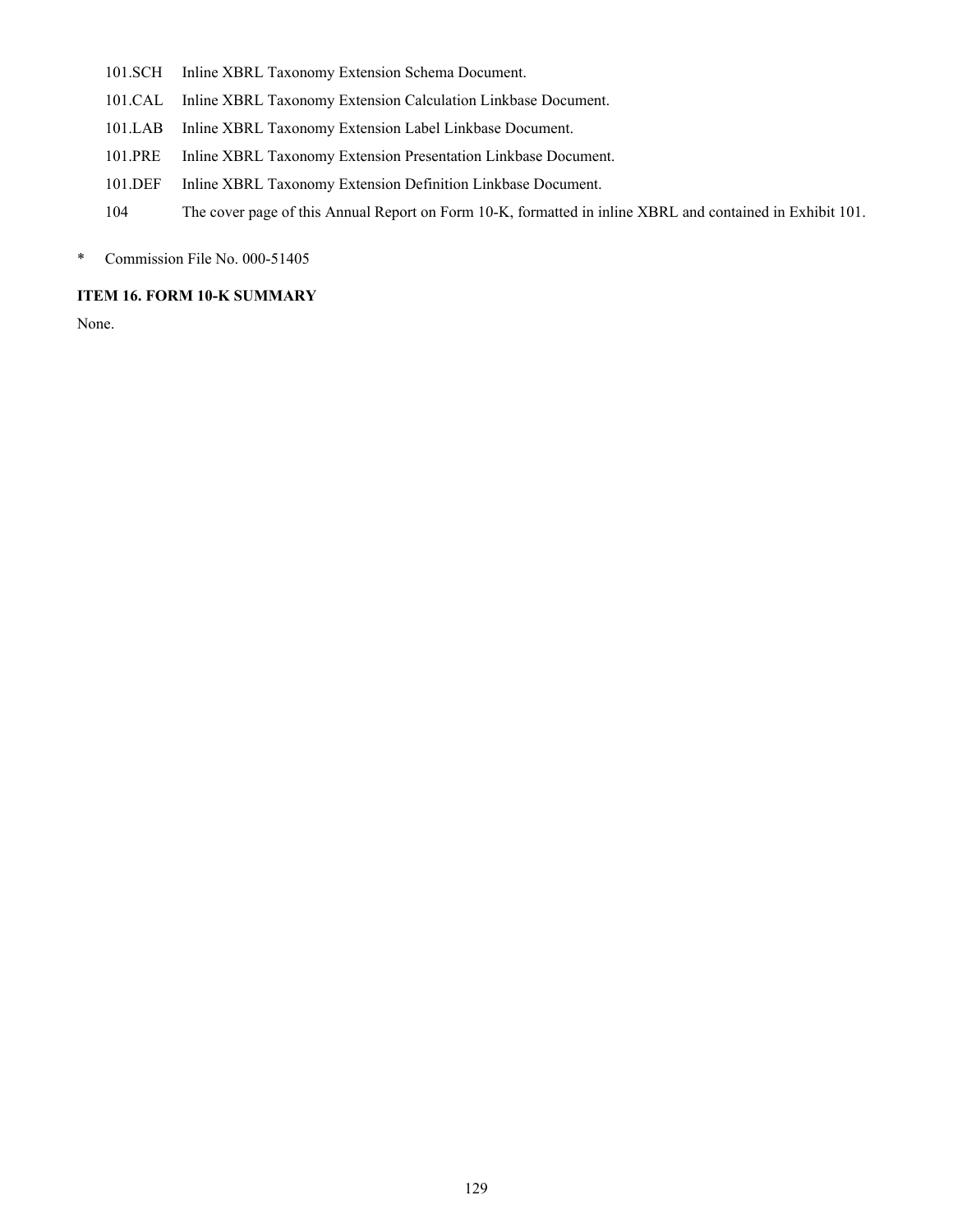# **SIGNATURES**

Pursuant to the requirements of Section 13 or 15(d) of the Securities Exchange Act of 1934, the registrant has duly caused this report to be signed on its behalf by the undersigned, thereunto duly authorized.

Federal Home Loan Bank of Dallas

Date Sanjay Bhasin

March 23, 2022 By /s/ Sanjay Bhasin

President and Chief Executive Officer

Pursuant to the requirements of the Securities Exchange Act of 1934, this report has been signed below by the following persons on behalf of the registrant and in the capacities indicated on March 23, 2022.

| /s/ Sanjay Bhasin                                                                                    |
|------------------------------------------------------------------------------------------------------|
| Sanjay Bhasin                                                                                        |
| President and Chief Executive Officer<br>(Principal Executive Officer)                               |
| /s/ Tom Lewis                                                                                        |
| Tom Lewis                                                                                            |
| Executive Vice President and Chief Financial Officer<br>(Principal Financial and Accounting Officer) |
| /s/ Robert M. Rigby                                                                                  |
| Robert M. Rigby                                                                                      |
| Chairman of the Board of Directors                                                                   |
| /s/ Margo S. Scholin                                                                                 |
| Margo S. Scholin                                                                                     |
| Vice Chairman of the Board of Directors                                                              |
| /s/ Dorsey L. Baskin, Jr.                                                                            |
| Dorsey L. Baskin, Jr.                                                                                |
| Director                                                                                             |
| /s/ Dianne W. Bolen                                                                                  |
| Dianne W. Bolen                                                                                      |
| Director                                                                                             |
| /s/ Tim H. Carter                                                                                    |
| Tim H. Carter                                                                                        |
| Director                                                                                             |
| /s/ Mary E. Ceverha                                                                                  |
| Mary E. Ceverha                                                                                      |
| Director                                                                                             |
| /s/ Albert C. Christman                                                                              |
| Albert C. Christman                                                                                  |
| Director                                                                                             |
|                                                                                                      |
| Rufus Cormier, Jr.                                                                                   |
| Director                                                                                             |
| /s/ James D. Goudge                                                                                  |
| James D. Goudge                                                                                      |
| Director                                                                                             |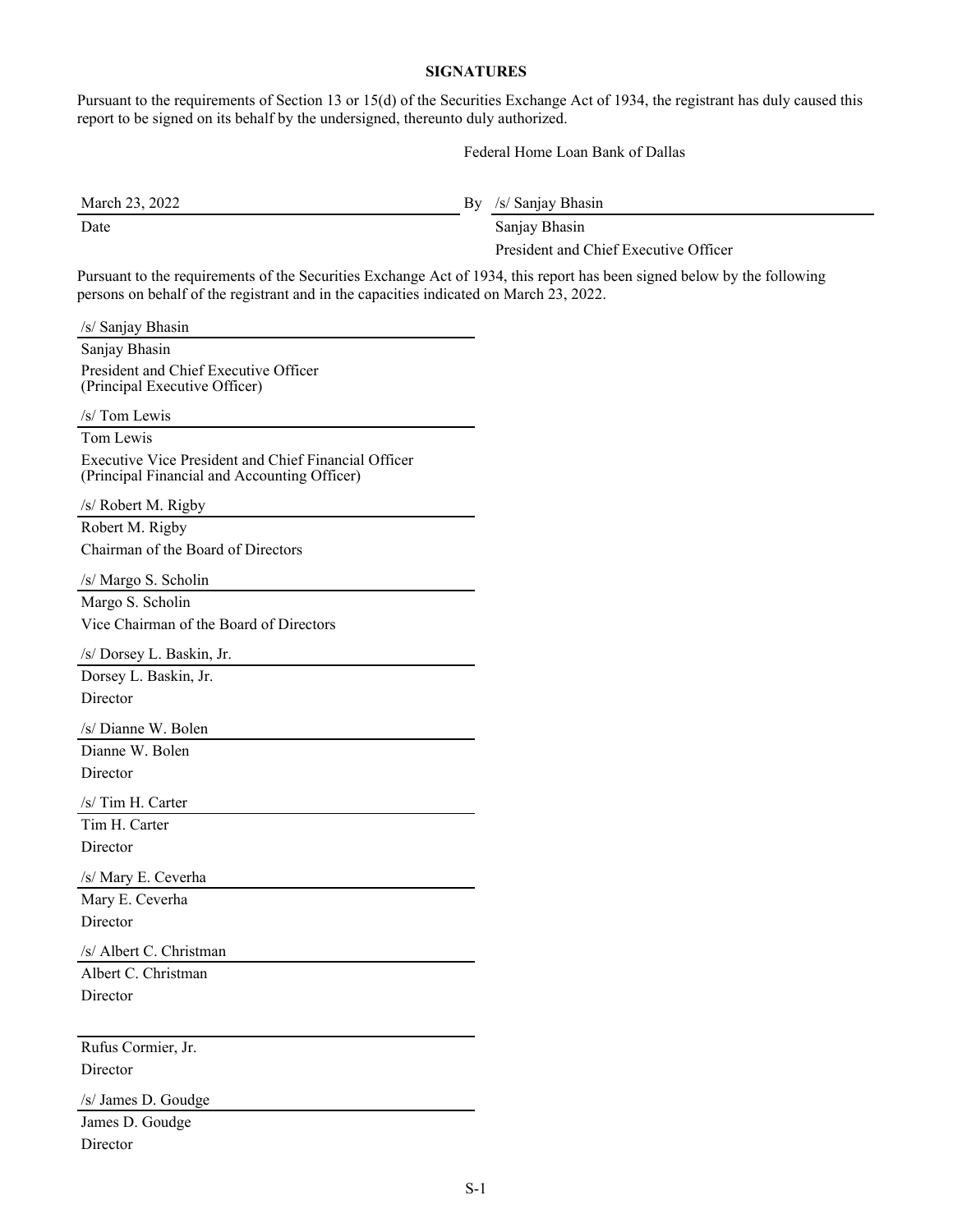| /s/ W. Wesley Hoskins   |
|-------------------------|
| W. Wesley Hoskins       |
| Director                |
| /s/ Michael C. Hutsell  |
| Michael C. Hutsell      |
| Director                |
| /s/ A. Fred Miller, Jr. |
| A. Fred Miller, Jr.     |
| Director                |
| /s/ Sally I. Nelson     |
| Sally I. Nelson         |
| Director                |
|                         |
| /s/ Stephen Panepinto   |
| Stephen Panepinto       |
| Director                |
| /s/ Felipe A. Rael      |
| Felipe A. Rael          |
| Director                |
| /s/ John P. Salazar     |
| John P. Salazar         |
| Director                |
| /s/ Ron G. Wiser        |
| Ron G. Wiser            |
| Director                |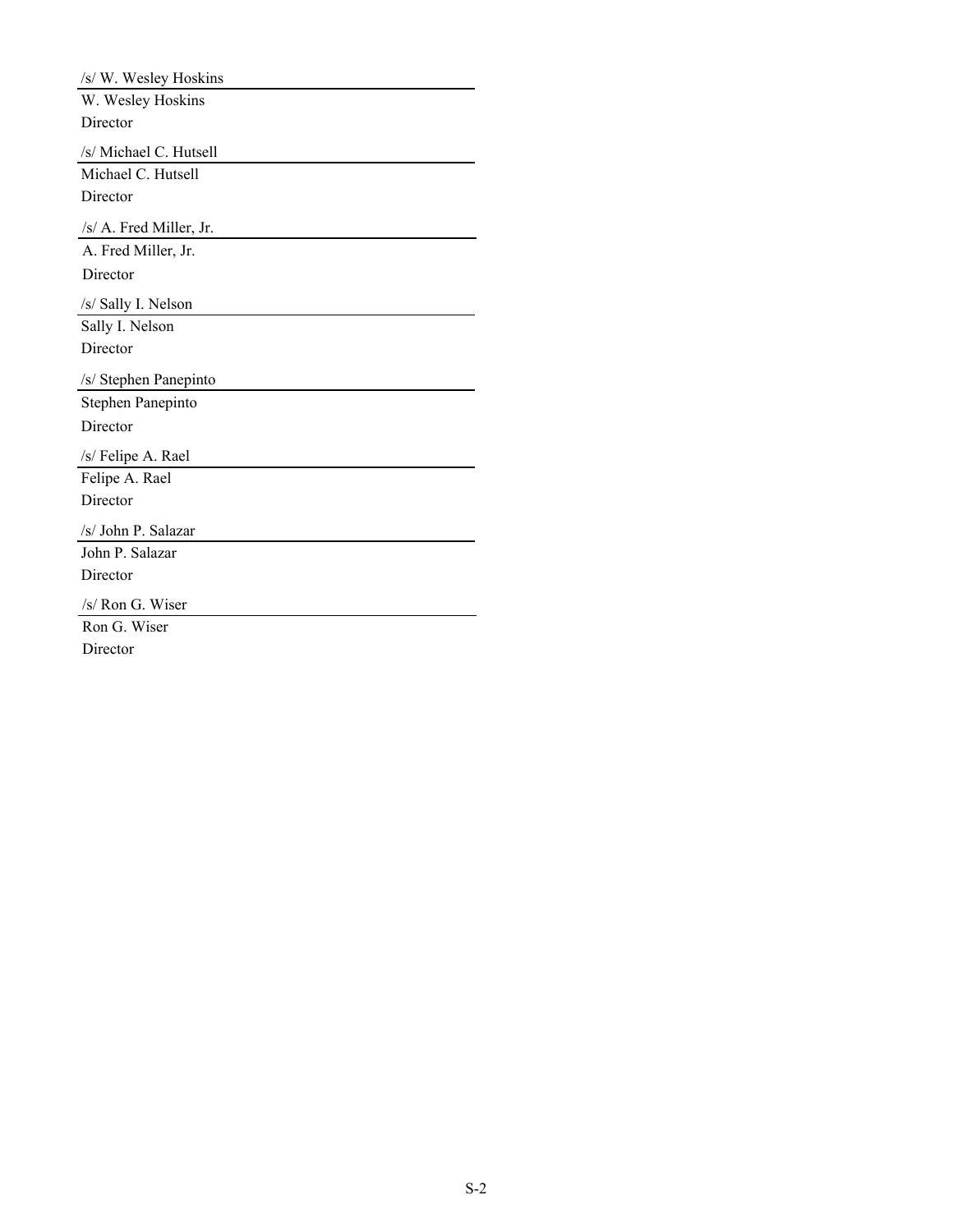# **Federal Home Loan Bank of Dallas**

# **Index to Financial Statements**

|                                                                                         | Page No. |
|-----------------------------------------------------------------------------------------|----------|
| Management's Report on Internal Control over Financial Reporting                        | $F-2$    |
| <b>Annual Audited Financial Statements:</b>                                             |          |
| Report of Independent Registered Public Accounting Firm (PCAOB ID 238)                  | $F-3$    |
| Statements of Condition as of December 31, 2021 and 2020                                | $F-5$    |
| Statements of Income for the years ended December 31, 2021, 2020 and 2019               | $F-6$    |
| Statements of Comprehensive Income for the years ended December 31, 2021, 2020 and 2019 | $F-7$    |
| Statements of Capital for the years ended December 31, 2021, 2020 and 2019              | $F-8$    |
| Statements of Cash Flows for the years ended December 31, 2021, 2020 and 2019           | $F-9$    |
| <b>Notes to Financial Statements</b>                                                    | F-11     |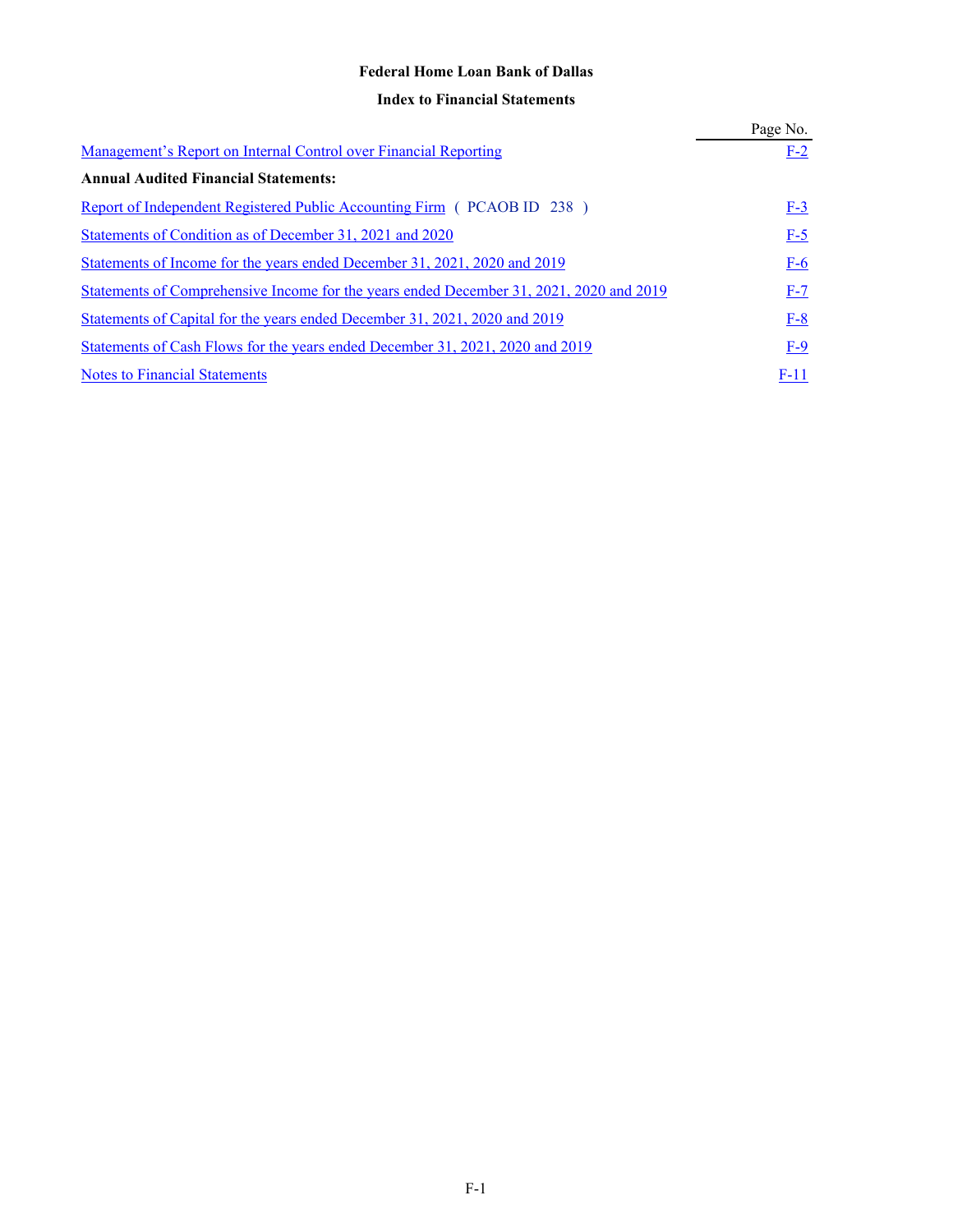#### **Management's Report on Internal Control over Financial Reporting**

Management of the Federal Home Loan Bank of Dallas (the "Bank") is responsible for establishing and maintaining adequate internal control over financial reporting. The Bank's internal control over financial reporting is a process designed to provide reasonable assurance regarding the reliability of financial reporting and the preparation of financial statements for external purposes in accordance with generally accepted accounting principles. Internal control over financial reporting includes those policies and procedures that (i) pertain to the maintenance of records that in reasonable detail accurately and fairly reflect the transactions and dispositions of the Bank's assets; (ii) provide reasonable assurance that transactions are recorded as necessary to permit preparation of financial statements in accordance with generally accepted accounting principles, and that receipts and expenditures of the Bank are being made only in accordance with authorizations of the Bank's management and board of directors; and (iii) provide reasonable assurance regarding prevention or timely detection of unauthorized acquisition, use, or disposition of the Bank's assets that could have a material effect on the financial statements.

Because of its inherent limitations, internal control over financial reporting may not prevent or detect misstatements. Further, projections of any evaluation of effectiveness to future periods are subject to the risk that controls may become inadequate because of changes in conditions, or that the degree of compliance with the policies or procedures may deteriorate.

Management evaluated the effectiveness of the Bank's internal control over financial reporting as of December 31, 2021 based on the framework set forth by the Committee of Sponsoring Organizations of the Treadway Commission in the 2013 edition of *Internal Control — Integrated Framework*. Based upon that evaluation, management concluded that the Bank's internal control over financial reporting was effective as of December 31, 2021.

The effectiveness of the Bank's internal control over financial reporting as of December 31, 2021 has been audited by PricewaterhouseCoopers LLP, the Bank's independent registered public accounting firm, as stated in their report which appears on page F-3.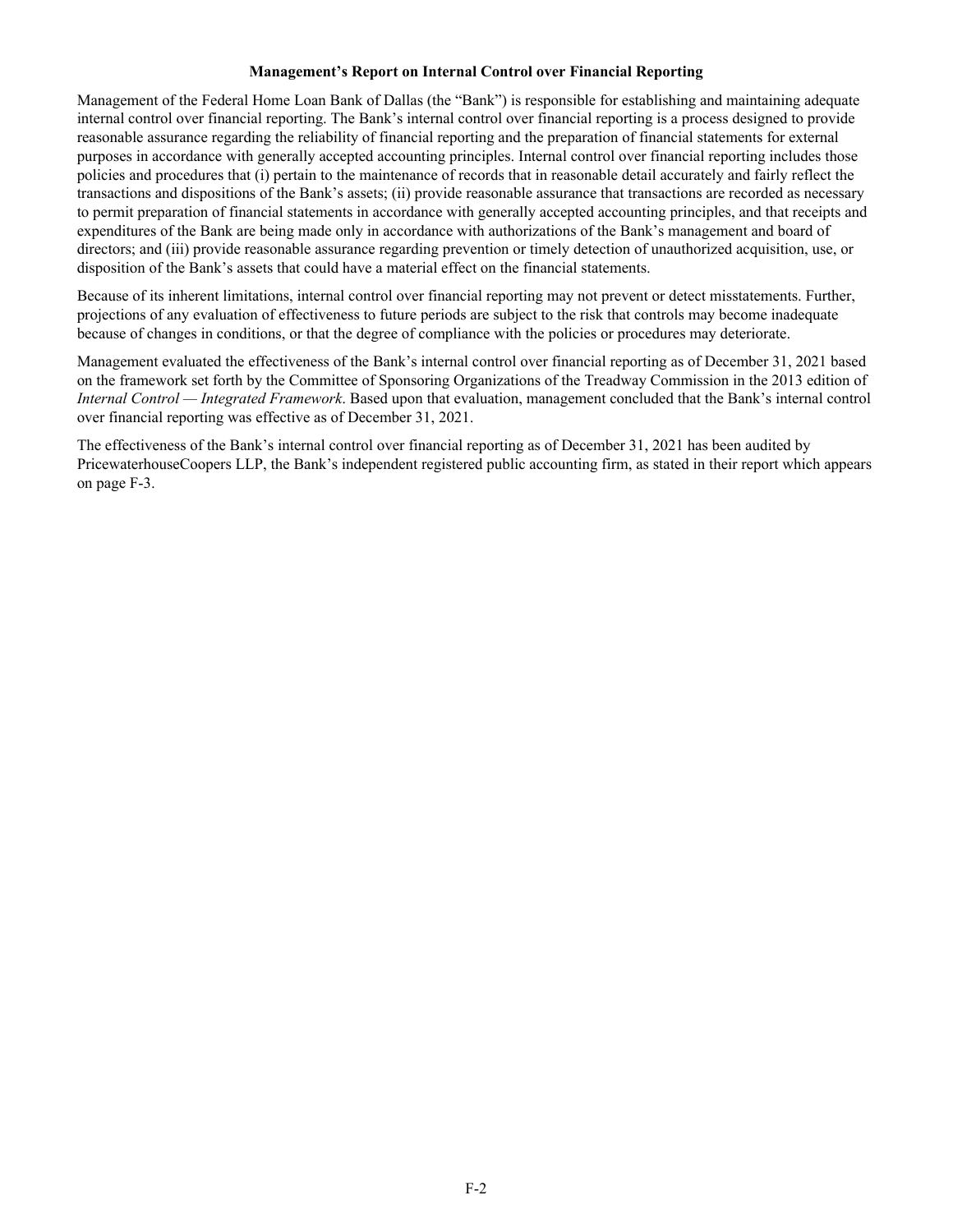### **Report of Independent Registered Public Accounting Firm**

To the Board of Directors and Shareholders of the Federal Home Loan Bank of Dallas

# *Opinions on the Financial Statements and Internal Control over Financial Reporting*

We have audited the accompanying statements of condition of the Federal Home Loan Bank of Dallas (the "Bank") as of December 31, 2021 and 2020, and the related statements of income, comprehensive income, capital and cash flows for each of the three years in the period ended December 31, 2021, including the related notes (collectively referred to as the "financial statements"). We also have audited the Bank's internal control over financial reporting as of December 31, 2021, based on criteria established in *Internal Control - Integrated Framework* (2013) issued by the Committee of Sponsoring Organizations of the Treadway Commission (COSO).

In our opinion, the financial statements referred to above present fairly, in all material respects, the financial position of the Bank as of December 31, 2021 and 2020**,** and the results of its operations and its cash flows for each of the three years in the period ended December 31, 2021 in conformity with accounting principles generally accepted in the United States of America. Also in our opinion, the Bank maintained, in all material respects, effective internal control over financial reporting as of December 31, 2021, based on criteria established in *Internal Control - Integrated Framework* (2013) issued by the COSO.

# *Basis for Opinions*

The Bank's management is responsible for these financial statements, for maintaining effective internal control over financial reporting, and for its assessment of the effectiveness of internal control over financial reporting, included in the accompanying Management's Report on Internal Control over Financial Reporting. Our responsibility is to express opinions on the Bank's financial statements and on the Bank's internal control over financial reporting based on our audits. We are a public accounting firm registered with the Public Company Accounting Oversight Board (United States) (PCAOB) and are required to be independent with respect to the Bank in accordance with the U.S. federal securities laws and the applicable rules and regulations of the Securities and Exchange Commission and the PCAOB.

We conducted our audits in accordance with the standards of the PCAOB. Those standards require that we plan and perform the audits to obtain reasonable assurance about whether the financial statements are free of material misstatement, whether due to error or fraud, and whether effective internal control over financial reporting was maintained in all material respects.

Our audits of the financial statements included performing procedures to assess the risks of material misstatement of the financial statements, whether due to error or fraud, and performing procedures that respond to those risks. Such procedures included examining, on a test basis, evidence regarding the amounts and disclosures in the financial statements. Our audits also included evaluating the accounting principles used and significant estimates made by management, as well as evaluating the overall presentation of the financial statements. Our audit of internal control over financial reporting included obtaining an understanding of internal control over financial reporting, assessing the risk that a material weakness exists, and testing and evaluating the design and operating effectiveness of internal control based on the assessed risk. Our audits also included performing such other procedures as we considered necessary in the circumstances. We believe that our audits provide a reasonable basis for our opinions.

# *Definition and Limitations of Internal Control over Financial Reporting*

A company's internal control over financial reporting is a process designed to provide reasonable assurance regarding the reliability of financial reporting and the preparation of financial statements for external purposes in accordance with generally accepted accounting principles. A company's internal control over financial reporting includes those policies and procedures that (i) pertain to the maintenance of records that, in reasonable detail, accurately and fairly reflect the transactions and dispositions of the assets of the company; (ii) provide reasonable assurance that transactions are recorded as necessary to permit preparation of financial statements in accordance with generally accepted accounting principles, and that receipts and expenditures of the company are being made only in accordance with authorizations of management and directors of the company; and (iii) provide reasonable assurance regarding prevention or timely detection of unauthorized acquisition, use, or disposition of the company's assets that could have a material effect on the financial statements.

Because of its inherent limitations, internal control over financial reporting may not prevent or detect misstatements. Also, projections of any evaluation of effectiveness to future periods are subject to the risk that controls may become inadequate because of changes in conditions, or that the degree of compliance with the policies or procedures may deteriorate.

### *Critical Audit Matters*

The critical audit matter communicated below is a matter arising from the current period audit of the financial statements that was communicated or required to be communicated to the audit committee and that (i) relates to accounts or disclosures that are material to the financial statements and (ii) involved our especially challenging, subjective, or complex judgments. The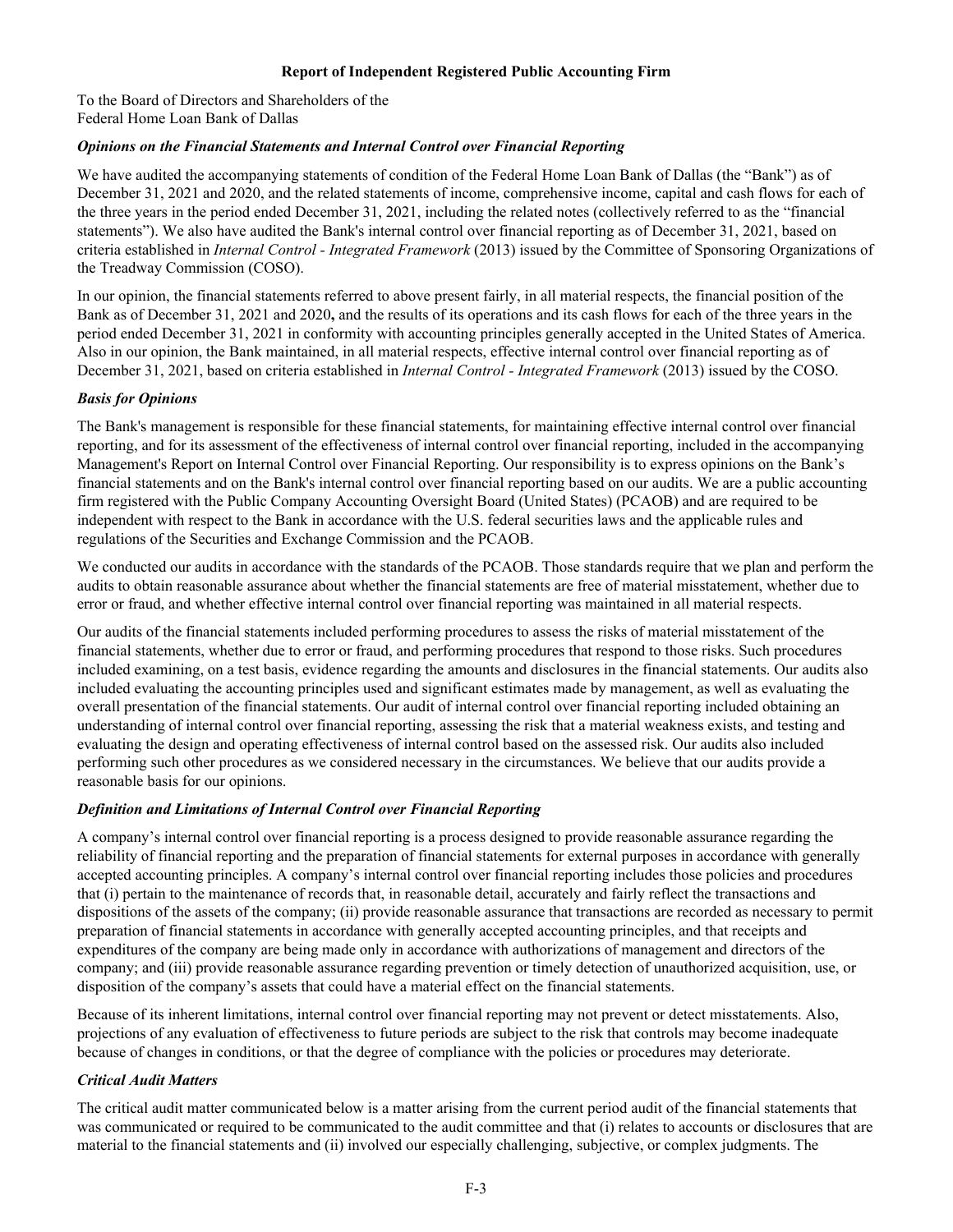communication of critical audit matters does not alter in any way our opinion on the financial statements, taken as a whole, and we are not, by communicating the critical audit matter below, providing a separate opinion on the critical audit matter or on the accounts or disclosures to which it relates.

# *Valuation of Interest-Rate Derivatives and Hedged Items*

As described in Notes 14 and 17 to the financial statements, the Bank uses derivatives to manage its exposure to changes in interest rates and to reduce funding costs, among other things. The total notional amount of derivatives as of December 31, 2021 was \$53 billion, of which 93% were designated as hedging instruments, and the net estimated fair value of derivative assets and liabilities as of December 31, 2021 was \$7 million and \$14 million, respectively. The fair values of interest-rate derivatives and hedged items are estimated using a pricing model that employs discounted cash flows or other similar pricing techniques. The pricing model uses inputs observable in the market, such as interest rate curves and volatility assumptions.

The principal considerations for our determination that performing procedures relating to the valuation of interest-rate derivatives and hedged items is a critical audit matter are the significant audit effort in evaluating the interest rate curves and volatility assumptions used to fair value these derivatives and hedged items, and the audit effort involved the use of professionals with specialized skill and knowledge.

Addressing the matter involved performing procedures and evaluating audit evidence in connection with forming our overall opinion on the financial statements. These procedures included testing the effectiveness of controls relating to the valuation of interest-rate derivatives and hedged items, including controls over the model, data and assumptions. These procedures also included, among others, the involvement of professionals with specialized skill and knowledge to assist in developing an independent range of prices for a sample of interest rate derivatives and hedged items and comparison of management's estimate to the independently developed ranges. Developing the independent range of prices involved testing the completeness and accuracy of data provided by management and independently developing the interest rate curves and volatility assumptions.

/s/ PricewaterhouseCoopers LLP Dallas, Texas March 23, 2022 We have served as the Bank's auditor since 1990.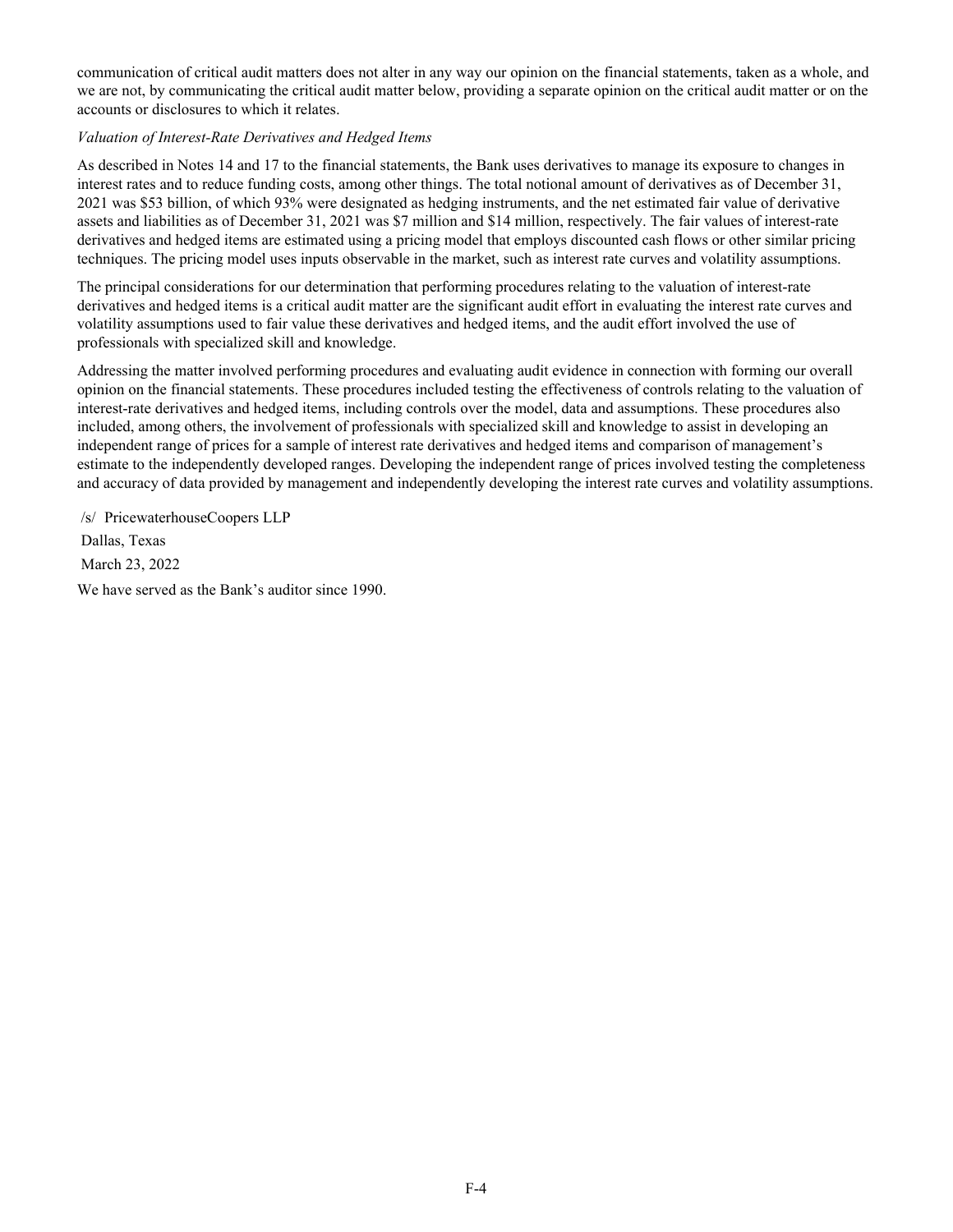#### **FEDERAL HOME LOAN BANK OF DALLAS STATEMENTS OF CONDITION (In thousands, except share data)**

|                                                                                                                                                                                         | December 31, |              |               |              |
|-----------------------------------------------------------------------------------------------------------------------------------------------------------------------------------------|--------------|--------------|---------------|--------------|
|                                                                                                                                                                                         |              | 2021         |               | 2020         |
| <b>ASSETS</b>                                                                                                                                                                           |              |              |               |              |
| Cash and due from banks                                                                                                                                                                 | \$           | 542,801      | S.            | 3,178,281    |
| Interest-bearing deposits (Notes 8, 9 and 19)                                                                                                                                           |              | 885,745      |               | 759,240      |
| Securities purchased under agreements to resell (Notes 8, 9 and 13)                                                                                                                     |              | 10,650,000   |               | 1,000,000    |
| Federal funds sold (Notes 8, 9, 19 and 20)                                                                                                                                              |              | 4,781,000    |               | 915,000      |
| Trading securities (Notes 3 and 8)                                                                                                                                                      |              | 2,454,870    |               | 5,301,468    |
| Available-for-sale securities <sup>(a)</sup> (Notes 4, 8, 9, 13 and 18) (\$529,596 and \$737,500 pledged at December<br>31, 2021 and 2020, respectively, which could be rehypothecated) |              | 15,288,032   |               | 16,787,762   |
| Held-to-maturity securities <sup>(b)</sup> (Notes 5, 8 and 9)                                                                                                                           |              | 593,555      |               | 897,226      |
| Advances (Notes 6, 8, 9 and 19)                                                                                                                                                         |              | 24,637,464   |               | 32,478,944   |
| Mortgage loans held for portfolio, net of allowance for credit losses of \$3,124 and \$3,925 at December<br>31, 2021 and 2020, respectively (Notes 7, 8, 9 and 19)                      |              | 3,491,265    |               | 3,422,686    |
| Accrued interest receivable (Note 8)                                                                                                                                                    |              | 91,581       |               | 106,322      |
| Premises and equipment, net                                                                                                                                                             |              | 15,485       |               | 14,901       |
| Derivative assets (Notes 13 and 14)                                                                                                                                                     |              | 7,077        |               | 7,975        |
| Other assets (including \$17,574 and \$15,839 of securities held at fair value at December 31, 2021 and<br>2020, respectively)                                                          |              | 49,501       |               | 42,721       |
| <b>TOTAL ASSETS</b>                                                                                                                                                                     | $\mathbb{S}$ | 63,488,376   | $\mathcal{S}$ | 64,912,526   |
|                                                                                                                                                                                         |              |              |               |              |
| <b>LIABILITIES AND CAPITAL</b>                                                                                                                                                          |              |              |               |              |
| Deposits (Notes 10 and 19)                                                                                                                                                              |              |              |               |              |
| Interest-bearing                                                                                                                                                                        | \$           | 1,590,168    | \$            | 1,583,100    |
| Non-interest bearing                                                                                                                                                                    |              | 20           |               | 20           |
| Total deposits                                                                                                                                                                          |              | 1,590,188    |               | 1,583,120    |
| Consolidated obligations (Note 11)                                                                                                                                                      |              |              |               |              |
| Discount notes                                                                                                                                                                          |              | 11,003,026   |               | 22, 171, 296 |
| <b>Bonds</b>                                                                                                                                                                            |              | 44,514,220   |               | 37,112,721   |
| Total consolidated obligations                                                                                                                                                          |              | 55, 517, 246 |               | 59,284,017   |
| Mandatorily redeemable capital stock (Note 15)                                                                                                                                          |              | 6,657        |               | 13,864       |
| Accrued interest payable                                                                                                                                                                |              | 73,038       |               | 42,039       |
| Affordable Housing Program (Note 12)                                                                                                                                                    |              | 60,133       |               | 63,153       |
| Derivative liabilities (Notes 13 and 14)                                                                                                                                                |              | 13,956       |               | 25,049       |
| Other liabilities (Note 3)                                                                                                                                                              |              | 2,293,467    |               | 344,399      |
| <b>Total liabilities</b>                                                                                                                                                                |              | 59,554,685   |               | 61,355,641   |
| Commitments and contingencies (Notes 9, 12, 14, 16 and 18)                                                                                                                              |              |              |               |              |
| <b>CAPITAL (Notes 15 and 19)</b>                                                                                                                                                        |              |              |               |              |
| Capital stock                                                                                                                                                                           |              |              |               |              |
| Capital stock — Class B-1 putable (\$100 par value) issued and outstanding shares: 12,818,137 and<br>9,044,480 at December 31, 2021 and $2020$ , respectively                           |              | 1,281,814    |               | 904,448      |
| Capital stock — Class B-2 putable (\$100 par value) issued and outstanding shares: 9,106,902 and<br>$11,969,321$ at December 31, 2021 and 2020, respectively                            |              | 910,690      |               | 1,196,932    |
| <b>Total Class B Capital Stock</b>                                                                                                                                                      |              | 2,192,504    |               | 2,101,380    |
| Retained earnings                                                                                                                                                                       |              |              |               |              |
| Unrestricted                                                                                                                                                                            |              | 1,291,656    |               | 1,174,359    |
| Restricted                                                                                                                                                                              |              | 266,761      |               | 233,886      |
| Total retained earnings                                                                                                                                                                 |              | 1,558,417    |               | 1,408,245    |
| Accumulated other comprehensive income (Note 21)                                                                                                                                        |              | 182,770      |               | 47,260       |
| Total capital                                                                                                                                                                           |              | 3,933,691    |               | 3,556,885    |
| <b>TOTAL LIABILITIES AND CAPITAL</b>                                                                                                                                                    | \$           | 63,488,376   | <sup>\$</sup> | 64,912,526   |

(a) Amortized cost: \$15,046,972 and \$16,615,401 at December 31, 2021 and 2020, respectively.<br>
Fair values: \$606,352 and \$908,630 at December 31, 2021 and 2020, respectively.

Fair values: \$606,352 and \$908,630 at December 31, 2021 and 2020, respectively.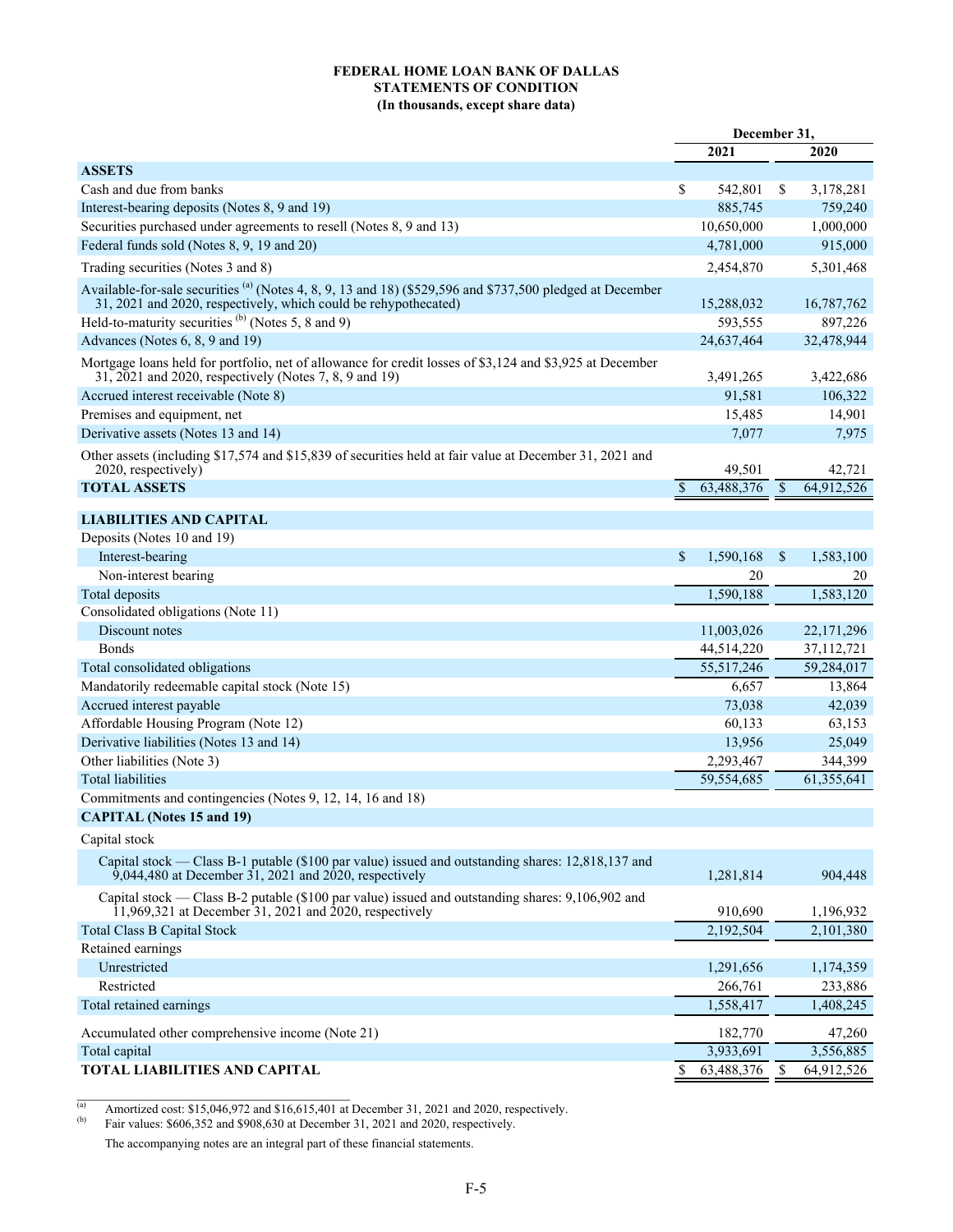# **FEDERAL HOME LOAN BANK OF DALLAS STATEMENTS OF INCOME (In thousands)**

|                                                                                   | For the Years Ended December 31, |           |    |              |     |           |
|-----------------------------------------------------------------------------------|----------------------------------|-----------|----|--------------|-----|-----------|
|                                                                                   |                                  | 2021      |    | 2020         |     | 2019      |
| <b>INTEREST INCOME</b>                                                            |                                  |           |    |              |     |           |
| Advances                                                                          | \$                               | 119,754   | \$ | 349,082      | \$  | 906,671   |
| Prepayment fees on advances, net                                                  |                                  | 9,812     |    | 17,756       |     | 2,064     |
| Interest-bearing deposits                                                         |                                  | 1,212     |    | 8,940        |     | 37,043    |
| Securities purchased under agreements to resell                                   |                                  | 162       |    | 7,688        |     | 87,073    |
| Federal funds sold                                                                |                                  | 3,395     |    | 8,940        |     | 58,435    |
| Trading securities                                                                |                                  | 8,776     |    | 63,616       |     | 100,875   |
| Available-for-sale securities                                                     |                                  | 151,684   |    | 219,190      |     | 465,023   |
| Held-to-maturity securities                                                       |                                  | 5,222     |    | 13,247       |     | 37,629    |
| Mortgage loans held for portfolio                                                 |                                  | 77,667    |    | 102,854      |     | 110,892   |
| Total interest income                                                             |                                  | 377,684   |    | 791,313      |     | 1,805,705 |
| <b>INTEREST EXPENSE</b>                                                           |                                  |           |    |              |     |           |
| Consolidated obligations                                                          |                                  |           |    |              |     |           |
| <b>Bonds</b>                                                                      |                                  | 70,916    |    | 277,347      |     | 711,240   |
| Discount notes                                                                    |                                  | 29,635    |    | 198,890      |     | 780,165   |
| Deposits                                                                          |                                  | 381       |    | 4,428        |     | 20,167    |
| Mandatorily redeemable capital stock                                              |                                  | 17        |    | 83           |     | 189       |
| Other borrowings                                                                  |                                  | (11)      |    | $\mathbf{1}$ |     | 113       |
| Total interest expense                                                            |                                  | 100,938   |    | 480,749      |     | 1,511,874 |
| <b>NET INTEREST INCOME</b>                                                        |                                  | 276,746   |    | 310,564      |     | 293,831   |
| Provision (reversal) for mortgage loan losses                                     |                                  | (801)     |    | 585          |     | 656       |
| NET INTEREST INCOME AFTER PROVISION (REVERSAL) FOR MORTGAGE<br><b>LOAN LOSSES</b> |                                  | 277,547   |    | 309,979      |     | 293,175   |
| <b>OTHER INCOME (LOSS)</b>                                                        |                                  |           |    |              |     |           |
| Service fees                                                                      |                                  | 2,753     |    | 2,467        |     | 2,590     |
| Net gains (losses) on trading securities                                          |                                  | (10, 501) |    | 7,225        |     | 12,860    |
| Net gains (losses) on derivatives and hedging activities                          |                                  | (1,252)   |    | 2,887        |     | 24,687    |
| Net gains on other assets carried at fair value                                   |                                  | 1,848     |    | 1,647        |     | 1,964     |
| Realized gains on sales of available-for-sale securities                          |                                  |           |    | 829          |     | 852       |
| Letter of credit fees                                                             |                                  | 14,498    |    | 14,347       |     | 12,437    |
| Other, net                                                                        |                                  | 2,897     |    | 2,757        |     | 930       |
| Total other income                                                                |                                  | 10,243    |    | 32,159       |     | 56,320    |
| <b>OTHER EXPENSE</b>                                                              |                                  |           |    |              |     |           |
| Compensation and benefits                                                         |                                  | 55,170    |    | 65,087       |     | 50,003    |
| Other operating expenses                                                          |                                  | 34,348    |    | 36,198       |     | 36,141    |
| Finance Agency                                                                    |                                  | 6,451     |    | 5,304        |     | 4,800     |
| Office of Finance                                                                 |                                  | 5,433     |    | 4,841        |     | 4,271     |
| Subsidies, grants and donations                                                   |                                  | 2,907     |    | 8,645        |     | 476       |
| Derivative clearing fees                                                          |                                  | 838       |    | 1,267        |     | 1,274     |
| Total other expense                                                               |                                  | 105,147   |    | 121,342      |     | 96,965    |
| <b>INCOME BEFORE ASSESSMENTS</b>                                                  |                                  | 182,643   |    | 220,796      |     | 252,530   |
| Affordable Housing Program assessment                                             |                                  | 18,266    |    | 22,087       |     | 25,272    |
| <b>NET INCOME</b>                                                                 | \$                               | 164,377   | \$ | 198,709      | -\$ | 227,258   |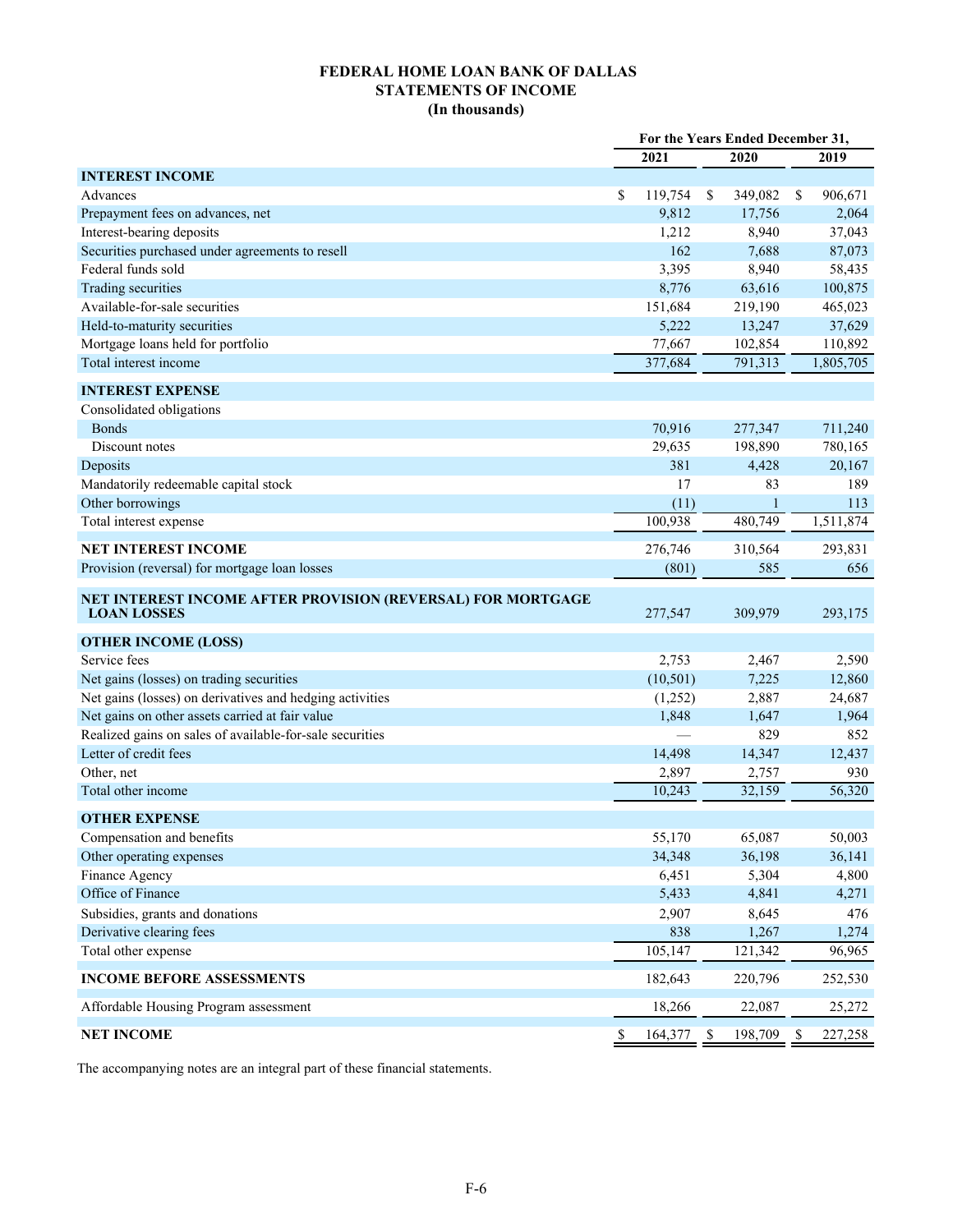# **FEDERAL HOME LOAN BANK OF DALLAS STATEMENTS OF COMPREHENSIVE INCOME (In thousands)**

|                                                                                                                                                           | For the Years Ended December 31, |         |               |          |               |           |
|-----------------------------------------------------------------------------------------------------------------------------------------------------------|----------------------------------|---------|---------------|----------|---------------|-----------|
|                                                                                                                                                           | 2021                             |         |               | 2020     |               | 2019      |
|                                                                                                                                                           |                                  |         |               |          |               |           |
| <b>NET INCOME</b>                                                                                                                                         | S.                               | 164,377 | <sup>S</sup>  | 198,709  | <sup>\$</sup> | 227,258   |
| <b>OTHER COMPREHENSIVE INCOME (LOSS)</b>                                                                                                                  |                                  |         |               |          |               |           |
| Net unrealized gains on available-for-sale securities, net of unrealized gains and<br>losses relating to hedged interest rate risk included in net income |                                  | 68,699  |               | 28,357   |               | 26,705    |
| Reclassification adjustment for net realized gains on sales of available-for-sale<br>securities included in net income                                    |                                  |         |               | (829)    |               | (852)     |
| Unrealized gains (losses) on cash flow hedges                                                                                                             |                                  | 42,418  |               | (96,035) |               | (54, 777) |
| Reclassification adjustment for losses (gains) on cash flow hedges included in net<br>income                                                              |                                  | 22,345  |               | 14,627   |               | (1,829)   |
| Accretion of non-credit portion of other-than-temporary impairment losses to the<br>carrying value of held-to-maturity securities                         |                                  | 1,917   |               | 2,238    |               | 2,027     |
| Postretirement benefit plan                                                                                                                               |                                  |         |               |          |               |           |
| Amortization of prior service cost included in net periodic benefit cost                                                                                  |                                  | 21      |               | 20       |               | 20        |
| Actuarial gain (loss)                                                                                                                                     |                                  | 201     |               | (87)     |               | (152)     |
| Amortization of net actuarial gain included in net periodic benefit cost                                                                                  |                                  | (91)    |               | (80)     |               | (94)      |
| Total other comprehensive income (loss)                                                                                                                   |                                  | 135,510 |               | (51,789) |               | (28, 952) |
| <b>TOTAL COMPREHENSIVE INCOME</b>                                                                                                                         |                                  | 299,887 | <sup>\$</sup> | 146,920  | S             | 198,306   |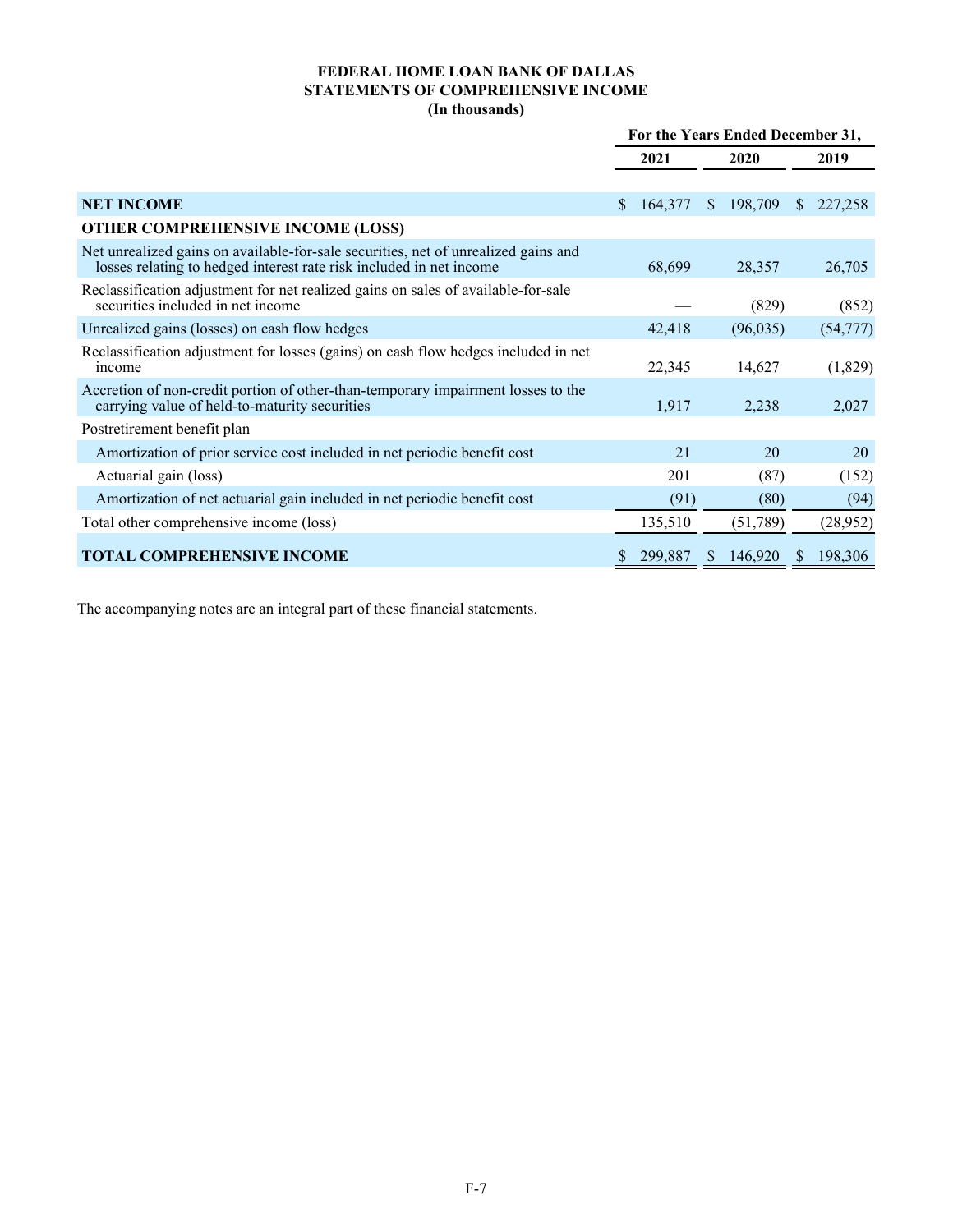# **FEDERAL HOME LOAN BANK OF DALLAS STATEMENTS OF CAPITAL FOR THE YEARS ENDED DECEMBER 31, 2021, 2020 AND 2019 (In thousands)**

|                                                                                      |               | <b>Capital Stock</b><br><b>Class B-1 - Putable</b><br>(Membership/Excess) |                          | <b>Capital Stock</b><br><b>Class B-2 - Putable</b><br>(Activity) | <b>Retained Earnings</b>  |                          |              | Accumulated<br>Other<br>Comprehensive |                           |
|--------------------------------------------------------------------------------------|---------------|---------------------------------------------------------------------------|--------------------------|------------------------------------------------------------------|---------------------------|--------------------------|--------------|---------------------------------------|---------------------------|
|                                                                                      | <b>Shares</b> | Par Value                                                                 | <b>Shares</b>            | Par Value                                                        | Unrestricted              | <b>Restricted</b>        | <b>Total</b> | Income (Loss)                         | Total<br>Capital          |
| <b>BALANCE, JANUARY 1, 2019</b>                                                      | 9,169         | $\mathbb{S}$<br>916,921                                                   | 16,380                   | \$1,637,967                                                      | $\mathsf{\$}$<br>932,675  | $\mathbb{S}$<br>148,692  | \$1,081,367  | $\mathbb{S}$<br>128,001               | $\mathbb{S}$<br>3,764,256 |
| Net transfers of shares between Class B-1 and Class B-2<br>Stock                     | 16,966        | 1,696,611                                                                 | (16,966)                 | (1,696,611)                                                      |                           |                          |              |                                       |                           |
| Proceeds from sale of capital stock                                                  | 40            | 4,026                                                                     | 15,454                   | 1,545,452                                                        |                           |                          |              |                                       | 1,549,478                 |
| Repurchase/redemption of capital stock                                               | (17, 114)     | (1,711,435)                                                               |                          |                                                                  | and the                   |                          | $\sim$       |                                       | (1,711,435)               |
| Net shares reclassified to mandatorily redeemable<br>capital stock                   | (23)          | (2,326)                                                                   |                          |                                                                  |                           |                          |              |                                       | (2, 326)                  |
| Adjustment to initially apply new lease accounting<br>guidance                       |               |                                                                           |                          |                                                                  | (25)                      |                          | (25)         |                                       | (25)                      |
| Comprehensive income                                                                 |               |                                                                           |                          |                                                                  |                           |                          |              |                                       |                           |
| Net income                                                                           |               |                                                                           |                          |                                                                  | 181,806                   | 45,452                   | 227,258      | $\equiv$                              | 227,258                   |
| Other comprehensive income (loss)                                                    |               |                                                                           |                          |                                                                  |                           |                          |              | (28,952)                              | (28, 952)                 |
| Dividends on capital stock                                                           |               |                                                                           |                          |                                                                  |                           |                          |              |                                       |                           |
| Cash                                                                                 |               |                                                                           |                          |                                                                  | (259)                     | $\overline{\phantom{0}}$ | (259)        |                                       | (259)                     |
| Mandatorily redeemable capital stock                                                 |               |                                                                           |                          |                                                                  | (27)                      | $\overline{\phantom{0}}$ | (27)         |                                       | (27)                      |
| <b>Stock</b>                                                                         | 756           | 75,637                                                                    |                          |                                                                  | (75, 637)                 |                          | (75, 637)    |                                       |                           |
| <b>BALANCE, DECEMBER 31, 2019</b>                                                    | 9,794         | 979,434                                                                   | 14,868                   | 1,486,808                                                        | 1,038,533                 | 194,144                  | 1,232,677    | 99,049                                | 3,797,968                 |
| Partial recovery of prior capital distribution to Financing<br>Corporation (Note 15) |               |                                                                           |                          |                                                                  | 17,639                    |                          | 17,639       |                                       | 17,639                    |
| Net transfers of shares between Class B-1 and Class B-2<br>Stock                     | 15,744        | 1,574,392                                                                 | (15, 744)                | (1,574,392)                                                      |                           |                          |              |                                       |                           |
| Proceeds from sale of capital stock                                                  | 300           | 29,963                                                                    | 12,845                   | 1,284,516                                                        |                           |                          |              |                                       | 1,314,479                 |
| Repurchase/redemption of capital stock                                               | (16, 565)     | (1,656,459)                                                               |                          |                                                                  |                           |                          |              |                                       | (1,656,459)               |
| Shares reclassified to mandatorily redeemable capital<br>stock                       | (610)         | (61, 032)                                                                 |                          |                                                                  |                           |                          |              |                                       | (61, 032)                 |
| Adjustment to initially apply new credit loss accounting<br>guidance (Note 9)        |               |                                                                           |                          |                                                                  | (2,191)                   |                          | (2, 191)     |                                       | (2,191)                   |
| Comprehensive income                                                                 |               |                                                                           |                          |                                                                  |                           |                          |              |                                       |                           |
| Net income                                                                           |               |                                                                           |                          |                                                                  | 158,967                   | 39,742                   | 198,709      | -                                     | 198,709                   |
| Other comprehensive income (loss)                                                    |               |                                                                           |                          |                                                                  |                           |                          |              | (51,789)                              | (51,789)                  |
| Dividends on capital stock                                                           |               |                                                                           |                          |                                                                  |                           |                          |              |                                       |                           |
| Cash                                                                                 |               |                                                                           |                          |                                                                  | (242)                     |                          | (242)        |                                       | (242)                     |
| Mandatorily redeemable capital stock                                                 |               |                                                                           |                          |                                                                  | (197)                     |                          | (197)        |                                       | (197)                     |
| Stock                                                                                | 381           | 38,150                                                                    |                          |                                                                  | (38, 150)                 | -                        | (38, 150)    |                                       | $\overline{\phantom{m}}$  |
| <b>BALANCE, DECEMBER 31, 2020</b>                                                    | 9,044         | 904,448                                                                   | 11,969                   | 1,196,932                                                        | 1,174,359                 | 233,886                  | 1,408,245    | 47,260                                | 3,556,885                 |
| Net transfers of shares between Class B-1 and Class B-2<br><b>Stock</b>              | 17,241        | 1,724,131                                                                 | (17,241)                 | (1,724,131)                                                      |                           |                          |              |                                       |                           |
| Proceeds from sale of capital stock                                                  | 217           | 21,693                                                                    | 14,379                   | 1,437,889                                                        |                           |                          |              |                                       | 1,459,582                 |
| Repurchase/redemption of capital stock                                               | (13,824)      | (1,382,401)                                                               |                          |                                                                  |                           |                          |              |                                       | (1,382,401)               |
| Shares reclassified to mandatorily redeemable capital<br>stock                       |               | (40)                                                                      |                          |                                                                  |                           |                          |              |                                       | (40)                      |
| Comprehensive income                                                                 |               |                                                                           |                          |                                                                  |                           |                          |              |                                       |                           |
| Net income                                                                           |               | $\qquad \qquad$                                                           |                          | $\qquad \qquad -$                                                | 131,502                   | 32,875                   | 164,377      |                                       | 164,377                   |
| Other comprehensive income                                                           |               |                                                                           |                          |                                                                  |                           |                          |              | 135,510                               | 135,510                   |
| Dividends on capital stock                                                           |               |                                                                           |                          |                                                                  |                           |                          |              |                                       |                           |
| Cash                                                                                 | $=$           | $\equiv$                                                                  | $\overline{\phantom{a}}$ | $\qquad \qquad -$                                                | (222)                     | $\qquad \qquad -$        | (222)        | $\equiv$                              | (222)                     |
| Stock                                                                                | 140           | 13,983                                                                    |                          |                                                                  | (13,983)                  |                          | (13,983)     |                                       |                           |
| <b>BALANCE, DECEMBER 31, 2021</b>                                                    | 12,818        | \$1,281,814                                                               | 9,107                    | \$<br>910,690                                                    | $\mathbb{S}$<br>1,291,656 | 266,761<br>\$            |              | 182,770                               | 3,933,691<br>$\mathbb{S}$ |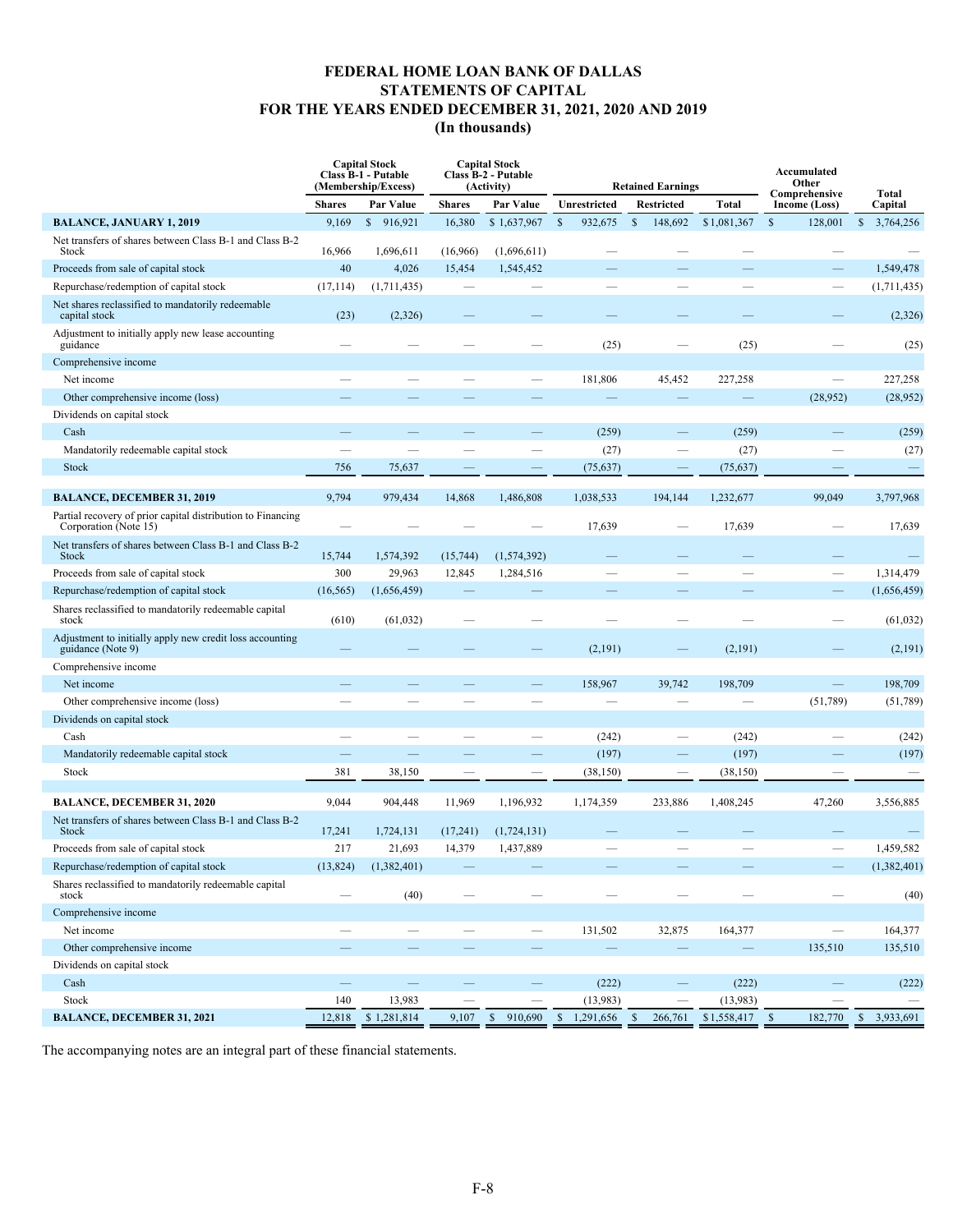# **FEDERAL HOME LOAN BANK OF DALLAS STATEMENTS OF CASH FLOWS (In thousands)**

|                                                                                                     | For the Years Ended December 31, |                 |                          |  |
|-----------------------------------------------------------------------------------------------------|----------------------------------|-----------------|--------------------------|--|
|                                                                                                     | 2021                             | 2020            | 2019                     |  |
| <b>OPERATING ACTIVITIES</b>                                                                         |                                  |                 |                          |  |
| Net income                                                                                          | \$<br>164,377                    | 198,709<br>\$   | 227,258<br><sup>\$</sup> |  |
| Adjustments to reconcile net income to net cash provided by (used in) operating activities          |                                  |                 |                          |  |
| Depreciation and amortization                                                                       |                                  |                 |                          |  |
| Net premiums and discounts on advances, consolidated obligations, investments and<br>mortgage loans | 52,748                           | 7,939           | (34, 559)                |  |
| Concessions on consolidated obligations                                                             | 2,751                            | 9,282           | 8,269                    |  |
| Premises, equipment and computer software costs                                                     | 5,194                            | 3,861           | 4,100                    |  |
| Non-cash interest on mandatorily redeemable capital stock                                           | 25                               | 110             | 201                      |  |
| Provision (reversal) for mortgage loan losses                                                       | (801)                            | 585             | 656                      |  |
| Net losses (gains) on trading securities                                                            | 10,501                           | (7,225)         | (12, 860)                |  |
| Net change in derivatives and hedging activities                                                    | 674,460                          | (778, 739)      | (686,700)                |  |
| Net gains on other assets carried at fair value                                                     | (1,848)                          | (1,647)         | (1,964)                  |  |
| Gains on sales of available-for-sale securities                                                     |                                  | (829)           | (852)                    |  |
| Decrease (increase) in accrued interest receivable                                                  | 14,745                           | 48,088          | (1,401)                  |  |
| Decrease (increase) in other assets                                                                 | (5,322)                          | 1,990           | (5,787)                  |  |
| Increase (decrease) in Affordable Housing Program (AHP) liability                                   | (3,020)                          | 5,906           | 12,889                   |  |
| Increase (decrease) in accrued interest payable                                                     | 30,998                           | (73,316)        | (7,589)                  |  |
| Increase (decrease) in other liabilities                                                            | (467)                            | 3,412           | 2,118                    |  |
| Total adjustments                                                                                   | 779,964                          | (780, 583)      | (723, 479)               |  |
| Net cash provided by (used in) operating activities                                                 | 944,341                          | (581, 874)      | (496, 221)               |  |
|                                                                                                     |                                  |                 |                          |  |
| <b>INVESTING ACTIVITIES</b>                                                                         |                                  |                 |                          |  |
| Net decrease (increase) in interest-bearing deposits, including swap collateral pledged             | (116, 927)                       | 601,617         | 837,278                  |  |
| Net decrease (increase) in securities purchased under agreements to resell                          | (9,650,000)                      | 3,310,000       | 1,905,000                |  |
| Net decrease (increase) in federal funds sold                                                       | (3,866,000)                      | 3,590,000       | (2,774,000)              |  |
| Purchases of trading securities held for investment                                                 | (10,070,699)                     | (23,856,123)    | (32,770,030)             |  |
| Proceeds from maturities of trading securities                                                      | 11,361,650                       | 20,305,475      | 6,936,550                |  |
| Proceeds from sales of trading securities                                                           | 3,493,399                        | 4,019,475       | 22,237,379               |  |
| Purchases of available-for-sale securities                                                          |                                  |                 | (1, 254, 235)            |  |
| Principal collected on available-for-sale securities                                                | 772,428                          | 322,399         | 463,055                  |  |
| Proceeds from sales of available-for-sale securities                                                |                                  | 605,423         | 511,194                  |  |
| Purchases of held-to-maturity securities                                                            |                                  |                 | (74, 433)                |  |
| Principal collected on held-to-maturity securities                                                  | 306,469                          | 312,496         | 333,631                  |  |
| Principal collected on advances                                                                     | 537, 732, 747                    | 402,583,150     | 535,464,499              |  |
| Advances made                                                                                       | (530, 230, 119)                  | (397, 549, 867) | (531,616,062)            |  |
| Principal collected on mortgage loans held for portfolio                                            | 1,257,669                        | 1,543,883       | 530,739                  |  |
| Purchases of mortgage loans held for portfolio                                                      | (1,354,271)                      | (931, 018)      | (2,431,776)              |  |
| Purchases of premises, equipment and computer software                                              | (5, 597)                         | (6,239)         | (4,044)                  |  |
| Net cash provided by (used in) investing activities                                                 | (369, 251)                       | 14,850,671      | (1,705,255)              |  |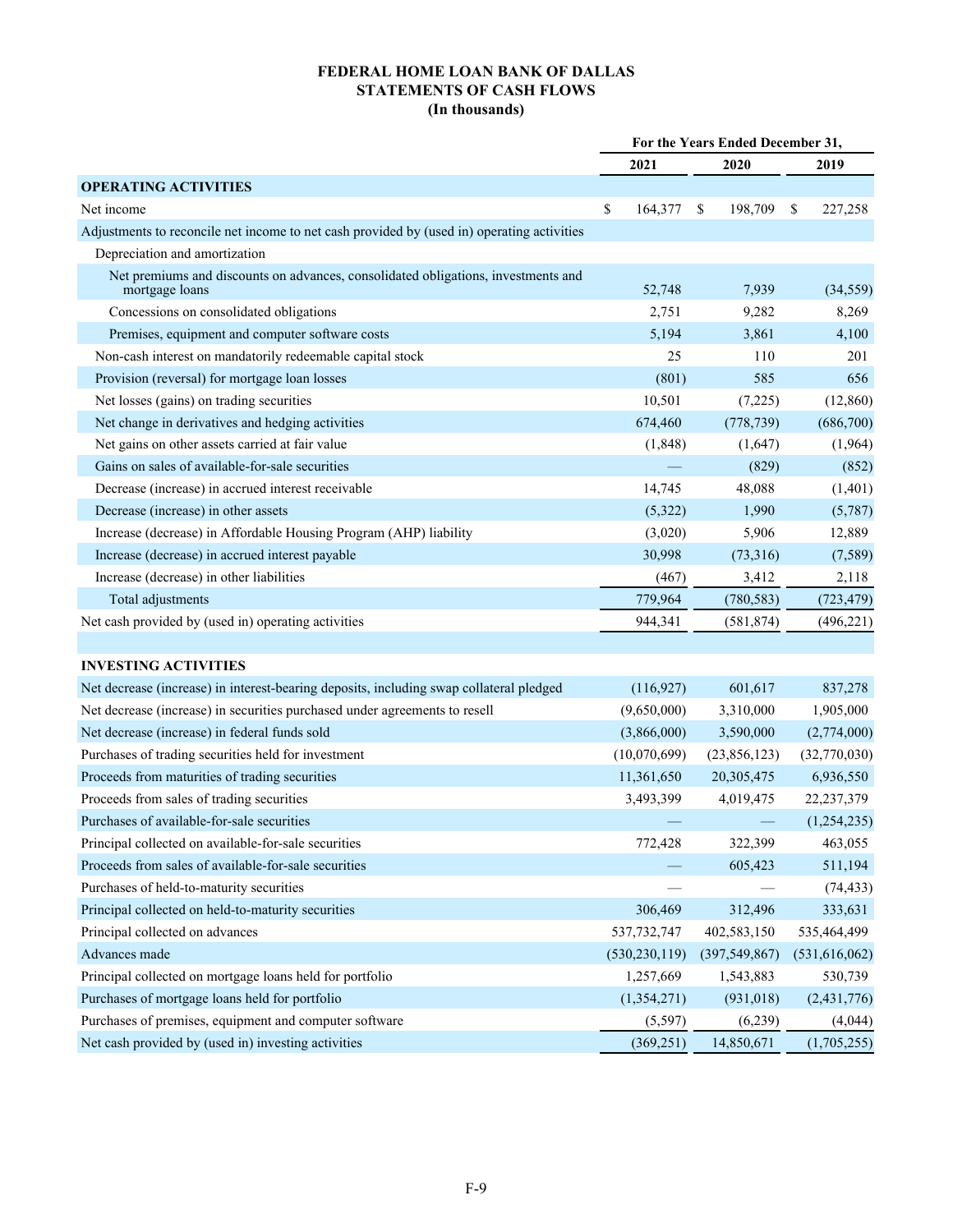|                                                                                   | For the Years Ended December 31, |                        |                         |  |  |
|-----------------------------------------------------------------------------------|----------------------------------|------------------------|-------------------------|--|--|
|                                                                                   | 2021                             | 2020                   | 2019                    |  |  |
| <b>FINANCING ACTIVITIES</b>                                                       |                                  |                        |                         |  |  |
| Net increase in deposits, including swap collateral held                          | 3,881                            | 303,757                | 316,386                 |  |  |
| Net receipts (payments) on derivative contracts with financing elements           | 76,020                           | (229, 764)             | (169, 372)              |  |  |
| Net proceeds from issuance of consolidated obligations                            |                                  |                        |                         |  |  |
| Discount notes                                                                    | 34,663,059                       | 122,493,870            | 299,439,428             |  |  |
| <b>Bonds</b>                                                                      | 50,151,289                       | 39,912,009             | 39,250,090              |  |  |
| Debt issuance costs                                                               | (1,770)                          | (7,685)                | (9, 453)                |  |  |
| Payments for maturing and retiring consolidated obligations                       |                                  |                        |                         |  |  |
| Discount notes                                                                    | (45,825,626)                     | (134, 594, 531)        | (300, 795, 531)         |  |  |
| <b>Bonds</b>                                                                      | (42, 347, 110)                   | (38,609,525)           | (35,680,071)            |  |  |
| Proceeds from issuance of capital stock                                           | 1,459,582                        | 1,314,479              | 1,549,478               |  |  |
| Proceeds from issuance of mandatorily redeemable capital stock                    | 22                               |                        |                         |  |  |
| Payments for redemption of mandatorily redeemable capital stock                   | (7,294)                          | (54, 615)              | (2,391)                 |  |  |
| Payments for repurchase/redemption of capital stock                               | (1,382,401)                      | (1,656,459)            | (1,711,435)             |  |  |
| Partial recovery of prior capital distribution to Financing Corporation (Note 15) |                                  | 17,639                 |                         |  |  |
| Cash dividends paid                                                               | (222)                            | (242)                  | (259)                   |  |  |
| Net cash provided by (used in) financing activities                               | (3,210,570)                      | (11, 111, 067)         | 2,186,870               |  |  |
|                                                                                   |                                  |                        |                         |  |  |
| Net increase (decrease) in cash and cash equivalents                              | (2,635,480)                      | 3,157,730              | (14,606)                |  |  |
| Cash and cash equivalents at beginning of the year                                | 3,178,281                        | 20,551                 | 35,157                  |  |  |
| Cash and cash equivalents at end of the year                                      | $\mathbb{S}$<br>542,801          | 3,178,281<br>S.        | \$<br>20,551            |  |  |
|                                                                                   |                                  |                        |                         |  |  |
| <b>Supplemental disclosures</b>                                                   |                                  |                        |                         |  |  |
| Interest paid                                                                     | 118,806<br>$\frac{1}{2}$         | \$<br>599,917          | 1,559,919<br>-S         |  |  |
| AHP payments, net                                                                 | $\mathbb S$<br>21,286            | $\mathbb{S}$<br>16,181 | $\mathcal{S}$<br>12,383 |  |  |
| Stock dividends issued                                                            | $\$$<br>13,983                   | \$<br>38,150           | \$<br>75,637            |  |  |
| Dividends paid through issuance of mandatorily redeemable capital stock           | \$                               | $\$$<br>197            | $\$$<br>27              |  |  |
| Capital stock reclassified to mandatorily redeemable capital stock, net           | $\frac{1}{2}$<br>40              | \$<br>61,032           | \$<br>2,326             |  |  |
| Right-of-use assets acquired by lease                                             | $\mathbb S$<br>77                | $\$$<br>805            | $\$$<br>2,539           |  |  |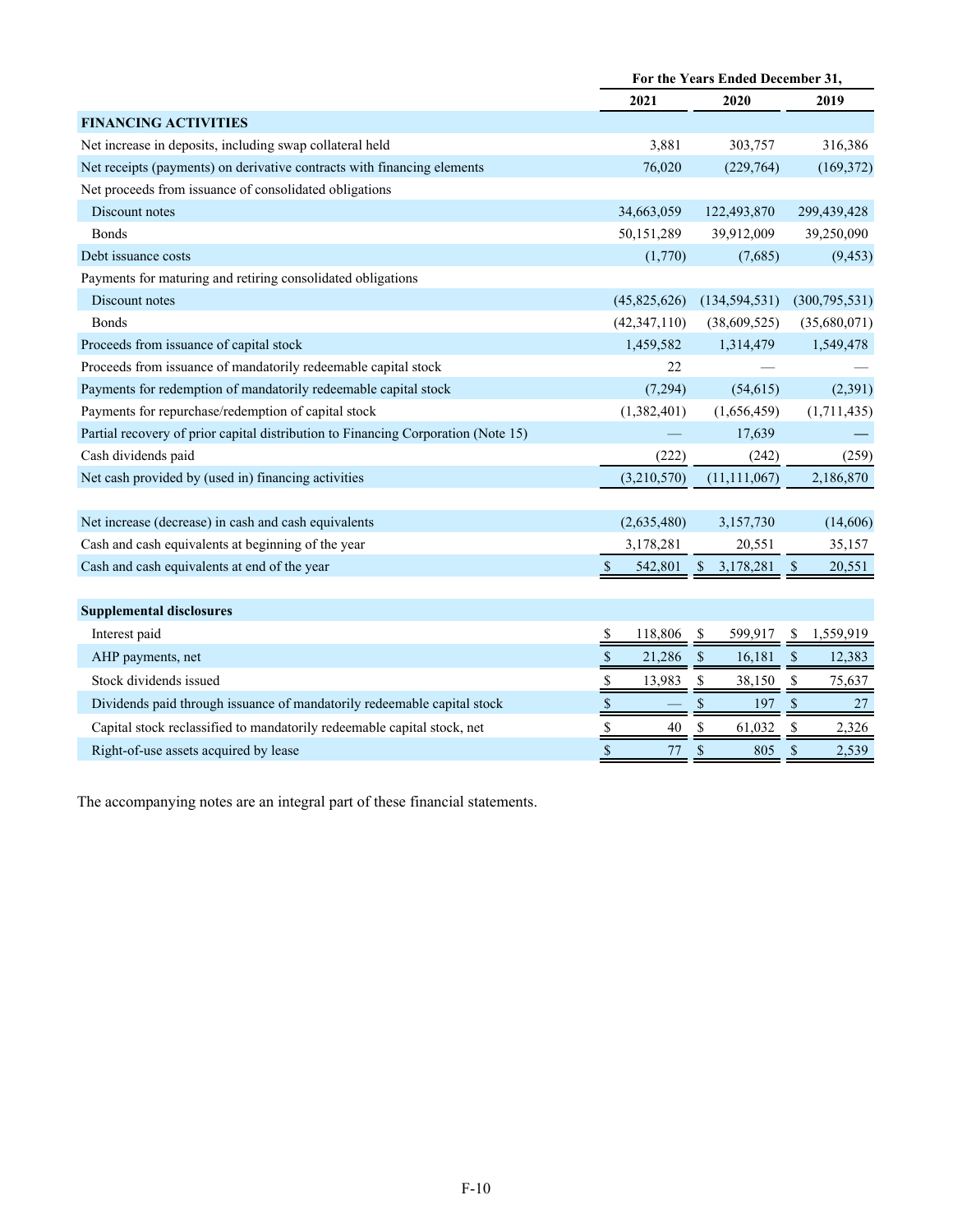#### **FEDERAL HOME LOAN BANK OF DALLAS**

#### **NOTES TO FINANCIAL STATEMENTS**

#### **Background Information**

The Federal Home Loan Bank of Dallas (the "Bank"), a federally chartered corporation, is one of 11 district Federal Home Loan Banks (each individually a "FHLBank" and collectively the "FHLBanks," and, together with the Federal Home Loan Banks Office of Finance ("Office of Finance"), a joint office of the FHLBanks, the "FHLBank System") that were created by the Federal Home Loan Bank Act of 1932 (as amended, the "FHLB Act"). The FHLBanks serve the public by enhancing the availability of credit for residential mortgages and targeted community development. The Bank serves eligible financial institutions in Arkansas, Louisiana, Mississippi, New Mexico and Texas (collectively, the Ninth District of the FHLBank System). The Bank provides a readily available, competitively priced source of funds to its member institutions. The Bank is a cooperative whose member institutions own the capital stock of the Bank. Regulated depository institutions and insurance companies engaged in residential housing finance and Community Development Financial Institutions that are certified under the Community Development Banking and Financial Institutions Act of 1994 may apply for membership in the Bank. All members must purchase stock in the Bank. Housing associates, including state and local housing authorities, that meet certain statutory criteria may also borrow from the Bank; while eligible to borrow, housing associates are not members of the Bank and, as such, are not required or allowed to hold capital stock.

The Federal Housing Finance Agency ("Finance Agency"), an independent agency in the executive branch of the U.S. government, supervises and regulates the FHLBanks and the Office of Finance. The Finance Agency's stated mission is to ensure that the housing government-sponsored enterprises ("GSEs"), including the FHLBanks, operate in a safe and sound manner so that they serve as a reliable source of liquidity and funding for housing finance and community investment. Consistent with this mission, the Finance Agency establishes policies and regulations covering the operations of the FHLBanks. Each FHLBank operates as a separate entity with its own management, employees, and board of directors. The Bank does not have any special purpose entities or any other type of off-balance sheet conduits.

The Office of Finance facilitates the issuance and servicing of the FHLBanks' debt instruments (known as consolidated obligations). As provided by the FHLB Act and Finance Agency regulation, the FHLBanks' consolidated obligations are backed only by the financial resources of all 11 FHLBanks. Consolidated obligations are the joint and several obligations of all the FHLBanks and are the FHLBanks' primary source of funds. Deposits, other borrowings, and the proceeds from capital stock issued to members provide other funds. The Bank primarily uses these funds to provide loans (known as advances) to its members, to purchase single-family mortgage loans from its members, and to fund other investments. The Bank's credit services also include letters of credit issued or confirmed on behalf of members; in addition, the Bank offers interest rate swaps, caps and floors to its members. Further, the Bank provides its members with a variety of correspondent banking services, including overnight and term deposit accounts, wire transfer services, securities safekeeping and securities pledging services.

#### **Note 1—Summary of Significant Accounting Policies**

 **Use of Estimates and Assumptions.** The preparation of financial statements in conformity with accounting principles generally accepted in the United States of America ("U.S. GAAP") requires management to make assumptions and estimates. These assumptions and estimates may affect the reported amounts of assets and liabilities, the disclosure of contingent assets and liabilities, and the reported amounts of income and expenses. Significant estimates include the valuations of the Bank's investment securities, as well as its derivative instruments and any associated hedged items. Actual results could differ from these estimates.

 **Federal Funds Sold, Securities Purchased Under Agreements to Resell, Loans to Other FHLBanks and Interest-Bearing Deposits.** These investments are carried at cost. Substantially all of the Bank's interest-bearing deposits are over the FDIC insurance limit.

 **Investment Securities.** The Bank records investment securities on trade date. The Bank carries investment securities for which it has both the ability and intent to hold to maturity (held-to-maturity securities) at cost, adjusted for the amortization of premiums and accretion of discounts. The carrying amount of held-to-maturity securities is further adjusted for any other-thantemporary impairment charges that were recorded on or before December 31, 2019, as described below.

The Bank classifies certain investment securities that it may sell before maturity as available-for-sale and carries them at fair value. For available-for-sale securities that have been hedged (with fixed-for-floating interest rate swaps) and qualify as fair value hedges, the Bank records the portion of the change in value related to the risk being hedged, together with the related change in the fair value of the derivative, in earnings. The Bank records the remainder of the change in value of the securities in other comprehensive income as "net unrealized gains (losses) on available-for-sale securities."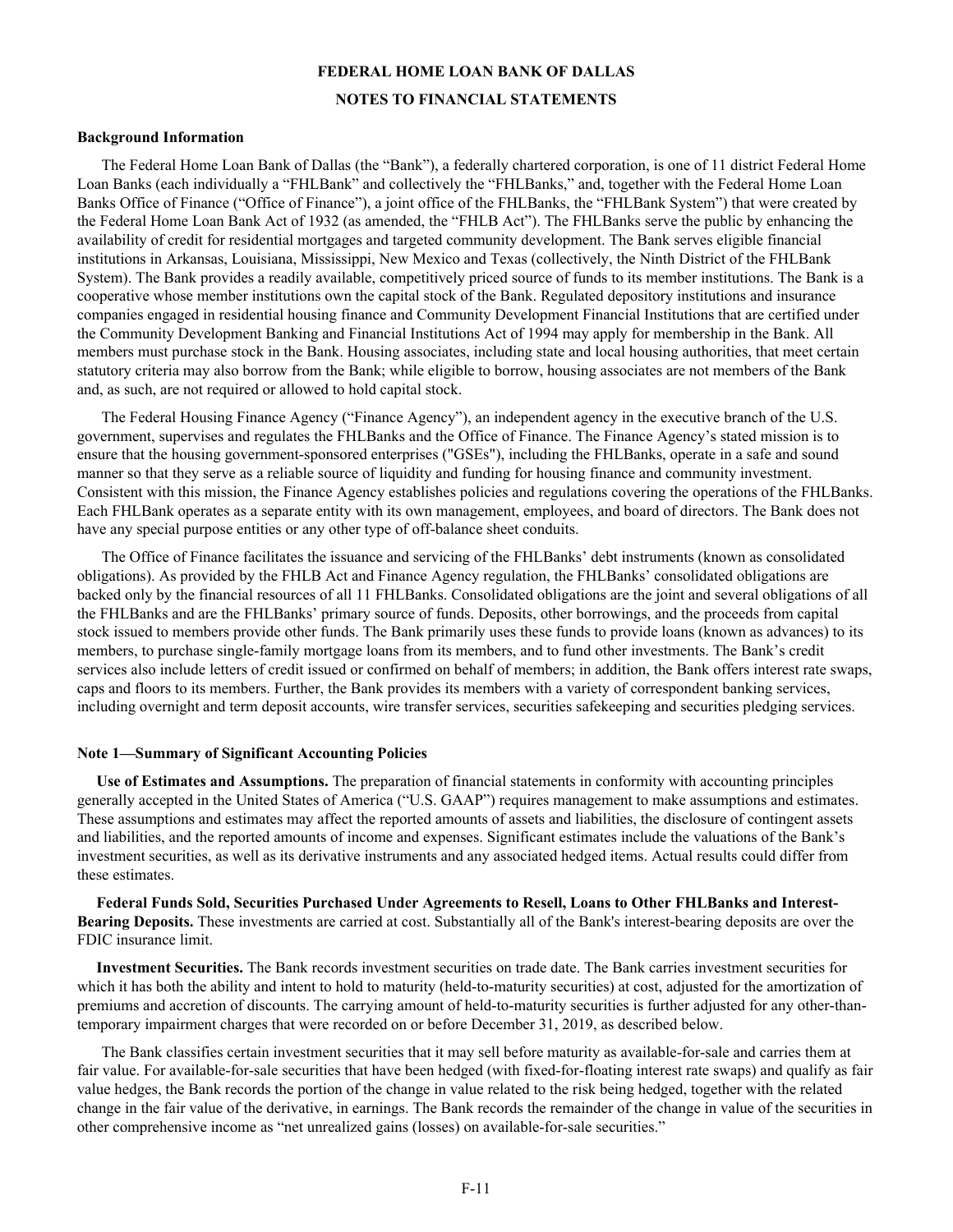The Bank classifies certain other investments as trading and carries them at fair value. The Bank records changes in the fair value of these investments in other income (loss) in the statements of income. Although the securities are classified as trading, the Bank does not engage in speculative trading practices.

The Bank computes the amortization and accretion of premiums and discounts on mortgage-backed securities ("MBS") for which prepayments are probable and reasonably estimable using the level-yield method over the estimated lives of the securities. This method requires a retrospective adjustment of the effective yield each time the Bank changes the estimated life as if the new estimate had been known since the original acquisition date of the securities. The Bank computes the amortization and accretion of premiums and discounts on all other investment securities using the level-yield method to the contractual maturity of the securities.

The Bank computes gains and losses on sales of investment securities using the specific identification method and includes these gains and losses in other income (loss) in the statements of income. The Bank treats securities purchased under agreements to resell as collateralized financings.

On January 1, 2020, the Bank adopted Accounting Standards Update ("ASU") 2016-13, *"Measurement of Credit Losses on Financial Instruments"* ("ASU 2016-13"), which amends the guidance related to the accounting for credit losses on financial instruments, including investment securities classified as held-to-maturity and available-for-sale, by replacing the impairment methodology with an expected credit loss methodology. Beginning January 1, 2020, an allowance for credit losses is established, if necessary, for the Bank's investment securities classified as held-to-maturity or available-for-sale. See the section below entitled "Allowance for Credit Losses."

Through December 31, 2019, the Bank evaluated outstanding available-for-sale and held-to-maturity securities for otherthan-temporary impairment on a quarterly basis. An investment security was impaired if the fair value of the investment was less than its amortized cost. Amortized cost included adjustments (if any) made to the cost basis of an investment for accretion, amortization, the credit portion of previous other-than-temporary impairments and hedging. The Bank considered the impairment of a debt security to be other than temporary if the Bank (i) intended to sell the security, (ii) more likely than not would have been required to sell the security before recovering its amortized cost basis, or (iii) did not expect to recover the security's entire amortized cost basis (even if the Bank did not intend to sell the security). Further, an impairment was considered to be other than temporary if the Bank's best estimate of the present value of cash flows expected to be collected from the debt security was less than the amortized cost basis of the security (any such shortfall was referred to as a "credit loss").

If an other-than-temporary impairment ("OTTI") occurred because the Bank intended to sell an impaired debt security, or more likely than not would have been required to sell the security before recovery of its amortized cost basis, the impairment was recognized in earnings in an amount equal to the entire difference between fair value and amortized cost.

In instances in which a determination was made that a credit loss existed but the Bank did not intend to sell the debt security and it was not more likely than not that the Bank would have been required to sell the debt security before the anticipated recovery of its remaining amortized cost basis, the other-than-temporary impairment (i.e., the difference between the security's then-current carrying amount and its estimated fair value) was separated into (i) the amount of the total impairment related to the credit loss (i.e., the credit component) and (ii) the amount of the total impairment related to all other factors (i.e., the noncredit component). The credit component was recognized in earnings and the non-credit component was recognized in other comprehensive income.

The non-credit component of any OTTI losses recognized in other comprehensive income for debt securities classified as held-to-maturity was (and will continue to be) accreted over the remaining life of the debt security (in a prospective manner based on the amount and timing of future estimated cash flows) as an increase in the carrying value of the security unless and until the security is sold, the security matures or, if on or prior to December 31, 2019, there was an additional other-thantemporary impairment that was recognized in earnings. In instances in which an additional other-than-temporary impairment was recognized in earnings, the amount of the credit loss was reclassified from accumulated other comprehensive income (loss) ("AOCI") to earnings. Further, if an additional other-than-temporary impairment was recognized in earnings and the held-tomaturity security's then-current carrying amount exceeded its fair value, an additional non-credit impairment was concurrently recognized in other comprehensive income. Conversely, if an additional other-than-temporary impairment was recognized in earnings and the held-to-maturity security's then-current carrying value was less than its fair value, the carrying value of the security was not increased. In periods subsequent to the recognition of an OTTI loss, the other-than-temporarily impaired debt security was accounted for as if it had been purchased on the measurement date of the other-than-temporary impairment at an amount equal to the previous amortized cost basis less the other-than-temporary impairment recognized in earnings. The difference between the new amortized cost basis and the cash flows expected to be collected was (and will continue to be) accreted as interest income over the remaining life of the security in a prospective manner based on the amount and timing of future estimated cash flows. Prior to January 1, 2020, in instances when there was a significant increase in a security's expected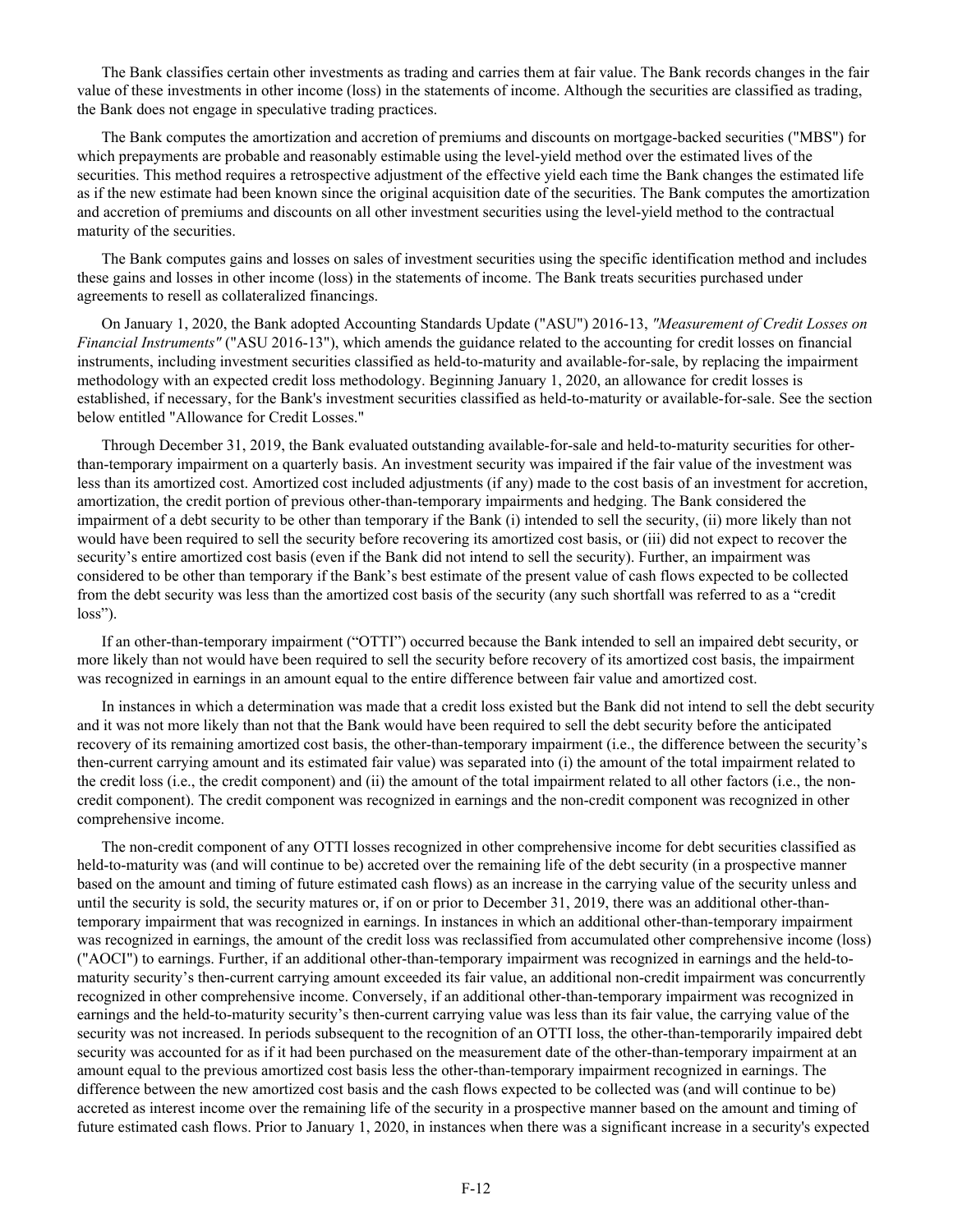cash flows, the amount to be accreted was adjusted prospectively. Beginning January 1, 2020, accretion is not adjusted for significant increases in expected cash flows. Those additional cash flows, if any, are recognized when received.

 **Advances.** The Bank reports advances at their principal amount outstanding, net of unearned commitment fees and deferred prepayment fees, if any, as discussed below. The Bank credits interest on advances to income as earned.

Mortgage Loans Held for Portfolio. Through the Mortgage Partnership Finance<sup>®</sup> ("MPF"<sup>®</sup>) program administered by the FHLBank of Chicago, the Bank has invested in conventional and government guaranteed/insured mortgage loans. The Bank classifies these mortgage loans held for portfolio as held for investment and, accordingly, reports them at their principal amount outstanding net of deferred premiums, discounts and the fair value amount of the delivery commitment, if any (which represents the unrealized gains and losses from loans initially classified as mortgage loan commitments) as of the purchase (i.e., settlement) date. The Bank credits interest on mortgage loans to income as earned. The Bank amortizes or accretes the deferred amounts to interest income using the contractual method. The contractual method uses the cash flows required by the loan contracts, as adjusted for any actual prepayments, to apply the interest method. Future prepayments of principal are not anticipated under this method. The Bank has the ability and intent to hold these mortgage loans until maturity.

 **Allowance for Credit Losses.** On January 1, 2020, the Bank adopted new accounting guidance pertaining to the measurement of credit losses on financial instruments. As of the balance sheet date, an allowance for expected credit losses is separately established, if necessary, for each of the Bank's financial instruments carried at amortized cost, its available-for-sale securities and its off-balance sheet credit exposures. The allowance for credit losses is the amount necessary to reduce the amortized cost of financial instruments carried at amortized cost to the net amount expected to be collected and the amortized cost of available-for-sale securities to the higher of the security's fair value or the present value of the cash flows expected to be collected from the security. Accrued interest is recorded separately on the statement of condition. The allowance for credit losses excludes accrued interest receivable, as the Bank places financial assets on nonaccrual status and concurrently reverses any accrued but uncollected interest if the interest is deemed uncollectible. To the extent necessary, an allowance for credit losses for off-balance sheet credit exposures is recorded as a liability. See Note 9 - Allowance for Credit Losses for information regarding the determination of the allowance for credit losses and the impact that the adoption of the new guidance had on the Bank's financial condition on January 1, 2020.

The Bank places a conventional mortgage loan on nonaccrual status when the collection of the contractual principal or interest is 90 days or more past due. When a mortgage loan is placed on nonaccrual status, accrued but uncollected interest is reversed against interest income. The Bank records cash payments received on nonaccrual loans as a reduction of principal. A loan on nonaccrual status is restored to accrual status when none of its contractual principal and interest is due and unpaid, and the Bank expects repayment of the remaining contractual interest and principal. At December 31, 2021 and 2020, cash payments received on non-accrual loans and recorded as a reduction of principal totaled \$3,912,000 and \$1,555,000, respectively. Government-guaranteed/insured loans are not placed on nonaccrual status.

Collateral-dependent mortgage loans that are 90 days or more past due are evaluated for credit losses on an individual basis based on the fair value of the underlying mortgaged property less estimated selling costs. Loans are considered collateraldependent if repayment is expected to be provided solely by the sale of the underlying property; that is, there is no other available and reliable source of repayment.

The Bank evaluates whether to record a charge-off on a conventional mortgage loan when the loan becomes 180 days or more past due or upon the occurrence of a confirming event, whichever occurs first. Confirming events include, but are not limited to, the occurrence of foreclosure or notification of a claim against any of the MPF credit enhancements. A charge-off is recorded if the amount expected to be collected on the loan is less than its amortized cost.

As discussed in Note 2, the Coronavirus Aid, Relief, and Economic Security Act (the "CARES Act") provides temporary relief from the accounting and reporting requirements for certain loan modifications related to COVID-19 that would otherwise be categorized as a troubled debt restructuring ("TDR"). Eligible mortgage loans that are current under the modified terms of the loan agreements are returned to accrual status as long as the Bank expects repayment of the remaining contractual principal and interest. As of December 31, 2021, the Bank had entered into qualifying loan modifications on loans with an aggregate unpaid principal balance of \$32,568,000. These loan modifications allowed the borrowers to defer past due principal and interest payments until the earlier of the date on which the loan is prepaid or the end of the loan term. In aggregate, the amounts deferred were insignificant.

The servicers of the Bank's mortgage loans may grant a forbearance period to borrowers who request forbearance as a result of difficulties relating to COVID-19 regardless of the status of the loan at the time of the request. During the forbearance period, the Bank accounts for these loans in the same manner as it accounts for any other past due loans whether the forbearance arrangement is formal or informal. The accrual status of mortgage loans in forbearance is determined by the past due status of the loan as the legal terms of the loan agreement remain unchanged during this period.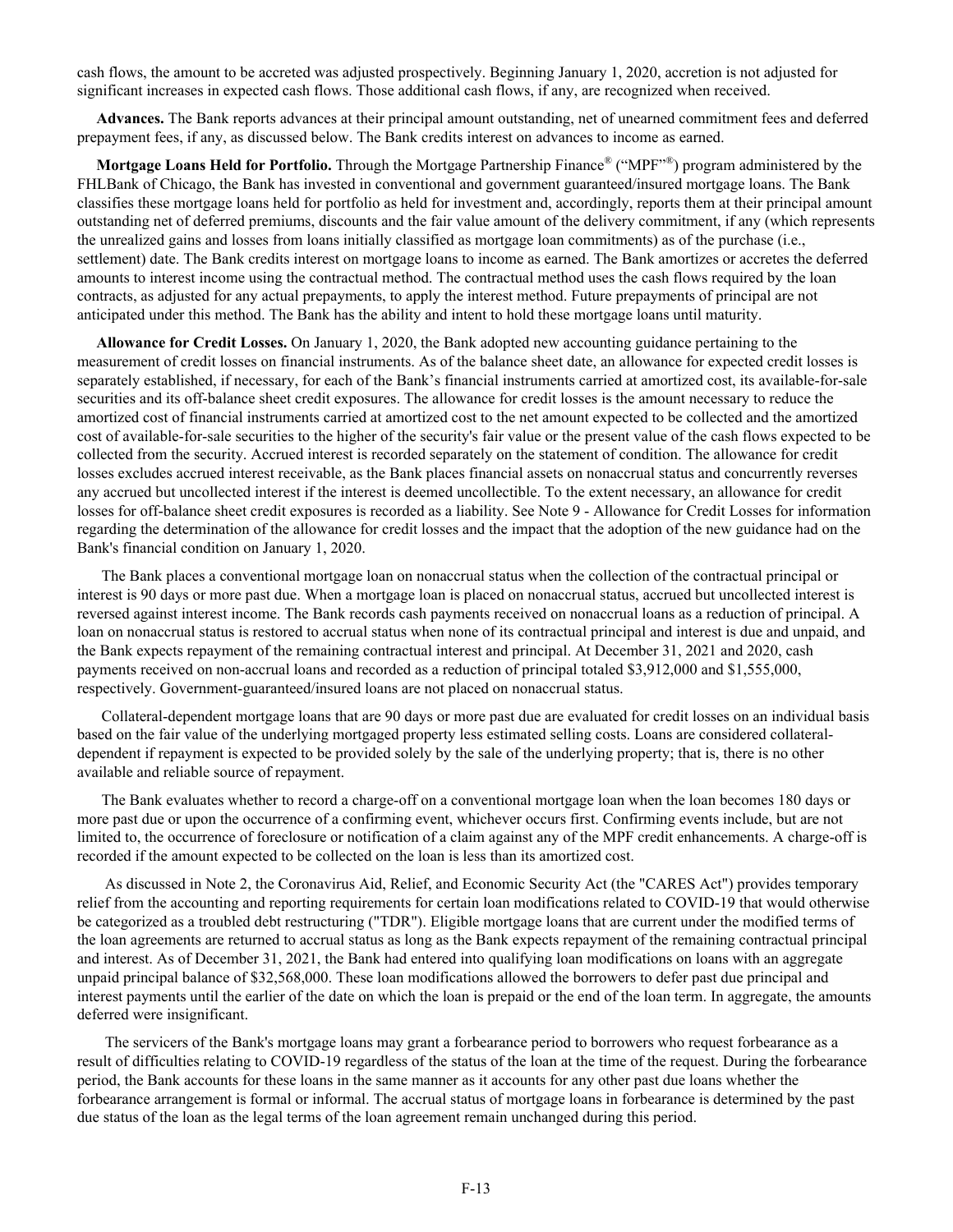Prior to January 1, 2020, an allowance for credit losses was separately established to provide for probable losses inherent in the Bank's financing receivables portfolio and off-balance sheet credit exposures as of the balance sheet date. A conventional mortgage loan was considered impaired when, based on then-current information and events, it was considered probable that the Bank would be unable to collect all amounts due according to the contractual terms of the loan agreement.

 **Real Estate Owned.** Real estate owned includes assets that have been received in satisfaction of debt or as a result of actual or in-substance foreclosures. Real estate owned is carried at the lower of cost or fair value less estimated costs to sell and is included in other assets in the statements of condition. If the fair value of the real estate owned less estimated costs to sell is less than the recorded investment in the mortgage loan at the date of transfer, the Bank recognizes a charge-off to the allowance for loan losses. Subsequent realized gains and realized or unrealized losses are included in other income (loss) in the statements of income.

**Premises and Equipment.** The Bank records premises and equipment at cost less accumulated depreciation and amortization. At December 31, 2021 and 2020, the Bank's accumulated depreciation and amortization relating to premises and equipment was \$28,061,000 and \$27,022,000, respectively. The Bank computes depreciation using the straight-line method over the estimated useful lives of assets ranging from 3 to 39 years. It amortizes leasehold improvements on the straight-line basis over the shorter of the estimated useful life of the improvement or the remaining term of the lease. The Bank capitalizes improvements and major renewals but expenses ordinary maintenance and repairs when incurred. Depreciation and amortization expense was \$1,352,000, \$1,539,000 and \$2,003,000 during the years ended December 31, 2021, 2020 and 2019, respectively. The Bank includes gains and losses on disposal of premises and equipment, if any, in other income (loss) under the caption "other, net."

 **Computer Software.** The cost of purchased computer software, certain costs incurred in developing computer software for internal use, and implementation costs associated with cloud computing arrangements that are service contracts are capitalized and amortized over future periods. As of December 31, 2021 and 2020, the Bank had \$8,386,000 and \$8,568,000, respectively, in unamortized computer software costs included in other assets. Total software costs charged to expense were \$13,149,000, \$9,585,000 and \$8,313,000 for the years ended December 31, 2021, 2020 and 2019, respectively. Included in these total software costs was amortization of \$3,842,000, \$2,322,000 and \$2,097,000, respectively.

 **Derivatives and Hedging Activities.** All derivatives are recognized on the statements of condition at their fair values, including accrued interest receivable and payable. For purposes of reporting derivative assets and derivative liabilities, the Bank offsets the fair value amounts recognized for derivative instruments (including the right to reclaim cash collateral and the obligation to return cash collateral) where a legally enforceable right of setoff exists.

Changes in the fair value of a derivative that is effective as — and that is designated and qualifies as — a fair value hedge, along with changes in the fair value of the hedged asset or liability that are attributable to the hedged risk (including changes that reflect gains or losses on firm commitments), are recorded in current period earnings. The application of hedge accounting generally requires the Bank to evaluate the effectiveness of the fair value hedging relationships on an ongoing basis and to calculate the changes in fair value of the derivatives and related hedged items independently. This is commonly known as the "long-haul" method of hedge accounting. Transactions that meet more stringent criteria qualify for the "shortcut" method of hedge accounting in which an assumption can be made that the change in fair value of a hedged item exactly offsets the change in value of the related derivative. The Bank considers hedges of committed advances to be eligible for the shortcut method of accounting as long as the settlement of the committed advance occurs within the shortest period possible for that type of instrument based on market settlement conventions, the fair value of the swap is zero at the inception of the hedging relationship, and the transaction meets all of the other criteria for shortcut accounting specified in U.S. GAAP. The Bank has defined the market settlement convention to be five business days or less for advances.

Fair value hedge ineffectiveness (which represents the amount by which the change in the fair value of the derivative differs from the change in the fair value of the hedged item attributable to the hedged risk) and the net interest income/expense associated with that derivative are recorded in the same line item as the earnings effect of the hedged item (that is, interest income on advances, interest income on available-for-sale securities or interest expense on consolidated obligation bonds, as appropriate).

Changes in the fair value of a derivative that is designated and qualifies as a cash flow hedge are recorded in AOCI until earnings are affected by the variability of the cash flows of the hedged transaction, at which time these amounts are reclassified from AOCI to the income statement line where the earnings effect of the hedged item is reported (e.g., interest expense on consolidated obligation discount notes).

An economic hedge is defined as a derivative hedging specific or non-specific assets or liabilities that does not qualify or was not designated for hedge accounting, but is an acceptable hedging strategy under the Bank's Enterprise Market Risk Management Policy. These hedging strategies also comply with Finance Agency regulatory requirements prohibiting speculative derivative transactions. An economic hedge by definition introduces the potential for earnings variability as changes in the fair value of a derivative designated as an economic hedge are recorded in current period earnings with no offsetting fair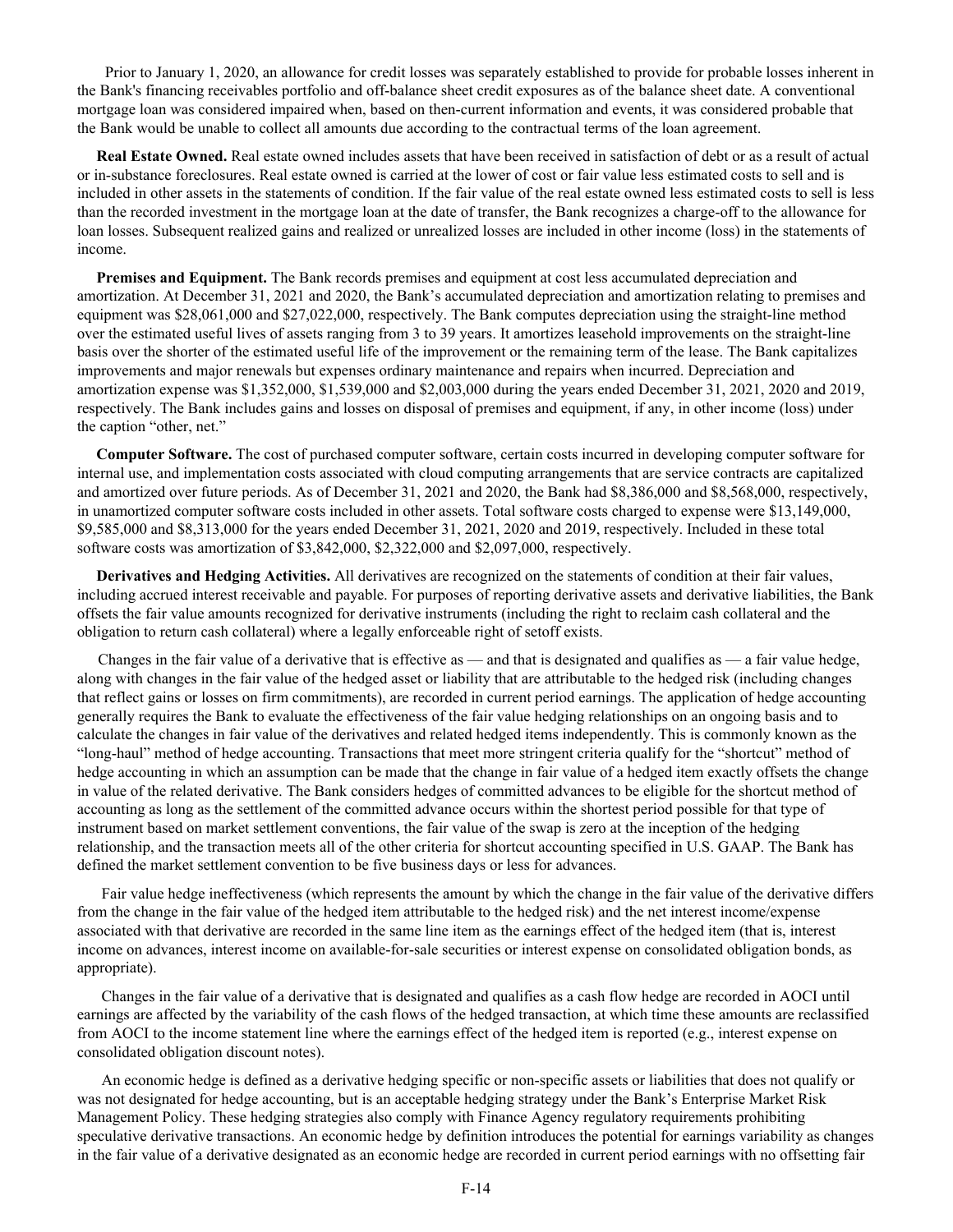value adjustment to an asset or liability. Both the net interest income/expense and the fair value changes associated with derivatives in economic hedging relationships are recorded in other income (loss) as "net gains (losses) on derivatives and hedging activities."

The Bank records the changes in fair value of all derivatives (and, in the case of fair value hedges, the hedged items) beginning on the trade date.

Cash flows associated with all derivatives are reported as cash flows from operating activities in the statements of cash flows, unless the derivative contains an other-than-insignificant financing element, in which case its cash flows are reported as cash flows from financing activities.

The Bank may issue debt, make advances, or purchase financial instruments in which a derivative instrument is "embedded" and the financial instrument that embodies the embedded derivative instrument is not remeasured at fair value with changes in fair value reported in earnings as they occur. Upon execution of these transactions, the Bank assesses whether the economic characteristics of the embedded derivative are clearly and closely related to the economic characteristics of the remaining component of the financial instrument (i.e., the host contract) and whether a separate, non-embedded instrument with the same terms as the embedded instrument would meet the definition of a derivative instrument. When it is determined that (1) the embedded derivative possesses economic characteristics that are not clearly and closely related to the economic characteristics of the host contract and (2) a separate, stand-alone instrument with the same terms would qualify as a derivative instrument, the embedded derivative is separated from the host contract, carried at fair value, and designated as either (1) a hedging instrument in a fair value hedge or (2) a stand-alone derivative instrument pursuant to an economic hedge. However, if the entire contract were to be measured at fair value, with changes in fair value reported in current earnings, or if the Bank could not reliably identify and measure the embedded derivative for purposes of separating that derivative from its host contract, the entire contract would be carried on the statement of condition at fair value and no portion of the contract would be separately accounted for as a derivative.

The Bank discontinues hedge accounting prospectively when: (1) management determines that the derivative is no longer effective in offsetting changes in the fair value or cash flows of a hedged item; (2) the derivative and/or the hedged item expires or is sold, terminated, or exercised; (3) it is no longer probable that a forecasted transaction will occur within the originally specified time frame; (4) a hedged firm commitment no longer meets the definition of a firm commitment; or (5) management determines that designating the derivative as a hedging instrument is no longer appropriate.

In all cases in which hedge accounting is discontinued and the derivative remains outstanding, the Bank will carry the derivative at its fair value on the statement of condition, recognizing any additional changes in the fair value of the derivative in current period earnings as a component of "net gains (losses) on derivatives and hedging activities."

When fair value hedge accounting for a specific derivative is discontinued due to the Bank's determination that such derivative no longer qualifies for hedge accounting treatment or because the derivative is terminated, the Bank will cease to adjust the hedged asset or liability for changes in fair value and amortize the cumulative basis adjustment on the formerly hedged item into earnings over its remaining term using the level-yield method. The amortization is recorded in the same line item as the earnings effect of the formerly hedged item.

When hedge accounting is discontinued because the hedged item no longer meets the definition of a firm commitment, the Bank continues to carry the derivative on the statement of condition at its fair value, removing from the statement of condition any asset or liability that was recorded to recognize the firm commitment and recording it as a gain or loss in current period earnings.

When cash flow hedge accounting for a specific derivative is discontinued due to the Bank's determination that such derivative no longer qualifies for hedge accounting treatment or because the derivative is terminated, the Bank will reclassify the cumulative fair value gains or losses recorded in AOCI as of the discontinuance date from AOCI into earnings when earnings are affected by the original forecasted transaction. If the Bank expects at any time that continued reporting of a net loss in AOCI would lead to recognizing a net loss on the combination of the hedging instrument and hedged transaction in one or more future periods, the amount that is not expected to be recovered is immediately reclassified to earnings. These items are recorded in the same income statement line where the earnings effect of the hedged item is reported.

 In cases where the cash flow hedge is discontinued because the forecasted transaction is no longer probable (i.e., the forecasted transaction will not occur in the originally expected period or within an additional two-month period of time thereafter), any fair value gains or losses recorded in AOCI as of the determination date are immediately reclassified to earnings as a component of "net gains (losses) on derivatives and hedging activities."

 **Mandatorily Redeemable Capital Stock.** The Bank reclassifies shares of capital stock from the capital section to the liability section of its statement of condition at the point in time when a member submits a written redemption notice, gives notice of its intent to withdraw from membership, or becomes a non-member by merger or acquisition, charter termination, or involuntary termination from membership, as the shares of capital stock then meet the definition of a mandatorily redeemable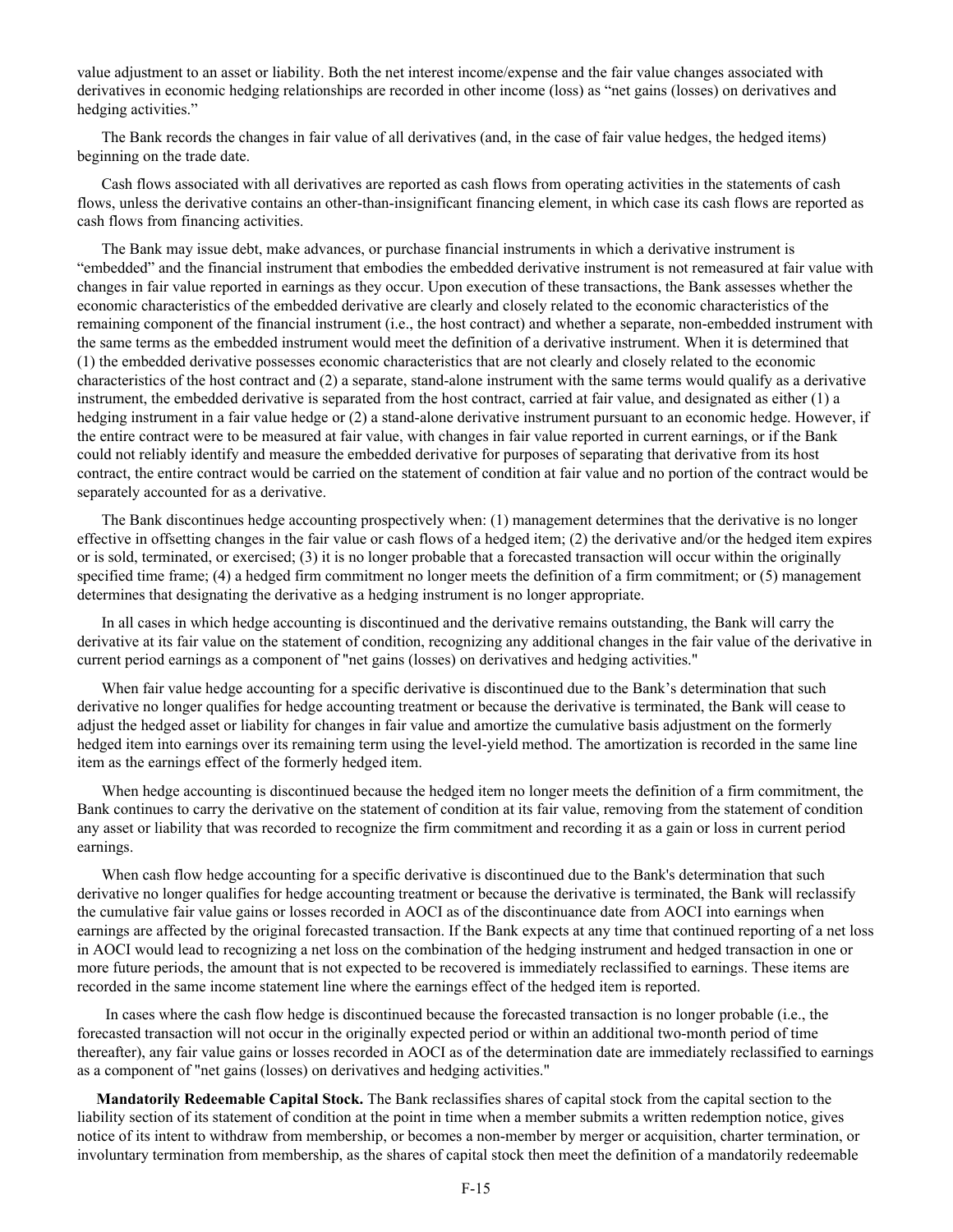financial instrument. Shares of capital stock meeting this definition are reclassified to liabilities at fair value. Following reclassification of the stock, any dividends paid or accrued on such shares are recorded as interest expense in the statement of income. Repurchase or redemption of these mandatorily redeemable financial instruments is reported as a cash outflow in the financing activities section of the statement of cash flows.

If a member cancels a written redemption or withdrawal notice, the Bank reclassifies the shares subject to the cancellation notice from liabilities back to equity. Following this reclassification to equity, dividends on the capital stock are once again recorded as a reduction of retained earnings.

Although mandatorily redeemable capital stock is excluded from capital for financial reporting purposes, it is considered capital for regulatory purposes. See Note 15 for more information, including restrictions on stock redemption.

 **Affordable Housing Program.** The FHLB Act requires each FHLBank to establish and fund an Affordable Housing Program ("AHP") (see Note 12). The Bank charges the required funding for AHP to earnings and establishes a liability. The Bank makes AHP funds available to members in the form of direct grants to assist in the purchase, construction, or rehabilitation of housing for very low-, low-, and moderate-income households.

 **Prepayment Fees.** The Bank charges a prepayment fee when members/borrowers prepay certain advances before their original maturities. The Bank records prepayment fees received from members/borrowers net of hedging adjustments included in the book basis of the prepaid advance, if any, as interest income on advances in the statements of income either immediately (as prepayment fees on advances) or over time (as interest income on advances), as further described below. In cases in which the Bank funds a new advance concurrent with or within a short period of time before or after the prepayment of an existing advance, the Bank evaluates whether the new advance meets the accounting criteria to qualify as a modification of an existing advance. If the new advance qualifies as a modification of the existing advance, the net prepayment fee on the prepaid advance is deferred, recorded in the basis of the modified advance, and amortized into interest income over the life of the modified advance using the level-yield method. This amortization is recorded in interest income on advances. If the Bank determines that the advance should be treated as a new advance, or in instances where no new advance is funded, it records the net fees as "prepayment fees on advances" in the interest income section of the statements of income.

 **Commitment Fees.** The Bank defers commitment fees for advances and amortizes them to interest income using the levelyield method over the life of the advance. The Bank records commitment fees for letters of credit as a deferred credit when it receives the fees and amortizes them over the term of the letter of credit using the straight-line method.

 **Concessions on Consolidated Obligations.** The Bank defers and amortizes, using the level-yield method, the amounts paid to securities dealers in connection with the sale of consolidated obligation bonds over the term to maturity of the related bonds. The Office of Finance prorates the amount of the concession to the Bank based upon the percentage of the debt issued that is assumed by the Bank. Unamortized concessions were \$1,902,000 and \$2,882,000 at December 31, 2021 and 2020, respectively, and are recorded as a reduction in the balance of consolidated obligation bonds on the statements of condition. Amortization of such concessions is included in consolidated obligation bond interest expense and totaled \$1,871,000, \$5,334,000 and \$3,553,000 during the years ended December 31, 2021, 2020 and 2019, respectively. The Bank charges to expense as incurred the concessions applicable to the sale of consolidated obligation discount notes because of the short maturities of these notes. Concessions related to the sale of discount notes totaling \$880,000, \$3,948,000 and \$4,716,000 are included in interest expense on consolidated obligation discount notes in the statements of income for the years ended December 31, 2021, 2020 and 2019, respectively.

 **Discounts and Premiums on Consolidated Obligations.** The Bank expenses the discounts on consolidated obligation discount notes using the level-yield method over the term to maturity of the related notes. It accretes the discounts and amortizes the premiums on consolidated obligation bonds to expense using the level-yield method over the term to maturity of the bonds.

 **Finance Agency and Office of Finance Expenses.** The Bank is assessed its proportionate share of the costs of operating the Finance Agency and the Office of Finance. The assessment for the FHLBanks' portion of the Finance Agency's operating and capital expenditures is allocated among the FHLBanks based on the ratio between each FHLBank's minimum required regulatory capital and the aggregate minimum required regulatory capital of all FHLBanks determined as of June 30 of each year. The expenses of the Office of Finance are shared on a pro rata basis with two-thirds based on each FHLBank's total consolidated obligations outstanding (as of the current month-end) and one-third divided equally among all of the FHLBanks. These costs are included in the other expense section of the statements of income.

 **Estimated Fair Values.** Some of the Bank's financial instruments (e.g., advances) lack an available trading market characterized by transactions between a willing buyer and a willing seller engaging in an exchange transaction. Therefore, the Bank uses internal models employing assumptions regarding interest rates, volatilities, prepayments, and other factors to perform present-value calculations when disclosing estimated fair values for these financial instruments. The Bank assumes that book value approximates fair value for certain financial instruments with three months or less to repricing or maturity. For a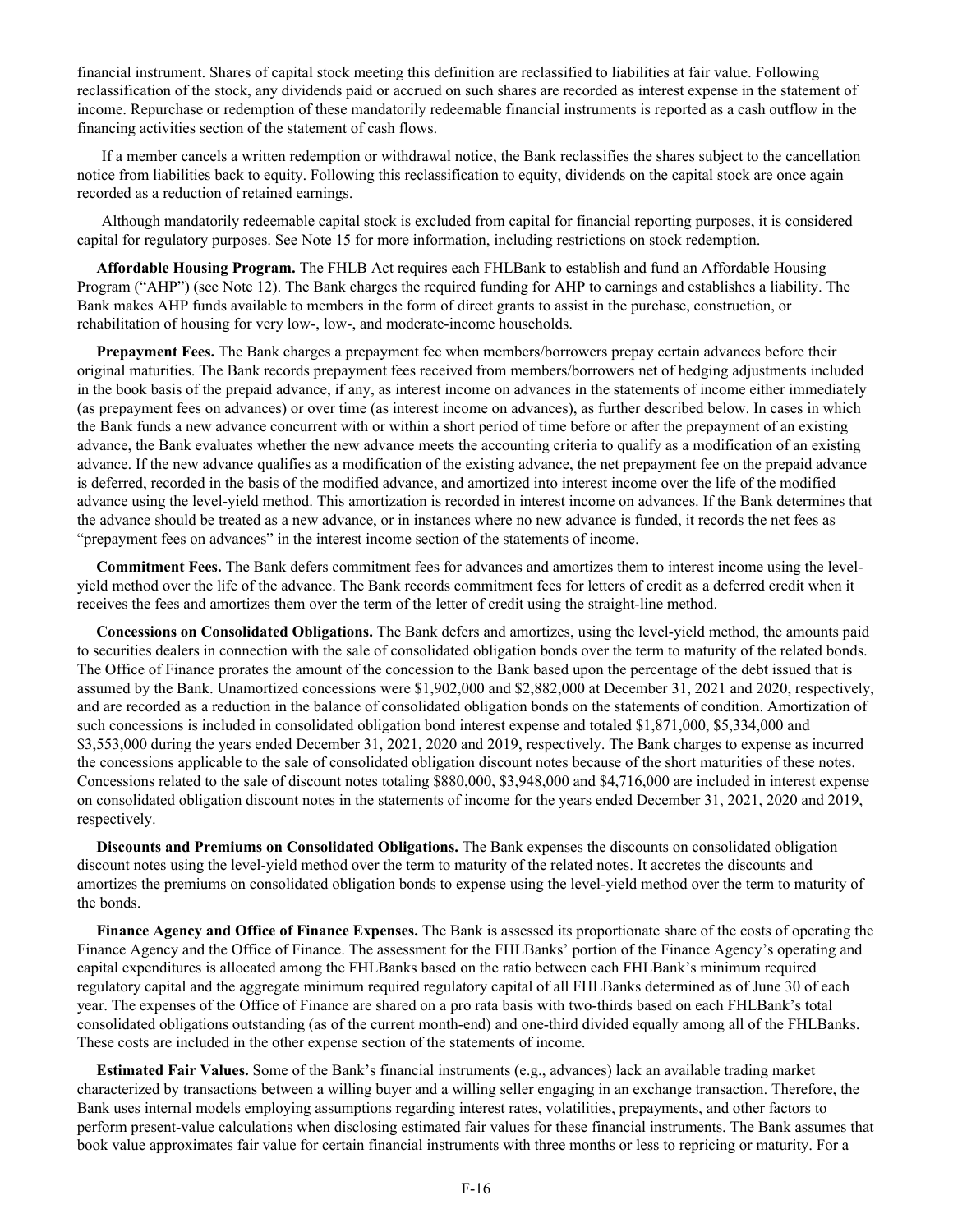discussion of the Bank's valuation techniques for financial instruments measured at fair value on the statement of condition and the estimated fair values of all of its financial instruments, see Note 17.

**Cash Flows.** The Bank considers cash and due from banks as cash and cash equivalents in the statements of cash flows.

#### **Note 2— Recently Issued Accounting Guidance**

**Troubled Debt Restructuring Relief.** On March 27, 2020, the CARES Act was signed into law by the President of the United States. The CARES Act includes provisions that allow optional, temporary relief from accounting for certain modifications of loans that were not more than 30 days past due as of December 31, 2019 as TDRs. Specifically, under the provisions of the CARES Act, a qualifying financial institution may elect to suspend: (1) the requirements under U.S. GAAP for certain loan modifications that would otherwise be categorized as TDRs and (2) any determination that such loan modifications would be considered TDRs, including the related impairment for accounting purposes. The TDR relief provisions of the CARES Act apply to any modification that is related to an economic hardship as a result of the COVID-19 pandemic, including a forbearance arrangement, an interest rate modification, a repayment plan, or any other similar arrangement that defers or delays the payment of principal or interest, that occurs during the period from March 1, 2020 through the earlier of December 31, 2020 or the date that is 60 days after the termination of the national emergency concerning the COVID-19 pandemic. On December 27, 2020, the Consolidated Appropriations Act, 2021 (the "CAA") was signed into law by the President of the United States. The CAA includes provisions that extend the temporary relief provided under the CARES Act to modifications that occur through the earlier of January 1, 2022 or the date that is 60 days after the termination of the national emergency concerning the COVID-19 pandemic.

The Bank has elected to apply the TDR relief provided by the CARES Act (as extended by the CAA). Accordingly, all modifications meeting the provisions of the CARES Act are excluded from TDR classification, accounting and disclosure. Loan modifications that do not meet the provisions of the CARES Act continue to be assessed for TDR classification under the Bank's existing accounting practices. The election to apply the TDR relief provisions of the CARES Act has not had a material impact on the Bank's financial condition, results of operations or disclosures.

**Reference Rate Reform**. On March 12, 2020, the Financial Accounting Standards Board ("FASB") issued ASU 2020-04, *"Facilitation of the Effects of Reference Rate Reform on Financial Reporting"* ("ASU 2020-04"), which provides optional guidance for a limited period of time to ease the potential burden in accounting for (or recognizing the effects of) reference rate reform on financial reporting. ASU 2020-04 provides optional expedients and exceptions for applying U.S. GAAP to transactions affected by reference rate reform if certain criteria are met. These transactions include: (i) contract modifications, (ii) hedging relationships, and (iii) sales or transfers of debt securities classified as held-to-maturity.

ASU 2020-04 is effective from March 12, 2020 through December 31, 2022. An entity may elect to adopt the amendments for contract modifications as of any date from the beginning of an interim period that includes or is subsequent to March 12, 2020, or prospectively from a date within an interim period that includes or is subsequent to March 12, 2020, up to the date that the financial statements are available to be issued. An entity may elect to apply the amendments in ASU 2020-04 to eligible hedging relationships existing as of the beginning of the interim period that includes March 12, 2020 and to new eligible hedging relationships entered into after the beginning of the interim period that includes March 12, 2020 through December 31, 2022. The one-time election to sell, transfer, or both sell and transfer debt securities classified as held-to-maturity may be made at any time after March 12, 2020 but no later than December 31, 2022.

On January 7, 2021, the FASB issued ASU 2021-01, *"Reference Rate Reform"* ("ASU 2021-01"), which clarifies that an entity may elect to apply the optional expedients and exceptions in ASU 2020-04 for contract modifications and hedge accounting to derivative instruments that use an interest rate for margining, discounting or contract price alignment that is modified as a result of reference rate reform. An entity may elect to apply the amendments in ASU 2021-01 on a full retrospective basis as of any date from the beginning of an interim period that includes or is subsequent to March 12, 2020 or on a prospective basis to new modifications from any date within an interim period that includes or is subsequent to January 7, 2021, up to the date the financial statements are available to be issued. The amendments in ASU 2021-01 do not apply to contract modifications made after December 31, 2022, new hedging relationships entered into after December 31, 2022, or existing hedging relationships evaluated for effectiveness in periods after December 31, 2022, except for hedging relationships existing as of December 31, 2022 that apply certain optional expedients in which the accounting effects are recorded through the end of the hedging relationship (including periods after December 31, 2022).

In October 2020, the third-party central clearinghouses with which the Bank transacts transitioned to the use of the Secured Overnight Financing Rate ("SOFR") for margining, discounting and contract price alignment. The Bank elected to retroactively apply the optional expedients and exceptions in ASU 2021-01 to its derivative contracts that were affected by these changes.

The Bank expects that it will elect to apply some of the expedients and exceptions provided in ASU 2020-04 relating to contract modifications, hedging relationships, and sales or transfers of held-to-maturity securities and it could apply the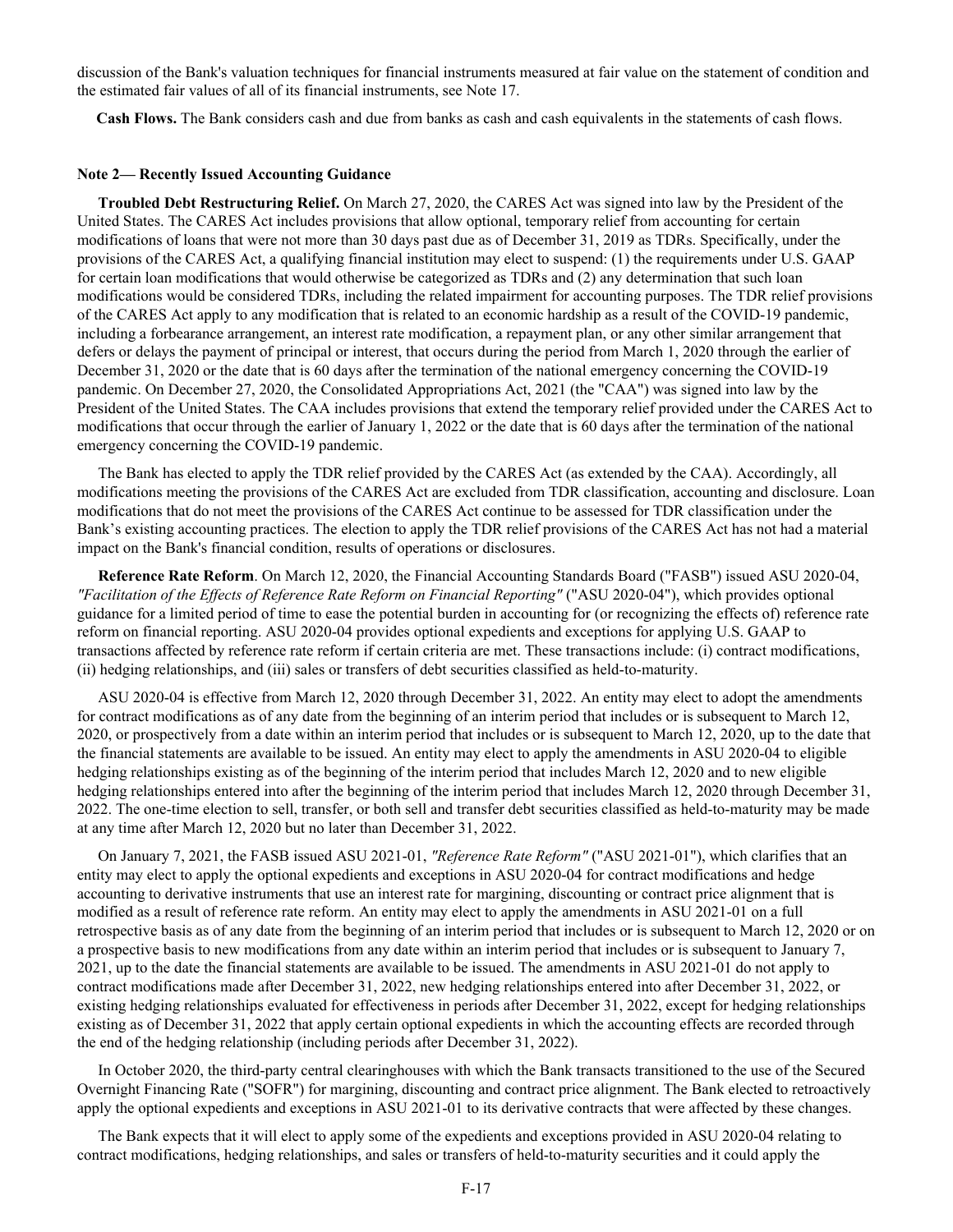expedients and exceptions in ASU 2021-01 to additional derivative contracts in the future. However, the Bank has not yet determined the extent to which it will utilize these expedients and exceptions, nor the timing of when the expedients and exceptions will be elected and therefore the impact of the adoption of ASU 2020-04 and ASU 2021-01 on the Bank's financial condition and results of operations has not yet been determined.

## **Note 3—Trading Securities**

**Major Security Types.** Trading securities as of December 31, 2021 and 2020 were as follows (in thousands):

|                     | <b>December 31, 2021</b> |           |  | <b>December 31, 2020</b> |
|---------------------|--------------------------|-----------|--|--------------------------|
| U.S. Treasury Bills |                          | 2,249,587 |  | 3,316,241                |
| U.S. Treasury Notes |                          | 205,283   |  | 1,985,227                |
| Total               |                          | 2,454,870 |  | 5,301,468                |

Included in the table above are U.S. Treasury Bills that were purchased but which had not yet settled as of December 31, 2021 and 2020. The aggregate amounts due of \$2,249,587,000 and \$299,921,000, respectively, are included in other liabilities on the statement of condition at those dates.

Net gains (losses) on trading securities during the years ended December 31, 2021, 2020 and 2019 included changes in net unrealized holding gain (loss) of \$(6,489,000), \$8,729,000 and \$11,528,000 for securities that were held on December 31, 2021, 2020 and 2019, respectively.

# **Note 4—Available-for-Sale Securities**

**Major Security Types.** Available-for-sale securities as of December 31, 2021 were as follows (in thousands):

|                                        | Amortized<br>Cost |            | Gross<br><b>Unrealized</b><br>Gains |         |     | Gross<br>Unrealized<br><b>Losses</b> |              | <b>Estimated</b><br>Fair<br>Value |
|----------------------------------------|-------------------|------------|-------------------------------------|---------|-----|--------------------------------------|--------------|-----------------------------------|
| <b>Debentures</b>                      |                   |            |                                     |         |     |                                      |              |                                   |
| U.S. government-guaranteed obligations |                   | 414,267    |                                     | 4,229   | \$. | 460                                  | <sup>S</sup> | 418,036                           |
| <b>GSE</b> obligations                 |                   | 4,471,107  |                                     | 78,983  |     | 4,412                                |              | 4,545,678                         |
| Other                                  |                   | 38,544     |                                     | 44      |     |                                      |              | 38,588                            |
|                                        |                   | 4,923,918  |                                     | 83,256  |     | 4,872                                |              | 5,002,302                         |
| GSE commercial MBS                     |                   | 10,123,054 |                                     | 165,783 |     | 3,107                                |              | 10,285,730                        |
| Total                                  | S.                | 15,046,972 |                                     | 249,039 |     | 7,979                                | S.           | 15,288,032                        |

Available-for-sale securities as of December 31, 2020 were as follows (in thousands):

|                                        | Amortized<br>Cost | Gross<br>Unrealized<br>Gains |         |    | Gross<br>Unrealized<br><b>Losses</b> |   | <b>Estimated</b><br>Fair<br>Value |
|----------------------------------------|-------------------|------------------------------|---------|----|--------------------------------------|---|-----------------------------------|
| <b>Debentures</b>                      |                   |                              |         |    |                                      |   |                                   |
| U.S. government-guaranteed obligations | \$<br>437,351     | S                            | 4,100   | -S | $\overbrace{\phantom{aaaaa}}$        | S | 441,451                           |
| <b>GSE</b> obligations                 | 4,950,604         |                              | 84,538  |    | 3,209                                |   | 5,031,933                         |
| Other                                  | 45,706            |                              | 214     |    |                                      |   | 45,920                            |
|                                        | 5,433,661         |                              | 88,852  |    | 3,209                                |   | 5,519,304                         |
| GSE commercial MBS                     | 11,181,740        |                              | 103,934 |    | 17,216                               |   | 11,268,458                        |
| Total                                  | 16,615,401        |                              | 192,786 | S  | 20,425                               |   | \$16,787,762                      |

In the tables above, the amortized cost of the Bank's available-for-sale securities includes premiums, discounts and hedging adjustments. Amortized cost excludes accrued interest of \$59,393,000 and \$62,056,000 at December 31, 2021 and 2020, respectively.

Other debentures are comprised of securities issued by the Private Export Funding Corporation. These debentures are fully secured by U.S. government-guaranteed obligations and the payment of interest on the debentures is guaranteed by an agency of the U.S. government.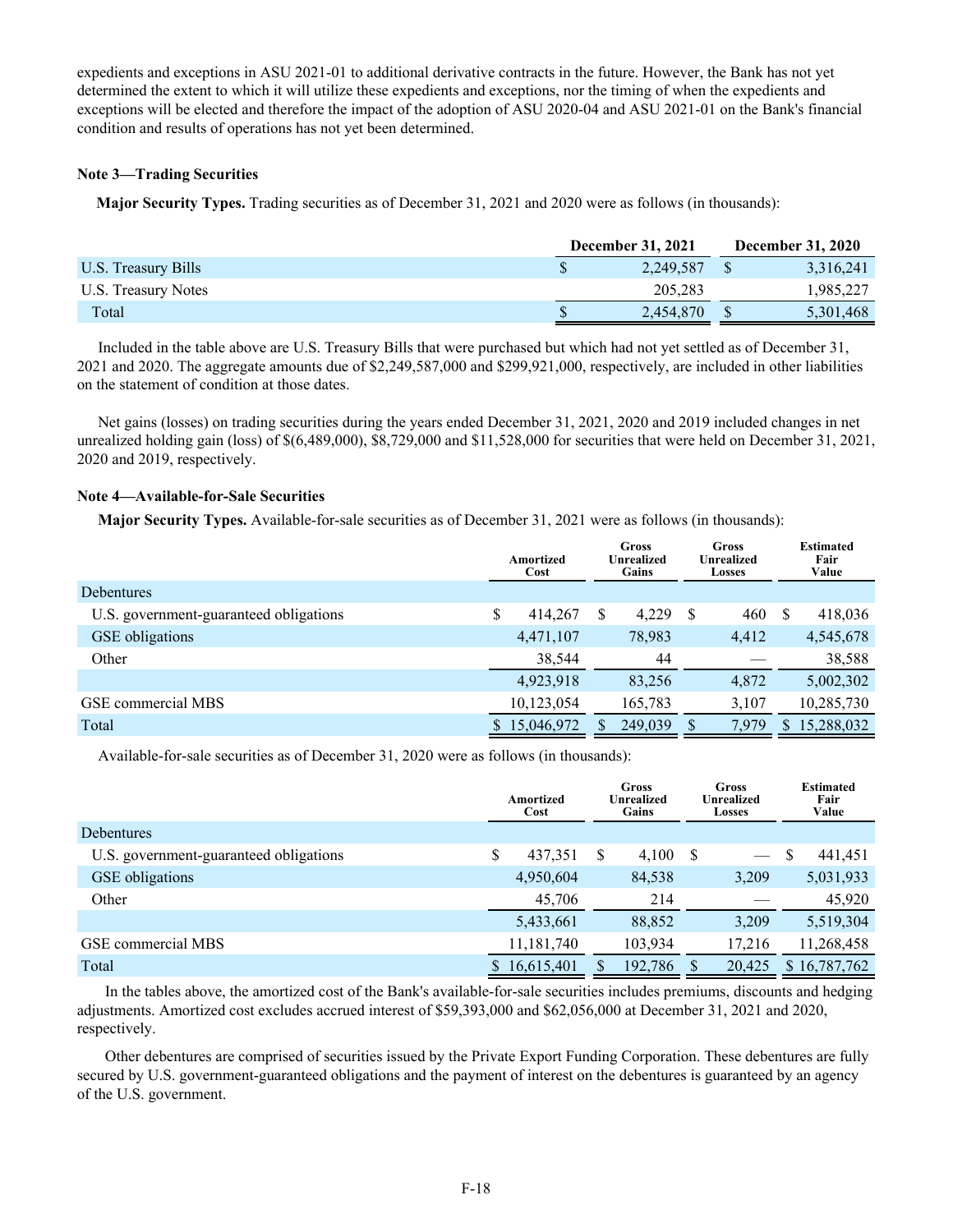The following table summarizes (dollars in thousands) the available-for-sale securities with unrealized losses as of December 31, 2021. The unrealized losses are aggregated by major security type and length of time that individual securities have been in a continuous loss position.

|                                        | <b>Less than 12 Months</b> |                                   |   |                               |  | <b>12 Months or More</b>          |  |                               | Total |                                   |     |                                      |  |
|----------------------------------------|----------------------------|-----------------------------------|---|-------------------------------|--|-----------------------------------|--|-------------------------------|-------|-----------------------------------|-----|--------------------------------------|--|
|                                        |                            | <b>Estimated</b><br>Fair<br>Value |   | Gross<br>Unrealized<br>Losses |  | <b>Estimated</b><br>Fair<br>Value |  | Gross<br>Unrealized<br>Losses |       | <b>Estimated</b><br>Fair<br>Value |     | Gross<br>Unrealized<br><b>Losses</b> |  |
| <b>Debentures</b>                      |                            |                                   |   |                               |  |                                   |  |                               |       |                                   |     |                                      |  |
| U.S. government-guaranteed obligations | \$                         | 114,748                           | S | 460                           |  |                                   |  | $\overline{\phantom{m}}$      | S     | 114,748                           | S   | 460                                  |  |
| GSE debentures                         |                            | 587,176                           |   | 22                            |  | 128,431                           |  | 4,390                         |       | 715.607                           |     | 4,412                                |  |
| GSE commercial MBS                     |                            | 68,575                            |   | 3,008                         |  | 13,406                            |  | 99                            |       | 81,981                            |     | 3,107                                |  |
| Total                                  |                            | 770,499                           | S | 3,490                         |  | 141,837                           |  | 4,489                         |       | 912,336                           | \$. | 7,979                                |  |

The following table summarizes (dollars in thousands) the available-for-sale securities with unrealized losses as of December 31, 2020. The unrealized losses are aggregated by major security type and length of time that individual securities have been in a continuous loss position.

|                       | <b>Less than 12 Months</b> |                                   |                               |       | <b>12 Months or More</b>          |           |                               |        |                                   | Total     |  |                               |  |  |
|-----------------------|----------------------------|-----------------------------------|-------------------------------|-------|-----------------------------------|-----------|-------------------------------|--------|-----------------------------------|-----------|--|-------------------------------|--|--|
|                       |                            | <b>Estimated</b><br>Fair<br>Value | Gross<br>Unrealized<br>Losses |       | <b>Estimated</b><br>Fair<br>Value |           | Gross<br>Unrealized<br>Losses |        | <b>Estimated</b><br>Fair<br>Value |           |  | Gross<br>Unrealized<br>Losses |  |  |
| <b>GSE</b> debentures | Φ                          | 120,876                           |                               | 1,492 |                                   | 51,151    |                               | 1.717  |                                   | 172,027   |  | 3,209                         |  |  |
| GSE commercial MBS    |                            | 262.908                           |                               | 2,240 |                                   | 2.502.312 |                               | 14.976 |                                   | 2.765.220 |  | 17,216                        |  |  |
| Total                 |                            | 383,784                           |                               | 3,732 |                                   | 2,553,463 |                               | 16,693 |                                   | 2,937,247 |  | 20,425                        |  |  |

**Redemption Terms.** The amortized cost and estimated fair value of available-for-sale securities by contractual maturity at December 31, 2021 and 2020 are presented below (in thousands).

|                                        |                   | <b>December 31, 2021</b>              |                   | <b>December 31, 2020</b>              |
|----------------------------------------|-------------------|---------------------------------------|-------------------|---------------------------------------|
| <b>Maturity</b>                        | Amortized<br>Cost | <b>Estimated</b><br><b>Fair Value</b> | Amortized<br>Cost | <b>Estimated</b><br><b>Fair Value</b> |
| <b>Debentures</b>                      |                   |                                       |                   |                                       |
| Due in one year or less                | \$1,209,330       | \$1,209,339                           | \$<br>312,237     | 313,167<br>S                          |
| Due after one year through five years  | 3,225,065         | 3,286,653                             | 3,488,066         | 3,530,155                             |
| Due after five years through ten years | 489,523           | 506,310                               | 1,617,134         | 1,658,599                             |
| Due after ten years                    |                   |                                       | 16,224            | 17,383                                |
|                                        | 4,923,918         | 5,002,302                             | 5,433,661         | 5,519,304                             |
| GSE commercial MBS                     | 10,123,054        | 10,285,730                            | 11,181,740        | 11,268,458                            |
| Total                                  | \$15,046,972      | \$15,288,032                          | \$16,615,401      | \$16,787,762                          |

**Interest Rate Payment Terms.** At December 31, 2021 and 2020, all of the Bank's available-for-sale securities were fixed rate securities, substantially all of which were swapped to a variable rate.

**Sales of Securities.** During the year ended December 31, 2021, there were no sales of available-for-sale securities. During the year ended December 31, 2020, the Bank sold available-for-sale securities with an amortized cost (determined by the specific identification method) of \$604,594,000. Proceeds from the sales totaled \$605,423,000, resulting in realized gains of \$829,000. During the year ended December 31, 2019, the Bank sold available-for-sale securities with an amortized cost (determined by the specific identification method) of \$510,342,000. Proceeds from the sales totaled \$511,194,000, resulting in realized gains of \$852,000.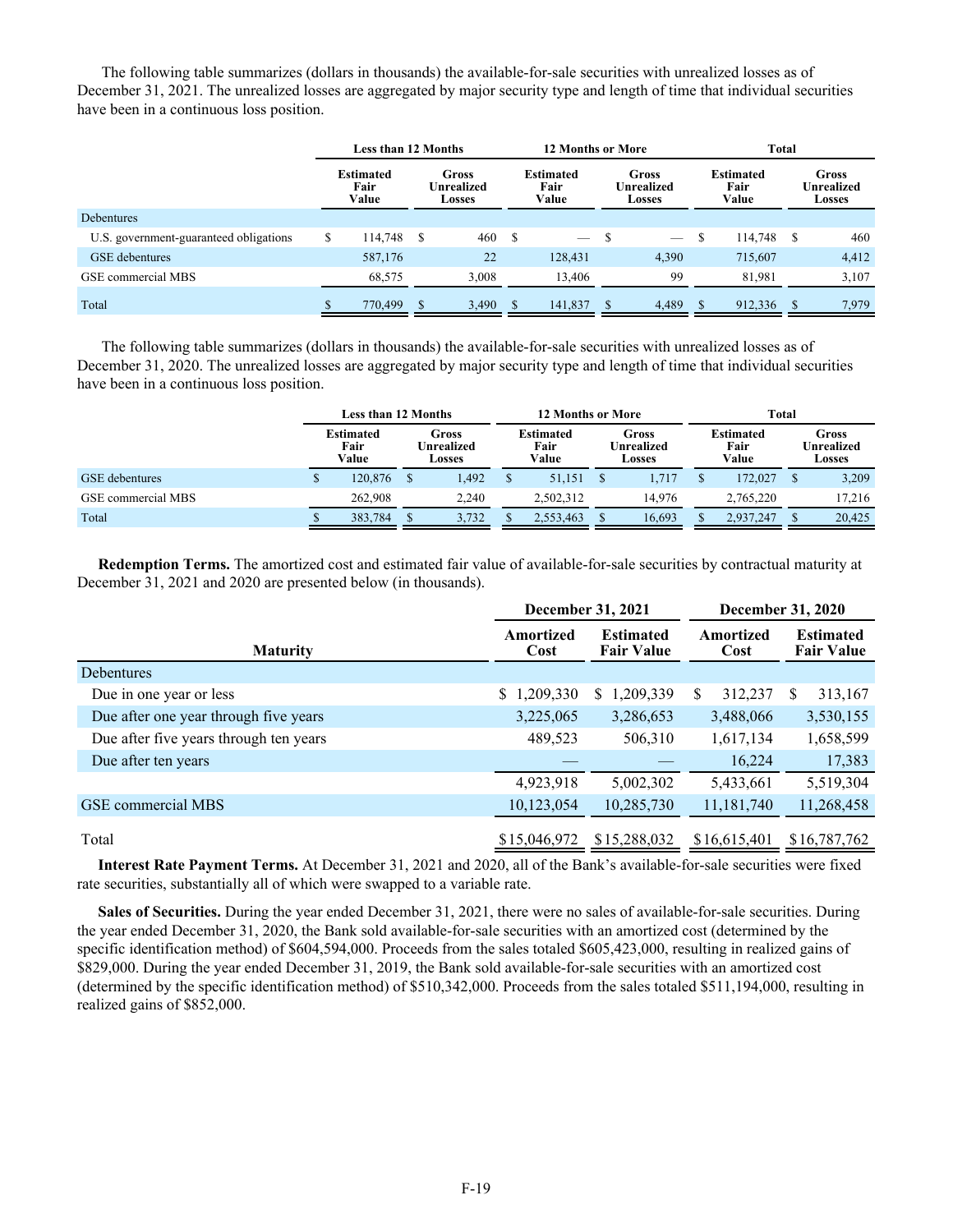## **Note 5—Held-to-Maturity Securities**

**Major Security Types.** Held-to-maturity securities as of December 31, 2021 were as follows (in thousands):

|                                           | Amortized<br>Cost | <b>OTTI</b><br>Carrying<br>Recorded<br>in AOCI<br>Value |       | Gross<br>Unrecognized<br>Holding<br>Gains |      | Gross<br>Unrecognized<br>Holding<br><b>Losses</b> |    | <b>Estimated</b><br>Fair<br>Value |         |
|-------------------------------------------|-------------------|---------------------------------------------------------|-------|-------------------------------------------|------|---------------------------------------------------|----|-----------------------------------|---------|
| Debentures                                |                   |                                                         |       |                                           |      |                                                   |    |                                   |         |
| U.S. government-guaranteed<br>obligations | \$<br>2,372       | -S                                                      |       | 2,372                                     | - \$ | $\overline{2}$                                    | -S |                                   | 2,374   |
| State housing agency obligations          | 74,919            |                                                         |       | 74,919                                    |      | 89                                                |    |                                   | 75,008  |
|                                           | 77,291            |                                                         |       | 77,291                                    |      | 91                                                |    |                                   | 77,382  |
| Mortgage-backed securities                |                   |                                                         |       |                                           |      |                                                   |    |                                   |         |
| <b>GSE</b> residential MBS                | 484,110           |                                                         |       | 484,110                                   |      | 4,998                                             |    | 3                                 | 489,105 |
| Non-agency residential MBS                | 36,639            |                                                         | 4,485 | 32,154                                    |      | 8,249                                             |    | 538                               | 39,865  |
|                                           | 520,749           |                                                         | 4,485 | 516,264                                   |      | 13,247                                            |    | 541                               | 528,970 |
| Total                                     | 598,040           |                                                         | 4,485 | 593,555                                   | \$.  | 13,338                                            |    | 541                               | 606,352 |

Held-to-maturity securities as of December 31, 2020 were as follows (in thousands):

|                                           | Amortized<br>Cost |    | <b>OTTI</b><br>Recorded<br>in AOCI | Carrying<br>Value | Unrecognized<br>Holding<br>Gains |        | <b>Gross</b> |               |         |  |  |  | Unrecognized<br>Holding<br>Losses |  | <b>Gross</b> |  | <b>Estimated</b><br>Fair<br>Value |
|-------------------------------------------|-------------------|----|------------------------------------|-------------------|----------------------------------|--------|--------------|---------------|---------|--|--|--|-----------------------------------|--|--------------|--|-----------------------------------|
| <b>Debentures</b>                         |                   |    |                                    |                   |                                  |        |              |               |         |  |  |  |                                   |  |              |  |                                   |
| U.S. government-guaranteed<br>obligations | \$<br>4.119       | -S |                                    | \$<br>4,119       | S                                | 5      | -S           | $\frac{1}{2}$ | 4,124   |  |  |  |                                   |  |              |  |                                   |
| State housing agency obligations          | 109,698           |    |                                    | 109.698           |                                  | 228    |              | 438           | 109,488 |  |  |  |                                   |  |              |  |                                   |
|                                           | 113,817           |    |                                    | 113,817           |                                  | 233    |              | 438           | 113,612 |  |  |  |                                   |  |              |  |                                   |
| Mortgage-backed securities                |                   |    |                                    |                   |                                  |        |              |               |         |  |  |  |                                   |  |              |  |                                   |
| <b>GSE</b> residential MBS                | 740.108           |    |                                    | 740.108           |                                  | 4,213  |              | 148           | 744,173 |  |  |  |                                   |  |              |  |                                   |
| Non-agency residential MBS                | 49,703            |    | 6.402                              | 43,301            |                                  | 8,476  |              | 932           | 50,845  |  |  |  |                                   |  |              |  |                                   |
|                                           | 789,811           |    | 6,402                              | 783,409           |                                  | 12,689 |              | 1,080         | 795,018 |  |  |  |                                   |  |              |  |                                   |
| Total                                     | 903.628           |    | 6.402                              | 897.226           |                                  | 12,922 |              | 1,518         | 908.630 |  |  |  |                                   |  |              |  |                                   |

In the tables above, amortized cost includes premiums, discounts and the credit portion of OTTI recorded prior to January 1, 2020. Amortized cost excludes accrued interest of \$146,000 and \$235,000 at December 31, 2021 and 2020, respectively.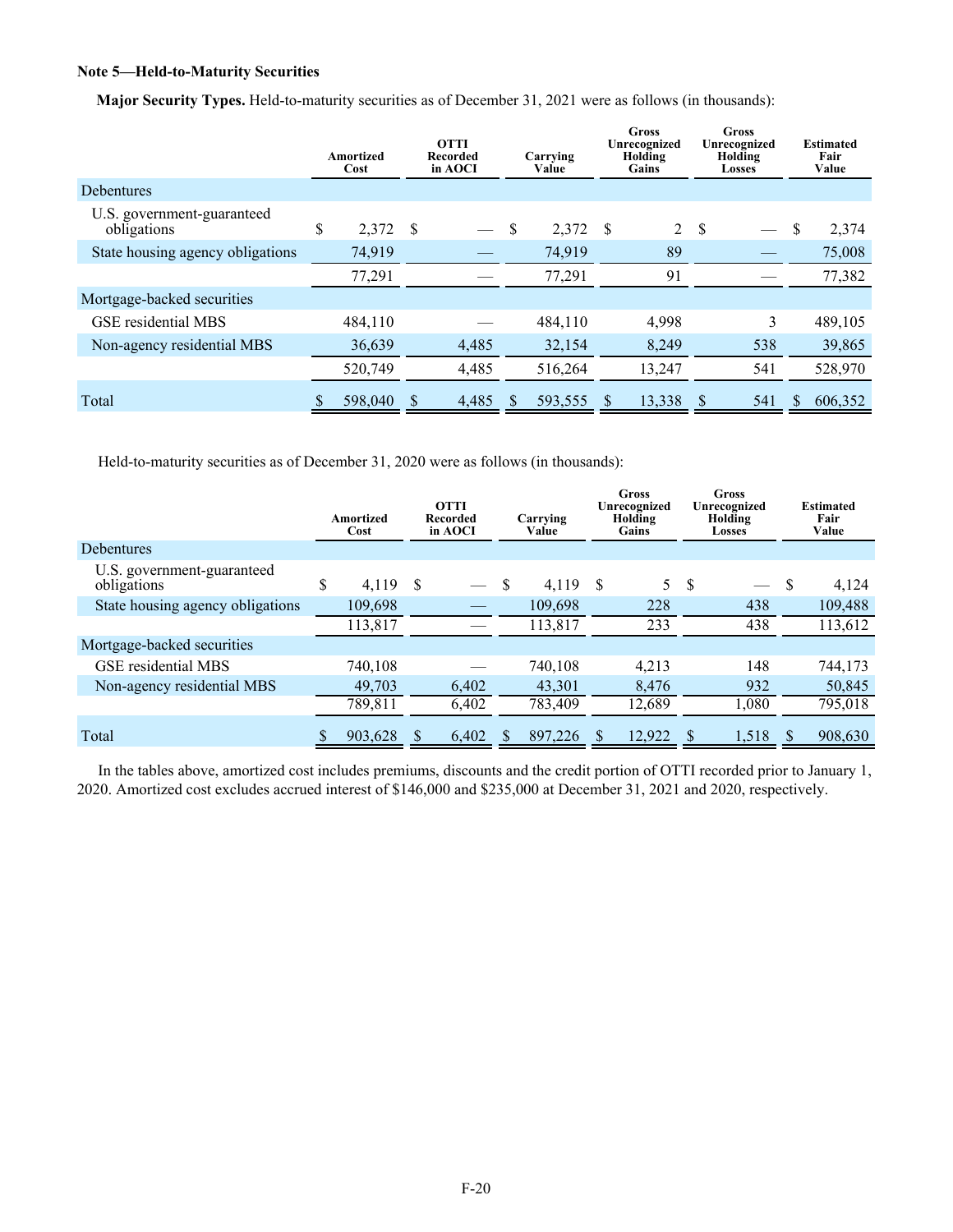**Redemption Terms.** The amortized cost, carrying value and estimated fair value of held-to-maturity securities by contractual maturity at December 31, 2021 and 2020 are presented below (in thousands). The expected maturities of some debentures could differ from the contractual maturities presented because issuers may have the right to call such debentures prior to their final stated maturities.

|                                        | December 31, 2021 |         |                   |         |                                       |         | December 31, 2020 |         |                   |         |    |                                       |  |
|----------------------------------------|-------------------|---------|-------------------|---------|---------------------------------------|---------|-------------------|---------|-------------------|---------|----|---------------------------------------|--|
| <b>Maturity</b>                        | Amortized<br>Cost |         | Carrying<br>Value |         | <b>Estimated</b><br><b>Fair Value</b> |         | Amortized<br>Cost |         | Carrying<br>Value |         |    | <b>Estimated</b><br><b>Fair Value</b> |  |
| <b>Debentures</b>                      |                   |         |                   |         |                                       |         |                   |         |                   |         |    |                                       |  |
| Due in one year or less                | \$                | 500     | <sup>\$</sup>     | 500     | S                                     | 500     | - S               |         | S                 |         | -S |                                       |  |
| Due after one year through five years  |                   | 1,872   |                   | 1,872   |                                       | 1,874   |                   | 4,119   |                   | 4,119   |    | 4,124                                 |  |
| Due after five years through ten years |                   |         |                   |         |                                       |         |                   | 35,000  |                   | 35,000  |    | 34,562                                |  |
| Due after ten years                    |                   | 74,919  |                   | 74,919  |                                       | 75,008  |                   | 74,698  |                   | 74,698  |    | 74,926                                |  |
|                                        |                   | 77,291  |                   | 77,291  |                                       | 77,382  |                   | 113,817 |                   | 113,817 |    | 113,612                               |  |
| Mortgage-backed securities             |                   | 520,749 |                   | 516,264 |                                       | 528,970 |                   | 789,811 |                   | 783,409 |    | 795,018                               |  |
| Total                                  |                   | 598,040 |                   | 593,555 |                                       | 606,352 |                   | 903,628 |                   | 897,226 |    | 908,630                               |  |

The amortized cost of the Bank's mortgage-backed securities classified as held-to-maturity includes net purchase discounts of \$1,003,000 and \$1,338,000 at December 31, 2021 and 2020, respectively.

 **Interest Rate Payment Terms.** The following table provides interest rate payment terms for investment securities classified as held-to-maturity at December 31, 2021 and 2020 (in thousands):

|                                                                            |   | 2021    |              | 2020    |
|----------------------------------------------------------------------------|---|---------|--------------|---------|
| Amortized cost of variable-rate held-to-maturity securities other than MBS | D | 77,291  | <sup>8</sup> | 113,817 |
| Amortized cost of held-to-maturity MBS                                     |   |         |              |         |
| Fixed-rate pass-through securities                                         |   |         |              | 19      |
| Collateralized mortgage obligations                                        |   |         |              |         |
| Fixed-rate                                                                 |   |         |              | 11      |
| Variable-rate                                                              |   | 520,747 |              | 789,781 |
|                                                                            |   | 520,749 |              | 789,811 |
| Total                                                                      |   | 598,040 |              | 903,628 |

All of the Bank's variable-rate collateralized mortgage obligations classified as held-to-maturity securities have coupon rates that are subject to interest rate caps, none of which were reached during the years ended December 31, 2021 or 2020.

**Sales of Securities.** The Bank did not sell any held-to-maturity securities during the years ended December 31, 2021, 2020 or 2019.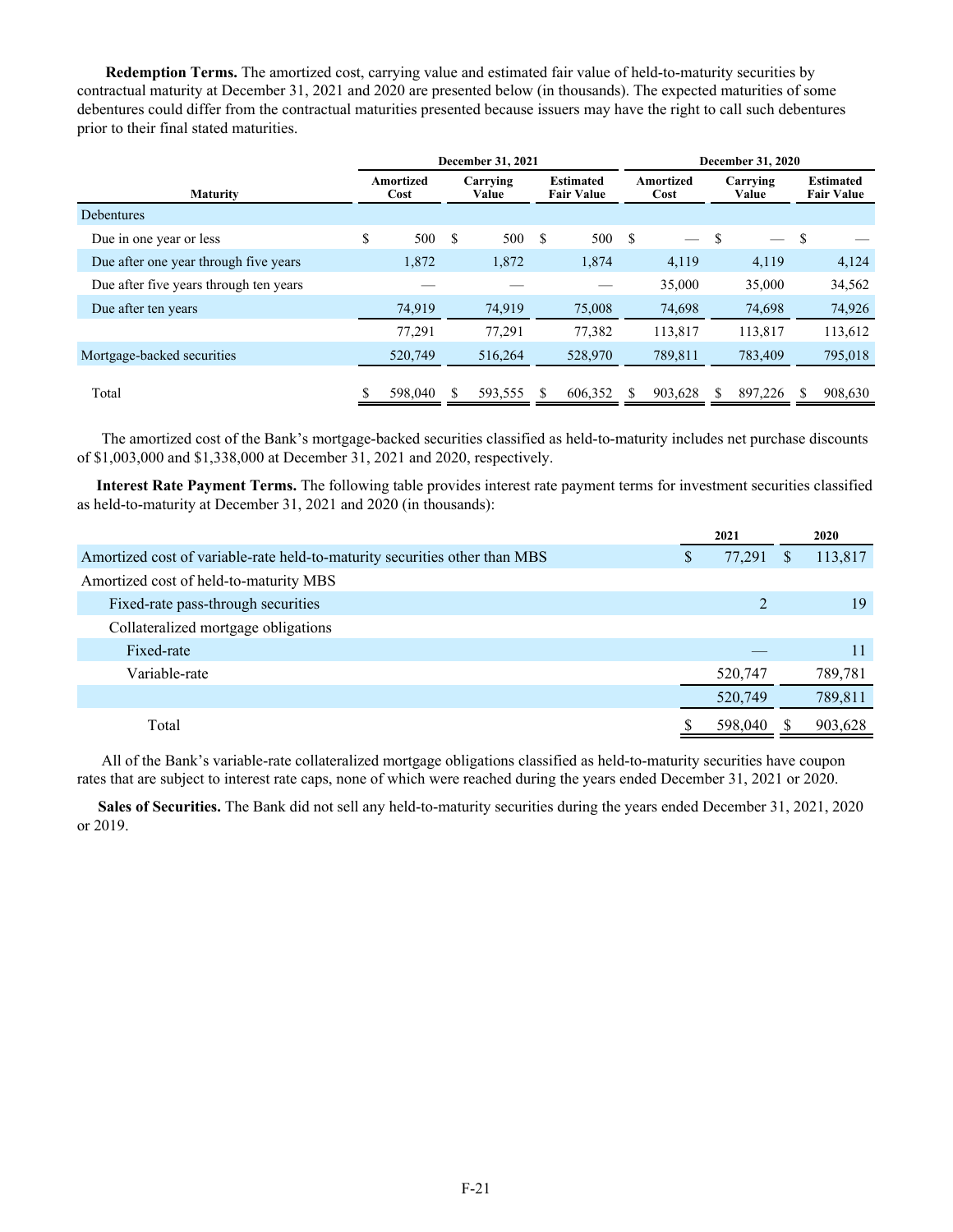## **Note 6—Advances**

 **Redemption Terms.** At December 31, 2021 and 2020, the Bank had advances outstanding at interest rates ranging from 0.11 percent to 8.27 percent and from 0.06 percent to 8.27 percent, respectively, as summarized below (dollars in thousands).

|                                            | 2021       |                                             |              | 2020                                        |  |  |  |
|--------------------------------------------|------------|---------------------------------------------|--------------|---------------------------------------------|--|--|--|
| <b>Contractual Maturity</b>                | Amount     | Weighted<br>Average<br><b>Interest Rate</b> | Amount       | Weighted<br>Average<br><b>Interest Rate</b> |  |  |  |
| Overdrawn demand deposit accounts          | \$         | $-$ % \$                                    | 6            | $0.20 \%$                                   |  |  |  |
| Due in one year or less                    | 7,642,760  | 0.39                                        | 11,341,900   | 0.47                                        |  |  |  |
| Due after one year through two years       | 1,028,212  | 1.84                                        | 1,123,710    | 1.98                                        |  |  |  |
| Due after two years through three years    | 1,335,606  | 1.63                                        | 1,145,383    | 1.77                                        |  |  |  |
| Due after three years through four years   | 1,649,603  | 0.80                                        | 1,310,258    | 1.67                                        |  |  |  |
| Due after four years through five years    | 968,470    | 0.67                                        | 1,626,621    | 0.86                                        |  |  |  |
| Due after five years through fifteen years | 11,752,610 | 0.90                                        | 15,327,646   | 0.77                                        |  |  |  |
| Due after fifteen years                    | 35,061     | 2.35                                        | 39,425       | 2.48                                        |  |  |  |
| Total par value                            | 24,412,322 | $0.81 \%$                                   | 31,914,949   | $0.79 \%$                                   |  |  |  |
| Deferred net prepayment fees               | (5,897)    |                                             | (7,168)      |                                             |  |  |  |
| Commitment fees                            | (38)       |                                             | (91)         |                                             |  |  |  |
| Hedging adjustments                        | 231,077    |                                             | 571,254      |                                             |  |  |  |
| Total                                      | 24,637,464 |                                             | \$32,478,944 |                                             |  |  |  |

Advances presented in the table above exclude accrued interest of \$16,655,000 and \$21,131,000 at December 31, 2021 and 2020, respectively.

The Bank offers advances to members that may be prepaid on specified dates without the member incurring prepayment or termination fees (prepayable and callable advances). The prepayment of other advances requires the payment of a fee to the Bank (prepayment fee) if necessary to make the Bank financially indifferent to the prepayment of the advance. At December 31, 2021 and 2020, the Bank had aggregate prepayable and callable advances totaling \$5,279,719,000 and \$8,688,158,000, respectively.

The following table summarizes advances outstanding at December 31, 2021 and 2020, by the earlier of contractual maturity or next call date, or the first date on which prepayable advances can be repaid without a prepayment fee (in thousands):

| <b>Contractual Maturity or Next Call Date</b> | 2021 |            |   | 2020       |
|-----------------------------------------------|------|------------|---|------------|
| Overdrawn demand deposit accounts             |      |            | S | 6          |
| Due in one year or less                       |      | 12,779,409 |   | 19,845,878 |
| Due after one year through two years          |      | 1,001,667  |   | 1,037,233  |
| Due after two years through three years       |      | 1,093,031  |   | 1,113,822  |
| Due after three years through four years      |      | 1,004,319  |   | 966,200    |
| Due after four years through five years       |      | 345,975    |   | 837,869    |
| Due after five years                          |      | 8,187,921  |   | 8,113,941  |
| Total par value                               |      | 24,412,322 |   | 31,914,949 |

The Bank also offers putable advances. With a putable advance, the Bank purchases a put option from the member that allows the Bank to terminate the fixed-rate advance on specified dates and offer, subject to certain conditions, replacement funding at prevailing market rates. At December 31, 2021 and 2020, the Bank had putable advances outstanding totaling \$7,345,800,000 and \$7,495,800,000, respectively.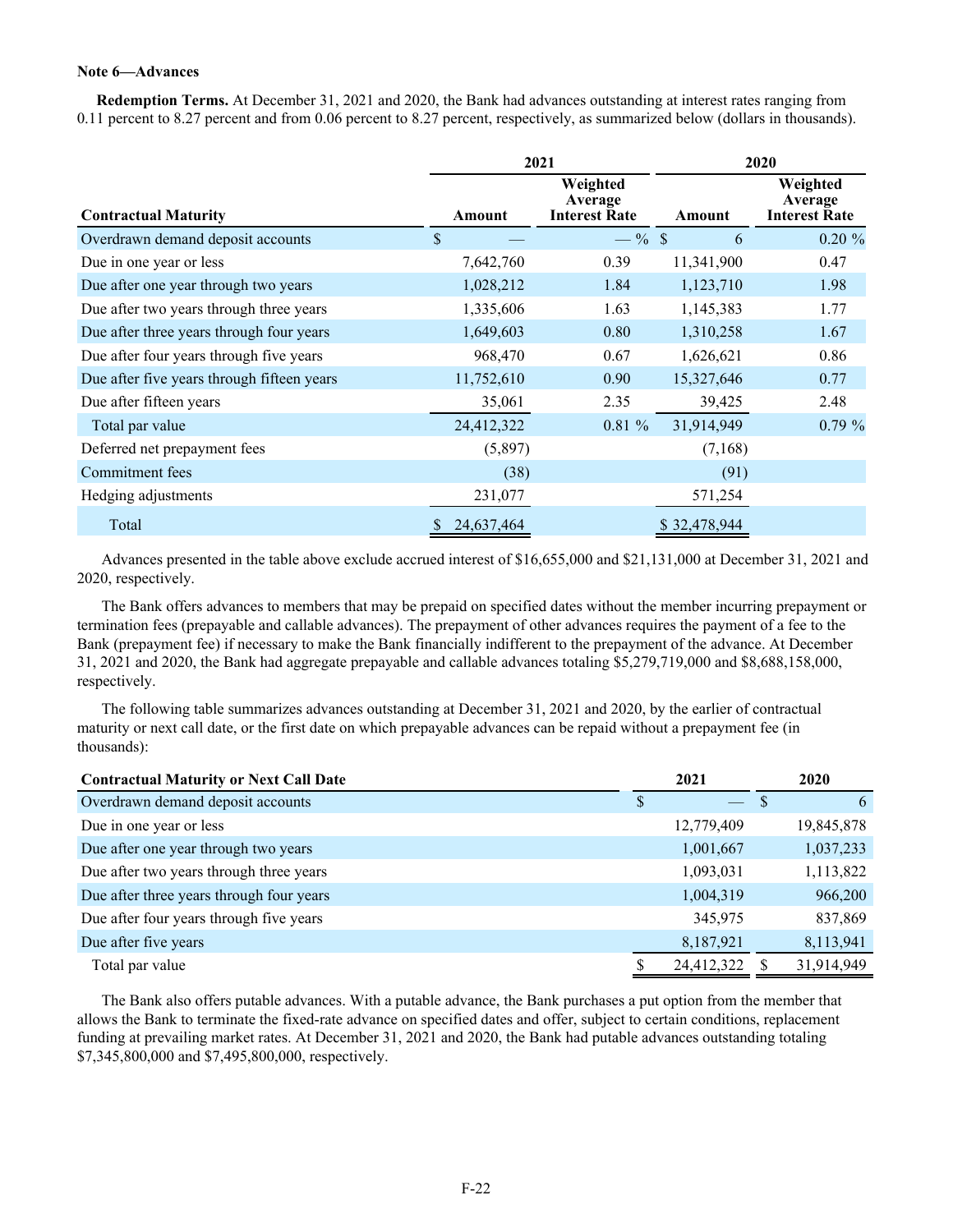The following table summarizes advances at December 31, 2021 and 2020, by the earlier of contractual maturity or next possible put date (in thousands):

| <b>Contractual Maturity or Next Put Date</b> |   | 2021       | 2020       |
|----------------------------------------------|---|------------|------------|
| Overdrawn demand deposit accounts            | S |            | 6          |
| Due in one year or less                      |   | 14,878,560 | 18,172,700 |
| Due after one year through two years         |   | 1,112,012  | 1,678,710  |
| Due after two years through three years      |   | 1,291,606  | 1,229,183  |
| Due after three years through four years     |   | 1,594,603  | 1,266,258  |
| Due after four years through five years      |   | 968,470    | 1,571,621  |
| Due after five years                         |   | 4,567,071  | 7,996,471  |
| Total par value                              |   | 24,412,322 | 31,914,949 |

 **Credit Concentrations.** Due to the composition of its shareholders, the Bank's potential credit risk from advances is concentrated in commercial banks, insurance companies, savings institutions and credit unions. At December 31, 2021, the Bank had advances of \$3,148,133,000 outstanding to its largest borrower, American General Life Insurance Company, which represented approximately 12.9 percent of advances outstanding at that date. Interest income on advances to American General Life Insurance Company totaled \$8,526,000 (7.1 percent of total interest income on advances) for the year ended December 31, 2021. Interest income on advances to Simmons Bank, the Bank's fifth largest borrower with total advances of \$1,305,533,000 at December 31, 2021 (representing 5.3 percent of advances outstanding at that date), totaled \$18,678,000 (15.6 percent of total interest income on advances) for the year ended December 31, 2021. No other borrower represented more than 10 percent of advances outstanding at December 31, 2021 or more than 10 percent of interest income on advances for the year ended December 31, 2021. No borrower represented more than 10 percent of advances outstanding at December 31, 2020 or more than 10 percent of interest income on advances for the year ended December 31, 2020. At December 31, 2019, the Bank had advances of \$3,800,000,000 outstanding to its then largest borrower, Comerica Bank, which represented approximately 10.3 percent of advances outstanding at that date. Interest income on advances to Comerica Bank totaled \$96,367,000 (10.6 percent of total interest income on advances) for the year ended December 31, 2019. No other borrower represented more than 10 percent of advances outstanding at December 31, 2019 or more than 10 percent of interest income on advances for the year ended December 31, 2019.

 **Interest Rate Payment Terms.** The following table provides interest rate payment terms for advances outstanding at December 31, 2021 and 2020 (in thousands):

|                         |   | 2021       |    | 2020       |
|-------------------------|---|------------|----|------------|
| Fixed-rate              |   |            |    |            |
| Due in one year or less | S | 7,582,790  | S. | 11,131,901 |
| Due after one year      |   | 11,037,441 |    | 11,961,692 |
| Total fixed-rate        |   | 18,620,231 |    | 23,093,593 |
| Variable-rate           |   |            |    |            |
| Due in one year or less |   | 59,970     |    | 210,005    |
| Due after one year      |   | 5,732,121  |    | 8,611,351  |
| Total variable-rate     |   | 5,792,091  |    | 8,821,356  |
| Total par value         |   | 24,412,322 |    | 31,914,949 |

At December 31, 2021 and 2020, 54 percent and 57 percent, respectively, of the Bank's fixed-rate advances were swapped to a variable rate.

 **Prepayment Fees.** When a member/borrower prepays an advance, the Bank could suffer lower future income if the principal portion of the prepaid advance is reinvested in lower-yielding assets. To protect against this risk, the Bank generally charges a prepayment fee that makes it financially indifferent to a borrower's decision to prepay an advance. As discussed in Note 1, the Bank records prepayment fees received from members/borrowers on prepaid advances net of any associated hedging adjustments on those advances. Gross advance prepayment fees received from members/borrowers during the years ended December 31, 2021, 2020 and 2019 were \$15,059,000, \$86,530,000 and \$2,130,000, respectively. During the years ended December 31, 2021 and 2020, the Bank deferred \$653,000 and \$2,687,000 of the gross advance prepayment fees received during those years. None of the gross advance prepayment fees received during the year ended December 31, 2019 were deferred.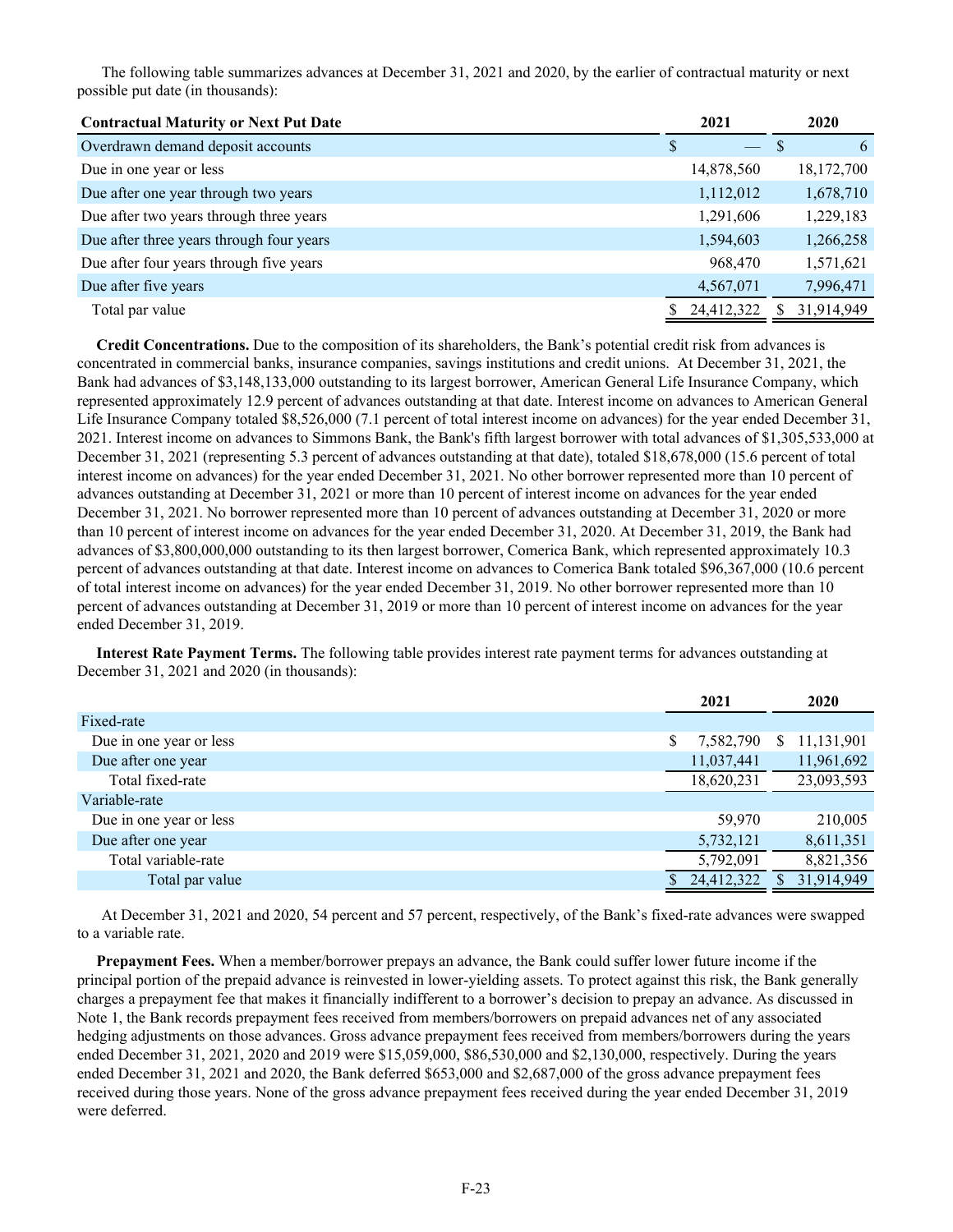## **Note 7—Mortgage Loans Held for Portfolio**

Mortgage loans held for portfolio represent held-for-investment loans acquired through the MPF program (see Note 1). Under the MPF program, the Bank purchased conventional mortgage loans and government-guaranteed/insured mortgage loans (i.e., those insured or guaranteed by the Federal Housing Administration ("FHA") or the Department of Veterans Affairs ("DVA")) during the period from 1998 to mid-2003. The Bank resumed acquiring conventional mortgage loans under this program in 2016. Since 2016, all of the acquired mortgage loans were originated by certain of the Bank's member institutions that participate in the MPF program ("Participating Financial Institutions" or "PFIs") and the Bank acquired a 100 percent interest in such loans. For loans that were acquired from its members during the period from 1998 to mid-2003, the Bank retained title to the mortgage loans, subject to any participation interest in such loans that was sold to the FHLBank of Chicago; the interest in these loans that was retained by the Bank ranged from 1 percent to 49 percent. Additionally, during the period from 1998 to 2000, the Bank also acquired from the FHLBank of Chicago a percentage interest (ranging up to 75 percent) in certain MPF loans originated by PFIs of other FHLBanks. The Bank manages the liquidity, interest rate and prepayment risk of these loans, while the PFIs or their designees retain the servicing activities. The Bank and the PFIs share in the credit risk of the loans with the Bank assuming the first loss obligation limited by the First Loss Account ("FLA"), and the PFIs assuming credit losses in excess of the FLA, up to the amount of the credit enhancement obligation as specified in the master agreement ("Second Loss Credit Enhancement"). The Bank assumes all losses in excess of the Second Loss Credit Enhancement. The following table presents information as of December 31, 2021 and 2020 for mortgage loans held for portfolio (in thousands):

|                                                                             |   | 2021      | 2020      |
|-----------------------------------------------------------------------------|---|-----------|-----------|
| Fixed-rate medium-term <sup>*</sup> single-family mortgages                 | S | 124,532   | 98,957    |
| Fixed-rate long-term single-family mortgages                                |   | 3,298,356 | 3,252,276 |
| Premiums                                                                    |   | 66,643    | 66,008    |
| <b>Discounts</b>                                                            |   | (1,324)   | (1,267)   |
| Deferred net derivative gains associated with mortgage delivery commitments |   | 6,182     | 10,637    |
| Total mortgage loans held for portfolio                                     |   | 3,494,389 | 3,426,611 |
| Less: allowance for credit losses on mortgage loans                         |   | (3, 124)  | (3, 925)  |
| Total mortgage loans held for portfolio, net of allowance for credit losses |   | 3,491,265 | 3,422,686 |

\*Medium-term is defined as an original term of 15 years or less.

Mortgage loans presented in the table above exclude accrued interest receivable of \$14,345,000 and \$16,765,000 at December 31, 2021 and 2020, respectively.

The unpaid principal balance of mortgage loans held for portfolio at December 31, 2021 and 2020 was comprised of conventional loans totaling \$3,414,463,000 and \$3,340,535,000, respectively, and government-guaranteed/insured loans totaling \$8,425,000 and \$10,698,000, respectively.

PFIs are paid a credit enhancement fee ("CE fee") as an incentive to minimize credit losses, to share in the risk of loss on MPF loans and to pay for supplemental mortgage insurance, rather than paying a guaranty fee to other secondary market purchasers. CE fees are paid monthly and are determined based on the remaining unpaid principal balance of the MPF loans. The required credit enhancement obligation varies depending upon the MPF product type. CE fees, payable to a PFI as compensation for assuming credit risk, are recorded as a reduction to mortgage loan interest income when paid by the Bank. During the years ended December 31, 2021, 2020 and 2019, mortgage loan interest income was reduced by CE fees totaling \$1,858,000, \$2,363,000 and \$2,134,000, respectively. The Bank also pays performance-based CE fees that are based on the actual performance of the pool of MPF loans under each individual master commitment. To the extent that losses in the current month exceed accrued performance-based CE fees, the remaining losses may be recovered from future performance-based CE fees payable to the PFI. During the years ended December 31, 2021, 2020 and 2019, performance-based CE fees that were forgone and not paid to the Bank's PFIs totaled \$26,000, \$5,000 and \$6,000, respectively.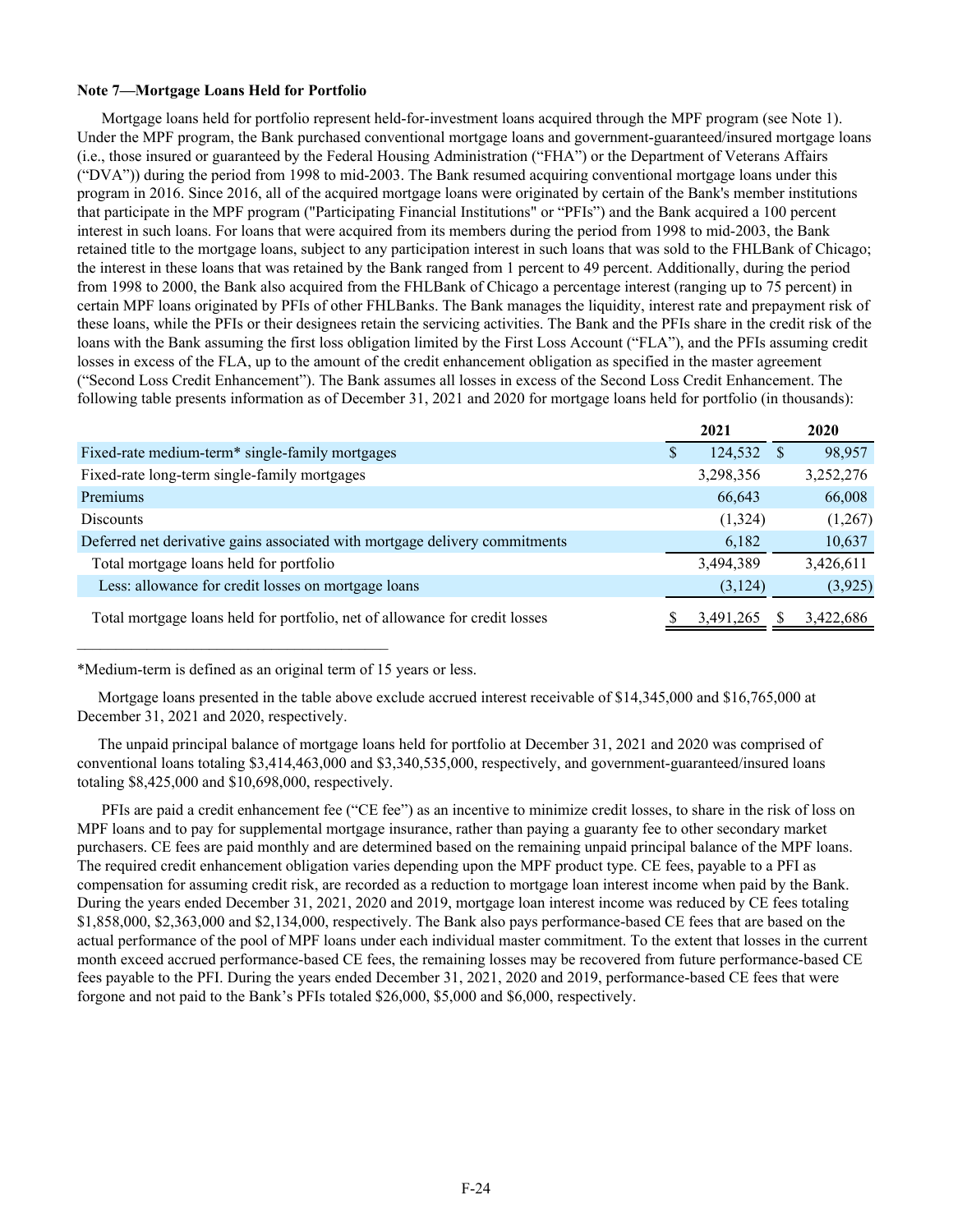## **Note 8—Accrued Interest Receivable**

The components of accrued interest receivable as of December 31, 2021 and 2020 were as follows (in thousands):

|                                                 | December 31, 2021 | <b>December 31, 2020</b> |  |  |
|-------------------------------------------------|-------------------|--------------------------|--|--|
| Advances                                        | 16,655<br>S       | 21,131<br>S              |  |  |
| Investment securities                           |                   |                          |  |  |
| Trading                                         | 962               | 6,078                    |  |  |
| Available-for-sale                              | 59,393            | 62,056                   |  |  |
| Held-to-maturity                                | 146               | 235                      |  |  |
| Mortgage loans held for portfolio               | 14,345            | 16,765                   |  |  |
| Interest-bearing deposits                       | 56                | 51                       |  |  |
| Securities purchased under agreements to resell | 15                | 3                        |  |  |
| Federal funds sold                              | 9                 | 3                        |  |  |
| Total                                           | 91,581            | 106,322                  |  |  |

#### **Note 9—Allowance for Credit Losses**

On January 1, 2020, the Bank adopted new accounting guidance pertaining to the measurement of credit losses on financial instruments. This guidance replaced the previous incurred loss methodology with an expected credit loss methodology. In conjunction with the adoption of this guidance, the Bank recorded (on January 1, 2020) a cumulative effect adjustment to retained earnings of \$2,191,000 and a corresponding increase in the allowance for credit losses on mortgage loans held for portfolio.

As of the balance sheet date, an allowance for credit losses is separately established, if necessary, for each of the Bank's financial instruments carried at amortized cost, its available-for-sales securities and its off-balance sheet credit exposures. Expected credit losses on these financial instruments are recorded through an allowance for credit losses. The allowance for credit losses is the amount necessary to reduce the amortized cost of financial instruments carried at amortized cost to the net amount expected to be collected and the amortized cost of available-for-sale securities to the higher of the security's fair value or the present value of the cash flows expected to be collected from the security. To the extent necessary, an allowance for credit losses for off-balance sheet credit exposures is recorded as a liability.

**Short-Term Investments.** The Bank invests in overnight interest-bearing deposits, overnight Federal Funds sold and overnight securities sold under agreements to repurchase. These investments provide short-term liquidity and are carried at amortized cost. At December 31, 2021, all investments in Federal Funds sold, interest-bearing deposits and securities purchased under agreements to resell were repaid according to the contractual terms. Accordingly, no allowance for credit losses was recorded on these assets at December 31, 2021.

**Long-Term Investments.** The Bank evaluates its available-for-sale securities for impairment by comparing the security's fair value to its amortized cost. Impairment exists when the fair value of the investment is less than its amortized cost (i.e., when the security is in an unrealized loss position). The Bank evaluates each impaired security to determine whether the impairment is due to credit losses. Held-to-maturity securities are evaluated for impairment on a pooled basis, unless an individual assessment is deemed necessary because the securities do not contain similar risk characteristics.

At December 31, 2021, the gross unrealized losses on the Bank's available-for-sale securities were \$7,979,000, of which \$7,519,000 related to securities that are issued and guaranteed by GSEs and \$460,000 related to securities that are guaranteed by the U.S. government. At December 31, 2021, the gross unrealized losses on the Bank's held-to-maturity securities (computed as the difference between the amortized cost and the fair value of the securities) were \$859,000, of which \$856,000 were attributable to its holdings of non-agency (i.e., private label) residential MBS ("RMBS") and \$3,000 were attributable to securities that are issued and guaranteed by GSEs.

*Government-Guaranteed and GSE Investments.* As of December 31, 2021, the U.S. government and the issuers of the Bank's holdings of GSE debentures, GSE commercial MBS ("CMBS") and GSE RMBS were rated triple-A by Moody's Investors Service ("Moody's") and AA+ by S&P Global Ratings ("S&P"). Through December 31, 2021, the Bank has not experienced any defaults on its government-guaranteed debentures or GSE RMBS and it has experienced only one default on its GSE CMBS, which default occurred in August 2020. In the event of a default, the guarantor is required to repurchase the security at its par value and thus the Bank's exposure is limited to the amount of any unamortized premiums and/or positive fair value hedge accounting adjustments included in the amortized cost basis of the investment. Based upon the Bank's assessment of the creditworthiness of the issuers of the GSE debentures that were in an unrealized loss position at December 31, 2021 and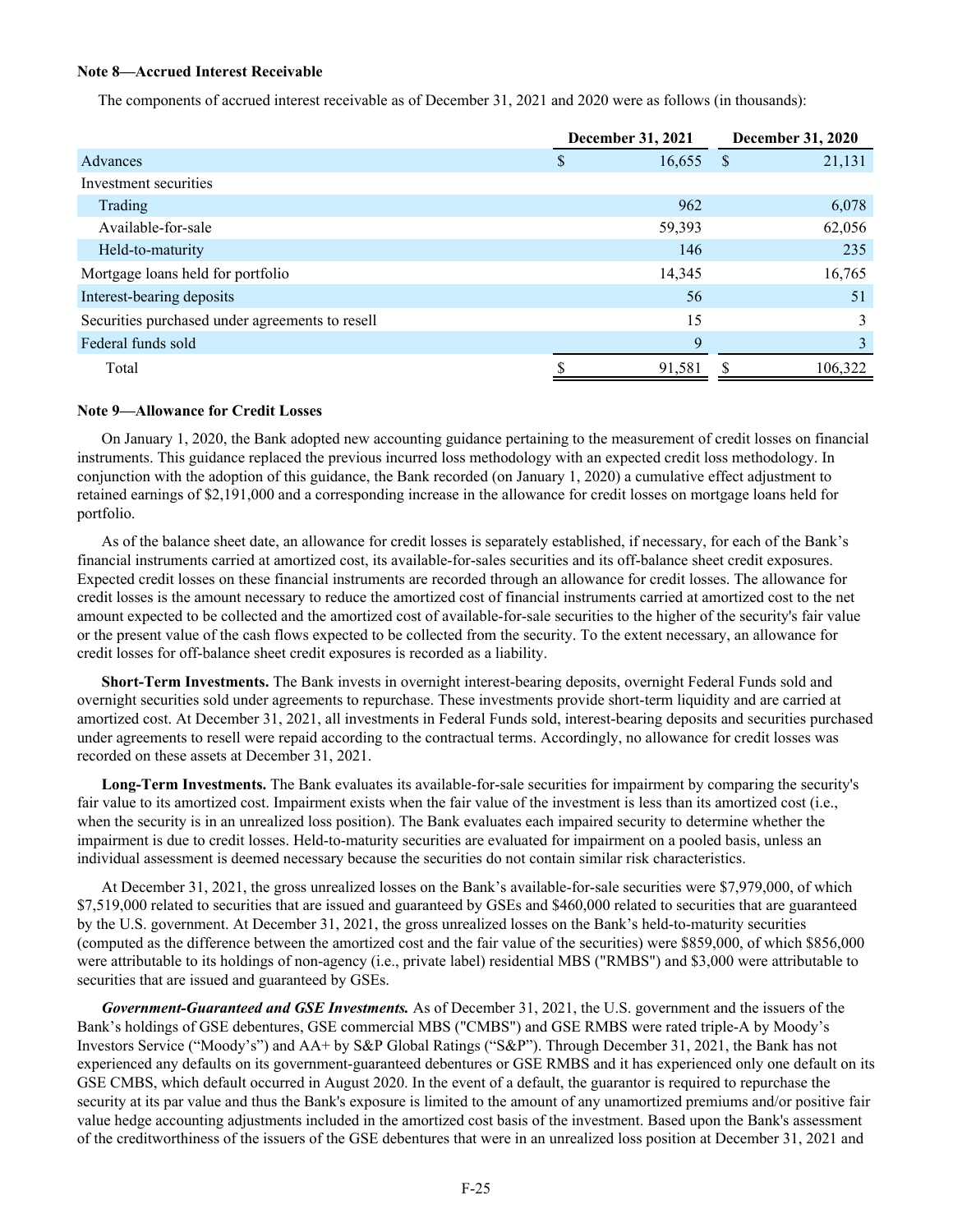the credit ratings assigned by Moody's and S&P, the Bank expects that these debentures would not be settled at an amount less than the Bank's amortized cost bases in these investments. In addition, based upon the Bank's assessment of the strength of the GSEs' guarantees of the Bank's holdings of GSE CMBS and GSE RMBS and the credit ratings assigned by Moody's and S&P, the Bank expects that the amounts to be collected on its holdings of GSE MBS will not be less than the Bank's amortized cost bases in these investments (or, in the rare circumstance of a default, the amount to be collected would not be expected to be significantly less than the Bank's amortized cost basis in the investment). The Bank does not intend to sell the investments and it is not more likely than not that the Bank will be required to sell the investments before recovery of their amortized cost bases. Because the current market value deficits associated with the Bank's available-for-sale securities are not attributable to credit quality, and because the amount expected to be collected on its held-to-maturity securities is not less than the amortized cost of these investments, the Bank has determined that the credit losses on its U.S. government-guaranteed and GSE investments, if any, would be insignificant and, therefore, the Bank did not provide an allowance for credit losses on these investments at December 31, 2021.

*State Housing Agency Debenture.* As of December 31, 2021, the state housing agency bond owned by the Bank was rated triple-A by both Moody's and S&P. The Bank has not experienced any defaults on this debenture, nor does it expect the debenture to default in the future. Based upon the Bank's assessment of the creditworthiness of the state housing agency and the credit ratings assigned by Moody's and S&P, the Bank expects that the amounts to be collected on the state housing agency debenture will not be less than the amortized cost basis of this investment. Because the Bank does not intend to sell the investment and it is not more likely than not that the Bank will be required to sell the investment before recovery of its amortized cost basis, the Bank does not consider an allowance for credit losses on its state housing agency debenture to be necessary at December 31, 2021.

*Non-Agency RMBS.* As of December 31, 2021, 5 of the Bank's non-agency RMBS with an aggregate amortized cost of \$7,539,000 were rated investment grade (i.e., triple-B or higher by Moody's and/or S&P), 16 non-agency RMBS with an aggregate amortized cost of \$29,059,000 were rated below investment grade and 1 non-agency RMBS with an amortized cost of \$41,000 was unrated. In periods prior to 2017, 15 of the non-agency RMBS that were rated below investment grade at December 31, 2021 had been determined to be other-than-temporarily impaired. At December 31, 2021 and 2020, the amortized cost of the Bank's non-agency RMBS included credit losses of \$5,991,000 and \$6,293,000, respectively, on these previously impaired securities.

Because the ultimate receipt of contractual payments on the Bank's non-agency RMBS will depend upon the credit and prepayment performance of the underlying loans and the credit enhancements for the senior securities owned by the Bank, the Bank monitors these investments in an effort to determine whether the credit enhancement associated with each security is sufficient to protect against potential losses of principal and interest on the underlying mortgage loans. The credit enhancement for each of the Bank's non-agency RMBS is provided by a senior/subordinate structure, and none of the securities owned by the Bank are insured by third-party bond insurers. More specifically, each of the Bank's non-agency RMBS represents a single security class within a securitization that has multiple classes of securities. Each security class has a distinct claim on the cash flows from the underlying mortgage loans, with the subordinate securities having a junior claim relative to the more senior securities. The Bank's non-agency RMBS have a senior claim on the cash flows from the underlying mortgage loans.

At December 31, 2021, the Bank considered the potential impact that current economic and housing market conditions could have on the collectibility of these securities to determine whether it expected to incur any additional credit losses. Based on the payment status of the securities and the considerations regarding the potential impact that recent changes in economic and housing market conditions could have on the securities' cash flows, the Bank determined it is likely that it will fully recover the remaining amortized cost bases of all of its non-agency RMBS. Because the Bank does not intend to sell the investments and it is not more likely than not that the Bank will be required to sell the investments before recovery of their remaining amortized cost bases, no allowance for credit losses on the Bank's non-agency RMBS was deemed to be necessary at December 31, 2021.

**Standby Bond Purchase Agreements.** The Bank has entered into standby bond purchase agreements with a state housing finance agency within its district whereby, for a fee, the Bank agrees to serve as a standby liquidity provider. If required, the Bank will purchase and hold the housing finance agency's bonds until the designated marketing agent can find a suitable investor or the housing finance agency repurchases the bonds according to a schedule established by the agreement. To date, the Bank has never been required to purchase a bond under its standby bond purchase agreements. In addition, the agreements contain provisions that allow the Bank to terminate the agreement if the housing finance agency's credit rating, or the rating of the bonds underlying the agreements, decline to a level below investment grade. Based on these provisions, the high credit quality of the housing finance agency and the unlikelihood that the Bank will be required to repurchase the bonds, an allowance for credit losses on standby bond purchase agreements was not considered necessary at December 31, 2021.

**Financing Receivables.** A portfolio segment is defined as the level at which an entity develops and documents a systematic method for determining its allowance for credit losses on financing receivables which, for the Bank, includes off-balance sheet credit exposures to members. The Bank has developed and documented a systematic methodology for determining an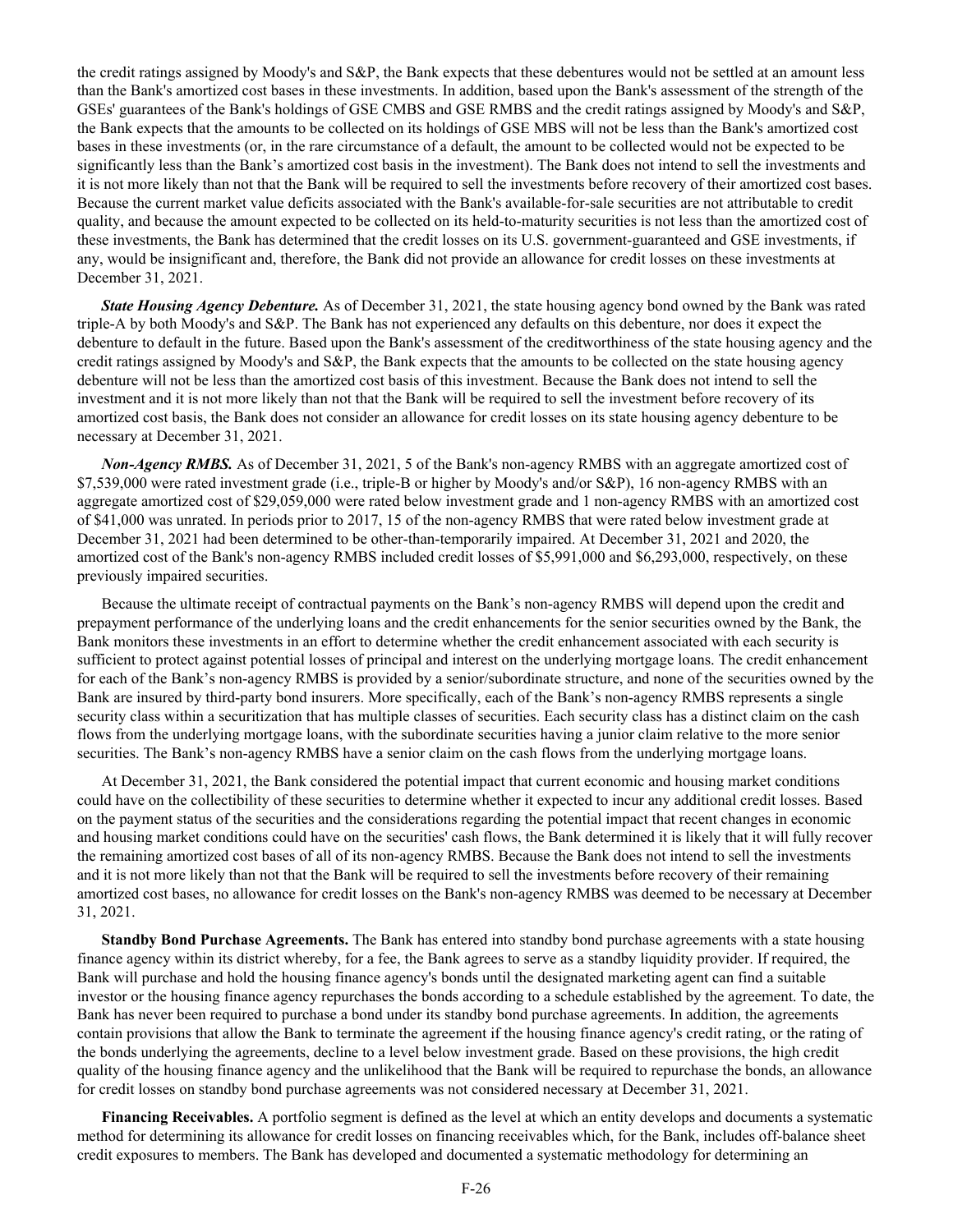allowance for credit losses for the following portfolio segments: (1) advances and other extensions of credit to members/ borrowers, collectively referred to as "extensions of credit to members;" (2) government-guaranteed/insured mortgage loans held for portfolio; and (3) conventional mortgage loans held for portfolio.

Classes of financing receivables are generally a disaggregation of a portfolio segment and are determined on the basis of their initial measurement attribute, the risk characteristics of the financing receivable and an entity's method for monitoring and assessing credit risk. Because the credit risk arising from the Bank's financing receivables is assessed and measured at the portfolio segment level, the Bank does not have separate classes of financing receivables within each of its portfolio segments.

 *Advances and Other Extensions of Credit to Members***.** In accordance with federal statutes, including the FHLB Act, the Bank lends to financial institutions within its five-state district that are involved in housing finance. The FHLB Act requires the Bank to obtain and maintain sufficient collateral for advances and other extensions of credit to protect against losses. The Bank makes advances and otherwise extends credit only against eligible collateral, as defined by regulation. Eligible collateral includes whole first mortgages on improved residential real property (not more than 90 days delinquent), or securities representing a whole interest in such mortgages; securities issued, insured, or guaranteed by the U.S. government or any of its agencies, including mortgage-backed and other debt securities issued or guaranteed by the Federal National Mortgage Association ("Fannie Mae"), the Federal Home Loan Mortgage Corporation ("Freddie Mac"), or the Government National Mortgage Association ("Ginnie Mae"); term deposits in the Bank; and other real estate-related collateral acceptable to the Bank, provided that such collateral has a readily ascertainable value and the Bank can perfect a security interest in such property. In the case of Community Financial Institutions (which for 2021 included all FDIC-insured institutions with average total assets as of December 31, 2020, 2019 and 2018 of less than \$1.239 billion), the Bank may also accept as eligible collateral secured small business, small farm and small agribusiness loans, securities representing a whole interest in such loans, and secured loans for community development activities. To ensure the value of collateral pledged to the Bank is sufficient to secure its advances and other extensions of credit, the Bank applies various haircuts, or discounts, to the collateral to determine the value against which borrowers may borrow. As additional security, the Bank has a statutory lien on each borrower's capital stock in the Bank. The Bank has procedures in place for validating the reasonableness of its collateral valuations. In addition, collateral verifications and on-site reviews are performed based on the risk profile of the borrower.

Each member/borrower of the Bank executes a security agreement pursuant to which such member/borrower grants a security interest in favor of the Bank in certain assets of such member/borrower. The agreements under which a member grants a security interest fall into one of two general structures. In the first structure, the member grants a security interest in all of its assets that are included in the eligible collateral categories, as described in the preceding paragraph, which the Bank refers to as a "blanket lien." A member may request that its blanket lien be modified, such that the member grants in favor of the Bank a security interest limited to certain of the eligible collateral categories (i.e., whole first residential mortgages, securities, term deposits in the Bank and other real estate-related collateral). In the second structure, the member grants a security interest in specifically identified assets rather than in the broad categories of eligible collateral covered by the blanket lien and the Bank identifies such members as being on "specific collateral only status."

The basis upon which the Bank will lend to a member that has granted the Bank a blanket lien depends on numerous factors, including, among others, that member's financial condition and general creditworthiness. Generally, and subject to certain limitations, a member that has granted the Bank a blanket lien may borrow up to a specified percentage of the value of eligible collateral categories, as determined from such member's financial reports filed with its federal regulator, without specifically identifying each item of collateral or delivering the collateral to the Bank. Under certain circumstances, including, among others, a deterioration of a member's financial condition or general creditworthiness, the amount a member may borrow is determined on the basis of only that portion of the collateral subject to the blanket lien that such member delivers to the Bank. Under these circumstances, the Bank places the member on "custody status." In addition, members on blanket lien status may choose to deliver some or all of the collateral to the Bank.

The members/borrowers that are granted specific collateral only status by the Bank are typically either insurance companies or members/borrowers with an investment grade credit rating from at least two nationally recognized statistical rating organizations ("NRSROs") that have requested this type of structure. Insurance companies are permitted to borrow only against the eligible collateral that is delivered to the Bank or a third-party custodian approved by the Bank, and insurance companies generally grant a security interest only in collateral they have delivered. Members/borrowers with an investment grade credit rating from at least two NRSROs may grant a security interest in, and would only be permitted to borrow against, delivered eligible securities and specifically identified, eligible first-lien mortgage loans. Such loans must be delivered to the Bank or a third-party custodian approved by the Bank, or the Bank and such member/borrower must otherwise take actions that ensure the priority of the Bank's security interest in such loans. Investment grade rated members/borrowers that choose this option are subject to fewer provisions that allow the Bank to demand additional collateral or exercise other remedies based on the Bank's discretion; however, the collateral they pledge is generally subject to larger haircuts (depending on the credit rating of the member/borrower from time to time) than are applied to similar types of collateral pledged by members under a blanket lien arrangement.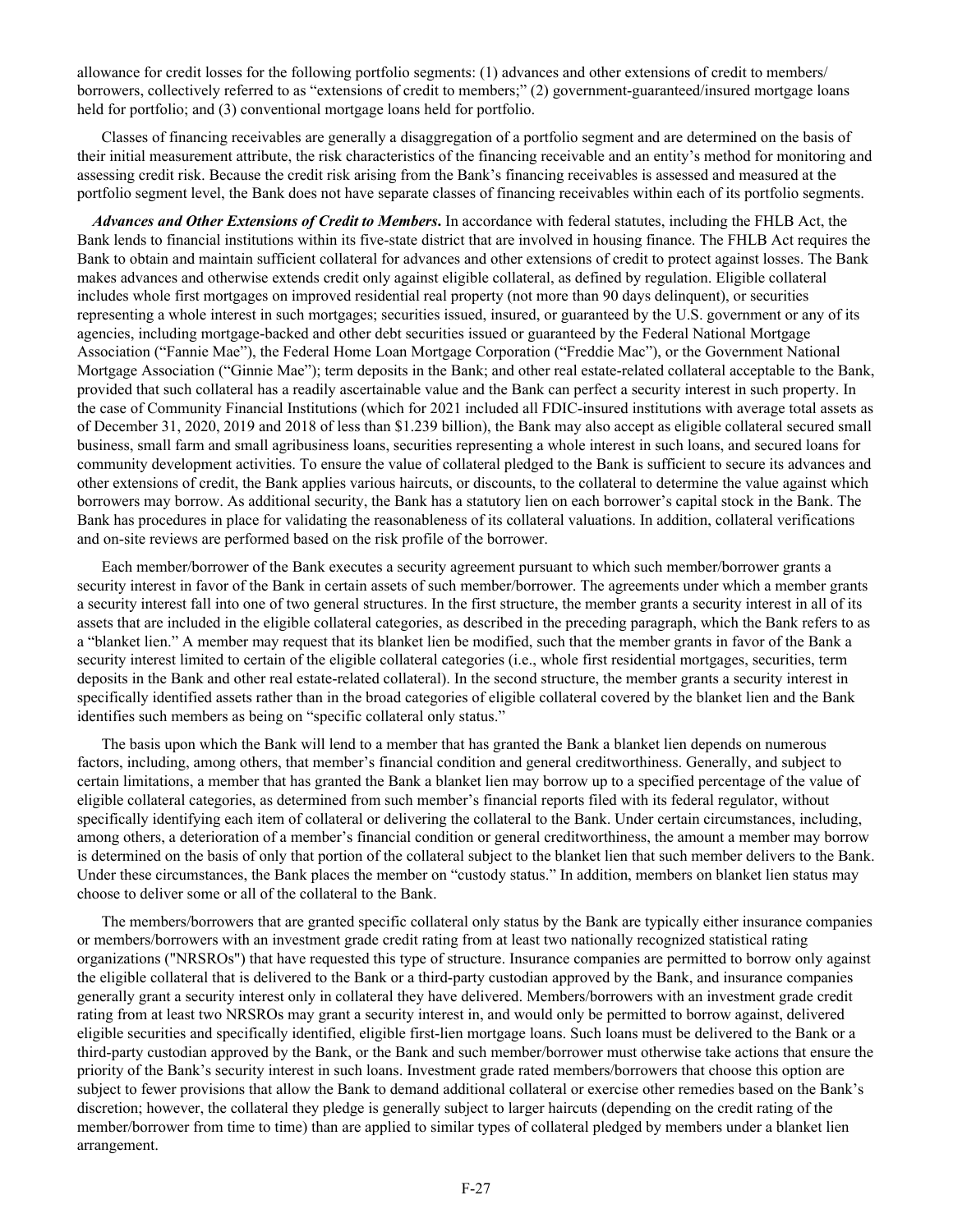The Bank perfects its security interests in borrowers' collateral in a number of ways. The Bank usually perfects its security interest in collateral by filing a Uniform Commercial Code financing statement against the borrower. In the case of certain borrowers, the Bank perfects its security interest by taking possession or control of the collateral, which may be in addition to the filing of a financing statement. In these cases, the Bank also generally takes assignments of most of the mortgages and deeds of trust that are designated as collateral. Instead of requiring delivery of the collateral to the Bank, the Bank may allow certain borrowers to deliver specific collateral to a third-party custodian approved by the Bank or otherwise take actions that ensure the priority of the Bank's security interest in such collateral.

With certain exceptions set forth below, Section 10(e) of the FHLB Act affords any security interest granted to the Bank by any member/borrower of the Bank, or any affiliate of any such member/borrower, priority over the claims and rights of any party, including any receiver, conservator, trustee, or similar party having rights of a lien creditor. However, the Bank's security interest is not entitled to priority over the claims and rights of a party that (i) would be entitled to priority under otherwise applicable law and (ii) is an actual bona fide purchaser for value or is a secured party who has a perfected security interest in such collateral in accordance with applicable law (e.g., a prior perfected security interest under the Uniform Commercial Code or other applicable law). For example, in a case in which the Bank has perfected its security interest in collateral by filing a Uniform Commercial Code financing statement against the borrower, another secured party's security interest in that same collateral that was perfected by possession and without prior knowledge of the Bank's lien may be entitled to priority over the Bank's security interest that was perfected by filing a Uniform Commercial Code financing statement.

From time to time, the Bank agrees to subordinate its security interest in certain assets or categories of assets granted by a member/borrower of the Bank to the security interest of another creditor (typically, a Federal Reserve Bank or another FHLBank). If the Bank agrees to subordinate its security interest in certain assets or categories of assets granted by a member/ borrower of the Bank to the security interest of another creditor, the Bank will not extend credit against those assets or categories of assets.

On at least a quarterly basis, the Bank evaluates all outstanding extensions of credit to members/borrowers for potential credit losses. These evaluations include a review of: (1) the amount, type and performance of collateral available to secure the outstanding obligations; (2) metrics that may be indicative of changes in the financial condition and general creditworthiness of the member/borrower; and (3) the payment status of the obligations. Any outstanding extensions of credit that exhibit a potential credit weakness that could jeopardize the full collection of the outstanding obligations would be classified as substandard, doubtful or loss. The Bank did not have any advances or other extensions of credit to members/borrowers that were classified as substandard, doubtful or loss at December 31, 2021 or 2020.

The Bank considers the amount, type and performance of collateral to be the primary indicator of credit quality with respect to its extensions of credit to members/borrowers. At December 31, 2021 and 2020, the Bank had rights to collateral on a borrower-by-borrower basis with an estimated value in excess of each borrower's outstanding extensions of credit.

The Bank continues to evaluate and, as necessary, modify its credit extension and collateral policies based on market conditions. At December 31, 2021 and 2020, the Bank did not have any advances that were past due or on nonaccrual status. There have been no troubled debt restructurings related to advances.

The Bank has never experienced a credit loss on an advance or any other extension of credit to a member/borrower and, based on its credit extension and collateral policies, management currently does not anticipate any credit losses on its extensions of credit to members/borrowers. Accordingly, the Bank has not provided any allowance for credit losses on advances, nor has it recorded any liabilities to reflect an allowance for credit losses related to its off-balance sheet credit exposures to members.

 *Mortgage Loans — Government-guaranteed or government-insured***.** The Bank's government-guaranteed or governmentinsured fixed-rate mortgage loans are guaranteed or insured by the FHA or the DVA. Any losses from these loans are expected to be recovered from those entities. Any losses from these loans that are not recovered from those entities are absorbed by the servicers. Therefore, the Bank has not established an allowance for credit losses on government-guaranteed or governmentinsured mortgage loans.

 *Mortgage Loans — Conventional Mortgage Loans.* The allowance for credit losses on conventional mortgage loans is determined by an analysis that includes consideration of various data such as past performance, current performance, projected performance, loan portfolio characteristics, collateral-related characteristics, prevailing economic conditions and reasonable and supportable forecasts of expected economic conditions. The allowance for credit losses on conventional mortgage loans also factors in the credit enhancement under the MPF program. The Bank does not record an allowance for credit losses that are expected to be recovered from the credit enhancements.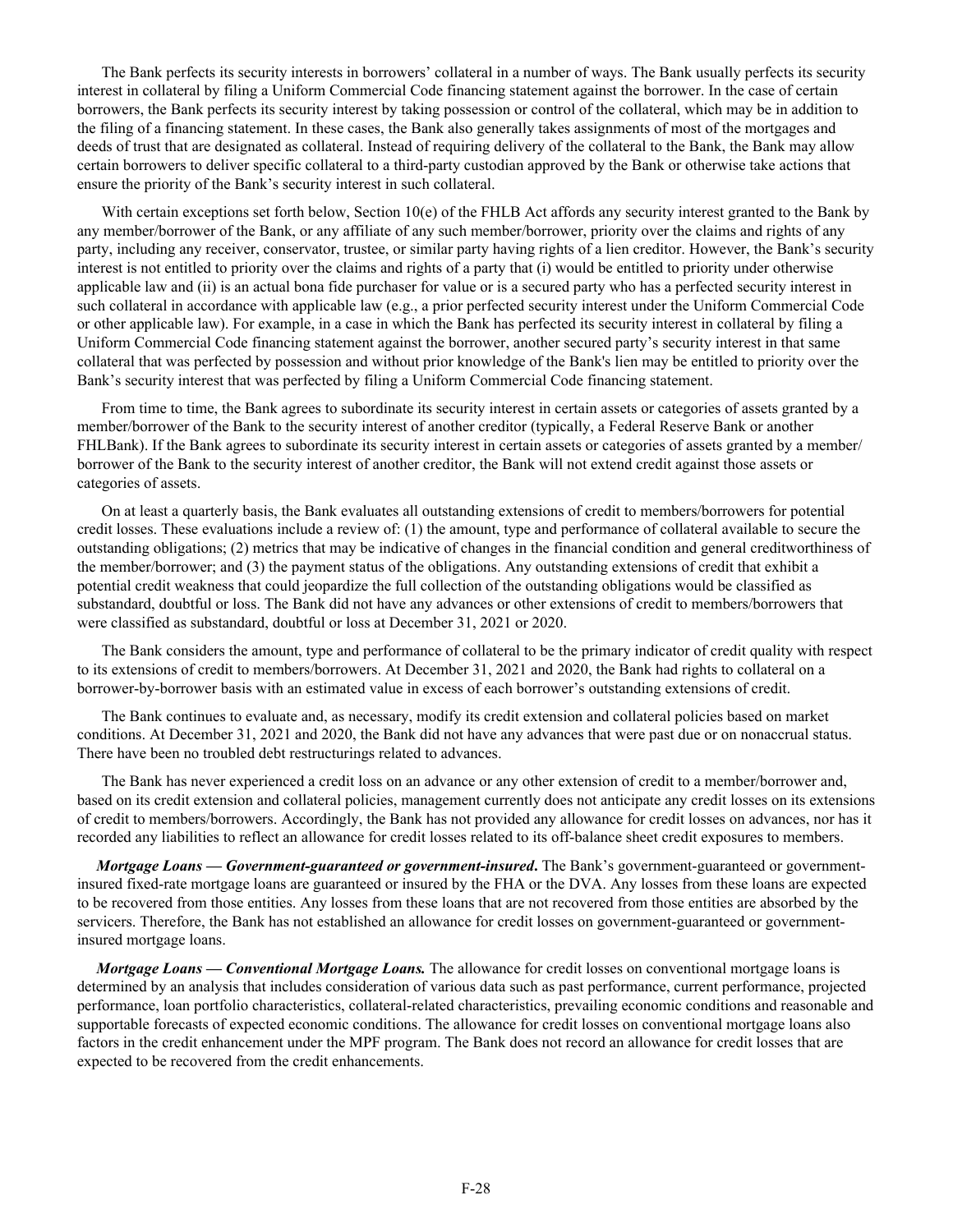The Bank considers the key credit quality indicator for conventional mortgage loans to be the payment status of each loan. The table below summarizes the amortized cost (excluding accrued interest receivable) by payment status for mortgage loans at December 31, 2021 and 2020 (dollars in thousands).

|                            | December 31, 2021                                               |                                                         |                                                                                                     |            |                |  |  |  |  |  |
|----------------------------|-----------------------------------------------------------------|---------------------------------------------------------|-----------------------------------------------------------------------------------------------------|------------|----------------|--|--|--|--|--|
|                            | <b>Conventional Loans</b><br><b>Originated Prior to</b><br>2017 | <b>Conventional Loans</b><br>Originated in<br>2017-2021 | <b>Total</b><br>Government-<br>Conventional<br>Guaranteed/<br>Insured Loans <sup>(1)</sup><br>Loans |            | <b>Total</b>   |  |  |  |  |  |
| Mortgage loans:            |                                                                 |                                                         |                                                                                                     |            |                |  |  |  |  |  |
| 30-59 days delinquent      | S<br>605                                                        | - \$<br>30,597                                          | S<br>31,202                                                                                         | S<br>316   | S<br>31,518    |  |  |  |  |  |
| 60-89 days delinquent      | 417                                                             | 3,622                                                   | 4,039                                                                                               | 64         | 4,103          |  |  |  |  |  |
| 90 days or more delinquent | 1,005                                                           | 34,907                                                  | 35,912                                                                                              | 124        | 36,036         |  |  |  |  |  |
| Total past due             | 2,027                                                           | 69,126                                                  | 71,153                                                                                              | 504        | 71,657         |  |  |  |  |  |
| Total current loans        | 23,797                                                          | 3,390,984                                               | 3,414,781                                                                                           | 7,951      | 3,422,732      |  |  |  |  |  |
| Total mortgage loans       | 25,824                                                          | 3,460,110<br><sup>\$</sup>                              | 3,485,934                                                                                           | 8,455<br>S | 3,494,389<br>S |  |  |  |  |  |

|                            |                                                                                                                                                                                                                            | December 31, 2020 |                    |              |             |  |  |  |  |  |  |
|----------------------------|----------------------------------------------------------------------------------------------------------------------------------------------------------------------------------------------------------------------------|-------------------|--------------------|--------------|-------------|--|--|--|--|--|--|
|                            | Total<br><b>Conventional Loans</b><br><b>Conventional Loans</b><br>Government-<br><b>Originated Prior to</b><br>Originated in<br>Conventional<br>Guaranteed/<br>Insured Loans <sup>(1)</sup><br>2016-2020<br>2004<br>Loans |                   |                    | <b>Total</b> |             |  |  |  |  |  |  |
| <b>Mortgage loans:</b>     |                                                                                                                                                                                                                            |                   |                    |              |             |  |  |  |  |  |  |
| 30-59 days delinquent      | S<br>113                                                                                                                                                                                                                   | - \$<br>26,500    | <b>S</b><br>26,613 | 459<br>S     | S<br>27,072 |  |  |  |  |  |  |
| 60-89 days delinquent      | 21                                                                                                                                                                                                                         | 10,693            | 10,714             | 49           | 10,763      |  |  |  |  |  |  |
| 90 days or more delinquent | 274                                                                                                                                                                                                                        | 97,085            | 97,359             | 239          | 97,598      |  |  |  |  |  |  |
| Total past due             | 408                                                                                                                                                                                                                        | 134,278           | 134,686            | 747          | 135,433     |  |  |  |  |  |  |
| Total current loans        | 7,746                                                                                                                                                                                                                      | 3,273,438         | 3,281,184          | 9,994        | 3,291,178   |  |  |  |  |  |  |
| Total mortgage loans       | 8.154 \$                                                                                                                                                                                                                   | 3,407,716         | 3,415,870<br>-S    | 10.741       | 3,426,611   |  |  |  |  |  |  |

(1) All of the Bank's government-guaranteed/insured loans were originated in years prior to 2004.

 $\mathcal{L}_\text{max}$  , where  $\mathcal{L}_\text{max}$  and  $\mathcal{L}_\text{max}$ 

 $\mathcal{L}_\text{max}$  , where  $\mathcal{L}_\text{max}$  and  $\mathcal{L}_\text{max}$ 

|                                                               | December 31, 2021              |  |                                                             |  |                                |  | <b>December 31, 2020</b>                           |  |          |  |         |              |
|---------------------------------------------------------------|--------------------------------|--|-------------------------------------------------------------|--|--------------------------------|--|----------------------------------------------------|--|----------|--|---------|--------------|
|                                                               | Total<br>Conventional<br>Loans |  | Government-<br>Guaranteed/<br><b>Insured Loans</b><br>Total |  | Total<br>Conventional<br>Loans |  | Government-<br>Guaranteed/<br><b>Insured Loans</b> |  |          |  |         | <b>Total</b> |
| In process of foreclosure $(1)$                               | .226                           |  | 108                                                         |  | 1,334                          |  | 1,381                                              |  | -64      |  | 1,445   |              |
| Serious delinquency rate <sup>(2)</sup>                       | $1.0 \%$                       |  | $1.5\%$                                                     |  | $1.0\%$                        |  | $2.9\%$                                            |  | $2.2 \%$ |  | 2.8 %   |              |
| Past due 90 days or more and<br>still accruing interest $(3)$ |                                |  | 124                                                         |  | 124                            |  |                                                    |  | 239      |  | 239     |              |
| Nonaccrual loans <sup>(4)</sup>                               | 51,318                         |  |                                                             |  | 51,318                         |  | 117,958                                            |  |          |  | 117,958 |              |
| Troubled debt restructurings                                  | .066                           |  |                                                             |  | 1,066                          |  |                                                    |  |          |  |         |              |

(1) Includes loans where the decision of foreclosure or similar alternative such as pursuit of deed-in-lieu has been made.

(2) Loans that are 90 days or more past due or in the process of foreclosure expressed as a percentage of the loan portfolio.

(3) Only government-guaranteed/insured mortgage loans continue to accrue interest after they become 90 days or more past due.`

(4) The Bank did not have any specific allowance for credit losses on nonaccrual loans at December 31, 2021.

As of December 31, 2021, approximately \$11,759,000 (unpaid principal balance) of past due conventional loans were in forbearance as a result of COVID-19. Approximately \$632,000 were 30 to 59 days past due, \$1,761,000 were 60 to 89 days past due, and \$9,366,000 were 90 days or more past due and in nonaccrual status. As of December 31, 2020, approximately \$90,354,000 (unpaid principal balance) of past due conventional loans were in forbearance as a result of COVID-19. Approximately \$6,615,000 were 30 to 59 days past due, \$6,724,000 were 60 to 89 days past due, and \$77,015,000 were 90 days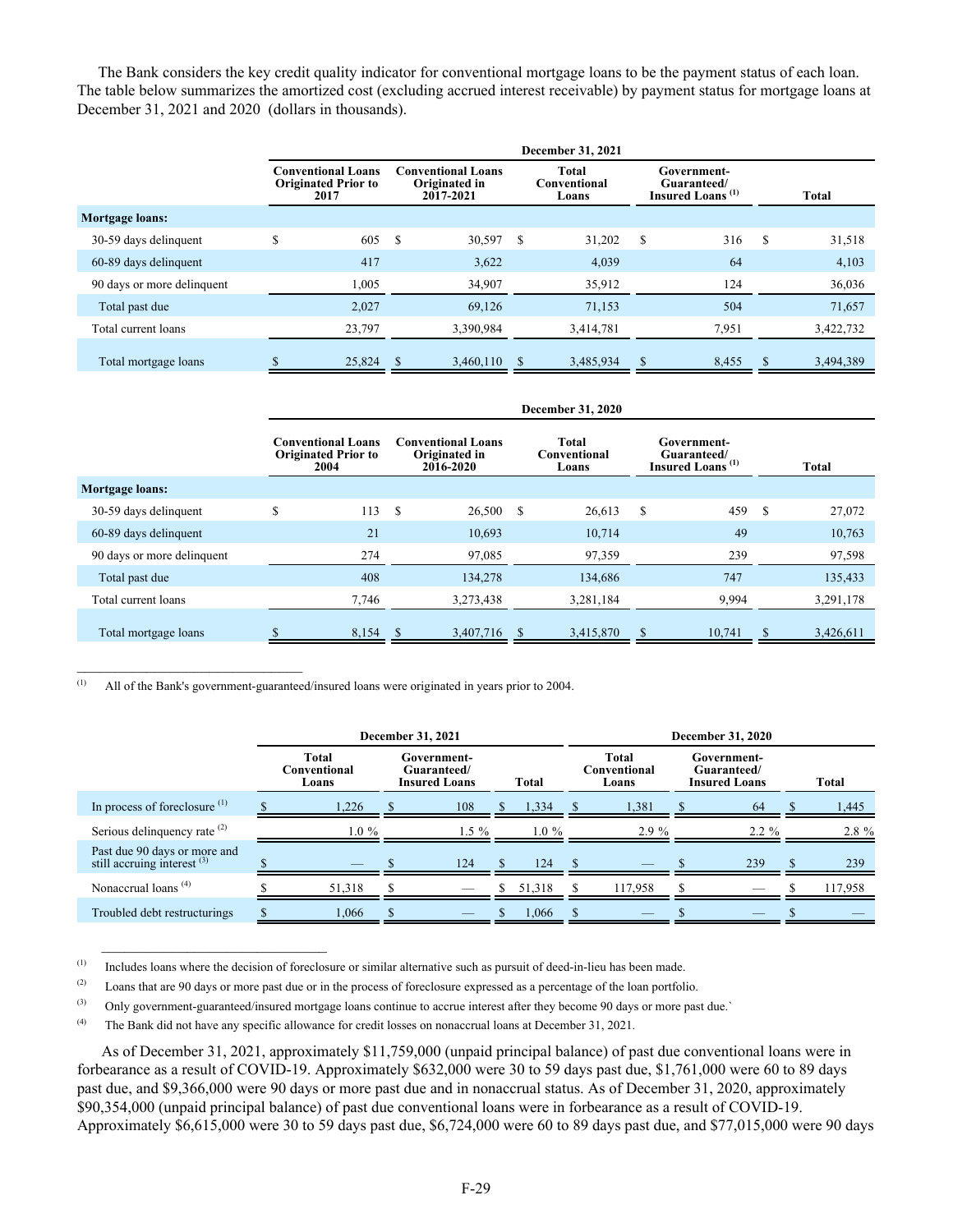or more past due and in nonaccrual status. The Bank did not have any real estate owned at December 31, 2021. At December 31, 2020, the Bank's other assets included \$300,000 of real estate owned.

The Bank individually reviews each seriously delinquent mortgage loan and each TDR for credit losses. At December 31, 2021 and 2020, the estimated value of the collateral securing each of these loans, plus the estimated amount that can be recovered through credit enhancements and mortgage insurance, if any, exceeded the amortized cost basis of the loans. The remaining conventional mortgage loans were evaluated for credit losses on a pool basis. Based upon the current and past performance of these loans, current economic conditions, reasonable and supportable forecasts of expected economic conditions and expected recoveries from credit enhancements, the Bank's best estimate of the expected credit losses in its conventional mortgage loan portfolio at December 31, 2021 was \$3,124,000.

The following table presents the activity in the allowance for credit losses on conventional mortgage loans held for portfolio during the years ended December 31, 2021, 2020 and 2019 (in thousands):

|                                                                   | <b>Year Ended December 31,</b> |  |       |  |       |  |
|-------------------------------------------------------------------|--------------------------------|--|-------|--|-------|--|
|                                                                   | 2021                           |  | 2020  |  | 2019  |  |
| Balance, beginning of year                                        | 3.925                          |  | 1.149 |  | 493   |  |
| Adjustment to initially apply new credit loss accounting guidance |                                |  | 2.191 |  |       |  |
| Provision (reversal) for credit losses                            | (801)                          |  | 585   |  | 656   |  |
| Balance, end of year                                              | 3.124                          |  | 3.925 |  | 1.149 |  |

#### **Note 10—Deposits**

The Bank offers demand and overnight deposits for members and qualifying non-members. In addition, the Bank offers short-term interest-bearing deposit programs to members and qualifying non-members. Interest-bearing deposits classified as demand and overnight pay interest based on a daily interest rate. Term deposits pay interest based on a fixed rate, or a stepped fixed rate schedule, that is determined on the issuance date of the deposit. The weighted average interest rates paid on average outstanding deposits were 0.02 percent, 0.29 percent and 2.05 percent during 2021, 2020 and 2019, respectively. None of the deposits are federally insured. For additional information regarding other interest-bearing deposits, see Note 14.

The following table details interest-bearing and non-interest bearing deposits as of December 31, 2021 and 2020 (in thousands):

|                              | 2021                      | 2020        |
|------------------------------|---------------------------|-------------|
| Interest-bearing             |                           |             |
| Demand and overnight         | $$1,529,237$ $$1,532,029$ |             |
| Term                         | 60,931                    | 51,071      |
| Non-interest bearing (other) | 20                        | 20          |
| Total deposits               | \$1,590,188               | \$1,583,120 |

#### **Note 11—Consolidated Obligations**

Consolidated obligations are the joint and several obligations of the FHLBanks and consist of consolidated obligation bonds and discount notes. Consolidated obligations are backed only by the financial resources of the 11 FHLBanks. Consolidated obligations are not obligations of, nor are they guaranteed by, the U.S. government. The FHLBanks issue consolidated obligations through the Office of Finance as their agent. In connection with each debt issuance, one or more of the FHLBanks specifies the amount of debt it wants issued on its behalf; the Bank receives the proceeds of only the debt issued on its behalf and records on its statements of condition only that portion of the consolidated obligations for which it has received the proceeds. The Finance Agency and the U.S. Secretary of the Treasury have oversight over the issuance of FHLBank debt through the Office of Finance. Consolidated obligation bonds are issued primarily to raise intermediate- and long-term funds for the FHLBanks and are not subject to any statutory or regulatory limits on maturity. Consolidated obligation discount notes are issued to raise short-term funds and have maturities of one year or less. These notes are issued at a price that is less than their face amount and are redeemed at par value when they mature. For additional information regarding the FHLBanks' joint and several liability on consolidated obligations, see Note 18.

The par amounts of the FHLBanks' outstanding consolidated obligations, including consolidated obligations held as investments by other FHLBanks, were approximately \$653 billion and \$747 billion at December 31, 2021 and 2020, respectively. The Bank was the primary obligor on approximately \$55.8 billion and \$59.2 billion (at par value), respectively, of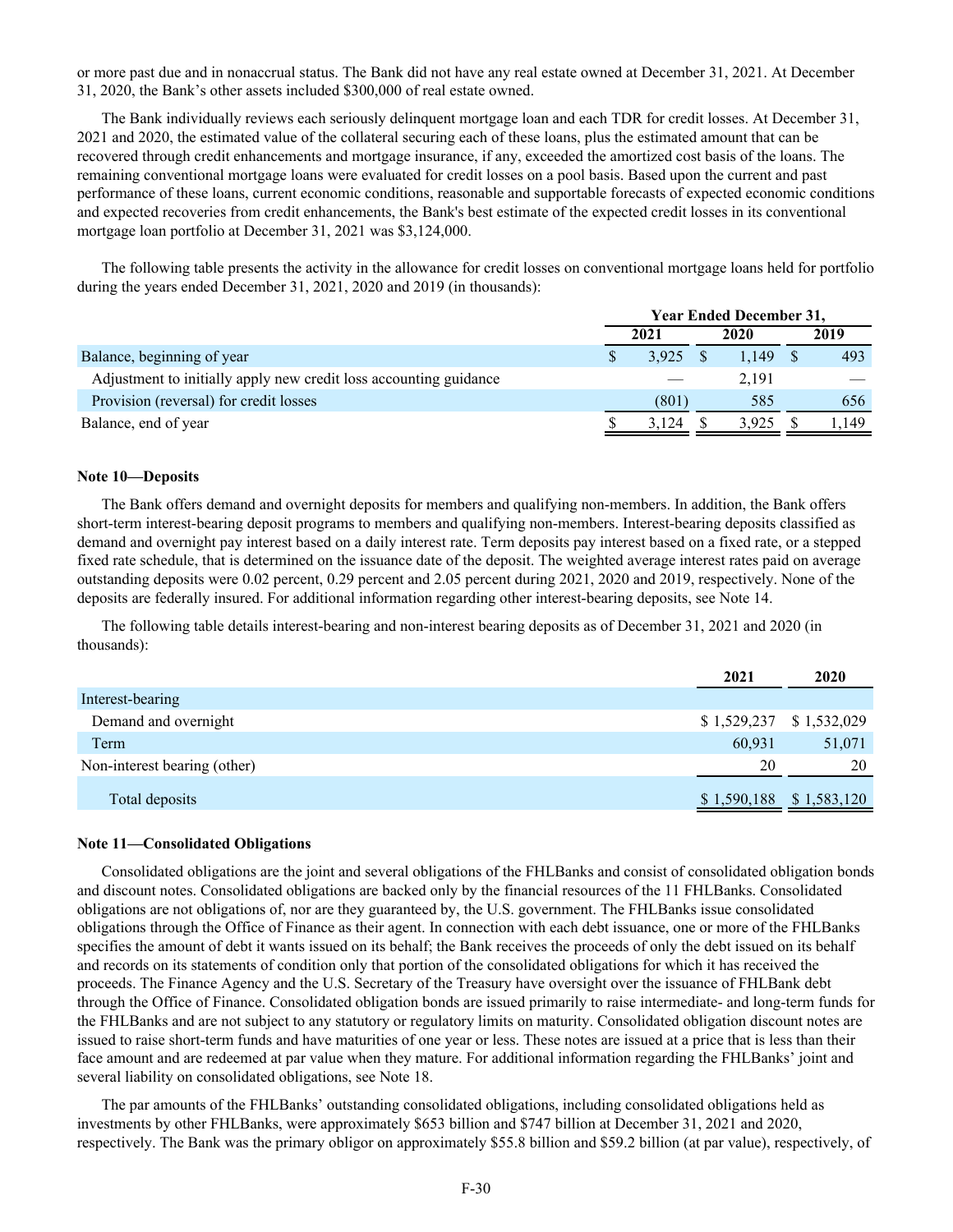these consolidated obligations. Regulations require each of the FHLBanks to maintain unpledged qualifying assets equal to its participation in the consolidated obligations outstanding. Qualifying assets are defined as cash; secured advances; obligations of or fully guaranteed by the U.S. government; obligations, participations, mortgages, or other instruments of or issued by Fannie Mae or Ginnie Mae; mortgages, obligations or other securities which are or have ever been sold by Freddie Mac under the FHLB Act; and such securities as fiduciary and trust funds may invest in under the laws of the state in which the FHLBank is located. Any assets subject to a lien or pledge for the benefit of holders of any issue of consolidated obligations are treated as if they were free from lien or pledge for purposes of compliance with these regulations.

 **General Terms.** Consolidated obligation bonds are issued with either fixed-rate coupon payment terms or variable-rate coupon payment terms that use a variety of indices for interest rate resets such as SOFR or the federal funds rate. In years prior to 2021, the Bank issued from time to time variable-rate bonds that were indexed to LIBOR. From July 1, 2020 through December 31, 2021, the Bank was prohibited from issuing LIBOR-indexed bonds which matured after December 31, 2021. On and after January 1, 2022, the Bank is prohibited from issuing any LIBOR-indexed bonds. To meet the specific needs of certain investors in consolidated obligations, both fixed-rate bonds and variable-rate bonds may contain complex coupon payment terms and call options. When such consolidated obligations are issued, the Bank generally enters into interest rate exchange agreements containing offsetting features that effectively convert the terms of the bond to those of a simple variable-rate bond.

The consolidated obligation bonds typically issued by the Bank, beyond having fixed-rate or simple variable-rate coupon payment terms, may also have the following broad terms regarding either principal repayment or coupon payment terms:

Optional principal redemption bonds (callable bonds) may be redeemed in whole or in part at the Bank's discretion on predetermined call dates according to the terms of the bond offerings;

Step-up bonds pay interest at increasing fixed rates for specified intervals over the life of the bond. These bonds generally contain provisions that enable the Bank to call the bonds at its option on predetermined call dates;

Step-down bonds pay interest at decreasing fixed rates for specified intervals over the life of the bond. These bonds generally contain provisions that enable the Bank to call the bonds at its option on predetermined call dates.

 **Interest Rate Payment Terms.** The following table summarizes the Bank's consolidated obligation bonds outstanding by interest rate payment terms at December 31, 2021 and 2020 (in thousands, at par value).

|                 | 2021                        |    | 2020       |
|-----------------|-----------------------------|----|------------|
| Fixed-rate      | $$30,004,790$ $$11,492,355$ |    |            |
| Variable-rate   |                             |    |            |
| SOFR-indexed    | 9,946,625                   |    | 24,419,625 |
| LIBOR-indexed   |                             |    | 1,000,000  |
| Step-up         | 4,822,000                   |    | 75,000     |
| Total par value | 44,773,415                  | S. | 36,986,980 |

At December 31, 2021 and 2020, 69 percent and 40 percent, respectively, of the Bank's fixed-rate consolidated obligation bonds were swapped to a variable rate.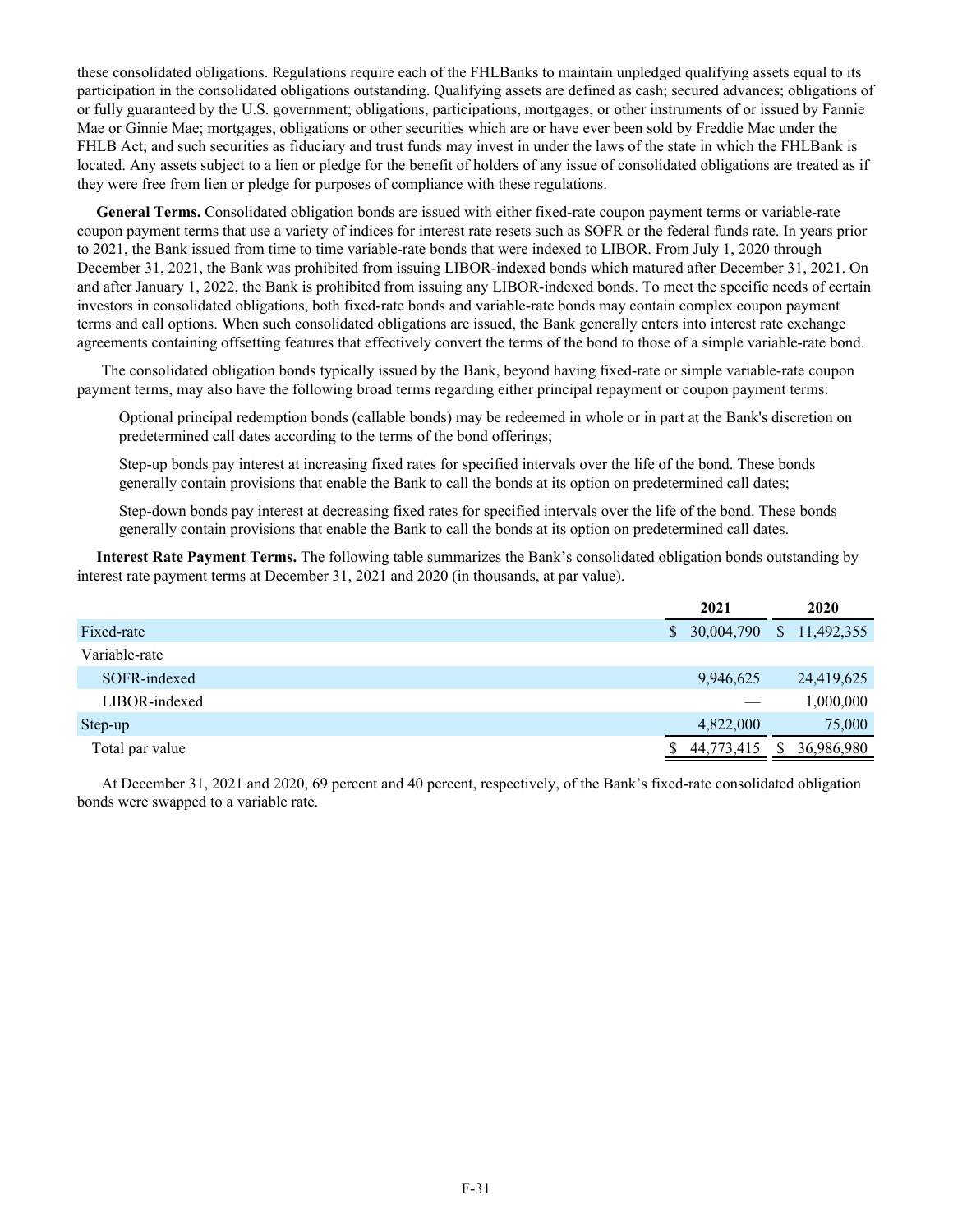**Redemption Terms.** The following is a summary of the Bank's consolidated obligation bonds outstanding at December 31, 2021 and 2020, by contractual maturity (dollars in thousands):

|                                          |              | 2021       |                                             | 2020             |                                             |  |  |  |
|------------------------------------------|--------------|------------|---------------------------------------------|------------------|---------------------------------------------|--|--|--|
| <b>Contractual Maturity</b>              |              | Amount     | Weighted<br>Average<br><b>Interest Rate</b> | Amount           | Weighted<br>Average<br><b>Interest Rate</b> |  |  |  |
| Due in one year or less                  | $\mathbb{S}$ | 19,906,725 | $0.28 \%$ \$                                | 21,392,110       | $0.37 \%$                                   |  |  |  |
| Due after one year through two years     |              | 2,071,195  | 1.64                                        | 12,236,725       | 0.46                                        |  |  |  |
| Due after two years through three years  |              | 5,156,770  | 0.64                                        | 1,419,695        | 2.25                                        |  |  |  |
| Due after three years through four years |              | 2,325,975  | 0.77                                        | 799,975          | 1.99                                        |  |  |  |
| Due after four years through five years  |              | 8,646,750  | 0.82                                        | 513,475          | 1.44                                        |  |  |  |
| Due after five years                     |              | 6,666,000  | 1.21                                        | 625,000          | 1.74                                        |  |  |  |
| Total par value                          |              | 44,773,415 | $0.65 \%$                                   | 36,986,980       | $0.55\%$                                    |  |  |  |
| Premiums                                 |              | 16,405     |                                             | 620              |                                             |  |  |  |
| <b>Discounts</b>                         |              | (419)      |                                             | (366)            |                                             |  |  |  |
| Debt issuance costs                      |              | (1,902)    |                                             | (2,882)          |                                             |  |  |  |
| Hedging adjustments                      |              | (273, 279) |                                             | 128,369          |                                             |  |  |  |
| Total                                    |              | 44,514,220 |                                             | 37,112,721<br>\$ |                                             |  |  |  |

At December 31, 2021 and 2020, the Bank's consolidated obligation bonds outstanding included the following (in thousands, at par value):

|                    | 2021                     | 2020      |
|--------------------|--------------------------|-----------|
| Non-callable bonds | 22,068,620 \$ 34,861,980 |           |
| Callable bonds     | 22,704,795               | 2,125,000 |
| Total par value    | 44,773,415 \$ 36,986,980 |           |

The following table summarizes the Bank's consolidated obligation bonds outstanding at December 31, 2021 and 2020, by the earlier of contractual maturity or next possible call date (in thousands, at par value):

| <b>Contractual Maturity or Next Call Date</b> |    | 2021       |    | 2020       |
|-----------------------------------------------|----|------------|----|------------|
| Due in one year or less                       | S. | 41,026,520 | S. | 23,302,110 |
| Due after one year through two years          |    | 2,911,695  |    | 11,751,725 |
| Due after two years through three years       |    | 524,975    |    | 1,374,695  |
| Due after three years through four years      |    | 98,475     |    | 459,975    |
| Due after four years through five years       |    | 186,750    |    | 98,475     |
| Due after five years                          |    | 25,000     |    |            |
| Total par value                               |    | 44,773,415 | S  | 36,986,980 |

 **Discount Notes.** At December 31, 2021 and 2020, the Bank's consolidated obligation discount notes, all of which are due within one year, were as follows (dollars in thousands):

|                   | <b>Book Value</b> | Par Value  | Weighted<br><b>Average Implied</b><br><b>Interest Rate</b> |  |  |
|-------------------|-------------------|------------|------------------------------------------------------------|--|--|
| December 31, 2021 | 11,003,026        | 11,004,433 | $0.04\%$                                                   |  |  |
| December 31, 2020 | 22, 171, 296      | 22,175,690 | $0.09\%$                                                   |  |  |

## **Note 12—Affordable Housing Program**

Section 10(j) of the FHLB Act requires each FHLBank to establish an AHP. Each FHLBank provides subsidies in the form of direct grants and/or below market interest rate advances to members who use the funds to assist with the purchase, construction, or rehabilitation of housing for very low-, low-, and moderate-income households. The Bank provides subsidies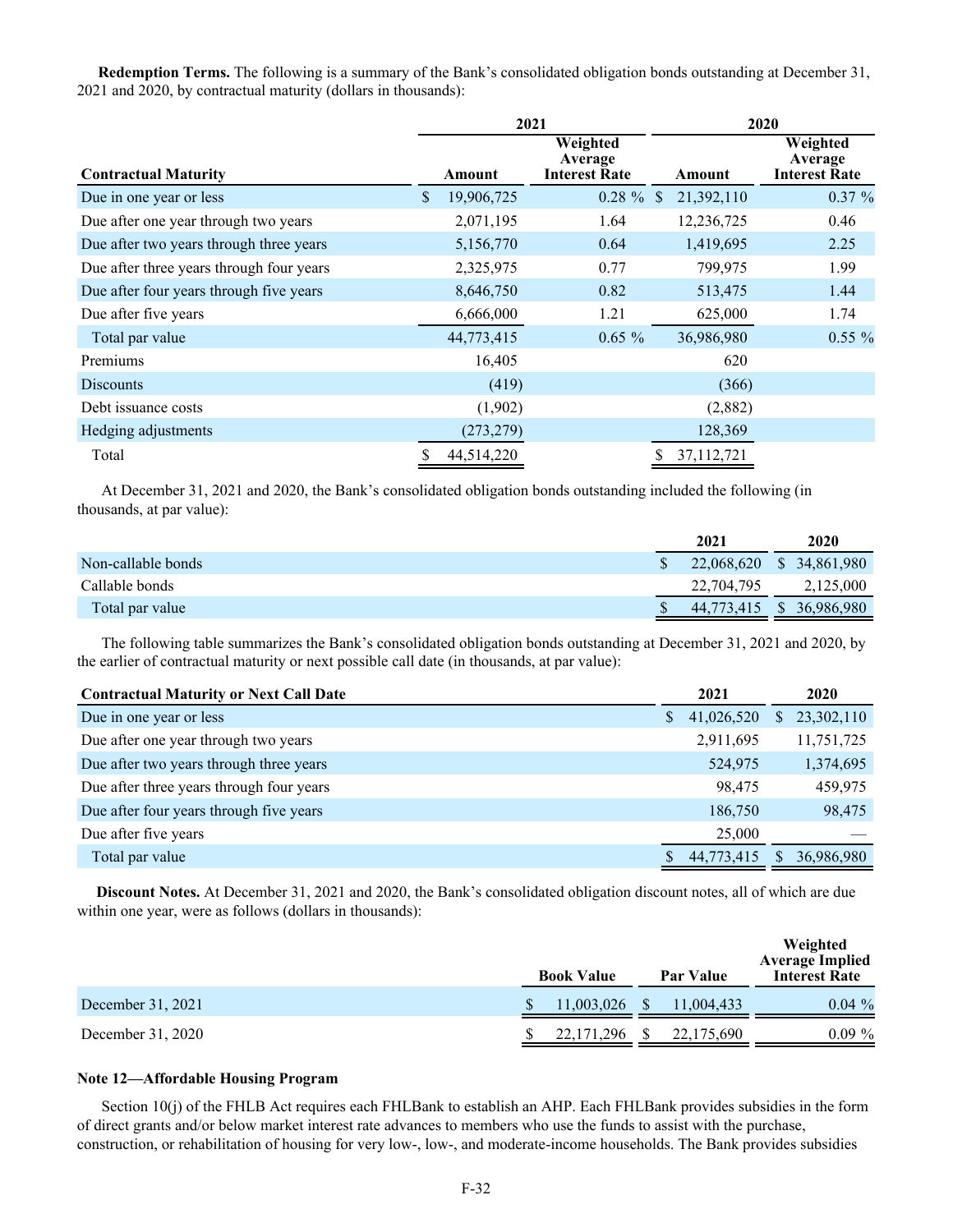under its AHP solely in the form of direct grants. Annually, each FHLBank must set aside for the AHP 10 percent of its current year's income before charges for AHP (as adjusted for interest expense on mandatorily redeemable capital stock), subject to a collective minimum contribution for all 11 FHLBanks of \$100 million. The exclusion of interest expense on mandatorily redeemable capital stock is required pursuant to a Finance Agency regulatory interpretation. If the result of the aggregate 10 percent calculation is less than \$100 million for all 11 FHLBanks, then the FHLB Act requires the shortfall to be allocated among the FHLBanks based on the ratio of each FHLBank's income before AHP to the sum of the income before AHP of all of the FHLBanks provided, however, that each FHLBank's required annual AHP contribution is limited to its annual net earnings before the contribution. There was no shortfall during the years ended December 31, 2021, 2020 or 2019. If a FHLBank determines that its required contributions are contributing to its financial instability, it may apply to the Finance Agency for a temporary suspension of its AHP contributions. No FHLBank applied for a suspension of its AHP contributions in 2021, 2020 or 2019.

The Bank's AHP assessment is derived by adding interest expense on mandatorily redeemable capital stock (see Note 15) to reported income before assessments; the result of this calculation is then multiplied by 10 percent. The Bank charges the amount set aside for AHP to income and recognizes it as a liability. The Bank relieves the AHP liability as members receive AHP grants. If the Bank experiences a loss during a calendar quarter but still has income for the calendar year, the Bank's obligation to the AHP is based upon its year-to-date/annual income. In years where the Bank's income before assessments (as adjusted for interest expense on mandatorily redeemable capital stock) is zero or less, the amount of the AHP assessment is typically equal to zero, and the Bank would not typically be entitled to a credit that could be used to reduce required contributions in future years.

The following table summarizes the changes in the Bank's AHP liability during the years ended December 31, 2021, 2020 and 2019 (in thousands):

|                                          | 2021 |          | 2020      | 2019      |
|------------------------------------------|------|----------|-----------|-----------|
| Balance, beginning of year               |      | 63.153   | 57.247    | 44.358    |
| AHP assessment                           |      | 18.266   | 22,087    | 25,272    |
| Grants funded, net of recaptured amounts |      | (21.286) | (16, 181) | (12, 383) |
| Balance, end of year                     |      | 60.133   |           | 57.247    |

## **Note 13—Assets and Liabilities Subject to Offsetting**

The Bank has derivatives and securities purchased under agreements to resell that are subject to enforceable master netting agreements or similar arrangements. For purposes of reporting derivative assets and derivative liabilities, the Bank offsets the fair value amounts recognized for derivative instruments (including the right to reclaim cash collateral and the obligation to return cash collateral) where a legally enforceable right of setoff exists. The Bank did not have any liabilities that were eligible to offset its securities purchased under agreements to resell (i.e., securities sold under agreements to repurchase) as of December 31, 2021 or 2020.

The Bank's derivative transactions are executed either bilaterally or, if required, cleared through a third-party central clearinghouse. The Bank has entered into master agreements with each of its bilateral derivative counterparties that provide for the netting of all transactions with each of these counterparties. Under its master agreements with its non-member bilateral derivative counterparties, collateral is delivered (or returned) daily when certain thresholds (ranging from \$50,000 to \$500,000) are met. The Bank offsets the fair value amounts recognized for bilaterally traded derivatives executed with the same counterparty, including any cash collateral remitted to or received from the counterparty. When entering into derivative transactions with its members, the Bank requires the member to post eligible collateral in an amount equal to the sum of the net market value of the member's derivative transactions with the Bank (if the value is positive to the Bank) plus a percentage of the notional amount of any interest rate swaps, with market values determined on at least a monthly basis. Eligible collateral for derivative transactions with members consists of collateral that is eligible to secure advances and other obligations under the member's Advances and Security Agreement with the Bank. The Bank is not required to pledge collateral to its members to secure derivative positions.

For cleared derivatives, all transactions with each clearing member of each clearinghouse are netted pursuant to legally enforceable setoff rights. Cleared derivatives are subject to initial and variation margin requirements established by the clearinghouse and its clearing members. Unlike bilateral derivatives, variation margin payments on cleared derivatives are legally characterized as settlements on the contracts. Initial and variation margin is typically delivered/paid (or returned/ received) daily and is not subject to any maximum unsecured thresholds. The Bank offsets the fair value amounts recognized for cleared derivatives transacted with each clearing member of each clearinghouse (which fair value amounts include variation margin paid or received) and any cash collateral pledged or received.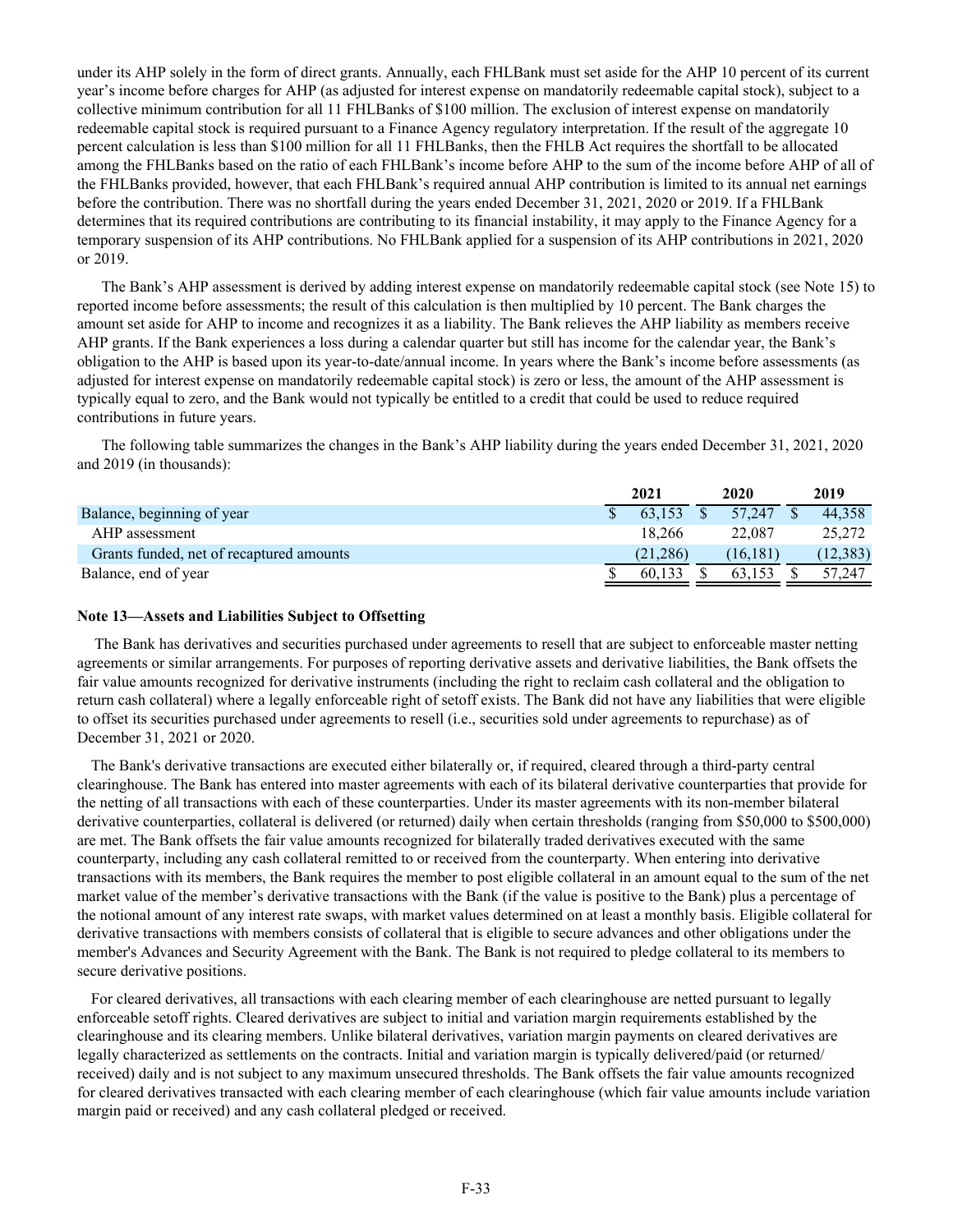The following table presents derivative instruments and securities purchased under agreements to resell with the legal right of offset, including the related collateral received from or pledged to counterparties as of December 31, 2021 and 2020 (in thousands). For daily settled derivative contracts, the variation margin payments/receipts are included in the gross amounts of derivative assets and liabilities.

|                                                    |              | <b>Gross Amounts of</b><br>Recognized<br>Financial<br><b>Instruments</b> |               | <b>Gross Amounts</b><br>Offset in the<br><b>Statement of</b><br>Condition |               | <b>Net Amounts</b><br>Presented in the<br><b>Statement of</b><br>Condition |               | <b>Collateral Not</b><br>Offset in the<br><b>Statement of</b><br>Condition <sup>(1)</sup> |              | <b>Net</b><br><b>Unsecured</b><br><b>Amount</b> |
|----------------------------------------------------|--------------|--------------------------------------------------------------------------|---------------|---------------------------------------------------------------------------|---------------|----------------------------------------------------------------------------|---------------|-------------------------------------------------------------------------------------------|--------------|-------------------------------------------------|
| <b>December 31, 2021</b>                           |              |                                                                          |               |                                                                           |               |                                                                            |               |                                                                                           |              |                                                 |
| <b>Assets</b>                                      |              |                                                                          |               |                                                                           |               |                                                                            |               |                                                                                           |              |                                                 |
| Derivatives                                        |              |                                                                          |               |                                                                           |               |                                                                            |               |                                                                                           |              |                                                 |
| <b>Bilateral derivatives</b>                       | \$           | 22,346                                                                   | \$            | (15,270)                                                                  | \$            | 7,076                                                                      | \$            | $(3,834)$ <sup>(2)</sup>                                                                  | $\mathbb{S}$ | 3,242                                           |
| Cleared derivatives                                |              | 2,853                                                                    |               | (2,852)                                                                   |               | $\mathbf{1}$                                                               |               |                                                                                           |              | $\mathbf{1}$                                    |
| Total derivatives                                  |              | 25,199                                                                   |               | (18, 122)                                                                 |               | 7,077                                                                      |               | (3,834)                                                                                   |              | 3,243                                           |
| Securities purchased under<br>agreements to resell |              | 10,650,000                                                               |               |                                                                           |               | 10,650,000                                                                 |               | (10,650,000)                                                                              |              |                                                 |
| <b>Total assets</b>                                | \$           | 10,675,199                                                               |               | (18, 122)                                                                 | \$            | 10,657,077                                                                 | \$            | (10,653,834)                                                                              | \$           | 3,243                                           |
| <b>Liabilities</b>                                 |              |                                                                          |               |                                                                           |               |                                                                            |               |                                                                                           |              |                                                 |
| Derivatives                                        |              |                                                                          |               |                                                                           |               |                                                                            |               |                                                                                           |              |                                                 |
| <b>Bilateral derivatives</b>                       | \$           | 474,106                                                                  | \$            | (464, 683)                                                                | $\mathcal{S}$ | 9,423                                                                      | \$            |                                                                                           | $\mathbb{S}$ | 9,423                                           |
| Cleared derivatives                                |              | 6,200                                                                    |               | (1,667)                                                                   |               | 4,533                                                                      |               | $(4,533)$ <sup>(3)</sup>                                                                  |              |                                                 |
| <b>Total liabilities</b>                           | \$           | 480,306                                                                  | <sup>\$</sup> | (466, 350)                                                                | <sup>\$</sup> | 13,956                                                                     | <sup>\$</sup> | (4, 533)                                                                                  | \$           | 9,423                                           |
| <b>December 31, 2020</b>                           |              |                                                                          |               |                                                                           |               |                                                                            |               |                                                                                           |              |                                                 |
| <b>Assets</b>                                      |              |                                                                          |               |                                                                           |               |                                                                            |               |                                                                                           |              |                                                 |
| Derivatives                                        |              |                                                                          |               |                                                                           |               |                                                                            |               |                                                                                           |              |                                                 |
| <b>Bilateral derivatives</b>                       | \$           | 31,103                                                                   | \$            | (23, 128)                                                                 | \$            | 7,975                                                                      | \$            | $(7,550)$ <sup>(2)</sup>                                                                  | \$           | 425                                             |
| Cleared derivatives                                |              | 6,866                                                                    |               | (6,866)                                                                   |               |                                                                            |               |                                                                                           |              |                                                 |
| Total derivatives                                  |              | 37,969                                                                   |               | (29.994)                                                                  |               | 7,975                                                                      |               | (7, 550)                                                                                  |              | 425                                             |
| Securities purchased under<br>agreements to resell |              | 1.000.000                                                                |               |                                                                           |               | 1.000.000                                                                  |               | (1,000,000)                                                                               |              |                                                 |
| <b>Total assets</b>                                | $\mathbb{S}$ | 1,037,969                                                                | S             | (29,994)                                                                  | S             | 1,007,975                                                                  | S             | (1,007,550)                                                                               | \$           | 425                                             |
| <b>Liabilities</b>                                 |              |                                                                          |               |                                                                           |               |                                                                            |               |                                                                                           |              |                                                 |
| Derivatives                                        |              |                                                                          |               |                                                                           |               |                                                                            |               |                                                                                           |              |                                                 |
| <b>Bilateral derivatives</b>                       | $\mathbb{S}$ | 490,387                                                                  | \$            | (478, 935)                                                                | -S            | 11,452                                                                     | \$            |                                                                                           | \$           | 11,452                                          |
| Cleared derivatives                                |              | 20,472                                                                   |               | (6, 875)                                                                  |               | 13,597                                                                     |               | $(13,597)$ <sup>(3)</sup>                                                                 |              |                                                 |
| <b>Total liabilities</b>                           | \$           | 510,859                                                                  | \$            | (485, 810)                                                                | -S            | 25,049                                                                     | \$            | (13, 597)                                                                                 | \$           | 11,452                                          |

(1) Any overcollateralization or any excess variation margin associated with daily settled contracts at an individual clearinghouse/clearing member or bilateral counterparty level is not included in the determination of the net unsecured amount.

(2) Consists of collateral pledged by member counterparties.

(3) Consists of securities pledged by the Bank. In addition to the amounts needed to secure the counterparties' exposure to the Bank, the Bank had pledged securities with aggregate fair values of \$525,063,000 and \$723,903,000 at December 31, 2021 and 2020, respectively, to further secure its cleared derivatives, which is a result of the initial margin requirements imposed upon the Bank.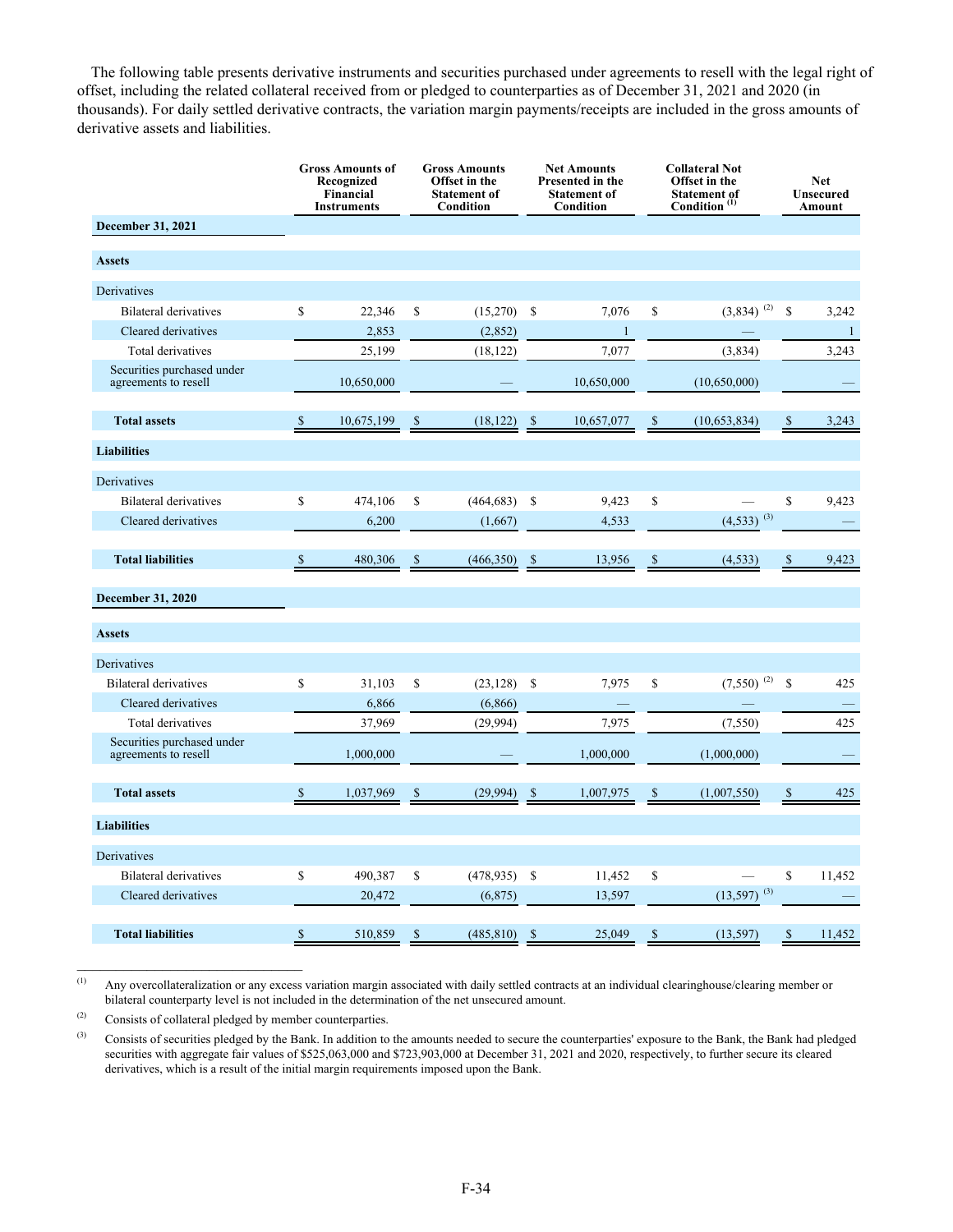### **Note 14—Derivatives and Hedging Activities**

 **Hedging Activities.** As a financial intermediary, the Bank is exposed to interest rate risk. This risk arises from a variety of financial instruments that the Bank enters into on a regular basis in the normal course of its business. The Bank enters into interest rate swap, swaption and cap agreements (collectively, interest rate exchange agreements) to manage its exposure to changes in interest rates. The Bank may use these instruments to adjust the effective maturity, repricing frequency, or option characteristics of financial instruments to achieve risk management objectives. In addition, the Bank may use these instruments to hedge the variable cash flows associated with forecasted transactions. The Bank has not entered into any credit default swaps or foreign exchange-related derivatives.

The Bank uses interest rate exchange agreements in three ways: (1) by designating the agreement as a fair value hedge of a specific financial instrument or firm commitment; (2) by designating the agreement as a cash flow hedge of a forecasted transaction; or (3) by designating the agreement as a hedge of some other defined risk (referred to as an "economic hedge"). For example, the Bank uses interest rate exchange agreements in its overall interest rate risk management activities to adjust the interest rate sensitivity of consolidated obligations to approximate more closely the interest rate sensitivity of its assets (both advances and investments), and/or to adjust the interest rate sensitivity of advances or investments to approximate more closely the interest rate sensitivity of its liabilities. In addition to using interest rate exchange agreements to manage mismatches between the coupon features of its assets and liabilities, the Bank also uses interest rate exchange agreements to, among other things, manage embedded options in assets and liabilities, to preserve the market value of existing assets and liabilities, to hedge the duration risk of prepayable instruments, to hedge the variable cash flows associated with forecasted transactions, to offset interest rate exchange agreements entered into with members (the Bank serves as an intermediary in these transactions), and to reduce funding costs.

The Bank, consistent with Finance Agency regulations, enters into interest rate exchange agreements only to reduce potential market risk exposures inherent in otherwise unhedged assets and liabilities or anticipated transactions, or to act as an intermediary between its members and the Bank's non-member derivative counterparties. The Bank is not a derivatives dealer and it does not trade derivatives for short-term profit.

At inception, the Bank formally documents the relationships between derivatives designated as hedging instruments and their hedged items, its risk management objectives and strategies for undertaking the hedge transactions, and its method for assessing the effectiveness of the hedging relationships. For fair value hedges, this process includes linking the derivatives to: (1) specific assets and liabilities on the statements of condition or (2) firm commitments. For cash flow hedges, this process includes linking the derivatives to forecasted transactions. The Bank also formally assesses (both at the inception of the hedging relationship and on a monthly basis thereafter) whether the derivatives that are used in hedging transactions have been highly effective in offsetting changes in the fair value of hedged items or the cash flows associated with forecasted transactions and whether those derivatives may be expected to remain highly effective in future periods. The Bank uses regression analyses to assess the effectiveness of its hedges.

 *Investment Securities and Mortgage Loans Held for Portfolio* — The Bank has invested in agency and non-agency MBS and residential mortgage loans. The interest rate and prepayment risk associated with these investments is managed through consolidated obligations and/or derivatives. The Bank may manage prepayment and duration risk presented by some of these investments with either callable and/or non-callable consolidated obligations and/or interest rate exchange agreements, including interest rate swaps, swaptions and caps.

A substantial portion of the Bank's held-to-maturity securities are variable-rate MBS that include caps that would limit the variable-rate coupons if short-term interest rates rise dramatically. To hedge a portion of the potential cap risk embedded in these securities, the Bank entered into interest rate cap agreements, the last of which matured during the year ended December 31, 2021. These derivatives were treated as economic hedges.

All of the Bank's available-for-sale securities are fixed-rate agency and other highly rated debentures and agency CMBS. To hedge the interest rate risk associated with these fixed-rate investment securities, the Bank has entered into fixed-for-floating interest rate exchange agreements, which are designated as fair value hedges.

 The Bank's trading securities include fixed-rate and, at times, variable-rate U.S. Treasury Notes. To convert some of its fixed-rate U.S. Treasury Notes to a short-term floating rate, the Bank has, at times, entered into fixed-for-floating interest rate exchange agreements that were primarily indexed to the overnight index swap ("OIS") rate. These derivatives were treated as economic hedges.

The interest rate swaps and swaptions that are used by the Bank to hedge the risks associated with its mortgage loan portfolio are treated as economic hedges.

*Advances* — The Bank issues both fixed-rate and variable-rate advances. When deemed appropriate, the Bank uses interest rate exchange agreements to adjust the interest rate sensitivity of its fixed-rate advances to approximate more closely the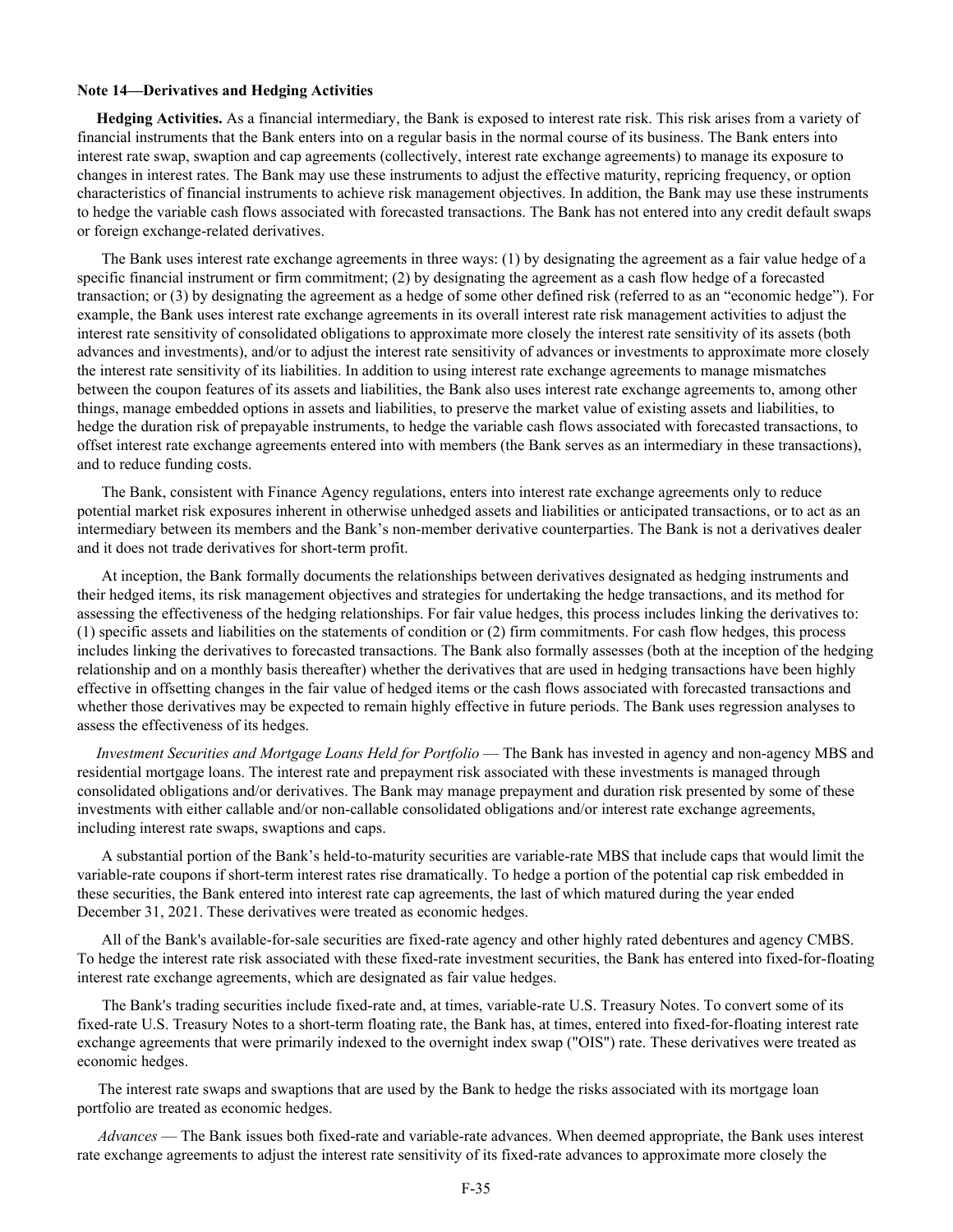interest rate sensitivity of its liabilities. With issuances of putable advances, the Bank purchases from the member a put option that enables the Bank to terminate a fixed-rate advance on specified future dates. This embedded option is clearly and closely related to the host advance contract. The Bank typically hedges a putable advance by entering into a cancelable interest rate exchange agreement where the Bank pays a fixed-rate coupon and receives a variable-rate coupon, and sells an option to cancel the swap to the swap counterparty. This type of hedge is treated as a fair value hedge. The swap counterparty can cancel the interest rate exchange agreement on the call date and the Bank can cancel the putable advance and offer, subject to certain conditions, replacement funding at prevailing market rates.

From time to time, a small portion of the Bank's variable-rate advances may be subject to interest rate caps that would limit the variable-rate coupons if short-term interest rates rise above a predetermined level. To hedge the cap risk embedded in these advances, the Bank will generally enter into interest rate cap agreements. This type of hedge is treated as a fair value hedge.

The Bank may hedge a firm commitment for a forward-starting advance through the use of an interest rate swap. In this case, the swap will function as the hedging instrument for both the firm commitment and the subsequent advance. The carrying value of the firm commitment will be included in the basis of the advance at the time the commitment is terminated and the advance is issued. The basis adjustment will then be amortized into interest income over the life of the advance.

*Consolidated Obligations —* While consolidated obligations are the joint and several obligations of the FHLBanks, each FHLBank is the primary obligor for the consolidated obligations it has issued or assumed from another FHLBank. The Bank generally enters into derivative contracts to hedge the interest rate risk associated with its specific debt issuances.

To manage the interest rate risk of certain of its consolidated obligations, the Bank will match the cash outflow on a consolidated obligation with the cash inflow of an interest rate exchange agreement. With issuances of fixed-rate consolidated obligation bonds, the Bank typically enters into a matching interest rate exchange agreement in which the counterparty pays fixed cash flows to the Bank that are designed to mirror in timing and amount the cash outflows the Bank pays on the consolidated obligation. In this transaction, the Bank pays a variable cash flow that more closely matches the interest payments it receives on short-term or variable-rate assets. These transactions are treated as fair value hedges. On occasion, the Bank enters into fixed-for-floating interest rate exchange agreements to hedge the interest rate risk associated with certain of its consolidated obligation discount notes. The derivatives associated with the Bank's fair value discount note hedging are indexed to the OIS rate and are treated as economic hedges.

The Bank has not issued consolidated obligations denominated in currencies other than U.S. dollars.

*Forecasted Issuances of Consolidated Obligations —* The Bank uses derivatives to hedge the variability of cash flows over a specified period of time as a result of the forecasted issuances and maturities of short-term, fixed-rate instruments, such as three-month consolidated obligation discount notes. Although each short-term consolidated obligation discount note has a fixed rate of interest, a portfolio of rolling consolidated obligation discount notes effectively has a variable interest rate. The variable cash flows associated with these liabilities are converted to fixed-rate cash flows by entering into receive-variable, pay-fixed interest rate swaps. The maturity dates of the cash flow streams are closely matched to the interest rate reset dates of the derivatives. These derivatives are treated as cash flow hedges.

*Intermediation* — The Bank offers interest rate exchange agreements to its members to assist them in meeting their hedging needs. In these transactions, the Bank acts as an intermediary for its members by entering into an interest rate exchange agreement with a member and then entering into an offsetting interest rate exchange agreement with one of the Bank's approved derivative counterparties. All interest rate exchange agreements related to the Bank's intermediary activities with its members are accounted for as economic hedges.

*Other* — From time to time, the Bank may enter into derivatives to hedge risks to its earnings that are not directly linked to specific assets, liabilities or forecasted transactions. These derivatives are treated as economic hedges.

**Impact of Derivatives and Hedging Activities.** The following table summarizes the notional balances and estimated fair values of the Bank's outstanding derivatives (inclusive of variation margin on daily settled contracts) and the amounts offset against those values in the statement of condition at December 31, 2021 and 2020 (in thousands).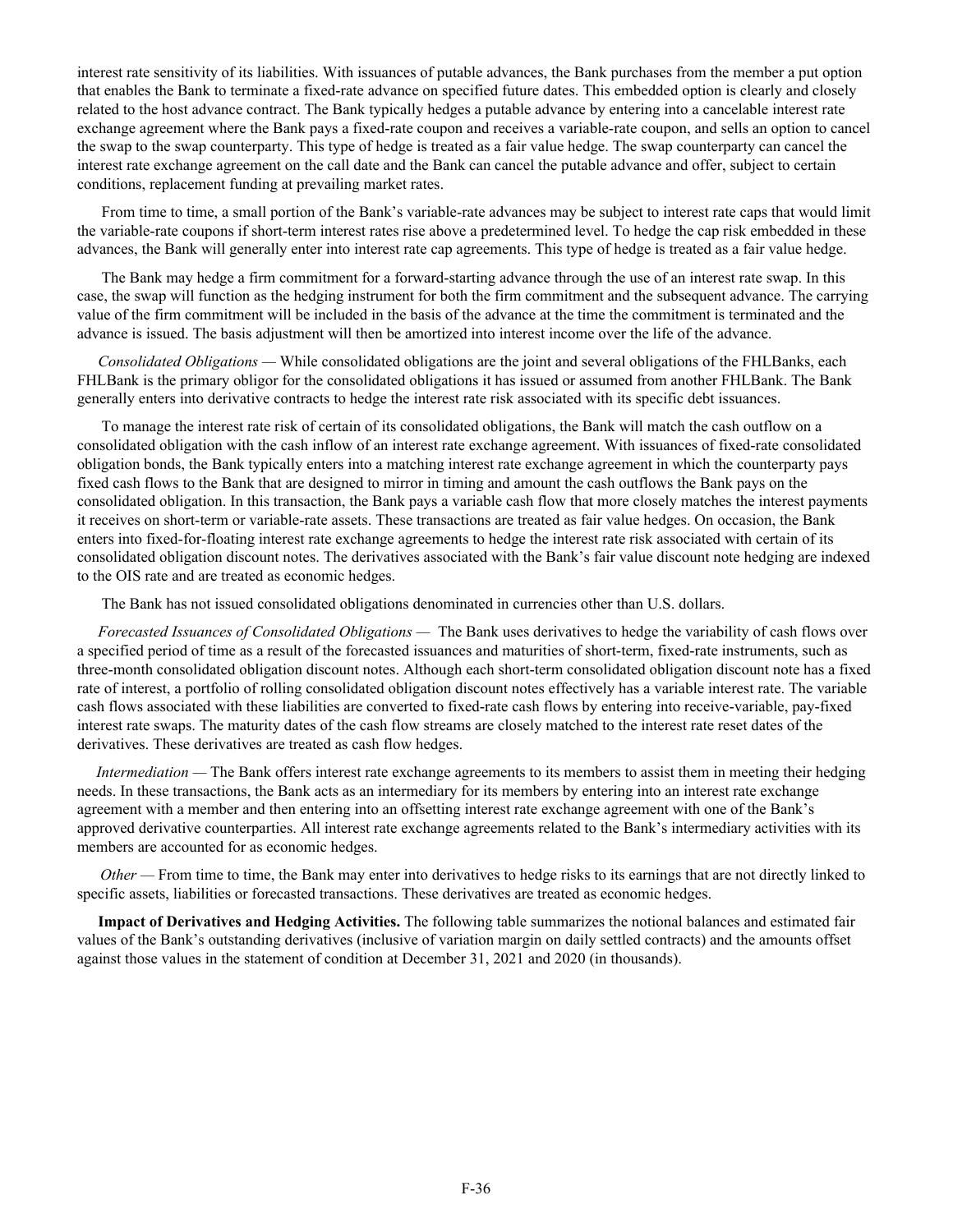|                                                                         |                                        | December 31, 2021                  |                                         | December 31, 2020               |                                    |                                         |  |  |  |  |  |
|-------------------------------------------------------------------------|----------------------------------------|------------------------------------|-----------------------------------------|---------------------------------|------------------------------------|-----------------------------------------|--|--|--|--|--|
|                                                                         | <b>Notional</b>                        |                                    | <b>Estimated Fair Value</b>             | <b>Notional</b>                 | <b>Estimated Fair Value</b>        |                                         |  |  |  |  |  |
|                                                                         | <b>Amount of</b><br><b>Derivatives</b> | <b>Derivative</b><br><b>Assets</b> | <b>Derivative</b><br><b>Liabilities</b> | Amount of<br><b>Derivatives</b> | <b>Derivative</b><br><b>Assets</b> | <b>Derivative</b><br><b>Liabilities</b> |  |  |  |  |  |
| Derivatives designated as hedging<br>instruments                        |                                        |                                    |                                         |                                 |                                    |                                         |  |  |  |  |  |
| Interest rate swaps                                                     |                                        |                                    |                                         |                                 |                                    |                                         |  |  |  |  |  |
| Advances <sup>(1)</sup>                                                 | $\mathbf S$<br>9,806,989               | $\mathcal{S}$<br>104               | $\mathbb{S}$<br>212,533                 | \$13,040,960                    | $\mathbf{\hat{s}}$<br>80           | $\mathcal{S}$<br>460,394                |  |  |  |  |  |
| Available-for-sale securities <sup>(1)</sup>                            | 14,398,278                             | 2,028                              | 10,502                                  | 15,190,599                      | 4,536                              | 36,737                                  |  |  |  |  |  |
| Consolidated obligation bonds <sup>(1)</sup>                            | 24,112,140                             | 9,495                              | 253,444                                 | 4,642,925                       | 17,405                             | 1,534                                   |  |  |  |  |  |
| Consolidated obligation discount notes <sup>(2)</sup>                   | 1,066,000                              | 6                                  | 132                                     | 1,066,000                       |                                    | 1,057                                   |  |  |  |  |  |
| <b>Total derivatives designated as</b><br>hedging instruments           | 49,383,407                             | 11,633                             | 476,611                                 | 33,940,484                      | 22,021                             | 499,722                                 |  |  |  |  |  |
| Derivatives not designated as hedging<br>instruments                    |                                        |                                    |                                         |                                 |                                    |                                         |  |  |  |  |  |
| Interest rate swaps                                                     |                                        |                                    |                                         |                                 |                                    |                                         |  |  |  |  |  |
| Advances                                                                | 265,000                                |                                    | 2,044                                   | 380,000                         | 1                                  | 7,580                                   |  |  |  |  |  |
| Available-for-sale securities                                           | 3,081                                  |                                    | $\mathbf{1}$                            | 3,126                           |                                    | 3                                       |  |  |  |  |  |
| Mortgage loans held for portfolio                                       | 265,000                                | 22                                 | 28                                      | 318,350                         | 174                                | 240                                     |  |  |  |  |  |
| Consolidated obligation discount notes                                  | 900,000                                |                                    | 20                                      |                                 |                                    |                                         |  |  |  |  |  |
| Trading securities                                                      |                                        |                                    |                                         | 1,150,000                       | 5                                  | 17                                      |  |  |  |  |  |
| Intermediary transactions                                               | 91,672                                 | 3,834                              | 1,320                                   | 126,362                         | 7,410                              | 2,799                                   |  |  |  |  |  |
| Other                                                                   | 1,425,000                              | 262                                | 229                                     | 1,425,000                       | 841                                | 497                                     |  |  |  |  |  |
| Interest rate swaptions related to mortgage<br>loans held for portfolio | 600,000                                | 9,448                              |                                         | 1,280,000                       | 7,376                              |                                         |  |  |  |  |  |
| Mortgage delivery commitments                                           | 33,217                                 |                                    | 53                                      | 21,569                          | 140                                |                                         |  |  |  |  |  |
| Interest rate caps                                                      |                                        |                                    |                                         |                                 |                                    |                                         |  |  |  |  |  |
| Held-to-maturity securities                                             |                                        |                                    |                                         | 250,000                         |                                    |                                         |  |  |  |  |  |
| Intermediary transactions                                               | 80,000                                 |                                    |                                         | 80,000                          | $\mathbf{1}$                       | $\mathbf{1}$                            |  |  |  |  |  |
| Total derivatives not designated as<br>hedging instruments              | 3,662,970                              | 13,566                             | 3,695                                   | 5,034,407                       | 15,948                             | 11,137                                  |  |  |  |  |  |
| Total derivatives before collateral and<br>netting adjustments          | 53,046,377                             | 25,199                             | 480,306                                 | \$ 38,974,891                   | 37,969                             | 510,859                                 |  |  |  |  |  |
| Cash collateral and related accrued interest                            |                                        | (3,350)                            | (452,763)                               |                                 | (9,798)                            | (465, 606)                              |  |  |  |  |  |
| Cash received or remitted in excess of<br>variation margin requirements |                                        | $\overline{2}$                     | 1,187                                   |                                 | 8                                  |                                         |  |  |  |  |  |
| Netting adjustments                                                     |                                        | (14, 774)                          | (14, 774)                               |                                 | (20, 204)                          | (20, 204)                               |  |  |  |  |  |
| Total collateral and netting adjustments <sup>(3)</sup>                 |                                        | (18, 122)                          | (466,350)                               |                                 | (29, 994)                          | (485, 810)                              |  |  |  |  |  |
| Net derivative balances reported in<br>statements of condition          |                                        | 7,077                              | 13,956<br>\$                            |                                 | 7,975                              | 25,049<br>-S                            |  |  |  |  |  |

(1) Derivatives designated as fair value hedges.

 $\mathcal{L}_\text{max}$  , and the set of the set of the set of the set of the set of the set of the set of the set of the set of the set of the set of the set of the set of the set of the set of the set of the set of the set of the

(2) Derivatives designated as cash flow hedges.

(3) Amounts represent the effect of legally enforceable master netting agreements or other legally enforceable arrangements between the Bank and its derivative counterparties that allow the Bank to offset positive and negative positions as well as any cash collateral held or placed with those same counterparties.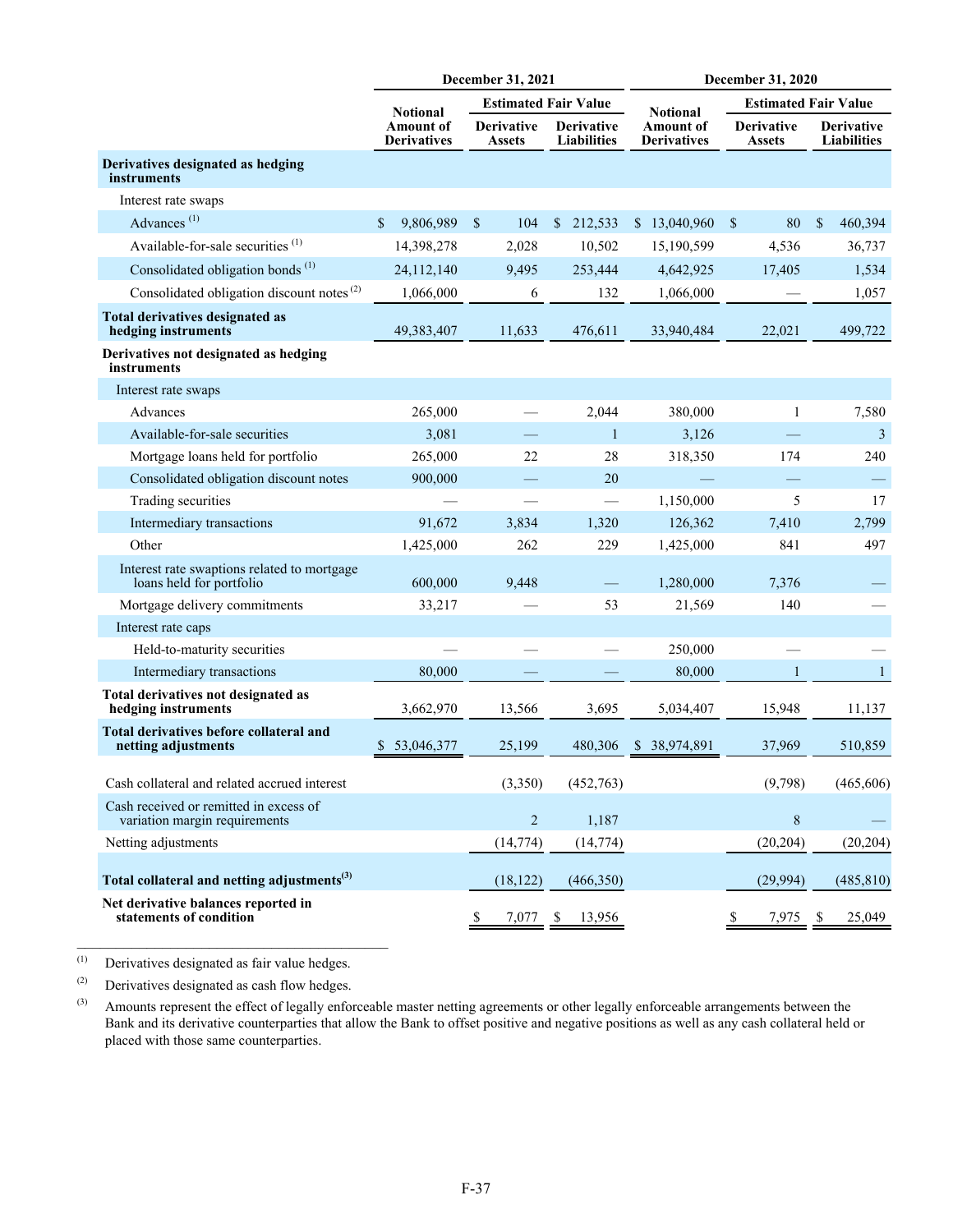The following table presents the components of net gains (losses) on qualifying fair value and cash flow hedging relationships for the years ended December 31, 2021, 2020 and 2019 (in thousands).

|                                                                                                     | <b>Interest Income (Expense)</b> |                 |                                 |                                             |                      |                                            |                                   |                                                     |                                   |                                         |
|-----------------------------------------------------------------------------------------------------|----------------------------------|-----------------|---------------------------------|---------------------------------------------|----------------------|--------------------------------------------|-----------------------------------|-----------------------------------------------------|-----------------------------------|-----------------------------------------|
|                                                                                                     |                                  | <b>Advances</b> |                                 | Available-<br>for-Sale<br><b>Securities</b> |                      | Consolidated<br>Obligation<br><b>Bonds</b> |                                   | Consolidated<br>Obligation<br><b>Discount Notes</b> |                                   | Other<br>Comprehensive<br>Income (Loss) |
| Year Ended December 31, 2021                                                                        |                                  |                 |                                 |                                             |                      |                                            |                                   |                                                     |                                   |                                         |
|                                                                                                     |                                  |                 |                                 |                                             |                      |                                            |                                   |                                                     |                                   |                                         |
| Total amount of the financial statement line item                                                   |                                  |                 |                                 | $\frac{151,684}{8}$                         |                      | $(70,916)$ \$                              |                                   | (29, 635)                                           | $\frac{\mathcal{S}}{\mathcal{S}}$ | 135,510                                 |
| Gains (losses) on fair value hedging relationships included in the<br>financial statement line item |                                  |                 |                                 |                                             |                      |                                            |                                   |                                                     |                                   |                                         |
| Interest rate contracts                                                                             |                                  |                 |                                 |                                             |                      |                                            |                                   |                                                     |                                   |                                         |
| Derivatives                                                                                         | \$                               | 235,243         | \$                              | 473,271                                     | S                    | $(200, 839)$ \$                            |                                   |                                                     | \$                                |                                         |
| Hedged items                                                                                        |                                  | (335, 583)      |                                 | (749, 714)                                  |                      | 401,649                                    |                                   |                                                     |                                   |                                         |
| Net gains (losses) on fair value hedging relationships                                              |                                  | (100, 340)      | -S                              | (276, 443)                                  | S                    | 200,810                                    | \$                                |                                                     |                                   |                                         |
| Gains (losses) on cash flow hedging relationships included in the<br>financial statement line item  |                                  |                 |                                 |                                             |                      |                                            |                                   |                                                     |                                   |                                         |
| Interest rate contracts                                                                             |                                  |                 |                                 |                                             |                      |                                            |                                   |                                                     |                                   |                                         |
| Reclassified from AOCI into interest expense                                                        | \$                               |                 | \$                              |                                             | \$                   |                                            | \$                                | $(22,345)$ \$                                       |                                   | 22,345                                  |
| Recognized in OCI                                                                                   |                                  |                 |                                 |                                             |                      |                                            |                                   |                                                     |                                   | 42,418                                  |
| Net gains (losses) on cash flow hedging relationships                                               |                                  |                 |                                 |                                             |                      |                                            |                                   | (22, 345)                                           | -S                                | 64,763                                  |
| Year Ended December 31, 2020                                                                        |                                  |                 |                                 |                                             |                      |                                            |                                   |                                                     |                                   |                                         |
|                                                                                                     |                                  |                 |                                 |                                             |                      |                                            |                                   |                                                     |                                   |                                         |
| Total amount of the financial statement line item                                                   |                                  | $349,082$ \$    |                                 | $219,190$ \$                                |                      | $(277,347)$ \$                             |                                   | (198, 890)                                          | - \$                              | (51, 789)                               |
| Gains (losses) on fair value hedging relationships included in the<br>financial statement line item |                                  |                 |                                 |                                             |                      |                                            |                                   |                                                     |                                   |                                         |
| Interest rate contracts                                                                             |                                  |                 |                                 |                                             |                      |                                            |                                   |                                                     |                                   |                                         |
| Derivatives                                                                                         |                                  |                 |                                 | \$ (511,580) \$ (1,169,111) \$              |                      | 172,126                                    | \$                                |                                                     | \$                                |                                         |
| Hedged items                                                                                        |                                  | 458,018         |                                 | 952,729                                     |                      | (62, 690)                                  |                                   |                                                     |                                   |                                         |
| Net gains (losses) on fair value hedging relationships                                              |                                  | $(53, 562)$ \$  |                                 | $(216,382)$ \$                              |                      | 109,436                                    | S                                 |                                                     | S                                 |                                         |
| Gains (losses) on cash flow hedging relationships included in the<br>financial statement line item  |                                  |                 |                                 |                                             |                      |                                            |                                   |                                                     |                                   |                                         |
| Interest rate contracts                                                                             |                                  |                 |                                 |                                             |                      |                                            |                                   |                                                     |                                   |                                         |
| Reclassified from AOCI into interest expense                                                        | $\mathbf S$                      |                 | \$                              |                                             | $\mathbb S$          |                                            | \$                                | $(14,627)$ \$                                       |                                   | 14,627                                  |
| Recognized in OCI                                                                                   |                                  |                 |                                 |                                             |                      |                                            |                                   |                                                     |                                   | (96, 035)                               |
| Net losses on cash flow hedging relationships                                                       |                                  |                 | $\frac{\mathsf{s}}{\mathsf{s}}$ |                                             | $\sqrt{\frac{2}{5}}$ |                                            | $\frac{\mathcal{S}}{\mathcal{S}}$ | (14,627)                                            | - \$                              | (81, 408)                               |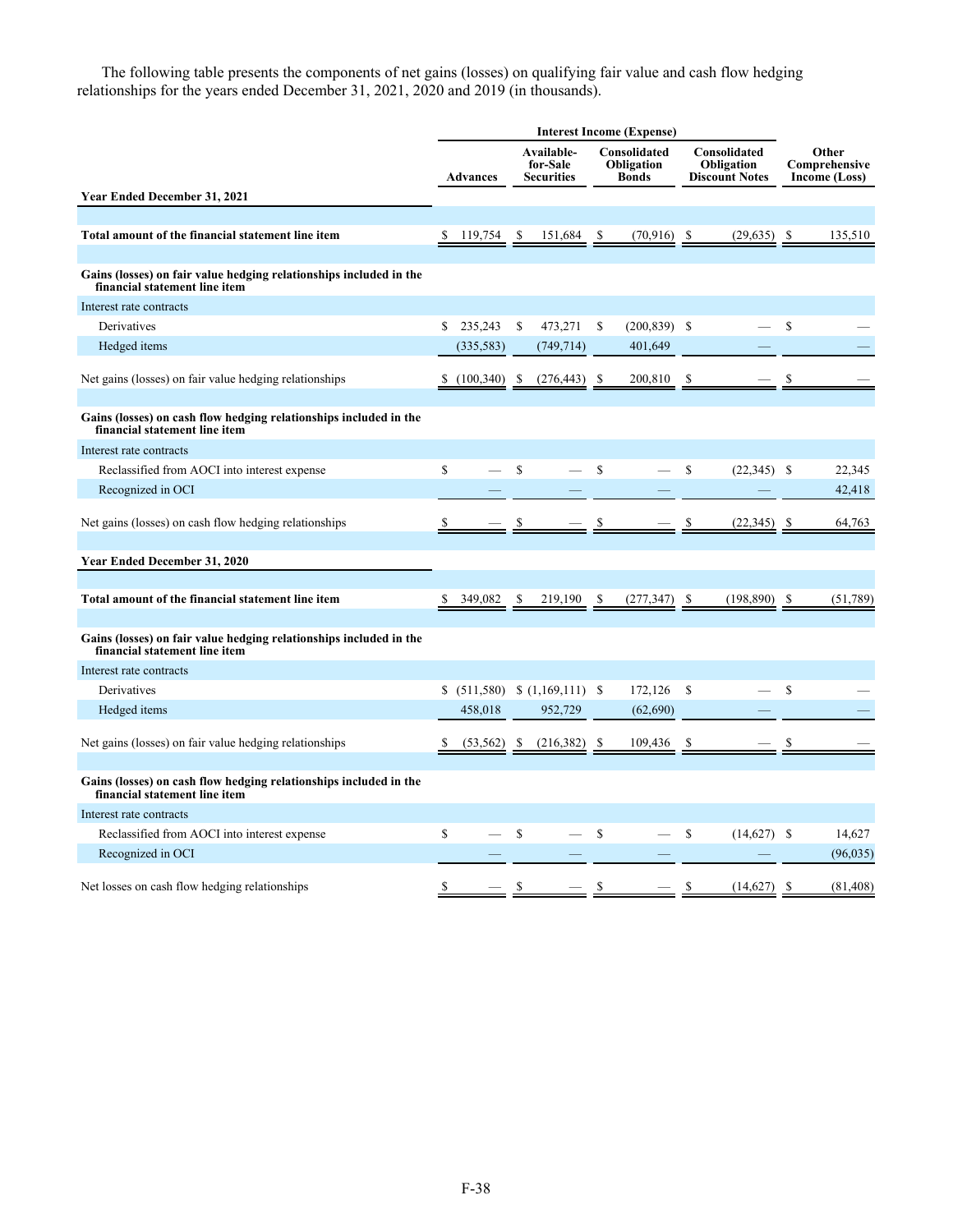|                                                                                                     |              | <b>Advances</b> |              | Available-<br>for-Sale<br><b>Securities</b> | <b>Consolidated</b><br>Obligation<br><b>Bonds</b> |                |               |                 |               |           |  |  | Consolidated<br>Obligation<br><b>Discount Notes</b> |  |  |  |  |  |  | Other<br>Comprehensive<br>Income (Loss) |
|-----------------------------------------------------------------------------------------------------|--------------|-----------------|--------------|---------------------------------------------|---------------------------------------------------|----------------|---------------|-----------------|---------------|-----------|--|--|-----------------------------------------------------|--|--|--|--|--|--|-----------------------------------------|
| <b>Year Ended December 31, 2019</b>                                                                 |              |                 |              |                                             |                                                   |                |               |                 |               |           |  |  |                                                     |  |  |  |  |  |  |                                         |
|                                                                                                     |              |                 |              |                                             |                                                   |                |               |                 |               |           |  |  |                                                     |  |  |  |  |  |  |                                         |
| Total amount of the financial statement line item                                                   |              | 906,671         | <sup>S</sup> | 465,023                                     | - \$                                              | $(711,240)$ \$ |               | $(780, 165)$ \$ |               | (28, 952) |  |  |                                                     |  |  |  |  |  |  |                                         |
|                                                                                                     |              |                 |              |                                             |                                                   |                |               |                 |               |           |  |  |                                                     |  |  |  |  |  |  |                                         |
| Gains (losses) on fair value hedging relationships included in the<br>financial statement line item |              |                 |              |                                             |                                                   |                |               |                 |               |           |  |  |                                                     |  |  |  |  |  |  |                                         |
| Interest rate contracts                                                                             |              |                 |              |                                             |                                                   |                |               |                 |               |           |  |  |                                                     |  |  |  |  |  |  |                                         |
| Derivatives                                                                                         | $\mathbf{s}$ | (122,094)       | <sup>S</sup> | $(760,621)$ \$                              |                                                   | 212,198        | <sup>\$</sup> |                 | <sup>\$</sup> |           |  |  |                                                     |  |  |  |  |  |  |                                         |
| Hedged items                                                                                        |              | 170,055         |              | 796,381                                     |                                                   | (245,307)      |               |                 |               |           |  |  |                                                     |  |  |  |  |  |  |                                         |
| Net gains (losses) on fair value hedging relationships                                              |              | 47,961          | <sup>S</sup> | 35,760                                      | <u>Ж</u>                                          | $(33,109)$ \$  |               |                 |               |           |  |  |                                                     |  |  |  |  |  |  |                                         |
| Gains (losses) on cash flow hedging relationships included in the<br>financial statement line item  |              |                 |              |                                             |                                                   |                |               |                 |               |           |  |  |                                                     |  |  |  |  |  |  |                                         |
| Interest rate contracts                                                                             |              |                 |              |                                             |                                                   |                |               |                 |               |           |  |  |                                                     |  |  |  |  |  |  |                                         |
| Reclassified from AOCI into interest expense                                                        | $\mathbf S$  |                 | \$.          |                                             |                                                   |                | \$.           | 1,829           | <sup>\$</sup> | (1,829)   |  |  |                                                     |  |  |  |  |  |  |                                         |
| Recognized in OCI                                                                                   |              |                 |              |                                             |                                                   |                |               |                 |               | (54, 777) |  |  |                                                     |  |  |  |  |  |  |                                         |
| Net gains (losses) on cash flow hedging relationships                                               |              |                 |              |                                             |                                                   |                |               | 1,829           |               | (56,606)  |  |  |                                                     |  |  |  |  |  |  |                                         |

For the years ended December 31, 2021, 2020 and 2019, there were no amounts reclassified from AOCI into earnings as a result of the discontinuance of cash flow hedges because the original forecasted transactions occurred by the end of the originally specified time periods or within two-month periods thereafter. At December 31, 2021, \$18,556,000 of deferred net losses on derivative instruments in AOCI are expected to be reclassified to earnings during the next 12 months. At that same date, the maximum length of time over which the Bank is hedging its exposure to the variability in future cash flows for forecasted transactions is 8.1 years.

The following table presents the cumulative basis adjustments on hedged items either designated or previously designated as fair value hedges and the related amortized cost of those items as of December 31, 2021 and 2020 (in thousands).

| Line Item in Statement of<br><b>Condition of Hedged Item</b> | <b>Amortized Cost of</b><br><b>Hedged Asset/</b><br>(Liability) $(1)$ |                |   | <b>Basis Adjustments for</b><br><b>Active Hedging</b><br><b>Relationships Included</b><br>in Amortized Cost |   | <b>Basis Adjustments for</b><br><b>Discontinued Hedging</b><br><b>Relationships Included</b><br>in Amortized Cost |    | <b>Total Fair Value</b><br><b>Hedging Basis</b><br>Adjustments <sup>(2)</sup> |
|--------------------------------------------------------------|-----------------------------------------------------------------------|----------------|---|-------------------------------------------------------------------------------------------------------------|---|-------------------------------------------------------------------------------------------------------------------|----|-------------------------------------------------------------------------------|
| December 31, 2021                                            |                                                                       |                |   |                                                                                                             |   |                                                                                                                   |    |                                                                               |
| Advances                                                     | \$                                                                    | 10,065,117     | S | 226,159                                                                                                     | S | 4,918                                                                                                             | -S | 231,077                                                                       |
| Available-for-sale securities                                |                                                                       | 15,046,972     |   | 532,869                                                                                                     |   | (1,441)                                                                                                           |    | 531,428                                                                       |
| Consolidated obligation bonds                                |                                                                       | (24, 017, 958) |   | 273,936                                                                                                     |   | (657)                                                                                                             |    | 273,279                                                                       |
|                                                              |                                                                       |                |   |                                                                                                             |   |                                                                                                                   |    |                                                                               |
| <b>December 31, 2020</b>                                     |                                                                       |                |   |                                                                                                             |   |                                                                                                                   |    |                                                                               |
| Advances                                                     |                                                                       | 13,621,492     |   | 567,408                                                                                                     |   | 3,846                                                                                                             |    | 571,254                                                                       |
| Available-for-sale securities                                |                                                                       | 16,615,401     |   | 1,296,845                                                                                                   |   | (980)                                                                                                             |    | 1,295,865                                                                     |
| Consolidated obligation bonds                                |                                                                       | (5,244,262)    |   | (127, 192)                                                                                                  |   | (1,178)                                                                                                           |    | (128, 370)                                                                    |
|                                                              |                                                                       |                |   |                                                                                                             |   |                                                                                                                   |    |                                                                               |

(1) Reflects the amortized cost of hedged items in active or discontinued fair value hedging relationships, which includes fair value hedging basis adjustments.

(2) Reflects the cumulative life-to-date unamortized hedging gains (losses) on the hedged items.

 $\mathcal{L}_\text{max}$  , where  $\mathcal{L}_\text{max}$  and  $\mathcal{L}_\text{max}$  and  $\mathcal{L}_\text{max}$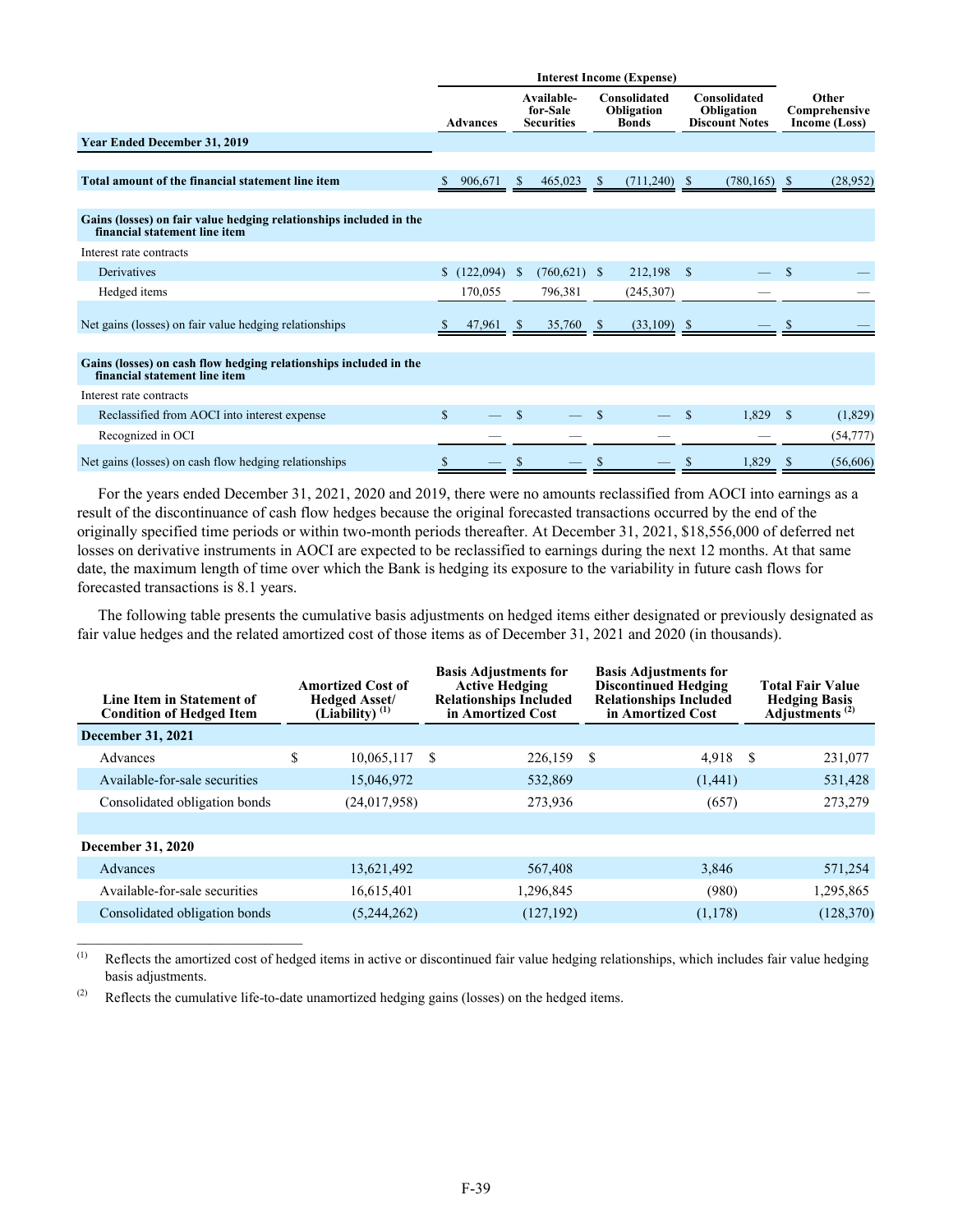The following table presents the components of net gains (losses) on derivatives and hedging activities that are reported in other income (loss) for the years ended December 31, 2021, 2020 and 2019 (in thousands).

|                                                                                                  | <b>Gain (Loss) Recognized in Other Income</b><br>(Loss) for the Year Ended December 31, |               |  |          |     |         |  |
|--------------------------------------------------------------------------------------------------|-----------------------------------------------------------------------------------------|---------------|--|----------|-----|---------|--|
|                                                                                                  |                                                                                         | 2021          |  | 2020     |     | 2019    |  |
| Derivatives not designated as hedging instruments                                                |                                                                                         |               |  |          |     |         |  |
| Interest rate swaps                                                                              | \$                                                                                      | $(10,256)$ \$ |  | 19,224   | \$. | 28,408  |  |
| Net interest income (expense) on interest rate swaps                                             |                                                                                         | 5,542         |  | (20,682) |     | (3,414) |  |
| Interest rate swaptions                                                                          |                                                                                         | 5,307         |  | (4,524)  |     | (2,728) |  |
| Interest rate caps                                                                               |                                                                                         |               |  |          |     | 86      |  |
| Mortgage delivery commitments                                                                    |                                                                                         | (1, 848)      |  | 8,507    |     | 2,097   |  |
| Total net gain (loss) related to derivatives not designated as hedging instruments               |                                                                                         | (1,255)       |  | 2,525    |     | 24,449  |  |
| Price alignment amount on variation margin for daily settled derivative contracts <sup>(1)</sup> |                                                                                         | 3             |  | 362      |     | 238     |  |
| Net gains (losses) on derivatives and hedging activities reported in other income (loss)         |                                                                                         | (1,252)       |  | 2,887    |     | 24,687  |  |

(1) Reflects the price alignment amounts on variation margin for daily settled derivative contracts that are not designated as hedging instruments. The price alignment amounts on variation margin for daily settled derivative contracts that are designated as hedging instruments are recorded in the same line item as the earnings effect of the hedged item.

**Credit Risk Related to Derivatives.** The Bank is subject to credit risk due to the risk of nonperformance by counterparties to its derivative agreements. The Bank manages derivative counterparty credit risk through the use of master netting agreements or other similar collateral exchange arrangements, credit analysis, and adherence to the requirements set forth in the Bank's Enterprise Market Risk Management Policy, Enterprise Credit Risk Management Policy and Finance Agency regulations. Approximately 42 percent of the Bank's derivative contracts (based on notional value) have been cleared through third-party central clearinghouses (as of December 31, 2021, the notional balance of cleared transactions outstanding totaled \$22.5 billion). With cleared transactions, the Bank is exposed to credit risk in the event that the clearinghouse or the clearing member fails to meet its obligations to the Bank. The remainder of the Bank's derivative contracts have been transacted bilaterally with large financial institutions under master netting agreements or, to a much lesser extent, with member institutions (as of December 31, 2021, the notional balance of outstanding transactions with non-member bilateral counterparties and member counterparties totaled \$30.4 billion and \$0.1 billion, respectively). Some of these institutions (or their affiliates) buy, sell, and distribute consolidated obligations.

The notional amount of the Bank's interest rate exchange agreements does not reflect its credit risk exposure, which is much less than the notional amount. The Bank's net credit risk exposure is based on the current estimated cost, on a present value basis, of replacing at current market rates all interest rate exchange agreements with individual counterparties, if those counterparties were to default, after taking into account the value of any cash and/or securities collateral held or remitted by the Bank. For counterparties with which the Bank is in a net gain position, the Bank has credit exposure when the collateral it is holding (if any) has a value less than the amount of the gain. For counterparties with which the Bank is in a net loss position, the Bank has credit exposure when it has delivered collateral with a value greater than the amount of the loss position. The net exposure on derivative agreements is presented in Note 13. Based on the netting provisions and collateral requirements associated with its derivative agreements and the creditworthiness of its derivative counterparties, Bank management does not currently anticipate any credit losses on its derivative agreements.

## **Note 15—Capital**

Under the Gramm-Leach-Bliley Act of 1999 (the "GLB Act") and the Finance Agency's capital regulations, each FHLBank may issue Class A stock or Class B stock, or both, to its members. The Bank's Capital Plan provides that it will issue only Class B capital stock. The Class B stock has a par value of \$100 per share and is purchased, redeemed, repurchased and, with the prior approval of the Bank, transferred only at its par value. As required by statute and regulation, members may request the Bank to redeem excess Class B stock, or withdraw from membership and request the Bank to redeem all outstanding capital stock, with five years' written notice to the Bank. The regulations also allow the Bank, in its sole discretion, to repurchase members' excess stock at any time without regard for the five-year notification period as long as the Bank continues to meet its regulatory capital requirements following any stock repurchases, as described below.

Members are required to maintain an investment in Class B Stock equal to the sum of a membership investment requirement and an activity-based investment requirement. The membership investment requirement is currently 0.04 percent of each member's total assets as of the previous calendar year-end, subject to a minimum of \$1,000 and a maximum of \$7,000,000. Under the Bank's Capital Plan, the permissible range for the advances-based component of the activity-based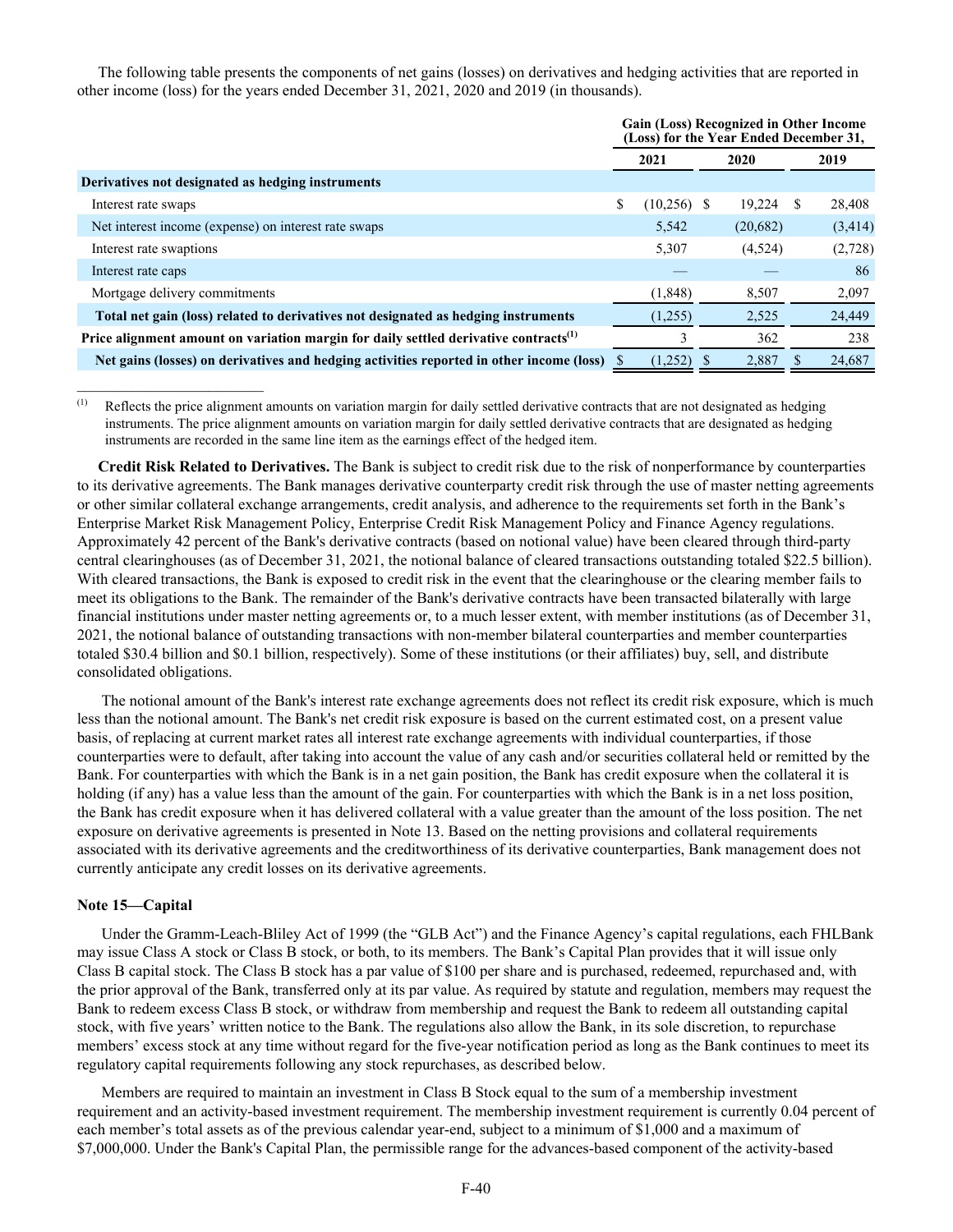investment requirement is a range of 2.0 percent to 5.0 percent of members' advances outstanding. Except as described below, the activity-based investment requirement is (and has been) 4.1 percent of outstanding advances.

On April 19, 2021, the Bank implemented an amendment to its Capital Plan. The amended Capital Plan provides for the imposition of an activity-based investment requirement ranging from 0.10 percent to 2.00 percent of members' outstanding letters of credit (the "LC Percentage"), as specified from time to time by the Bank's Board of Directors. The Board of Directors has established an LC Percentage of 0.10 percent which applies only to letters of credit that are issued or renewed on and after April 19, 2021. The LC Percentage is applied to the issued amount of the letter of credit rather than, if applicable, the amount of the letter of credit that is used from time to time during the term of the letter of credit. Further, renewals for this purpose include amendments that extend the expiration date of the letter of credit.

Members and institutions that acquire members must comply with the activity-based investment requirements for as long as the relevant activity remains outstanding. The Bank's Board of Directors has the authority to adjust these requirements periodically within the ranges established in the Capital Plan, as amended from time to time, to ensure that the Bank remains adequately capitalized.

The Bank has two sub-classes of Class B Stock. Class B-1 Stock is used to meet the membership investment requirement and Class B-2 Stock is used to meet the activity-based investment requirement. Daily, subject to the limitations in the Capital Plan, the Bank converts shares of one sub-class of Class B Stock to the other sub-class of Class B Stock under the following circumstances: (i) shares of Class B-2 Stock held by a shareholder in excess of its activity-based investment requirement are converted into Class B-1 Stock, if necessary, to meet that shareholder's membership investment requirement and (ii) shares of Class B-1 Stock held by a shareholder in excess of the amount required to meet its membership investment requirement are converted into Class B-2 Stock as needed in order to satisfy that shareholder's activity-based investment requirement.

The Bank's Board of Directors may establish one or more separate advances investment requirement percentages (each an "advance type specific percentage") within the range described above to be applied to a specific category of advances in lieu of the generally applicable advances-related investment requirement percentage in effect at the time. Such category of advances may be defined as a particular advances product offering, advances with particular maturities or other features, advances that represent an increase in member borrowing, or such other criteria as the Bank's Board of Directors may determine. Any advance type specific percentage may be established for an indefinite period of time, or for a specific time period, at the discretion of the Bank's Board of Directors. Any changes to the activity-based investment requirement require at least 30 days advance notice to the Bank's members.

On September 21, 2015, the Bank announced a Board-authorized reduction in the activity-based stock investment requirement from 4.1 percent to 2.0 percent for certain advances that were funded during the period from October 21, 2015 through December 31, 2015. To be eligible for the reduced activity-based investment requirement, advances funded during this period had to have a minimum maturity of one year or greater, among other things. The standard activity-based stock investment requirement of 4.1 percent continued to apply to all other advances that were funded during the period from October 21, 2015 through December 31, 2015. All other minimum investment requirements also continued to apply.

On February 28, 2020, the Bank announced another Board-authorized reduction in the activity-based stock investment requirement from 4.1 percent to 2.0 percent for up to \$5.0 billion of advances that: (1) were funded during the period from April 1, 2020 through December 31, 2020 and (2) had a maturity of one year or greater. On July 1, 2020, the Bank announced a Board-authorized modification to this special advances offering. As modified, the Bank's activity-based capital stock investment requirement was reduced from 4.1 percent to 2.0 percent for advances that: (1) were funded during the period from August 1, 2020 through December 31, 2020 and (2) had a maturity of 28 days or greater. On December 7, 2020, the Bank announced that its Board of Directors had authorized the Bank to extend the expiration date of the special advances offering from December 31, 2020 to June 30, 2021. On March 17, 2021, the Bank announced another Board-authorized modification and extension to this special advances offering. As modified and extended, the Bank's activity-based capital stock investment requirement was reduced from 4.1 percent to 2.0 percent for advances that: (1) were funded during the period from April 19, 2021 through December 31, 2021 and (2) had a maturity of 32 days or greater. For advances that were funded on or prior to April 18, 2021, the reduced activity-based capital stock investment requirement continued to apply to advances that had a maturity of 28 days or greater. On December 8, 2021, the Bank announced that its Board of Directors had authorized the Bank to extend the expiration date of the special advances offering from December 31, 2021 to December 31, 2022. Under the special advances offering described in this paragraph, the maximum balance of advances to which the reduced activity-based stock investment requirement can be applied is \$5.0 billion. Except as described in this paragraph, the standard activity-based stock investment requirement of 4.1 percent continues to apply to all other advances that are funded during the period from April 1, 2020 through December 31, 2022.

Excess stock is defined as the amount of stock held by a member (or former member) in excess of that institution's minimum investment requirement (i.e., the amount of stock held in excess of its activity-based investment requirement and, in the case of a member, its membership investment requirement). All excess stock is held as Class B-1 Stock at all times. At any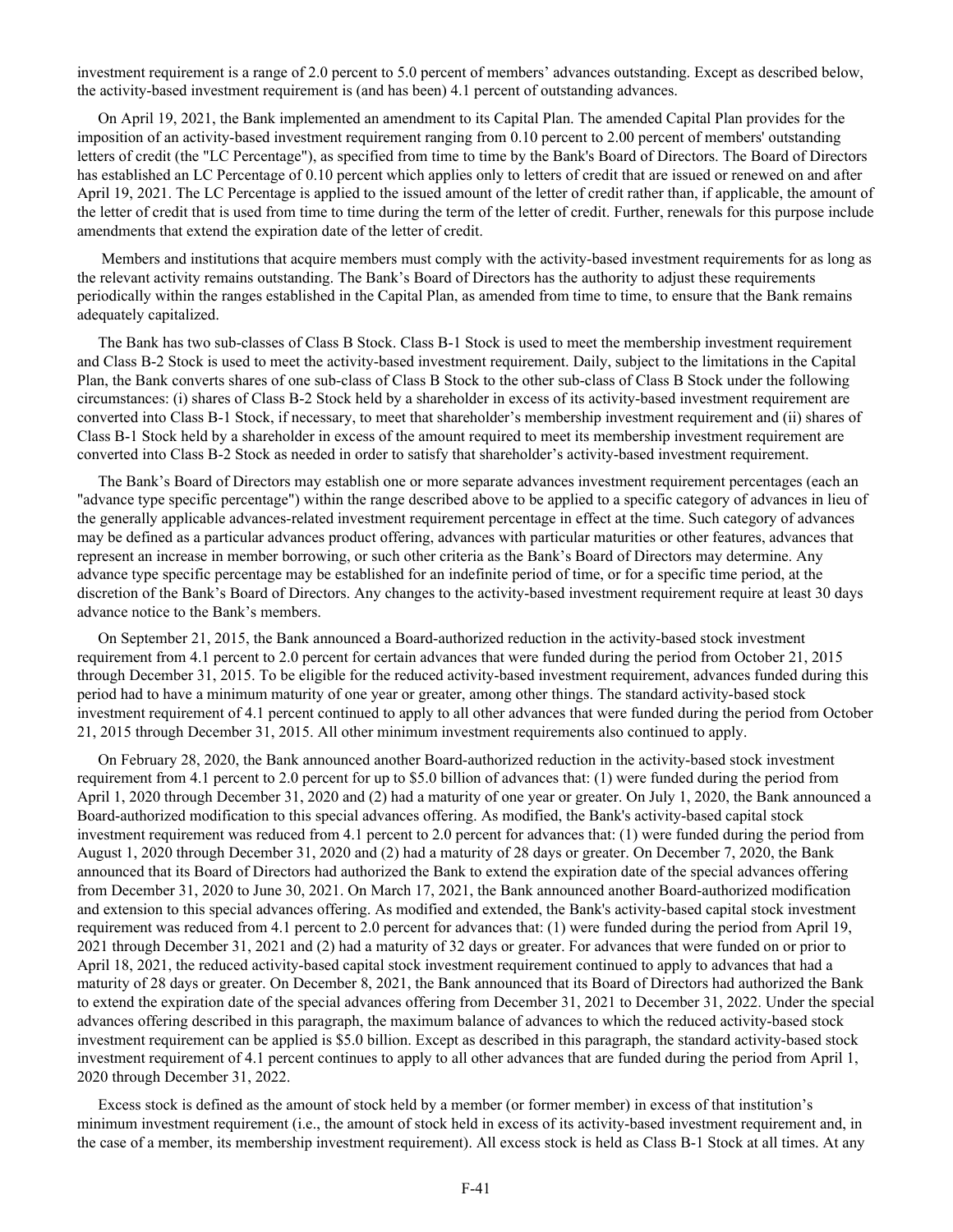time, shareholders may request the Bank to repurchase excess capital stock. Although the Bank is not obligated to repurchase excess stock prior to the expiration of a five-year redemption or withdrawal notification period, it will typically endeavor to honor such requests within a reasonable period of time (generally not exceeding 30 days) so long as the Bank will continue to meet its regulatory capital requirements following the repurchase.

The Bank's Member Products and Credit Policy provides that the Bank may periodically repurchase a portion of members' excess capital stock. The Bank generally repurchases surplus stock quarterly. For the repurchases that occurred during 2021, 2020 and 2019, surplus stock was defined as the amount of stock held by a shareholder in excess of 125 percent of the shareholder's minimum investment requirement. For the repurchases that occurred during 2021 and on December 30, 2020, a shareholder's surplus stock was not repurchased if: (1) the amount of that shareholder's surplus stock was \$2,000,000 or less, (2) the shareholder elected to opt out of the repurchase, or (3) the shareholder was on restricted collateral status (subject to certain exceptions). For the other repurchases that occurred during 2020 and the repurchases that occurred during 2019, a shareholder's surplus stock was not repurchased if: (1) the amount of that shareholder's surplus stock was \$2,500,000 or less, (2) the shareholder elected to opt out of the repurchase, or (3) the shareholder was on restricted collateral status (subject to certain exceptions). During the years ended December 31, 2021, 2020 and 2019, the Bank repurchased surplus stock totaling \$153,087,000, \$471,326,000 and \$739,733,000, respectively, none of which was classified as mandatorily redeemable capital stock at the time of repurchase. From time to time, the Bank may modify the definition of surplus stock or the timing and/or frequency of surplus stock repurchases.

Concurrent with the quarterly repurchases of surplus stock that occurred in 2021, 2020 and 2019, the Bank also repurchased all excess stock held by non-member shareholders as of the repurchase dates. This excess stock, all of which was classified as mandatorily redeemable capital stock at those dates, totaled \$7,049,000, \$53,992,000 and \$2,296,000, respectively.

The following table presents total excess stock at December 31, 2021 and 2020 (in thousands).

|                                      | 2021                  | 2020    |
|--------------------------------------|-----------------------|---------|
| Excess stock                         |                       |         |
| Capital stock                        | $$843,114$ $$519,870$ |         |
| Mandatorily redeemable capital stock | 2,172                 | 9,025   |
| Total                                | 845,286               | 528.895 |

Under the Finance Agency's regulations, the Bank is subject to three capital requirements. First, the Bank must maintain at all times permanent capital (defined under the Finance Agency's rules and regulations as retained earnings and all Class B stock regardless of its classification for financial reporting purposes) in an amount at least equal to its risk-based capital requirement, which is the sum of its credit risk capital requirement, its market risk capital requirement, and its operations risk capital requirement, calculated in accordance with the rules and regulations of the Finance Agency. The Finance Agency may require the Bank to maintain a greater amount of permanent capital than is required by the risk-based capital requirements as defined. Second, the Bank must, at all times, maintain total capital in an amount at least equal to 4.0 percent of its total assets (capital-toassets ratio). For the Bank, total capital is defined by Finance Agency rules and regulations as the Bank's permanent capital and the amount of any general allowance for losses (i.e., those reserves that are not held against specific assets). Finally, the Bank is required to maintain at all times a minimum leverage capital-to-assets ratio in an amount at least equal to 5.0 percent of its total assets. In applying this requirement to the Bank, leverage capital includes the Bank's permanent capital multiplied by a factor of 1.5 plus the amount of any general allowance for losses. The Bank did not have any general reserves at December 31, 2021 or 2020. Under the regulatory definitions, total capital and permanent capital exclude AOCI. Additionally, mandatorily redeemable capital stock is considered capital for purposes of determining the Bank's compliance with its regulatory capital requirements.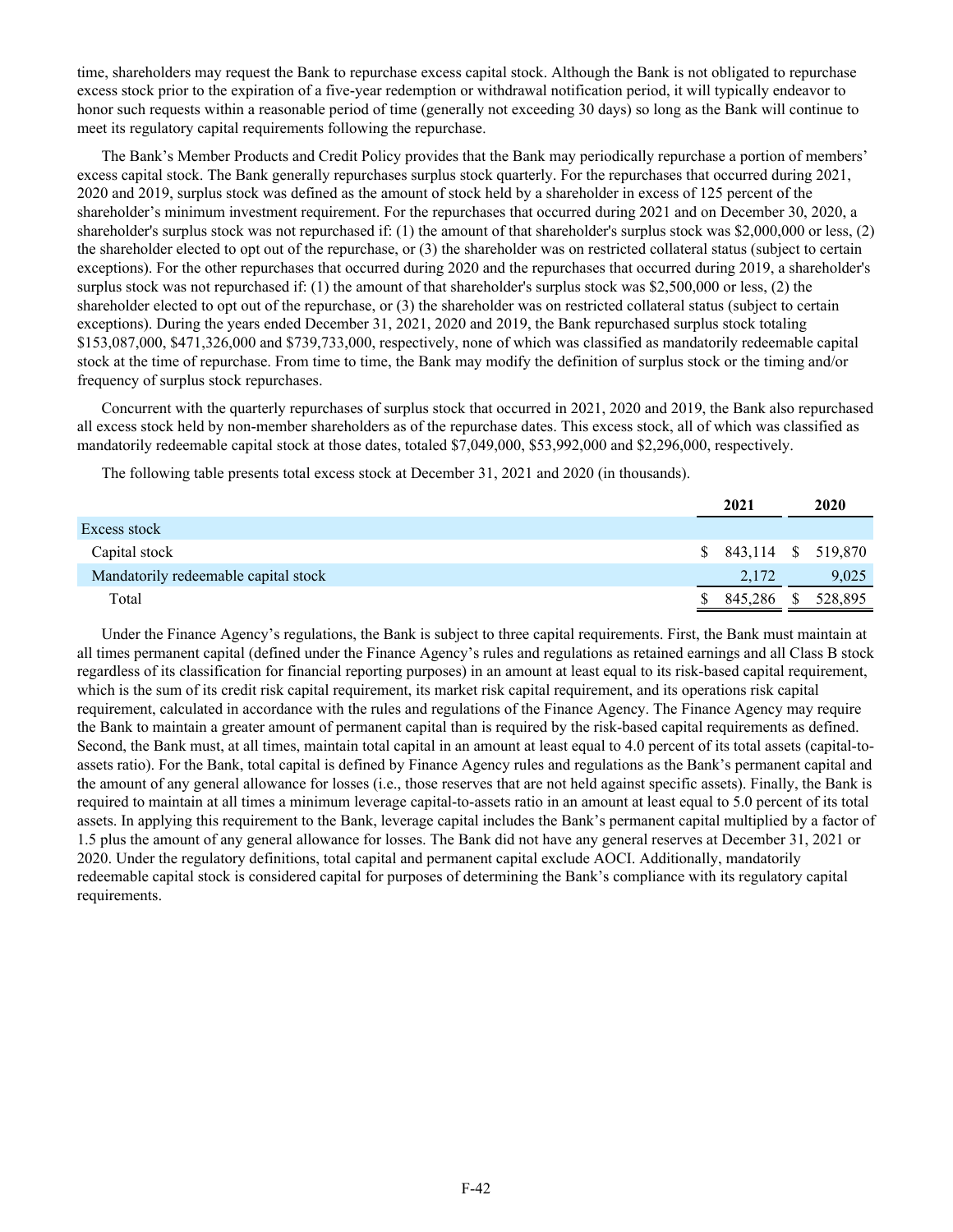At all times during the three years ended December 31, 2021, the Bank was in compliance with the aforementioned capital requirements. The following table summarizes the Bank's compliance with the Finance Agency's capital requirements as of December 31, 2021 and 2020 (dollars in thousands):

|                                  | December 31, 2021 |             | <b>December 31, 2020</b> |             |  |  |
|----------------------------------|-------------------|-------------|--------------------------|-------------|--|--|
|                                  | Required          | Actual      | <b>Required</b>          | Actual      |  |  |
| Regulatory capital requirements: |                   |             |                          |             |  |  |
| Risk-based capital               | 757,555           | \$3,757,578 | \$1,006,191              | \$3,523,489 |  |  |
| Total capital                    | \$2,539,535       | \$3,757,578 | \$2,596,501              | \$3,523,489 |  |  |
| Total capital-to-assets ratio    | $4.00\%$          | $592\%$     | 4.00 $\%$                | 5.43 %      |  |  |
| Leverage capital                 | \$3,174,419       | \$5,636,367 | \$3,245,626              | \$5,285,234 |  |  |
| Leverage capital-to-assets ratio | $5.00\%$          | 8.88 %      | $5.00\%$                 | 8.14%       |  |  |

Beginning in February 2020, the Bank must also maintain (pursuant to an Advisory Bulletin issued by the Finance Agency) a minimum capital stock-to-assets ratio of 2.0 percent, as measured on a daily average basis at each month end. The Bank was in compliance with this requirement at each of the applicable month ends in 2021 and 2020.

On August 4, 2009, the Finance Agency adopted a final rule establishing capital classifications and critical capital levels for the FHLBanks. The rule defines critical capital levels for the FHLBanks and establishes criteria for each of the following capital classifications identified in the Safety and Soundness Act, as amended by the Housing and Economic Recovery Act of 2008: adequately capitalized, undercapitalized, significantly undercapitalized and critically undercapitalized. An adequately capitalized FHLBank meets all existing risk-based and minimum capital requirements. An undercapitalized FHLBank does not meet one or more of its risk-based or minimum capital requirements, but nonetheless has total capital equal to or greater than 75 percent of all capital requirements. A significantly undercapitalized FHLBank does not have total capital equal to or greater than 75 percent of all capital requirements, but the FHLBank does have total capital greater than 2 percent of its total assets. A critically undercapitalized FHLBank has total capital that is less than or equal to 2 percent of its total assets. The Bank has been classified as adequately capitalized since the rule became effective.

In addition to restrictions on capital distributions by a FHLBank that does not meet all of its risk-based and minimum capital requirements, a FHLBank that is classified as undercapitalized, significantly undercapitalized or critically undercapitalized is required to take certain actions, such as submitting a capital restoration plan to the Director of the Finance Agency for approval. Additionally, with respect to a FHLBank that is less than adequately capitalized, the Director of the Finance Agency may take other actions that he or she determines will help ensure the safe and sound operation of the FHLBank and its compliance with its risk-based and minimum capital requirements in a reasonable period of time.

The GLB Act made membership voluntary for all members. Members that withdraw from membership may not be readmitted to membership in any FHLBank for at least five years following the date that their membership was terminated and all of their shares of stock were redeemed or repurchased.

Effective February 28, 2011, the Bank entered into a Joint Capital Enhancement Agreement (the "JCE Agreement") with the other FHLBanks. Effective August 5, 2011, the FHLBanks amended the JCE Agreement, and the Finance Agency approved an amendment to the Bank's capital plan to incorporate its provisions on that same date. The amended JCE Agreement provides that the Bank (and each of the other FHLBanks) will, on a quarterly basis, allocate at least 20 percent of its net income to a restricted retained earnings account ("RRE Account"). Pursuant to the provisions of the amended JCE Agreement, the Bank is required to build its RRE Account to an amount equal to one percent of its total outstanding consolidated obligations, which for this purpose is based on the most recent quarter's average carrying value of all outstanding consolidated obligations, excluding hedging adjustments. Amounts allocated to the Bank's RRE Account are not available to pay dividends.

The Bank's Board of Directors may declare dividends at the same rate for all shares of Class B Stock, or at different rates for Class B-1 Stock and Class B-2 Stock, provided that in no event can the dividend rate on Class B-2 Stock be lower than the dividend rate on Class B-1 Stock. Dividend payments may be made in the form of cash, additional shares of either, or both, subclasses of Class B Stock, or a combination thereof as determined by the Bank's Board of Directors and can be paid only from unrestricted retained earnings or a portion of current earnings. The Bank's Board of Directors may not declare or pay a dividend if the Bank is not in compliance with its minimum capital requirements or if the Bank would fail to meet its minimum capital requirements after paying such dividend. In addition, the Bank's Board of Directors may not declare or pay a dividend based on projected or anticipated earnings; further, the Bank may not declare or pay any dividends in the form of capital stock if its excess stock is greater than 1 percent of its total assets or if, after the issuance of such shares, the Bank's outstanding excess stock would be greater than 1 percent of its total assets.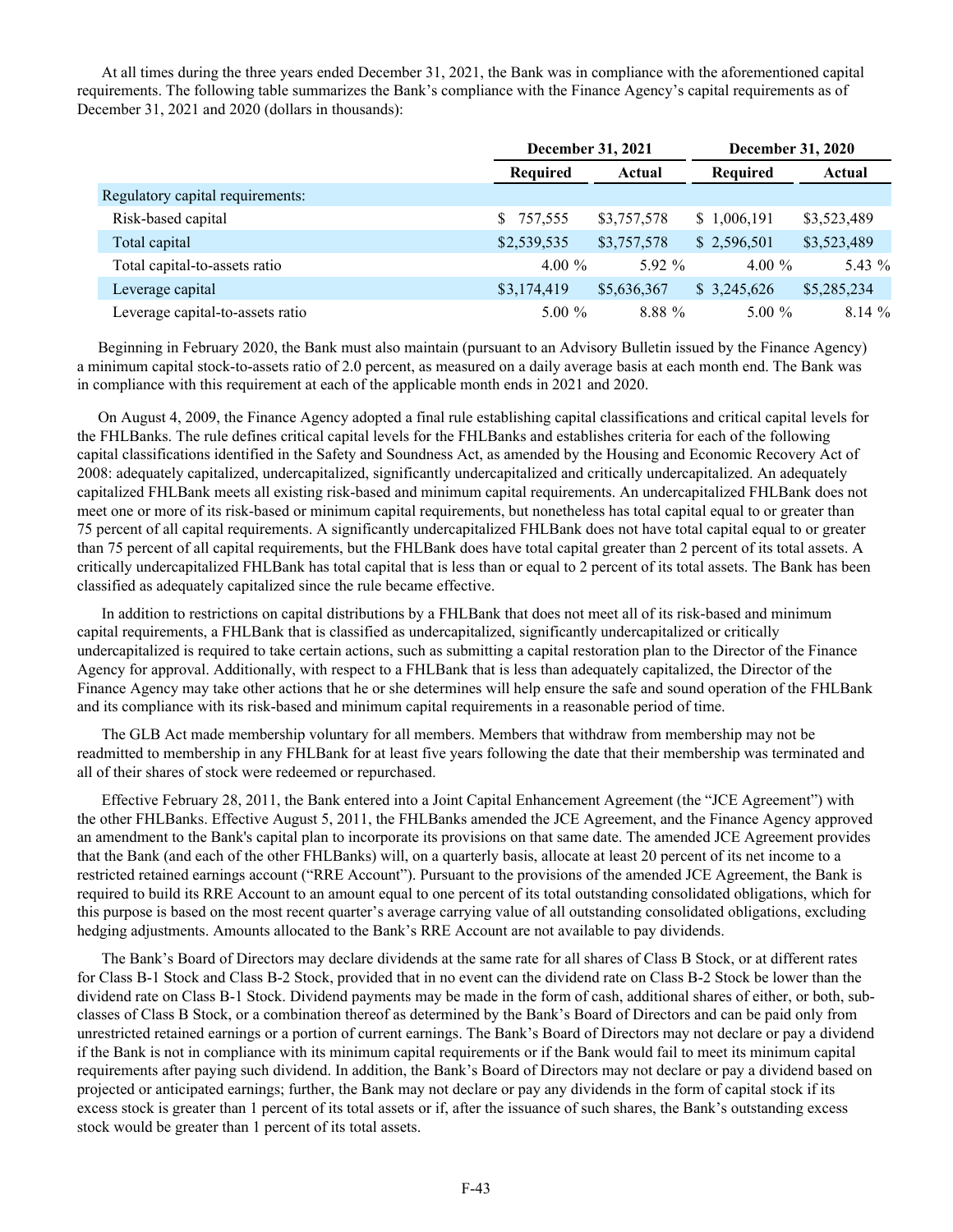**Mandatorily Redeemable Capital Stock.** As discussed in Note 1, the Bank's capital stock is classified as equity (capital) for financial reporting purposes until either a written redemption or withdrawal notice is received from a member or a membership withdrawal or termination is otherwise initiated, at which time the capital stock is reclassified to liabilities. The Finance Agency has confirmed that the accounting classification of certain shares of its capital stock as liabilities does not affect the definition of capital for purposes of determining the Bank's compliance with its regulatory capital requirements.

At December 31, 2021, the Bank had \$6,657,000 in outstanding capital stock subject to mandatory redemption held by 3 institutions. As of December 31, 2020, the Bank had \$13,864,000 in outstanding capital stock subject to mandatory redemption held by 6 institutions. These amounts are classified as liabilities in the statements of condition. During the years ended December 31, 2021, 2020 and 2019, dividends on mandatorily redeemable capital stock in the amount of \$17,000, \$83,000 and \$189,000, respectively, were recorded as interest expense in the statements of income.

The Bank is not required to redeem or repurchase activity-based stock until the later of the expiration of a notice of redemption or withdrawal or the date the activity no longer remains outstanding. If activity-based stock becomes excess stock as a result of reduced activity, the Bank, in its discretion and subject to certain regulatory restrictions, may repurchase excess stock prior to the expiration of the notice of redemption or withdrawal. The Bank will generally repurchase such excess stock as long as it expects to continue to meet its minimum capital requirements following the repurchase.

The following table summarizes the Bank's mandatorily redeemable capital stock at December 31, 2021 by year of earliest mandatory redemption (in thousands). The earliest mandatory redemption reflects the earliest time at which the Bank is required to redeem the shareholder's capital stock, and is based on the assumption that the activities associated with the activity-based stock have concluded by the time the notice of redemption or withdrawal expires.

| 2022         | \$<br>135 |
|--------------|-----------|
| 2023         | 6,228     |
| 2024<br>2025 | 176       |
|              | 77        |
| 2026         | 41        |
| Total        | 0,657     |

The following table summarizes the Bank's mandatorily redeemable capital stock activity during 2021, 2020 and 2019 (in thousands).

| Balance, January 1, 2019                                                  | \$<br>6,979 |
|---------------------------------------------------------------------------|-------------|
| Capital stock that became subject to mandatory redemption during the year | 2,326       |
| Redemption/repurchase of mandatorily redeemable capital stock             | (2,391)     |
| Stock dividends classified as mandatorily redeemable                      | 226         |
| Balance, December 31, 2019                                                | 7,140       |
| Capital stock that became subject to mandatory redemption during the year | 61,032      |
| Redemption/repurchase of mandatorily redeemable capital stock             | (54, 615)   |
| Stock dividends classified as mandatorily redeemable                      | 307         |
| Balance, December 31, 2020                                                | 13,864      |
| Capital stock that became subject to mandatory redemption during the year | 40          |
| Redemption/repurchase of mandatorily redeemable capital stock             | (7,294)     |
| Mandatorily redeemable capital stock issued during the year               | 22          |
| Stock dividends classified as mandatorily redeemable                      | 25          |
| Balance, December 31, 2021                                                | 6,657       |

A member may cancel a previously submitted redemption or withdrawal notice by providing a written cancellation notice to the Bank prior to the expiration of the five-year redemption/withdrawal notice period. A member that cancels a stock redemption or withdrawal notice more than 30 days after it is received by the Bank and prior to its expiration is subject to a cancellation fee equal to a percentage of the par value of the capital stock subject to the cancellation notice.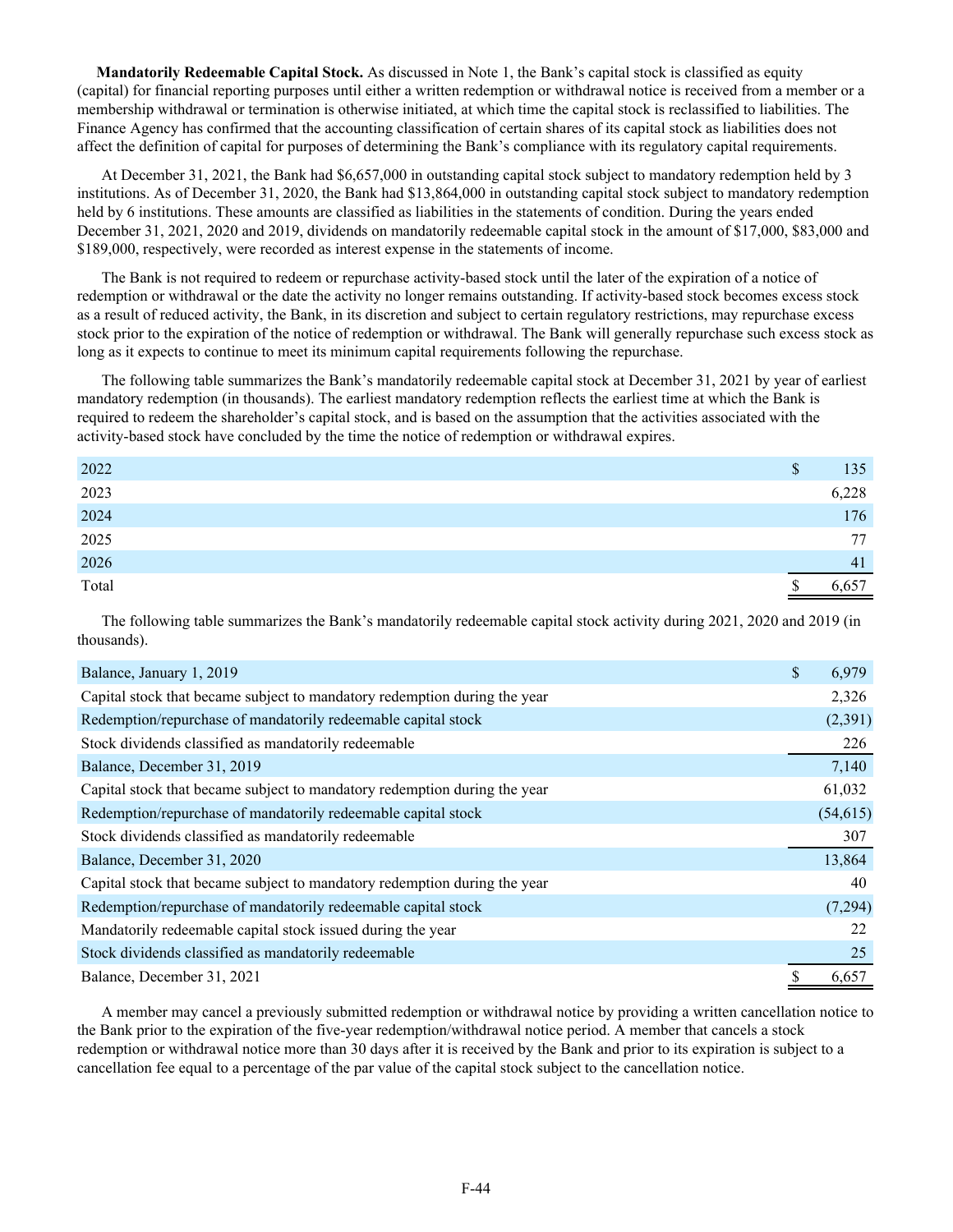The following table provides the number of institutions that held mandatorily redeemable capital stock and the number that submitted a withdrawal notice or otherwise initiated a termination of their membership and the number of terminations completed during 2021, 2020 and 2019:

|                                           | 2021 | 2020 | 2019 |
|-------------------------------------------|------|------|------|
| Number of institutions, beginning of year |      |      |      |
| Due to mergers and acquisitions           |      |      |      |
| Due to liquidation                        |      |      |      |
| Terminations completed during the year    | (4   |      | (4)  |
| Number of institutions, end of year       |      |      |      |

The Bank did not receive any stock redemption notices in 2021, 2020 or 2019.

 **Limitations on Redemption or Repurchase of Capital Stock.** The GLB Act imposes the following restrictions on the redemption or repurchase of the Bank's capital stock.

- In no event may the Bank redeem or repurchase capital stock if the Bank is not in compliance with its minimum capital requirements or if the redemption or repurchase would cause the Bank to be out of compliance with its minimum capital requirements, or if the redemption or repurchase would cause the member to be out of compliance with its minimum investment requirement. In addition, the Bank's Board of Directors may suspend redemption of capital stock if the Bank reasonably believes that continued redemption of capital stock would cause the Bank to fail to meet its minimum capital requirements in the future, would prevent the Bank from maintaining adequate capital against a potential risk that may not be adequately reflected in its minimum capital requirements, or would otherwise prevent the Bank from operating in a safe and sound manner.
- In no event may the Bank redeem or repurchase capital stock without the prior written approval of the Finance Agency if the Finance Agency or the Bank's Board of Directors has determined that the Bank has incurred, or is likely to incur, losses that result in, or are likely to result in, charges against the capital of the Bank. For this purpose, charges against the capital of the Bank means an other than temporary decline in the Bank's total equity that causes the value of total equity to fall below the Bank's aggregate capital stock amount. Such a determination may be made by the Finance Agency or the Board of Directors even if the Bank is in compliance with its minimum capital requirements.
- The Bank may not repurchase any capital stock without the written consent of the Finance Agency during any period in which the Bank has suspended redemptions of capital stock. The Bank is required to notify the Finance Agency if it suspends redemptions of capital stock and set forth its plan for addressing the conditions that led to the suspension. The Finance Agency may require the Bank to reinstate redemptions of capital stock.
- In no event may the Bank redeem or repurchase shares of capital stock if the principal and interest due on any FHLBank System consolidated obligations issued through the Office of Finance have not been paid in full or, under certain circumstances, if the Bank becomes a non-complying FHLBank under Finance Agency regulations as a result of its inability to comply with regulatory liquidity requirements or to satisfy its current obligations.
- If at any time the Bank determines that the total amount of capital stock subject to outstanding stock redemption or withdrawal notices with expiration dates within the following 12 months exceeds the amount of capital stock the Bank could redeem and still comply with its minimum capital requirements, the Bank will determine whether to suspend redemption and repurchase activities altogether, to fulfill requests for redemption sequentially in the order in which they were received, to fulfill the requests on a pro rata basis, or to take other action deemed appropriate by the Bank.

**Distribution from Financing Corporation.** The Financing Corporation ("FICO") was formed pursuant to the Competitive Equality Banking Act of 1987 to provide financing for the resolution of failed savings and loan associations. The capitalization of FICO was provided by capital distributions from the FHLBanks in exchange for non-voting capital stock of FICO. The Bank's capital distributions were made in 1987, 1988 and 1989. Upon passage of the Financial Institutions Reform, Recovery and Enforcement Act of 1989, the Bank's capital stock investment in FICO was determined to be non-redeemable and, in 1989, the Bank charged off its investment in FICO directly against retained earnings. After satisfying its obligations in September 2019, FICO commenced a process to dissolve in accordance with relevant statutory requirements and the terms of a plan of dissolution approved by the Director of the Finance Agency. During the second quarter of 2020, in connection with the dissolution of FICO, the Bank received a distribution of \$17,639,000, representing the Bank's proportionate share of FICO's surplus and remaining cash on hand. The receipt of this distribution was treated as a partial return of the Bank's prior investment in FICO and credited to unrestricted retained earnings.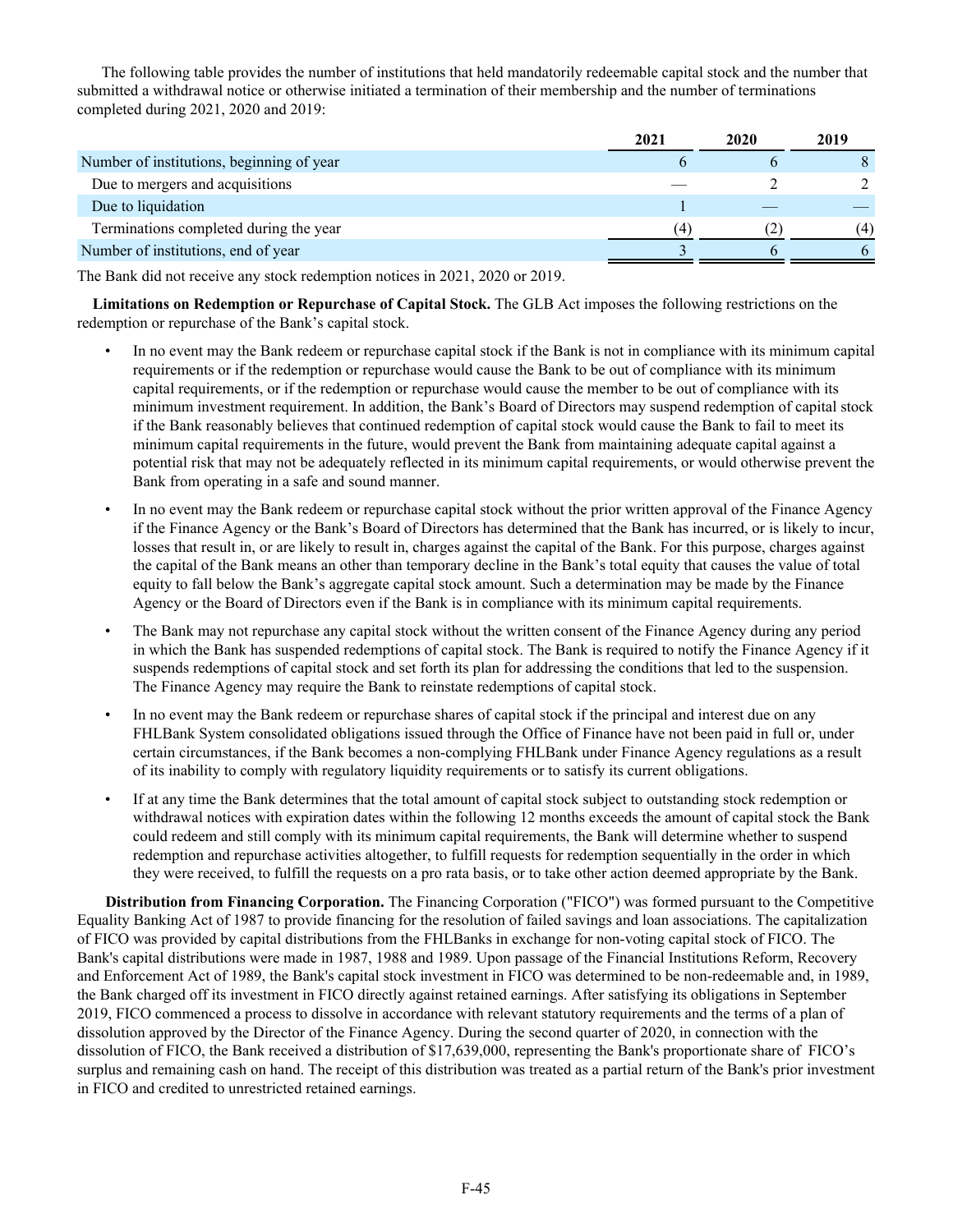### **Note 16—Employee Retirement Plans**

The Bank participates in the Pentegra Defined Benefit Plan for Financial Institutions ("Pentegra DB Plan"), a tax-qualified defined benefit pension plan. The Pentegra DB Plan covers substantially all officers and employees of the Bank who were hired prior to January 1, 2007, and any new employee of the Bank who was hired on or after January 1, 2007, provided that the employee had prior service with a financial services institution that participated in the Pentegra DB Plan, during which service the employee was covered by such plan. In addition, effective July 1, 2015, coverage was extended to include all of the Bank's non-highly compensated employees (as defined by Internal Revenue Service rules) who were hired on and after January 1, 2007 but before August 1, 2010. The Pentegra DB Plan is treated as a multiemployer plan for accounting purposes, but operates as a multiple-employer plan under the Employee Retirement Income Security Act of 1974 ("ERISA") and the Internal Revenue Code. As a result, certain multiemployer plan disclosures, including the certified zone status, are not applicable to the Pentegra DB Plan. Under the Pentegra DB Plan, contributions made by a participating employer may be used to provide benefits to employees of other participating employers because assets contributed by an employer are not segregated in a separate account or restricted to provide benefits only to employees of that employer. In addition, in the event a participating employer is unable to meet its contribution requirements, the required contributions for the other participating employers could increase proportionately.

 The Pentegra DB Plan operates on a fiscal year from July 1 through June 30. The Pentegra DB Plan files one Form 5500 on behalf of all employers who participate in the plan. The Employer Identification Number is 13-5645888 and the three-digit plan number is 333. There are no collective bargaining agreements in place at the Bank.

The Pentegra DB Plan's annual valuation process includes separate calculations of the plan's funded status as well as the funded status of each participating employer. Participating employers in an under-funded position are billed for their required contributions while those in an over-funded position can use their surplus to offset all or a portion of their contribution requirement. The funded status is defined as the market value of assets divided by the funding target (an amount equal to 100 percent of the present value of all benefit liabilities accrued at the valuation date) and is calculated as of the beginning of the Pentegra DB Plan year. As permitted by ERISA, the Pentegra DB Plan accepts contributions for a plan year up to eight and a half months after the end of that plan year and, as a result, the market value of assets at the valuation date (July 1) is increased by any subsequent contributions that are designated for the immediately preceding plan year ended June 30.

The most recent Form 5500 available for the Pentegra DB Plan is for the year ended June 30, 2020. The Bank's contributions for the year ended December 31, 2019 did not represent more than 5 percent of the total contributions to the plan for the plan year ended June 30, 2020.

The following table presents the Bank's net pension cost and its funded status, as well as the funded status of the Pentegra DB Plan (dollars in thousands, including amounts presented in the footnotes to the table).

|                                                                                                | 2021        | 2020        | 2019       |
|------------------------------------------------------------------------------------------------|-------------|-------------|------------|
| Net pension cost charged to compensation and benefit expense for the year<br>ended December 31 | \$7.677     | \$18.675    | \$5,200    |
| Pentegra DB Plan funded status as of July 1                                                    | 129.6 % (a) | 108.5 % (b) | $108.6 \%$ |
| Bank's funded status as of July 1                                                              | $123.5\%$   | $901\%$     | 94.8%      |

(a) The Pentegra DB Plan's funded status as of July 1, 2021 is preliminary and may increase because the plan's participants were permitted to make contributions for the plan year ended June 30, 2021 through March 15, 2022. Contributions made during the period from July 1, 2021 through March 15, 2022 and designated for the plan year ended June 30, 2021 will be included in the final valuation as of July 1, 2021. The final funded status as of July 1, 2021 will not be available until the Form 5500 for the plan year July 1, 2021 through June 30, 2022 is filed (this Form 5500 is due to be filed no later than April 2023).

(b) The Pentegra DB Plan's funded status as of July 1, 2020 is preliminary and may increase because the plan's participants were permitted to make contributions for the plan year ended June 30, 2020 through March 15, 2021. Contributions made during the period from July 1, 2020 through March 15, 2021 and designated for the plan year ended June 30, 2020 will be included in the final valuation as of July 1, 2020. The final funded status as of July 1, 2020 will not be available until the Form 5500 for the plan year July 1, 2020 through June 30, 2021 is filed (this Form 5500 is due to be filed no later than April 2022).

Substantially all employees are eligible to participate in the FHLBank of Dallas 401(k) Retirement Plan (the "FHLB Dallas DC Plan"), a tax-qualified defined contribution plan. The Bank's contributions to the FHLB Dallas DC Plan are equal to a percentage of voluntary employee contributions, subject to certain limitations. During the years ended December 31, 2021, 2020 and 2019, the Bank contributed \$1,911,000, \$1,747,000 and \$1,651,000, respectively, to this plan.

Additionally, the Bank maintains a non-qualified deferred compensation plan that is available to some employees, which is, in substance, an unfunded supplemental retirement plan. The Bank's liability, which consists of the accumulated employee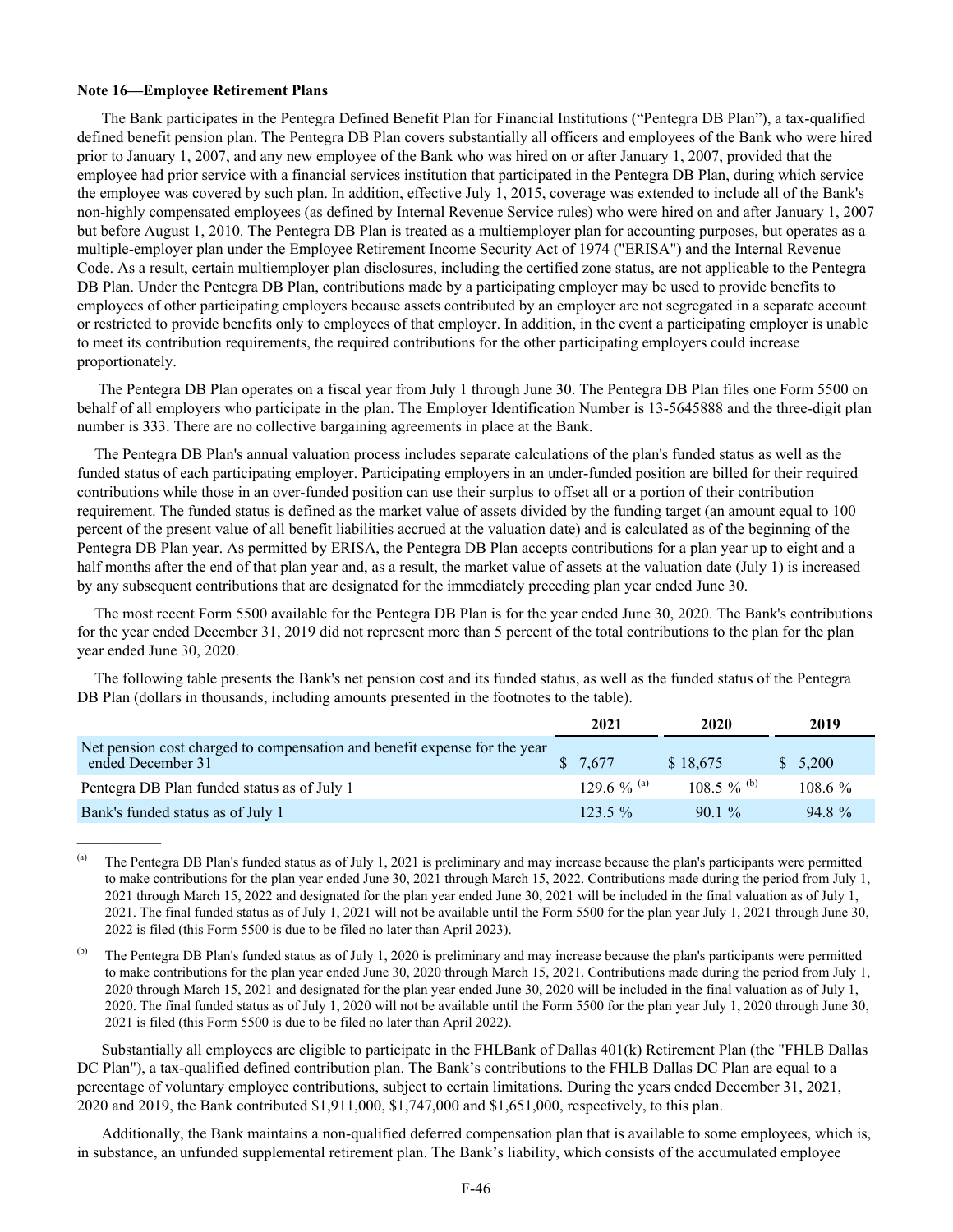compensation deferrals, accrued earnings (or losses) on those deferrals and matching Bank contributions corresponding to the contribution percentages applicable to the defined contribution plan, was \$10,334,000 and \$8,445,000 at December 31, 2021 and 2020, respectively. Compensation and benefits expense includes accrued earnings (or losses) on deferred employee compensation and Bank contributions totaling \$1,382,000, \$1,100,000 and \$1,136,000 for the years ended December 31, 2021, 2020 and 2019, respectively.

The Bank's non-qualified deferred compensation plan is also available to all of its directors. The Bank's liability for directors' deferred compensation, which consists of the accumulated compensation deferrals (representing directors' fees) and the accrued earnings (or losses) on those deferrals, was \$3,585,000 and \$3,942,000 at December 31, 2021 and 2020, respectively. Other operating expense includes accrued earnings on deferred director compensation totaling \$296,000, \$320,000 and \$343,000 for the years ended December 31, 2021, 2020 and 2019, respectively.

The Bank maintains a Special Non-Qualified Deferred Compensation Plan (the "SERP"), a defined contribution plan that was established primarily to provide supplemental retirement benefits to those employees who were serving as the Bank's executive officers at the time the SERP was established. Each participant's benefit under the SERP consists of contributions that were made by the Bank on the participant's behalf, plus an allocation of the investment gains or losses on the assets used to fund the SERP. Contributions to the SERP are determined solely at the discretion of the Bank's Board of Directors; the Bank has no obligation or current intention to make future contributions to the SERP. The Bank's accrued liability under this plan was \$2,828,000 and \$3,396,000 at December 31, 2021 and 2020, respectively. The Bank did not make any contributions to the SERP during the years ended December 31, 2021, 2020 or 2019.

The Bank sponsors a retirement benefits program that includes health care and life insurance benefits for eligible retirees. The health care portion of the program is contributory while the life insurance benefits, which are available to retirees with at least 20 years of service, are offered on a noncontributory basis. Prior to January 1, 2005, retirees were eligible to remain enrolled in the Bank's health care benefits plan if age 50 or older with at least 10 years of service at the time of retirement. In December 2004, the Bank modified the eligibility requirements relating to retiree health care continuation benefits. Effective January 1, 2005, retirees are eligible to remain enrolled in the Bank's health care benefits plan if age 55 or older with at least 15 years of service at the time of retirement. Employees who were age 50 or older with 10 years of service and those who had 20 years of service as of December 31, 2004 were not subject to the revised eligibility requirements. Additionally, then current retiree benefits were unaffected by these modifications. In October 2005, the Bank modified the participant contribution requirements relating to its retirement benefits program. Effective December 31, 2005, retirees who are age 55 or older with at least 15 years of service at the time of retirement can remain enrolled in the Bank's health care benefits program by paying 100% of the expected plan cost. Previously, participant contributions were subsidized by the Bank; this subsidy was based upon the Bank's COBRA premium rate and the employee's age and length of service with the Bank. Then current retirees, employees who were hired prior to January 1, 1991 and those who, as of December 31, 2004, had at least 20 years of service or were age 50 or older with 10 years of service are not subject to these revised contribution requirements prior to age 65. Under the revised plan, at age 65, all plan participants are required to pay 100% of the expected plan cost. The Bank does not have any plan assets set aside for the retirement benefits program.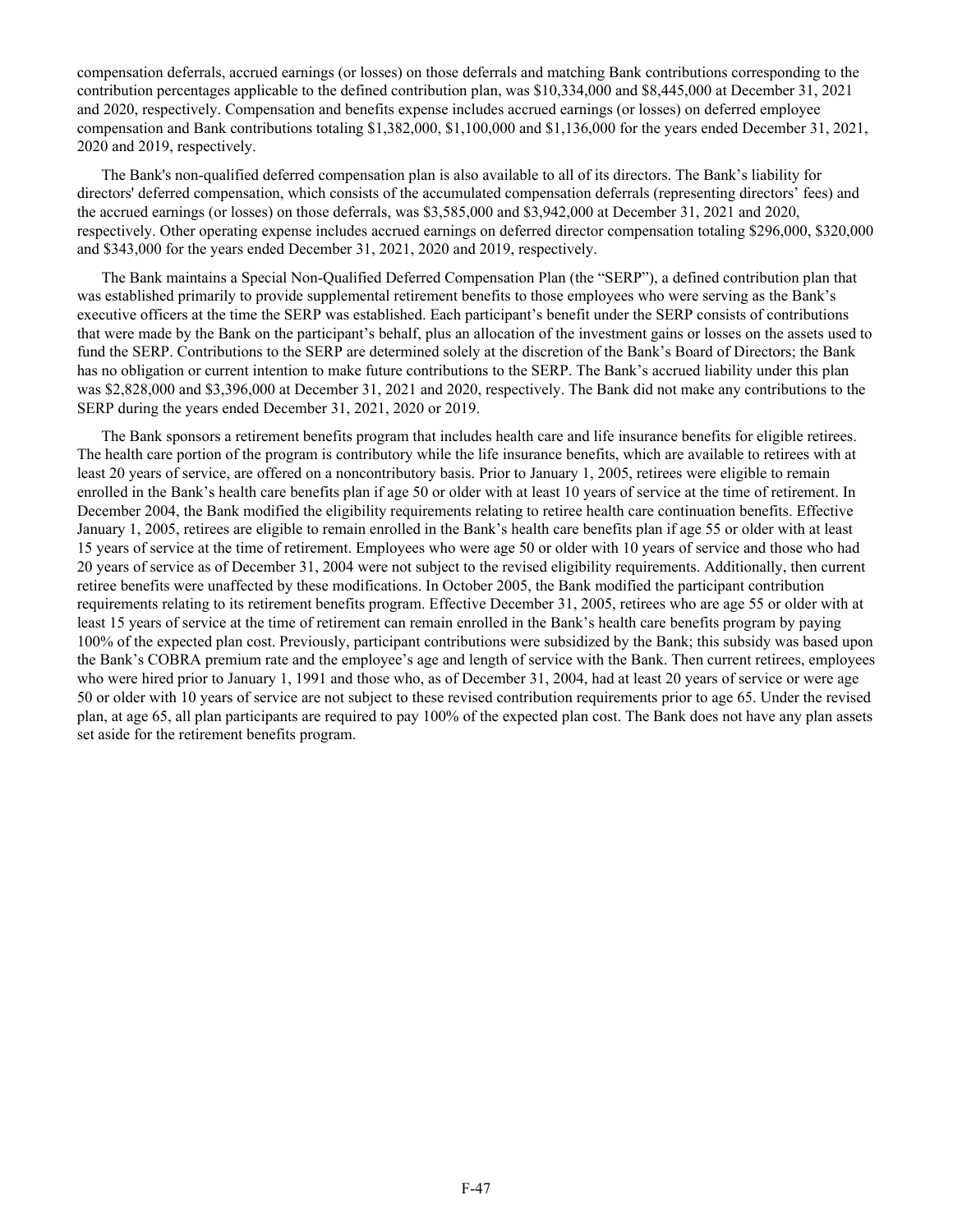The Bank uses a December 31 measurement date for its retirement benefits program. A reconciliation of the accumulated postretirement benefit obligation ("APBO") and funding status of the retirement benefits program for the years ended December 31, 2021 and 2020 is as follows (in thousands):

|                                                              | <b>Year Ended December 31,</b> |          |  |  |
|--------------------------------------------------------------|--------------------------------|----------|--|--|
|                                                              | 2021                           | 2020     |  |  |
| <b>Change in APBO</b>                                        |                                |          |  |  |
| APBO at beginning of year                                    | \$<br>756                      | S<br>636 |  |  |
| Service cost                                                 | 41                             | 40       |  |  |
| Interest cost                                                | 12                             | 18       |  |  |
| Actuarial loss (gain)                                        | (201)                          | 87       |  |  |
| Participant contributions                                    | 150                            | 136      |  |  |
| Benefits paid                                                | (183)                          | (161)    |  |  |
| APBO at end of year                                          | 575                            | 756      |  |  |
| Change in plan assets                                        |                                |          |  |  |
| Fair value of plan assets at beginning of year               |                                |          |  |  |
| Benefits paid by the Bank                                    | 33                             | 25       |  |  |
| Participant contributions                                    | 150                            | 136      |  |  |
| Benefits paid                                                | (183)                          | (161)    |  |  |
| Fair value of plan assets at end of year                     |                                |          |  |  |
| Funded status recognized in other liabilities at end of year | (575)                          | (756)    |  |  |

Amounts recognized in AOCI at December 31, 2021 and 2020 consist of the following (in thousands):

|                    | December 31, |  |             |  |
|--------------------|--------------|--|-------------|--|
|                    | 2021         |  | <b>2020</b> |  |
| Net actuarial gain | 1,082        |  | 972         |  |
| Prior service cost | (48)         |  | (69)        |  |
|                    | ,034         |  | 903         |  |

The amounts in AOCI include \$20,000 of prior service cost and \$77,000 of net actuarial gains that are expected to be recognized as components of net periodic benefit credit in 2022.

The actuarial assumptions used in the measurement of the Bank's benefit obligation included a gross health care cost trend rate of 5.4 percent for 2022. For 2021, 2020 and 2019, gross health care cost trend rates of 7.5 percent, 5.2 percent and 5.5 percent, respectively, were used. The gross health care cost trend rate is assumed to decline by 0.15 percent per year to a final rate of 4.4 percent in 2029 and thereafter. To compute the APBO at December 31, 2021 and 2020, weighted average discount rates of 2.95 percent and 2.61 percent were used. Weighted average discount rates of 2.61 percent, 3.34 percent and 4.10 percent were used to compute the net periodic benefit cost (credit) for 2021, 2020 and 2019, respectively.

Components of net periodic benefit cost (credit) for the years ended December 31, 2021, 2020 and 2019 were as follows (in thousands):

|                                    | <b>Year Ended December 31,</b> |  |      |   |      |  |
|------------------------------------|--------------------------------|--|------|---|------|--|
|                                    | 2021                           |  | 2020 |   | 2019 |  |
| Service cost                       | \$<br>41                       |  | 40   |   |      |  |
| Interest cost                      | 12                             |  | 18   |   |      |  |
| Amortization of prior service cost | 21                             |  | 20   |   | 20   |  |
| Amortization of net actuarial gain | (91)                           |  | (80) |   | (94) |  |
| Net periodic benefit credit        |                                |  | .2)  | D | (24) |  |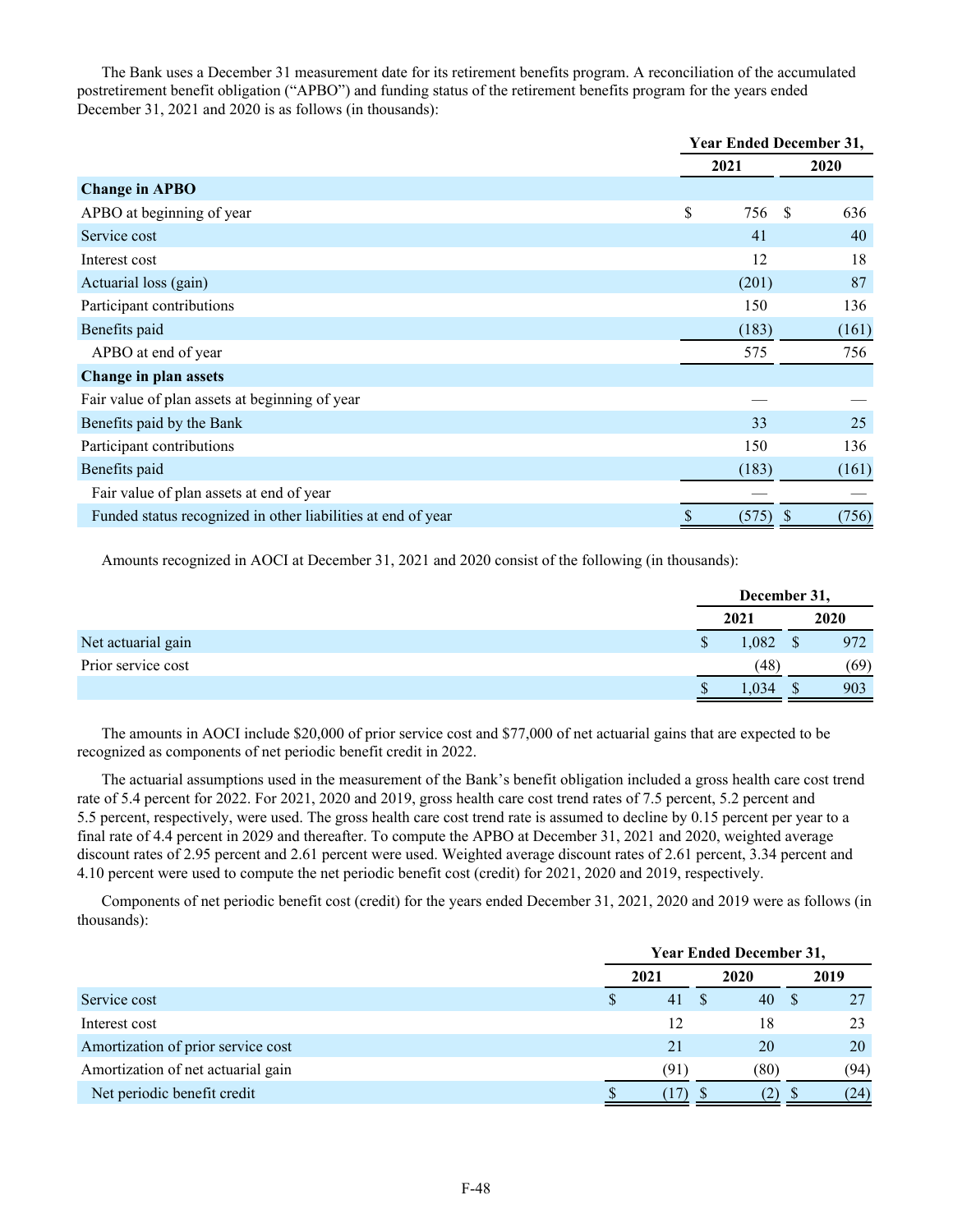The Bank reports the service cost component of its net periodic postretirement benefit cost (credit) in compensation and benefits expense and the other components of net periodic postretirement benefit cost (credit) in "other, net" in the other income (loss) section of the statement of income.

Under U.S. GAAP, the Bank is required to recognize the overfunded or underfunded status of its retirement benefits program as an asset or liability in its statement of condition and to recognize changes in that funded status in the year in which the changes occur through other comprehensive income. Changes in benefit obligations recognized in other comprehensive income during the years ended December 31, 2021, 2020 and 2019 were as follows (in thousands):

|                                                                               | <b>Year Ended December 31,</b> |      |  |      |  |       |  |
|-------------------------------------------------------------------------------|--------------------------------|------|--|------|--|-------|--|
|                                                                               |                                | 2021 |  | 2020 |  | 2019  |  |
| Amortization of prior service cost included in net periodic benefit cost      |                                | 21   |  | 20   |  | 20    |  |
| Actuarial gain (loss)                                                         |                                | 201  |  | (87) |  | (152) |  |
| Amortization of net actuarial gain included in net periodic benefit cost      |                                | (91) |  | (80) |  | (94)  |  |
| Total changes in benefit obligations recognized in other comprehensive income |                                | 131  |  | 147  |  | (226) |  |

A 1 percent increase or decrease in the health care cost trend rate would have had an insignificant effect on the APBO at December 31, 2021 and the aggregate of the service and interest cost components of the net periodic benefit cost for the year ended December 31, 2021.

The following net postretirement benefit payments, which reflect expected future service, as appropriate, are expected to be paid (in thousands):

|           | <b>Year Ended</b><br>December 31, | <b>Expected Benefits</b><br>Payments, Net of<br>Participant<br><b>Contributions</b> |     |
|-----------|-----------------------------------|-------------------------------------------------------------------------------------|-----|
| 2022      |                                   | $\mathbf{D}$                                                                        | 79  |
| 2023      |                                   |                                                                                     | 49  |
| 2024      |                                   |                                                                                     | 27  |
| 2025      |                                   |                                                                                     | 38  |
| 2026      |                                   |                                                                                     | 25  |
| 2027-2031 |                                   |                                                                                     | 43  |
|           |                                   |                                                                                     | 261 |

#### **Note 17—Estimated Fair Values**

Fair value is defined under U.S. GAAP as the price that would be received to sell an asset or paid to transfer a liability in an orderly transaction between market participants at the measurement date. A fair value measurement assumes that the transaction to sell the asset or transfer the liability occurs in the principal market for the asset or liability or, in the absence of a principal market, the most advantageous market for the asset or liability. U.S. GAAP establishes a fair value hierarchy and requires an entity to maximize the use of observable inputs and minimize the use of unobservable inputs when measuring fair value. U.S. GAAP also requires an entity to disclose the level within the fair value hierarchy in which each measurement is classified. The fair value hierarchy prioritizes the inputs used to measure fair value into three broad levels:

**Level 1 Inputs** — Quoted prices (unadjusted) in active markets for identical assets or liabilities that the reporting entity can access at the measurement date.

 **Level 2 Inputs** — Inputs other than quoted prices included in Level 1 that are observable for the asset or liability, either directly or indirectly. If the asset or liability has a specified (contractual) term, a Level 2 input must be observable for substantially the full term of the asset or liability. Level 2 inputs include the following: (1) quoted prices for similar assets or liabilities in active markets; (2) quoted prices for identical or similar assets or liabilities in markets that are not active or in which little information is released publicly; (3) inputs other than quoted prices that are observable for the asset or liability (e.g., interest rates and yield curves that are observable at commonly quoted intervals and implied volatilities); and (4) inputs that are derived principally from or corroborated by observable market data (e.g., implied spreads).

**Level 3 Inputs** — Unobservable inputs for the asset or liability that are supported by little or no market activity. None of the Bank's assets or liabilities that are recorded at fair value on a recurring basis were measured using significant Level 3 inputs.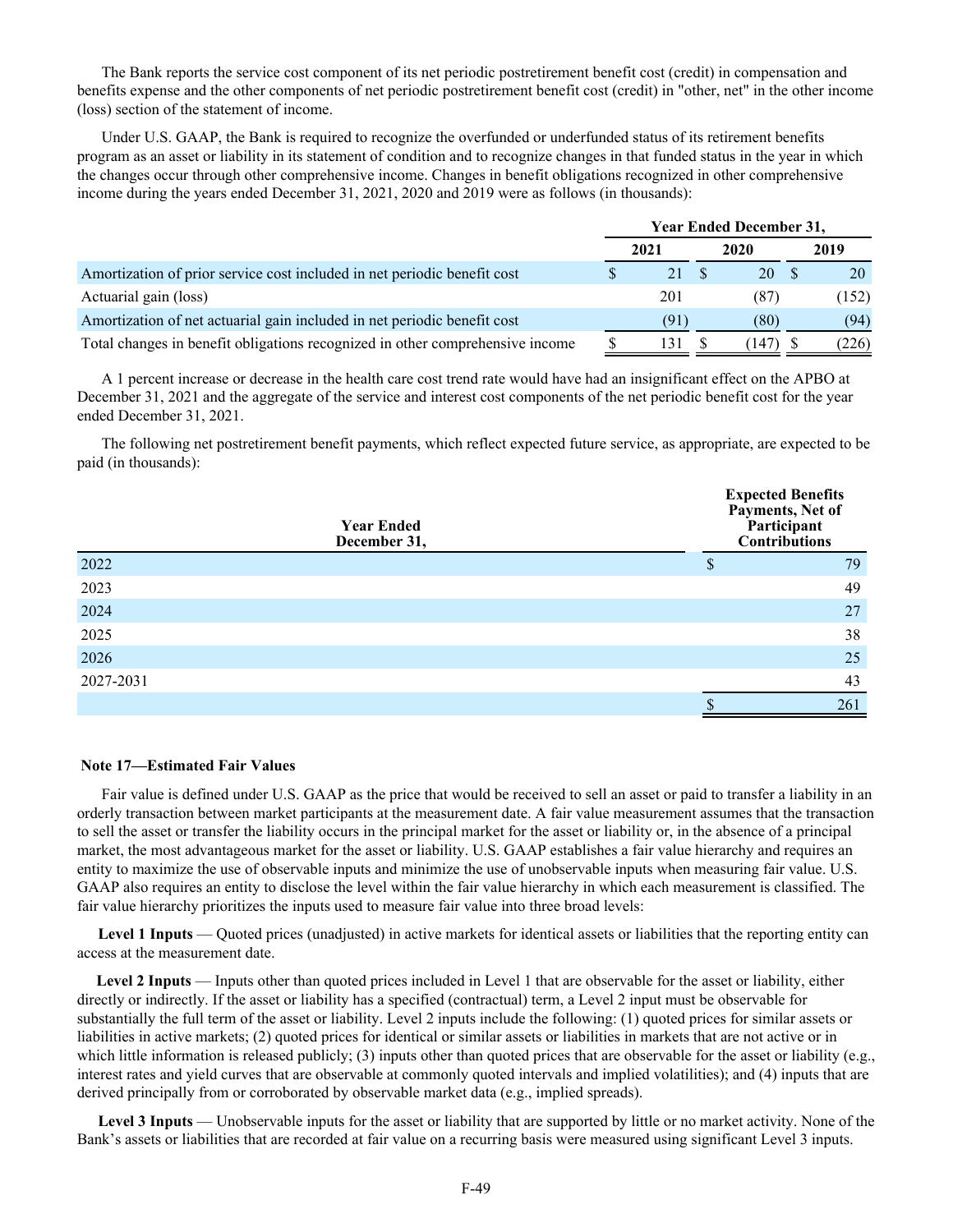For financial instruments carried at fair value, the Bank reviews the fair value hierarchy classifications on a quarterly basis. Changes in the observability of the valuation inputs may result in a reclassification of certain assets or liabilities. For the years ended December 31, 2021 and 2020, the Bank did not reclassify any fair value measurements.

The following estimated fair value amounts have been determined by the Bank using available market information and management's best judgment of appropriate valuation methods. These estimates are based on pertinent information available to the Bank as of December 31, 2021 and 2020. Although management uses its best judgment in estimating the fair value of these financial instruments, there are inherent limitations in any estimation technique or valuation methodology. For example, because an active secondary market does not exist for many of the Bank's financial instruments (e.g., advances, non-agency RMBS and mortgage loans held for portfolio), in certain cases their fair values are not subject to precise quantification or verification. Therefore, the estimated fair values presented below in the Fair Value Summary Tables may not be indicative of the amounts that would have been realized in market transactions at the reporting dates. Further, the fair values do not represent an estimate of the overall market value of the Bank as a going concern, which would take into account future business opportunities.

The valuation techniques used to measure the fair values of the Bank's financial instruments that are measured at fair value on the statement of condition are described below.

 *Trading and available-for-sale securities.* To value its U.S. Treasury Notes and U.S. Treasury Bills classified as trading securities and all of its available-for-sale securities, the Bank obtains prices from three designated third-party pricing vendors when available.

The pricing vendors use various proprietary models to price these securities. The inputs to those models are derived from various sources including, but not limited to, benchmark yields, reported trades, dealer estimates, issuer spreads, benchmark securities, bids, offers and other market-related data. Because many securities do not trade on a daily basis, the pricing vendors use available information as applicable such as benchmark curves, benchmarking of like securities, sector groupings and matrix pricing to determine the prices for individual securities. Each pricing vendor has an established challenge process in place for all security valuations, which facilitates resolution of potentially erroneous prices identified by the Bank.

Recently, the Bank conducted reviews of the three pricing vendors to reconfirm its understanding of the vendors' pricing processes, methodologies and control procedures and was satisfied that those processes, methodologies and control procedures were adequate and appropriate.

A "median" price is first established for each security using a formula that is based upon the number of prices received. If three prices are received, the middle price is the median price; if two prices are received, the average of the two prices is the median price; and if one price is received, it is the median price (and also the final price) subject to some type of validation similar to the evaluation of outliers described below. All prices that are within a specified tolerance threshold of the median price are included in the "cluster" of prices that are averaged to compute a "default" price. All prices that are outside the threshold ("outliers") are subject to further analysis (including, but not limited to, comparison to prices provided by an additional third-party valuation service, prices for similar securities, and/or non-binding dealer estimates) to determine if an outlier is a better estimate of fair value. If an outlier (or some other price identified in the analysis) is determined to be a better estimate of fair value, then the outlier (or the other price, as appropriate) is used as the final price rather than the default price. If, on the other hand, the analysis confirms that an outlier (or outliers) is (are) in fact not representative of fair value and the default price is the best estimate, then the default price is used as the final price. In all cases, the final price is used to determine the fair value of the security.

 If all prices received for a security are outside the tolerance threshold level of the median price, then there is no default price, and the final price is determined by an evaluation of all outlier prices as described above.

As of December 31, 2021 and 2020, three vendor prices were received for substantially all of the Bank's trading and available-for-sale securities and the final prices for substantially all of those securities were computed by averaging the three prices. Based on the Bank's understanding of the pricing methods employed by the third-party pricing vendors and the relative lack of dispersion among the vendor prices (or, in those instances in which there were outliers, the Bank's additional analyses), the Bank believes its final prices result in reasonable estimates of the fair values and that the fair value measurements are classified appropriately in the fair value hierarchy.

*Derivative assets/liabilities*. The fair values of the Bank's interest rate swap and swaption agreements are estimated using a pricing model with inputs that are observable in the market (e.g., the relevant interest rate curves (that is, the relevant LIBOR swap curve, the SOFR curve or the OIS curve and, for purposes of discounting, either the OIS curve for bilateral contracts or the SOFR curve for cleared contracts) and, for agreements containing options, swaption volatility). The fair values of the Bank's interest rate caps are also estimated using a pricing model with inputs that are observable in the market (that is, cap volatility, the relevant LIBOR swap curve and, for purposes of discounting, the OIS curve). Prior to October 2020, the Bank used the OIS curve to discount cash flows when determining the fair values of all of its interest rate exchange agreements. As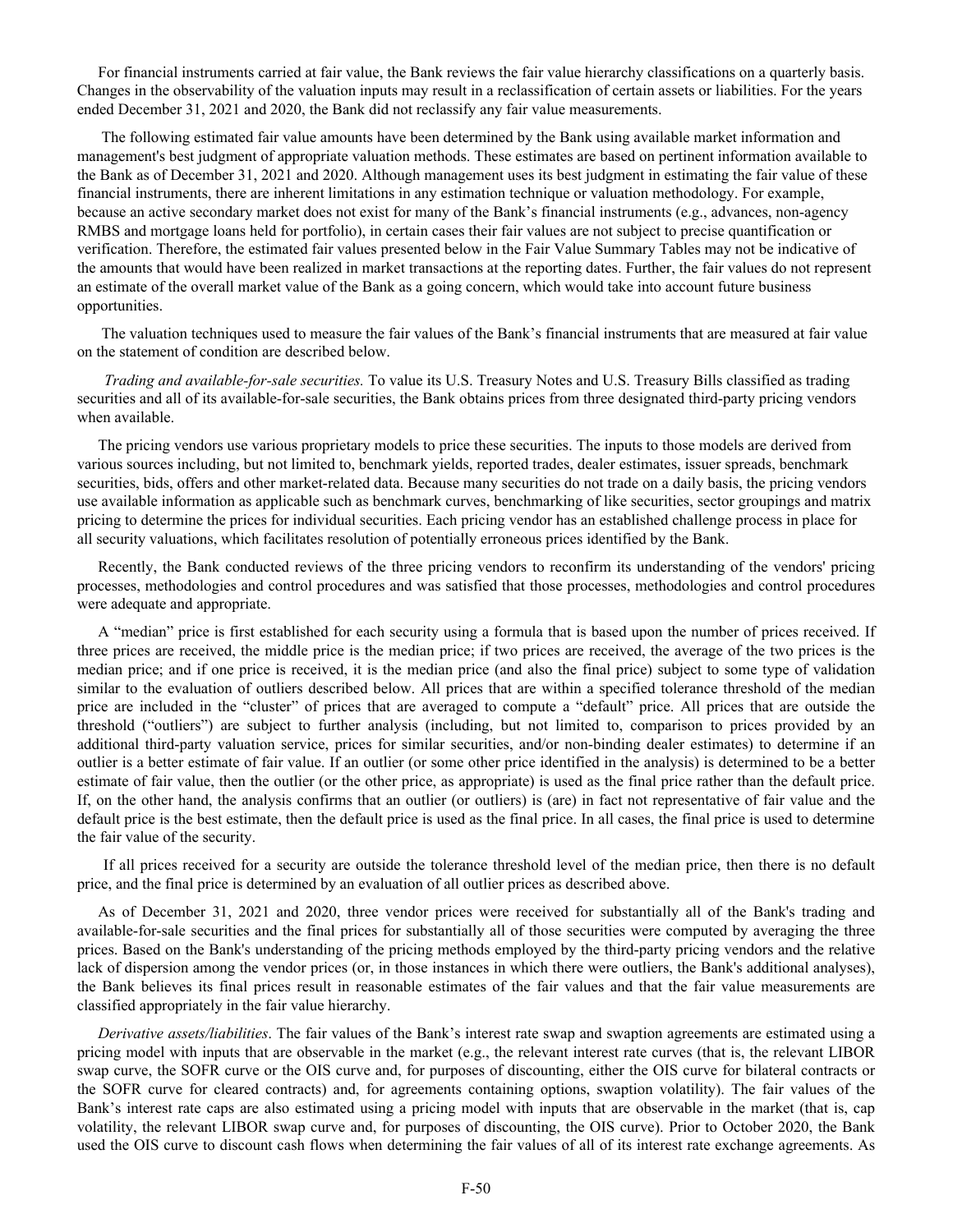further discussed in Note 2, in October 2020, the central clearinghouses with which the Bank transacts began using the SOFR curve as the discount curve for purposes of valuing interest rate exchange agreements and, as a result, the Bank concurrently replaced the OIS curve with the SOFR curve for purposes of valuing its cleared derivatives. The impact of this change was not significant.

As the collateral (or variation margin in the case of daily settled contracts) and netting provisions of the Bank's arrangements with its derivative counterparties significantly reduce the risk from nonperformance (see Note 13), the Bank does not consider its own nonperformance risk or the nonperformance risk associated with each of its counterparties to be a significant factor in the valuation of its derivative assets and liabilities. The Bank compares the fair values obtained from its pricing model to clearinghouse valuations (in the case of cleared derivatives) and non-binding dealer estimates (in the case of bilateral derivatives) and may also compare its fair values to those of similar instruments to ensure that the fair values are reasonable.

The fair values of the Bank's derivative assets and liabilities include accrued interest receivable/payable and cash collateral remitted to/received from counterparties; the estimated fair values of the accrued interest receivable/payable and cash collateral approximate their carrying values due to their short-term nature. The fair values of the Bank's bilateral derivatives are netted by counterparty pursuant to the provisions of the credit support annexes to the Bank's master netting agreements with its nonmember bilateral derivative counterparties. The Bank's cleared derivative transactions with each clearing member of each clearinghouse are netted pursuant to the Bank's arrangements with those parties. In each case, if the netted amounts are positive, they are classified as an asset and, if negative, as a liability.

The Bank estimates the fair values of mortgage delivery commitments based upon the prices for to-be-announced ("TBA") securities, which represent quoted market prices for forward-settling agency MBS. The prices are adjusted for differences in coupon, cost to carry, vintage, remittance type and product type between the Bank's mortgage loan commitments and the referenced TBA MBS.

 *Other assets held at fair value.* To value its mutual fund investments included in other assets, the Bank obtains quoted prices for the mutual funds.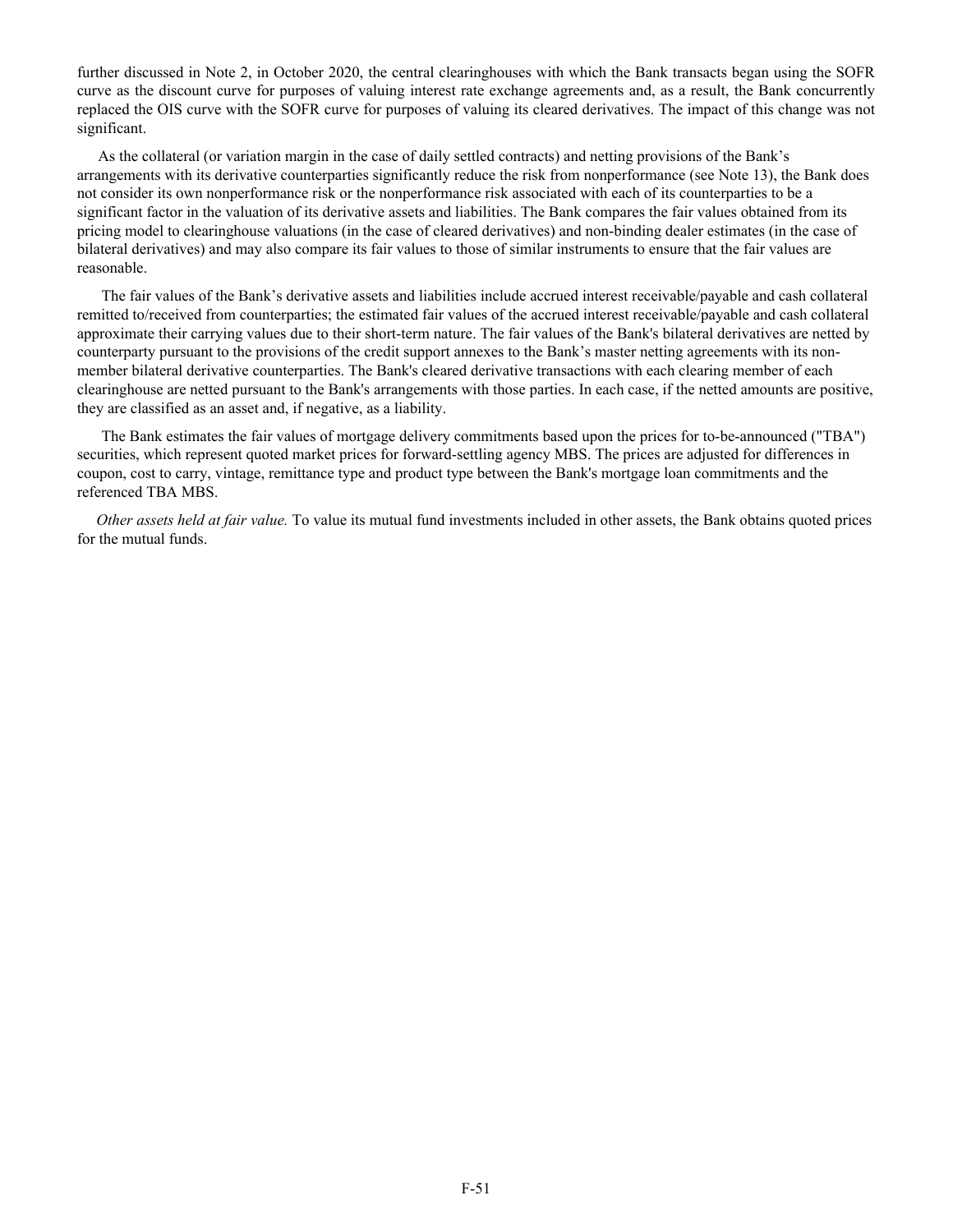The following table presents the carrying values and estimated fair values of the Bank's financial instruments at December 31, 2021 (in thousands), as well as the level within the fair value hierarchy in which the measurements are classified. Financial assets and liabilities are classified in their entirety based on the lowest level input that is significant to the fair value estimate.

### **FAIR VALUE SUMMARY TABLE**

|                                                    |                   | <b>Estimated Fair Value</b> |                               |                          |                         |                                             |  |  |
|----------------------------------------------------|-------------------|-----------------------------|-------------------------------|--------------------------|-------------------------|---------------------------------------------|--|--|
| <b>Financial Instruments</b>                       | Carrying<br>Value | <b>Total</b>                | Level 1                       | Level 2                  | Level 3                 | <b>Netting</b><br>Adjustment <sup>(4)</sup> |  |  |
| Assets:                                            |                   |                             |                               |                          |                         |                                             |  |  |
| Cash and due from banks                            | \$<br>542,801     | 542,801<br>\$               | \$<br>542,801                 | $\mathbf S$              | \$                      | \$                                          |  |  |
| Interest-bearing deposits                          | 885,745           | 885,745                     |                               | 885,745                  |                         |                                             |  |  |
| Securities purchased under agreements to<br>resell | 10,650,000        | 10,650,000                  |                               | 10,650,000               |                         |                                             |  |  |
| Federal funds sold                                 | 4,781,000         | 4,781,000                   |                               | 4,781,000                |                         |                                             |  |  |
| Trading securities <sup>(1)</sup>                  | 2,454,870         | 2,454,870                   |                               | 2,454,870                |                         |                                             |  |  |
| Available-for-sale securities $(1)$                | 15,288,032        | 15,288,032                  |                               | 15,288,032               |                         |                                             |  |  |
| Held-to-maturity securities                        | 593,555           | 606,352                     |                               | $566,487$ <sup>(2)</sup> | $39,865$ <sup>(3)</sup> |                                             |  |  |
| Advances                                           | 24,637,464        | 24,670,292                  | $\overline{\phantom{0}}$      | 24,670,292               |                         |                                             |  |  |
| Mortgage loans held for portfolio, net             | 3,491,265         | 3,505,042                   | $\overbrace{\phantom{12333}}$ | 3,505,042                |                         |                                             |  |  |
| Accrued interest receivable                        | 91,581            | 91,581                      |                               | 91,581                   |                         |                                             |  |  |
| Derivative assets $^{(1)}$                         | 7,077             | 7,077                       |                               | 25,199                   |                         | (18, 122)                                   |  |  |
| Other assets held at fair value (1)                | 17,574            | 17,574                      | 17,574                        |                          |                         |                                             |  |  |
| <b>Liabilities:</b>                                |                   |                             |                               |                          |                         |                                             |  |  |
| Deposits                                           | 1,590,188         | 1,590,187                   |                               | 1,590,187                |                         |                                             |  |  |
| Consolidated obligations                           |                   |                             |                               |                          |                         |                                             |  |  |
| Discount notes                                     | 11,003,026        | 11,000,139                  |                               | 11,000,139               |                         |                                             |  |  |
| <b>Bonds</b>                                       | 44,514,220        | 44,487,511                  | $\overline{\phantom{0}}$      | 44,487,511               |                         |                                             |  |  |
| Mandatorily redeemable capital stock               | 6,657             | 6,657                       | 6,657                         |                          |                         |                                             |  |  |
| Accrued interest payable                           | 73,038            | 73,038                      |                               | 73,038                   |                         |                                             |  |  |
| Derivative liabilities <sup>(1)</sup>              | 13,956            | 13,956                      |                               | 480,306                  |                         | (466, 350)                                  |  |  |

 $\overline{^{(1)}}$  Financial instruments measured at fair value on a recurring basis as of December 31, 2021.

(2) Consists of the Bank's holdings of U.S. government-guaranteed debentures, state housing agency obligations and GSE RMBS.

(3) Consists of the Bank's holdings of non-agency RMBS.

 $\mathcal{L}_\text{max}$  , where  $\mathcal{L}_\text{max}$  and  $\mathcal{L}_\text{max}$ 

(4) Amounts represent the impact of legally enforceable master netting agreements or other legally enforceable arrangements between the Bank and its derivative counterparties that allow the Bank to offset positive and negative positions (inclusive of variation margin for daily settled contracts) as well as any cash collateral held or placed with those same counterparties.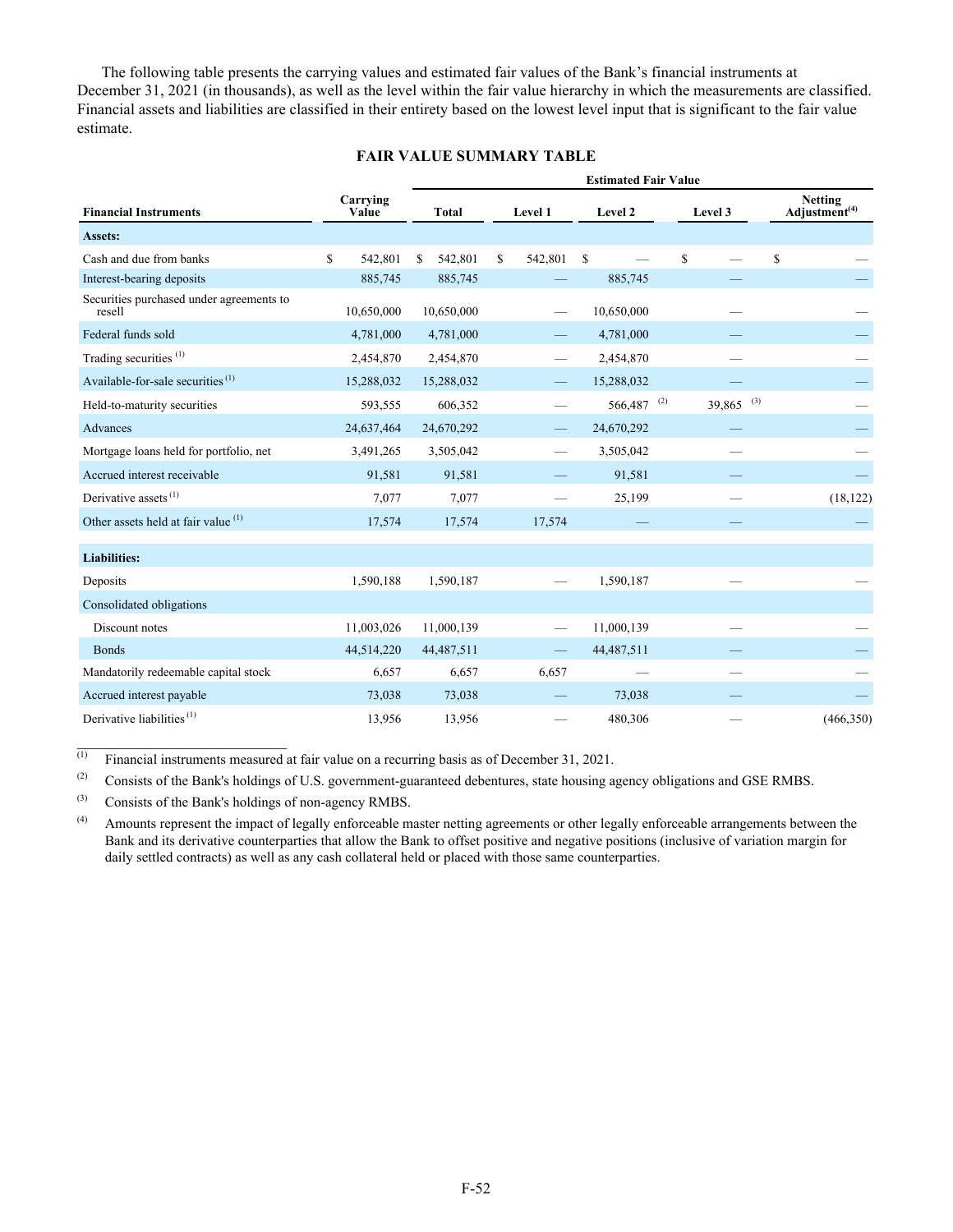The following table presents the carrying values and estimated fair values of the Bank's financial instruments at December 31, 2020 (in thousands), as well as the level within the fair value hierarchy in which the measurements are classified. Financial assets and liabilities are classified in their entirety based on the lowest level input that is significant to the fair value estimate.

### **FAIR VALUE SUMMARY TABLE**

|                                                    |                   | <b>Estimated Fair Value</b> |             |             |              |                                             |  |  |  |
|----------------------------------------------------|-------------------|-----------------------------|-------------|-------------|--------------|---------------------------------------------|--|--|--|
| <b>Financial Instruments</b>                       | Carrying<br>Value | <b>Total</b>                | Level 1     | Level 2     | Level 3      | <b>Netting</b><br>Adjustment <sup>(4)</sup> |  |  |  |
| Assets:                                            |                   |                             |             |             |              |                                             |  |  |  |
| Cash and due from banks                            | 3,178,281<br>S.   | \$3,178,281                 | \$3,178,281 | \$          | $\mathbb{S}$ | \$                                          |  |  |  |
| Interest-bearing deposits                          | 759,240           | 759,240                     |             | 759,240     |              |                                             |  |  |  |
| Securities purchased under<br>agreements to resell | 1,000,000         | 1,000,000                   |             | 1,000,000   |              |                                             |  |  |  |
| Federal funds sold                                 | 915,000           | 915,000                     |             | 915,000     |              |                                             |  |  |  |
| Trading securities <sup>(1)</sup>                  | 5,301,468         | 5,301,468                   |             | 5,301,468   |              |                                             |  |  |  |
| Available-for-sale securities <sup>(1)</sup>       | 16,787,762        | 16,787,762                  |             | 16,787,762  |              |                                             |  |  |  |
| Held-to-maturity securities                        | 897,226           | 908,630                     |             | 857,785 (2) | $50,845$ (3) |                                             |  |  |  |
| Advances                                           | 32,478,944        | 32,536,792                  |             | 32,536,792  |              |                                             |  |  |  |
| Mortgage loans held for portfolio, net             | 3,422,686         | 3,503,137                   |             | 3,503,137   |              |                                             |  |  |  |
| Accrued interest receivable                        | 106,322           | 106,322                     |             | 106,322     |              |                                             |  |  |  |
| Derivative assets $^{(1)}$                         | 7,975             | 7,975                       |             | 37,969      |              | (29,994)                                    |  |  |  |
| Other assets held at fair value $(1)$              | 15,839            | 15,839                      | 15,839      |             |              |                                             |  |  |  |
| <b>Liabilities:</b>                                |                   |                             |             |             |              |                                             |  |  |  |
| Deposits                                           | 1,583,120         | 1,583,131                   |             | 1,583,131   |              |                                             |  |  |  |
| Consolidated obligations                           |                   |                             |             |             |              |                                             |  |  |  |
| Discount notes                                     | 22,171,296        | 22,170,858                  |             | 22,170,858  |              |                                             |  |  |  |
| <b>Bonds</b>                                       | 37,112,721        | 37, 197, 548                |             | 37,197,548  |              |                                             |  |  |  |
| Mandatorily redeemable capital stock               | 13,864            | 13,864                      | 13,864      |             |              |                                             |  |  |  |
| Accrued interest payable                           | 42,039            | 42,039                      |             | 42,039      |              |                                             |  |  |  |
| Derivative liabilities $(1)$                       | 25,049            | 25,049                      |             | 510,859     |              | (485, 810)                                  |  |  |  |

 $\overline{^{(1)}}$  Financial instruments measured at fair value on a recurring basis as of December 31, 2020.

(2) Consists of the Bank's holdings of U.S. government-guaranteed debentures, state housing agency obligations and GSE RMBS.

(3) Consists of the Bank's holdings of non-agency RMBS.

 $\mathcal{L}_\text{max}$  , where  $\mathcal{L}_\text{max}$  and  $\mathcal{L}_\text{max}$ 

(4) Amounts represent the impact of legally enforceable master netting agreements or other legally enforceable arrangements between the Bank and its derivative counterparties that allow the Bank to offset positive and negative positions (inclusive of variation margin for daily settled contracts) as well as any cash collateral held or placed with those same counterparties.

#### **Note 18—Commitments and Contingencies**

 **Joint and several liability.** As described in Note 11, the Bank is jointly and severally liable with the other 10 FHLBanks for the payment of principal and interest on all of the consolidated obligations issued by the FHLBanks. At December 31, 2021 and 2020, the par amounts of the other 10 FHLBanks' outstanding consolidated obligations totaled \$597 billion and \$688 billion, respectively. The Finance Agency, in its discretion, may require any FHLBank to make principal or interest payments due on any consolidated obligation, regardless of whether there has been a default by a FHLBank having primary liability. To the extent that a FHLBank makes any consolidated obligation payment on behalf of another FHLBank, the paying FHLBank is entitled to reimbursement from the FHLBank with primary liability. However, if the Finance Agency determines that the primary obligor is unable to satisfy its obligations, then the Finance Agency may allocate the outstanding liability among the remaining FHLBanks on a pro rata basis in proportion to each FHLBank's participation in all consolidated obligations outstanding, or on any other basis that the Finance Agency may determine. No FHLBank has ever failed to make any payment on a consolidated obligation for which it was the primary obligor; as a result, the regulatory provisions for directing other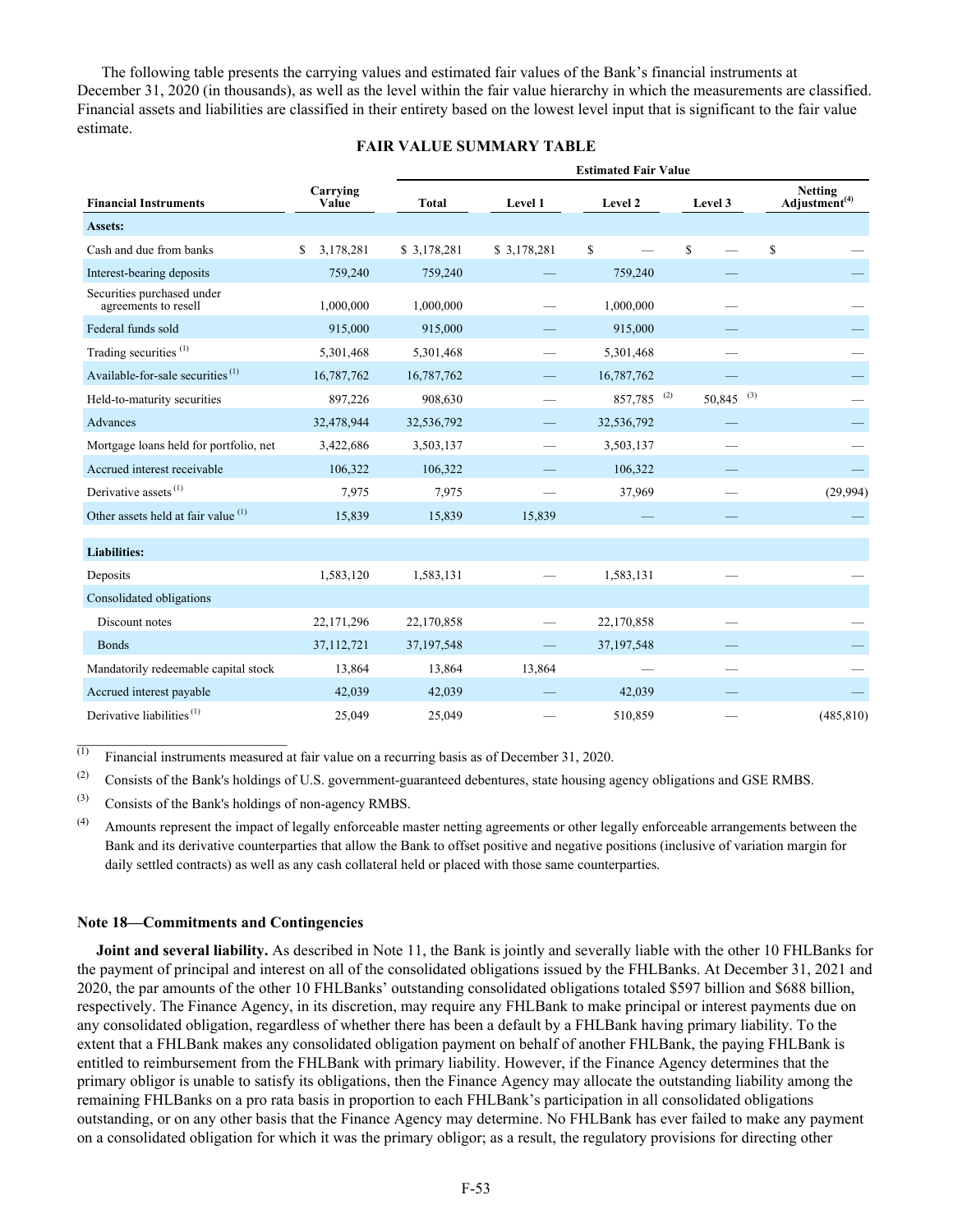FHLBanks to make payments on behalf of another FHLBank or allocating the liability among other FHLBanks have never been invoked.

The joint and several obligations are mandated by Finance Agency regulations and are not the result of arms-length transactions among the FHLBanks. As described above, the FHLBanks have no control over the amount of the guaranty or the determination of how each FHLBank would perform under the joint and several liability. If the Bank expected that it would be required to pay any amounts on behalf of its co-obligors under its joint and several liability, the Bank would charge to income the amount of the expected payment. Based upon the creditworthiness of the other FHLBanks, the Bank currently believes that the likelihood that it would have to pay any amounts beyond those for which it is primarily liable is remote.

**Other commitments and contingencies.** At December 31, 2021 and 2020, the Bank had commitments to make additional advances totaling approximately \$22,042,000 and \$7,161,000, respectively. At December 31, 2021, all of the outstanding commitments to make additional advances expire in 2022.

The Bank issues standby letters of credit for a fee on behalf of its members. Standby letters of credit serve as performance guarantees. If the Bank is required to make payment for a beneficiary's draw on the letter of credit, the amount funded is converted into a collateralized advance to the member. Letters of credit are fully collateralized in the same manner as advances (see Note 6). Outstanding standby letters of credit totaled \$21,652,978,000 and \$22,402,688,000 at December 31, 2021 and 2020, respectively. At December 31, 2021, outstanding letters of credit had original terms of up to 15 years with a final expiration in 2035. Unearned fees on standby letters of credit are recorded in other liabilities and totaled \$4,970,000 and \$5,621,000 at December 31, 2021 and 2020, respectively. Based on management's credit analyses and collateral requirements, the Bank does not deem it necessary to have any provision for credit losses on these letters of credit (see Note 9).

The Bank has entered into standby bond purchase agreements with a state housing finance agency within its district whereby, for a fee, the Bank agrees to serve as a standby liquidity provider. If required, the Bank will purchase and hold the housing finance agency's bonds until the designated marketing agent can find a suitable investor or the housing finance agency repurchases the bonds according to a schedule established by the agreement. Each standby bond purchase agreement includes the provisions under which the Bank would be required to purchase the bonds. At December 31, 2021 and 2020, the Bank had outstanding standby bond purchase agreements totaling \$914,041,000 and \$709,300,000, respectively. At December 31, 2021, standby bond purchase agreements totaling \$165,299,000, \$210,622,000, \$46,840,000, \$239,825,000 and \$251,455,000 expire in 2022, 2023, 2024, 2025 and 2026, respectively. The Bank was not required to purchase any bonds under these agreements during the years ended December 31, 2021 or 2020.

At December 31, 2021 and 2020, the Bank had commitments to purchase conventional mortgage loans totaling \$33,217,000 and \$21,569,000, respectively, from certain of its PFIs.

At December 31, 2021, the Bank had commitments to issue \$350,000,000 (par value) of consolidated obligation bonds, all of which were hedged with interest rate swaps. The Bank did not have any commitments to issue consolidated obligation discount notes at December 31, 2021. At December 31, 2020, the Bank had commitments to issue \$521,760,000 (par value) of consolidated obligation discount notes, none of which were hedged. The Bank did not have any commitments to issue consolidated obligation bonds at December 31, 2020.

The Bank has transacted interest rate exchange agreements with large financial institutions and third-party clearinghouses that are subject to collateral exchange arrangements. As of December 31, 2021 and 2020, the Bank had pledged cash collateral of \$456,491,000 and \$466,068,000, respectively, to those parties that had credit risk exposure to the Bank related to interest rate exchange agreements. The pledged cash collateral (i.e., interest-bearing deposit asset) is netted against derivative assets and liabilities in the statements of condition. In addition, as of December 31, 2021 and 2020, the Bank had pledged securities with carrying values (and fair values) of \$529,596,000 and \$737,500,000, respectively, to parties that had credit risk exposure to the Bank related to interest rate exchange agreements. The pledged securities may be rehypothecated and are not netted against derivative assets and liabilities in the statement of condition.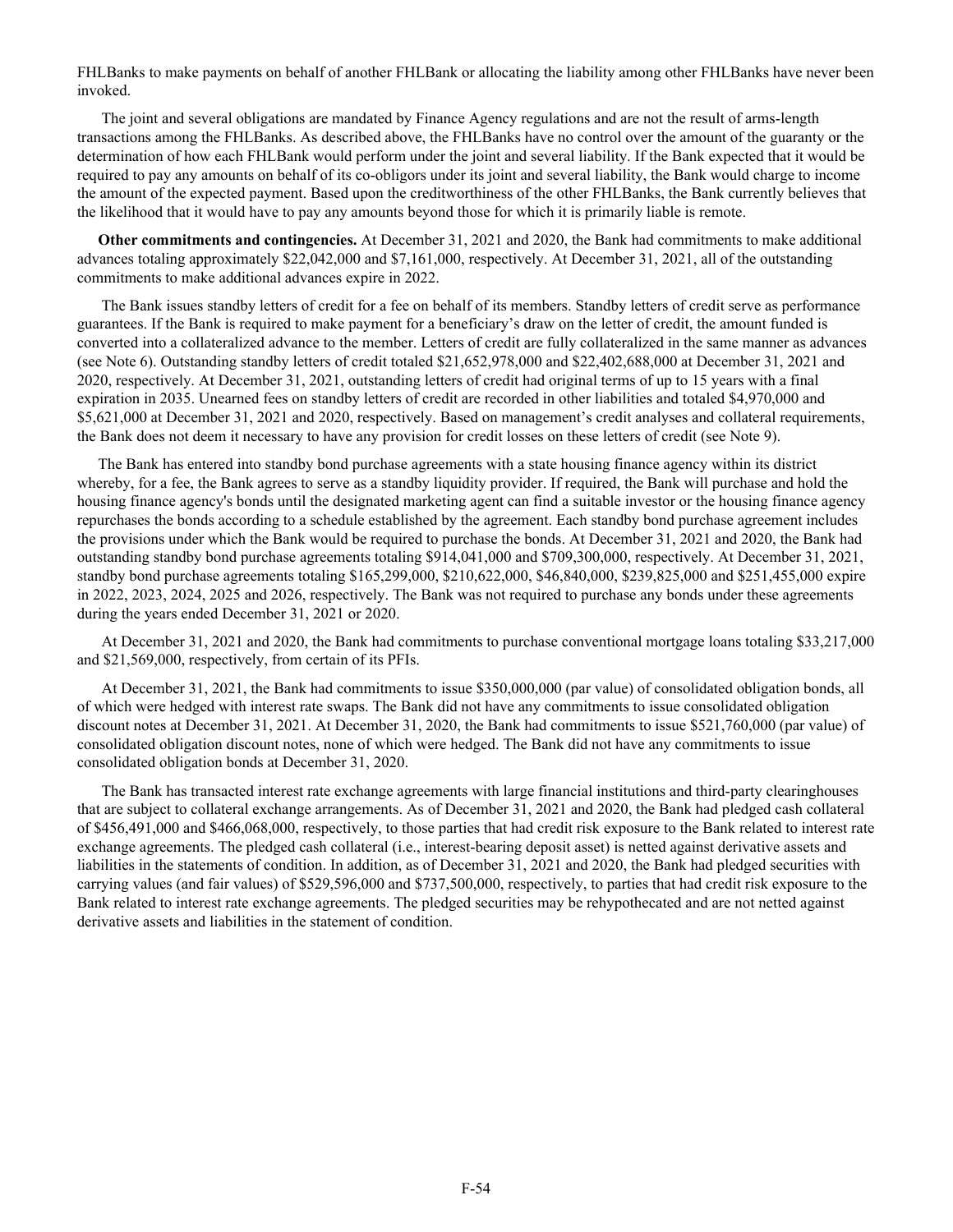During the years ended December 31, 2021, 2020 and 2019, the Bank charged to operating expenses net rental costs of approximately \$390,000, \$388,000 and \$360,000, respectively. Future minimum rentals at December 31, 2021 were as follows (in thousands):

| Year              | <b>Premises</b> |     | Equipment |                | <b>Total</b>  |       |  |
|-------------------|-----------------|-----|-----------|----------------|---------------|-------|--|
| $\overline{2022}$ | \$              | 477 | S         | $\overline{4}$ | <sup>\$</sup> | 481   |  |
| 2023              |                 | 425 |           |                |               | 425   |  |
| 2024              |                 | 438 |           |                |               | 438   |  |
| 2025              |                 | 258 |           |                |               | 258   |  |
| 2026              |                 | 259 |           |                |               | 259   |  |
| Thereafter        |                 | 921 |           |                |               | 921   |  |
| Total             |                 | /8  |           | 4              |               | 2,782 |  |

Lease agreements for Bank premises generally provide for increases in the base rentals resulting from increases in property taxes and maintenance expenses. These increases are not expected to have a material effect on the Bank.

The Bank has entered into certain lease agreements to rent space to outside parties in its building. Future minimum rentals under these operating leases at December 31, 2021 were as follows (in thousands):

| Year  | <b>Total</b> |
|-------|--------------|
| 2022  | 1,652<br>\$  |
| 2023  | 1,358        |
| 2024  | 1,116        |
| Total | \$4,126      |

In the ordinary course of its business, the Bank is subject to the risk that litigation may arise. Currently, the Bank is not a party to any material pending legal proceedings.

For a discussion of other commitments and contingencies, see Notes 12, 13 and 16.

#### **Note 19 — Transactions with Shareholders**

As a cooperative, the Bank's capital stock is owned by its members, by former members that retain the stock as provided in the Bank's Capital Plan or by non-member institutions that have acquired members and must retain the stock to support advances or other activities with the Bank. No shareholder owns more than 10% of the voting interests of the Bank due to statutory limits on members' voting rights. As of December 31, 2021, nine of the Bank's directors were member directors. By law, member directors must be officers or directors of a member of the Bank.

Substantially all of the Bank's advances are made to its shareholders (while eligible to borrow from the Bank, housing associates are not required or allowed to hold capital stock). In addition, substantially all of its mortgage loans held for portfolio were purchased from certain of its shareholders. The Bank maintains demand deposit accounts for shareholders primarily as an investment alternative for their excess cash and to facilitate settlement activities that are directly related to advances. As an additional service to members, the Bank also offers term deposit accounts. Further, the Bank offers interest rate exchange agreements to its members. Periodically, the Bank may sell (or purchase) federal funds to (or from) shareholders and/or their affiliates. These transactions are executed on terms that are the same as those with other eligible third-party market participants, except that the Bank's underwriting guidelines specify a lower minimum threshold for the amount of capital that members must have to be an eligible federal funds counterparty than non-members. The Bank has never held any direct equity investments in its shareholders or their affiliates.

Affiliates of two of the Bank's derivative counterparties (Citigroup and Wells Fargo) acquired member institutions on March 31, 2005 and October 1, 2006, respectively. Since the acquisitions were completed, the Bank has continued to enter into interest rate exchange agreements with Citigroup and Wells Fargo in the normal course of business and under the same terms and conditions as before. In addition, the Bank maintains interest-bearing deposits with affiliates of Citigroup and Wells Fargo. Effective October 1, 2006, Citigroup terminated the Ninth District charter of the affiliate that acquired the member institution and, as a result, an affiliate of Citigroup became a non-member shareholder of the Bank. The Bank repurchased all of the affiliate's outstanding capital stock in 2019; accordingly, the affiliate of Citigroup is no longer a shareholder of the Bank.

The Bank did not purchase any debt or equity securities issued by any of its shareholders or their affiliates during the years ended December 31, 2021, 2020 or 2019.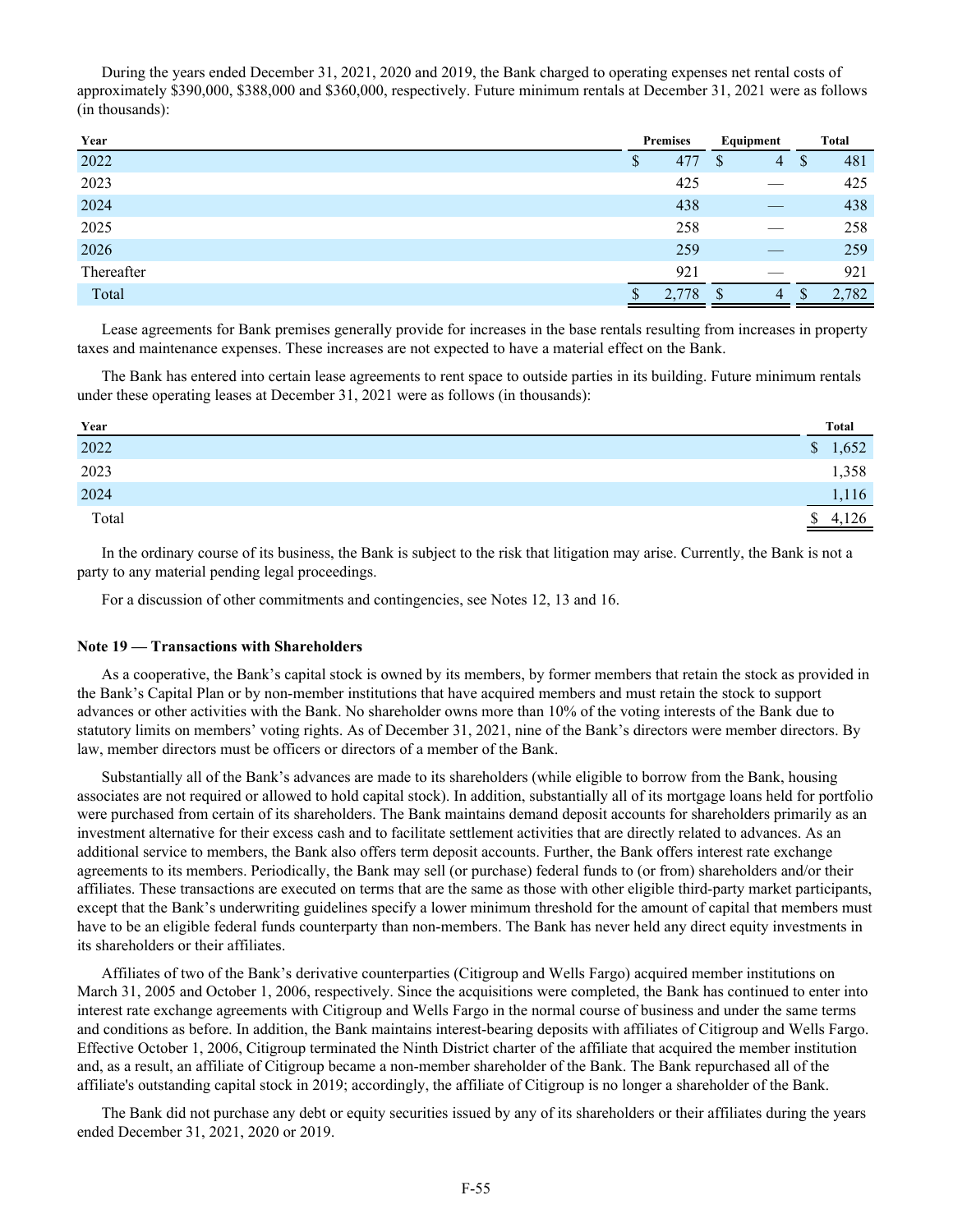All transactions with shareholders are entered into in the ordinary course of business. The Bank provides the same pricing for advances and other services to all similarly situated members regardless of asset or transaction size, charter type, or geographic location.

The Bank provides, in the ordinary course of its business, products and services to members whose officers or directors may serve as directors of the Bank ("Directors' Financial Institutions"). Finance Agency regulations require that transactions with Directors' Financial Institutions be made on the same terms as those with any other member. As of December 31, 2021 and 2020, advances outstanding to Directors' Financial Institutions aggregated \$495,278,000 and \$1,108,011,000, respectively, representing 2.0 percent and 3.5 percent, respectively, of the Bank's total outstanding advances as of those dates. The Bank did not acquire any mortgage loans from Directors' Financial Institutions during the years ended December 31, 2021, 2020 or 2019. As of December 31, 2021 and 2020, capital stock outstanding to Directors' Financial Institutions aggregated \$40,598,000 and \$51,313,000, respectively, representing 1.8 percent and 2.4 percent of the Bank's outstanding capital stock at each of those dates. For purposes of this determination, the Bank's outstanding capital stock includes those shares that are classified as mandatorily redeemable.

### **Note 20 — Transactions with Other FHLBanks**

Occasionally, the Bank loans (or borrows) short-term federal funds to (from) other FHLBanks. The Bank did not loan any short-term federal funds to other FLHBanks during the years ended December 31, 2021 or 2020. During the year ended December 31, 2019, interest income on loans to other FHLBanks totaled \$20,000; this amount is reported as interest income from federal funds sold in the statement of income. The following table summarizes the Bank's loans to other FHLBanks during the year ended December 31, 2019 (in thousands).

|                                    | <b>Year Ended</b><br><b>December 31, 2019</b> |  |
|------------------------------------|-----------------------------------------------|--|
| Balance at January 1, 2019         |                                               |  |
| Loans made to FHLBank of Boston    | 300,000                                       |  |
| Collections from FHLBank of Boston | (300,000)                                     |  |
| Balance at December 31, 2019       |                                               |  |

During the years ended December 31, 2021, 2020 and 2019, interest expense on borrowings from other FHLBanks totaled \$77, \$506 and \$109,000, respectively. The following table summarizes the Bank's borrowings from other FHLBanks during the years ended December 31, 2021, 2020 and 2019 (in thousands).

|                          |      | <b>Year Ended December 31,</b> |          |               |  |  |  |
|--------------------------|------|--------------------------------|----------|---------------|--|--|--|
|                          | 2021 |                                | 2020     | 2019          |  |  |  |
| Balance at January 1,    | \$   |                                |          | <sup>\$</sup> |  |  |  |
| Borrowings from:         |      |                                |          |               |  |  |  |
| <b>FHLBank of Boston</b> |      |                                |          | 150,000       |  |  |  |
| FHLBank of San Francisco |      |                                |          | 400,000       |  |  |  |
| FHLBank of Indianapolis  |      | 40,000                         | 40,000   | 40,000        |  |  |  |
| FHLBank of New York      |      |                                |          | 250,000       |  |  |  |
| Repayments to:           |      |                                |          |               |  |  |  |
| <b>FHLBank of Boston</b> |      |                                |          | (150,000)     |  |  |  |
| FHLBank of San Francisco |      |                                |          | (400,000)     |  |  |  |
| FHLBank of Indianapolis  |      | (40,000)                       | (40,000) | (40,000)      |  |  |  |
| FHLBank of New York      |      |                                |          | (250,000)     |  |  |  |
| Balance at December 31,  |      |                                |          |               |  |  |  |

The Bank has, from time to time, assumed the outstanding debt of another FHLBank rather than issue new debt. In connection with these transactions, the Bank becomes the primary obligor for the transferred debt. The Bank did not assume any debt from other FHLBanks during the years ended December 31, 2021, 2020 or 2019. When they occur, the Bank accounts for these transfers in the same manner as it accounts for new debt issuances (see Note 1).

Occasionally, the Bank transfers debt that it no longer needs to other FHLBanks. In connection with these transactions, the assuming FHLBanks become the primary obligors for the transferred debt. The Bank did not transfer any debt to other FHLBanks during the years ended December 31, 2021, 2020 or 2019.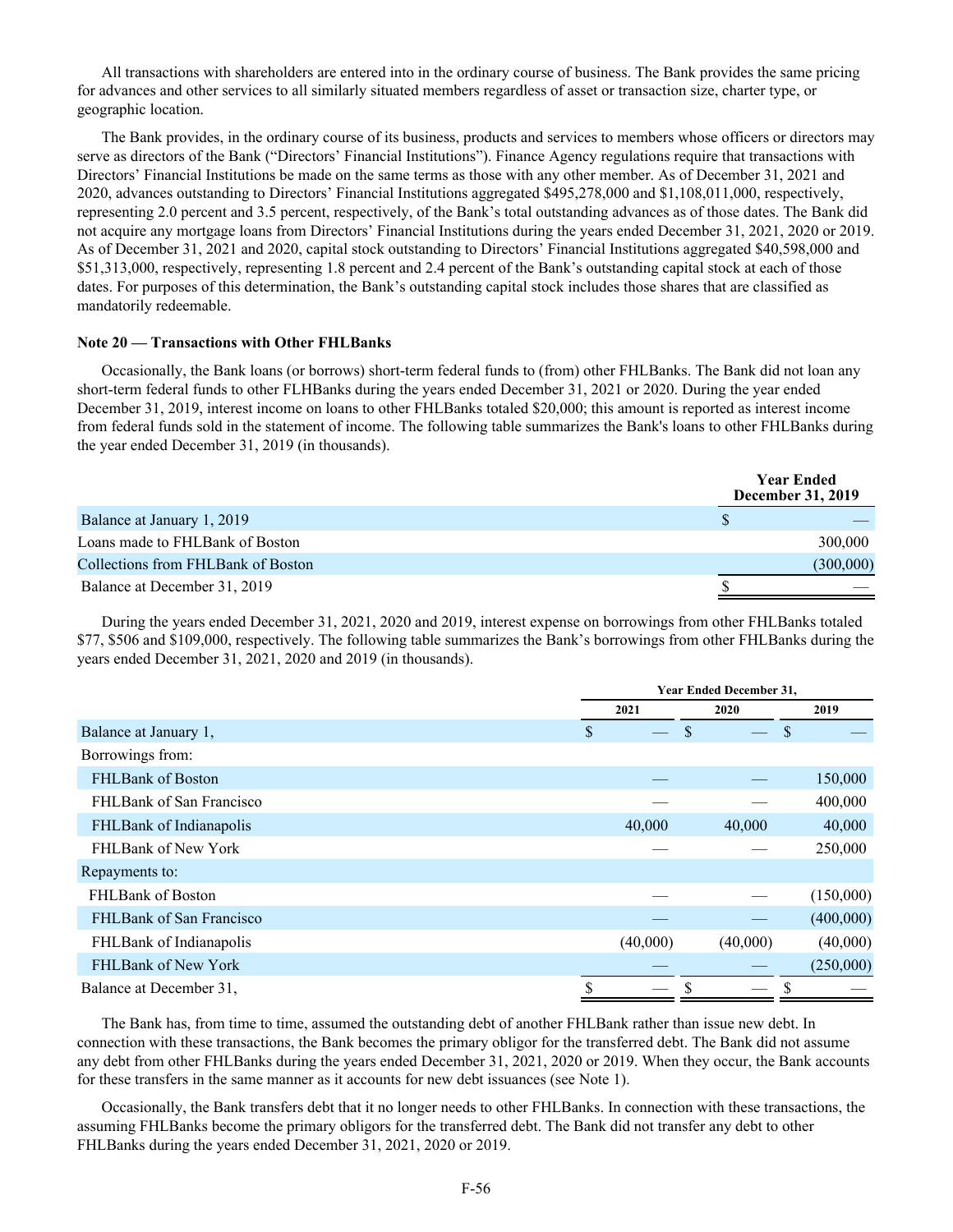# **Note 21 — Accumulated Other Comprehensive Income (Loss)**

The following table presents the changes in the components of AOCI for the years ended December 31, 2021, 2020 and 2019 (in thousands).

|                                                                                                                                       |               | <b>Net Unrealized</b><br><b>Gains (Losses) on</b><br>Available-for-Sale<br>Securities <sup>(1)</sup> | Unrealized<br><b>Gains (Losses)</b><br>on Cash Flow<br><b>Hedges</b> |                |                           |                     |               |           | <b>Net</b> |  |  |  | <b>Non-Credit Portion of</b><br><b>Other-than-Temporary</b><br><b>Impairment Losses on</b><br><b>Held-to-Maturity</b><br><b>Securities</b> | Postretirement<br><b>Benefits</b> |  | <b>Total</b><br><b>AOCI</b> |
|---------------------------------------------------------------------------------------------------------------------------------------|---------------|------------------------------------------------------------------------------------------------------|----------------------------------------------------------------------|----------------|---------------------------|---------------------|---------------|-----------|------------|--|--|--|--------------------------------------------------------------------------------------------------------------------------------------------|-----------------------------------|--|-----------------------------|
| Year ended December 31, 2021                                                                                                          |               |                                                                                                      |                                                                      |                |                           |                     |               |           |            |  |  |  |                                                                                                                                            |                                   |  |                             |
| Balance at January 1, 2021                                                                                                            | \$            | 172,361                                                                                              | \$                                                                   | $(119,602)$ \$ | $(6,402)$ \$              | 903                 | S             | 47,260    |            |  |  |  |                                                                                                                                            |                                   |  |                             |
| Reclassifications from AOCI to net income                                                                                             |               |                                                                                                      |                                                                      |                |                           |                     |               |           |            |  |  |  |                                                                                                                                            |                                   |  |                             |
| Losses on cash flow hedges included in interest<br>expense                                                                            |               |                                                                                                      |                                                                      | 22,345         |                           |                     |               | 22,345    |            |  |  |  |                                                                                                                                            |                                   |  |                             |
| Amortization of prior service costs and net<br>actuarial gains recognized in other income<br>$(\text{loss})$                          |               |                                                                                                      |                                                                      |                |                           | (70)                |               | (70)      |            |  |  |  |                                                                                                                                            |                                   |  |                             |
| Other amounts of other comprehensive income (loss)                                                                                    |               |                                                                                                      |                                                                      |                |                           |                     |               |           |            |  |  |  |                                                                                                                                            |                                   |  |                             |
| Net unrealized gains on available-for-sale<br>securities                                                                              |               | 68.699                                                                                               |                                                                      |                |                           |                     |               | 68,699    |            |  |  |  |                                                                                                                                            |                                   |  |                             |
| Unrealized gains on cash flow hedges                                                                                                  |               |                                                                                                      |                                                                      | 42,418         |                           |                     |               | 42,418    |            |  |  |  |                                                                                                                                            |                                   |  |                             |
| Accretion of non-credit portion of other-than-<br>temporary impairment losses to the carrying<br>value of held-to-maturity securities |               |                                                                                                      |                                                                      |                | 1.917                     |                     |               | 1,917     |            |  |  |  |                                                                                                                                            |                                   |  |                             |
| Actuarial gain                                                                                                                        |               |                                                                                                      |                                                                      |                |                           | 201                 |               | 201       |            |  |  |  |                                                                                                                                            |                                   |  |                             |
| Total other comprehensive income                                                                                                      |               | 68,699                                                                                               |                                                                      | 64,763         | 1,917                     | 131                 |               | 135,510   |            |  |  |  |                                                                                                                                            |                                   |  |                             |
| Balance at December 31, 2021                                                                                                          | \$            | 241,060                                                                                              | \$                                                                   | (54, 839)      | \$<br>(4, 485)            | -S<br>1,034         | \$            | 182,770   |            |  |  |  |                                                                                                                                            |                                   |  |                             |
|                                                                                                                                       |               |                                                                                                      |                                                                      |                |                           |                     |               |           |            |  |  |  |                                                                                                                                            |                                   |  |                             |
| Year ended December 31, 2020                                                                                                          |               |                                                                                                      |                                                                      |                |                           |                     |               |           |            |  |  |  |                                                                                                                                            |                                   |  |                             |
| Balance at January 1, 2020                                                                                                            | <sup>\$</sup> | 144,833                                                                                              | \$                                                                   | $(38, 194)$ \$ | $(8,640)$ \$              | 1,050               | <sup>\$</sup> | 99,049    |            |  |  |  |                                                                                                                                            |                                   |  |                             |
| Reclassifications from AOCI to net income                                                                                             |               |                                                                                                      |                                                                      |                |                           |                     |               |           |            |  |  |  |                                                                                                                                            |                                   |  |                             |
| Realized gains on sales of available-for-sale<br>securities included in net income                                                    |               | (829)                                                                                                |                                                                      |                |                           |                     |               | (829)     |            |  |  |  |                                                                                                                                            |                                   |  |                             |
| Losses on cash flow hedges included in interest<br>expense                                                                            |               |                                                                                                      |                                                                      | 14,627         |                           |                     |               | 14,627    |            |  |  |  |                                                                                                                                            |                                   |  |                             |
| Amortization of prior service costs and net<br>actuarial gains recognized in other income<br>$(\text{loss})$                          |               |                                                                                                      |                                                                      |                |                           | (60)                |               | (60)      |            |  |  |  |                                                                                                                                            |                                   |  |                             |
| Other amounts of other comprehensive income (loss)                                                                                    |               |                                                                                                      |                                                                      |                |                           |                     |               |           |            |  |  |  |                                                                                                                                            |                                   |  |                             |
| Net unrealized gains on available-for-sale<br>securities                                                                              |               | 28,357                                                                                               |                                                                      |                |                           |                     |               | 28,357    |            |  |  |  |                                                                                                                                            |                                   |  |                             |
| Unrealized losses on cash flow hedges                                                                                                 |               |                                                                                                      |                                                                      | (96, 035)      |                           |                     |               | (96, 035) |            |  |  |  |                                                                                                                                            |                                   |  |                             |
| Accretion of non-credit portion of other-than-<br>temporary impairment losses to the carrying<br>value of held-to-maturity securities |               |                                                                                                      |                                                                      |                | 2,238                     |                     |               | 2,238     |            |  |  |  |                                                                                                                                            |                                   |  |                             |
| Actuarial loss                                                                                                                        |               |                                                                                                      |                                                                      |                |                           | (87)                |               | (87)      |            |  |  |  |                                                                                                                                            |                                   |  |                             |
| Total other comprehensive income (loss)                                                                                               |               | 27,528                                                                                               |                                                                      | (81, 408)      | 2,238                     | (147)               |               | (51, 789) |            |  |  |  |                                                                                                                                            |                                   |  |                             |
| Balance at December 31, 2020                                                                                                          | \$            | 172,361                                                                                              | \$                                                                   | (119,602)      | <sup>\$</sup><br>(6, 402) | <sup>S</sup><br>903 | $\mathbf S$   | 47,260    |            |  |  |  |                                                                                                                                            |                                   |  |                             |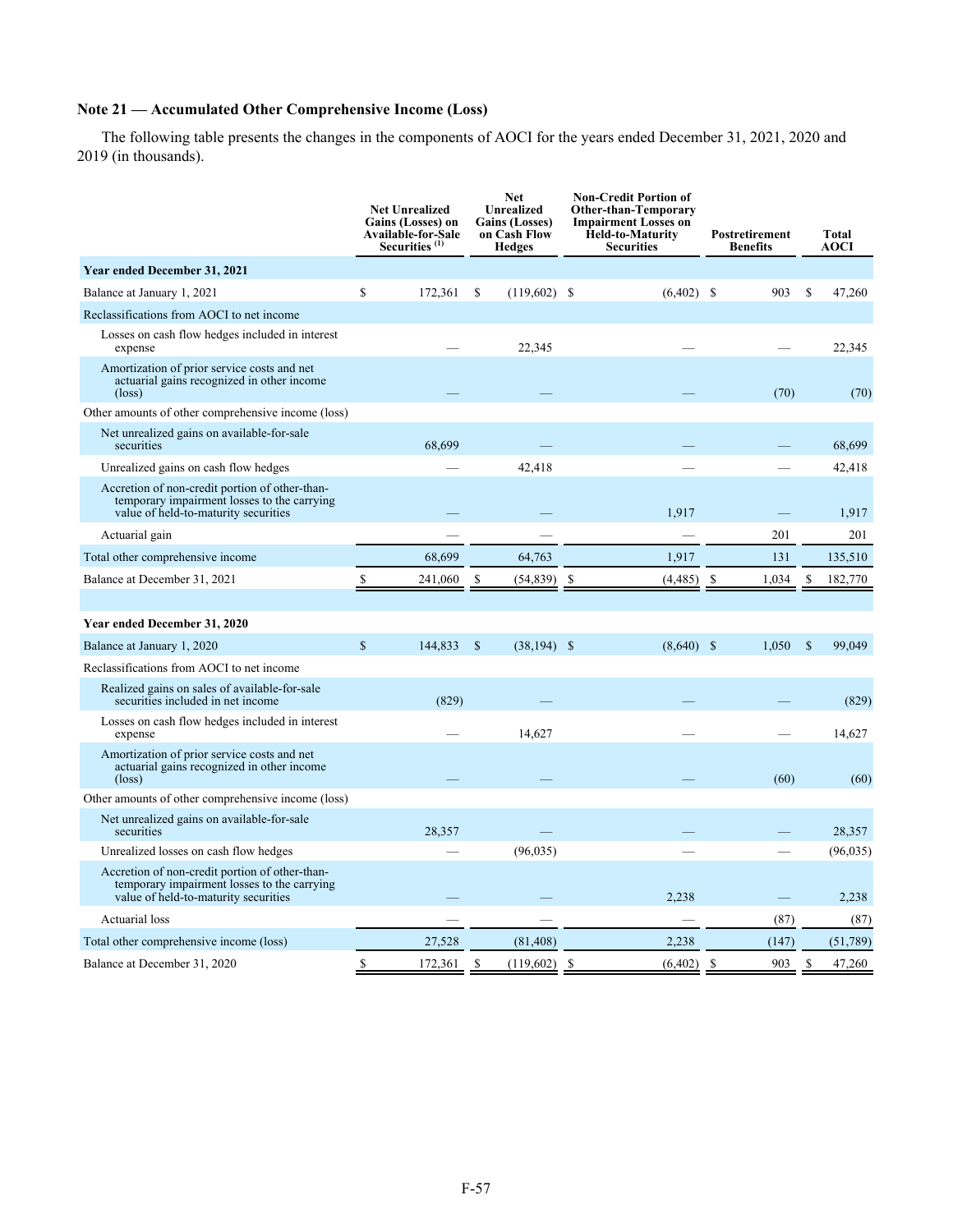|                                                                                                                                       | <b>Net Unrealized</b><br>Gains (Losses) on<br><b>Available-for-Sale</b><br>Securities <sup>(1)</sup> |         | <b>Net</b><br><b>Unrealized</b><br><b>Gains (Losses)</b><br>on Cash Flow<br><b>Hedges</b> |                | <b>Non-Credit Portion of</b><br>Other-than-Temporary<br><b>Impairment Losses on</b><br>Held-to-Maturity<br><b>Securities</b> |               | <b>Postretirement</b><br><b>Benefits</b> |       | <b>Total</b><br><b>AOCI</b> |           |
|---------------------------------------------------------------------------------------------------------------------------------------|------------------------------------------------------------------------------------------------------|---------|-------------------------------------------------------------------------------------------|----------------|------------------------------------------------------------------------------------------------------------------------------|---------------|------------------------------------------|-------|-----------------------------|-----------|
| Year ended December 31, 2019                                                                                                          |                                                                                                      |         |                                                                                           |                |                                                                                                                              |               |                                          |       |                             |           |
| Balance at January 1, 2019                                                                                                            | \$                                                                                                   | 118,980 | $\mathbf{s}$                                                                              | $18,412$ \$    |                                                                                                                              | $(10,667)$ \$ |                                          | 1,276 | S                           | 128,001   |
| Reclassifications from AOCI to net income                                                                                             |                                                                                                      |         |                                                                                           |                |                                                                                                                              |               |                                          |       |                             |           |
| Net realized gains on sales of available-for-sale<br>securities included in net income                                                |                                                                                                      | (852)   |                                                                                           |                |                                                                                                                              |               |                                          |       |                             | (852)     |
| Gains on cash flow hedges included in interest<br>expense                                                                             |                                                                                                      |         |                                                                                           | (1,829)        |                                                                                                                              |               |                                          |       |                             | (1,829)   |
| Amortization of prior service costs and net<br>actuarial gains recognized in other income<br>$(\text{loss})$                          |                                                                                                      |         |                                                                                           |                |                                                                                                                              |               |                                          | (74)  |                             | (74)      |
| Other amounts of other comprehensive income (loss)                                                                                    |                                                                                                      |         |                                                                                           |                |                                                                                                                              |               |                                          |       |                             |           |
| Net unrealized gains on available-for-sale<br>securities                                                                              |                                                                                                      | 26,705  |                                                                                           |                |                                                                                                                              |               |                                          |       |                             | 26,705    |
| Unrealized losses on cash flow hedges                                                                                                 |                                                                                                      |         |                                                                                           | (54, 777)      |                                                                                                                              |               |                                          |       |                             | (54, 777) |
| Accretion of non-credit portion of other-than-<br>temporary impairment losses to the carrying<br>value of held-to-maturity securities |                                                                                                      |         |                                                                                           |                |                                                                                                                              | 2,027         |                                          |       |                             | 2,027     |
| Actuarial loss                                                                                                                        |                                                                                                      |         |                                                                                           |                |                                                                                                                              |               |                                          | (152) |                             | (152)     |
| Total other comprehensive income (loss)                                                                                               |                                                                                                      | 25,853  |                                                                                           | (56,606)       |                                                                                                                              | 2,027         |                                          | (226) |                             | (28,952)  |
| Balance at December 31, 2019                                                                                                          |                                                                                                      | 144,833 | S                                                                                         | $(38, 194)$ \$ |                                                                                                                              | (8,640)       | -S                                       | 1,050 | S                           | 99,049    |

 $<sup>(1)</sup>$  Net unrealized gains (losses) on available-for-sale securities are net of unrealized gains and losses relating to hedged interest rate risk</sup> included in net income.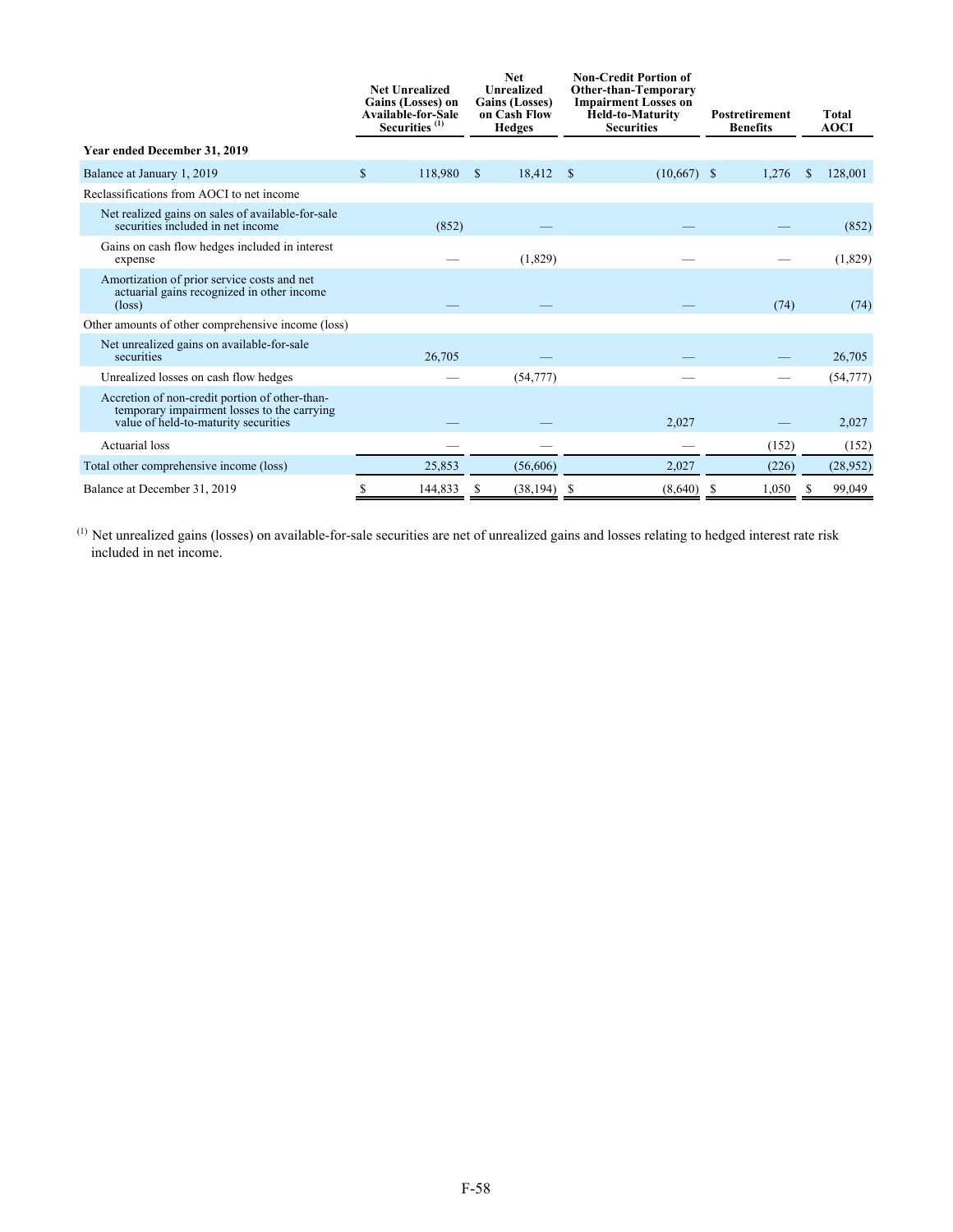## **EXHIBIT INDEX**

| <b>Exhibit</b> |                                                                                                                                                                                                                                                                                                                                                        |
|----------------|--------------------------------------------------------------------------------------------------------------------------------------------------------------------------------------------------------------------------------------------------------------------------------------------------------------------------------------------------------|
| 3.1            | Organization Certificate of the Registrant (incorporated by reference to Exhibit 3.1 to the Bank's<br>Registration Statement on Form 10 filed February 15, 2006).                                                                                                                                                                                      |
| 3.2            | Bylaws of the Registrant (incorporated by reference to Exhibit 3.2 to the Bank's Annual Report on Form 10-<br>K for the fiscal year ended December 31, 2015, filed on March 22, 2016).*                                                                                                                                                                |
| 4.1            | Capital Plan of the Registrant, as amended and revised on June 17, 2021 and approved by the Federal<br>Housing Finance Agency on November 9, 2021.                                                                                                                                                                                                     |
| 4.2            | Description of Registrant's Securities.                                                                                                                                                                                                                                                                                                                |
| 10.1           | Deferred Compensation Plan of the Registrant, effective July 24, 2004 (governs deferrals made prior to<br>January 1, 2005) (incorporated by reference to Exhibit 10.1 to the Bank's Registration Statement on<br>Form 10 filed February 15, 2006).                                                                                                     |
| 10.2           | 2011 Amendment to Deferred Compensation Plan of the Registrant for Deferrals Prior to January 1, 2005,<br>effective March 31, 2011 (incorporated by reference to Exhibit 10.2 to the Bank's Annual Report on Form<br>10-K for the fiscal year ended December 31, 2011, filed on March 23, 2012). *                                                     |
| 10.3           | Deferred Compensation Plan of the Registrant for Deferrals Effective January 1, 2005 (incorporated by<br>reference to Exhibit 10.2 to the Bank's Registration Statement on Form 10 filed February 15, 2006).                                                                                                                                           |
| 10.4           | 2008 Amendment to Deferred Compensation Plan of the Registrant for Deferrals Effective January 1, 2005,<br>dated December 10, 2008 (incorporated by reference to Exhibit 10.3 to the Bank's Annual Report on<br>Form 10-K for the fiscal year ended December 31, 2008, filed on March 27, 2009). *                                                     |
| 10.5           | 2010 Amendment to Deferred Compensation Plan of the Registrant for Deferrals Effective January 1, 2005,<br>dated July 22, 2010 (incorporated by reference to Exhibit 10.1 to the Bank's Quarterly Report on Form 10-Q<br>for the fiscal quarter ended September 30, 2010, filed on November 12, 2010).                                                 |
| 10.6           | Non-Oualified Deferred Compensation Plan for the Board of Directors of the Registrant, effective July 24,<br>2004 (governs deferrals made prior to January 1, 2005) (incorporated by reference to Exhibit 10.3 to the<br>Bank's Registration Statement on Form 10 filed February 15, 2006).                                                            |
| 10.7           | 2011 Amendment to Non-Qualified Deferred Compensation Plan for the Board of Directors of the<br>Registrant for deferrals prior to January 1, 2005, effective March 31, 2011 (incorporated by reference to<br>Exhibit 10.7 to the Bank's Annual Report on Form 10-K for the fiscal year ended December 31, 2011, filed<br>on March 23, 2012). *         |
| 10.8           | Non-Qualified Deferred Compensation Plan for the Board of Directors of the Registrant for Deferrals<br>Effective January 1, 2005 (incorporated by reference to Exhibit 10.4 to the Bank's Registration Statement<br>on Form 10 filed February 15, 2006).                                                                                               |
| 10.9           | 2008 Amendment to Non-Qualified Deferred Compensation Plan for the Board of Directors of the<br>Registrant for Deferrals Effective January 1, 2005, dated December 10, 2008 (incorporated by reference to<br>Exhibit 10.6 to the Bank's Annual Report on Form 10-K for the fiscal year ended December 31, 2008, filed<br>on March 27, 2009). *         |
| 10.10          | 2010 Amendment to Non-Qualified Deferred Compensation Plan for the Board of Directors of the<br>Registrant for Deferrals Effective January 1, 2005, dated July 22, 2010 (incorporated by reference to<br>Exhibit 10.2 to the Bank's Quarterly Report on Form 10-Q for the fiscal quarter ended September 30, 2010,<br>filed on November 12, 2010). $*$ |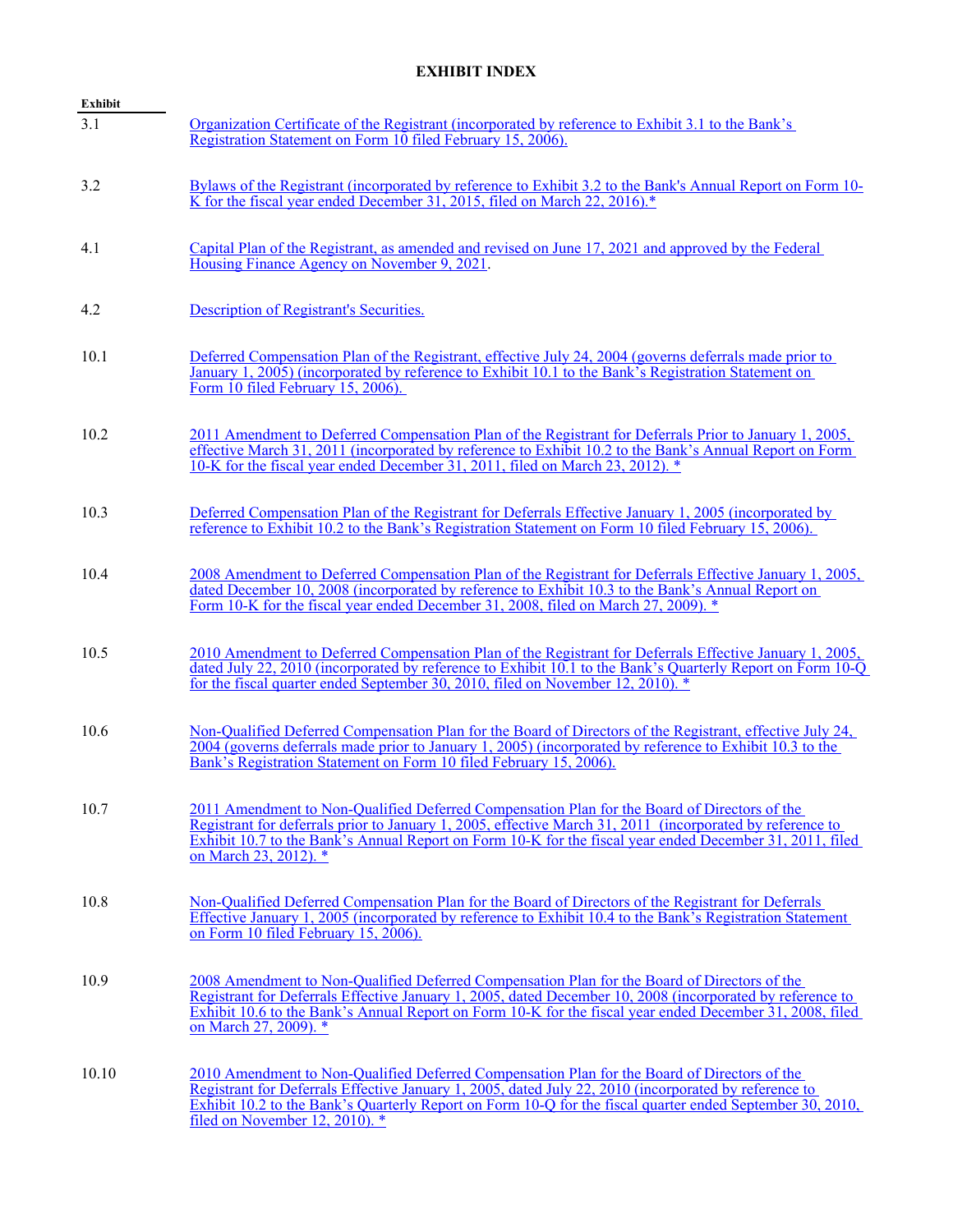# **Exhibit**

| 10.11 | Consolidated Deferred Compensation Plan of the Registrant for deferrals made on or after January 1, 2011,<br>as adopted by the Bank's Board of Directors on December 29, 2010 (incorporated by reference to Exhibit<br>10.9 to the Bank's Annual Report on Form 10-K for the fiscal year ended December 31, 2010, filed on<br>March 25, 2011). *                                 |
|-------|----------------------------------------------------------------------------------------------------------------------------------------------------------------------------------------------------------------------------------------------------------------------------------------------------------------------------------------------------------------------------------|
| 10.12 | 2017 Deferred Compensation Plan of the Registrant for deferrals made on or after January 1, 2017, as<br>adopted by the Bank's Board of Directors on July 21, 2016 (incorporated by reference to Exhibit 10.12 to<br>the Bank's Annual Report on Form 10-K for the fiscal year ended December 31, 2016, filed on March 24,<br>$2017$ ).*                                          |
| 10.13 | Form of Special Non-Qualified Deferred Compensation Plan of the Registrant, as amended and restated<br>effective December 31, 2010 (filed as Exhibit 10.1 to the Bank's Current Report on Form 8-K dated May 25<br>2011 and filed with the SEC on June 1, 2011, which exhibit is incorporated herein by reference). *                                                            |
| 10.14 | Amended and Restated Federal Home Loan Banks P&I Funding and Contingency Plan Agreement entered<br>into effective January 1, 2017, by and among the Office of Finance and each of the Federal Home Loan<br>Banks (incorporated by reference to Exhibit 10.14 to the Bank's Annual Report on Form 10-K for the fiscal<br>year ended December 31, 2016, filed on March 24, 2017).* |
| 10.15 | Form of Employment Agreement between the Registrant and each of Brehan Chapman and Gustavo Molina,<br>entered into effective January 1, 2014 (incorporated by reference to Exhibit 10.15 to the Bank's Annual<br>Report on Form 10-K for the fiscal year ended December 31, 2013, filed on March 24, 2014). <sup>*</sup>                                                         |
| 10.16 | Employment Agreement between the Registrant and Sandra Damholt, entered into effective January 1, 2014<br>(incorporated by reference to Exhibit 10.16 to the Bank's Annual Report on Form 10-K for the fiscal year<br>ended December 31, 2013, filed on March 24, 2014).*                                                                                                        |
| 10.17 | Employment Agreement between the Registrant and Sanjay Bhasin, entered into effective March 24, 2015<br>(incorporated by reference to Exhibit 10.2 to the Bank's Quarterly Report on Form 10-Q for the fiscal<br>quarter ended March 31, 2015, filed on May 13, 2015). <sup>*</sup>                                                                                              |
| 10.18 | 2017 Omnibus Incentive Plan (incorporated by reference to Exhibit 10.22 to the Bank's Annual Report on<br>Form 10-K for the fiscal year ended December 31, 2016, filed on March 24, 2017).*                                                                                                                                                                                      |
| 10.19 | 2018 Executive Incentive Plan (incorporated by reference to Exhibit 10.22 to the Bank's Annual Report on<br>Form 10-K for the fiscal year ended December 31, 2017, filed on March 22, 2018). <sup>*</sup>                                                                                                                                                                        |
| 10.20 | 2019 Executive Incentive Plan (incorporated by reference to Exhibit 10.22 to the Bank's Annual Report on<br>Form 10-K for the fiscal year ended December 31, 2018, filed on March 25, 2019).*                                                                                                                                                                                    |
| 10.21 | 2020 Executive Incentive Plan (incorporated by reference to Exhibit 10.1 to the Bank's Quarterly Report on<br>Form 10-Q for the fiscal quarter ended June 30, 2020, filed on August 12, 2020). <sup>*</sup>                                                                                                                                                                      |
| 10.22 | 2021 Executive Incentive Plan (filed as Exhibit 10.1 to the Bank's Current Report on Form 8-K dated<br>January 11, 2021 and filed with the SEC on January 15, 2021, which exhibit is incorporated herein by<br>reference). $*$                                                                                                                                                   |
| 10.23 | 2022 Executive Incentive Plan.                                                                                                                                                                                                                                                                                                                                                   |